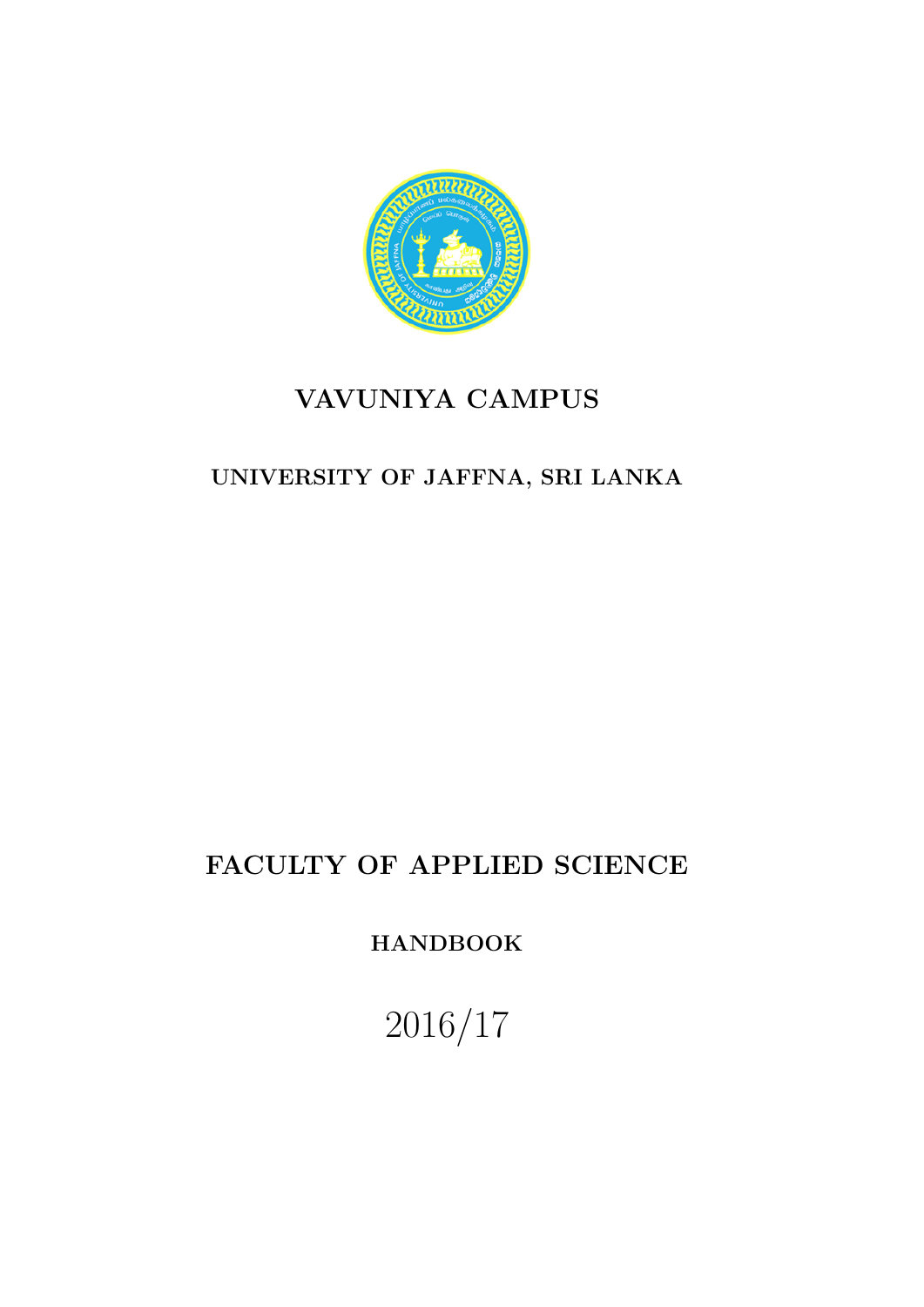## Foreword

On my behalf, as the Rector of the Vavuniya Campus of the University of Jaffna, on behalf of the staff, I warmly welcome all of you joining the Faculty of Applied Science as fresh internal students for the academic year 2016/2017. I am sure that most of you would feel the fascination of a community full of diverse ideas and perspectives, and the prospect of boundless opportunities at your fingertips. I encourage you all to take advantage of the facilities available at the Campus.

At Vauniya Campus, you will be surrounded by dedicated faculty and staff members who facilitate your growth. They are well prepared for the task and eager to teach you from a biblical worldview about the academic discipline you are pursuing. In addition, our faculty and staff induce you to realize your potential for achievements well beyond your academic studies. As such, take advantage of the expertise you encounter, and create your own experience.

This Student Handbook is one tool that can assist you during your collegiate years. On these pages, you would find the information, rules and regulations required to plan your academic stay at the Vavuniya Campus in a fruitful manner from the inception. I urge you to read it, understand it by referring to it during your ongoing orientation.

Once again, I welcome you to Vauniya Campus of the University of Jaffna.

Finally, I wish to appreciate the Dean and the staff of Faculty of Applied Science who devoted their time and effort in the preparation of this Handbook.

Dr. T. Mangaleswaran Rector Vavuniya Campus of the University of Jaffna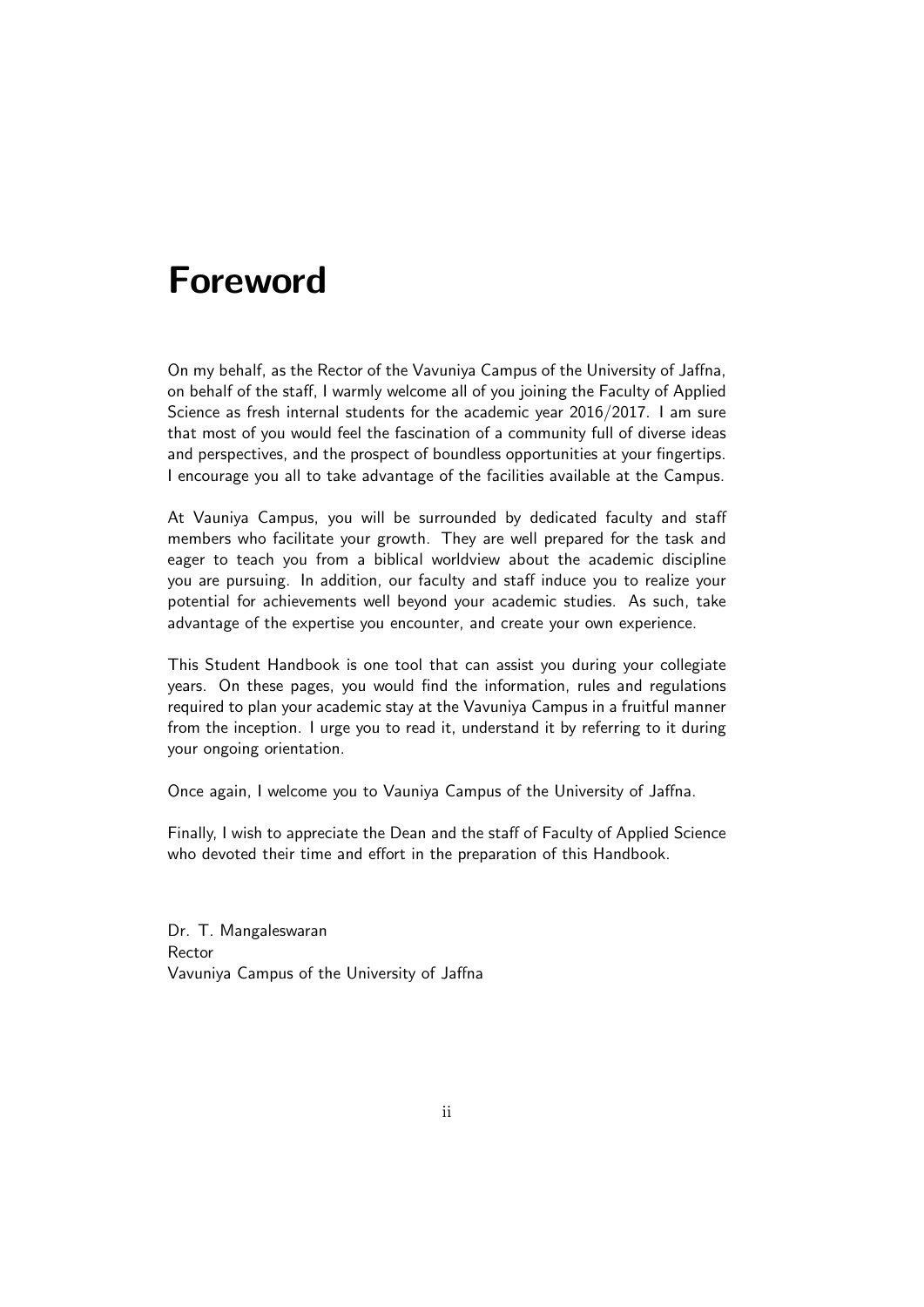# Preface

It is my privilege to introduce this handbook to the stakeholders of the Faculty of Applied Science, Vavuniya Campus of the University of Jaffna.

This handbook is updated with all the relevant information of the Faculty of Applied Science. Further, this handbook is made with the approval of the university authority and the suggestions highlighted by the Standing Committee on Science of the University Grants Commission to maintain uniformity across the Science Faculties.

I am sure that our students can obtain all the relevant information through this handbook and it also serves as a guide for them when they newly enter the Faculty. I kindly request all the fresh students to read this handbook thoroughly for you successful academic career at our faculty.

I am thankful to the staff of the Faculty of Applied Science and all who were helpful in bringing out this handbook for the year 2016/2017.

Mr. S. Kuhanesan, Dean Faculty of Applied Science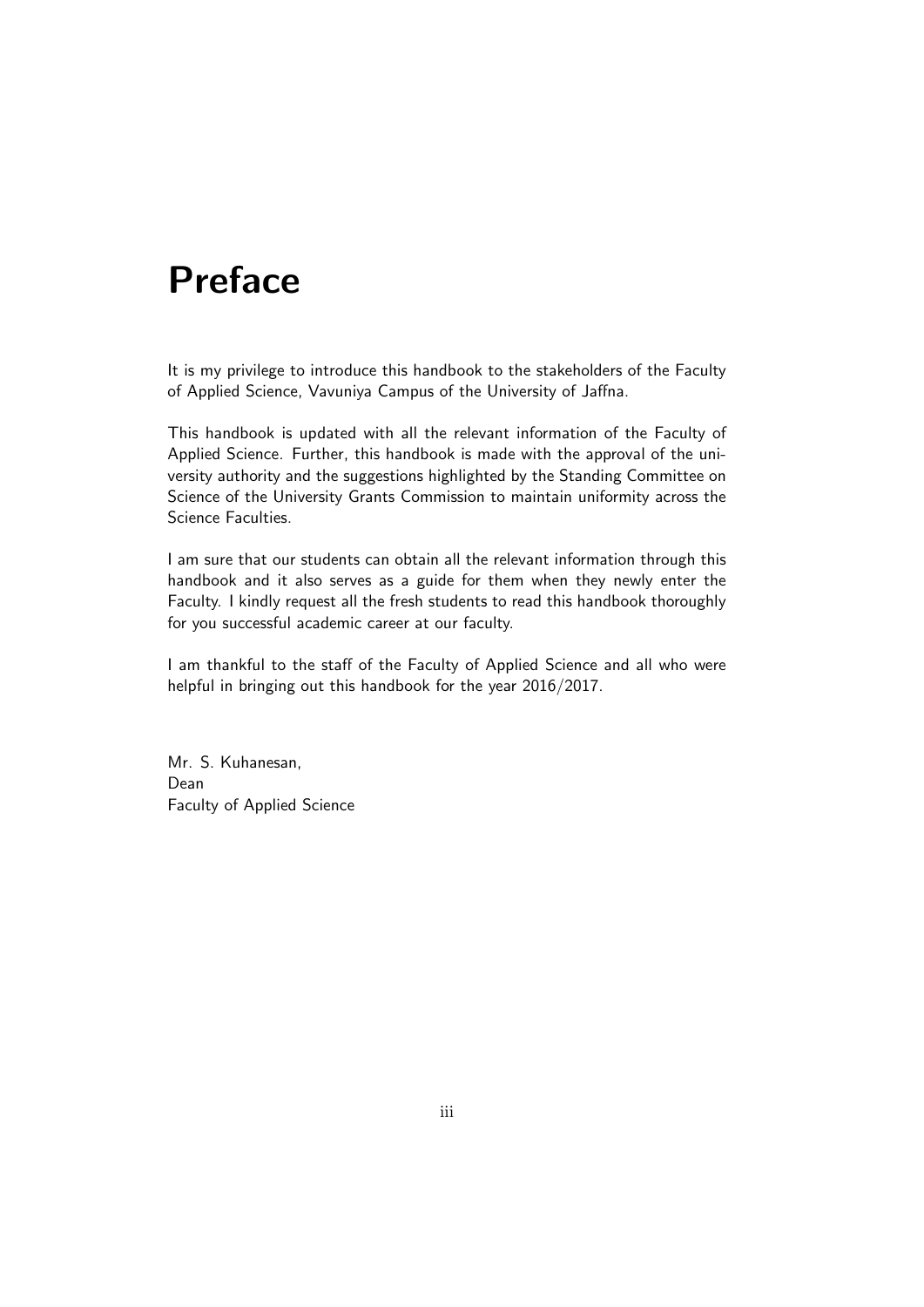# **Contents**

| 1              |      | <b>General Information</b>                                       | $\mathbf{1}$   |  |  |  |  |
|----------------|------|------------------------------------------------------------------|----------------|--|--|--|--|
|                | 1.1  |                                                                  | $\mathbf{1}$   |  |  |  |  |
|                | 1.2  | Officers of the University of Jaffna                             | $\overline{4}$ |  |  |  |  |
|                | 1.3  | Officers of the Vavuniya Campus                                  | $\overline{5}$ |  |  |  |  |
|                | 1.4  |                                                                  |                |  |  |  |  |
|                |      | 1.4.1                                                            | $\overline{6}$ |  |  |  |  |
|                |      | Department of Bio-science<br>1.4.2                               | $\overline{7}$ |  |  |  |  |
|                |      | Department of Physical Science<br>1.4.3                          | 9              |  |  |  |  |
|                |      | Department of English Language Teaching (DELT)<br>1.4.4          | 12             |  |  |  |  |
|                |      | Internal Quality Assurance Cell (IQAC)<br>1.4.5                  | 13             |  |  |  |  |
| $\overline{2}$ |      | <b>Course Structure</b>                                          | 14             |  |  |  |  |
|                | 2.1  |                                                                  | 14             |  |  |  |  |
|                | 2.2  |                                                                  | 15             |  |  |  |  |
|                | 2.3  | 15                                                               |                |  |  |  |  |
|                | 2.4  | 15                                                               |                |  |  |  |  |
|                | 2.5  | 16                                                               |                |  |  |  |  |
|                |      | Bachelor of Science (Special) in Computer Science<br>2.5.1       | 16             |  |  |  |  |
|                |      | Bachelor of Science (Special) in Environmental Science.<br>2.5.2 | 17             |  |  |  |  |
|                | 2.6  | Extended Fourth Year Degree Programme<br>17                      |                |  |  |  |  |
|                |      | Bachelor of Science in Information and Communication<br>2.6.1    |                |  |  |  |  |
|                |      | Technology (B.Sc. in ICT) $\ldots \ldots \ldots \ldots \ldots$   | 17             |  |  |  |  |
|                | 2.7  |                                                                  | 18             |  |  |  |  |
|                |      | Department of Physical Science<br>2.7.1                          | 18             |  |  |  |  |
|                |      | Department of Bio-science<br>2.7.2                               | 19             |  |  |  |  |
|                | 2.8  |                                                                  | 19             |  |  |  |  |
|                | 2.9  |                                                                  | 19             |  |  |  |  |
|                | 2.10 |                                                                  | 19             |  |  |  |  |
|                |      |                                                                  | 20             |  |  |  |  |
| 3              |      | <b>Course Details</b>                                            | 22             |  |  |  |  |
|                | 3.1  | B.Sc. (Applied Mathematics and Computing)                        | 22             |  |  |  |  |
|                | 3.2  |                                                                  | 26             |  |  |  |  |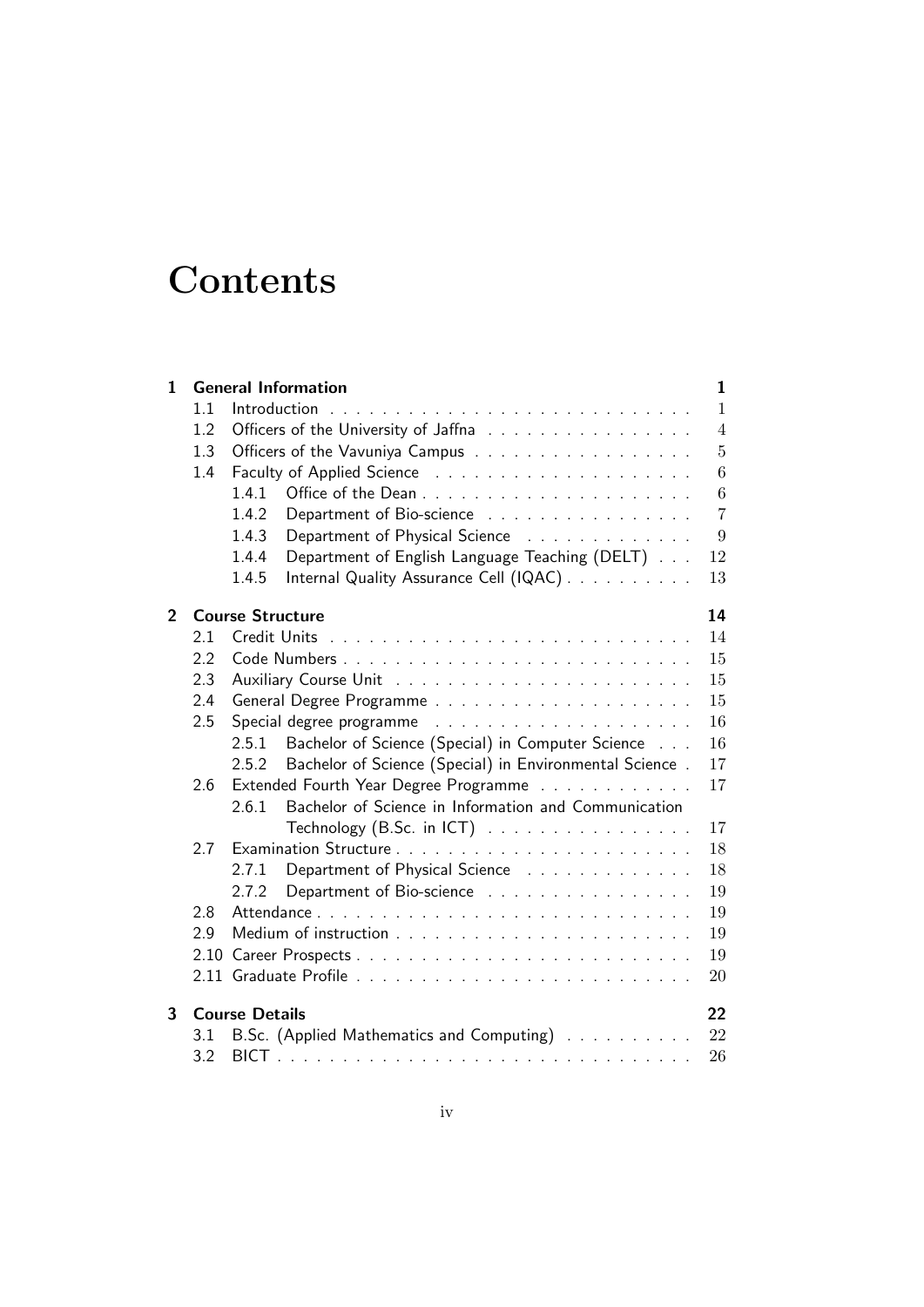|                               |     |                                                                      | 29 |
|-------------------------------|-----|----------------------------------------------------------------------|----|
| <b>Evaluation System</b><br>4 |     |                                                                      | 33 |
|                               | 4.1 | B.Sc. (Applied Mathematics and Computing)                            | 33 |
|                               | 4.2 |                                                                      | 34 |
|                               | 4.3 |                                                                      | 34 |
|                               | 4.4 | Grading System and Grade Point Average                               | 35 |
|                               | 4.5 | End Course Examination of the Faculty                                | 36 |
|                               | 4.6 |                                                                      | 36 |
|                               | 4.7 |                                                                      | 37 |
|                               | 4.8 |                                                                      | 37 |
|                               | 4.9 |                                                                      | 38 |
|                               |     |                                                                      | 38 |
|                               |     | 4.10.1 Department of Bio-science                                     | 38 |
|                               |     | 4.10.2 Department of Physical Science                                | 39 |
|                               |     | 4.11 Award of Classes (General Degree)                               | 39 |
|                               |     | 4.11.1 Department of Bio-science                                     | 39 |
|                               |     | 4.11.2 Department of Physical Science                                | 39 |
|                               |     |                                                                      | 40 |
|                               |     | 4.12.1 Award of B.Sc.(Special)in Environmental Science               | 40 |
|                               |     | 4.12.2 Award of B.Sc.(Special)/B.Sc.in ICT Degree                    | 40 |
|                               |     | 4.13 Award of Classes (Special Degree)/(Extended Fourth Year Degree) | 41 |
|                               |     | 4.13.1 Department of Physical Science                                | 41 |
|                               |     |                                                                      | 42 |
|                               |     |                                                                      | 42 |
|                               |     |                                                                      |    |
| 5.                            |     | <b>Examination Rules</b>                                             | 43 |
|                               | 5.1 |                                                                      | 43 |
|                               | 5.2 |                                                                      | 43 |
|                               | 5.3 |                                                                      | 43 |
|                               | 5.4 |                                                                      | 43 |
|                               | 5.5 | Documents which candidates should not bring                          | 44 |
|                               | 5.6 | Declaration of Articles in Possession [1] [1]                        | 44 |
|                               | 5.7 |                                                                      | 44 |
|                               | 5.8 |                                                                      | 44 |
|                               | 5.9 | Articles that candidate may bring                                    | 44 |
|                               |     |                                                                      | 44 |
|                               |     |                                                                      | 45 |
|                               |     |                                                                      | 45 |
|                               |     | 5.13 Unwanted parts of Answers to be crossed out with a state of a   | 45 |
|                               |     |                                                                      | 45 |
|                               |     |                                                                      | 46 |
|                               |     |                                                                      | 46 |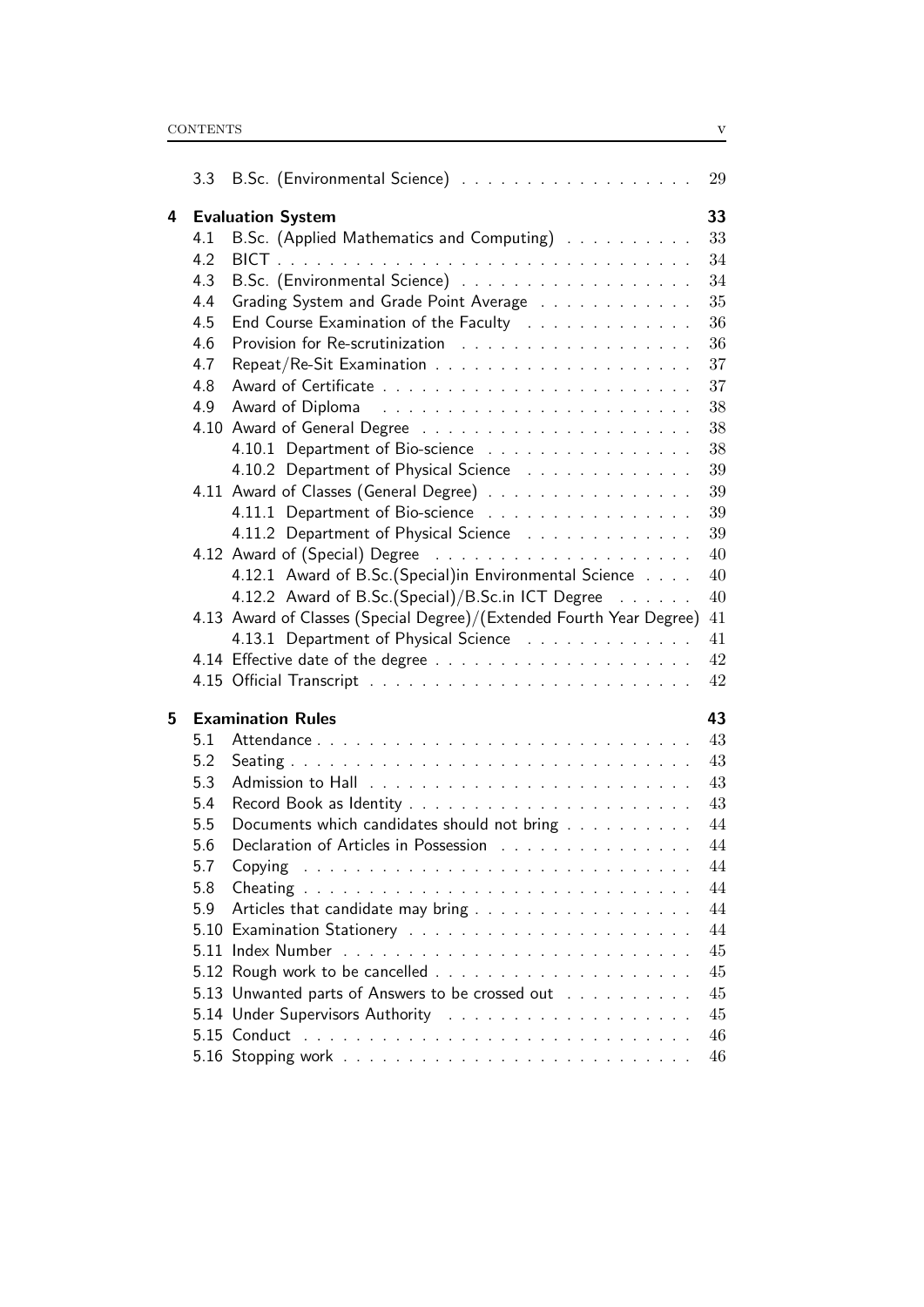|   |                                                                                          |  | 46  |
|---|------------------------------------------------------------------------------------------|--|-----|
|   |                                                                                          |  | 46  |
|   |                                                                                          |  | 46  |
|   |                                                                                          |  | 46  |
|   |                                                                                          |  | 47  |
|   |                                                                                          |  | 47  |
|   |                                                                                          |  | 47  |
|   | 5.24 Whom to contact in Examination Matters                                              |  | 47  |
|   |                                                                                          |  | 47  |
|   |                                                                                          |  | 47  |
|   |                                                                                          |  | 48  |
|   |                                                                                          |  | 48  |
|   |                                                                                          |  |     |
| 6 | <b>Services and Facilities</b>                                                           |  | 49  |
|   | 6.1                                                                                      |  | 49  |
|   | 6.2                                                                                      |  | 49  |
|   | 6.3                                                                                      |  | 50  |
|   | 6.4                                                                                      |  | 50  |
|   | 6.5                                                                                      |  | 50  |
|   | 6.6<br>IT Centre $\ldots \ldots \ldots \ldots \ldots \ldots \ldots \ldots \ldots \ldots$ |  | 50  |
|   | 6.7                                                                                      |  | 51  |
|   | 6.8                                                                                      |  | 51  |
|   | 6.9                                                                                      |  | 51  |
|   | Facilities for the differently abled students<br>6.10                                    |  | 51  |
|   |                                                                                          |  | 51  |
|   |                                                                                          |  | 51  |
|   |                                                                                          |  | 52  |
|   |                                                                                          |  | 52  |
|   |                                                                                          |  | 52  |
|   |                                                                                          |  |     |
| 7 | <b>Schedules and Contacts</b>                                                            |  | 53  |
|   | 7.1                                                                                      |  | 53  |
|   | 7.2                                                                                      |  | 53  |
|   | <b>Appendices - Detailed Syllabi</b>                                                     |  | 54  |
|   | A BSc (Applied Mathematics and Computing)                                                |  | 54  |
| В | Bachelor of Information and Communication Technology (BICT)                              |  | 87  |
| C | <b>BSc (Environmental Science)</b>                                                       |  | 123 |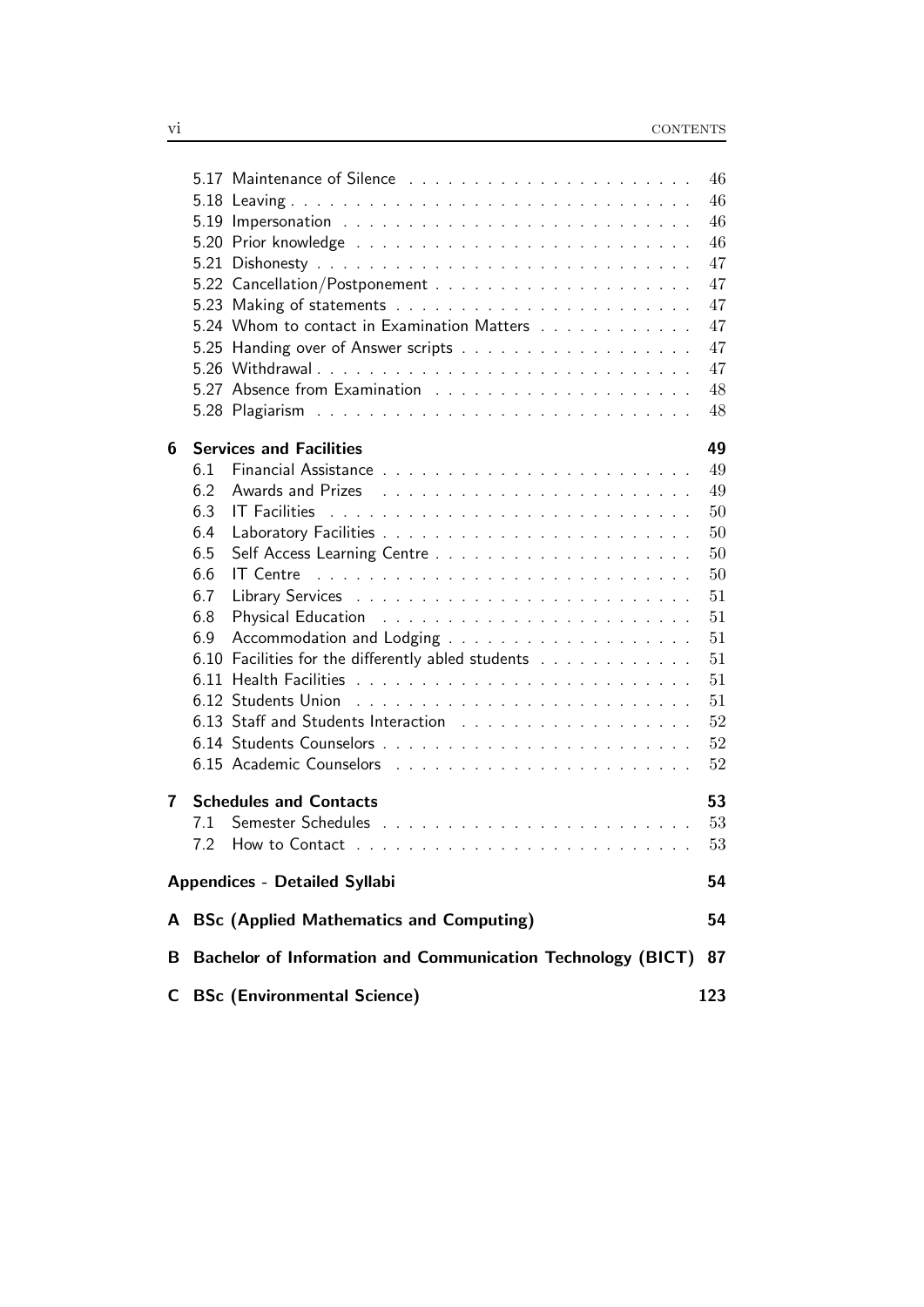# 1 General Information

## 1.1 Introduction

The University of Jaffna was first established in 1974 as the Jaffna Campus of the University of Sri Lanka, offering courses in Science and Humanities. In 1979 with the implementation of university Act No 16 of 1978, it became an independent and autonomous university as the University of Jaffna. Today the University of Jaffna has expanded its activities with eight faculties and a campus in Vavuniya with two faculties.

Faculty of Applied Science was established with the upgrading of the Northern Province Affiliated University College (NPAUC established in 1991) as the Vavuniya Campus of the University of Jaffna in 1997.

The Faculty of Applied Science is situated in Kurumankadu and Inner Circular Road about a kilometer from the picturesque Vavuniya town at present, and Applied Mathematics and Computing degree programme was shifted to Pampaimadu where the whole of the Vavuniya Campus is to be established. Vavuniya in the southern part of the Northern Province is a melting pot of cultures of the Vanni region and the north central region of Sri Lanka. A culture that has been influenced and shaped by the Vanniyas (of whom the King Pandaravanniyan is a prominent example) this district has ties even with the Paduvankarai regions that extend to the Southernmost part of the North Eastern Province - an indication of how the Vanniya people have contributed to the rich culture of the Tamil speaking societies of Sri Lanka.

Often compared with the Kovai region of South India, Vavuniya is renowned for its mild climate which provides a pleasant change from the usual arid conditions of the coastal regions of the northeast. As such, it provides an ideal setting for the Faculty of Applied Science, and, provides with the students with a pleasant environment to indulge in educational and extra-curricular activities. Further, as per present conditions, Vavuniya provides a strategic location that acts as a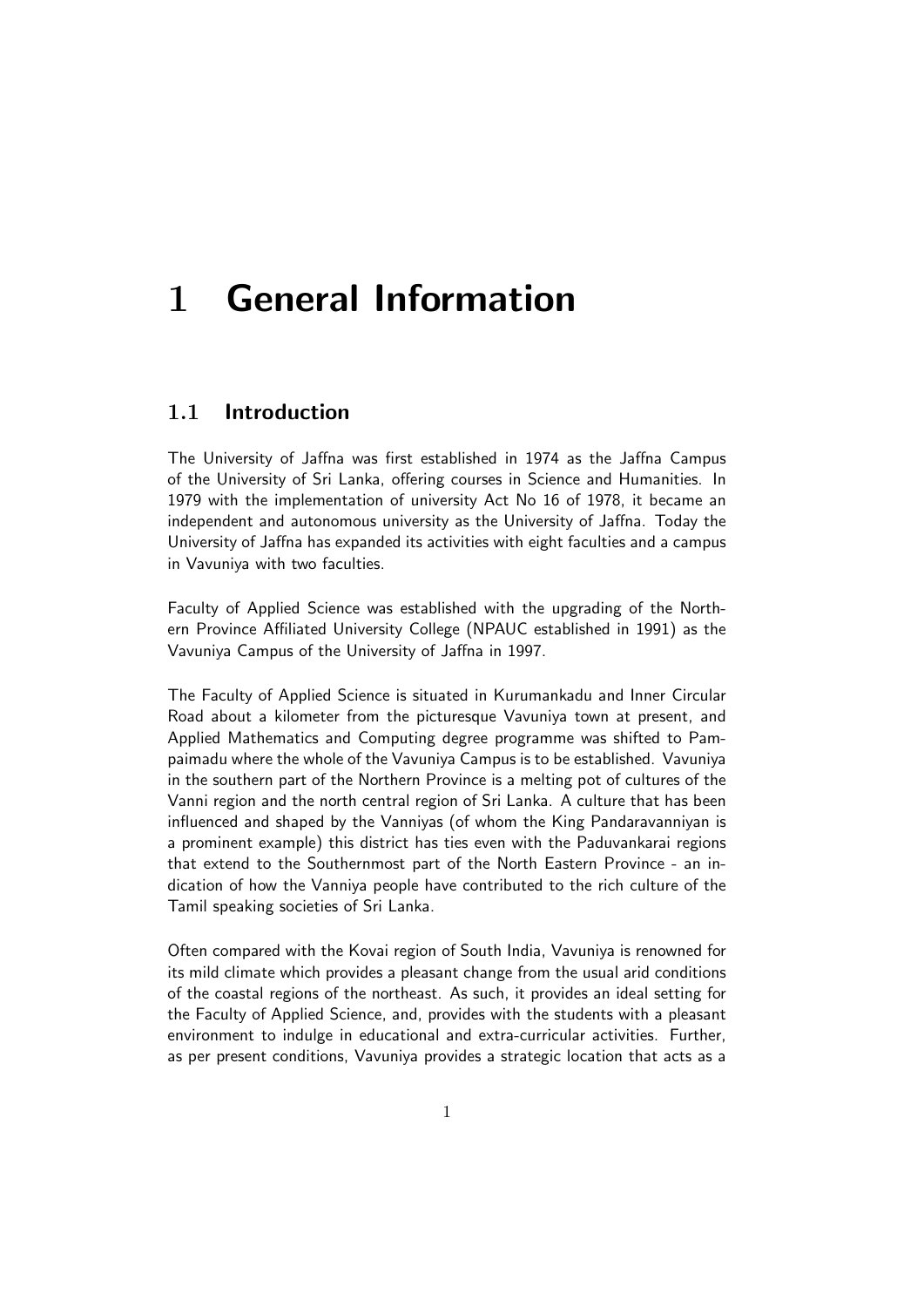transit point for the movement of people as well as various financial and industrial activities/processes. Thus, Vavuniya is expected to grow into a prominent financial and cultural hub in Sri Lanka.

The Faculty of Applied Science of the Vavuniya Campus consists of two Departments, namely Department of Physical Science and Department of Bio- science.

#### Department of Physical Science

The Department of Physical Science of the Vavuniya Campus of the University of Jaffna came into existence with the commencement of the Faculty of Applied Science in 1997. Since then the department has developed the academic programs in Applied Mathematics & Computing, and Information and Communication Technology, with the revisions of the syllabi in regular intervals, and improvements of the laboratory facilities. Department has five disciplines namely Mathematics, Computer Science, Statistics, Physics and Information Technology. The major commitment of the department is to provide up to date knowledge in Mathematics, Computer Science, Information Technology, Physics and Statistics to undergraduate students through course work, practical classes and research projects. The department offers B.Sc. in Applied Mathematics and Computing (General), B.Sc. in Computer Science (Special), BICT (General) and B.Sc. in Information and Communication Technology degrees to undergraduates. In addition to teaching, staff members are actively involved in a number of research projects in their respective field of study.

#### Department of Bio-science

The Department of Bio-science is one of the Departments in faculty of Applied Science of Vavuniya Campus of the University of Jaffna, commenced in 1997. The academic program has been developed in Environmental Science. The Syllabi has been drafted with different courses in Environmental Science and Bio Science with emphasis on fields of technological importance. The major objective of the Department is to train the undergraduates to suit the latest trends in industry, research and development of national economy through course work, practical sessions and research projects pertaining to Environmental Science. The department has facilities to offer B. Sc Environmental Science (three year -General) and B. Sc in Environmental Science (four year) special to undergraduates. The staff members also do the research work in their respective fields.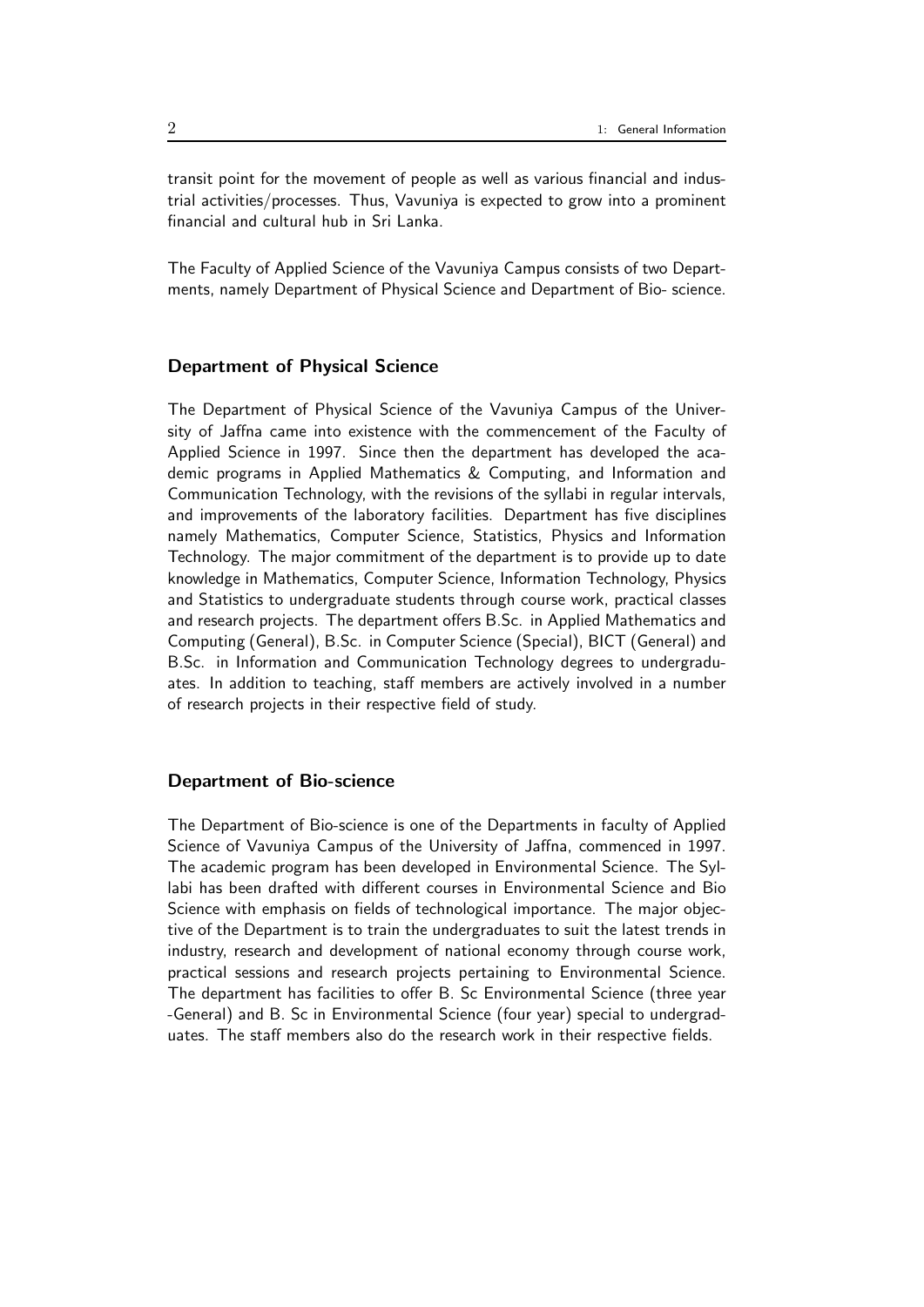#### Vision and Mission

As in the case of any institution, the Faculty has developed a clear-cut vision as an academic entity to actively compete in the dynamic market of higher educational service providers in the local, national and international arenas.

The Vision of the Faculty of Applied Science is:

'To be the centre of excellence in the provision of technologically advanced and appropriate applied science education'.

As per the vision stated above, the Faculty of Applied Science has developed its own unique **motto** or **slogan** which states:

'State of the art technological education for applied thinkers, and, dynamic personalities - which provides a cutting-edge advantage to survive and excel in the dynamic and competitive job market'.

The Mission of the Faculty of Applied Science is:

'To become the leader in advancing knowledge and skills in applied science and in evolving into a good academic-corporate citizen contributing to the sustainable development of the region and country'

Goals of the Faculty of Applied Science are:

- (1) Ensuring and enhancing high academic standards.
- (2) Strengthening and enhancing institutional capacity to cater to present and future needs.
- (3) Production of marketable graduates with high academic and practical skills.
- (4) Promote pure and applied research of high standards.
- (5) Enhancing the projection of a good corporate citizen's image.

As such, the Faculty of Applied Science strives to provide the best possible means of education to its students to enable them to develop with both academic and professional skills so that they can be successful individuals in their personal and professional lives.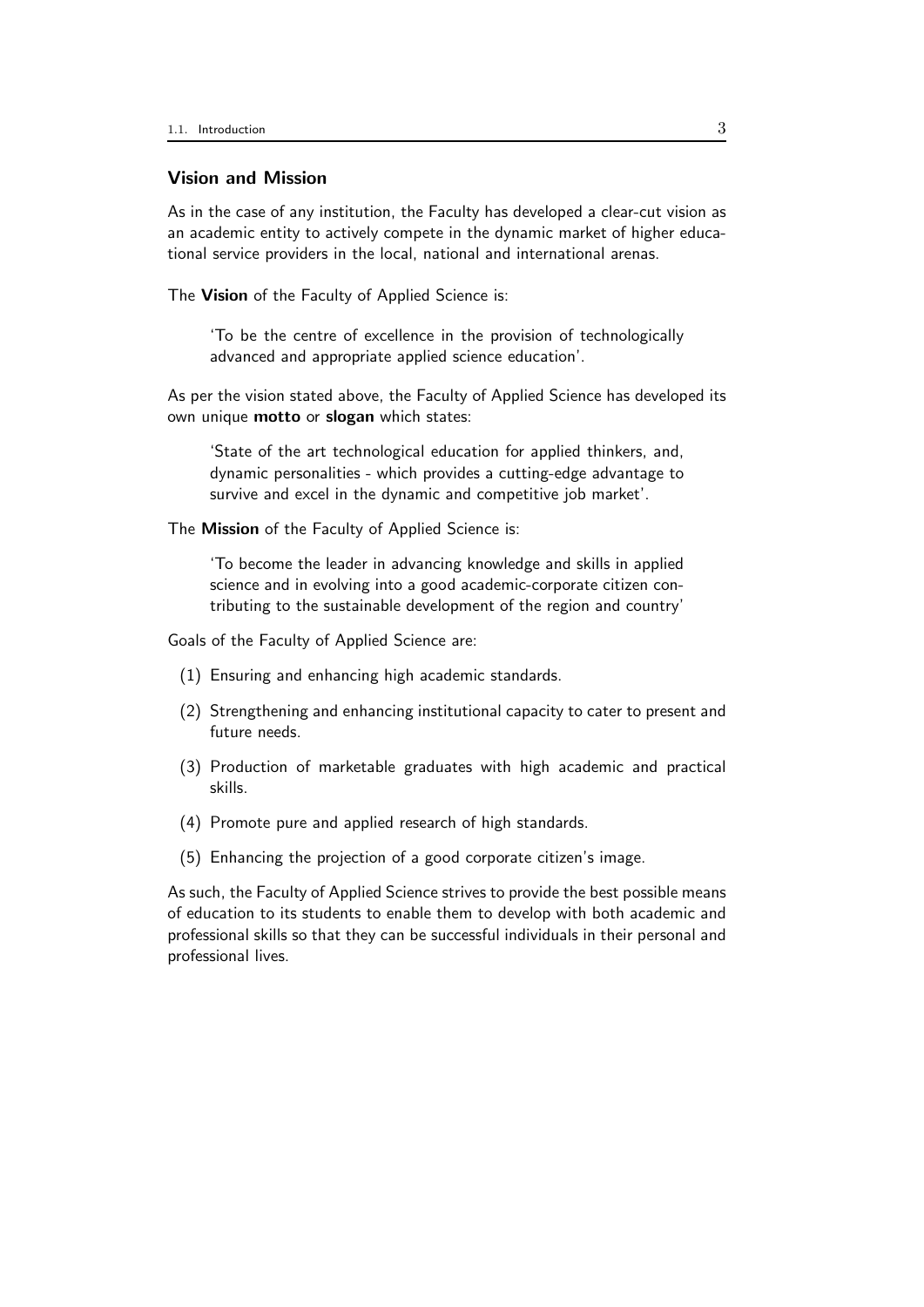| Chancellor                            | Prof. S. Pathmanathan      |
|---------------------------------------|----------------------------|
| Vice Chancellor                       | Prof. R. Vigneswaran       |
| Rector, Vavuniya Campus               | Dr. T. Mangaleswaran       |
| Dean, Faculty of Agriculture          | Prof. (Ms) T. Mikunthan    |
| Dean, Faculty of Applied Science      | Mr. S. Kuhanesan           |
| Dean, Faculty of Arts                 | Dr. K. Suthakar            |
| Dean, Faculty of Business Studies     | Dr. A. Pushpanathan        |
| Dean, Management Studies and Commerce | Prof. T. Velnamby          |
| Dean, Faculty of Medicine             | Dr. S. Raviraj             |
| Dean, Faculty of Science              | Prof. J. P. Jeyadevan      |
| Dean, Faculty of Graduate Studies     | Prof. G. Mikunthan         |
| Dean, Faculty of Engineering          | Dr. A. Atputharajah        |
| Dean, Faculty of Technology           | Dr. (Mrs.) S. Sivachandran |
| Registrar                             | Mr. V. Kandeepan           |
| Bursar(Acting)                        | Mr. A. Sivanadarajah       |
| Librarian                             | Ms. S. Arulanandam         |

## 1.2 Officers of the University of Jaffna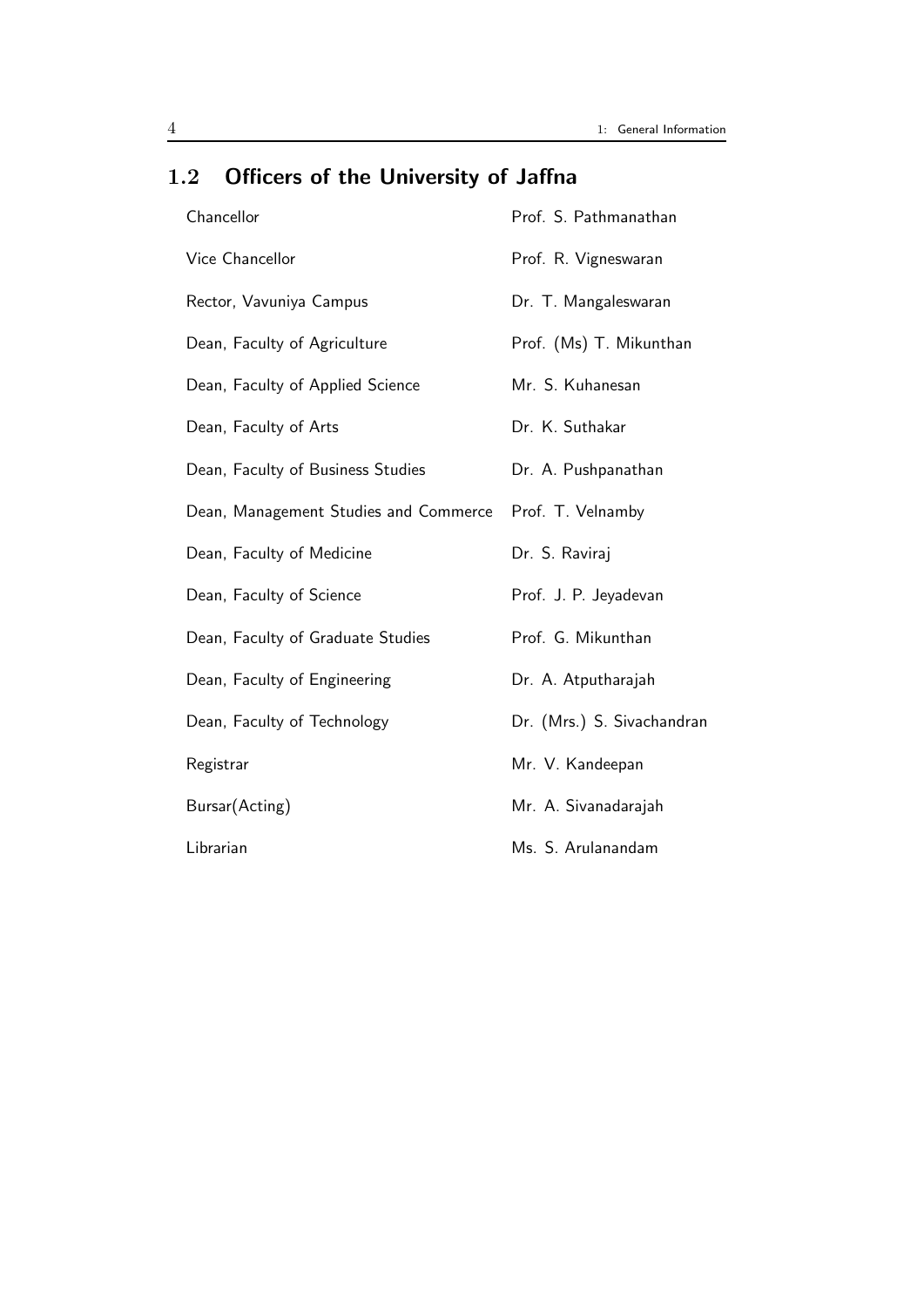## 1.3 Officers of the Vavuniya Campus

| Rector, Vavuniya Campus           | Dr. T. Mangaleswaran   |
|-----------------------------------|------------------------|
| Dean, Faculty of Applied Science  | Mr. S. Kuhanesan       |
| Dean, Faculty of Business Studies | Dr. A. Pushpanathan    |
| Deputy Registrar, Establishments  | Mr. T. Vijeyakumar     |
| Senior Asst. Librarian            | Mr. S. Shanmugathasan  |
| SAR, Examinations and Admission   | Mr. R. Jeyakumar       |
| AR, Student and Staff Services    | Mr. P. Krishnanathan   |
| AB, Payments and Accounts         | Mr. A. E. M. Venesious |
| AB, Supplies                      | Mr. B. Balathas        |
| SAR, Faculty of Applied Science   | Mr. M. Nanthakumaar    |
| AR, Faculty of Business Studies   | Ms. D. Sooriyakumar    |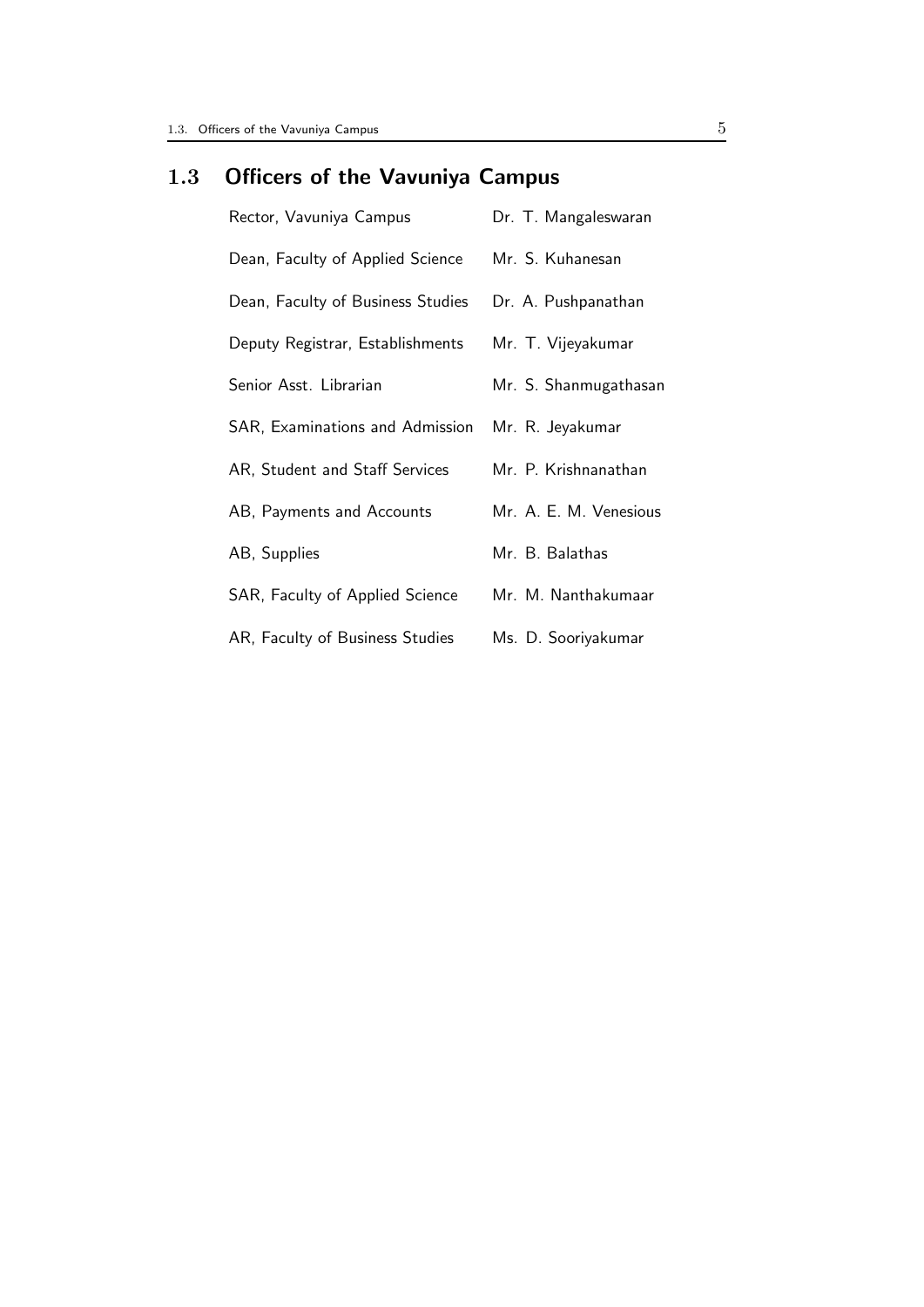## 1.4 Faculty of Applied Science

The Faculty of Applied Science as an academic organization has a flexible, friendly and conducive internal environment that allows for effective teaching, learning and research. This is due to the fact that the faculty has a unique signatured culture where the student and staff interactions are at an optimum sustainable high, where one-to-one attention is administered to the students by the teachers. Further, the Faculty has very strong ties with the community of Vavuniya and, it is seen as a key and prominent player in the advisory capacities of all development endeavors taking place in the locality.

### 1.4.1 Office of the Dean

| Dean                                                      | Mr. S. Kuhanesan<br>B.Sc. (Hons)(Physics) (Peradeniya),<br>M.Phil. (Peradeniya) |
|-----------------------------------------------------------|---------------------------------------------------------------------------------|
| Senior Assistant Registrar                                | Mr. M. Nanthakumaar                                                             |
| <b>Computer Application Assistant Mr. V. Prasathkumar</b> |                                                                                 |
|                                                           | Ms. T. Tharani                                                                  |
| Stenographer                                              | Ms. B. Suvarneya                                                                |
| Labourer                                                  | Mr. V. Subakar                                                                  |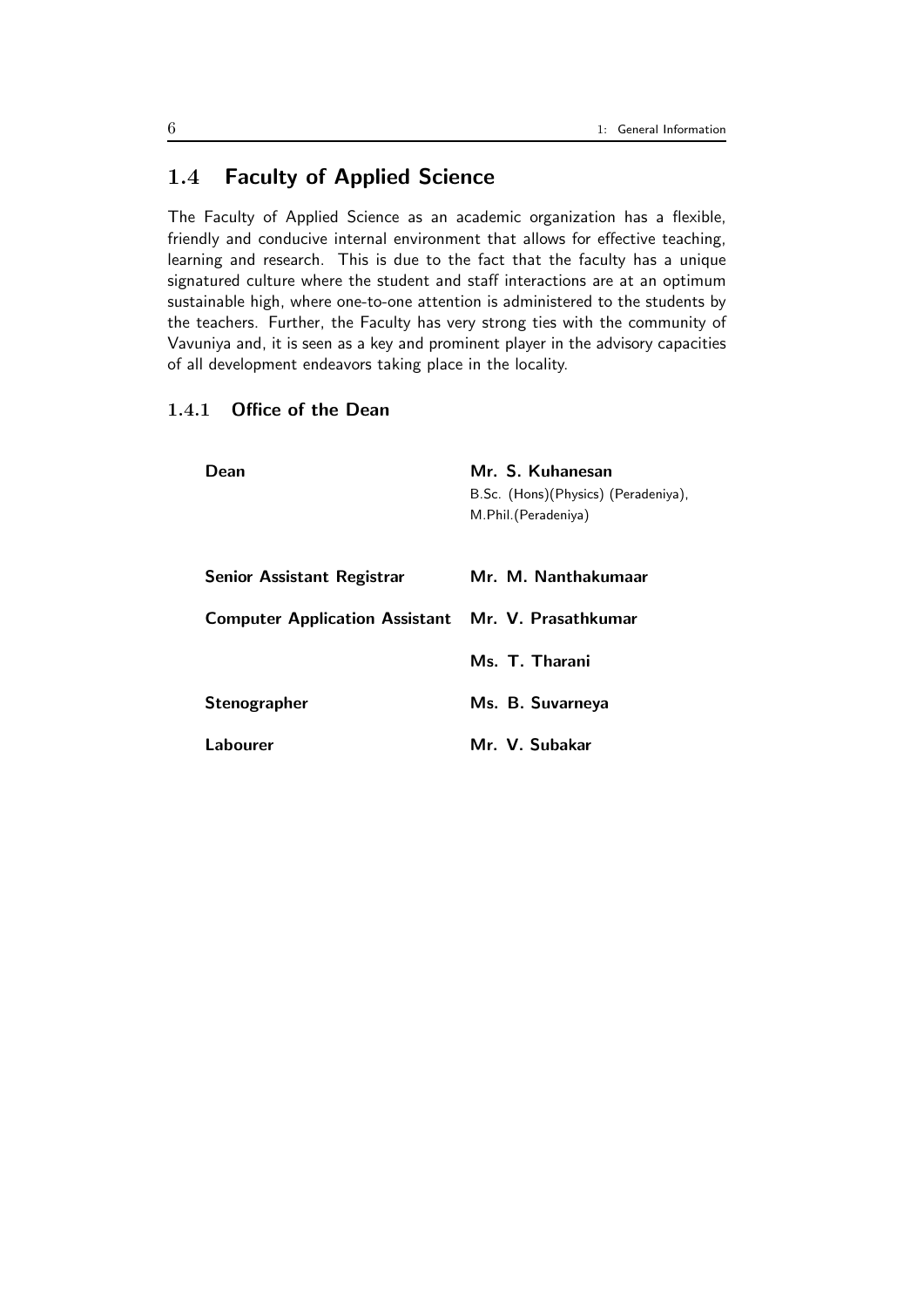#### 1.4.2 Department of Bio-science

Department of Bio-science offers course units in Botany, Zoology, Chemistry and Environmental Science. The course units cover necessary topics in Environmental Science, and, are designed to give a firm background in the field of Environmental Science.

| Head | Dr. (Ms). J. Nimalan                                  |
|------|-------------------------------------------------------|
|      | B.Sc. (Hons) (Agriculture) (Jaffna), M.Sc (Thailand), |
|      | PhD (Peradeniya)                                      |

Academic Staff

Dr. (Ms). A. Nanthakumaran B.Sc.(Hons) (Agriculture) (EUSL),M.Sc (Norway), PhD (India)

Dr. (Ms). J. Nimalan B.Sc.(Hons) (Agriculture) (Jaffna),M.Sc (Thailand), PhD (Peradeniya)

Mr. A. E. S. Patrick B.Sc.(Hons)(Zoology) (Jaffna), M.Phil.(Peradeniya)

Dr. S. Wijeyamohan B.Sc.(Hons)(Zoology)(Peradeniya), PhD (Peradeniya)

Dr.(Ms). S. Devaisy B.Sc.(Hons)(Environmental Sc.)(Vavuniya Campus, Jaffna), M.Sc.(Peradeniya),PhD(Australia)

Ms. S. Malathy B.Sc.(Hons)(Chemistry) (Jaffna)

Mr. G. Naveendrakumar B.Sc.(Hons)(Environmental Sc.)(Vavuniya Campus, Jaffna)

Ms. K. Sobana B.Sc.(Hons)(Environmental Sc.)(Vavuniya Campus, Jaffna)

Mr. K. Arjunan B.Sc.(Hons)(Environmental Sc.)(Vavuniya Campus, Jaffna)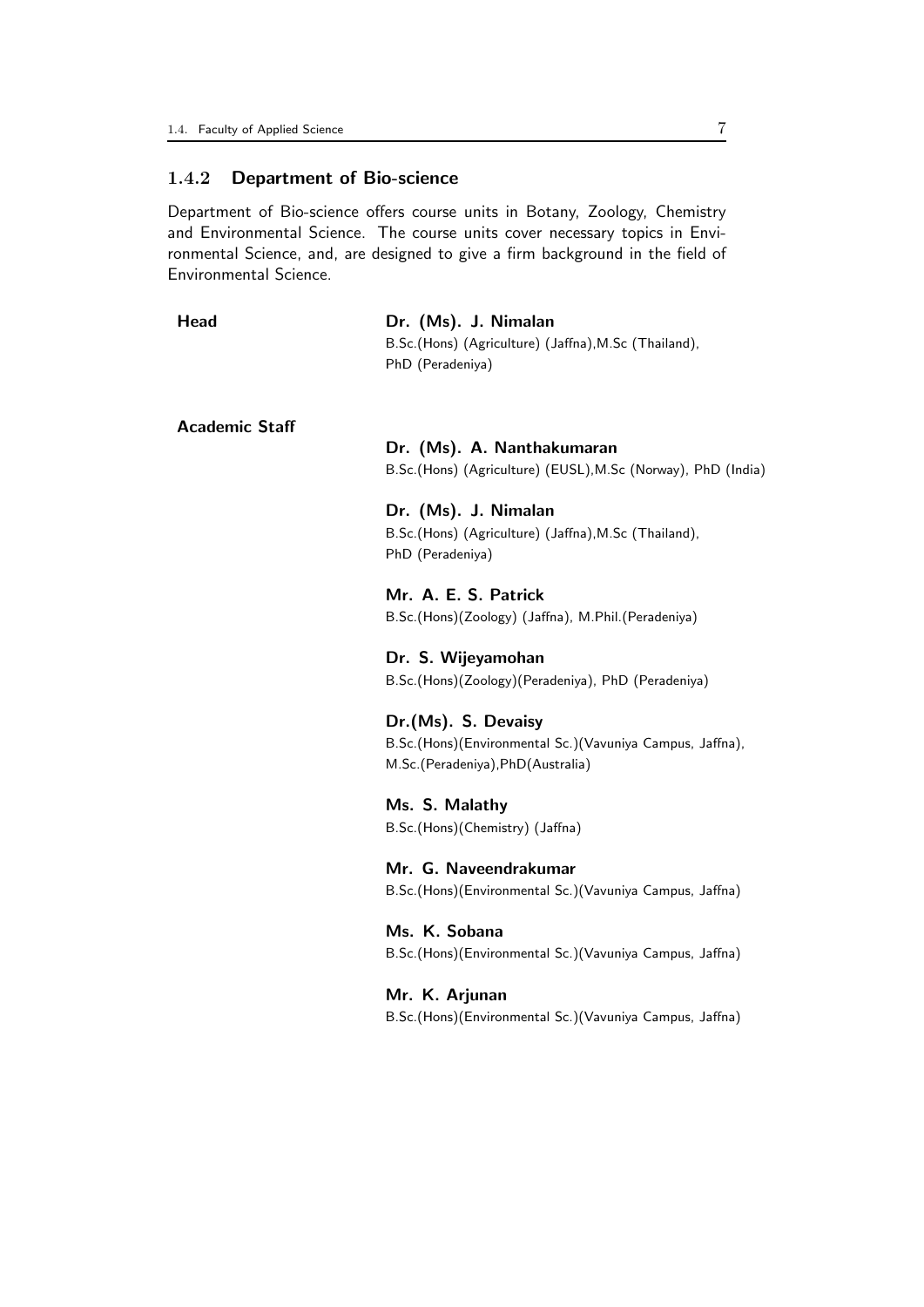|                                    | Ms. H. K. N. Sanjeewani<br>B.Sc.(Hons)(Environmental Sc. and Natural Resource Mgt.)<br>(Sabaragamuwa), PG.Dip. (Oxford,UK) |
|------------------------------------|----------------------------------------------------------------------------------------------------------------------------|
|                                    | Ms. V. Sharaniya<br>B.Sc.(Hons)(Environmental Sc.)(Vavuniya Campus, Jaffna)                                                |
| Non Academic Staff<br><b>Clerk</b> | Mr. M. Pirapuram                                                                                                           |
| <b>Technical Officer</b>           | Mr. M. Muhundhakumar                                                                                                       |
|                                    | Mr. S. Poongkannan                                                                                                         |
|                                    | Laboratory Attendant Mr. A. Suntharalingham                                                                                |
|                                    | Mr. A. Kamilash                                                                                                            |
|                                    | Mr. R. Sajith                                                                                                              |
| Labourer                           | Mr. A. Danushanth                                                                                                          |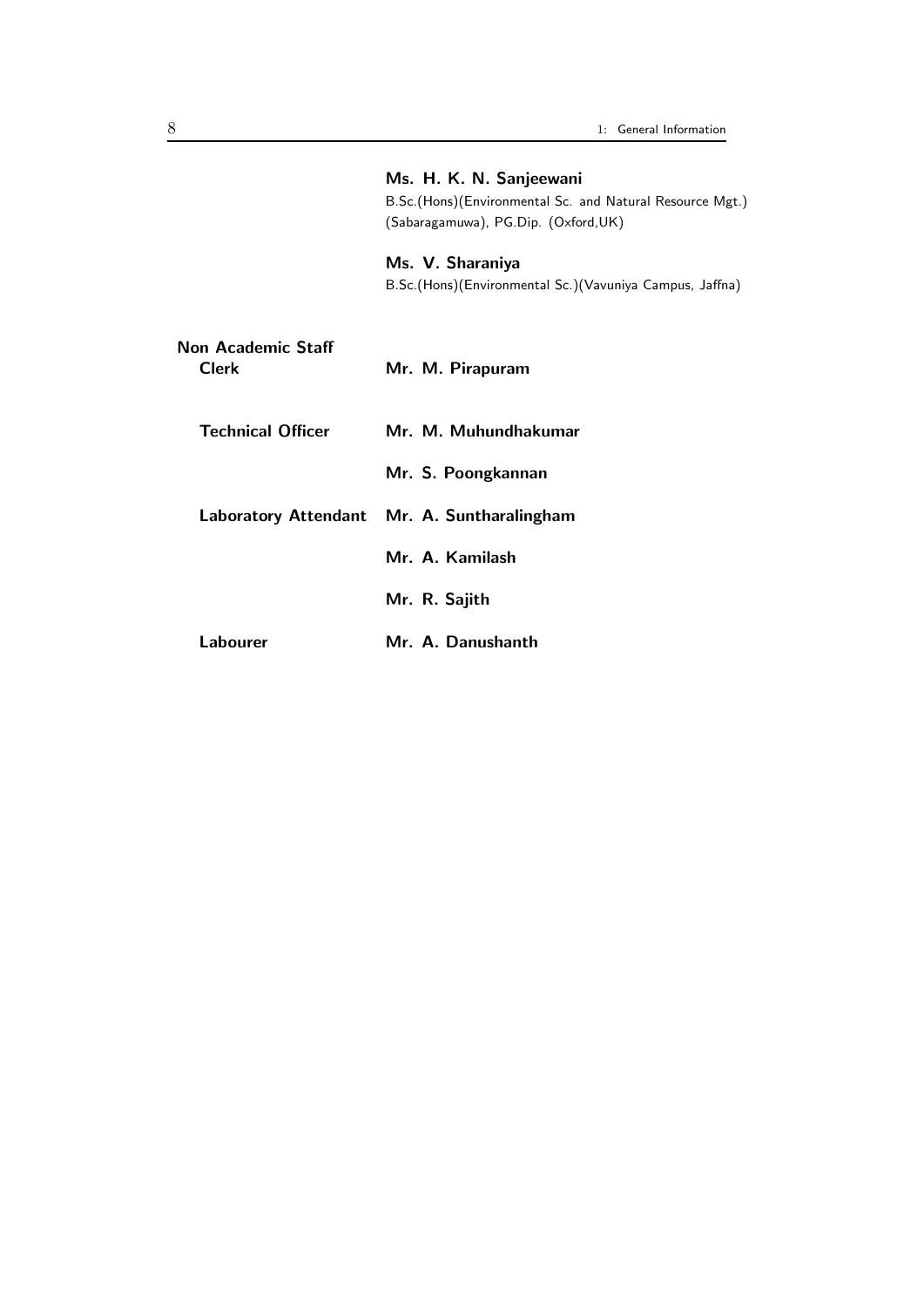### 1.4.3 Department of Physical Science

Department of Physical Science offers course units in Pure Mathematics, Applied Mathematics, Statistics, Computer Science and Information Technology. The course units cover wide range of Mathematical and Statistical topics. Also it covers wide spectrum of Information Technology aspects. The course units are designed in such a way to impart theoretical as well as practical knowledge.

| Head                  | Mr. S. Thirukumaran                                                          |
|-----------------------|------------------------------------------------------------------------------|
|                       | B.Sc. (Hons)(Computer Science)(Jaffna),                                      |
|                       | PG.Dip. (Colombo), M.Eng.Sc. (Malaysia)                                      |
| <b>Academic Staff</b> | Mr. S. Kuhanesan                                                             |
|                       | B.Sc. (Hons)(Physics)(Peradeniya), M.Phil.(Peradeniya)                       |
|                       | Mr. B. Yogarajah                                                             |
|                       | B.Sc. (Hons)(Mathematics)( Jaffna), PG.Dip.(Peradeniya)<br>M.Phil.(Jaffna)   |
|                       | Mr. S. Thirukumaran                                                          |
|                       | B.Sc. (Hons)(Computer Science)(Jaffna),                                      |
|                       | PG.Dip. (Colombo), M.Eng.Sc. (Malaysia)                                      |
|                       | Dr. R. Nagulan                                                               |
|                       | B.Sc. (Jaffna), M.Sc. (Peradeniya),                                          |
|                       | PhD (Kent, UK)                                                               |
|                       | Mr. S.S. Suthaharan                                                          |
|                       | B.Sc. (Hons)(Computer Science)(India), M.Sc. (India)<br>M.Phil. (Peradeniya) |
|                       | Mr. U. Priyatharsan                                                          |
|                       | B.Sc. (Hons)(AMC)(Vavuniya Campus, Jaffna)                                   |
|                       | $M.Sc.$ (IT)                                                                 |
|                       | Mr. T. Jeyamugan                                                             |
|                       | B.Sc. (Hons)(AMC)(Vavuniya Campus, Jaffna)                                   |
|                       | Mr. N. Edwin Linosh                                                          |
|                       | B.Sc. (Hons)(AMC)(Vavuniya Campus, Jaffna)                                   |
|                       |                                                                              |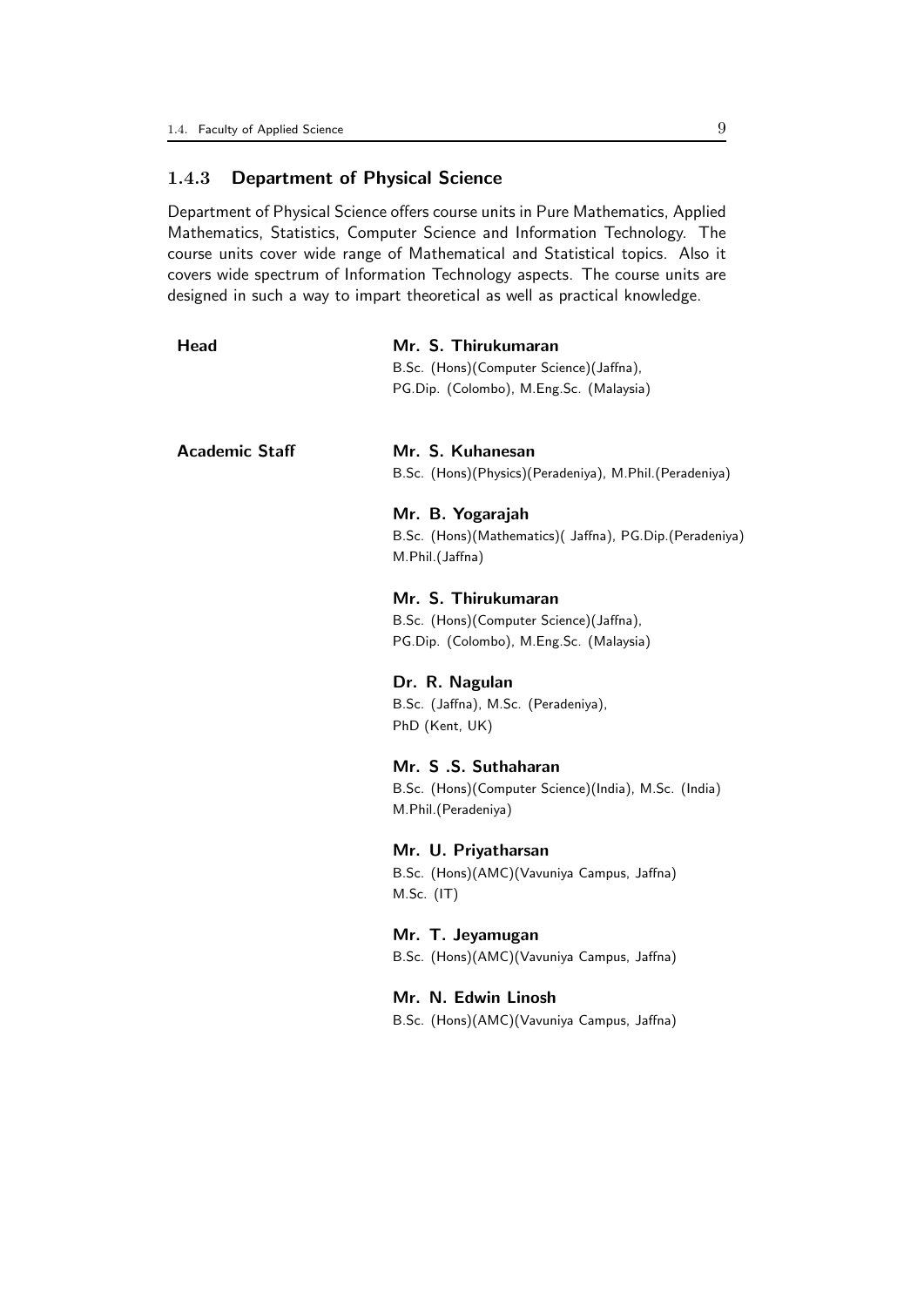|                        | Mr. T. Kokul<br>B.Sc. (Hons)(Computer Science) (Jaffna)                                 |
|------------------------|-----------------------------------------------------------------------------------------|
|                        | Ms. S. Nishanthy<br>B.Sc. (Hons)(ICT)(Vavuniya Campus, Jaffna)                          |
|                        | Mr. S. Kirushanth<br>B.Sc. (Hons)(ICT)(Vavuniya Campus, Jaffna),<br>M.Sc. (Peradeniya)  |
|                        | Mr. M. Kayanan<br>B.Sc. (Hons)(AMC)(Vavuniya Campus, Jaffna)                            |
|                        | Ms. V. Subaramya<br>B.Sc. (Hons)(Computer Science)(Vavuniya Campus, Jaffna)             |
|                        | Ms. A. Ann Sinthusha<br>B.Sc. (Hons)(Computer Science) (Jaffna)                         |
|                        | Mr. T. Kartheeswaran<br>B.Sc. (Hons)(ICT)(Vavuniya Campus, Jaffna)                      |
| <b>Instructors</b>     | Mr. S. Selvarajan<br>B.Sc. (Jaffna), M.Sc. (Colombo)                                    |
|                        | M.Phil.(Colombo)<br>Mr. K. Santhanakrishnan<br>B.Sc. (Hons) (Computer Science) (Jaffna) |
|                        | Mr. S. Gopinath<br>B.Sc. (Hons)(ICT)(Vavuniya Campus, Jaffna),                          |
| <b>System Engineer</b> | Mr. K. Pratheepan<br>B.Sc. (Peradeniya), M.Sc. (Peradeniya)                             |

| System Analyst | Mr. S. Nithiyanandam       |
|----------------|----------------------------|
|                | B.Sc. (Jaffna) M.Sc (UCSC) |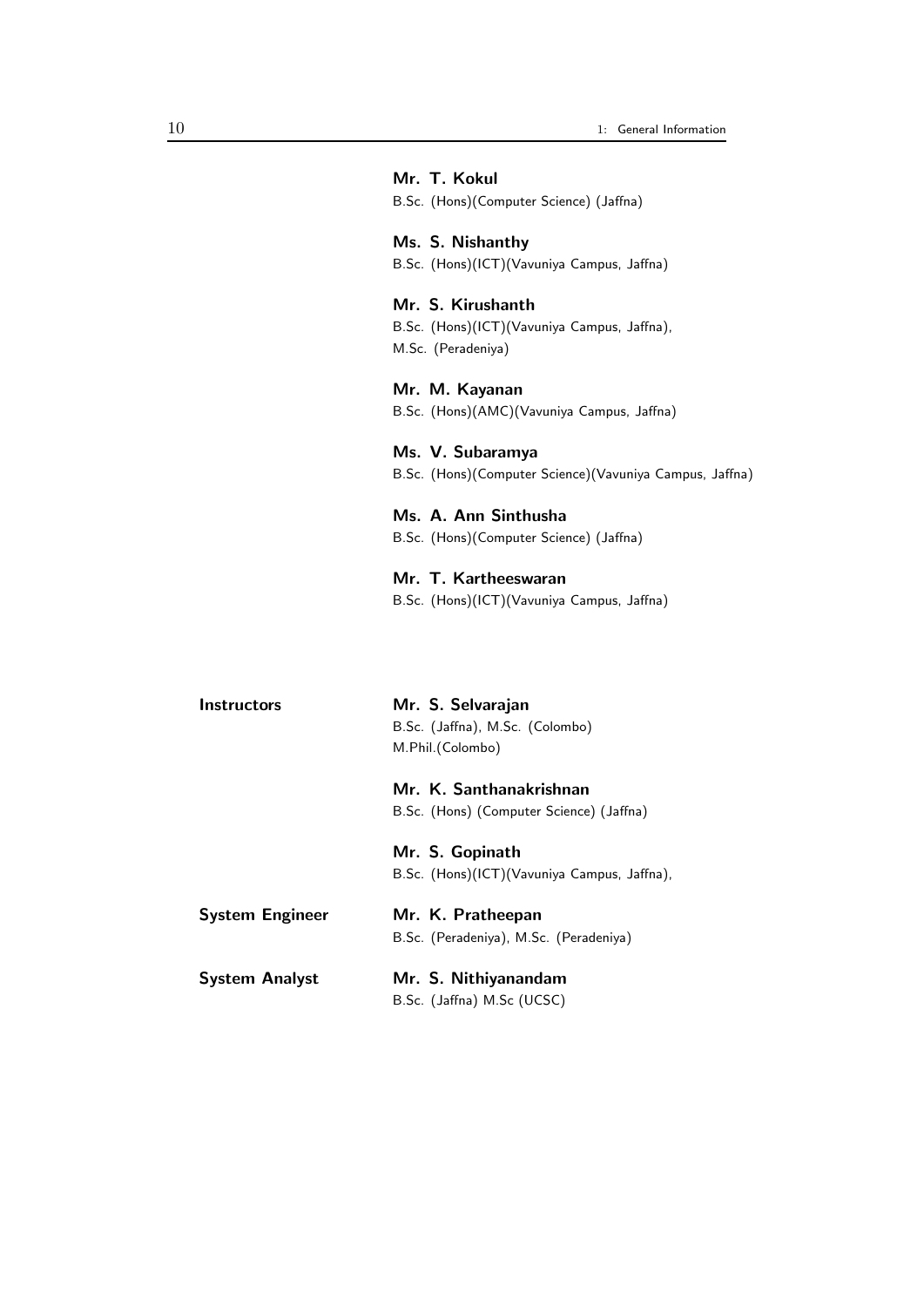| Non Academic Staff        |                                              |
|---------------------------|----------------------------------------------|
| <b>Technical Officers</b> | Mr. K. Jeyakhoban                            |
|                           | Mr. N. Thevarajah                            |
|                           | Mr. M. Sutharshan                            |
|                           | Laboratory Attendants Mr. S. Vinayagamoorthy |
|                           | Mr. S.L. Reginold                            |
|                           | Mr. S. Kodeeswaran                           |
| Labourer                  | Mr. J. Lajeepan                              |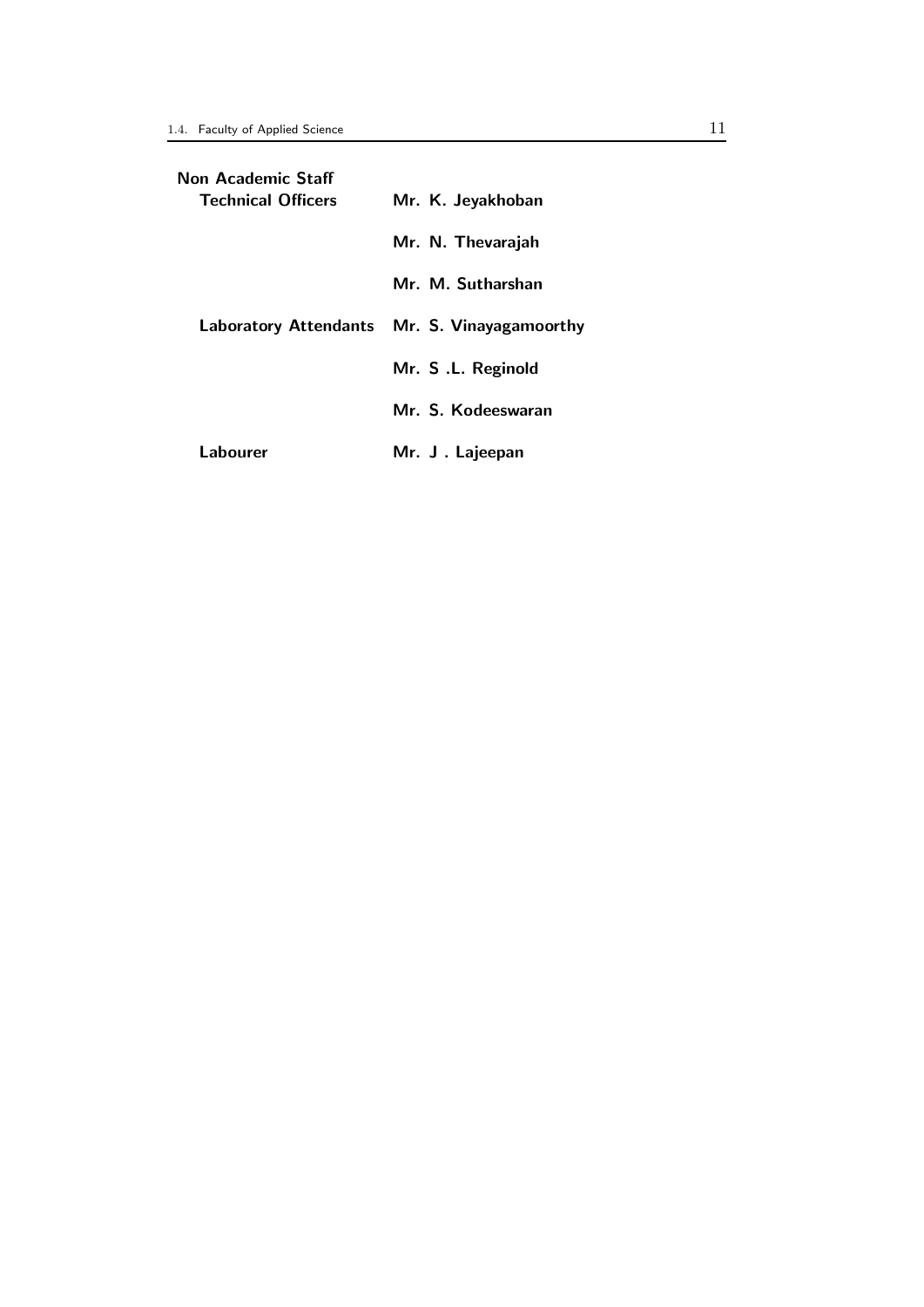#### 1.4.4 Department of English Language Teaching (DELT)

Academic Staff Dr. J. Gnanaseelan

The ELTU has been functioning from its inception in 1992 (earlier it was called as English Unit). On 18th December 2017, it became the Department of English Language Teaching. There are two permanent academic staff, one senior lecturer grade I and one senior lecturer grade II. There are six instructor cadres available and recruited on temporary basis until they are filled with permanent instructors. Its services for the last fifteen years have been well-acknowledged and recorded. It provides English Language Teaching services at the undergraduate level and in English Language research. According to the Standing Committee on Teaching English as a Second Language (TESL) of the University Grants Commission (UGC), though it is part of the Faculty of Business Studies (FBS), it has the mandate to serve the students of the Faculty of Applied Sciences (FAS) and the whole Campus. Thus it serves the students of the Information Communication Technological Stream as well.

|                                                        | BA (Hons)(Jaffna), PGD (COL), MA (KLN),       |
|--------------------------------------------------------|-----------------------------------------------|
|                                                        | MA & MPhil (India), Msc(USJP),                |
|                                                        | PhD(India)                                    |
|                                                        | Ms. S. Jeyaseelan                             |
|                                                        | BA (Hons) (Vavuniya Campus, Jaffna), MA (KLN) |
| <b>Non Academic Staff</b>                              |                                               |
| <b>Computer Application Assistant Ms. S. Shinthuja</b> |                                               |
|                                                        |                                               |
| Labourer                                               | Mr. R. A. Raveendran                          |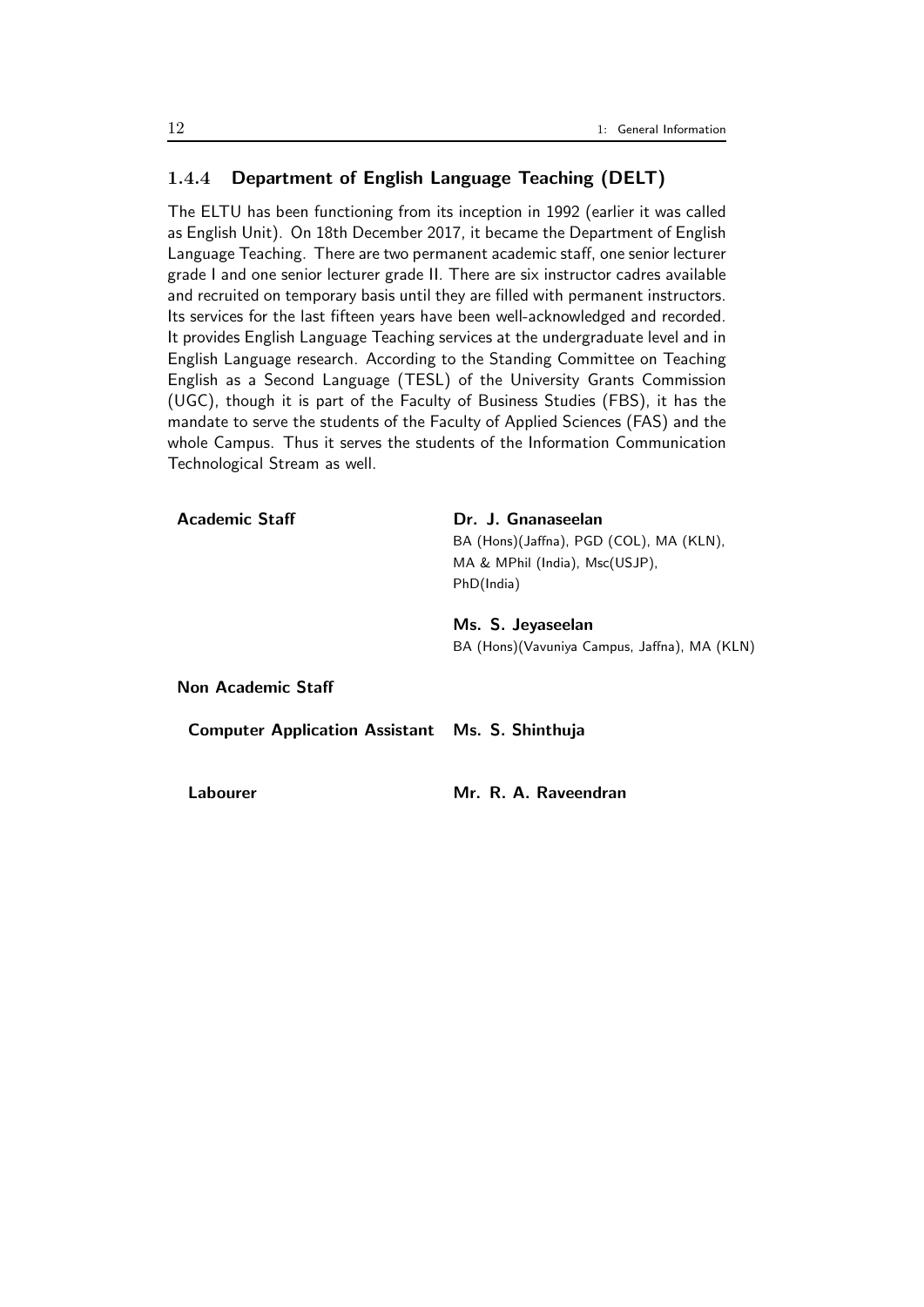### 1.4.5 Internal Quality Assurance Cell (IQAC)

The purpose of this cell is to monitor and to ensure the best practices for quality principles at the faculty level. Best practices are amenable to documentation and have the potential for replication; they are transparent, accountable, affordable and accessible to both staff and students, and add value to an institution. They are contextual and influenced by many factors. Best practices show the path to success through continuous improvement leading to the benchmark of excellence.

| Chairperson Mr. S. Kuhanesan           |
|----------------------------------------|
| Coordinator Dr. (Ms). A. Nanthakumaran |
| Members Mr. S. Thirukumaran            |
| Mr. B. Yogarajah                       |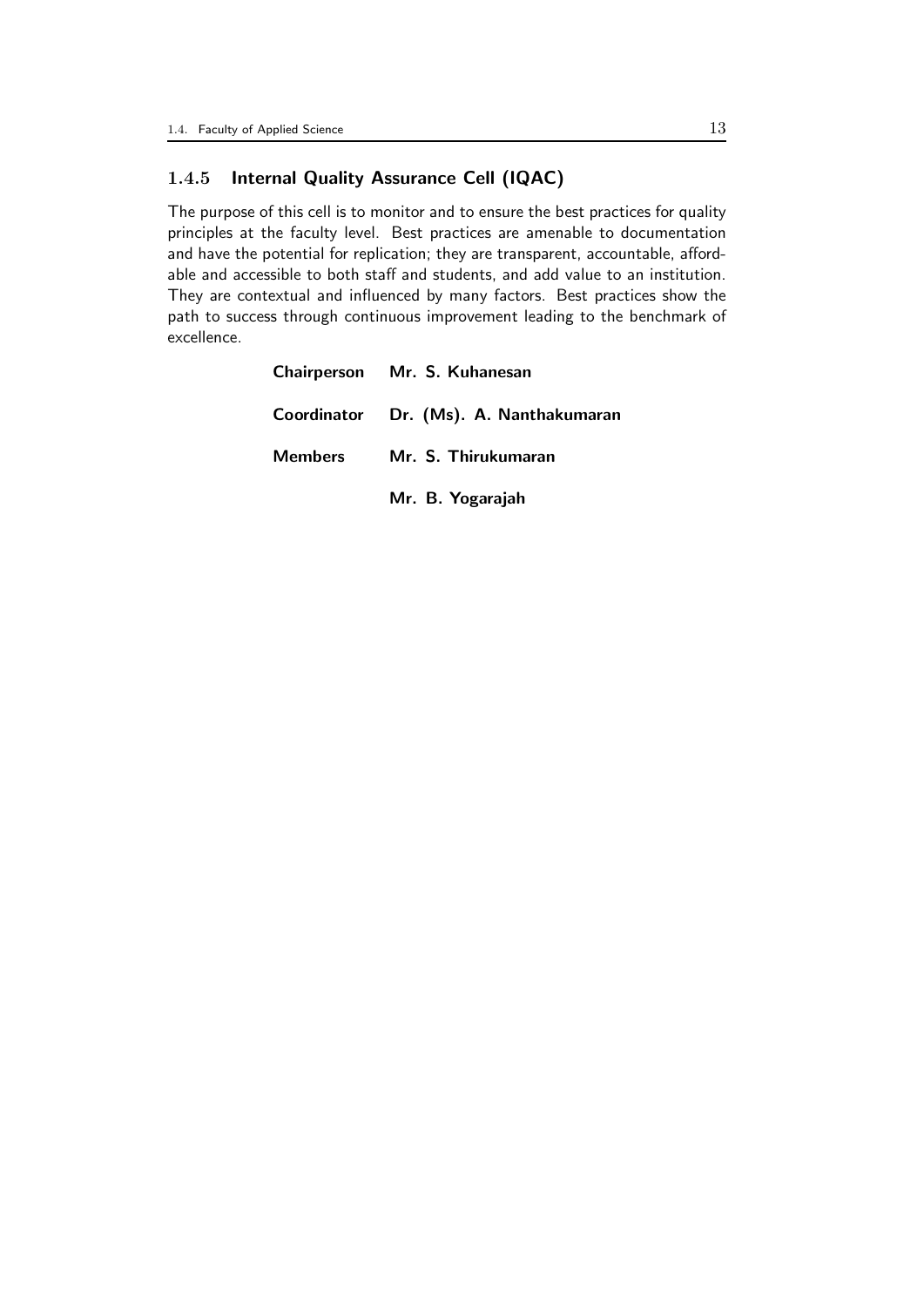# 2 Course Structure

The degree program is based on the bi-modal semester system. As such, each academic year will be considered as level 1, 2, 3 and 4 respectively. Each level of study is divided into 2 semesters. One semester consists of a 15 weeks term of academic work.

The Faculty of Applied Science offers following B.Sc. degree programmes.

(a) Three year degree programme (6 semesters)

B.Sc. (Applied Mathematics and Computing) B.Sc. (Environmental Science)

Bachelor of Information and Communication Technology

(b) Four year degree programme (8 semesters)

B.Sc.(Special) in Computer Science

B.Sc.(Special) in Environmental Science

B.Sc. in Information and Communication Technology

The curriculum of all degree programmes of the faculty are being revised by adopting the Sri Lankan Qualification Framework (SLQF), respective ACM/ IEEE guidelines, respective subject benchmark statements and other relevant UGC circulars.

### 2.1 Credit Units

For a theory course, 15 hours of lectures are equivalent to one credit and for a practical course, 30 - 45 hours work is considered as one credit. Industrial Training required for the programme shall be equivalent to 1 credit. Each student has to complete 30 credit units during each year of study with a total of 90 credit units during three years of study (General Degree) and 120 credit units during four years of study (Special/Extended Fourth year Degree programmes).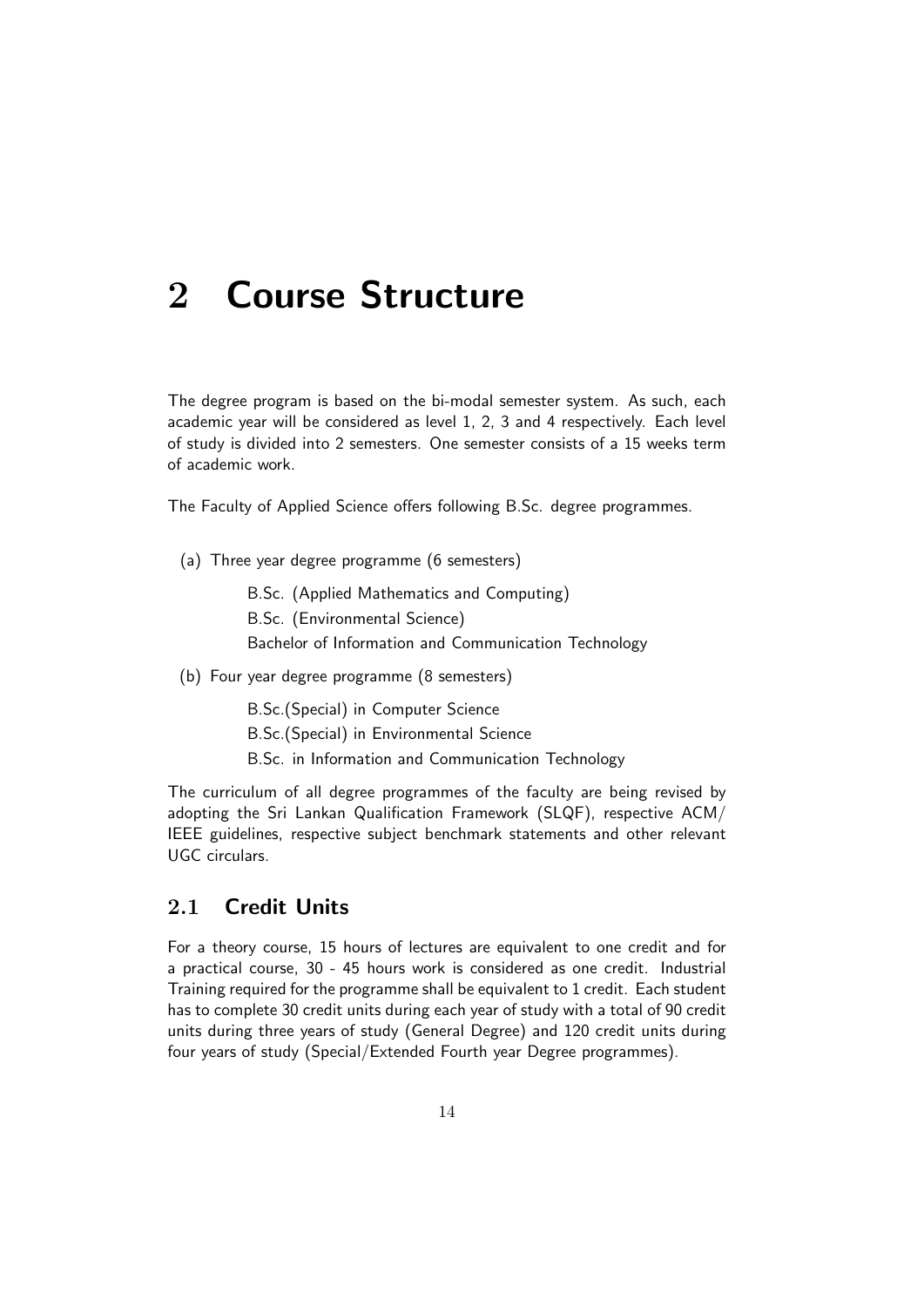Further, a research project in special degree of 15 weeks duration shall be equivalent to 5 credits for B.Sc.(Special) in Computer Science whereas a research project in special degree of one semester duration shall be equivalent to 6 credits for B.Sc.(Special)in Environmental Science.

## 2.2 Code Numbers

Each course unit is denoted by the subject area abbreviation and 4 digit number. First digit denotes the level/year of study. Second digit indicates the semester. Third digit indicates the serial number of the course unit in the specific semester and the fourth digit indicates the number of credit assigned to the course unit.

## 2.3 Auxiliary Course Unit

The Auxiliary Course units are designed to provide basic knowledge on a widerange of disciplines that an undergraduate should possess in the present era.

The credits of the Auxiliary Course Units are not taken for the computation of the GPA. However, All the auxiliary course units shall be evaluated and considered for the award of degrees.

| <b>Auxiliary Courses</b>                                              |
|-----------------------------------------------------------------------|
| English Language I & English Language II                              |
| Sri Lankan studies, Social Harmony and Natural Resources of Sri Lanka |
| Communication skills                                                  |
| General Biology (Only for Applied Mathematics and Computing)          |
| Career Guidance                                                       |
| Management and Entrepreneurial skills                                 |

## 2.4 General Degree Programme

Each student has to complete 30 credit units during each year of study with a total of 90 credit units during three years of study (General Degree). In addition, all the students are required to complete the Auxiliary courses offered in each semester in the following manner.

Credit passes (Grade C) or above in the English Language I & II of Auxiliary course units and a pass (Grade D) or above in the other Auxiliary course units are the prerequisite to complete the degree programme.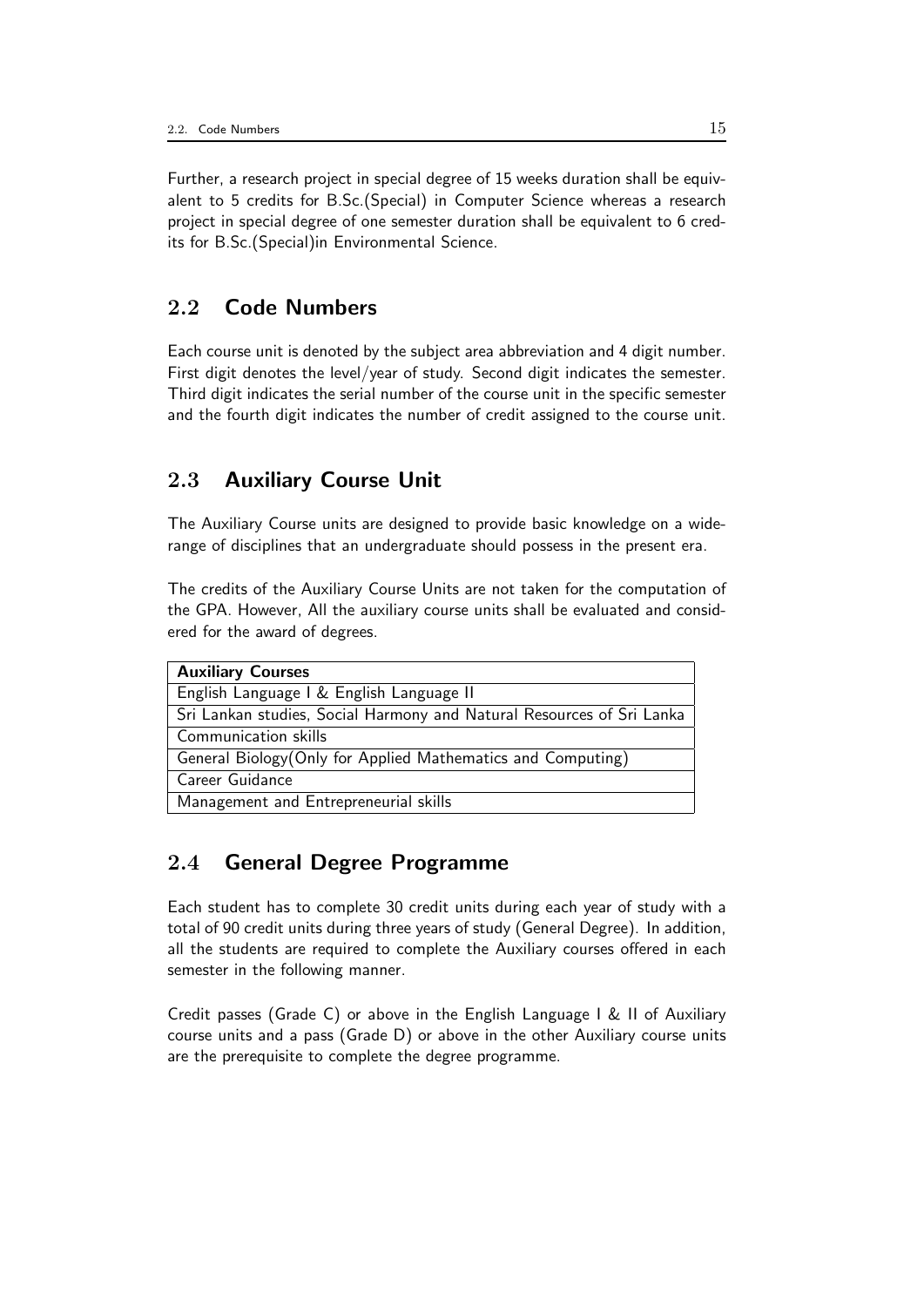### 2.5 Special degree programme

#### 2.5.1 Bachelor of Science (Special) in Computer Science

Students who are interested to read special degree programme are advised to apply at the end of the second year of study. Students may apply to follow a special degree programme in Computer Science.

The minimum requirements for selection to the special degree programme are as follows:

- (i) Should complete the first and second year of study.
- (ii) A candidate should obtain a GPA of not less than 2.70 in the subject of specialization in the first and second years of study and obtain grades of C or better in all course units.

Each student selected to follow special degree programme has to complete 120 credit course units during four years of study. In addition, all the students are required to complete the auxiliary courses offered in each semester in the following manner.

Credit passes (Grade C) or above in the English Language I & II of Auxiliary course units and a pass (Grade D) or above in the other Auxiliary course units are the prerequisite to complete the degree programme.

The courses for the special degree programme will be commenced from level 3 semester II. Students selected to follow special degree programme in Computer Science are expected to take their respective specialization courses. The remaining credit courses should be taken from the other courses offered in the general degree in level 3 semester II.

During the fourth year, students specializing in Computer Science are required to carry out a research project of 15 weeks duration on a given topic under the supervision of a senior member of the academic staff in a university or senior research staff in a reputed research institute.

#### Option for General Degree

During the fourth year of study, a student following a special degree course may opt for a general degree before sitting for the final (fourth) year examination with valid reason. The final acceptance to opt for the general degree will be subject to the recommendation of the Faculty Board of Applied Science, Campus Board and approval of the Senate.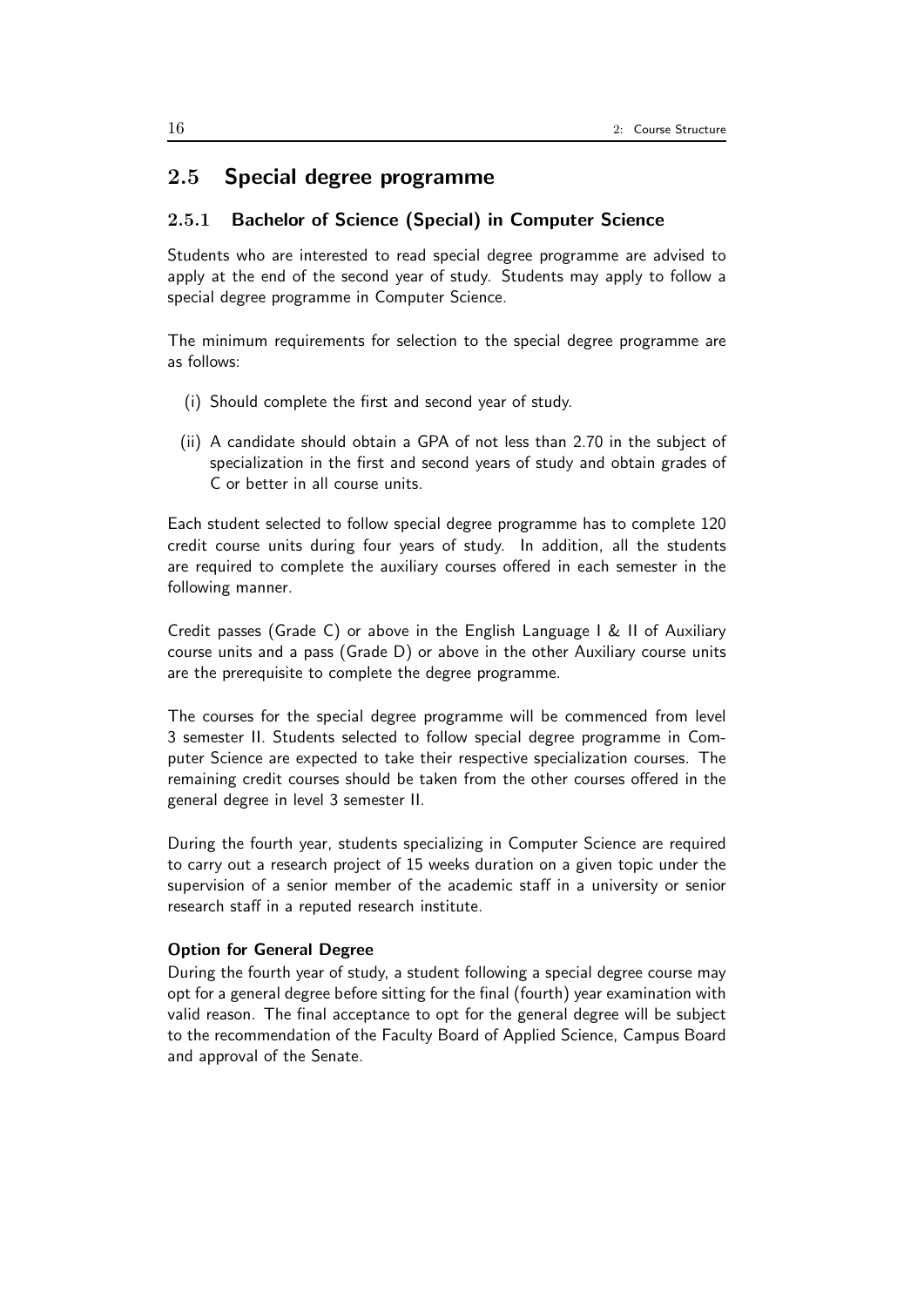#### 2.5.2 Bachelor of Science (Special) in Environmental Science

Students who are interested to follow special Degree programme are advised to apply at the end of the second semester of level II. The minimum requirements for selection to the special Degree programme for a student are as follows:

- (i) Should successfully complete the first and second year of study
- (ii) A student should obtain a GPA of not less than 3.0 calculating the grade points for grades obtained in courses of level 1 and 2 and obtain grades of D or better in all the course units of level 1 and 2.

Each student selected to follow the special Degree programme has to complete minimum of 120 credit units during four years of study. In addition, all the students are required to pass the auxiliary courses offered during the three year period.

Credit passes (Grade C) or above in the English Language I & II of Auxiliary course units and a pass (Grade D) or above in the other Auxiliary course units are the prerequisite to complete the degree programme.

During the fourth year second semester, students shall be required to carry out a research project for one semester duration on a given topic under the supervision of a senior member of the academic staff in a university or senior research staff from a reputed research institute. Students have to undergo an industrial training equivalent to one credit.

#### Option for General Degree

During the fourth year of study, a student following a special degree course may opt for a general degree before the submission of thesis of the research project with valid reason. The final acceptance to opt for the general degree will be subjected to the recommendation of the Faculty Board of Applied Science and the Campus Board.

### 2.6 Extended Fourth Year Degree Programme

### 2.6.1 Bachelor of Science in Information and Communication Technology (B.Sc. in ICT)

Based on their performance and preference, a selected number will be able to offer an extra (fourth) year leading to Bachelor of Science in Information and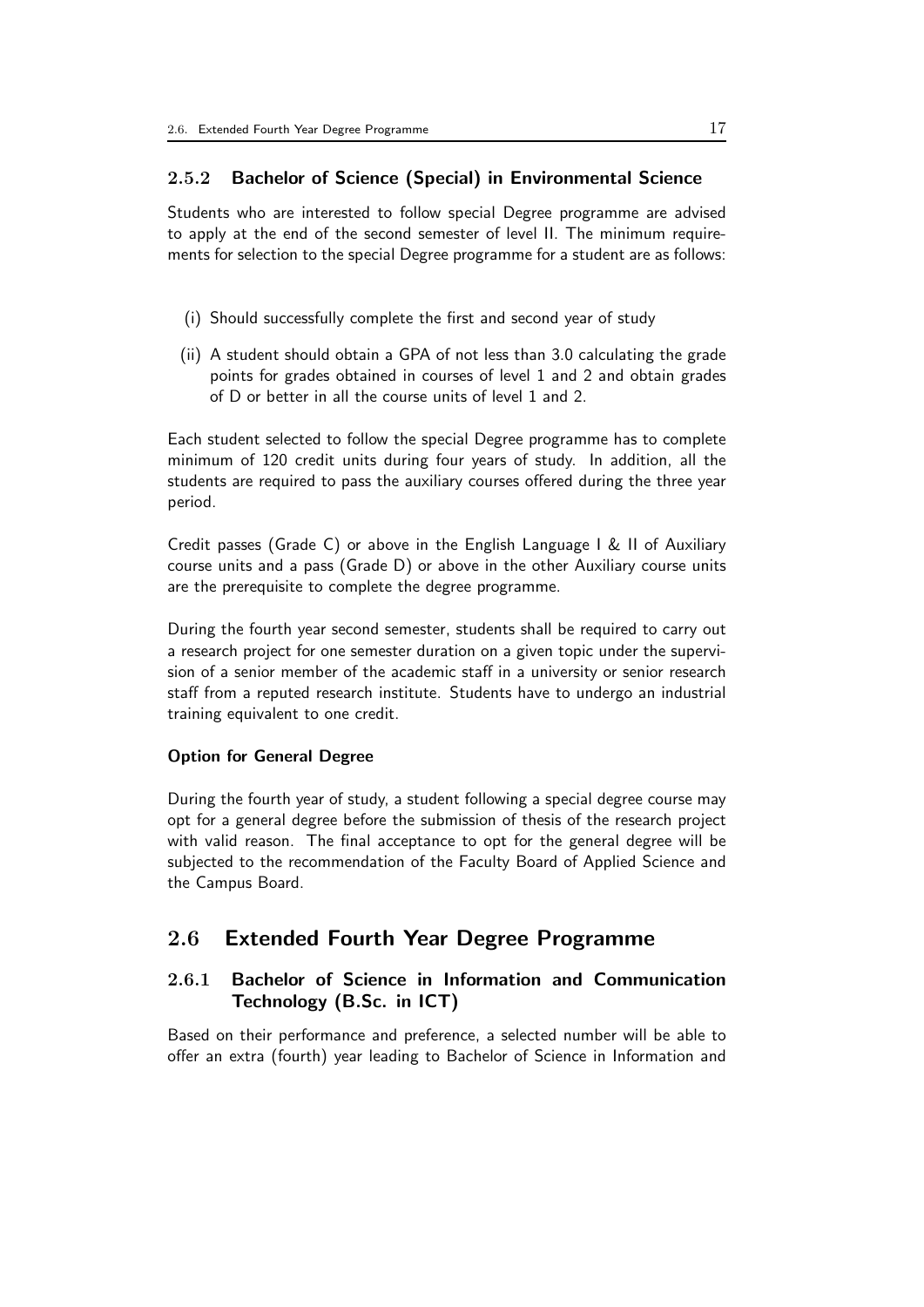Communication Technology (B.Sc. in ICT) Degree.

The minimum requirements for selection for the above extended fourth year degree programme are as follows:

- (i) Should complete the first, second and third year of study
- (ii) A student should obtain a GPA of not less than 2.70

The courses for extended fourth year degree will be commenced from level 4 semester I. Each student selected to follow the extended fourth year degree has to complete 120 credit units during their four years of study. In addition, all the students are required to complete the auxiliary courses offered in each semester in the following manner.

Credit passes (Grade C) or above in the auxiliary course units English I & II and a pass (Grade D) or above in the other auxiliary course units are the prerequisite to complete the degree programme.

#### Option for General Degree

During the extended fourth year of study, a student following a extended fourth year degree programme may opt for a general degree before sitting for the final (fourth) year examination with valid reason. The final acceptance to opt for the general degree will be subject to the recommendation of the Faculty Board of Applied Science, Campus Board and approval of the Senate.

## 2.7 Examination Structure

#### 2.7.1 Department of Physical Science

The final examination for each course in General and Special Degree Programmes are held as per the semester schedule at the end of each semester in which the course is completed. Each theory paper will be of one to three hours duration based on the credit hours. Duration for each practical examination will be based on the credit value assigned to the particular practical module (eg. one credit value will have two hours examination two credit value will have three hours examination). Number of questions for the theory paper will be based on the number of contact hours. The 15 hours lectures will have one hour examination, 30 hours lectures will have two hours examination and 45/60 hours lectures will have three hours examination. Students will be given choice to select questions in the examination. (e.g. for one, two and three hours examinations, choices will be two out of three, four out of five and five out of six respectively). The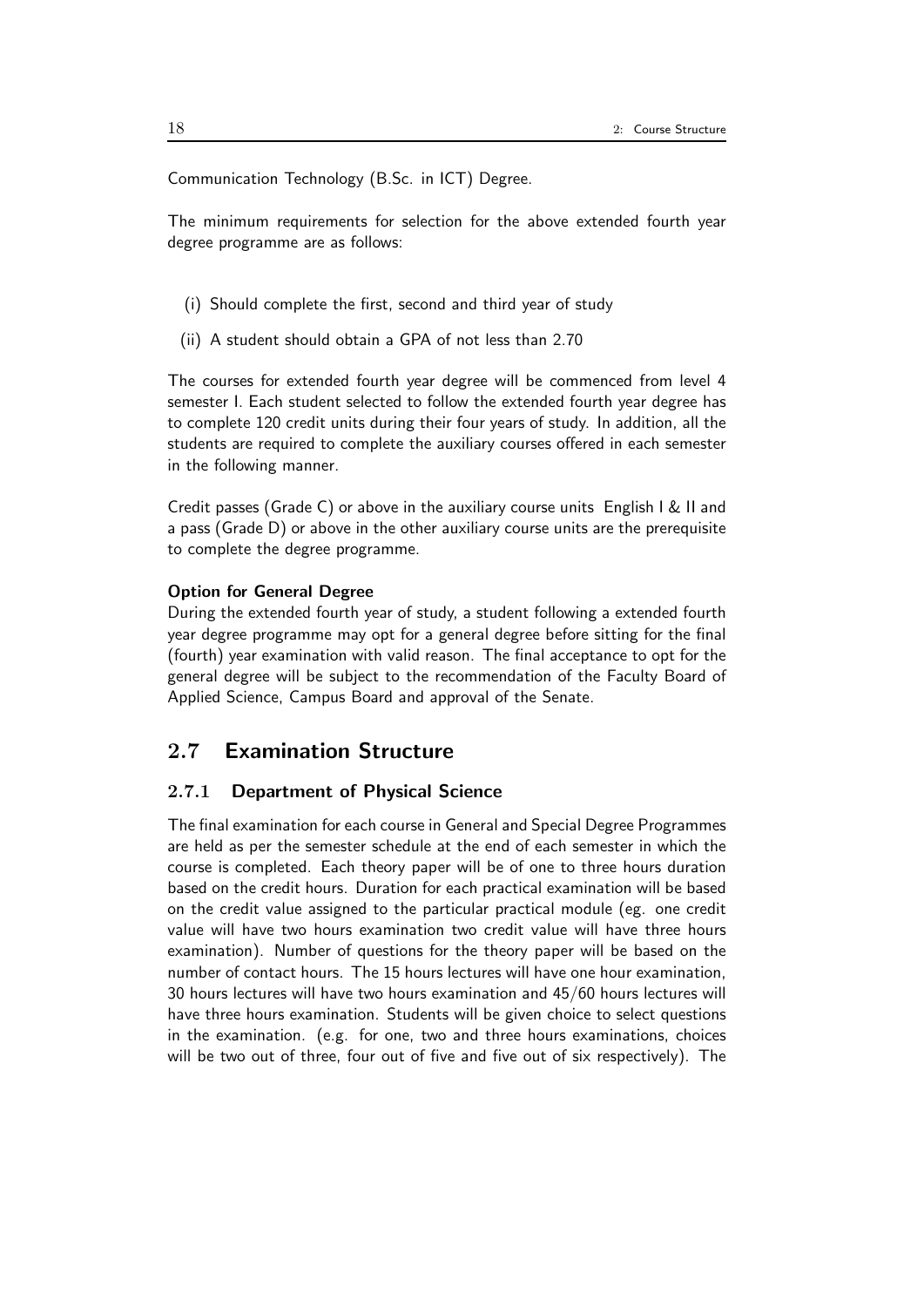continuous assessments in the form of assignments, presentations, quiz etc. will also be conducted during the course and the marks will also be considered for evaluation.

#### 2.7.2 Department of Bio-science

The end semester examination for each course unit is held at the end of each semester in which the courses are completed. Each theory paper will be of two / three hours duration based on the credit hours and the duration for each practical examination may be decided by the Head of the Department in consultation with respective lecturer-in-charge. Number of questions for the theory paper will be based on the number of contact hours. Usually, the 15hrs or more hours practical will have end semester practical exam during examination period and the duration of practical examination can be decided by the Head of the Department in consultation with respective lecturer-in-charge of the module. The continuous assessments will be assessed in the form of assignments (both in-class and field based), term papers, presentations, tutorials, quizzes etc., conducted during the course and the marks will be considered for evaluation.

## 2.8 Attendance

All registered students are required to attend all lectures, tutorials and practical. 80 % attendance is compulsory for both theory and laboratory courses. Any student who has less than 80 % attendance in a course, both in theory and laboratory work will not be allowed to sit for the examination of that course.

## 2.9 Medium of instruction

English will be the medium of instruction.

## 2.10 Career Prospects

The passed out graduates of the Faculty of Applied Sciences from both the Biological and Physical sciences backgrounds have proven their caliber as professionals in the fields of planning, socio-economic development (in the international non governmental sectors), scientific research, IT, and even in non-traditional fields such as insurance, marketing and banking. This shows that the Faculty of Applied Science not only provides its students with training in their respective academic fields but also nurtures them to develop their interpersonal and management skills so that they can compete (without difficulty) in the job markets. At present with the advent of the special degree programmes students have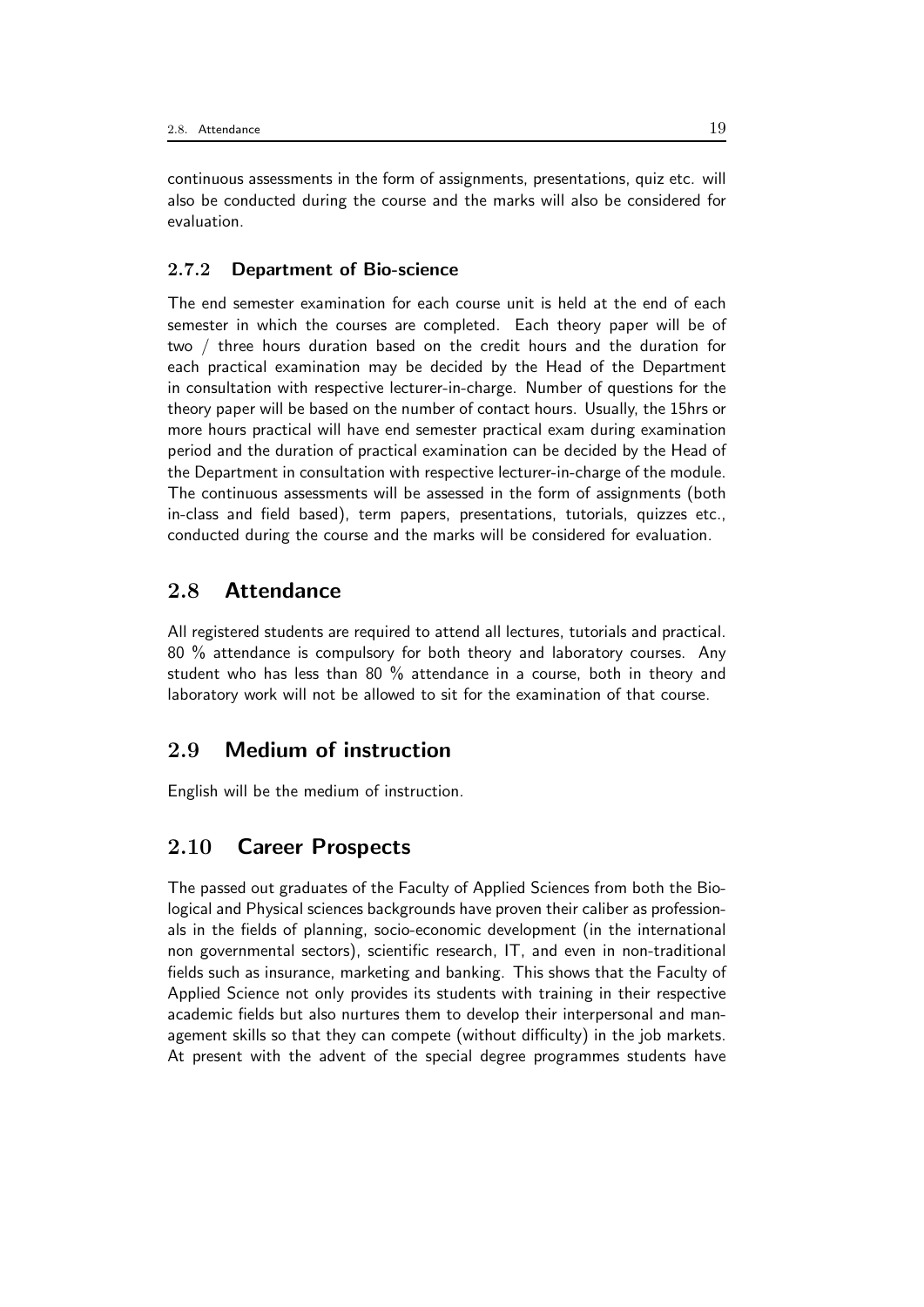the additional advantage of further specialization in a selective field (of their choice). For example, Bio-science students have the opportunities to hone and develop their skills as environmental planners and analysts by carefully mixing and matching the wide array of module options provided.

## 2.11 Graduate Profile

The Faculty of Applied Science will produce the graduates with a strong sense of commitment to the acquisition of updated knowledge, skills, and an ability to apply these to a dynamic environment. They can critically evaluate science in a real world context through exposure to industries and act with integrity and fluency across cultures and perspectives for the betterment of society. They will have intellectual openings to engage in research and be innovative through independent learning to meet the necessary requirements. They will possess team work sprit, positive attitude and the ability of effective communication and leadership quality.



The graduates in the discipline of Applied Mathematics and Computing should be;

- able to analyse complex problems and design, develop and evaluate solutions using the knowledge and understanding of their subjects.
- able to apply mathematical and computer science algorithms and tools to solve problems using their intellectual abilities.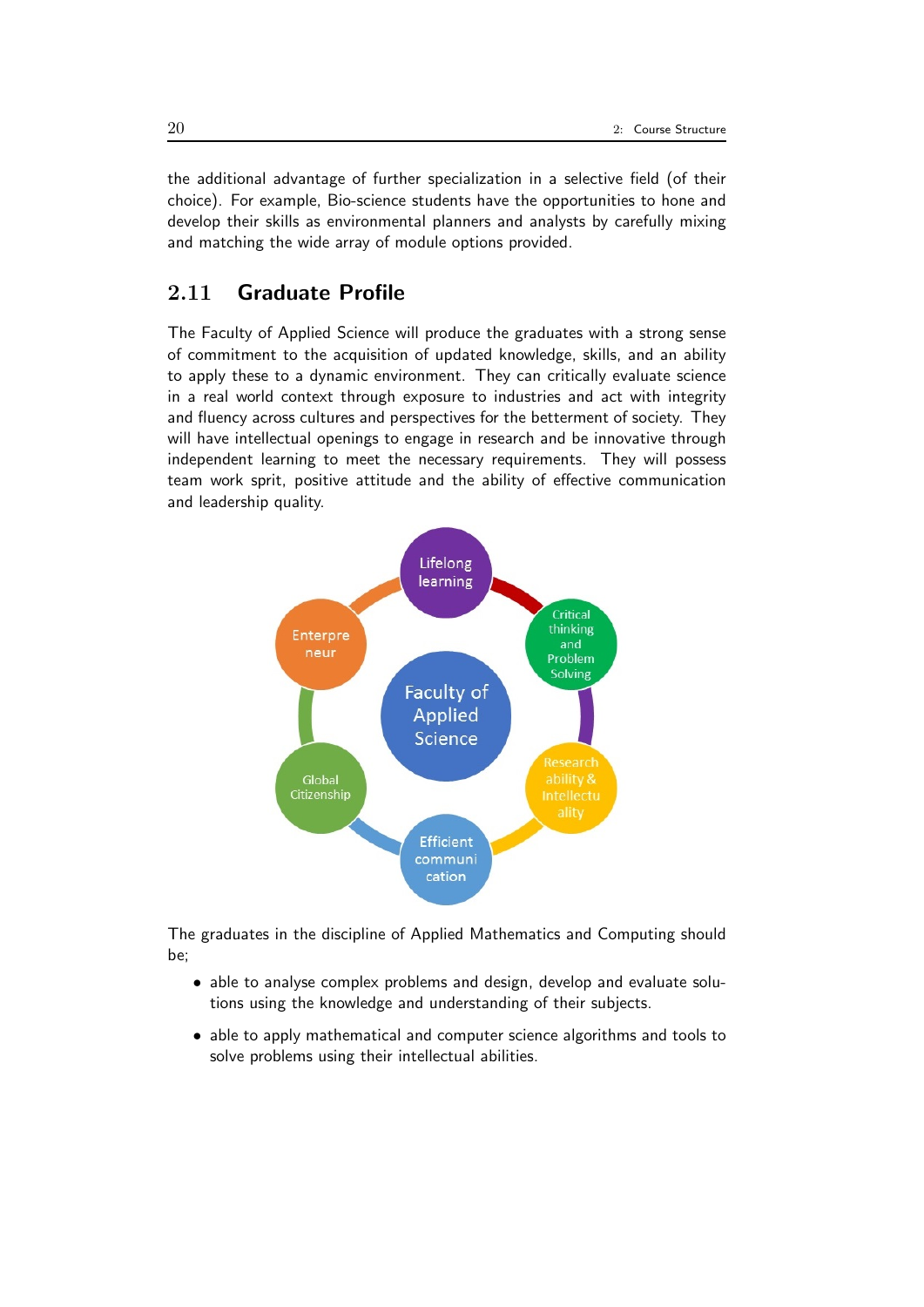.

- self-motivated, enthusiastic and to undertake lifelong learning to continue professional development.
- independence of mind, with intellectual integrity possessing professional ethical behaviour.

Graduates in the discipline of Environmental Science should be;

- able to apply academically gained knowledge in solving environmental issues scientifically.
- skilled in writing, research activities, problem-solving and communication.
- committed to improving the sustainability of the environment.
- a socially and environmentally responsible citizen.

Graduates in the discipline of Information and Communication Technology should be;

- able to demonstrate the in-depth knowledge and skill in Information and Communication Technology.
- participating in team work to plan projects and implement successfully for a sustainable system.
- efficiently communicate to work out and solve the computing problem in organizations.
- able to maintain the updated IT knowledge by critically analysing the system and to carry out research.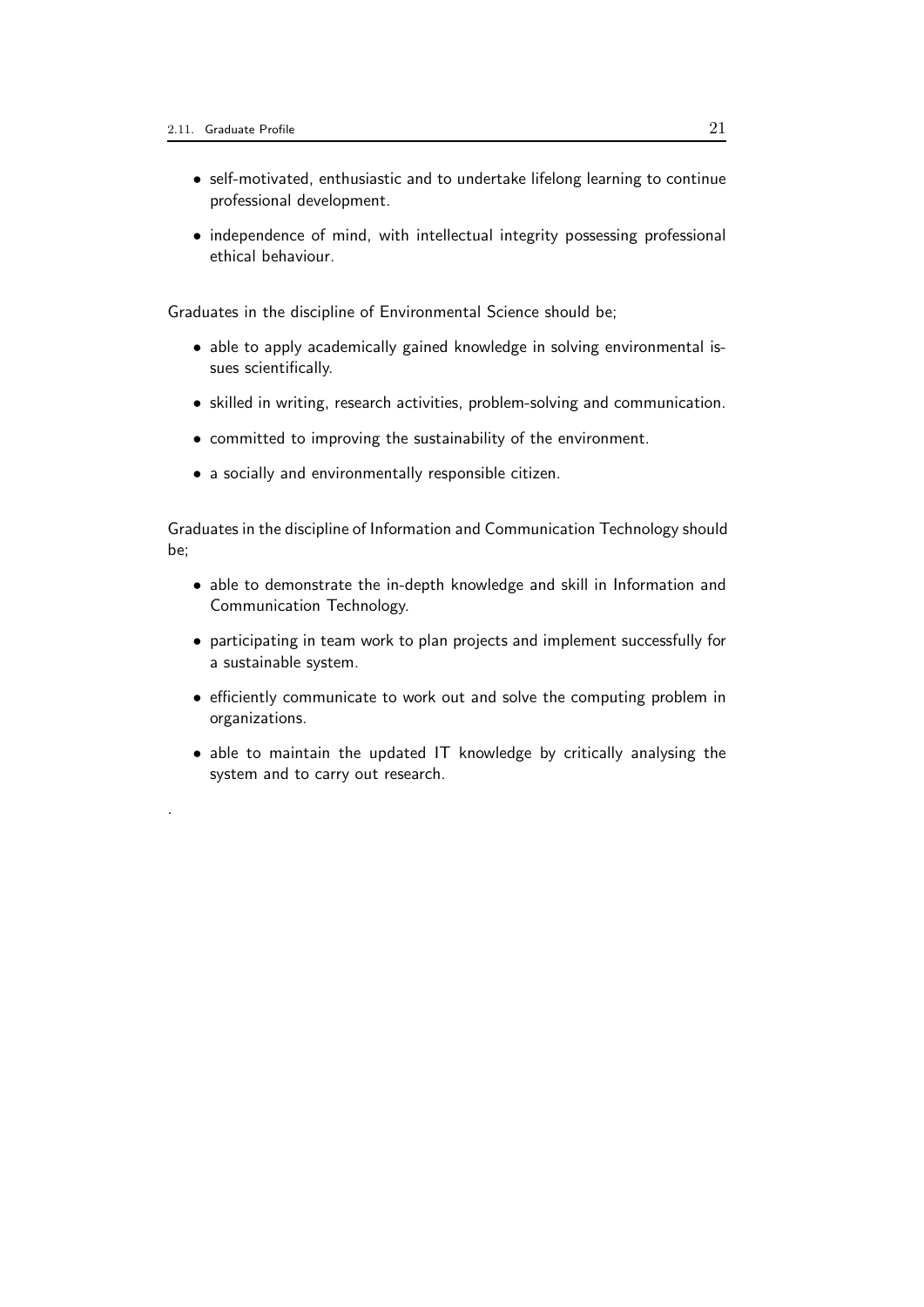# 3 Course Details

## 3.1 B.Sc. (Applied Mathematics and Computing)

| LEVEL 1              |                              | For General Degree course                                                      |                          |    |
|----------------------|------------------------------|--------------------------------------------------------------------------------|--------------------------|----|
| <b>Course Number</b> |                              | Title                                                                          | <b>Number of Credits</b> |    |
|                      | <b>AMA 1113</b>              | Differential Equations                                                         | 03                       |    |
|                      | <b>PMA 1113</b>              | Foundation of Mathematics                                                      | $\overline{03}$          |    |
|                      | <b>STA 1113</b>              | <b>Statistical Theory</b>                                                      | 03                       |    |
|                      | $\overline{\text{COS }1112}$ | Fundamental Concepts<br>in                                                     | 02                       |    |
| Semester I           |                              | Information Technology                                                         |                          | 16 |
|                      | <b>COS 1122</b>              | Practical for Fundamental                                                      | $\overline{02}$          |    |
|                      |                              | Concepts in<br>Information                                                     |                          |    |
|                      |                              | Technology                                                                     |                          |    |
|                      | <b>COS 1132</b>              | Introduction to Program-                                                       | $\overline{02}$          |    |
|                      |                              | $ming Using C++$                                                               |                          |    |
|                      | $\overline{\text{COS }1141}$ | Practical for Introduction to                                                  | $\overline{01}$          |    |
|                      |                              | Programming Using C++                                                          |                          |    |
|                      | *ACU 1110                    | English Language I                                                             | $00\,$                   |    |
|                      | *ACU 1120                    | General Biology                                                                | $00\,$                   |    |
|                      |                              |                                                                                |                          |    |
|                      | AMA1213                      | Mechanics                                                                      | 03                       |    |
|                      | <b>PMA 1213</b>              | Analysis and Number The-                                                       | $\overline{03}$          |    |
|                      |                              | ory                                                                            |                          |    |
|                      | <b>COS</b> 1212              | Numerical Computing I                                                          | $\overline{02}$          |    |
| Semester II          | <b>COS</b> 1221              | Practical<br>for<br>Numerical                                                  | $\overline{01}$          | 14 |
|                      |                              | Computing I                                                                    |                          |    |
|                      | <b>COS</b> 1233              | Advanced Programming Us-                                                       | $\overline{03}$          |    |
|                      |                              | ing Java and $C++$                                                             |                          |    |
|                      | $\overline{\text{COS }1242}$ | <b>Practical for Advanced Pro-</b>                                             | $\overline{02}$          |    |
|                      |                              | gramming Using Java and                                                        |                          |    |
|                      |                              | $C++$                                                                          |                          |    |
|                      | *ACU 1210                    | <b>Communication Skills</b>                                                    | $00\,$                   |    |
|                      | $*ACU$ 1220                  | Sri Lankan studies, Social                                                     | $\overline{00}$          |    |
|                      |                              | Harmony and Natural Re-                                                        |                          |    |
|                      |                              | sources of Sri Lanka                                                           |                          |    |
|                      |                              | * Auxiliary Course Units are treated as non-credit valued course units as they |                          |    |
|                      |                              | are not taken for the computation of the GPA. However all the auxiliary course |                          |    |
|                      |                              | units shall be evaluated and considered for the award of degrees.              |                          |    |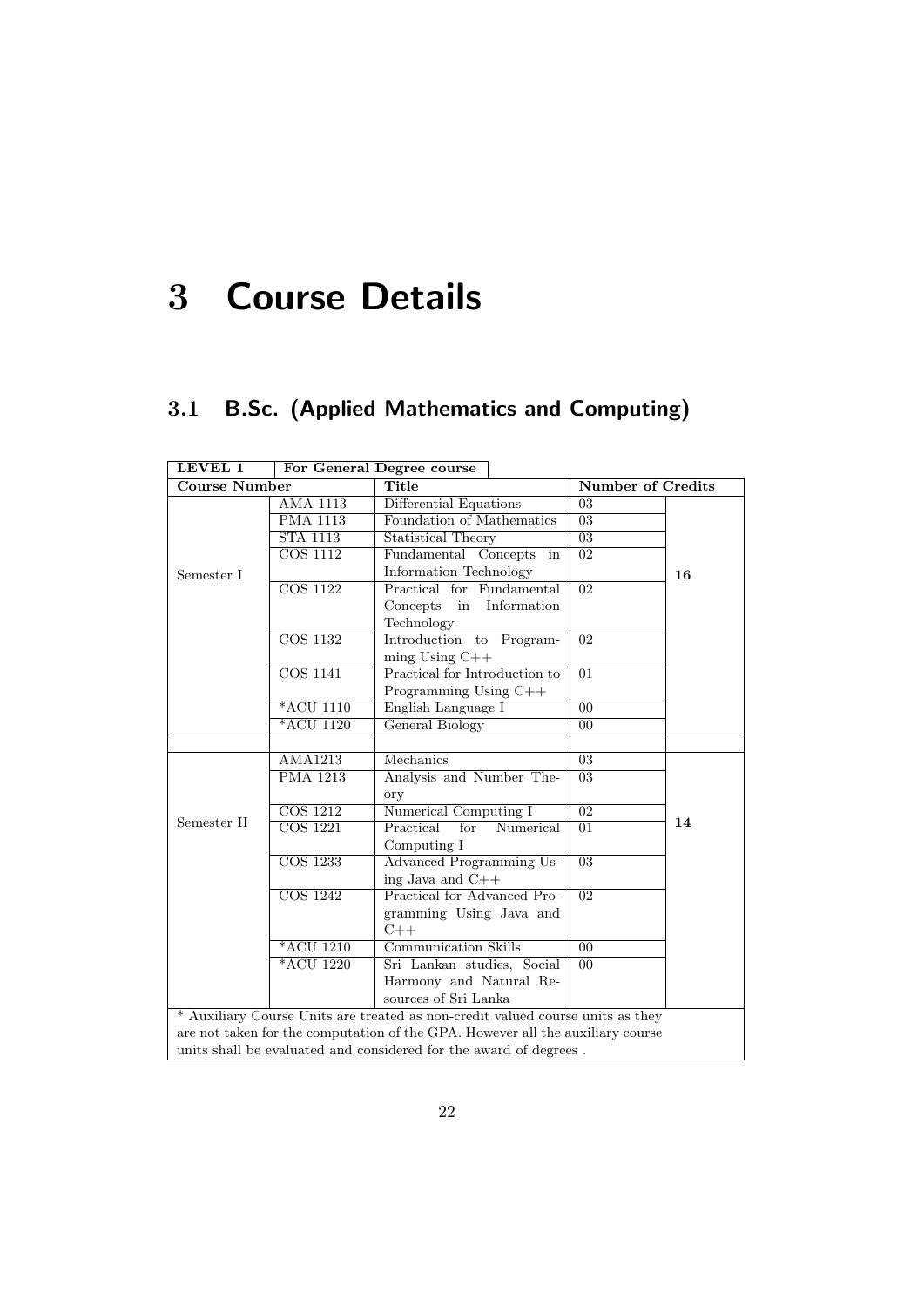| LEVEL 2                                                                   |                 | For General Degree course                                                    |                 |                          |
|---------------------------------------------------------------------------|-----------------|------------------------------------------------------------------------------|-----------------|--------------------------|
| <b>Course Number</b>                                                      |                 | Title                                                                        |                 | <b>Number of Credits</b> |
|                                                                           | <b>PMA 2112</b> | Liner Algebra with applications                                              | 02              |                          |
|                                                                           | <b>PMA 2121</b> | Practical for Liner Algebra with                                             | 01              |                          |
|                                                                           |                 | applications                                                                 |                 |                          |
|                                                                           | <b>AMA 2113</b> | Methods of Applied Mathematics                                               | $\overline{03}$ |                          |
| Semester I                                                                | AMA 2123        | Vector Calculus & Field Theory                                               | 03              | 15                       |
|                                                                           | STA 2113        | Statistical Analysis                                                         | 03              |                          |
|                                                                           | COS 2112        | Data Structures and Algorithms                                               | 02              |                          |
|                                                                           | <b>COS 2121</b> | Practical for Data Structures and                                            | 01              |                          |
|                                                                           |                 | Algorithms                                                                   |                 |                          |
|                                                                           | *ACU 2110       | English Language II                                                          | $00\,$          |                          |
|                                                                           |                 |                                                                              |                 |                          |
|                                                                           | AMA 2212        | Fundamentals of Optimization                                                 | 02              |                          |
|                                                                           | AMA 2223        | Elementary Fluid Dynamics                                                    | 03              |                          |
|                                                                           | AMA 2231        | Practical for Fundamentals of                                                | 01              |                          |
|                                                                           |                 | Optimization                                                                 |                 |                          |
|                                                                           | <b>STA 2212</b> | Design of Experiments                                                        | 02              |                          |
| Semester II                                                               | <b>STA 2221</b> | Practical in Statistical systems                                             | 01              | 15                       |
|                                                                           | COS 2212        | Numerical Computing II                                                       | 02              |                          |
|                                                                           | <b>COS 2222</b> | Data Base System                                                             | 02              |                          |
|                                                                           | <b>COS 2231</b> | Practical for Data Base System                                               | 01              |                          |
|                                                                           | COS 2241        | Practical for Numerical Comput-                                              | 01              |                          |
|                                                                           |                 | ing II                                                                       |                 |                          |
|                                                                           | *ACU 2210       | Career Guidance                                                              | 0 <sub>0</sub>  |                          |
| * Auxiliary Course Units are treated as non-credit valued course units as |                 |                                                                              |                 |                          |
|                                                                           |                 | they are not taken for the computation of the GPA. However all the auxiliary |                 |                          |
|                                                                           |                 | course units shall be evaluated and considered for the award of degrees.     |                 |                          |

 $\overline{\phantom{0}}$ LEVEL 2 For General Degree course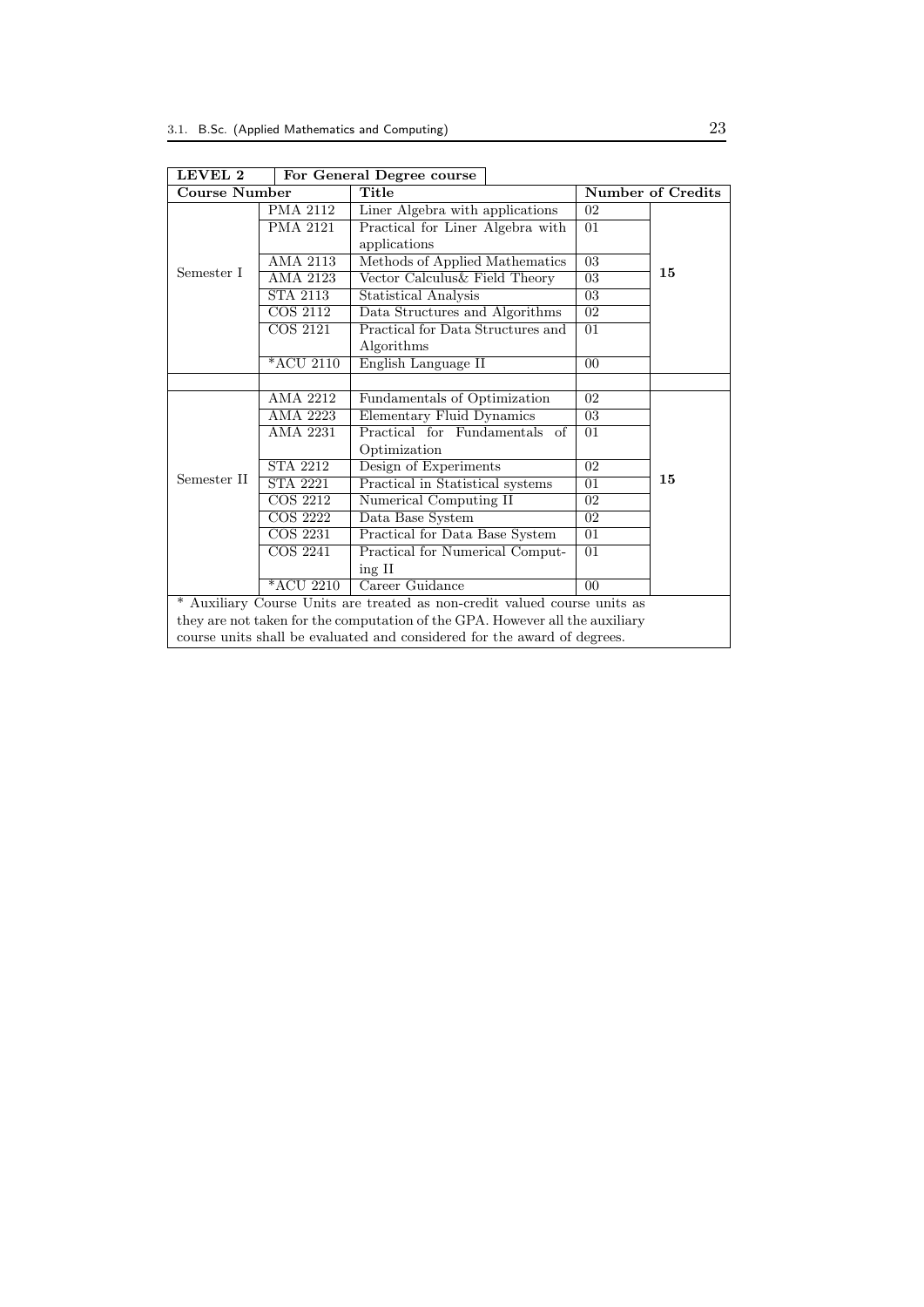| LEVEL 3                                                                      |                        | For General Degree course                                                |        |                   |  |
|------------------------------------------------------------------------------|------------------------|--------------------------------------------------------------------------|--------|-------------------|--|
| <b>Course Number</b>                                                         |                        | Title                                                                    |        | Number of Credits |  |
|                                                                              | AMA 3113               | Modelling                                                                | 03     |                   |  |
|                                                                              | AMA 3123               | Mathematical Programming                                                 | 03     |                   |  |
|                                                                              | <b>STA 3112</b>        | Regression Analysis & Time Series                                        | 02     |                   |  |
|                                                                              | STA 3121               | Practical for Regression Analysis $\&$                                   | 01     |                   |  |
| Semester I                                                                   |                        | <b>Time Series</b>                                                       |        | 15                |  |
|                                                                              | COS 3113               | Software Engineering                                                     | 03     |                   |  |
|                                                                              | COS 3122               | <b>Operating Systems</b>                                                 | 02     |                   |  |
|                                                                              | COS 3131               | Practical for Operating Systems                                          | 01     |                   |  |
|                                                                              | *ACU 3110              | Management and Entrepreneurial                                           | $00\,$ |                   |  |
|                                                                              |                        | skills                                                                   |        |                   |  |
|                                                                              |                        |                                                                          |        |                   |  |
|                                                                              | PMA 3213               | Algebraic Structures and Complex                                         | 03     |                   |  |
|                                                                              |                        | Variables                                                                |        |                   |  |
|                                                                              | AMA 3213               | Analytical Dynamics                                                      | 03     |                   |  |
| Semester II                                                                  | STA 3213               | Applied Statistics                                                       | 03     | 15                |  |
|                                                                              | COS 3213               | Internet Programming                                                     | 03     |                   |  |
|                                                                              | COS 3222               | Computer Systems                                                         | 02     |                   |  |
|                                                                              | $\overline{\cos 3231}$ | Practical for Computer Systems                                           | 01     |                   |  |
| Auxiliary Course Units are treated as non-credit valued course units as      |                        |                                                                          |        |                   |  |
| they are not taken for the computation of the GPA. However all the auxiliary |                        |                                                                          |        |                   |  |
|                                                                              |                        | course units shall be evaluated and considered for the award of degrees. |        |                   |  |

| LEVEL 3                                                                                | For Special Degree in                                                |                             |  |                   |  |    |    |
|----------------------------------------------------------------------------------------|----------------------------------------------------------------------|-----------------------------|--|-------------------|--|----|----|
|                                                                                        | <b>Computer Science</b>                                              |                             |  |                   |  |    |    |
| <b>Course Number</b>                                                                   |                                                                      | Title                       |  | Number of Credits |  |    |    |
|                                                                                        | SCOS 3213                                                            | Knowledge Based System      |  |                   |  | 03 |    |
|                                                                                        |                                                                      | (KBS) and Logic Program-    |  |                   |  |    |    |
| Semester II                                                                            |                                                                      | ming                        |  |                   |  |    | 09 |
|                                                                                        | <b>SCOS 3223</b>                                                     | Parallel Computing          |  |                   |  | 03 |    |
|                                                                                        | SCOS 3232                                                            | Practical for Knowledge     |  |                   |  | 02 |    |
|                                                                                        |                                                                      | Based System (KBS) and      |  |                   |  |    |    |
|                                                                                        |                                                                      | Logic Programming           |  |                   |  |    |    |
|                                                                                        | SCOS 3241                                                            | Practical for Parallel Com- |  |                   |  | 01 |    |
|                                                                                        |                                                                      | puting                      |  |                   |  |    |    |
| Those who are following special degree course in Computer Science should take all the  |                                                                      |                             |  |                   |  |    |    |
| Computer Science courses offered in general degree level 3 semester II and the special |                                                                      |                             |  |                   |  |    |    |
| Computer Science courses offered in level 3 semester II (i.e should take - COS 3213,   |                                                                      |                             |  |                   |  |    |    |
|                                                                                        | COS 3222, COS 3231, and SCOS 3213, SCOS 3223, SCOS 3232, SCOS 3241). |                             |  |                   |  |    |    |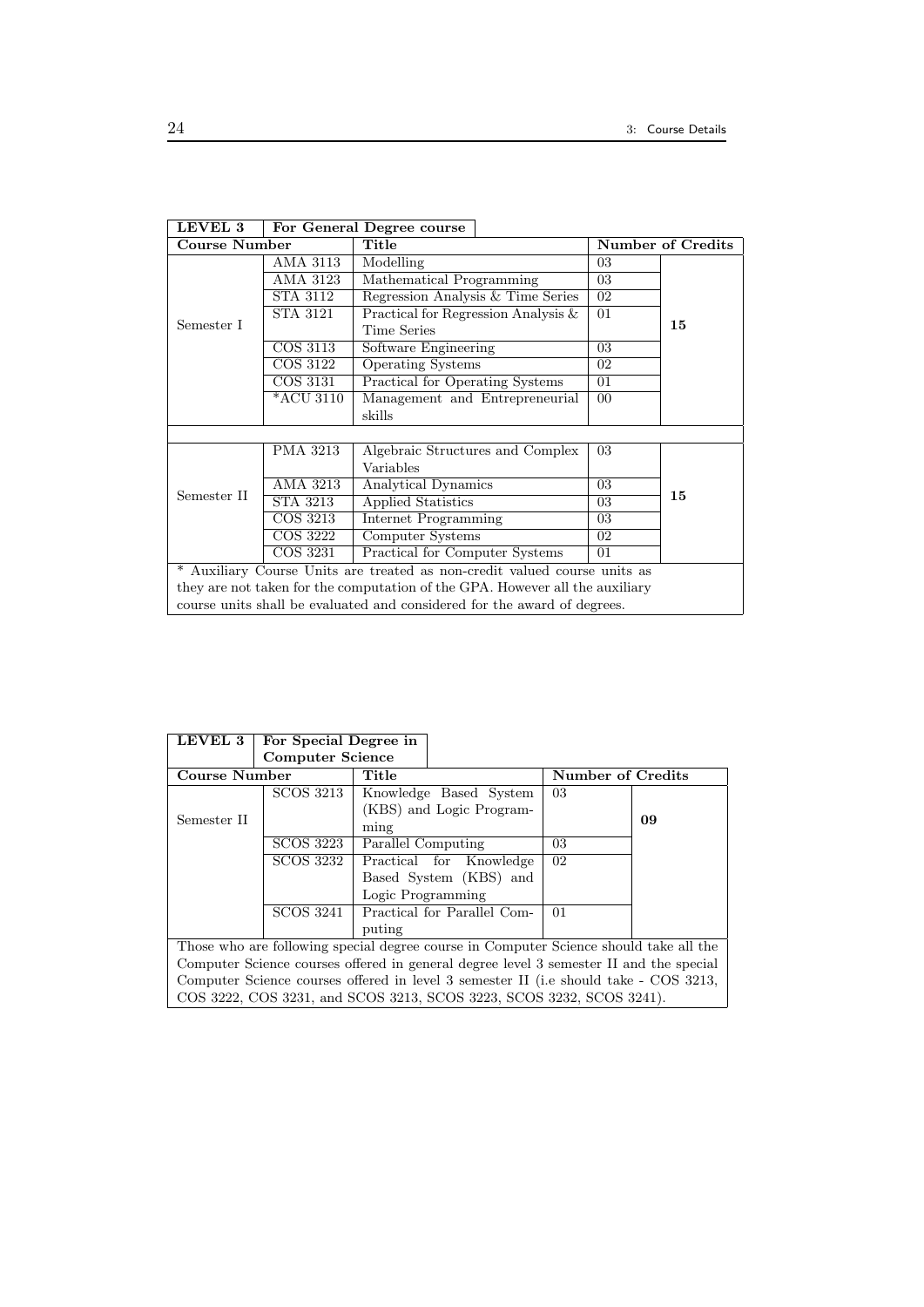| <b>LEVEL 4</b> | For Special Degree in   |                                    |                   |    |
|----------------|-------------------------|------------------------------------|-------------------|----|
|                | <b>Computer Science</b> |                                    |                   |    |
| Course Number  |                         | Title                              | Number of Credits |    |
|                | SCOS 4113               | Advanced Numerical Analysis        | 03                |    |
|                | <b>SCOS 4123</b>        | Combinatorial Mathematics<br>and   | 03                |    |
| Semester I     |                         | Graph Theory                       |                   | 15 |
|                | <b>SCOS 4133</b>        | Networking Basics                  | 03                |    |
|                | SCOS 4143               | Object Oriented Analysis and De-   | 03                |    |
|                |                         | sign                               |                   |    |
|                | <b>SCOS 4153</b>        | Computer Graphics and Image pro-   | 03                |    |
|                |                         | cessing                            |                   |    |
|                |                         |                                    |                   |    |
|                | <b>SCOS 4213</b>        | Compiler Design                    | 03                |    |
|                | <b>SCOS 4223</b>        | Theory of Computation              | 03                |    |
|                | SCOS 4232               | Numerical Solution of Partial Dif- | 02                |    |
| Semester II    |                         | ferential Equations-Finite Element |                   | 15 |
|                |                         | Method                             |                   |    |
|                | <b>SCOS 4241</b>        | Practical for Numerical Solution   | 01                |    |
|                |                         | of Partial Differential Equations- |                   |    |
|                |                         | Finite Element Method              |                   |    |
|                | RPRO4215                | Project and Seminar                | 05                |    |
|                | <b>INTR 4211</b>        | Industrial Training (3 weeks)      | 01                |    |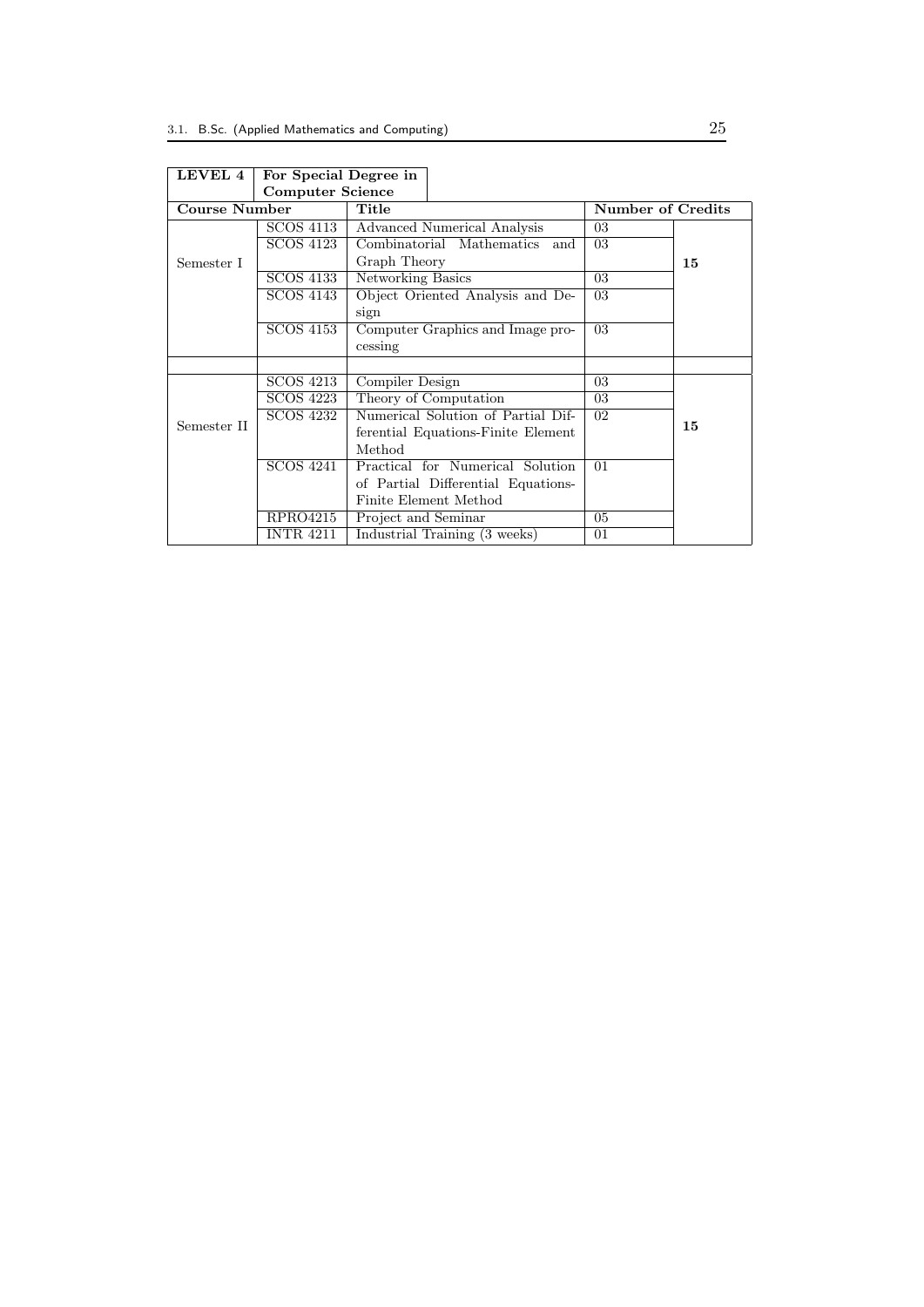## 3.2 BICT

| LEVEL 1              |                             |                                                                              |                          |    |
|----------------------|-----------------------------|------------------------------------------------------------------------------|--------------------------|----|
| <b>Course Number</b> |                             | Title                                                                        | <b>Number of Credits</b> |    |
|                      | <b>ICT1113</b>              | Discrete Structures                                                          | 03                       |    |
|                      | <b>ICT1122</b>              | Fundamentals of Computer                                                     | $\overline{02}$          |    |
|                      |                             | Systems                                                                      |                          |    |
|                      | <b>ICT1132</b>              | Introduction to Program Design                                               | $\overline{02}$          |    |
| Semester I           |                             | and Programming                                                              |                          | 15 |
|                      | <b>ICT1142</b>              | Object Oriented Program Design                                               | $\overline{02}$          |    |
|                      | ICT1152                     | Practical for Fundamentals of                                                | $\overline{02}$          |    |
|                      |                             | Computer Systems                                                             |                          |    |
|                      | $\overline{\text{ICT1162}}$ | Practical for Introduction<br>to                                             | 02                       |    |
|                      |                             | Program Design and Program-                                                  |                          |    |
|                      |                             | ming                                                                         |                          |    |
|                      | $\overline{\text{ICT1172}}$ | Practical for Object Oriented                                                | $\overline{02}$          |    |
|                      |                             | Program Design                                                               |                          |    |
|                      | $*ACU1110$                  | English Language I                                                           | 0 <sub>0</sub>           |    |
|                      |                             |                                                                              |                          |    |
|                      | <b>ICT1213</b>              | Data Structures                                                              | $\overline{03}$          |    |
|                      | <b>ICT1223</b>              | Basic Electronics<br>Digital<br>and                                          | 03                       |    |
|                      |                             | Logic Design                                                                 |                          |    |
|                      | <b>ICT1233</b>              | <b>Operating Systems</b>                                                     | $\overline{03}$          |    |
| Semester II          | <b>ICT1242</b>              | Practical for Data Structures                                                | 02                       | 15 |
|                      | <b>ICT1252</b>              | Practical for Basic Electronics                                              | $\overline{02}$          |    |
|                      |                             | and Digital Logic Design                                                     |                          |    |
|                      | <b>ICT1262</b>              | <b>Practical for Operating Systems</b>                                       | $\overline{02}$          |    |
|                      | *ACU 1210                   | Communication skills                                                         | $00\,$                   |    |
|                      | *ACU 1220                   | Sri<br>Lankan<br>Social<br>studies,                                          | 0 <sub>0</sub>           |    |
|                      |                             | Harmony and Natural Resources                                                |                          |    |
|                      |                             | of Sri Lanka                                                                 |                          |    |
|                      |                             | * Auxiliary Course Units are treated as non-credit valued course units as    |                          |    |
|                      |                             | they are not taken for the computation of the GPA. However all the auxiliary |                          |    |
|                      |                             | course units shall be evaluated and considered for the award of degrees.     |                          |    |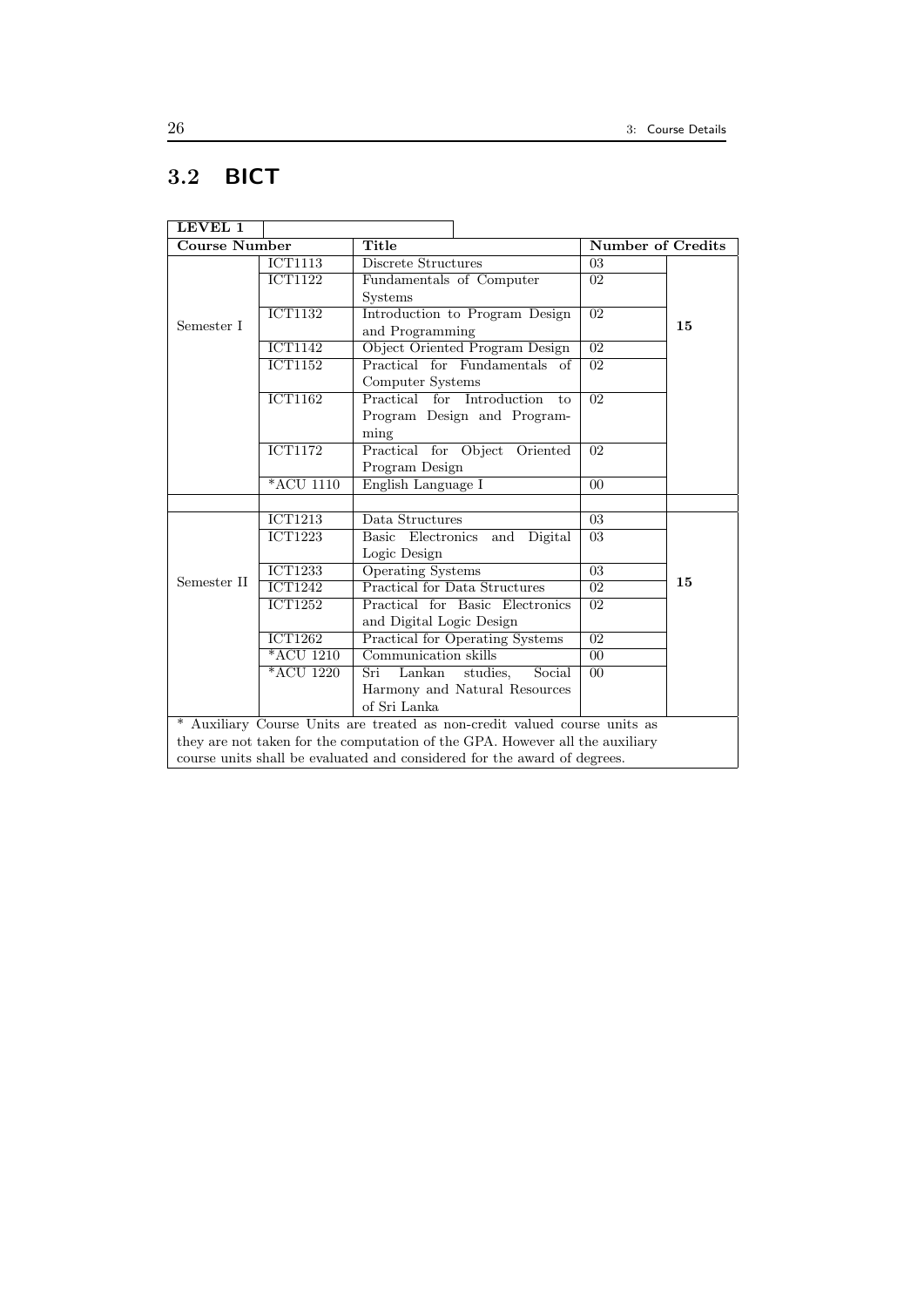| LEVEL 2              |                             |                                                                              |        |                          |
|----------------------|-----------------------------|------------------------------------------------------------------------------|--------|--------------------------|
| <b>Course Number</b> |                             | Title                                                                        |        | <b>Number of Credits</b> |
|                      | <b>ICT2113</b>              | Mathematics for Computing                                                    | 03     |                          |
|                      | <b>ICT2122</b>              | Design and Analysis of Algorithms                                            | 02     |                          |
|                      | <b>ICT2133</b>              | Software Engineering                                                         | 03     |                          |
|                      | <b>ICT2142</b>              | Visual Computing (Rapid Application                                          | 02     |                          |
| Semester I           |                             | Development)                                                                 |        | 15                       |
|                      | <b>ICT2152</b>              | Practical for Design and Analysis                                            | 02     |                          |
|                      |                             | of Algorithms                                                                |        |                          |
|                      | <b>ICT2161</b>              | Practical for Software Engineering                                           | 01     |                          |
|                      | ICT2172                     | Practical for Visual Computing                                               | 02     |                          |
|                      |                             | (Rapid Application Development)                                              |        |                          |
|                      | *ACU 2110                   | English Language II                                                          | $00\,$ |                          |
|                      |                             |                                                                              |        |                          |
|                      | ICT2212                     | Operational Research                                                         | $02\,$ |                          |
|                      | <b>ICT2222</b>              | Database Design                                                              | $02\,$ |                          |
|                      | <b>ICT2232</b>              | Computer Networks                                                            | 02     |                          |
|                      | $\overline{\text{ICT2243}}$ | Computer Graphics                                                            | 03     |                          |
| Semester II          | $\overline{\text{ICT2252}}$ | Management Information Systems                                               | 02     | 15                       |
|                      | ICT2262                     | Practical for Database Design                                                | 02     |                          |
|                      | <b>ICT2272</b>              | Practical for Computer Graphics                                              | 02     |                          |
|                      | <i>*ACU 2210</i>            | Career Guidance                                                              | $00\,$ |                          |
|                      |                             | * Auxiliary Course Units are treated as non-credit valued course units as    |        |                          |
|                      |                             | they are not taken for the computation of the GPA. However all the auxiliary |        |                          |

course units shall be evaluated and considered for the award of degrees.

| LEVEL 3                                                                                |                |                                                                                       |                |                   |
|----------------------------------------------------------------------------------------|----------------|---------------------------------------------------------------------------------------|----------------|-------------------|
| <b>Course Number</b>                                                                   |                | Title                                                                                 |                | Number of Credits |
|                                                                                        | ICT3113        | Advanced Database Management Systems                                                  | 03             |                   |
|                                                                                        | ICT3122        | Project Management                                                                    | 02             |                   |
|                                                                                        | <b>ICT3133</b> | Project                                                                               | 03             |                   |
|                                                                                        | ICT3142        | Human Computer Interaction                                                            | 02             |                   |
| Semester I                                                                             | ICT3152        | Server Management                                                                     | 02             | 15                |
|                                                                                        | ICT3162        | Practical for Advanced Database                                                       | 02             |                   |
|                                                                                        |                | Management Systems                                                                    |                |                   |
|                                                                                        | <b>ICT3171</b> | Practical for Human Computer In-                                                      | 01             |                   |
|                                                                                        |                | teraction                                                                             |                |                   |
|                                                                                        | *ACU 3110      | Management and Entrepreneurial skills                                                 | 0 <sub>0</sub> |                   |
|                                                                                        |                |                                                                                       |                |                   |
|                                                                                        | ICT3213        | Knowledge Based System (KBS)                                                          | 03             |                   |
|                                                                                        |                | and Logic Programming                                                                 |                |                   |
|                                                                                        | <b>ICT3222</b> | Internet Security                                                                     | 02             |                   |
| Semester II                                                                            | <b>ICT3232</b> | Multimedia and Web development                                                        | 02             | 15                |
|                                                                                        | ICT3242        | Internet Computing                                                                    | 02             |                   |
|                                                                                        | <b>ICT3252</b> | Practical for Knowledge Based Sys-                                                    | 02             |                   |
|                                                                                        |                | tem (KBS) and Logic Programming                                                       |                |                   |
|                                                                                        | <b>ICT3262</b> | Practical for Multimedia and Web                                                      | 02             |                   |
|                                                                                        |                | development                                                                           |                |                   |
|                                                                                        | <b>ICT3272</b> | Practical for Internet Computing                                                      | 02             |                   |
| * Auxiliary Course Units are treated as non-credit valued course units as they are not |                |                                                                                       |                |                   |
|                                                                                        |                | taken for the computation of the GPA. However all the auxiliary course units shall be |                |                   |
|                                                                                        |                | evaluated and considered for the award of degrees.                                    |                |                   |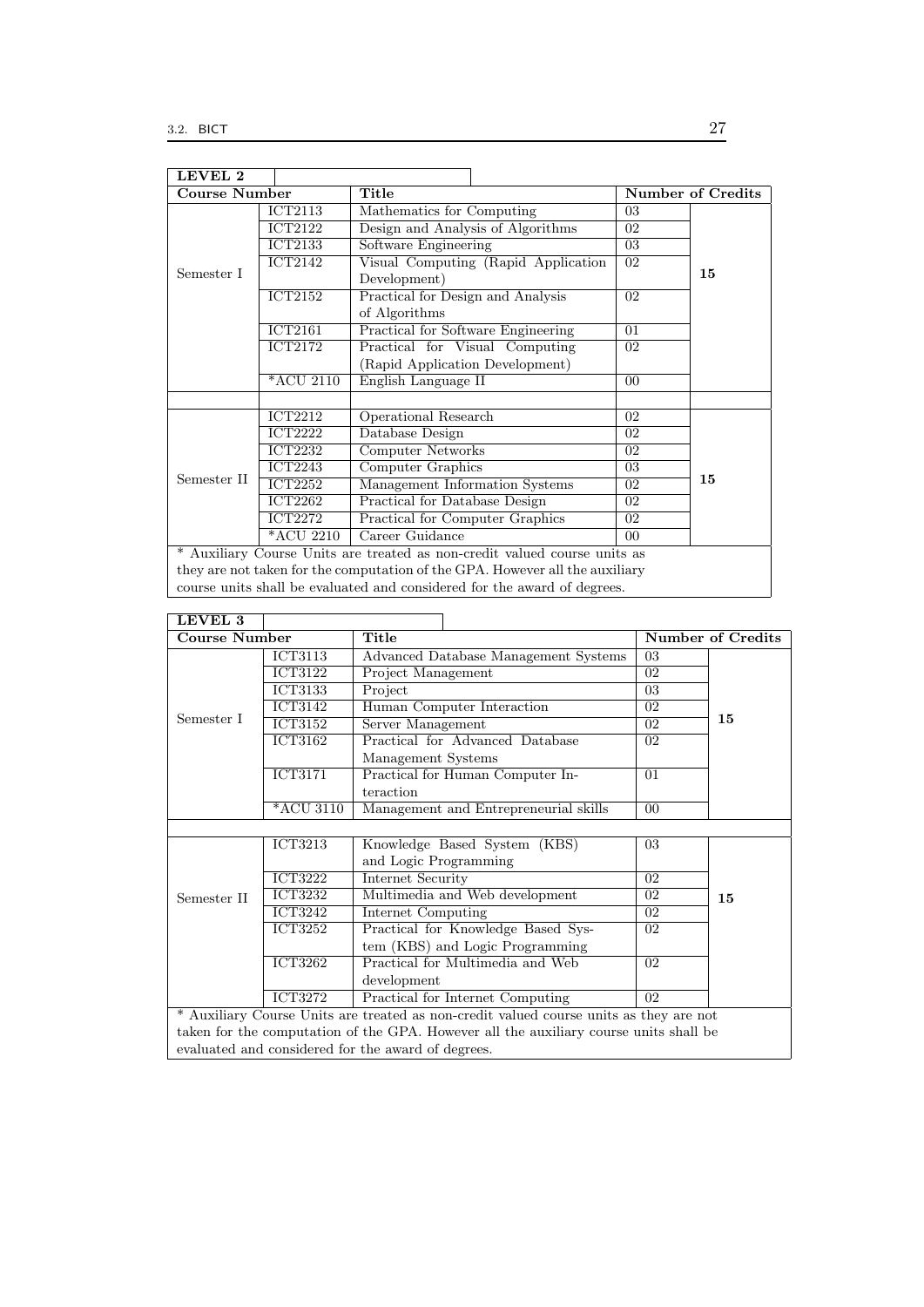| LEVEL 4       |                             |                                           |                 |                   |
|---------------|-----------------------------|-------------------------------------------|-----------------|-------------------|
| Course Number |                             | Title                                     |                 | Number of Credits |
|               | <b>ICT4113</b>              | Computer Architecture and Assembly        | 03              |                   |
|               |                             | Language Programming                      |                 |                   |
|               | $\overline{\text{ICT4122}}$ | Bio Informatics and Computational         | $\overline{02}$ |                   |
|               |                             | <b>Biology</b>                            |                 |                   |
| Semester I    | <b>ICT4132</b>              | <b>Mobile Computing</b>                   | $\overline{02}$ | 15                |
|               | <b>ICT4142</b>              | <b>Advanced Computer Networks</b>         | 02              |                   |
|               | <b>ICT4152</b>              | E-Commerce                                | $\overline{02}$ |                   |
|               | <b>ICT4161</b>              | Practical for Computer Architecture       | 01              |                   |
|               |                             | and Assembly Language Programming         |                 |                   |
|               | <b>ICT4171</b>              | Practical for Bio Informatics and         | $\overline{01}$ |                   |
|               |                             | Computational Biology                     |                 |                   |
|               | $\overline{\text{ICT4181}}$ | <b>Practical for Mobile Computing</b>     | $\overline{01}$ |                   |
|               | <b>ICT4191</b>              | <b>Practical for E-Commerce</b>           | 01              |                   |
|               |                             |                                           |                 |                   |
|               | <b>ICT4213</b>              | Parallel and Cluster Computing            | 03              |                   |
|               | <b>ICT4222</b>              | <b>Advanced Networking Technologies I</b> | 02              |                   |
|               |                             | (Routing)                                 |                 |                   |
|               | <b>ICT4232</b>              | Advanced Networking Technologies          | $\overline{02}$ |                   |
| Semester II   |                             | II (Switching)                            |                 | 15                |
|               | $\overline{\text{ICT4242}}$ | <b>Agent Technology</b>                   | $\overline{02}$ |                   |
|               | <b>ICT4252</b>              | Seminar/Presentation                      | 02              |                   |
|               | <b>ICT4261</b>              | Practical for Parallel and Cluster        | 01              |                   |
|               |                             | Computing                                 |                 |                   |
|               | <b>ICT4271</b>              | Practical for Advanced Networking         | $\overline{01}$ |                   |
|               |                             | Technologies I (Routing)                  |                 |                   |
|               | <b>ICT4281</b>              | Practical for Advanced Networking         | $\overline{01}$ |                   |
|               |                             | Technologies II (Switching)               |                 |                   |
|               | <b>ICT4291</b>              | Practical for Agent Technology            | 01              |                   |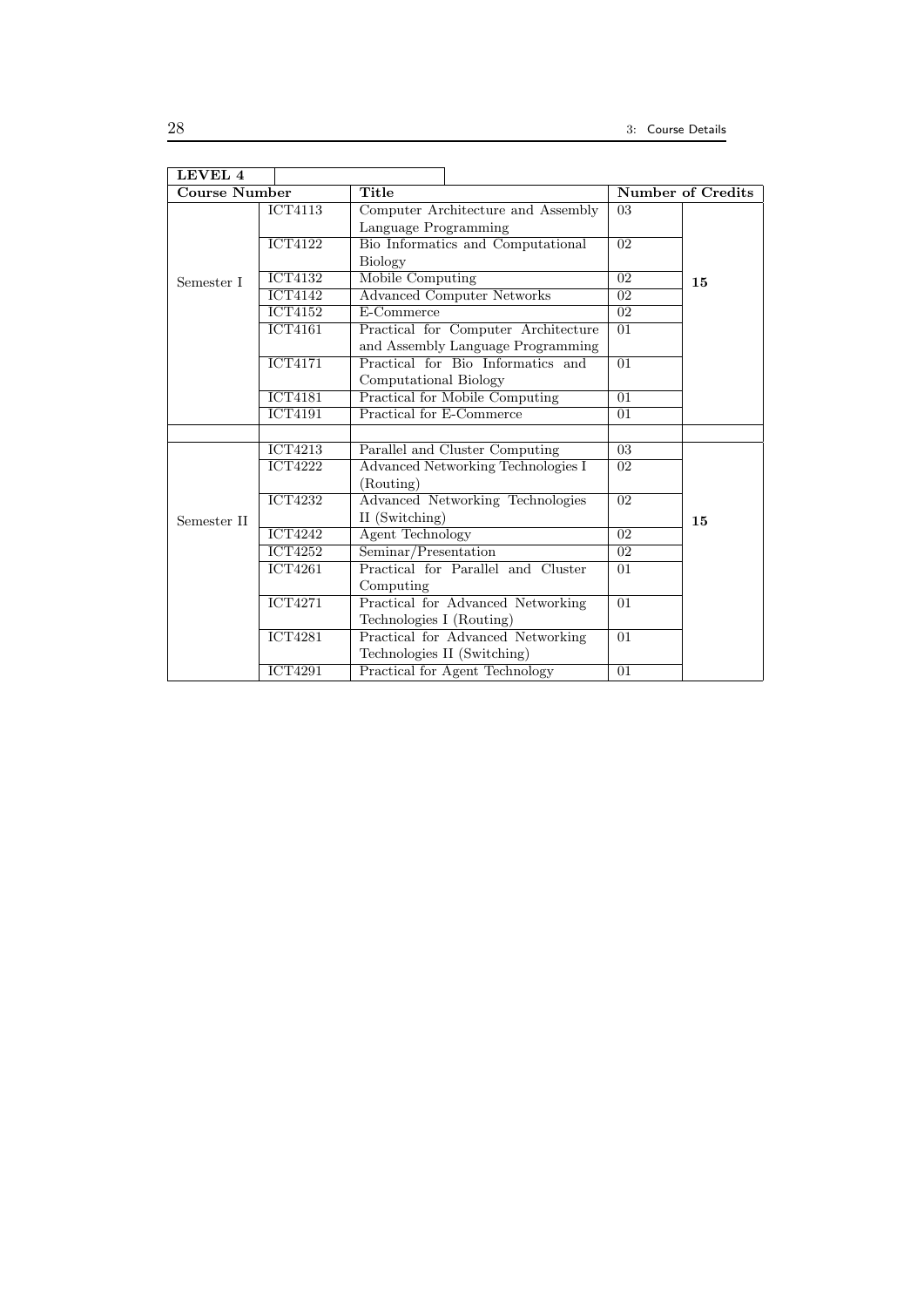## 3.3 B.Sc. (Environmental Science)

| <b>LEVEL 1</b>                                                                         |                  | For General Degree course          |                   |    |  |  |
|----------------------------------------------------------------------------------------|------------------|------------------------------------|-------------------|----|--|--|
| Course Number                                                                          |                  | Title                              | Number of Credits |    |  |  |
| Semester I                                                                             | ASB 1113         | Plant diversity and Taxonomy       | 03                |    |  |  |
|                                                                                        |                  |                                    |                   |    |  |  |
|                                                                                        | ASB 1122         | General and Inorganic Chemistry    | 02                | 15 |  |  |
|                                                                                        |                  | and Chemical Thermodynamics        |                   |    |  |  |
|                                                                                        | <b>ASB 1131</b>  | Practical Unit-Inorganic Chemistry | 01                |    |  |  |
|                                                                                        | ASB 1143         | Cell and Molecular Biology         | 03                |    |  |  |
|                                                                                        | ASB 1153         | Basic Mathematics and statistics   | 03                |    |  |  |
|                                                                                        | <b>CCCU 1113</b> | Fundamental concepts in informa-   | 03                |    |  |  |
|                                                                                        |                  | tion Technology                    |                   |    |  |  |
|                                                                                        | ACU 1112*        | English Language I                 | 02                |    |  |  |
|                                                                                        |                  |                                    |                   |    |  |  |
| Semester II                                                                            | ASB 1212         | Plant Anatomy and Physiology       | 02 <sup>2</sup>   | 15 |  |  |
|                                                                                        | ASB 1223         | Organic Chemistry                  | 03                |    |  |  |
|                                                                                        | <b>ASB 1231</b>  | Practical Unit-Organic Chemistry   | 01                |    |  |  |
|                                                                                        | ASB 1242         | Vertebrate Diversity               | 02                |    |  |  |
|                                                                                        | ASB 1252         | Invertebrate Diversity             | 02                |    |  |  |
|                                                                                        | ASB 1262         | Development Physiology and Post    | 02                |    |  |  |
|                                                                                        |                  | Harvest Technology                 |                   |    |  |  |
|                                                                                        | <b>ASB 1273</b>  | Basic Microbiology                 | 03                |    |  |  |
|                                                                                        | ACU $1211*$      | Communication skills               | 01                |    |  |  |
|                                                                                        | ACU 1222*        | Sri Lankan studies, Social Harmony | 02                |    |  |  |
|                                                                                        |                  | and Natural Resources of Sri Lanka |                   |    |  |  |
| * Auxiliary Course Units are treated as non-credit valued course units as they are not |                  |                                    |                   |    |  |  |
| taken for the computation of the GPA. However all the auxiliary course units shall be  |                  |                                    |                   |    |  |  |
| evaluated and considered for the award of degrees.                                     |                  |                                    |                   |    |  |  |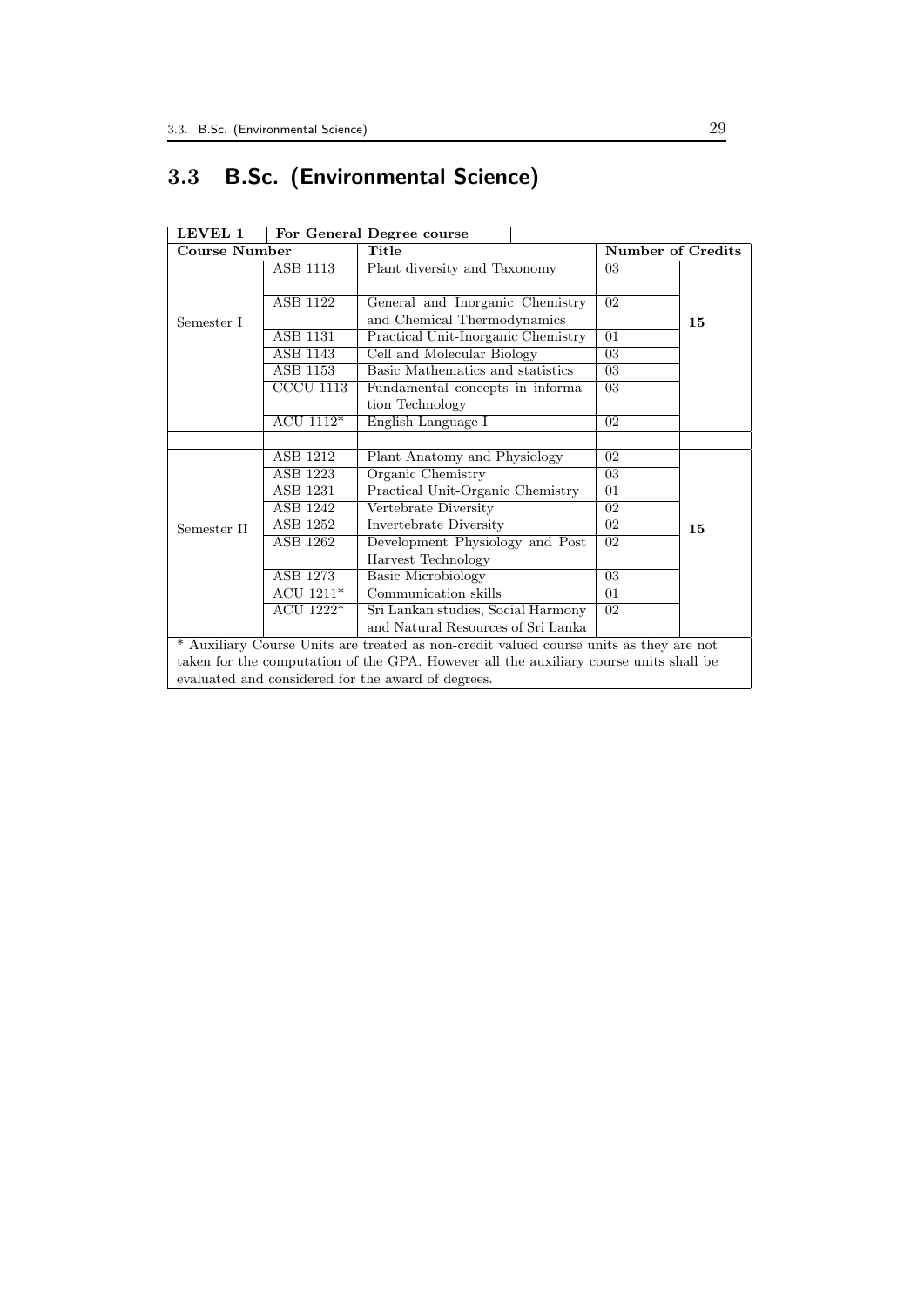| LEVEL 2                                                                                |                                 | For General Degree course          |                          |    |  |  |
|----------------------------------------------------------------------------------------|---------------------------------|------------------------------------|--------------------------|----|--|--|
| <b>Course Number</b>                                                                   |                                 | Title                              | <b>Number of Credits</b> |    |  |  |
| Semester I                                                                             | <b>ENS 2112</b>                 | Biodiversity and Conservation      | 02                       |    |  |  |
|                                                                                        | <b>ENS 2123</b>                 | Environmental Pollution and Pol-   | 03                       |    |  |  |
|                                                                                        |                                 | lution Control                     |                          |    |  |  |
|                                                                                        | <b>ENS 2132</b>                 | Environment and Agriculture        | 02                       | 15 |  |  |
|                                                                                        | <b>ENS 2143</b>                 | Earth and Atmospheric sciences     | 03                       |    |  |  |
|                                                                                        | <b>ENS 2153</b>                 | Food nutrition and Environment     | 03                       |    |  |  |
|                                                                                        | <b>ENS 2162</b>                 | Environmental sanitation and le-   | 02                       |    |  |  |
|                                                                                        |                                 | gal aspects                        |                          |    |  |  |
|                                                                                        | $\overline{\mathrm{ACU}2113^*}$ | English Language-II                | $\overline{03}$          |    |  |  |
|                                                                                        |                                 |                                    |                          |    |  |  |
| Semester II                                                                            | <b>ENS 2213</b>                 | Analytical Chemistry               | 03                       |    |  |  |
|                                                                                        | <b>ENS 2222</b>                 | Animal Behaviour & Population      | 02                       |    |  |  |
|                                                                                        |                                 | Dynamics                           |                          |    |  |  |
|                                                                                        | <b>ENS 2232</b>                 | Applied ecology and community      | $\overline{02}$          | 15 |  |  |
|                                                                                        |                                 | environment                        |                          |    |  |  |
|                                                                                        | <b>ENS 2242</b>                 | Resource and Environmental Eco-    | 02                       |    |  |  |
|                                                                                        |                                 | nomics                             |                          |    |  |  |
|                                                                                        | <b>ENS 2253</b>                 | Environmental Disaster Manage-     | 03                       |    |  |  |
|                                                                                        |                                 | ment                               |                          |    |  |  |
|                                                                                        | <b>ENS 2263</b>                 | Soil Science and Fertility Manage- | 03                       |    |  |  |
|                                                                                        |                                 | ment                               |                          |    |  |  |
|                                                                                        | $*ACU$ 2212                     | Career Guidance                    | 02                       |    |  |  |
| * Auxiliary Course Units are treated as non-credit valued course units as they are not |                                 |                                    |                          |    |  |  |
| taken for the computation of the GPA. However all the auxiliary course units shall be  |                                 |                                    |                          |    |  |  |
| evaluated and considered for the award of degrees.                                     |                                 |                                    |                          |    |  |  |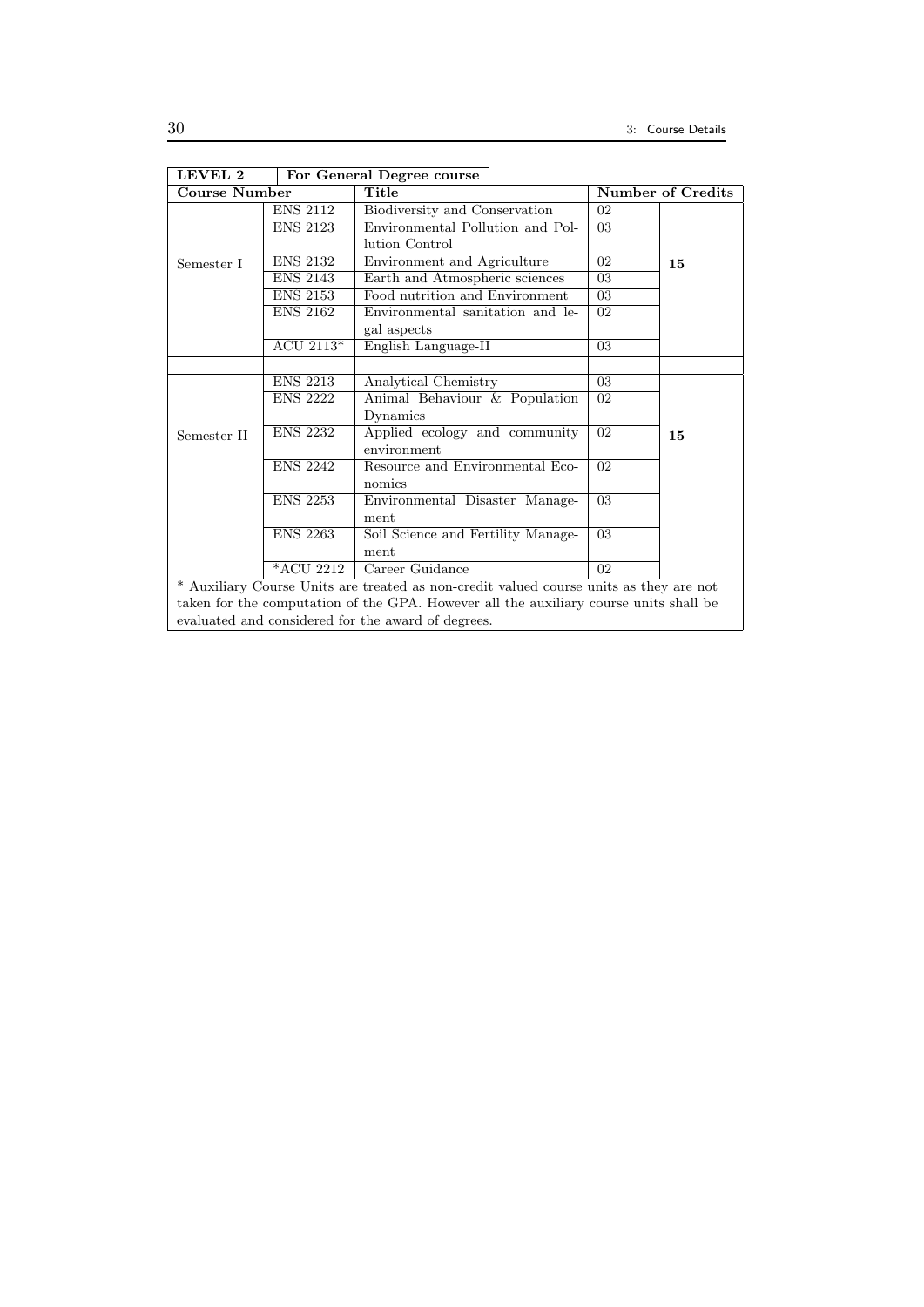| LEVEL 3                                                                                |                  | <b>Course Title</b>                                                                     | General         | Special                  |  |
|----------------------------------------------------------------------------------------|------------------|-----------------------------------------------------------------------------------------|-----------------|--------------------------|--|
|                                                                                        |                  |                                                                                         | Degree          | Degree                   |  |
| <b>Course Number</b>                                                                   |                  | <b>Title</b>                                                                            |                 | <b>Number of Credits</b> |  |
|                                                                                        | <b>ENS 3113</b>  | Hydrology and<br>Water<br>Applied                                                       | 03              |                          |  |
|                                                                                        |                  | resource Management                                                                     |                 |                          |  |
|                                                                                        | <b>ENS 3122</b>  | Application of Geographic Infor-                                                        | $\overline{02}$ |                          |  |
| Semester I                                                                             |                  | mation Systems (GIS) in Natural                                                         |                 | 15                       |  |
|                                                                                        |                  | Resource Management (NRM)                                                               |                 |                          |  |
|                                                                                        | <b>ENS 3132</b>  | Forest Environmental Biology and                                                        | 02              |                          |  |
|                                                                                        |                  | Management                                                                              |                 |                          |  |
|                                                                                        | <b>ENS 3142</b>  | Wild life Biology and Management                                                        | $\overline{02}$ |                          |  |
|                                                                                        | <b>ENS 3153</b>  | Solid and Hazardous Waste Man-                                                          | $\overline{03}$ |                          |  |
|                                                                                        |                  | agement                                                                                 |                 |                          |  |
|                                                                                        | <b>ENS 3163</b>  | Applied Statistics and Experimental                                                     | $\overline{03}$ |                          |  |
|                                                                                        |                  | design                                                                                  |                 |                          |  |
|                                                                                        | <b>SENS 3173</b> | <b>Environmental Biotechnology</b>                                                      | ÷,              | 03                       |  |
|                                                                                        | <b>ACU 3112</b>  | Management and Entrepreneurial                                                          | $\overline{02}$ |                          |  |
|                                                                                        |                  | <b>Skills</b>                                                                           | 15              |                          |  |
|                                                                                        |                  |                                                                                         |                 | 18                       |  |
|                                                                                        | <b>ENS 3212</b>  | Research Methods for Environmen-                                                        | 02              |                          |  |
|                                                                                        |                  | tal and Resource Management                                                             |                 |                          |  |
|                                                                                        | <b>ENS 3222</b>  | Marine Environment and Manage-                                                          | $\overline{02}$ |                          |  |
| Semester II                                                                            |                  | ment                                                                                    |                 | 14                       |  |
|                                                                                        | <b>ENS 3231</b>  | Environmental Law                                                                       | $\overline{01}$ |                          |  |
|                                                                                        | <b>ENS 3243</b>  | Industrial chemistry and pollution                                                      | $\overline{03}$ |                          |  |
|                                                                                        |                  | monitoring methods                                                                      |                 |                          |  |
| <b>ENS 3252</b>                                                                        |                  | Environmental Impact Assessment                                                         | $\overline{02}$ |                          |  |
|                                                                                        |                  | (EIA) and Environmental Audit                                                           |                 |                          |  |
|                                                                                        | <b>ENS 3262</b>  | Sustainable<br>Development<br>and                                                       | $\overline{02}$ |                          |  |
|                                                                                        |                  | Environmental Policy                                                                    |                 |                          |  |
|                                                                                        | <b>ENS 3272</b>  | Environmental System/s Modelling                                                        | $\overline{02}$ |                          |  |
|                                                                                        | (ESM)            |                                                                                         |                 |                          |  |
|                                                                                        | <b>ENS 3281</b>  | Seminar                                                                                 | $\overline{01}$ |                          |  |
|                                                                                        | <b>SENS 3283</b> | Pesticide Chemistry<br>and Environ-<br>mental Toxicology                                |                 | $\overline{03}$          |  |
|                                                                                        |                  |                                                                                         |                 |                          |  |
|                                                                                        | 15               | $\overline{17}$                                                                         |                 |                          |  |
| * Auxiliary Course Units are treated as non-credit valued course units as they are not |                  |                                                                                         |                 |                          |  |
| taken for the computation of the GPA. However all the auxiliary course units shall be  |                  |                                                                                         |                 |                          |  |
|                                                                                        |                  | evaluated and considered for the award of degrees.                                      |                 |                          |  |
|                                                                                        |                  | Seminar for general students only and student has to pass the seminar to obtain degree. |                 |                          |  |
| Special degree students have to follow SENS 3173, SENS 3283, in addition to general    |                  |                                                                                         |                 |                          |  |

degree course in semester I & II.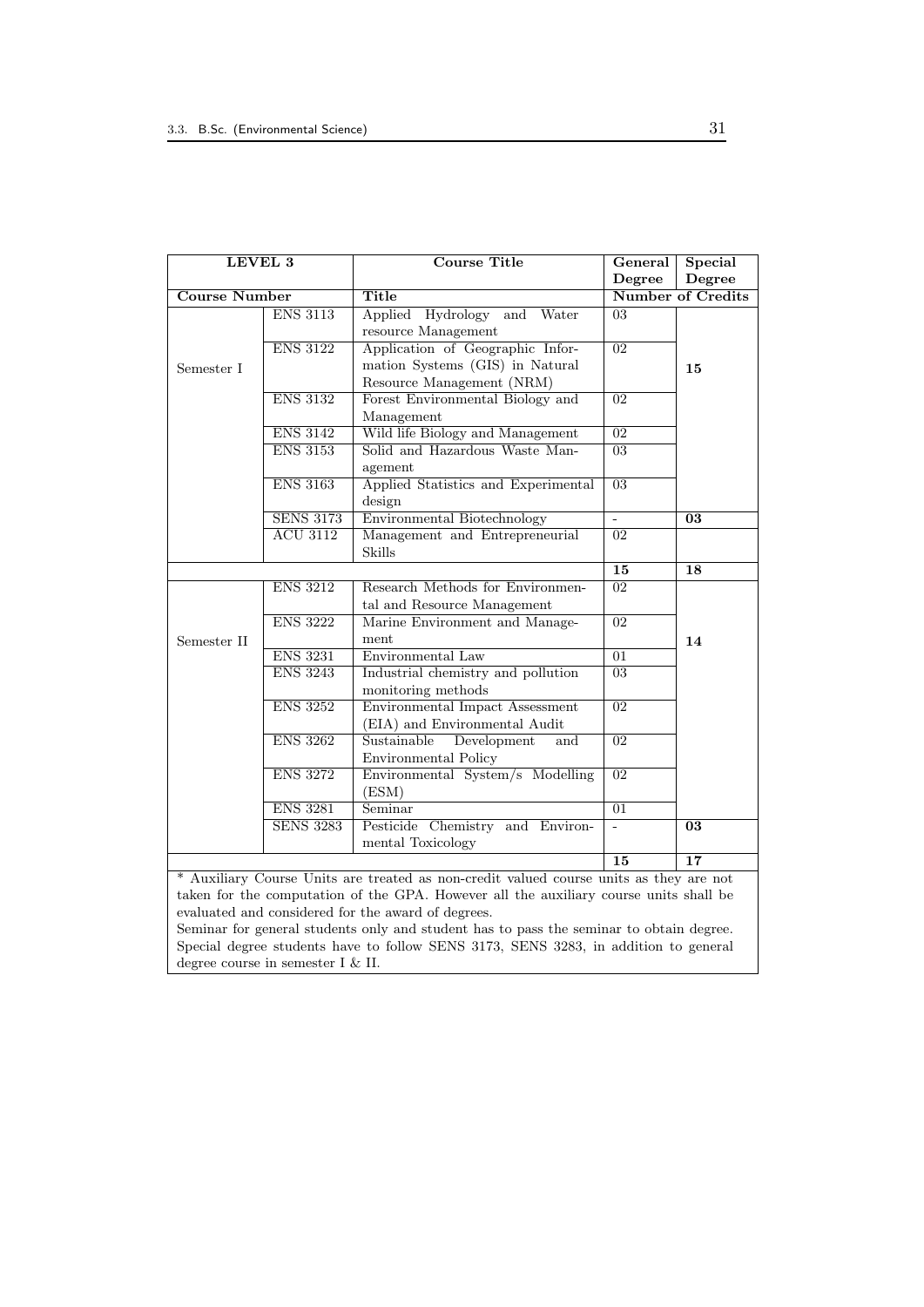| LEVEL 4                   | <b>Special</b>                                     | Course<br>in                                                                                   |                          |    |  |  |  |
|---------------------------|----------------------------------------------------|------------------------------------------------------------------------------------------------|--------------------------|----|--|--|--|
|                           | <b>Environmental Science</b>                       |                                                                                                |                          |    |  |  |  |
| <b>Course Number</b>      |                                                    | Title                                                                                          | <b>Number of Credits</b> |    |  |  |  |
| <b>Compulsory courses</b> |                                                    |                                                                                                |                          |    |  |  |  |
|                           | <b>SENS 4113</b>                                   | Ground and Surface Water Manage-                                                               | 03                       |    |  |  |  |
|                           |                                                    | ment                                                                                           |                          |    |  |  |  |
|                           | <b>SENS 4123</b>                                   | Soil~Plant~Water System                                                                        | $\overline{03}$          |    |  |  |  |
|                           | <b>SENS 4132</b>                                   | Limnology and Wetland Management                                                               | $\overline{02}$          | 12 |  |  |  |
|                           | <b>SENS 4142</b>                                   | Domestic and Industrial Wastewater                                                             | 02                       |    |  |  |  |
| Semester I                |                                                    | Treatment technologies                                                                         |                          |    |  |  |  |
|                           | <b>SENS 4152</b>                                   | Project Management                                                                             | $\overline{02}$          |    |  |  |  |
|                           | <b>Optional Courses</b>                            |                                                                                                |                          |    |  |  |  |
|                           | <b>SENS 4163</b>                                   | Food Microbiology and Toxicology                                                               | 03                       |    |  |  |  |
|                           | <b>SENS 4173</b>                                   | Ecotourism                                                                                     | $\overline{03}$          |    |  |  |  |
|                           | <b>SENS 4182</b>                                   | Environmental<br>$\overline{02}$<br>Remote<br>Sensing                                          |                          |    |  |  |  |
|                           |                                                    | (ERS)                                                                                          |                          |    |  |  |  |
|                           | <b>SENS 4193</b><br>Advanced Spectroscopic methods |                                                                                                |                          |    |  |  |  |
|                           | SENS $41(10)2$                                     | Plantation Forestry and Environ-                                                               | $\overline{02}$          |    |  |  |  |
|                           |                                                    | ment                                                                                           |                          |    |  |  |  |
|                           | SENS $41(11)2$                                     | Integrated Approaches in Pest and                                                              | 0 <sup>2</sup>           |    |  |  |  |
|                           |                                                    | Weed Management                                                                                |                          | 06 |  |  |  |
|                           | SENS $41(12)3$                                     | Introduction to Science/<br>Environ-                                                           | 03                       |    |  |  |  |
|                           |                                                    | ment communication                                                                             |                          |    |  |  |  |
|                           | SENS 41(13)2                                       | $\overline{\mathrm{Global}}$<br>Change<br>Environmental                                        | 0 <sup>2</sup>           |    |  |  |  |
|                           |                                                    | (GEC)                                                                                          |                          |    |  |  |  |
|                           | SENS $41(14)1$                                     | Cleaner Production                                                                             | $\overline{01}$          |    |  |  |  |
|                           |                                                    |                                                                                                |                          | 18 |  |  |  |
| Semester II               | <b>SENS 4211</b><br><b>SENS 4226</b>               | <b>Industrial Training</b><br>Research Project                                                 | 01                       | 07 |  |  |  |
|                           | $\overline{06}$                                    |                                                                                                |                          |    |  |  |  |
|                           |                                                    | Optional Courses will be selected according to the (teaching) resources available              |                          |    |  |  |  |
|                           |                                                    | to get the 15 credits with compulsory courses. Special degree students have to obtain an       |                          |    |  |  |  |
|                           |                                                    | industrial training from any industry related to these course modules for 2 months during the  |                          |    |  |  |  |
|                           |                                                    | vacation after semester I. At the end of the industrial training each students has to submit a |                          |    |  |  |  |

report and present his/her experience for evaluation.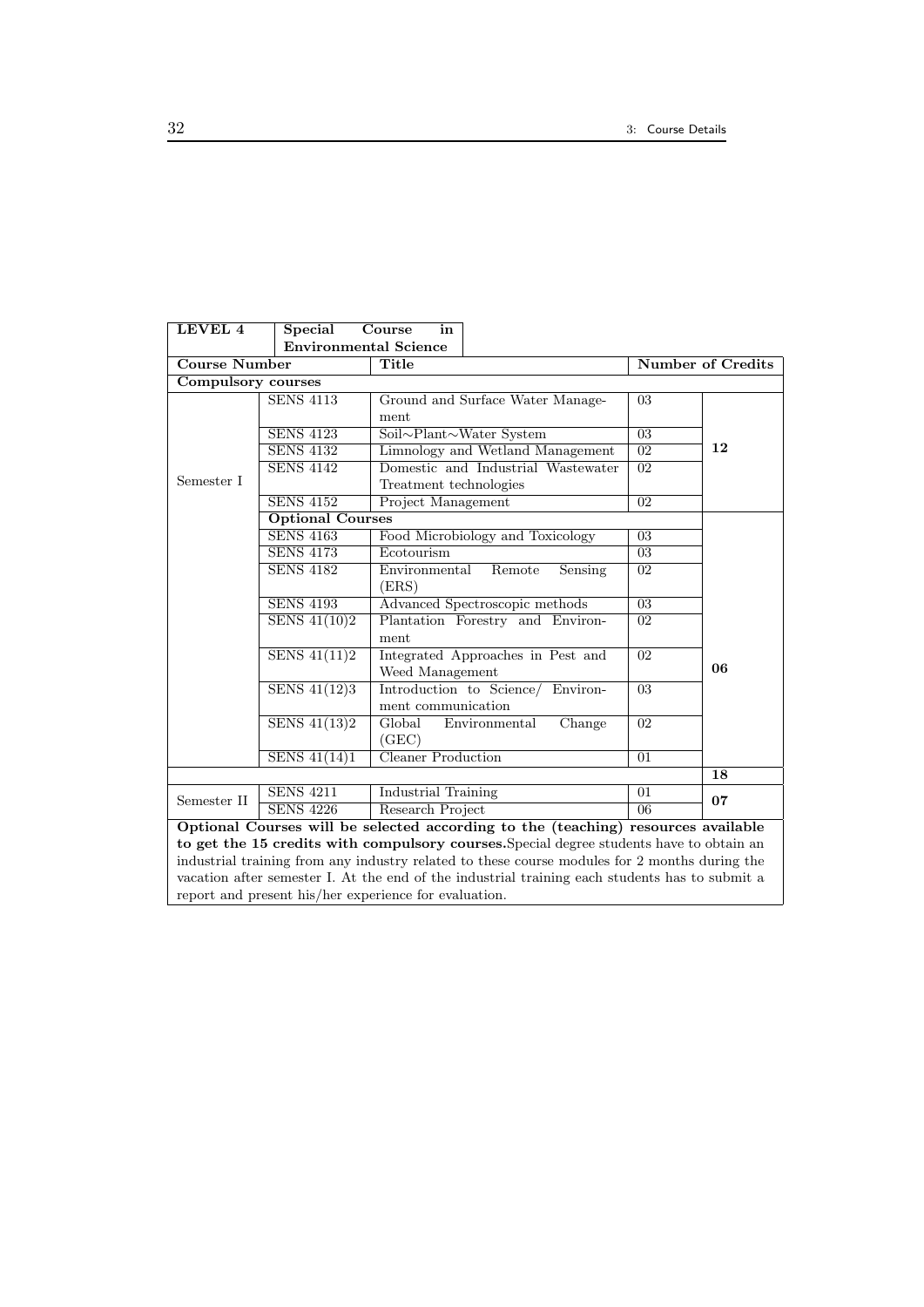# 4 Evaluation System

# 4.1 B.Sc. (Applied Mathematics and Computing)

The evaluation of a course shall be based on in-course assessment namely continuous assessments/assignments, presentations, quiz etc. and the end semester examination.

In the case of theory course unit, the final evaluation will be evaluated by giving 20% to the in-course assessment and 80% for the end semester examination.

For example, the final marks  $M_1$  for the theory course unit will be evaluated in the following:

$$
M_1 = \frac{8T + 2A_1}{10}
$$

where T is the marks obtained in the final theory examination and  $A_1$  is the marks obtained in the in-course assessment during the course.

In the case of practical course unit, the final evaluation will be evaluated by giving 60% to in-course assessment and 40% for the end semester examination. For example, the final marks  $M_2$  for the practical course unit will be evaluated in the following:

$$
M_2 = \frac{4P + 6A_2}{10}
$$

where P is the marks obtained in the final practical examination and  $A_2$  is the marks obtained in the in-course assessment during the practical course.

Each of the marks  $A_1$  and  $A_2$  will be the average of the best  $\frac{2}{3}$  of the in-course assessment. However, in the case of stand alone one credit course, minimum of two in-course assessment will be taken for evaluation.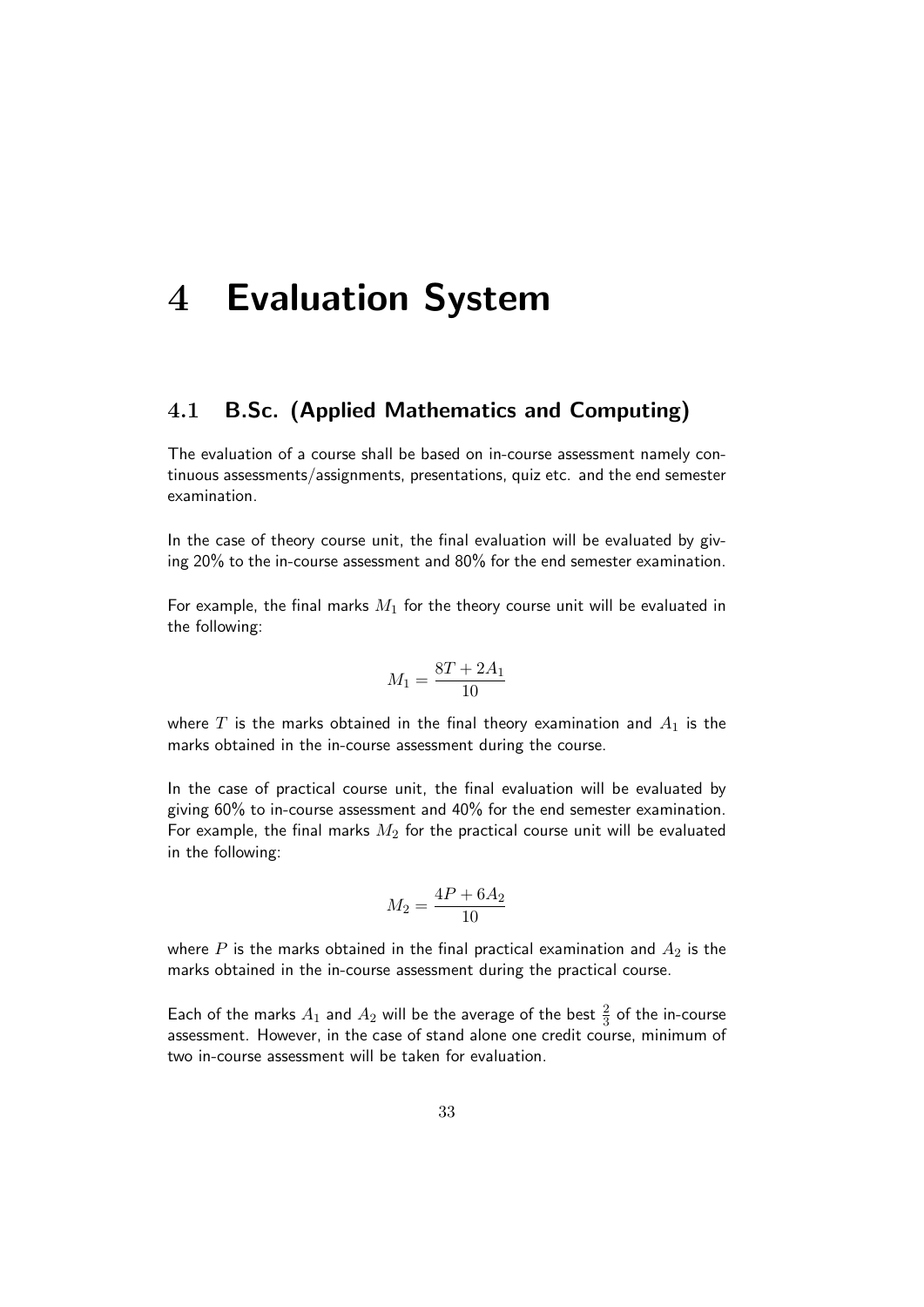# 4.2 BICT

The evaluation of a course shall be based on in-course assessment namely continuous assessments/assignments, presentations, quiz etc. and the end semester examination.

In the case of theory course unit, the final evaluation will be evaluated by giving 20% to the in-course assessment and 80% for the end semester examination.

For example, the final marks  $M_1$  for the theory course unit will be evaluated in the following:

$$
M_1 = \frac{8T + 2A_1}{10}
$$

where T is the marks obtained in the final theory examination and  $A_1$  is the marks obtained in the in-course assessment during the course.

In the case of practical course unit, the final evaluation will be evaluated by giving 60% to in-course assessment and 40% for the end semester examination. For example, the final marks  $M_2$  for the practical course unit will be evaluated in the following:

$$
M_1 = \frac{4P + 6A_2}{10}
$$

where  $P$  is the marks obtained in the final practical examination and  $A_2$  is the marks obtained in the in-course assessment during the practical course.

Each of the marks  $A_1$  and  $A_2$  will be the average of the best  $\frac{2}{3}$  of the in-course assessment. However, in the case of stand alone one credit course, minimum of two in-course assessment will be taken for evaluation.

# 4.3 B.Sc. (Environmental Science)

The evaluation of a course unit shall be based on in-course assessment and end semester examination. In-course assessment consists of assignments, presentations, quizzes, tutorials etc.

(i) In case of theory course unit, the final evaluation will be evaluated by giving 20% for continuous assessment and 80% for the end course examination.

| <b>Tutorials</b>                | 05% |
|---------------------------------|-----|
| Two written quizzes             | 15% |
| End semester examination $80\%$ |     |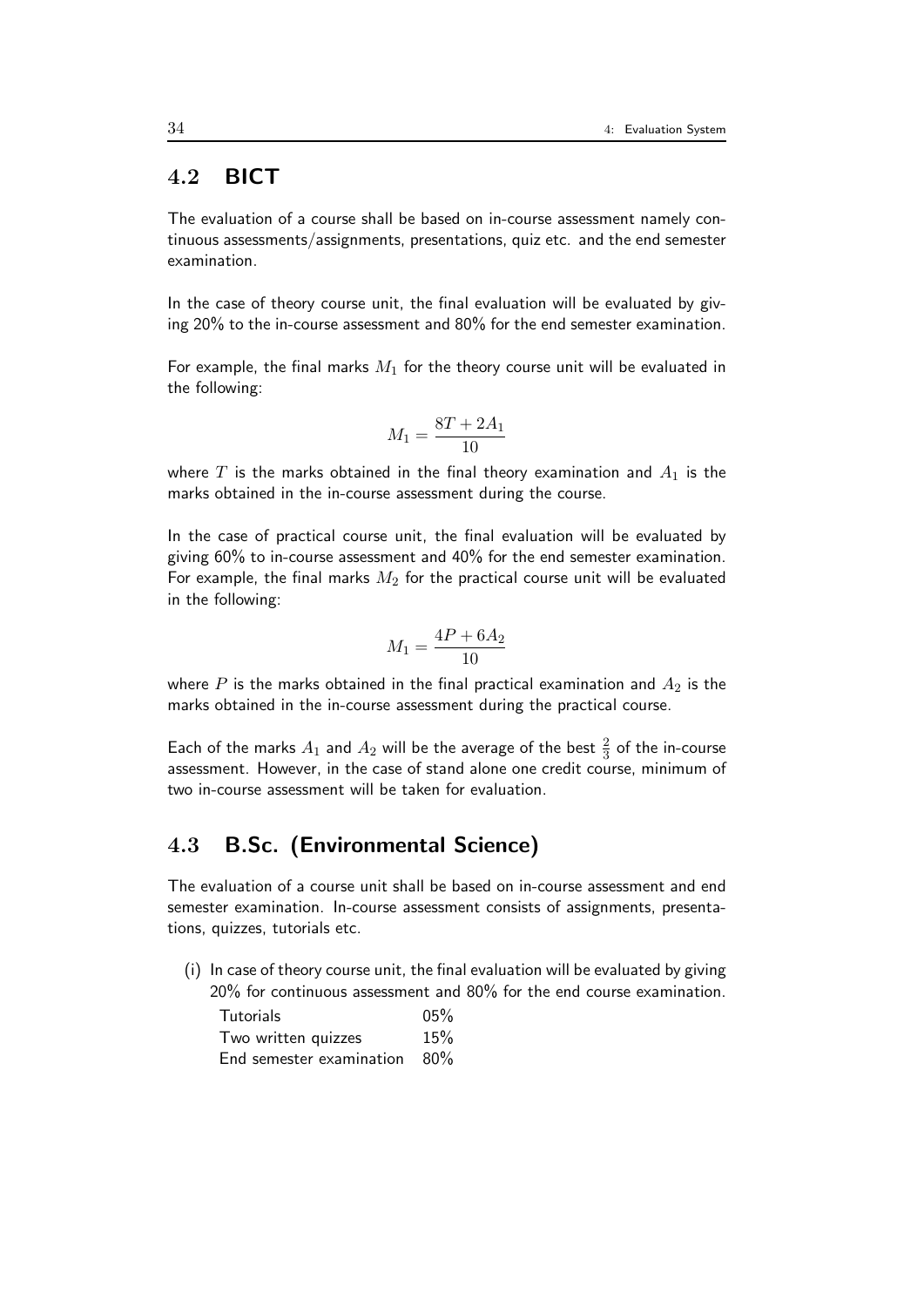- (ii) In the case of practical course unit, the final evaluation will be evaluated by giving 20% for continuous assessment and 80% for the end course examination.
- (iii) In the case of course unit with practical component, the practical component of the courses will be assessed by continuous assessments and by end course examinations. For courses in which practical are assessed, student obtaining less than 30% marks in either theory or practical will obtain a 'E grade even if the average is greater than 30. When the practical hours change, the calculation of marks should be done accordingly.

For example, ASB 1113 (3:35/30)

This is a 3 credit unit and the practical component having the 35 hours of lecture and 30 hours of practicals. The weightage of the practicals and the theory is allocated based on the credit hours. Marks given for the theory component and practical component are as follows.

$$
\frac{100}{45} \times 35 = 77.78
$$
  

$$
\frac{100}{45} \times 10 = 22.22
$$

#### 4.4 Grading System and Grade Point Average

Based on the scheme of evaluation mentioned above, marks obtained in respect of a course unit will be graded as follows

| <b>Range of Marks</b> | Grade              | <b>Grade Point Value</b> |
|-----------------------|--------------------|--------------------------|
| $80 - 100$            | $A^+$              | 4.0                      |
| $75 - 79$             | A                  | 4.0                      |
| $70 - 74$             | $A^{-}$            | 3.7                      |
| 65 - 69               | $\overline{B^+}$   | 3.3                      |
| $60 - 64$             | B                  | 3.0                      |
| $55 - 59$             | $B^-$              | 2.7                      |
| $50 - 54$             | $\overline{C^+}$   | 2.3                      |
| $45 - 49$             | C                  | 2.0                      |
| $40 - 44$             | $\overline{C^{-}}$ | 1.7                      |
| $35 - 39$             | n+                 | 1.3                      |
| $30 - 34$             | D                  | 1.0                      |
| $00 - 29$             | F                  | 0.0                      |

Grading will be given for each credit (e.g. A in a 2 credit course would be considered as 2A) and the minimum grade to pass a course unit will be D.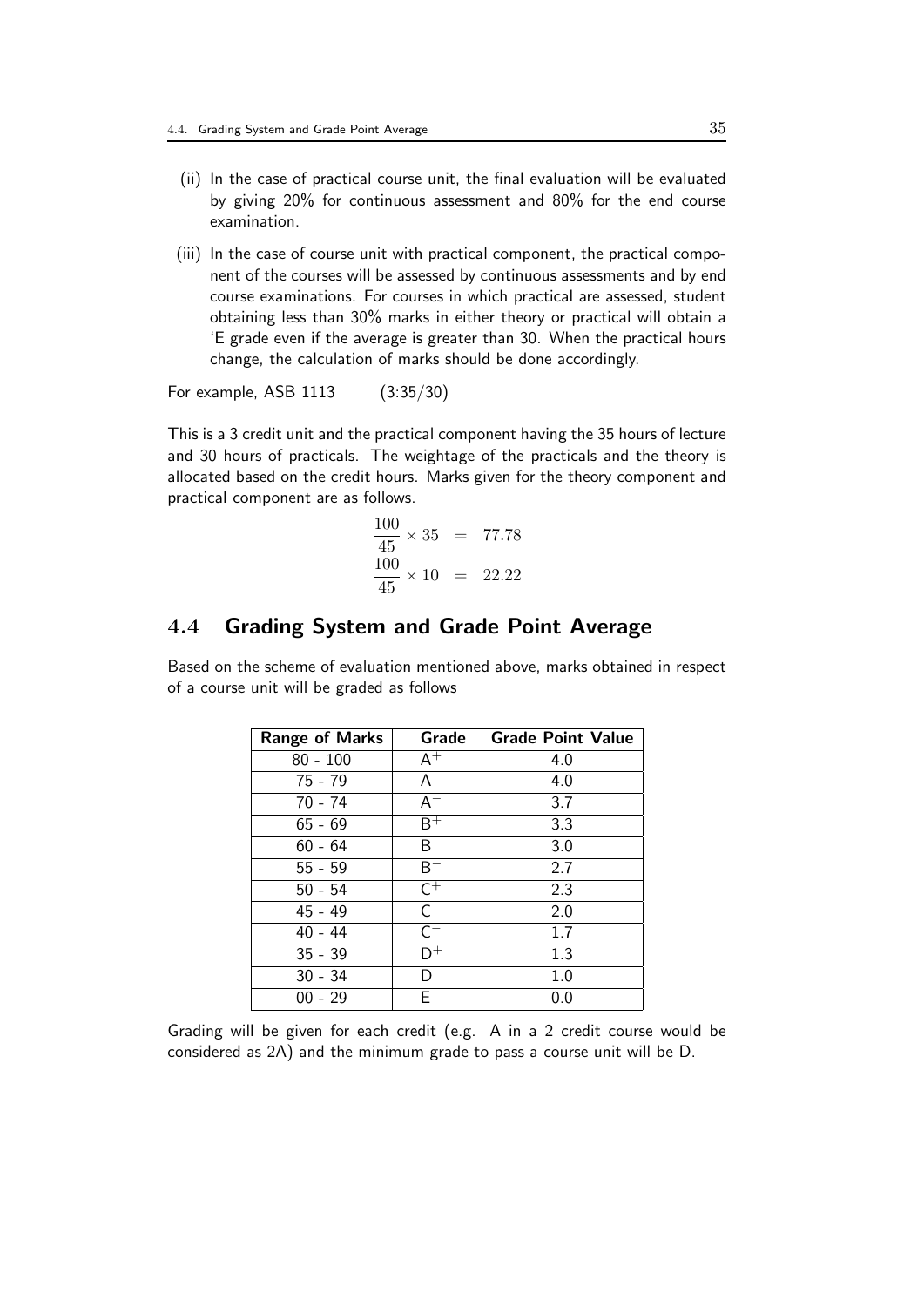Grade Point Average (GPA) is the credit-weighted arithmetic mean of the Grade Points which is formulated as

$$
\text{GPA } = \frac{\text{Sum of (credits } \times \text{grade points)}}{\text{Total credits}} = \frac{\sum c_i g_i}{\sum c_i} = G_j
$$

where  $\mathsf{c}_\mathsf{i}$  is the number of credits for the i<sup>th</sup> course and  $\mathsf{g}_\mathsf{i}$  is the grade point for the i<sup>th</sup> course.

The Final GPA (FGPA) for all the degree programmes would be the credit weighted mean giving equal weight for all levels, computed to two decimals.

#### 4.5 End Course Examination of the Faculty

An end course examination shall be conducted for each course unit at the end of the course or at the end of the semester in which the teaching of the course is completed. The end course examinations shall be conducted by the Examination Branch of the Vavuniya Campus as per the academic calendar of the Faculty approved by the Senate. An Examination Board of the Faculty constituted for each course unit shall finalise the results of that course unit.

The grades obtained by the students in the end course examination and the overall grades obtained by the students for that particular course shall be displayed by the Head of the Department concerned after ratification by the Examination Board of the Faculty. The Dean shall send Grades list to the Examination Branch of the Vavuniya Campus.

When the results of the examinations on all the course units of a particular semester of an academic year are received by the Examination Branch of the Vavuniya Campus, the Examination Branch will summon a meeting of the Examination Board chaired by the Rector. The Board will release the overall performance of the students in that semester of that academic year.

The Examination Board chaired by the Rector will also release the GPA in each level, overall GPA and the Class of Honours obtained by the students who have completed that course of study in that academic year.

## 4.6 Provision for Re-scrutinization

The Commission Circular No: 978 dated 9th April, 2012 on "Provision for rescrutinization of marks and grades of undergraduates" has been adopted by the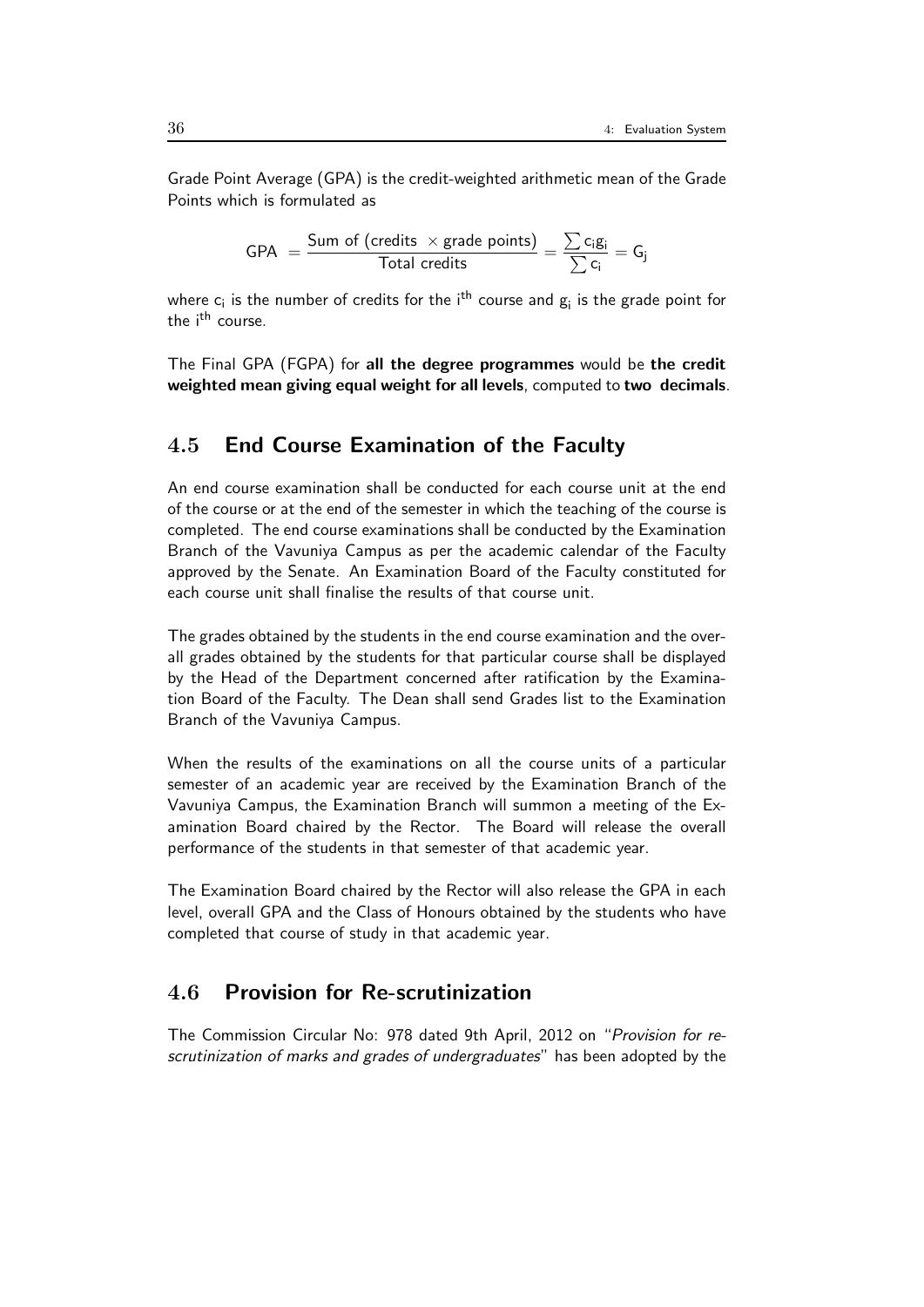Faculty with effect from 06th February 2013.

However, the candidates who apply for re-scrutiny should accept the final grade which may be higher, lower or no change after the re-scrutinization.

### 4.7 Repeat/Re-Sit Examination

- (a) Those who fail to obtain the requisite number of credit passes or fail to appear for an end semester examination are required to appear for such an examination when it is held next.
- (b) A course unit mark with a grade less than "D" must be repeated.
- (c) For repeat candidates, the marks at the end course examinations and the marks at his/her previous continuous assessments will be taken for computation and the maximum grade awarded will be 'C'.
- (d) Repeat examination of a candidate supported by a Medical Certificate either by the Campus Medical Officer (CMO) or certified by the CMO will be considered as that of his/her first attempt. The said candidate's previous continuous assessments will be considered for computation. such Medical Certificate should be submitted with the appropriate certification of CMO within two weeks from the date of the said examination held.
- (e) Candidates who failed to obtain the requisite number of credit passes may proceed to the following year of study and may repeat the failed courses at a subsequent end semester examination.
- (f) Examination can be repeated not more than three times. A grace chance is permitted with the approval of the senate.
- (g) Candidates who obtain  $C^- / D^+ / D$  grade, will be given option to repeat the course unit in order to improve the grade up to C.
- (h) In the event of  $(g)$ , a candidate obtains a lower grade while attempting to improve his/her grade, he/she will be entitled to his/her previous grade.
- (i) Candidates obtain a grade less than 'C' in course unit Seminar of Environmental Science degree programme must repeat the unit.

# 4.8 Award of Certificate

A candidate who wishes to leave the course after completing the level 1 of the degree programme will be awarded a 'Certificate' if he/she has;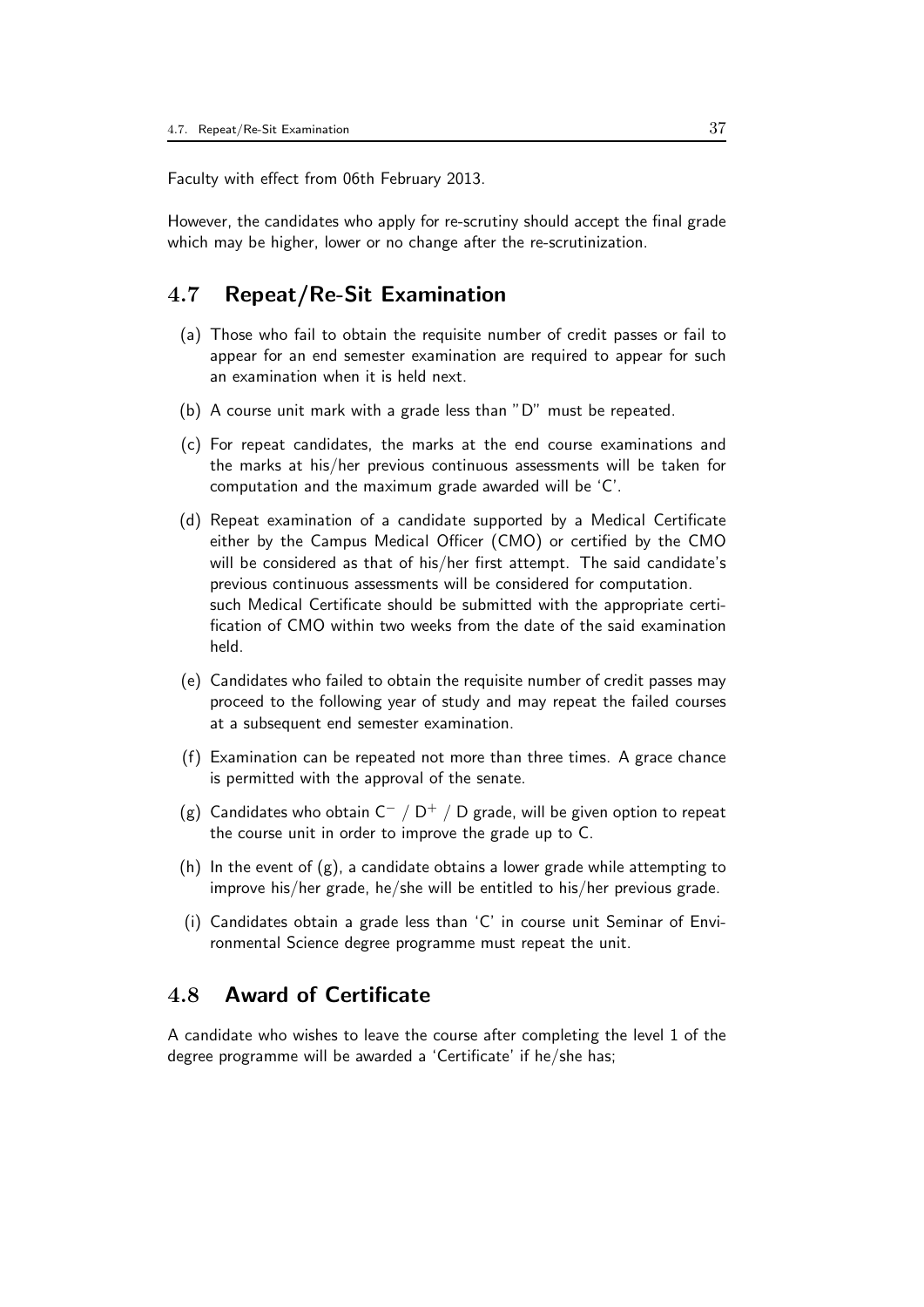- (a) Grade C or above in the Auxiliary Course Units English Language I and Grade D or above in the other Auxiliary course units.
- (b) Taken all 30 credits available for the general degree programme in level 1.
- (c) Obtained a minimum GPA of 2.00 in level 1.

Students of Applied Mathematics and Computing, and Environmental Science will be awarded a certificate in "Applied Science" where as students of ICT will be awarded a certificate in "Information and Communication Technology".

#### 4.9 Award of Diploma

A candidate who wishes to leave the course after completing the level 1 and level 2 of the degree programme will be awarded a 'Diploma' if he/she has

- (a) Grade C or above in the Auxiliary Course Units English Language I & II and Grade D or above in the other Auxiliary course units.
- (b) Taken all 60 credits available for the general degree programme in level 1 and level 2.
- (c) Obtained a minimum GPA of 2.00 in level 1 and level 2.

Students of Applied Mathematics and Computing, and Environmental Science will be awarded a diploma in "Applied Science" where as students of ICT will be awarded a diploma in "Information and Communication Technology".

#### 4.10 Award of General Degree

#### 4.10.1 Department of Bio-science

To eligible for the B.Sc in Environmental Science degree a candidate should;

- (a) Have obtained Grade C or above in the Auxiliary Course Units English Language I & II and Grade D or above in the other Auxiliary course units.
- (b) Have taken all 90 credits available for the general degree programme in level 1, level 2 and level 3.
- (c) Have obtained a minimum FGPA of 2.00 in level 1, level 2 and level 3.
- (d) Complete the relevant requirements within a period of five academic years from the registration.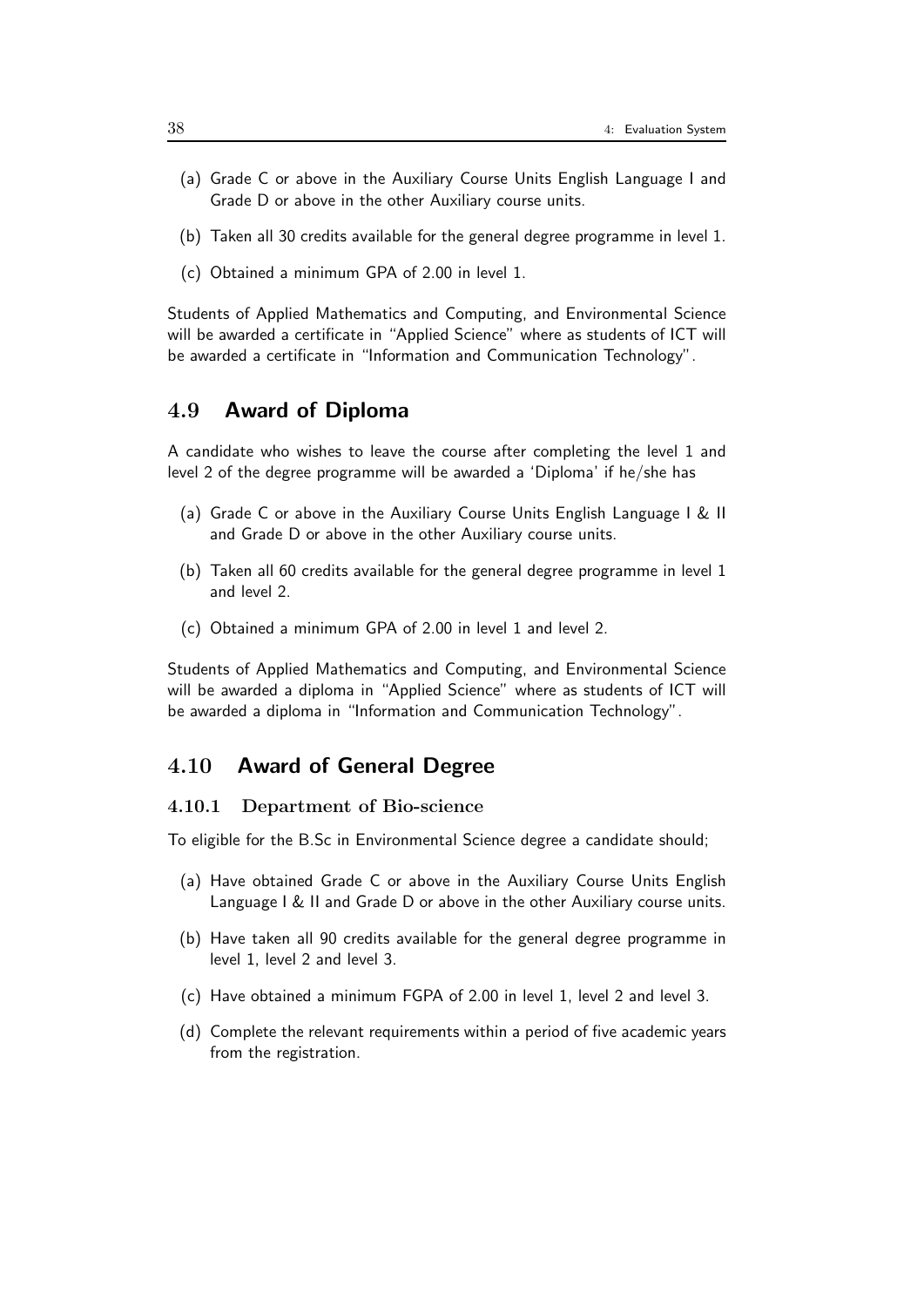#### 4.10.2 Department of Physical Science

To eligible for the B.Sc (General)/BICT degree a candidate should;

- (a) Have obtained Grade C or above in the Auxiliary Course Units English Language I & II and Grade D or above in the other Auxiliary course units.
- (b) Have taken all 90 credits available for the general degree programme in level 1, level 2 and level 3.
- (c) Have obtained a minimum FGPA of 2.00 in level 1, level 2 and level 3.
- (d) Complete the relevant requirements within a period of five academic years.

#### 4.11 Award of Classes (General Degree)

#### 4.11.1 Department of Bio-science

A candidate may be awarded a class if he/she has completed the minimum 90 credit units and fulfil the requirement of the general degree within the period of three academic years from the registration. Award of classes for the General Degree will be decided by the Board of Examiners using the following following Final Grade Point Average (FGPA) values shown below.

| <b>FGPA</b>   | Class / Pass |
|---------------|--------------|
| >3.7          | First class  |
| 3.30-3.69     | Second Upper |
| $3.0 - 3.29$  | Second Lower |
| $2.00 - 2.99$ | Pass         |

#### 4.11.2 Department of Physical Science

A candidate may be awarded a class if he/she has completed the 90 credit units within the period of three academic years. If a candidate fails one or more course units and still completes these units within three academic years, he/ she is eligible for a class but the maximum grade given for the repeated units will be C. Award of classes for the General Degree will be decided by the Board of Examiners using the following criteria as guidelines.

#### 1. First Class

A candidate shall be awarded First Class if he/she

- (a) is eligible for B.Sc. (General)/BICT Degree,
- (b) obtains minimum FGPA of 3.70, and,
- (c) completes the relevant requirements within three academic years.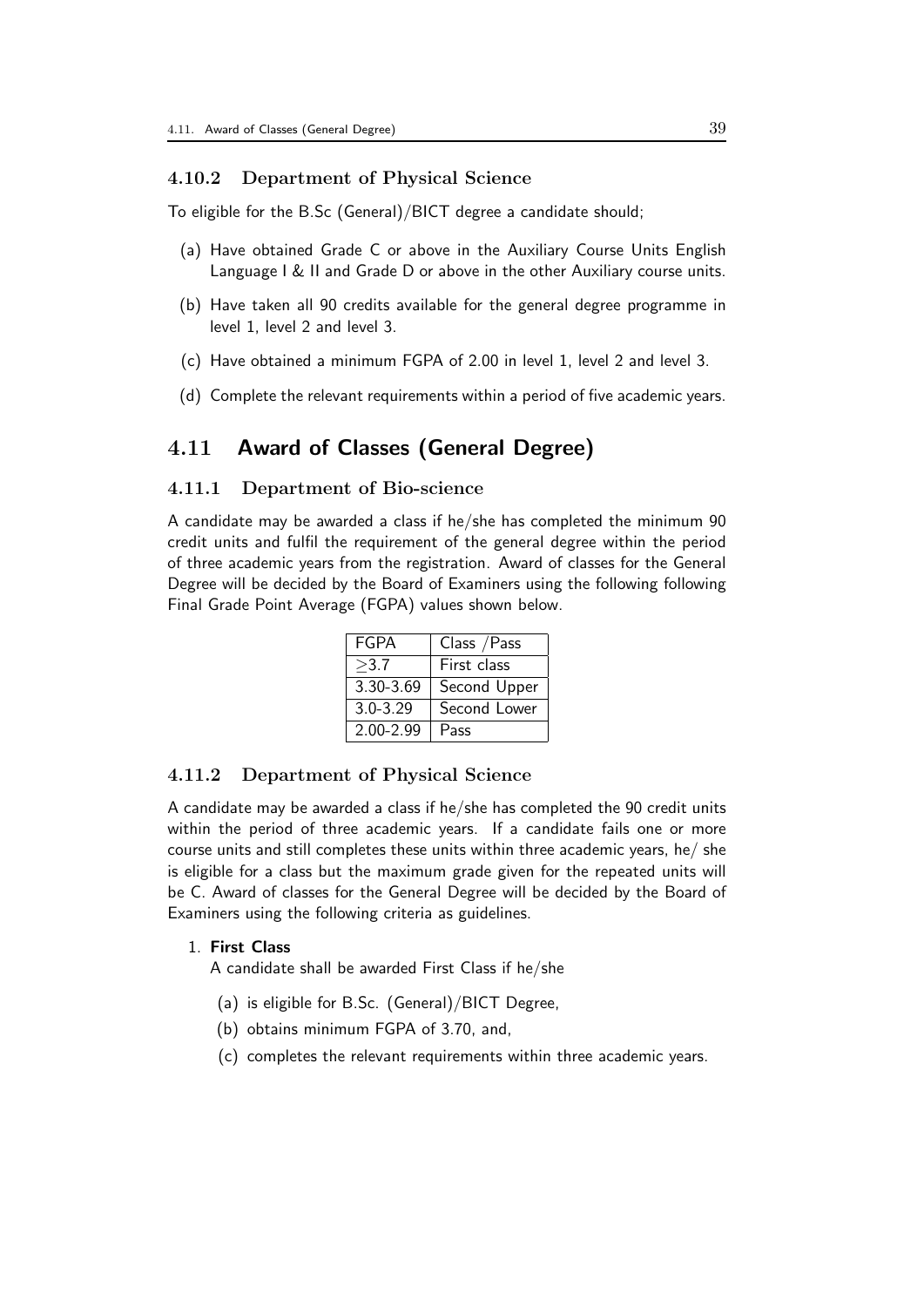#### 2. Second Class (Upper Division)

A candidate shall be awarded Second Class (Upper Division) if he/she

- (a) is eligible for B.Sc. (General)/BICT Degree,
- (b) obtains minimum FGPA of 3.30, and,
- (c) completes the relevant requirements within three academic years.

#### 3. Second Class (Lower Division)

A candidate shall be awarded Second Class (Lower Division) if he/she

- (a) is eligible for B.Sc. (General)/BICT Degree,
- (b) obtains minimum FGPA of 3.00, and,
- (c) completes the relevant requirements within three academic years.

# 4.12 Award of (Special) Degree

#### 4.12.1 Award of B.Sc.(Special)in Environmental Science

To eligible for the B.Sc. (Special)in Environmental Science degree a candidate should;

- (a) have obtained Grade C or above in the Auxiliary Course Units English Language I & II and Grade D or above in the other Auxiliary course units.
- (b) have taken minimum 120 credits available for the general and special degree programme in level 1, level 2, level 3 and level 4.
- (c) have obtained a minimum FGPA of 2.00 in level 1, level 2, level 3 and level 4.
- (d) Complete the relevant requirements within a period of six academic years.
- (e) Obtain D or better in all course units.

#### 4.12.2 Award of B.Sc.(Special)/B.Sc.in ICT Degree

To eligible for the B.Sc. (Special)/B.Sc. in ICT degree a candidate should;

- (a) Have obtained Grade C or above in the Auxiliary Course Units English Language I & II and Grade D or above in the other Auxiliary course units.
- (b) Have taken all 120 credits available for the general and special degree programme in level 1, level 2, level 3 and level 4.
- (c) Have obtained a minimum FGPA of 2.00 in level 1, level 2, level 3 and level 4.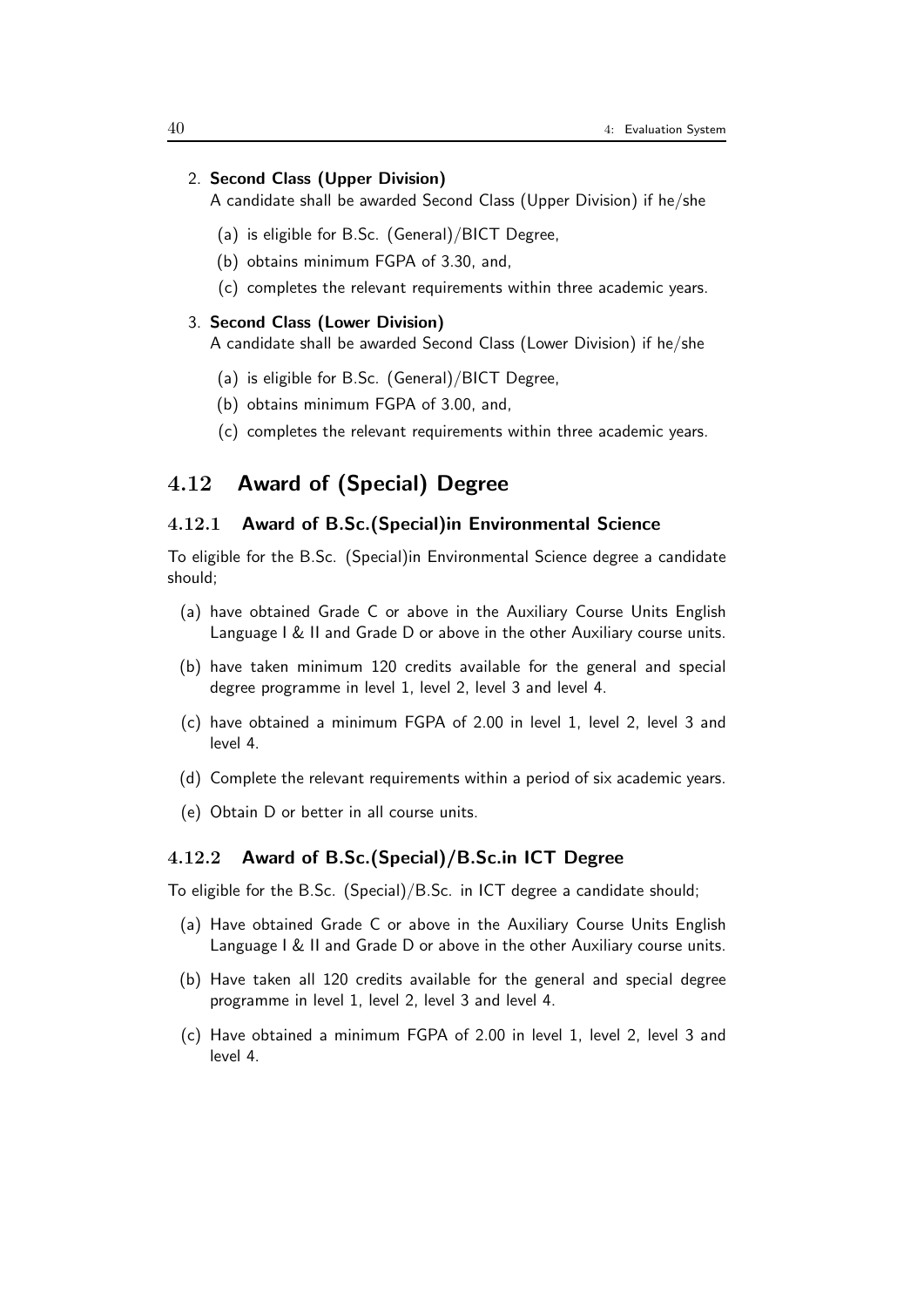(d) Complete the relevant requirements within a period of six academic years.

B.Sc.(Special) in Computer Science degree will be the award of Special Degree. B.Sc. in Information and Communication Technology (B.Sc.in ICT).

# 4.13 Award of Classes (Special Degree)/(Extended Fourth Year Degree)

#### Department of Bio-science

A candidate may be awarded a class if he/she has completed minimum of 120 credit units within the period of four academic years from the registration. Award of classes for the Special Degree will be decided by the Board of Examiners using the following Final Grade Point Average (FGPA) values shown below.

| <b>FGPA</b>   | Class / Pass |  |
|---------------|--------------|--|
| >3.7          | First class  |  |
| 3.30-3.69     | Second Upper |  |
| $3.0 - 3.29$  | Second Lower |  |
| $2.00 - 2.99$ | Pass         |  |

#### 4.13.1 Department of Physical Science

A candidate may be awarded a class if he/she has completed the 120 credit units within the period of four academic years. If a candidate fails one or more course units and still completes these units within four academic years, he/ she is eligible for a class but the maximum grade given for the repeated units will be C. Award of classes for the Special Degree/Extended Fourth Year Degree will be decided by the Board of Examiners using the following criteria as guidelines.

#### 1. First Class

A candidate shall be awarded First Class if he/she

- (a) is eligible for B.Sc.Special) in Computer Science /B.Sc.in ICT,
- (b) obtains grades of A for at least half of the level 3 and level 4 special course units (Only for B.Sc. (Special) in Computer Science and, not required for B.Sc. in ICT ),
- (c) obtains minimum FGPA of 3.70, and,
- (d) completes the relevant requirements within four academic years.

#### 2. Second Class (Upper Division)

A candidate shall be awarded Second Class (Upper Division) if he/she

(a) is eligible for B.Sc.(Special) in Computer Science /B.Sc.in ICT,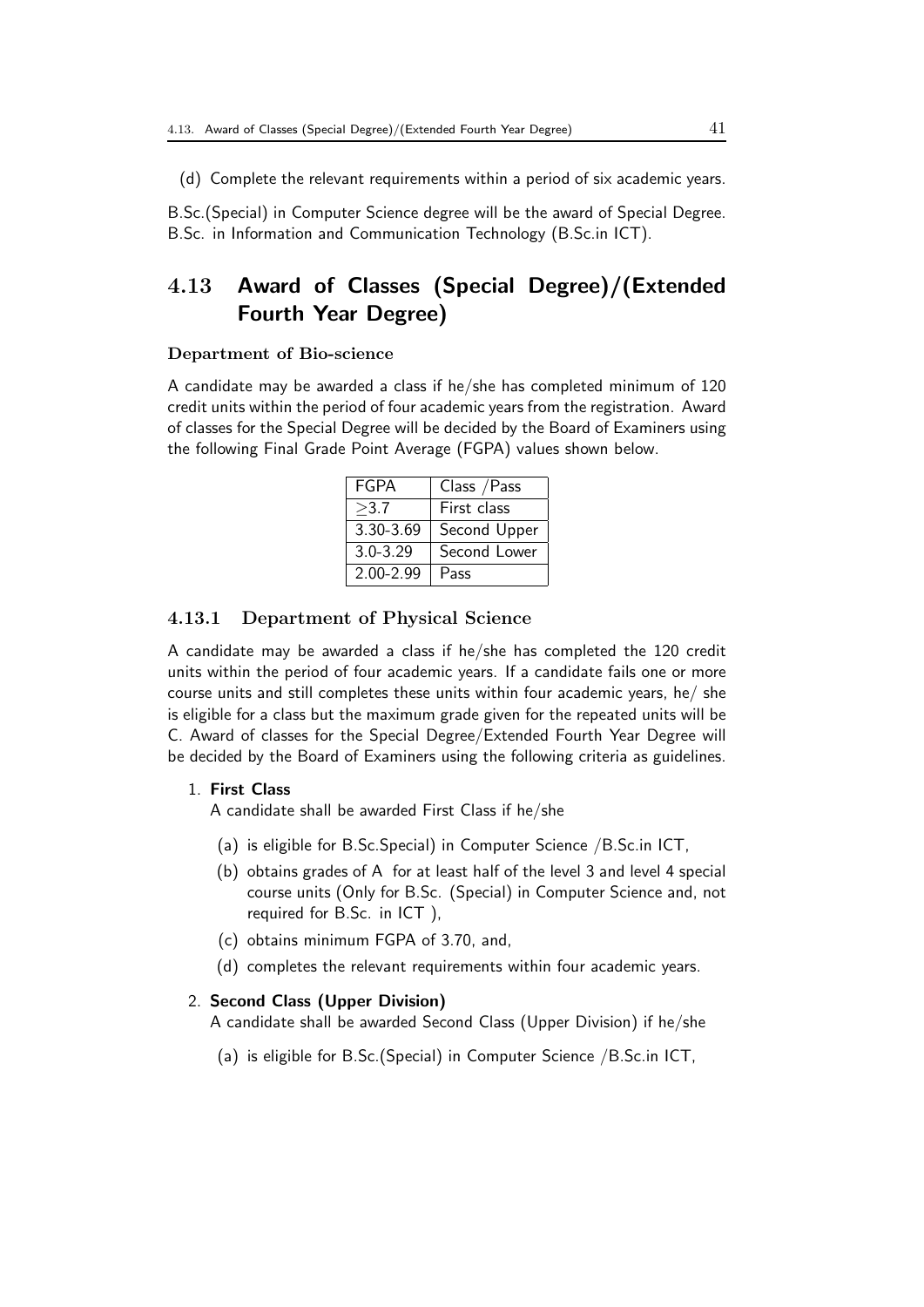- (b) obtains grades of  $B^+$  or better for at least half of the level 3 and level 4 special course units and at least grade C for the remaining level 3 and level 4 course units (Only for B.Sc. (Special) in Computer Science and, not required for B.Sc. in ICT ),
- (c) obtains minimum FGPA of 3.30, and,
- (d) completes the relevant requirements within four academic years.

#### 3. Second Class (Lower Division)

A candidate shall be awarded Second Class (Lower Division) if he/she

- (a) is eligible for B.Sc.(Special) in Computer Science /B.Sc.in ICT,
- (b) obtains grades of B or better for at least half the level 3 and level 4 special course units (Only for B.Sc.(Special) in Computer Science and , not required for B.Sc. in ICT ),
- (c) obtains minimum FGPA of 3.00, and,
- (d) completes the relevant requirements within four academic years.

#### 4.14 Effective date of the degree

The effective date of the degree shall be the last date of the examination.

## 4.15 Official Transcript

The credit values of all the course units and the grades obtained in each course unit including the auxiliary course units shall appear in the transcript.

The transcript shall also give the Final GPA (FGPA), the class (if any) obtained and the Grade Point Value of each Grade.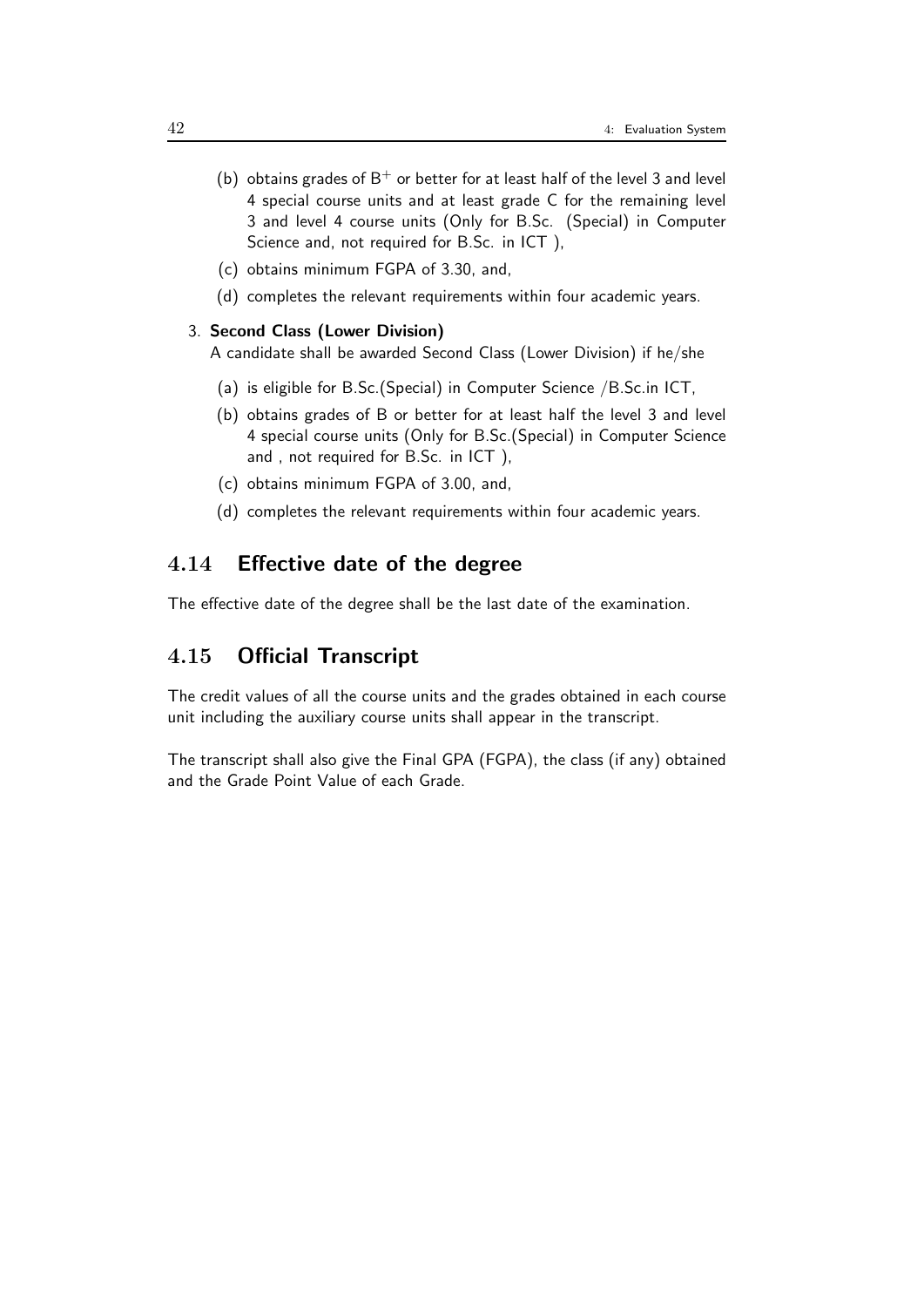# 5 Examination Rules

# 5.1 Attendance

Candidates shall be in attendance outside the examination hall at least 15 minutes before the commencement of each paper, but shall not enter the hall until they are requested to do so by the Supervisor.

## 5.2 Seating

On admission to the hall a candidate shall occupy the seat allowed to him/her shall not change it except on the specific instruction of the Supervisor.

## 5.3 Admission to Hall

No candidate shall be admitted to the examination hall for any reason whatsoever after the expiry of half an hour from the commencement of the examination. Nor shall a candidate be allowed to leave the hall until half an hour has lapsed from the commencement of the examination or during the last 15 minutes of the paper.

## 5.4 Record Book as Identity

A candidate shall have his/her student Record Book and the Admission Card with him/her in the examination hall on every occasion he/she presents himself/herself for a paper. His/Her candidature is liable to be cancelled if he/she does not produce the Record Book. If he/she fail to bring his/her Record Book on any occasion, he/she shall sign a declaration in the form provided for it, and produce the Record Book in the next occasion when he/she appears for the examination. If it is the last paper or the only paper he/she is sitting, he/she shall produce the Record Book/Identity Card to the Senior Assistant Registrar/Examination on the following day. If a candidate loses his/her Record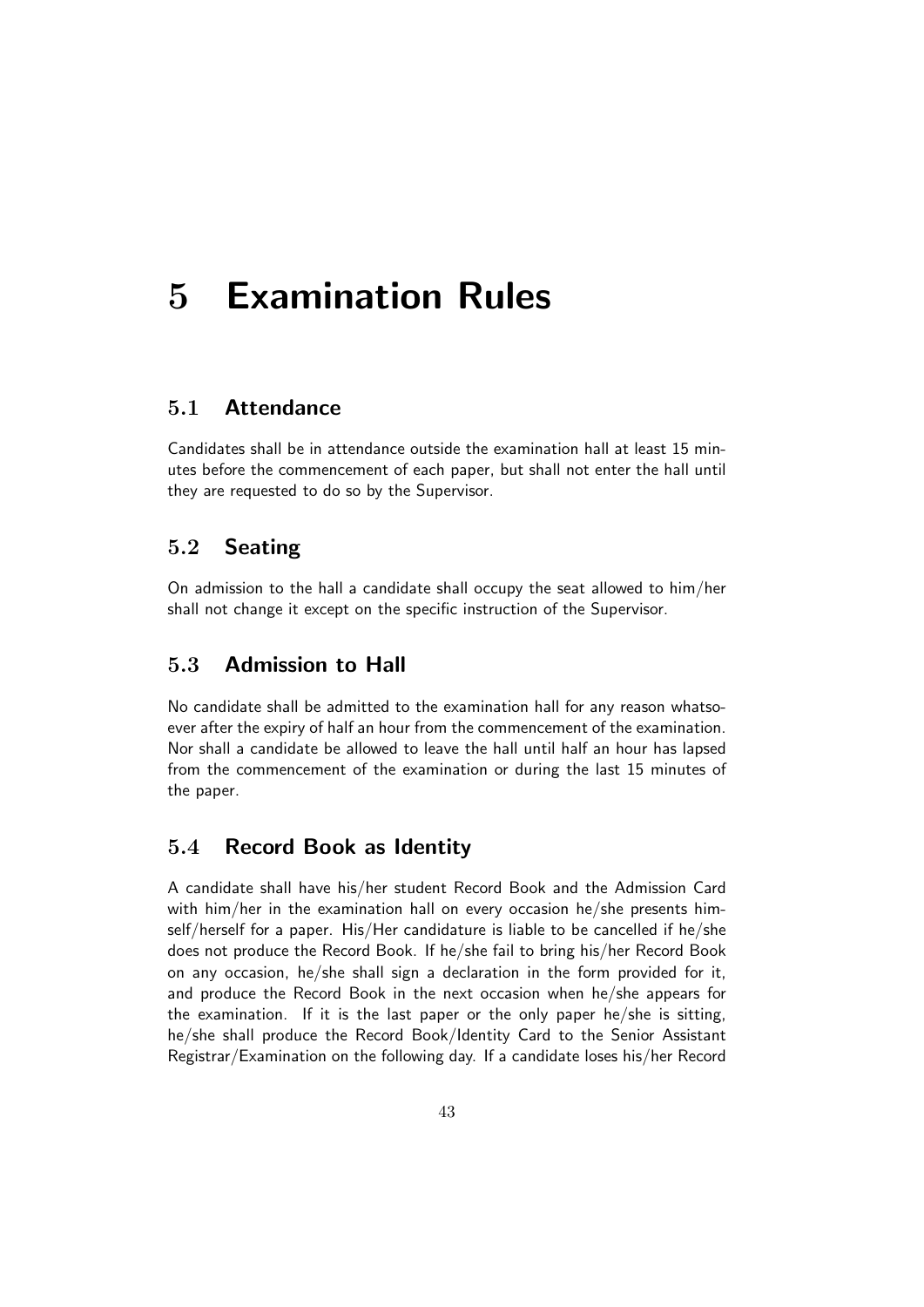Book in the course of the day or if a candidate loses his/her Record Book in the course of the Examination, he/she shall obtain a duplicate Record Book, Identity Card from the Senior Assistant Registrar/Examination, for production at the examination hall.

## 5.5 Documents which candidates should not bring

No candidate is allowed to have any written documents in his or her possession.

## 5.6 Declaration of Articles in Possession

If a supervisor so requires every candidate shall declare everything he/she has in his/her possession

# 5.7 Copying

No candidate shall copy or attempt to copy from any book or paper or notes or similar material or from the scripts of another candidate. No shall any candidate either help another candidate or person whomsoever. No shall any candidate conduct himself so negligently that an opportunity is given to any other candidate to read anything written by him/her or to watch any practical experiment conducted by him/her. No shall any candidate use any other unfair means or obtain or render improper assistance at the examination.

# 5.8 Cheating

No candidate shall submit a practical or field book or dissertation or project study or answer script which has been wholly or partly done by anyone other than the candidate himself/herself.

#### 5.9 Articles that candidate may bring

Candidates shall bring their own pens, ink, mathematical instruments, erasers, pencils or any other equipment or stationary which the candidates have been instructed to bring.

# 5.10 Examination Stationery

Examination stationery (i.e. writing paper, graph paper, drawing paper, ledger paper, precise paper etc.) will be supplied as and when necessary. No sheet of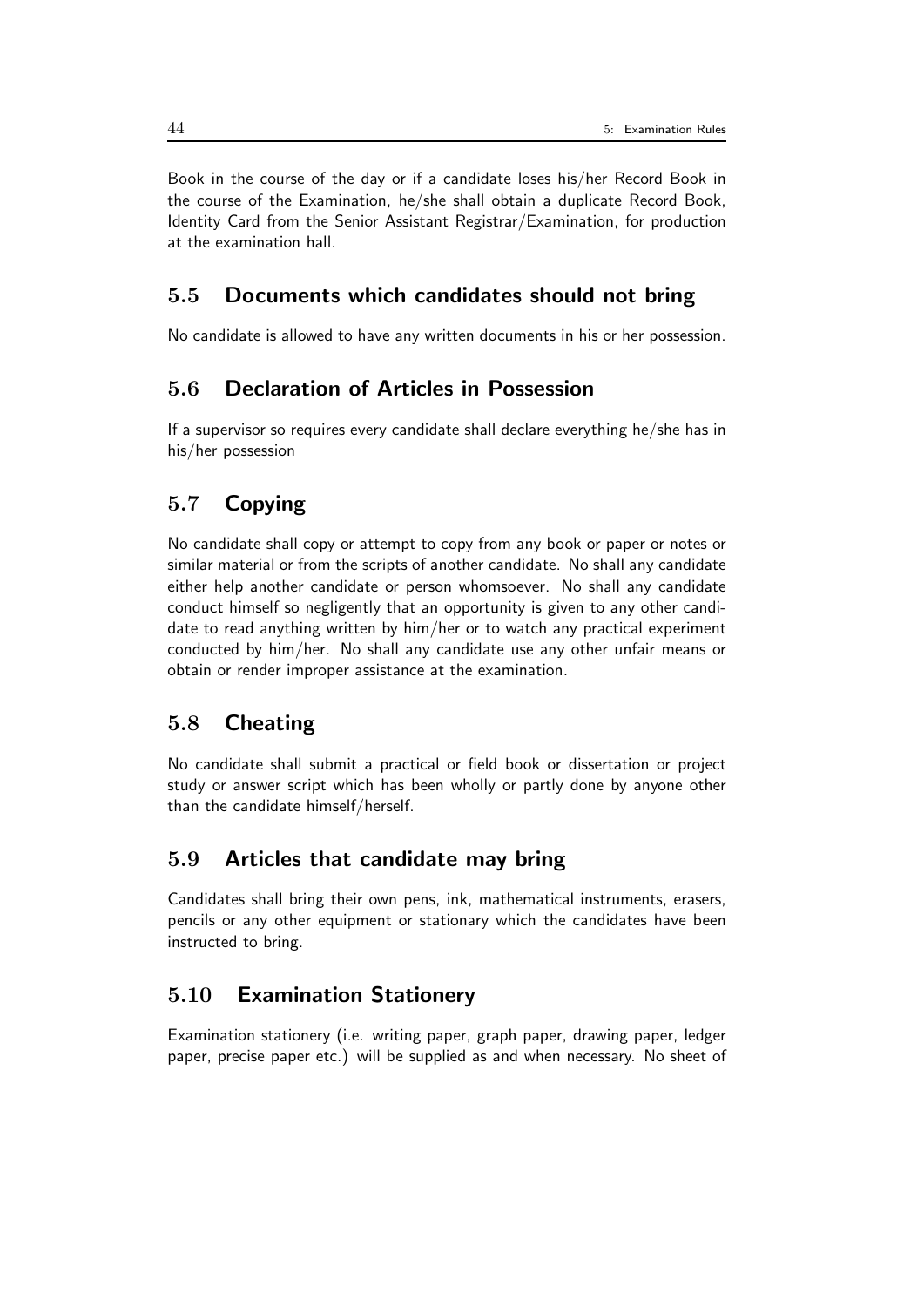paper or answer book supplied to candidate may be torn, crumpled, folded or otherwise mutilated. No other papers shall be used by candidates. Log tables or any other materials provided by the University shall be used with care and left behind on the desk. Such material supplied whether used or unused, shall be left behind on the desk and not removed from the examination halls.

### 5.11 Index Number

Every candidate shall enter his/her Index Number on the answer book and on every continuation paper. He/She also enter all necessary particulars as indicated in the cover of the answer book. A candidate who inserts on his/her own script an index number other than his/her is liable to be considered as having cheated. A script that bears no Index Number or an Index number which cannot be identified is liable to be rejected. No candidate shall write his/her name or any other identifying mark on the answer script.

### 5.12 Rough work to be cancelled

All calculations and rough work shall be done only on paper supplied for the examination, and shall be cancelled and attached to the answer script. Such work should not be done on admission cards, time tables, question papers, record books or on any other paper. Any candidate who disregards these instructions will be considered as having written notes or outline of answers with the intension of copying.

#### 5.13 Unwanted parts of Answers to be crossed out

Any answer or part of answer which is not to be considered for the purpose of assessment shall be neatly crossed out. If the same questions have been attempted in more than one place the answer or answers that are not to be counted shall be neatly crossed out.

### 5.14 Under Supervisors Authority

Candidates are under the authority of the Supervisor and shall assist him/her by carrying out his/her instructions and those of his/her Invigilators, during the examination and immediately before and after it.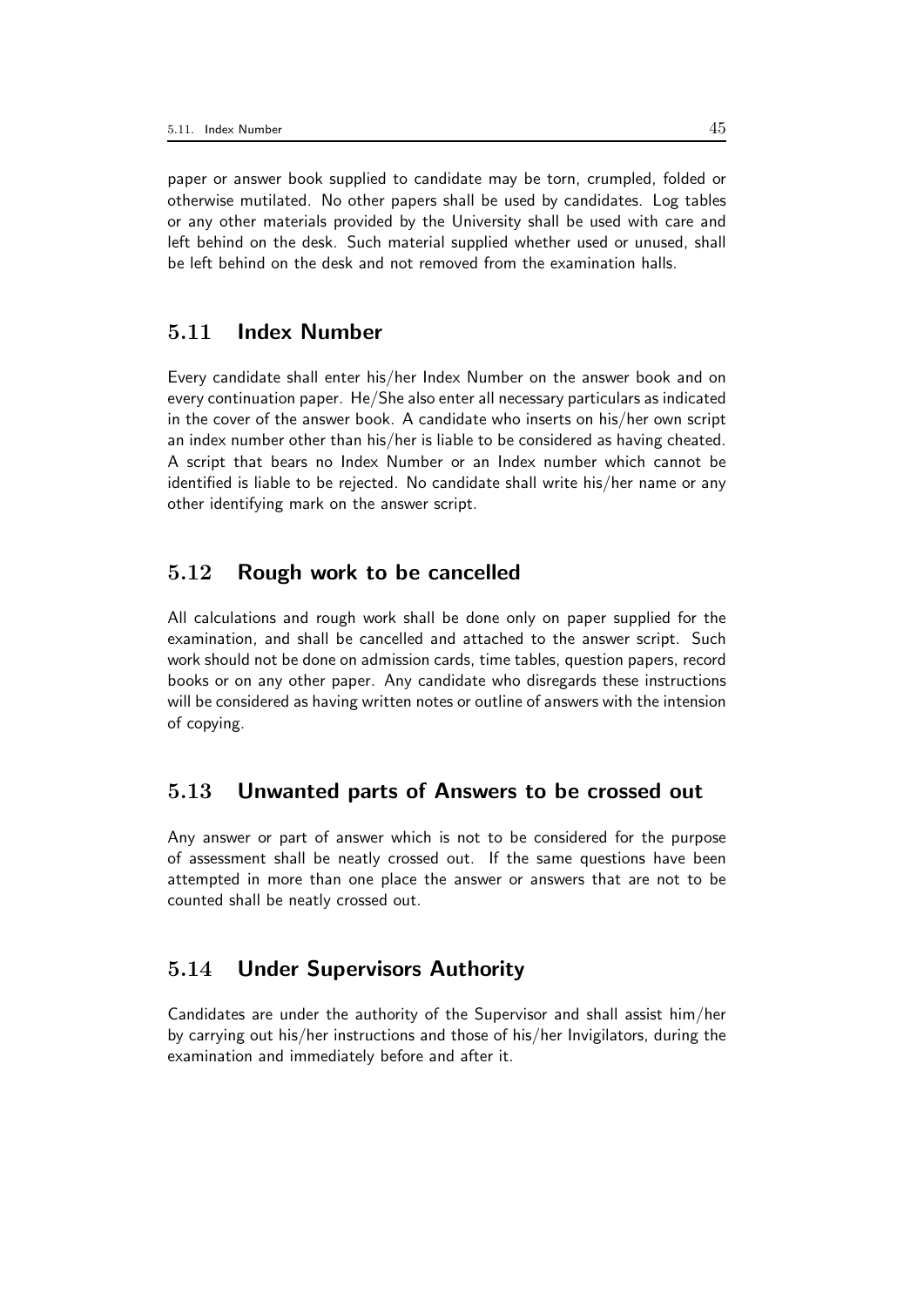# 5.15 Conduct

Every candidate shall conduct himself/herself in the Examination Hall and its precincts so as not to cause disturbance or inconvenience to the Supervisor or his/her staff or to other candidates. In entering and leaving the hall, shall conduct him/her as quietly as possible. A candidate is liable to be executed from the examination hall for disorderly conduct.

# 5.16 Stopping work

Candidates shall stop work promptly when ordered by the Supervisor/Invigilator to do so.

# 5.17 Maintenance of Silence

Absolute silence shall be maintained in the examination hall and its precincts. A candidate is not permitted for any reason whatsoever to communicate or have any dealings with any person other than the Supervisor/Invigilator. In case of urgent necessity the candidate may communicate with the Supervisor/Invigilator. The attention of the Supervisor/Invigilator shall be drawn by raising his hand from where he is seated.

## 5.18 Leaving

During the course of answering a paper no candidate shall be permitted to leave the examination hall temporarily. In case of an emergency, the Supervisor/Invigilator will grant permission to do so but the candidate will be under his surveillance.

#### 5.19 Impersonation

No person shall impersonate a candidate whether in the examination hall or before or after the examination, nor shall any candidate allow himself to be impersonated by any other person.

# 5.20 Prior knowledge

No candidate shall obtain or attempt to obtain prior knowledge of questions.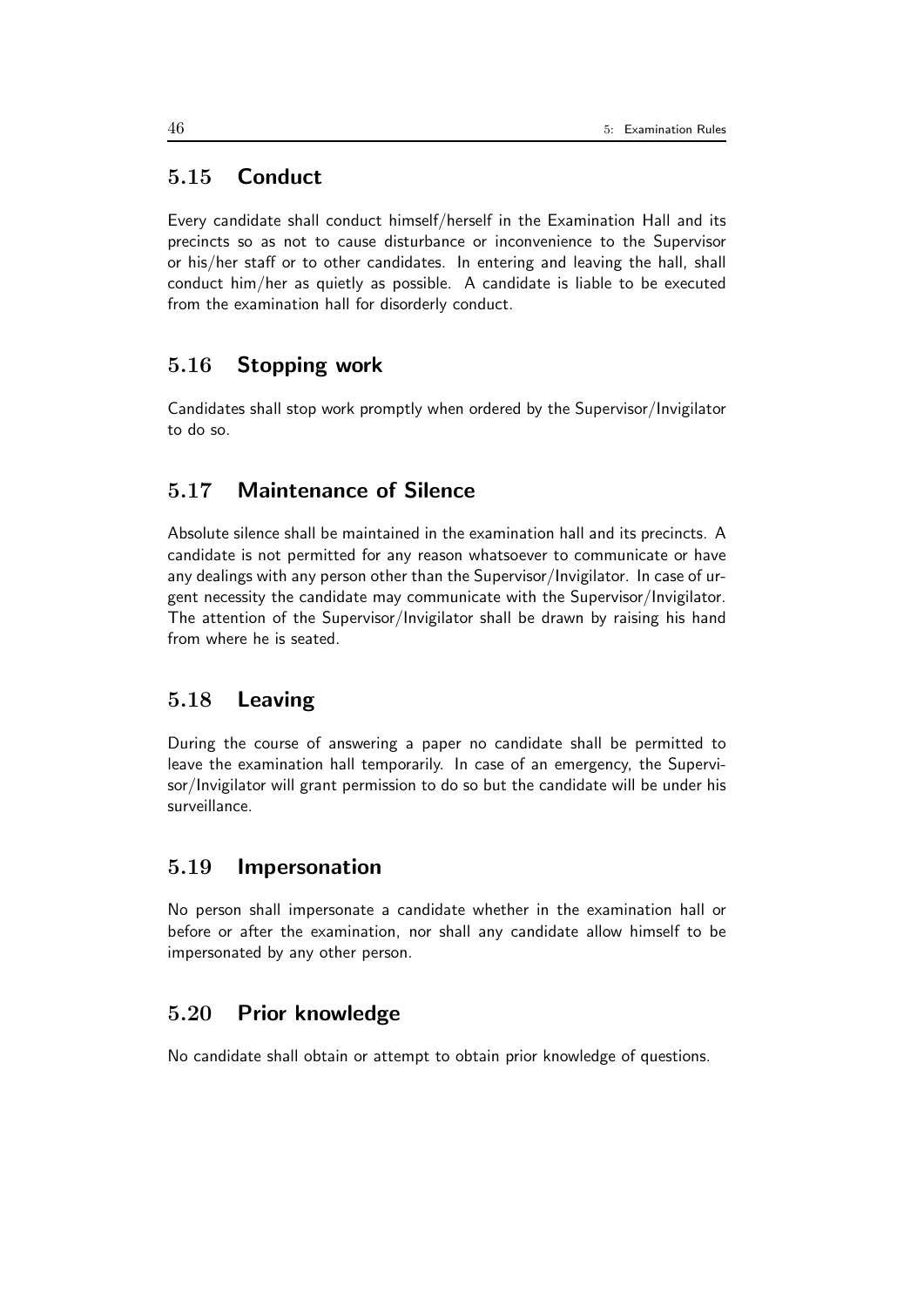## 5.21 Dishonesty

Serious notice will be taken of any dishonest assistance given to candidate, by any person.

# 5.22 Cancellation/Postponement

If circumstances arise which in the opinion of the Supervisor render the cancellation or postpone of the examination necessary, he/she shall stop the examination, collect the scripts already written and then report the matters as soon as possible to the Rector/Senior Assistant Registrar/Examination.

## 5.23 Making of statements

The Supervisor/Invigilator is empowered to request any candidate to make a statement in writing on any matter which may have arisen during the course of the examination and such statement shall be signed by the candidate. No candidate shall refuse to make such a statement or to sign it.

## 5.24 Whom to contact in Examination Matters

No candidate shall contact any person other than the Rector/Dean or Senior Assistant Registrar/Examinations regarding any matter concerning the examinations.

## 5.25 Handing over of Answer scripts

Every candidate shall handover the answer script personally to the Supervisor/Invigilator or remains in his/her seat until it is collected. On no account shall a candidate hand over his/her answer script to the attendant, a minor employee or another candidate.

#### 5.26 Withdrawal

Every candidate who registers for an examination shall be deemed to have sat an examination within the specified period unless he/she submits a medical certificate prior to the commencement of the examination. The medical certificate shall be from the Campus Medical Officer. If this is not possible the medical certificate should be obtained from a Government Medical Practitioner and should be submitted to the Campus Medical Officer for certification at the earliest possible time.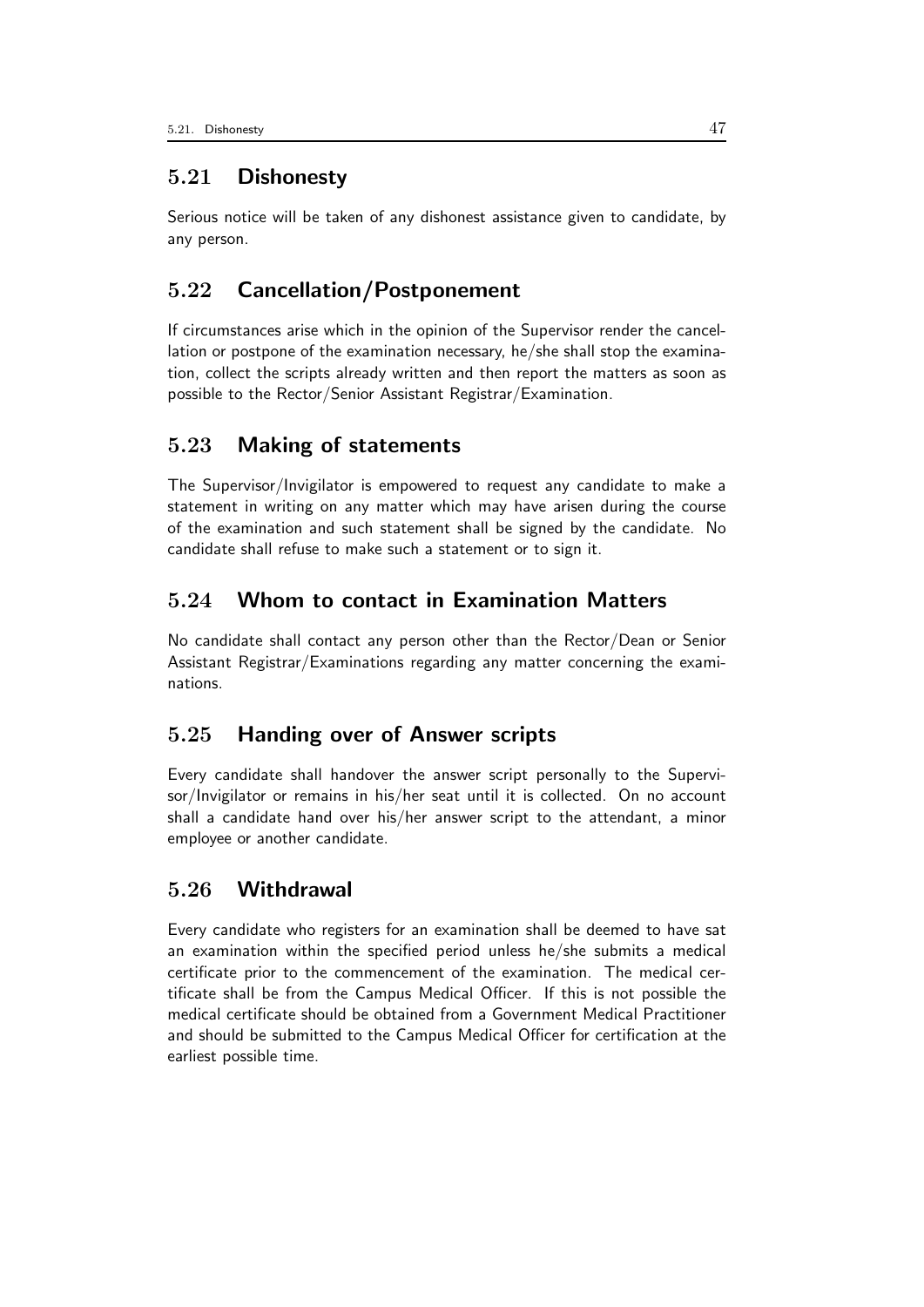# 5.27 Absence from Examination

When a candidate is unable to present himself/herself for any part or section of an examination, he/she shall notify the cause to the Senior Assistant Registrar /Examinations immediately. This should be confirmed with supporting documents within 48 hours by registered post.

## 5.28 Plagiarism

The Faculty operates on a zero tolerance policy when it deals with acts of plagiarism. The students are advised to ensure that all their course work, reports and other reportive work are referenced properly when quoting or citing from another person's work. Of particular importance is the common tendency to 'copy and paste' from the internet that is practiced voraciously at present. This, in the case of the Faculty of Applied Science will not be tolerated even to the very minor levels.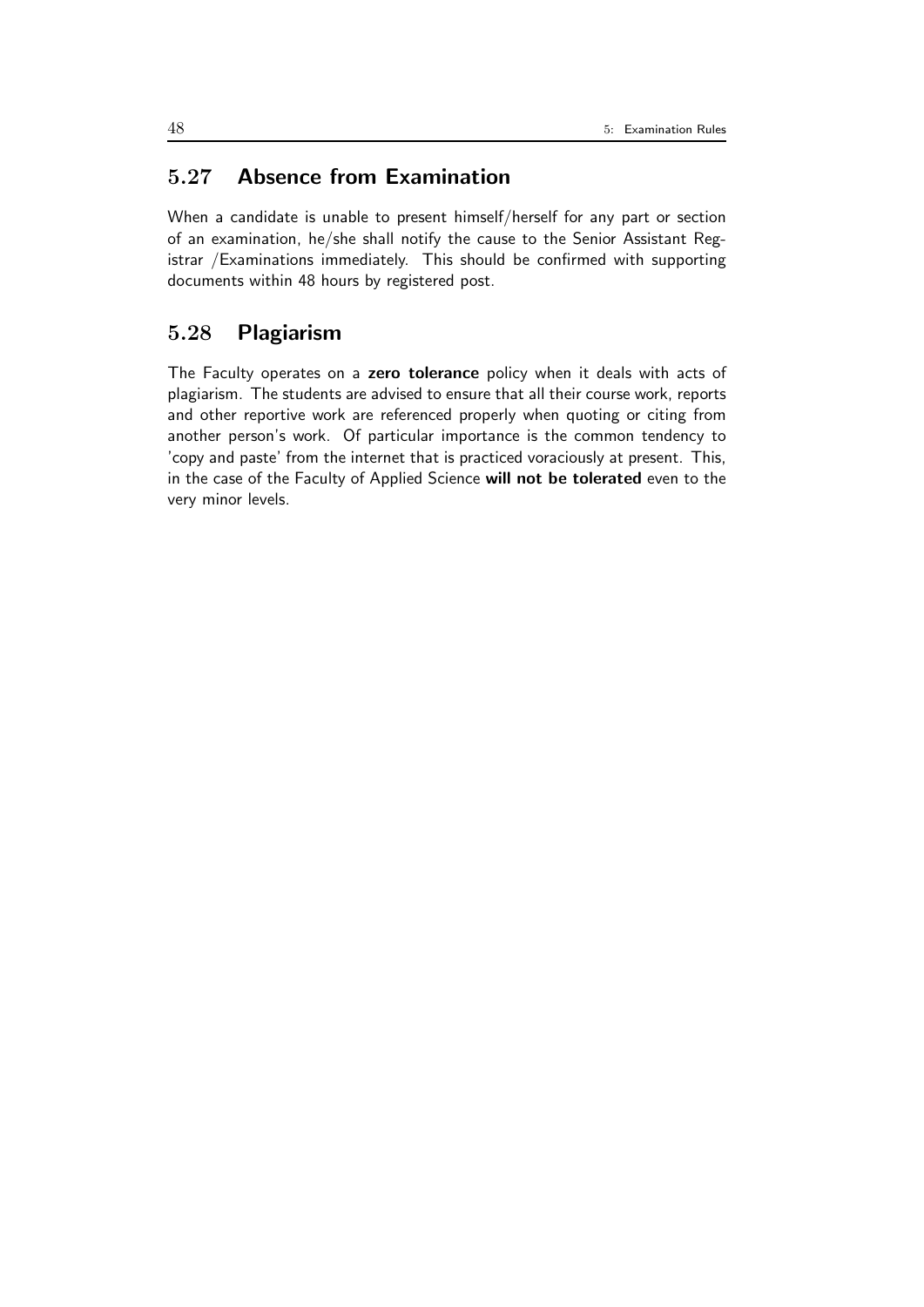# 6 Services and Facilities

The office of the Senior Assistant Registrar(Examinations and Admission) is located in the Main Campus Building at Park Road. This office carries out Students Registration, Issuing Identity Card, Admission Card for end semester examination, Result Sheets, Official Transcript, Statements and, Degree Certificates.

The office of the student councilors and Assistant Registrar (Welfare) is located in Pampaimadhu premisses. All the needs of the students outside their study courses such as loan facilities, grants, scholarships, hostel facilities, cafeteria are opened through the Welfare Branch.

# 6.1 Financial Assistance

Financial Assistances available are as follows:

- Mahapola Scheme
- Bursary Scheme
- Vice Chancellor welfare fund
- Rector's fund
- Late Mrs. Puvaneswary Loganathan Memorial fund

## 6.2 Awards and Prizes

The Faculty of Applied Science students are eligible to apply for the following awards. However, the students must satisfy the minimum requirements to apply for these awards.

- Late Mrs. Puvaneswary Loganathan Memorial Gold Medal (Only for Environmental Science Students)
- Prof. Alagaiah Thurairajah Gold Medal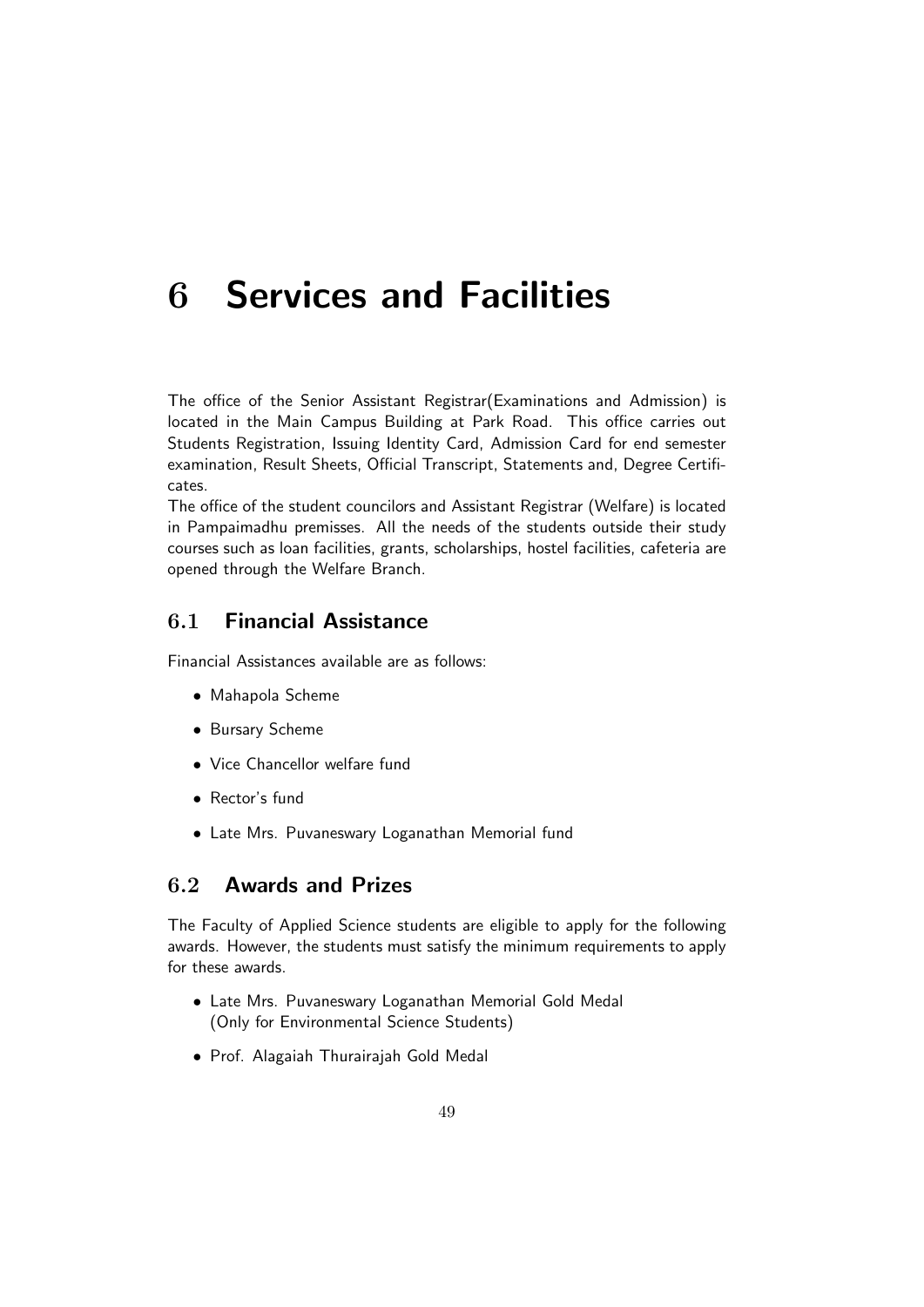- Prof. Kanthia Kunaratnam Gold Medal
- University Prize (Thambiah Mudhaliyar Chatram Trust)

### 6.3 IT Facilities

The Campus has a well established Computer Laboratory with networking facilities. Wireless network has been set up for teaching WiFi Technology. Cisco laboratory has been set up to teach advanced network technology. Multimedia laboratory also has been set up. All the students have access to internet facilities.

#### 6.4 Laboratory Facilities

The Faculty has well equipped Chemistry and Bio Science Laboratories to Environmental Studies. Arrangements are underway to set up a fully fledged Physics Laboratory. At present the department of Bio Science has began establishing a computer laboratory for hosting GIS and Environmental Modelling facilities to the Environmental Science students.

## 6.5 Self Access Learning Centre

There is a Self Access Learning Centre with 25 computers and internet facilities at Kurumankadu premises of the Faculty of Applied Science. During the free time, students can utilize this learning centre. This is to encourage self learning skills of the students.

# 6.6 IT Centre

The IT Centre of the Vavuniya Campus is located in hostel premises at Pampaimadhu. There are 50 computers available with internet facilities for teaching, learning and training purposes. Further, the centre supports to train the state and non-state employees and school leavers in IT and other aspects. The students of the Faculty of Applied Science also can enjoy the facilities of this centre.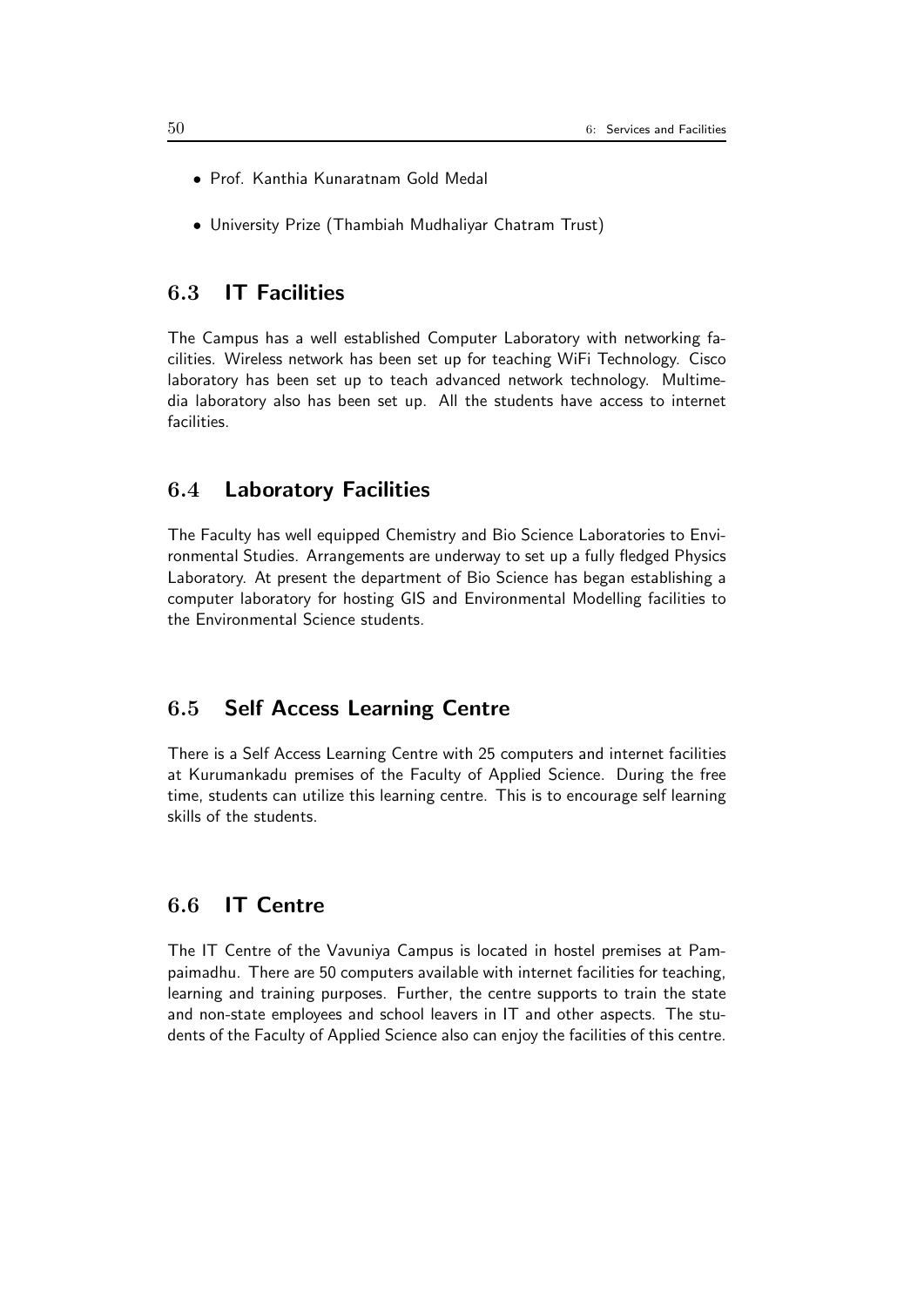# 6.7 Library Services

The Campus possesses a well established library to support the teaching, learning and research in all disciplines. It is situated in the main campus. Further, the library also provides facilities that enable students to access scientific information through selected online journal venues.

#### 6.8 Physical Education

Students are encouraged to participate and utilize the facilities available for sports in the campus.

## 6.9 Accommodation and Lodging

At present Vavuniya Campus has four hostels in order to accommodate 1000 students both male and female.

## 6.10 Facilities for the differently abled students

The Faculty has the ramp facility in the laboratories to support the dierently abled students. In addition to that lecture halls are equipped with left-handed arm chairs. Further, Faculty is taking initiative to construct washrooms and elevators for the dierently abled students.

### 6.11 Health Facilities

The Campus Medical Officers (CMO) will be available from 12.00 Noon to 1.00 PM at Health centres of the Main Campus at Park Road and Pampaimadhu Premises. when necessity arises the students will be channeled to the Vavuniya General Hospital.

# 6.12 Students Union

Students who register to follow a degree program at the Faculty shall be the members of the Campus Students Union and Faculty of Applied Science Students Union.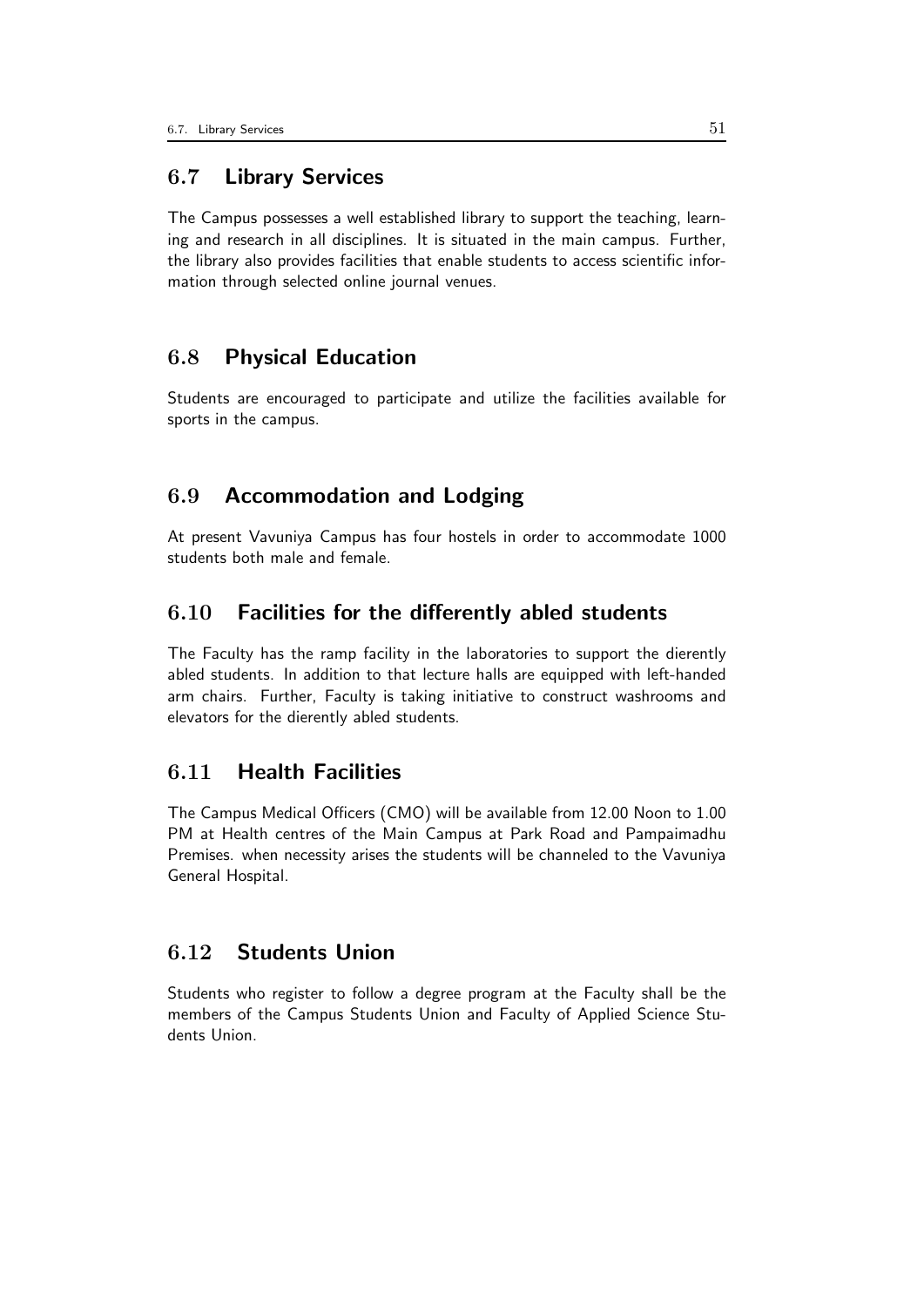# 6.13 Staff and Students Interaction

A committee has been set up to promote staff and students interaction. This committee arranges various programmes to enhance togetherness and social harmony.

# 6.14 Students Counselors

Students counselors are in service in the Faculty. Students can obtain any assistance and can clarify any problem with the students counselors.

# 6.15 Academic Counselors

Academic counselors are available for students of each level of the Faculty of Applied Science to guide them through successful academic career.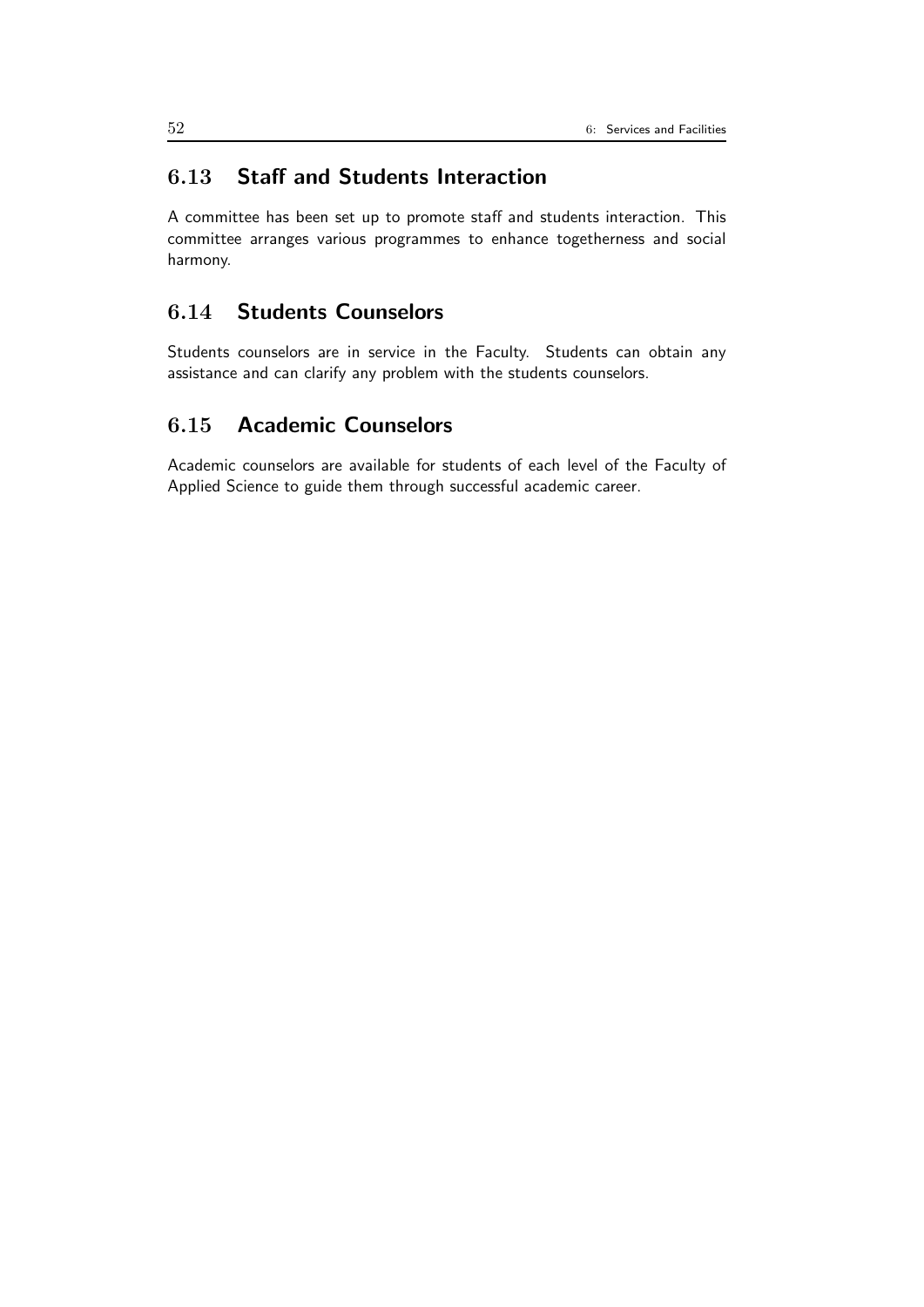# 7 Schedules and Contacts

# 7.1 Semester Schedules

| <b>First Semester</b>                  |          |  |  |  |
|----------------------------------------|----------|--|--|--|
| First Semester First Half              | 8 weeks  |  |  |  |
| Mid Semester Vacation                  | 1 week   |  |  |  |
| First Semester Second Half             | 7 weeks  |  |  |  |
| End Semester Examinations and Vacation | 10 weeks |  |  |  |

| <b>Second Semester</b>                 |          |  |  |  |
|----------------------------------------|----------|--|--|--|
| Second Semester First Half             | 8 weeks  |  |  |  |
| Mid Semester vacation                  | 1 week   |  |  |  |
| Second Semester Second Half            | 7 weeks  |  |  |  |
| End Semester Examinations and Vacation | 10 weeks |  |  |  |

# 7.2 How to Contact

| Rector                                                 | 024 2222264 |
|--------------------------------------------------------|-------------|
| Dean, Faculty of Applied Science                       | 024 2220179 |
| Senior Assistant Registrar, Faculty of Applied Science | 024 2228401 |
| Head, Dept. of Physical Science                        | 024 2220269 |
| Head, Dept. of Bio Science                             | 024 3248189 |
| Dean, Faculty of Business Studies                      | 024 2228231 |
| Deputy Registrar, Establishment                        | 024 2225143 |
| Senior Assistant Registrar, Examinations and Admission | 024 2223317 |
| Assistant Registrar, Administration                    | 024 2223316 |
| Assistant Registrar, Student and Staff Services        | 024 2228238 |
| Asst. Bursar, Payments and Accounts                    | 024 2220299 |
| Asst. Bursar, Supplies                                 | 024 2224017 |
| Senior Assistant Librarian                             | 024 2220279 |
| <b>DELT</b>                                            | 024 2228235 |
|                                                        |             |

 $\leftrightarrow$  Website address of the Vavuniya Campus: www.vau.jfn.ac.lk  $\rightarrow$  LMS address of the Vavuniya Campus: Ims.vau.jfn.ac.lk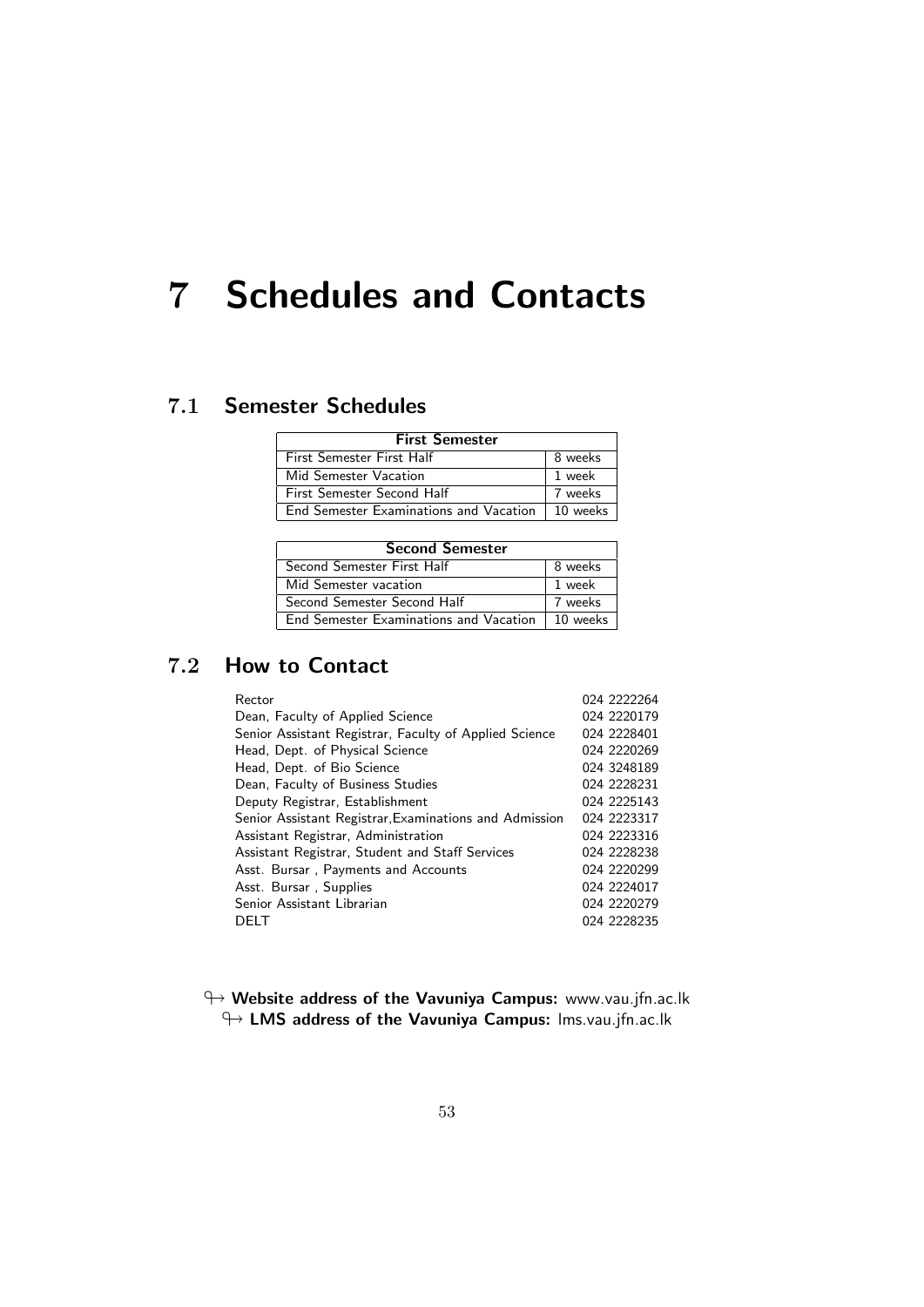# Appendix A

# Detailed Syllabus

BSc (Applied Mathematics and Computing)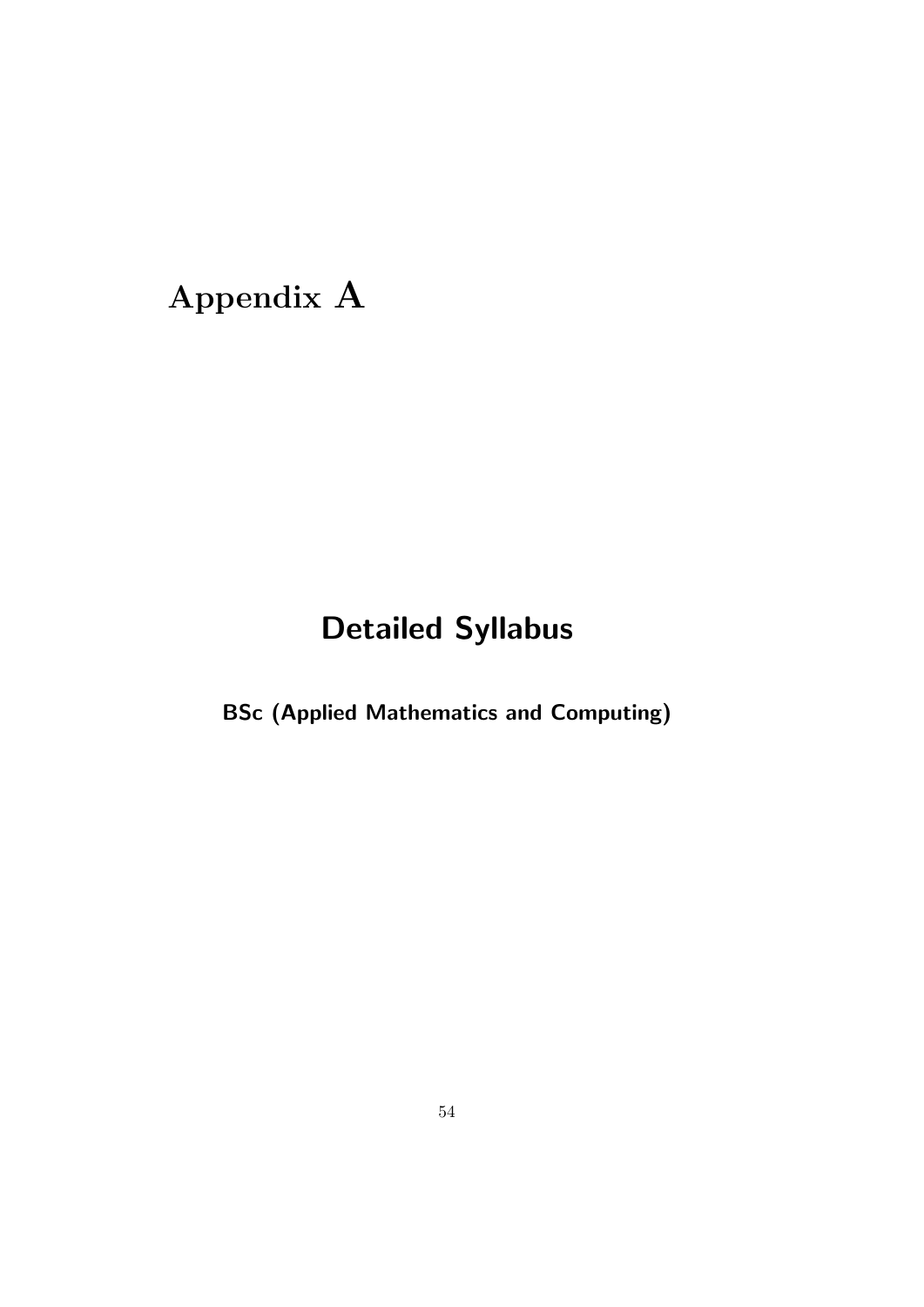#### LEVEL 1

| <b>Module Code</b>                                                                                                                                                                                                                                                                                                                                                                                                                                                                                                                                                                                             | AMA 1113 | Title        | Differential Equations |    |  |  |
|----------------------------------------------------------------------------------------------------------------------------------------------------------------------------------------------------------------------------------------------------------------------------------------------------------------------------------------------------------------------------------------------------------------------------------------------------------------------------------------------------------------------------------------------------------------------------------------------------------------|----------|--------------|------------------------|----|--|--|
| <b>Credits</b>                                                                                                                                                                                                                                                                                                                                                                                                                                                                                                                                                                                                 | 03       | <b>Hours</b> | Lectures               | 45 |  |  |
|                                                                                                                                                                                                                                                                                                                                                                                                                                                                                                                                                                                                                |          |              | Laboratory             |    |  |  |
| <b>Learning Objectives:</b>                                                                                                                                                                                                                                                                                                                                                                                                                                                                                                                                                                                    |          |              |                        |    |  |  |
| Students should be able to gain knowledge in solving differential equation and its basic<br>applications                                                                                                                                                                                                                                                                                                                                                                                                                                                                                                       |          |              |                        |    |  |  |
| <b>Outline Syllabus:</b>                                                                                                                                                                                                                                                                                                                                                                                                                                                                                                                                                                                       |          |              |                        |    |  |  |
| Origins of Differential Equations. Equations of First Order and First Degree. Separable Variables<br>and Reduction to Separable Variables, Linear Equations and those Reducible to Linear Forms.<br>Geometric Applications. Equations of First Order and Higher Degree. Linear Equations with<br>Constant Coefficients and Variable Coefficients. System of Linear Equations. Equations of the<br>Second Order. Miscellaneous Types. Total Differential Equations. Conditions for Integrability,<br>Exactness. Solving integrable total Differential Equations. Solution by Series of First Order<br>Equation. |          |              |                        |    |  |  |

| <b>Module Code</b>                                                                                                                                                                                                             | PMA 1113 | Title        | <b>Foundation of Mathematics</b> |         |  |
|--------------------------------------------------------------------------------------------------------------------------------------------------------------------------------------------------------------------------------|----------|--------------|----------------------------------|---------|--|
| <b>Credits</b>                                                                                                                                                                                                                 | 03       | <b>Hours</b> | Lectures<br>Laboratory           | 45<br>- |  |
| and the Oktober of the control of the control of the control of the control of the control of the control of the control of the control of the control of the control of the control of the control of the control of the cont |          |              |                                  |         |  |

Learning Objectives:

Students should develop a strong foundation on mathematics to follow the remaining courses in applied mathematics and computing.

#### Outline Syllabus:

Mathematical Logic, Set Theory, Relation and Function. Finite and Infinite Sets, Number System, Boolean Algebra and its Applications. Matrix Algebra: Matrices, Equal matrices, sums of matrices, products of matrices. Algebraic Structures: Groups, Rings, Fields. Polynomials over Fields.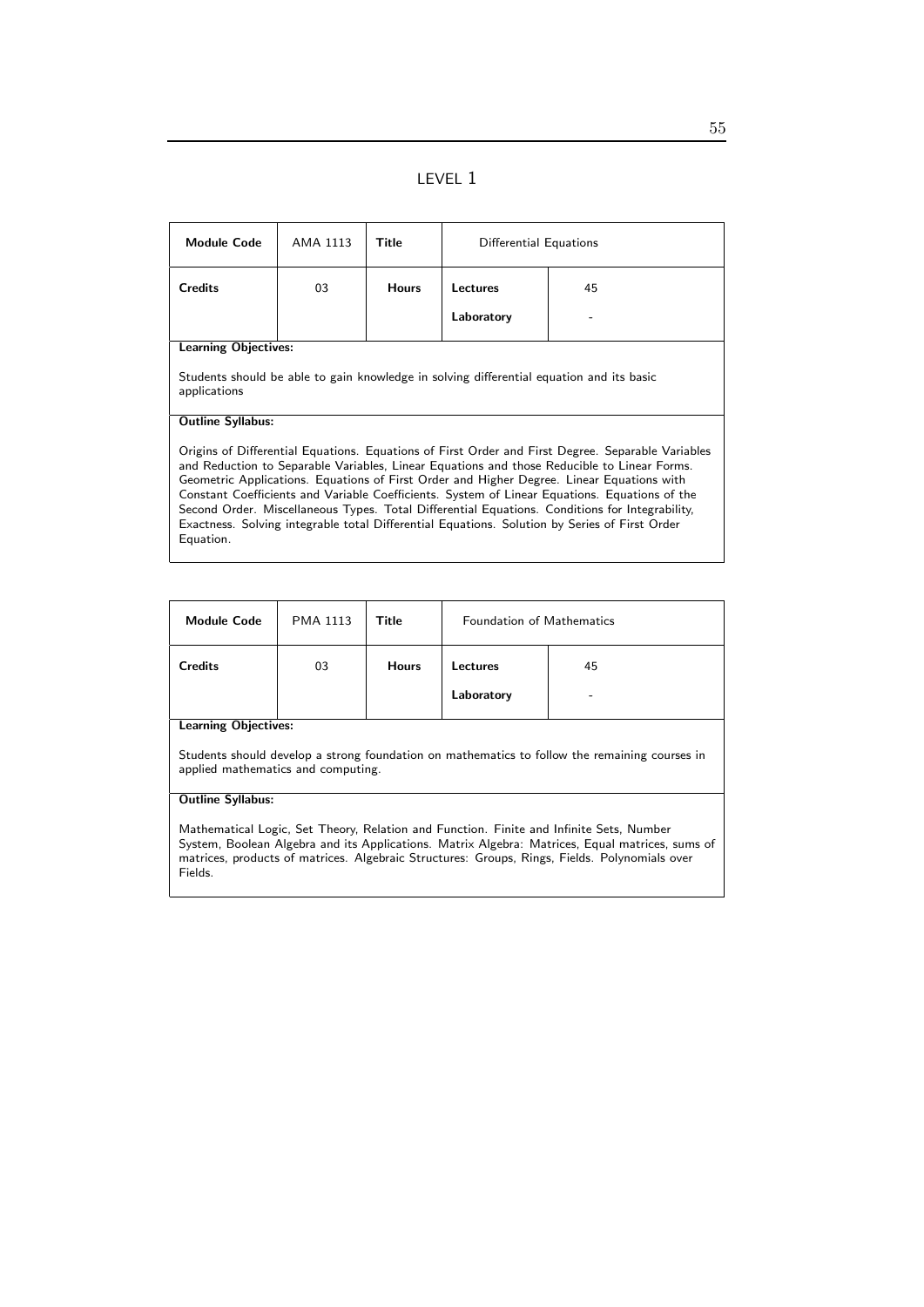| <b>Module Code</b>                                                                                                                                                                                                                                                                                                                                                                                                                                                                        | STA 1113 | Title        | Statistical Theory |    |  |  |
|-------------------------------------------------------------------------------------------------------------------------------------------------------------------------------------------------------------------------------------------------------------------------------------------------------------------------------------------------------------------------------------------------------------------------------------------------------------------------------------------|----------|--------------|--------------------|----|--|--|
| <b>Credits</b>                                                                                                                                                                                                                                                                                                                                                                                                                                                                            | 03       | <b>Hours</b> | Lectures           | 45 |  |  |
|                                                                                                                                                                                                                                                                                                                                                                                                                                                                                           |          |              | Laboratory         |    |  |  |
| <b>Learning Objectives:</b>                                                                                                                                                                                                                                                                                                                                                                                                                                                               |          |              |                    |    |  |  |
| Student will learn how to summarize, interpret and presenting statistical information.                                                                                                                                                                                                                                                                                                                                                                                                    |          |              |                    |    |  |  |
| <b>Outline Syllabus:</b>                                                                                                                                                                                                                                                                                                                                                                                                                                                                  |          |              |                    |    |  |  |
| Collection, Classification and Tabulation of Data. Graphs and Diagrams, their use in Analysis and<br>Presentation. Measures of Central Tendency, Dispersion, Skewness and Kurtosis Concept, Axioms<br>of Probability, Baye's Theorem and Applications, Random Variable. Moment Generating<br>Functions, Probability Generating Functions. Probability Distributions, Binomial, Poisson,<br>Normal, Exponential and Geometric Distributions, Joint Distributions. Conditional Expectation. |          |              |                    |    |  |  |

| <b>Module Code</b>                                                                                                                                                                                                                                                                                                                                                                                                                                                                                                                                                                                                                                                                                                                                                                                                                                                                                                                                                                                                                                                                                                                                                                                                                                                                                                                                                                                                                                                                                                                                                                                                                                                                                                                                                                                                                                                                                                                                                                                                                                                                                                                            | COS 1112 | <b>Title</b> | Fundamental concepts in<br>Information Technology |    |  |
|-----------------------------------------------------------------------------------------------------------------------------------------------------------------------------------------------------------------------------------------------------------------------------------------------------------------------------------------------------------------------------------------------------------------------------------------------------------------------------------------------------------------------------------------------------------------------------------------------------------------------------------------------------------------------------------------------------------------------------------------------------------------------------------------------------------------------------------------------------------------------------------------------------------------------------------------------------------------------------------------------------------------------------------------------------------------------------------------------------------------------------------------------------------------------------------------------------------------------------------------------------------------------------------------------------------------------------------------------------------------------------------------------------------------------------------------------------------------------------------------------------------------------------------------------------------------------------------------------------------------------------------------------------------------------------------------------------------------------------------------------------------------------------------------------------------------------------------------------------------------------------------------------------------------------------------------------------------------------------------------------------------------------------------------------------------------------------------------------------------------------------------------------|----------|--------------|---------------------------------------------------|----|--|
| <b>Credits</b>                                                                                                                                                                                                                                                                                                                                                                                                                                                                                                                                                                                                                                                                                                                                                                                                                                                                                                                                                                                                                                                                                                                                                                                                                                                                                                                                                                                                                                                                                                                                                                                                                                                                                                                                                                                                                                                                                                                                                                                                                                                                                                                                | 02       | <b>Hours</b> | Lectures                                          | 30 |  |
|                                                                                                                                                                                                                                                                                                                                                                                                                                                                                                                                                                                                                                                                                                                                                                                                                                                                                                                                                                                                                                                                                                                                                                                                                                                                                                                                                                                                                                                                                                                                                                                                                                                                                                                                                                                                                                                                                                                                                                                                                                                                                                                                               |          |              | Laboratory                                        |    |  |
| <b>Learning Objectives:</b>                                                                                                                                                                                                                                                                                                                                                                                                                                                                                                                                                                                                                                                                                                                                                                                                                                                                                                                                                                                                                                                                                                                                                                                                                                                                                                                                                                                                                                                                                                                                                                                                                                                                                                                                                                                                                                                                                                                                                                                                                                                                                                                   |          |              |                                                   |    |  |
|                                                                                                                                                                                                                                                                                                                                                                                                                                                                                                                                                                                                                                                                                                                                                                                                                                                                                                                                                                                                                                                                                                                                                                                                                                                                                                                                                                                                                                                                                                                                                                                                                                                                                                                                                                                                                                                                                                                                                                                                                                                                                                                                               |          |              |                                                   |    |  |
| Students will learn the basic concepts in IT and learn about various basic software packages.<br><b>Outline Syllabus:</b><br><b>Introduction:</b> Early history of computing, The computer generation, Characterization/<br>Classification of computers, Basic components and organization of a computer, Representation of<br>information in a computer, Number Systems, Computer logic, Concept of programming and<br>programming languages, Introduction to Matlab Application software: Basic features of<br>application software, tools for work and study - Desktop Accessories, word processing,<br>spreadsheets, Database Management system, Graphics, Communications, Software suites, etc.<br>Operating system and its functions. Utility programs, Utility packages. Introduction to operating<br>systems: The need for an operating system, The types of operating systems, The features of the<br>MS-DOS/Windows X operating system, Linux. Introduction to word processing: Word<br>processors and its advantages. Ms Word, LateX. Introduction to spreadsheets packages:<br>Training in the usage of spreadsheet such as Excel; Introduction to computer presentation<br>techniques: Ms power point Introduction to Database management system packages: Ms<br>Access. Statistical packages: A brief introduction to statistical packages, usage of packages such<br>as Minitab/SAS. Introduction to IT & Computer and communication: Revolution in Computers<br>and communications. The digital future: Role of IT in society, Distinguish between data and<br>information. properties of Information and basis IT tools., Input devices and its functions, output<br>devices and its functions, processing and memory hardware, Secondary storage and<br>communication devices. Development of communication / computer Technology: Type of<br>network: WAN, MAN, & LAN, Types of LAN and its components, Topology of LAN,<br>Transmission Media: Twisted-pair, co axial and fibre optics cables, Circuit switching and packet<br>switching, Basics of Protocol, VoIP (IP telephony). Web design Tools: Introduction to HTML |          |              |                                                   |    |  |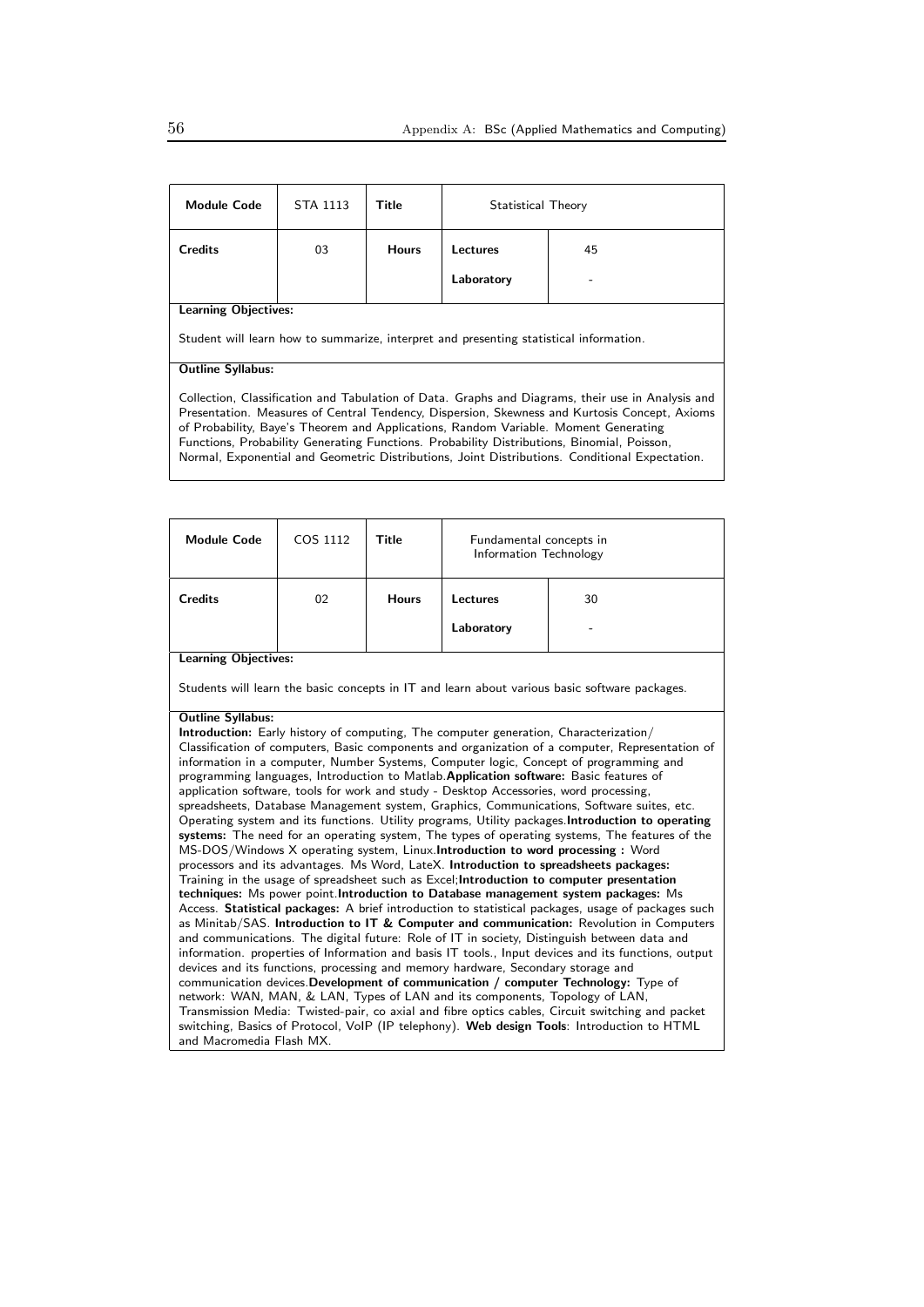| <b>Module Code</b>                                                                                            | COS 1122 | Title        | Practical for Fundamental<br>concepts in Information<br>Technology |    |  |
|---------------------------------------------------------------------------------------------------------------|----------|--------------|--------------------------------------------------------------------|----|--|
| <b>Credits</b>                                                                                                | 02       | <b>Hours</b> | Lectures                                                           |    |  |
|                                                                                                               |          |              | Laboratory                                                         | 60 |  |
| <b>Learning Objectives:</b>                                                                                   |          |              |                                                                    |    |  |
| This practical course is designed to provide the practical implementation of the theory taught in<br>COS 1112 |          |              |                                                                    |    |  |
| <b>Outline Syllabus:</b>                                                                                      |          |              |                                                                    |    |  |
| Practical for Fundamental concepts in Information Technology (COS 1112)                                       |          |              |                                                                    |    |  |

| <b>Module Code</b>                                                                                                                                                                                                                                                                                                                                                                                                                                                                                                                                                                                                                                                                                                                                   | COS 1132                                           | Title        | Introduction to programming<br>using $C++$ |    |  |
|------------------------------------------------------------------------------------------------------------------------------------------------------------------------------------------------------------------------------------------------------------------------------------------------------------------------------------------------------------------------------------------------------------------------------------------------------------------------------------------------------------------------------------------------------------------------------------------------------------------------------------------------------------------------------------------------------------------------------------------------------|----------------------------------------------------|--------------|--------------------------------------------|----|--|
| <b>Credits</b>                                                                                                                                                                                                                                                                                                                                                                                                                                                                                                                                                                                                                                                                                                                                       | 02                                                 | <b>Hours</b> | <b>Lectures</b>                            | 30 |  |
|                                                                                                                                                                                                                                                                                                                                                                                                                                                                                                                                                                                                                                                                                                                                                      |                                                    |              | Laboratory                                 |    |  |
| <b>Learning Objectives:</b>                                                                                                                                                                                                                                                                                                                                                                                                                                                                                                                                                                                                                                                                                                                          |                                                    |              |                                            |    |  |
|                                                                                                                                                                                                                                                                                                                                                                                                                                                                                                                                                                                                                                                                                                                                                      | Students will learn to design and program in $C++$ |              |                                            |    |  |
| <b>Outline Syllabus:</b>                                                                                                                                                                                                                                                                                                                                                                                                                                                                                                                                                                                                                                                                                                                             |                                                    |              |                                            |    |  |
| Introduction, Programming languages: Machine languages, Assembly languages and High level<br>languages, Techniques of problem solving: Algorithm, Flowchart and Pseudo codes.<br>Introduction of $C_{++}$ programming, Fundamental of $C_{++}$ programming, Structure of a $C_{++}$<br>program, Input/Output streams, Variable declaration, Arithmetic operations, Relational<br>operations, Logical operations, Control structures: If / Else, While repetition, For repetition, Switch<br>multiple selection, Do/While, Break and Continue, Functions, Scope of variables and parameters,<br>Recursion, Arrays. Object Oriented Concepts : Classes and objects, Inheritance, Encapsulation,<br>Polymorphism, Linked list class, string class, etc. |                                                    |              |                                            |    |  |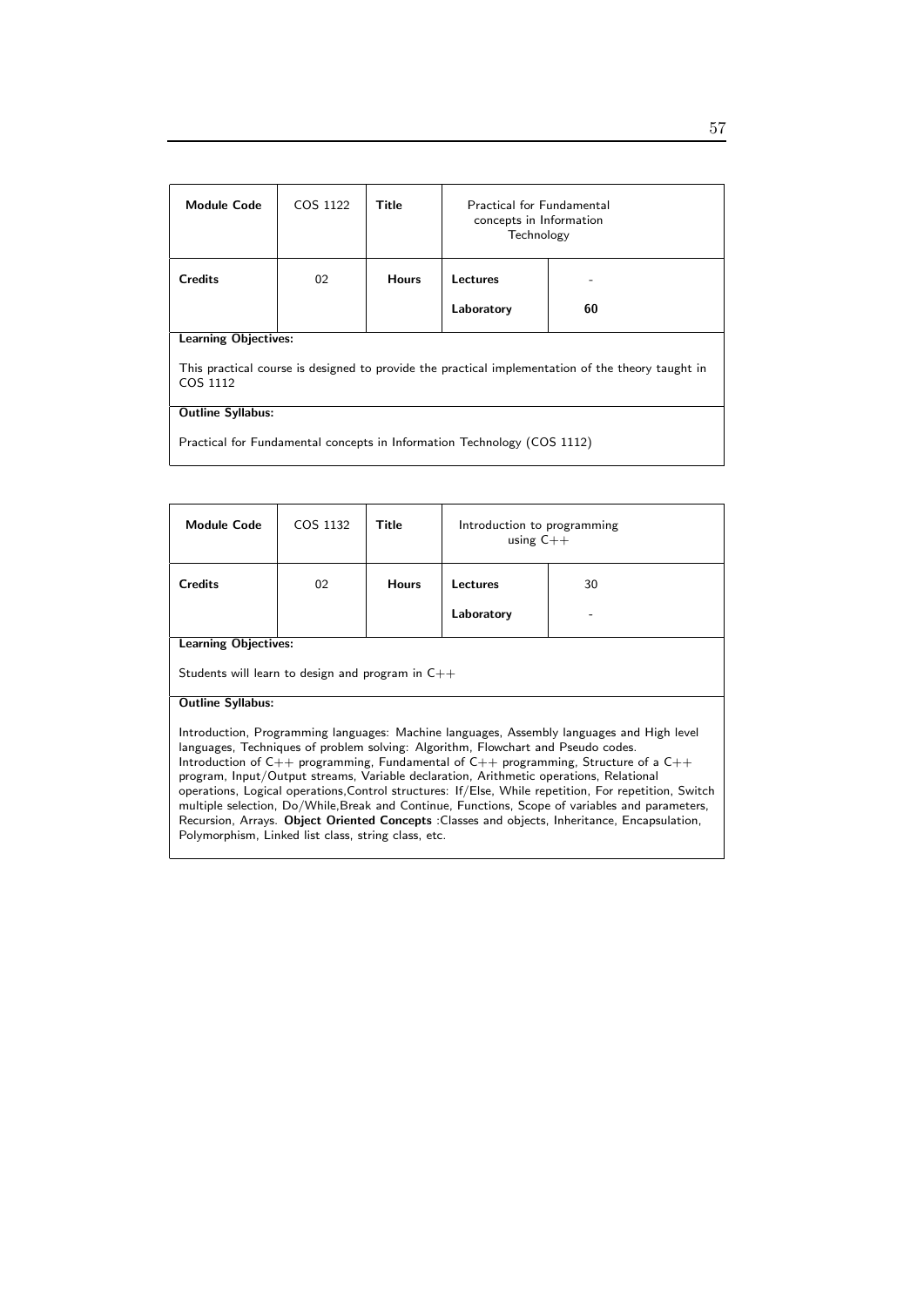| <b>Module Code</b>                                                                                            | COS 1141 | Title        | Practical for Introduction to<br>Programming using $C++$ |    |
|---------------------------------------------------------------------------------------------------------------|----------|--------------|----------------------------------------------------------|----|
| <b>Credits</b>                                                                                                | 01       | <b>Hours</b> | Lectures                                                 |    |
|                                                                                                               |          |              | Laboratory                                               | 30 |
| <b>Learning Objectives:</b>                                                                                   |          |              |                                                          |    |
| This practical course is designed to provide the practical implementation of the theory taught in<br>COS 1212 |          |              |                                                          |    |
| <b>Outline Syllabus:</b>                                                                                      |          |              |                                                          |    |
| Practical for Introduction to Programming using $C++$ (COS 1212)                                              |          |              |                                                          |    |

| <b>Module Code</b>                                                                                                                                                                                                                                                                                                                                                                                                                                                                                                                                                                                                                                                                                                                                                                                                                                                                                                                                                                                                                                                                                                                                                                                                            | ACU 1110                    | Title        | English Language I |    |  |  |
|-------------------------------------------------------------------------------------------------------------------------------------------------------------------------------------------------------------------------------------------------------------------------------------------------------------------------------------------------------------------------------------------------------------------------------------------------------------------------------------------------------------------------------------------------------------------------------------------------------------------------------------------------------------------------------------------------------------------------------------------------------------------------------------------------------------------------------------------------------------------------------------------------------------------------------------------------------------------------------------------------------------------------------------------------------------------------------------------------------------------------------------------------------------------------------------------------------------------------------|-----------------------------|--------------|--------------------|----|--|--|
| <b>Credits</b>                                                                                                                                                                                                                                                                                                                                                                                                                                                                                                                                                                                                                                                                                                                                                                                                                                                                                                                                                                                                                                                                                                                                                                                                                | $\mathbf 0$                 | <b>Hours</b> | Lectures           | 15 |  |  |
|                                                                                                                                                                                                                                                                                                                                                                                                                                                                                                                                                                                                                                                                                                                                                                                                                                                                                                                                                                                                                                                                                                                                                                                                                               |                             |              | Laboratory         | 30 |  |  |
|                                                                                                                                                                                                                                                                                                                                                                                                                                                                                                                                                                                                                                                                                                                                                                                                                                                                                                                                                                                                                                                                                                                                                                                                                               | <b>Learning Objectives:</b> |              |                    |    |  |  |
| The students should be able to gain necessary skill to read, understand and communicate in<br>English.                                                                                                                                                                                                                                                                                                                                                                                                                                                                                                                                                                                                                                                                                                                                                                                                                                                                                                                                                                                                                                                                                                                        |                             |              |                    |    |  |  |
| <b>Outline Syllabus:</b>                                                                                                                                                                                                                                                                                                                                                                                                                                                                                                                                                                                                                                                                                                                                                                                                                                                                                                                                                                                                                                                                                                                                                                                                      |                             |              |                    |    |  |  |
| Reading: Basic Reading skills, Skimming, Scanning, Identifying main points, Understanding<br>vocabulary, Understanding sequencing, Reading for comprehension. Writing: Introducing the<br>Mechanics of writing, Introducing vocabulary in and around the University environment,<br>Transferring graphic, statistical, pictorial Information into writing, Sequencing, Form filling,<br>Writing notes, Preparing to write a project. Speaking: Introducing, Describing/<br>people/events/pictures, Interviewing at an elementary stage, Giving instructions/directions,<br>Making short speeches on a previously prepared topic. Listening: Listening to discriminate<br>sounds, Listening to discriminate sounds. Listening for specific information, Listening for the gist,<br>Listening and responding to telephone conversion, Listening & comprehending Communicative<br>grammar: Introducing basic structures, Word-order Tense, Negation, Question formation,<br>Articles, Preposition, Pronouns, Quantifier, Word class, Active/passive, Conjunctions/<br>relativization Project: Topics to be selected from student's field of interest, Submission of<br>individual projects to be before the end of the semester. |                             |              |                    |    |  |  |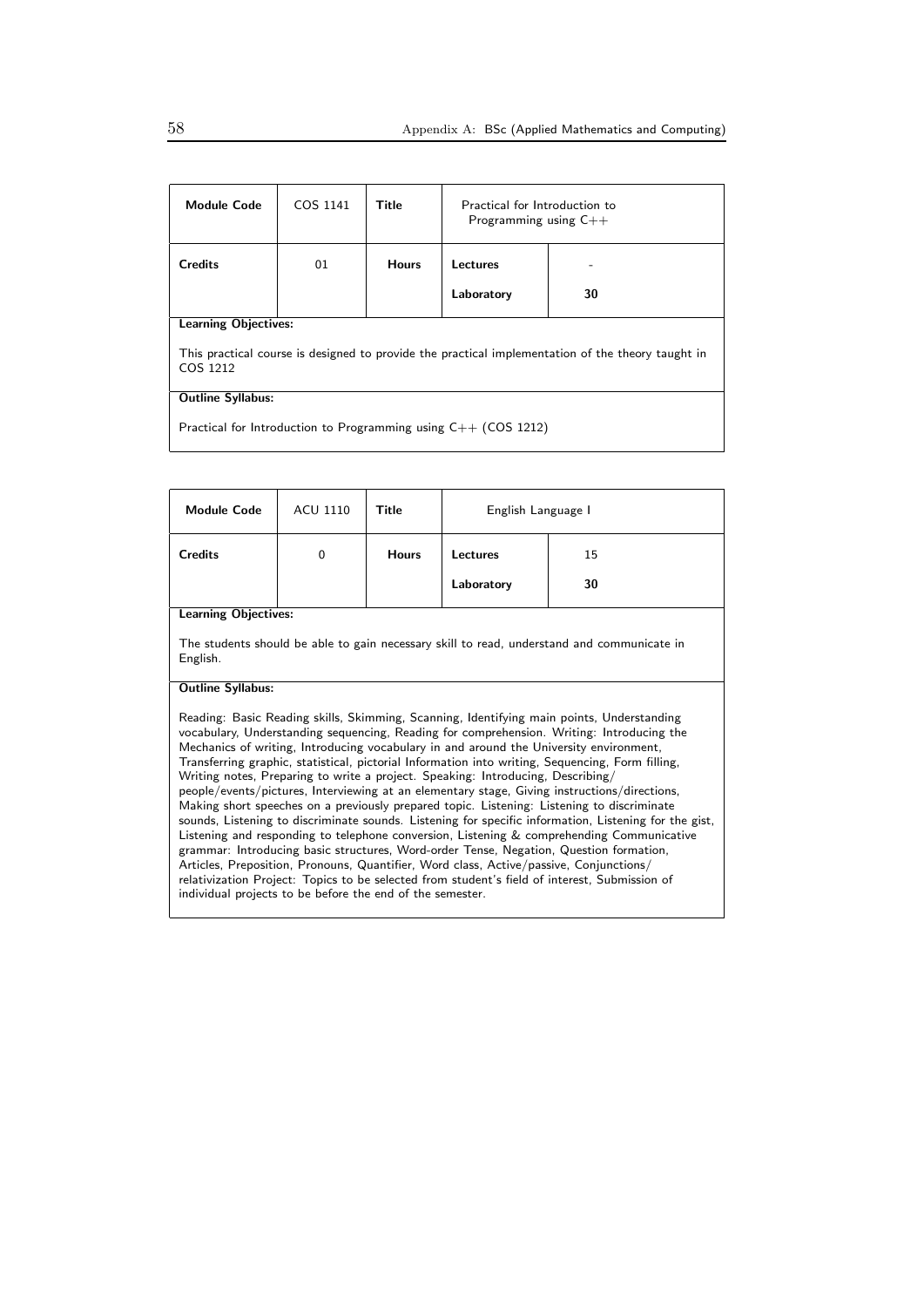| <b>Module Code</b>                                                                                                                                                                                                                                                                                                                                                                                                                                                                                                                                                                     | ACU 1120 | Title        | General Biology |    |
|----------------------------------------------------------------------------------------------------------------------------------------------------------------------------------------------------------------------------------------------------------------------------------------------------------------------------------------------------------------------------------------------------------------------------------------------------------------------------------------------------------------------------------------------------------------------------------------|----------|--------------|-----------------|----|
| <b>Credits</b>                                                                                                                                                                                                                                                                                                                                                                                                                                                                                                                                                                         | $\Omega$ | <b>Hours</b> | Lectures        | 30 |
|                                                                                                                                                                                                                                                                                                                                                                                                                                                                                                                                                                                        |          |              | Laboratory      |    |
| <b>Learning Objectives:</b><br>This course is designed to provide basic understanding on the characteristics of living organism;<br>biodiversity, genetics and evolution to non-bio science students.                                                                                                                                                                                                                                                                                                                                                                                  |          |              |                 |    |
| <b>Outline Syllabus:</b><br>Scope and nature of Biology, Origin of life and compossitition of living matter, Branches of<br>biology, Applied Biology, Biomes to microhabitats, Communities and ecosystems, Classification of<br>organism, Chemistry of life, The cell as a basic unit, tissues, organs and individuals, the release of<br>energy, Nutrition in plants and animals, transport in plant and animals, co-ordination and<br>control, Defense against diseases, Cell division, Cell cycle, Patterns of reproduction, the principles<br>of heredity, Evidences of evolution. |          |              |                 |    |

| <b>Module Code</b>                                                                                                                                                                                                                                                                                                                                                                                                                                                                                                                                                                                                                                                   | AMA 1213                                                                               | Title        | Mechanics  |    |  |
|----------------------------------------------------------------------------------------------------------------------------------------------------------------------------------------------------------------------------------------------------------------------------------------------------------------------------------------------------------------------------------------------------------------------------------------------------------------------------------------------------------------------------------------------------------------------------------------------------------------------------------------------------------------------|----------------------------------------------------------------------------------------|--------------|------------|----|--|
| <b>Credits</b>                                                                                                                                                                                                                                                                                                                                                                                                                                                                                                                                                                                                                                                       | 03                                                                                     | <b>Hours</b> | Lectures   | 45 |  |
|                                                                                                                                                                                                                                                                                                                                                                                                                                                                                                                                                                                                                                                                      |                                                                                        |              | Laboratory |    |  |
| <b>Learning Objectives:</b>                                                                                                                                                                                                                                                                                                                                                                                                                                                                                                                                                                                                                                          |                                                                                        |              |            |    |  |
|                                                                                                                                                                                                                                                                                                                                                                                                                                                                                                                                                                                                                                                                      | Students should be able to understand the basic concept in dynamic and static systems. |              |            |    |  |
| <b>Outline Syllabus:</b>                                                                                                                                                                                                                                                                                                                                                                                                                                                                                                                                                                                                                                             |                                                                                        |              |            |    |  |
| Particle Dynamics: Conservative System. Non-Conservative System. Impulse, Work and Energy.<br>Conservation Laws of Momentum and Energy. Rectilinear Motion with various Laws of Force.<br>Central Orbits. Motion on a Curve. Particles on a Surface. Motion in a Resisting Medium,<br>Varying Mass. Collision of Particles, Elastic Collisions and Scattering. Motion of a System of<br>Particles. Rigid Dynamics: Moments and Product of Inertia, Momental Ellipsoid, Equimomental<br>Systems. Motion of a Lamina in its own Plane. Two Dimensional Motion of Rigid Bodies.<br><b>Statics</b> : Theory of forces, Elastic beams, Equilibrium of Strings and Chains. |                                                                                        |              |            |    |  |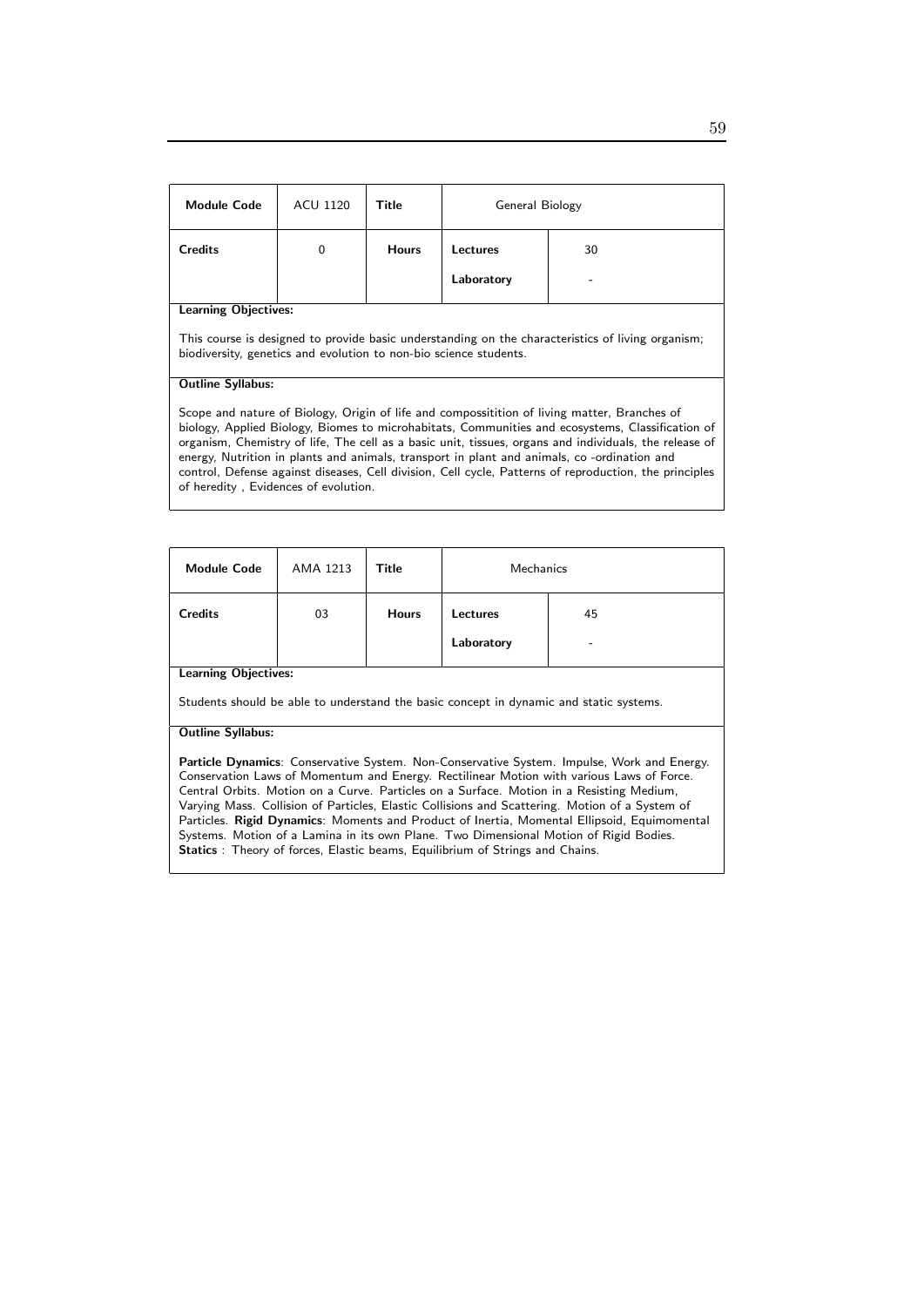| <b>Module Code</b>                                                                                                                                                                                                                                                                                                                                                                                                                                           | PMA1213 | Title        | Analysis and Number Theory |    |
|--------------------------------------------------------------------------------------------------------------------------------------------------------------------------------------------------------------------------------------------------------------------------------------------------------------------------------------------------------------------------------------------------------------------------------------------------------------|---------|--------------|----------------------------|----|
| <b>Credits</b>                                                                                                                                                                                                                                                                                                                                                                                                                                               | 03      | <b>Hours</b> | Lectures                   | 45 |
|                                                                                                                                                                                                                                                                                                                                                                                                                                                              |         |              | Laboratory                 |    |
| <b>Learning Objectives:</b>                                                                                                                                                                                                                                                                                                                                                                                                                                  |         |              |                            |    |
| The objective of this unit is to aid students in attaining a broad understanding of analysis<br>techniques that are the basic stepping-stones to contemporary research. Creativity and problem<br>solving skills will be sharpened.                                                                                                                                                                                                                          |         |              |                            |    |
| <b>Outline Syllabus:</b>                                                                                                                                                                                                                                                                                                                                                                                                                                     |         |              |                            |    |
| Axioms for the Real Numbers, Sequences, Convergence, Limit Superior and Limit Inferior. Series.<br>Limits, Continuity, Differentiability. Rolle's Theorem, Mean-Value Theorem. Taylor's Theorem.<br>L'Hospital Rules. Infinite Series: Convergence of Infinite Series, Tests for absolute Convergence,<br>Series of functions. Elementary Number Theory: Euclidean Property, Factorization, G. C. D., L.<br>C. M. Linear Diophantine Equations, Congruences. |         |              |                            |    |

| <b>Module Code</b>                                                                                                                                                                                                                                                                                                                                                                                                                        | COS 1212                                                                                                                                                                  | Title        | Numerical Computing I |                                                                                            |  |
|-------------------------------------------------------------------------------------------------------------------------------------------------------------------------------------------------------------------------------------------------------------------------------------------------------------------------------------------------------------------------------------------------------------------------------------------|---------------------------------------------------------------------------------------------------------------------------------------------------------------------------|--------------|-----------------------|--------------------------------------------------------------------------------------------|--|
| <b>Credits</b>                                                                                                                                                                                                                                                                                                                                                                                                                            | 02                                                                                                                                                                        | <b>Hours</b> | Lectures              | 30                                                                                         |  |
|                                                                                                                                                                                                                                                                                                                                                                                                                                           |                                                                                                                                                                           |              | Laboratory            |                                                                                            |  |
| <b>Learning Objectives:</b>                                                                                                                                                                                                                                                                                                                                                                                                               |                                                                                                                                                                           |              |                       |                                                                                            |  |
| Students will learn basic Numerical computation algorithms and will be able to assess the errors<br>involved in the algorithms they use.                                                                                                                                                                                                                                                                                                  |                                                                                                                                                                           |              |                       |                                                                                            |  |
| <b>Outline Syllabus:</b>                                                                                                                                                                                                                                                                                                                                                                                                                  |                                                                                                                                                                           |              |                       |                                                                                            |  |
| <b>Computer number system and errors:</b> Computer number representation, round off errors, loss of<br>significance. Solution of equation of one variable: The bisection method, the method of<br>false-position, fixed point iteration, convergence of iterative methods, Aiken's $\Delta^2$ process, order<br>of convergence, Newton-Raphson method, convergence of Newton-Raphson iteration, Secant<br>method, Order of Secant method. |                                                                                                                                                                           |              |                       |                                                                                            |  |
|                                                                                                                                                                                                                                                                                                                                                                                                                                           | Roots of Polynomials : Computing with polynomials, using Newton method to compute the roots<br>of a polynomial, Muller's method, Bairstow's method for quadratic factors. |              |                       |                                                                                            |  |
| Interpolation: Interpolation and Lagrange polynomial, Errors in Interpolation, Divided                                                                                                                                                                                                                                                                                                                                                    |                                                                                                                                                                           |              |                       |                                                                                            |  |
| Difference, Interpolation with equally spaced points, Interpolation with cubic spline.                                                                                                                                                                                                                                                                                                                                                    |                                                                                                                                                                           |              |                       |                                                                                            |  |
|                                                                                                                                                                                                                                                                                                                                                                                                                                           |                                                                                                                                                                           |              |                       | Numerical Differentiation and Integration : Numerical Differentiation, Derivatives from    |  |
| Richardson's Extrapolation, a five points formula.                                                                                                                                                                                                                                                                                                                                                                                        |                                                                                                                                                                           |              |                       | difference table, Derivation of derivative formula using Lagrange's Interpolation formula, |  |

Numerical Integration : Trapezodial Rule and Simpon's Rule, Round off error in Trapezodial Rule and Simpon's Rule, adaptive quadrature method, Gaussian quadrature.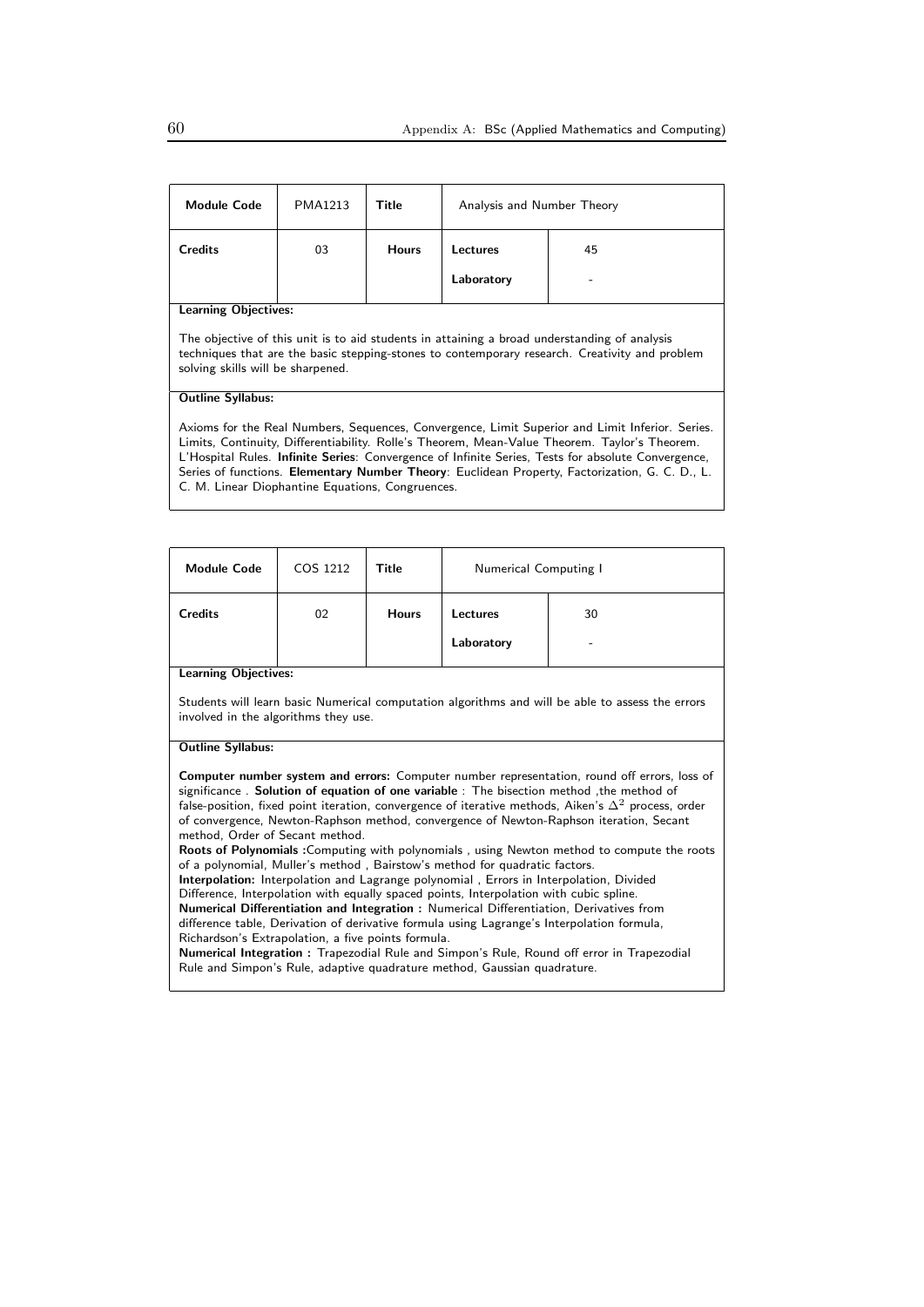| <b>Module Code</b>                                                                                             | COS 1221 | Title        | <b>Practical for Numerical</b><br>Computing I |    |  |
|----------------------------------------------------------------------------------------------------------------|----------|--------------|-----------------------------------------------|----|--|
| <b>Credits</b>                                                                                                 | 01       | <b>Hours</b> | Lectures                                      |    |  |
|                                                                                                                |          |              | Laboratory                                    | 30 |  |
| <b>Learning Objectives:</b>                                                                                    |          |              |                                               |    |  |
| This practical course is designed to provide the practical implementation of the theory taught in<br>COS 1212. |          |              |                                               |    |  |
| <b>Outline Syllabus:</b>                                                                                       |          |              |                                               |    |  |
| Practical for Numerical Computing I (COS 1212)                                                                 |          |              |                                               |    |  |

| <b>Module Code</b>                                                                                                                                                                             | COS 1233 | Title        | Advanced programming using<br>$C++$ and Java |    |
|------------------------------------------------------------------------------------------------------------------------------------------------------------------------------------------------|----------|--------------|----------------------------------------------|----|
| Credits                                                                                                                                                                                        | 03       | <b>Hours</b> | Lectures                                     | 45 |
|                                                                                                                                                                                                |          |              | Laboratory                                   |    |
| <b>Learning Objectives:</b>                                                                                                                                                                    |          |              |                                              |    |
| Students will learn to design programs using the advanced features of $C_{++}$ and Java.                                                                                                       |          |              |                                              |    |
| <b>Outline Syllabus:</b>                                                                                                                                                                       |          |              |                                              |    |
| Pointers in $C_{++}$ , Implementing classes, programming Graphics, Designing classes, Interfaces,<br>Graphical user Interfaces, Exception Handling, files and streams, Object-Oriented Design. |          |              |                                              |    |

61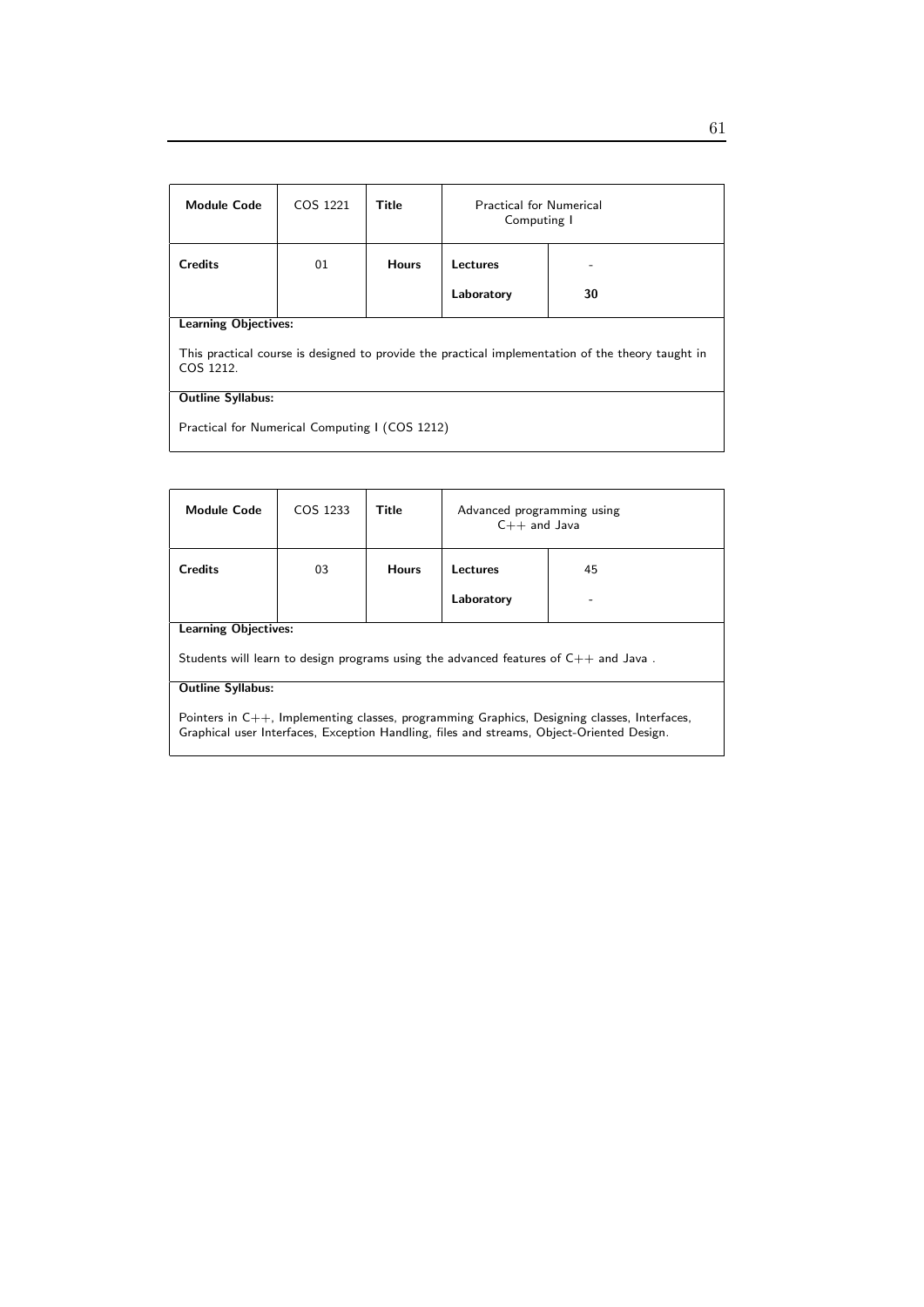| <b>Module Code</b>                                                                                            | COS 1242 | Title        | Practical for Advanced<br>programming using $C++$ and<br>Java |    |
|---------------------------------------------------------------------------------------------------------------|----------|--------------|---------------------------------------------------------------|----|
| <b>Credits</b>                                                                                                | 02       | <b>Hours</b> | Lectures                                                      |    |
|                                                                                                               |          |              | Laboratory                                                    | 60 |
| <b>Learning Objectives:</b>                                                                                   |          |              |                                                               |    |
| This practical course is designed to provide the practical implementation of the theory taught in<br>COS 1233 |          |              |                                                               |    |
| <b>Outline Syllabus:</b>                                                                                      |          |              |                                                               |    |
| Practical for Advanced programming using $C++$ and Java (COS 1233)                                            |          |              |                                                               |    |

| <b>Module Code</b>                                                                                                                                                                                                                                                                                                                                                                                                                                                                                                                                                                                                                                                                                                                                                                                                                                                                                                                                                                                                                                                                                                                                                                                                                                                                                                                                                                                                                                                                                                                                                                                                                                                                                                                                                                                                                                                                            | ACU 1210                                                                                                                                                                                                                      | <b>Title</b> | Communication skills |    |  |  |  |
|-----------------------------------------------------------------------------------------------------------------------------------------------------------------------------------------------------------------------------------------------------------------------------------------------------------------------------------------------------------------------------------------------------------------------------------------------------------------------------------------------------------------------------------------------------------------------------------------------------------------------------------------------------------------------------------------------------------------------------------------------------------------------------------------------------------------------------------------------------------------------------------------------------------------------------------------------------------------------------------------------------------------------------------------------------------------------------------------------------------------------------------------------------------------------------------------------------------------------------------------------------------------------------------------------------------------------------------------------------------------------------------------------------------------------------------------------------------------------------------------------------------------------------------------------------------------------------------------------------------------------------------------------------------------------------------------------------------------------------------------------------------------------------------------------------------------------------------------------------------------------------------------------|-------------------------------------------------------------------------------------------------------------------------------------------------------------------------------------------------------------------------------|--------------|----------------------|----|--|--|--|
| <b>Credits</b>                                                                                                                                                                                                                                                                                                                                                                                                                                                                                                                                                                                                                                                                                                                                                                                                                                                                                                                                                                                                                                                                                                                                                                                                                                                                                                                                                                                                                                                                                                                                                                                                                                                                                                                                                                                                                                                                                | $\overline{0}$                                                                                                                                                                                                                | <b>Hours</b> | <b>Lectures</b>      | 30 |  |  |  |
|                                                                                                                                                                                                                                                                                                                                                                                                                                                                                                                                                                                                                                                                                                                                                                                                                                                                                                                                                                                                                                                                                                                                                                                                                                                                                                                                                                                                                                                                                                                                                                                                                                                                                                                                                                                                                                                                                               |                                                                                                                                                                                                                               |              | Laboratory           |    |  |  |  |
| <b>Learning Objectives:</b>                                                                                                                                                                                                                                                                                                                                                                                                                                                                                                                                                                                                                                                                                                                                                                                                                                                                                                                                                                                                                                                                                                                                                                                                                                                                                                                                                                                                                                                                                                                                                                                                                                                                                                                                                                                                                                                                   |                                                                                                                                                                                                                               |              |                      |    |  |  |  |
|                                                                                                                                                                                                                                                                                                                                                                                                                                                                                                                                                                                                                                                                                                                                                                                                                                                                                                                                                                                                                                                                                                                                                                                                                                                                                                                                                                                                                                                                                                                                                                                                                                                                                                                                                                                                                                                                                               | Student should develop skills and knowledge in broad self institutional, social and public<br>communications and develop specialized knowledge and skills in creative, professional,<br>organization and mass communications. |              |                      |    |  |  |  |
| <b>Outline Syllabus:</b>                                                                                                                                                                                                                                                                                                                                                                                                                                                                                                                                                                                                                                                                                                                                                                                                                                                                                                                                                                                                                                                                                                                                                                                                                                                                                                                                                                                                                                                                                                                                                                                                                                                                                                                                                                                                                                                                      |                                                                                                                                                                                                                               |              |                      |    |  |  |  |
| Introduction to Communication: The communication process, Exchange of meanings, Experience<br>Transmission, Downward communication , Upward communication, Horizontal communication,<br>One-way communication, Two-way communication and Multi-directional communication.<br>Importance of Communication: Communications for Management, Managerial time in<br>communications and Effects of Good communication. Forms of Communication: Oral<br>communication: Written communication, Non-verbal communication, Para-language Code,<br>Signals, Symbols, Icons, Gestures, Freelance writing, Writing for your people and Publishing and<br>Editing. Levels of communication: Inter personal communication, Public communication and<br>Major components of communication. Planning and Organization: Provision of Information,<br>Management Participation, Analytical skills, Establishment of objectives, Strategy formulation &<br>Development, Activity Identification, Work grouping, Resource allocation, Delegation, Balancing<br>& Timing, Activity Synchronization & Harmonization, Communication for coordination.<br>Motivation: Legal Compliance. Instrumental Satisfaction, Self Expression, Goal Congruence and<br>Communication in Motivation. Control: Issue of Instructions, Reporting & Recommendations,<br>Performance Appraisal and Styles of Control. Staffing: Interview Techniques, Communication in<br>Training & Development, Performance Evaluation & Feedback and Industrial Relations.<br>Leadership: Supportive Leadership, Directive leadership, Achievement Oriented leadership and<br>Participative leadership. Public Relations & Marketing Communication: Negotiating skills:<br>Creating the climate, Opening process, Fabric of Negotiations, Conduct of Negotiation,<br>Communication during Negotiations, Bargaining, Teamwork and Negotiating styles. |                                                                                                                                                                                                                               |              |                      |    |  |  |  |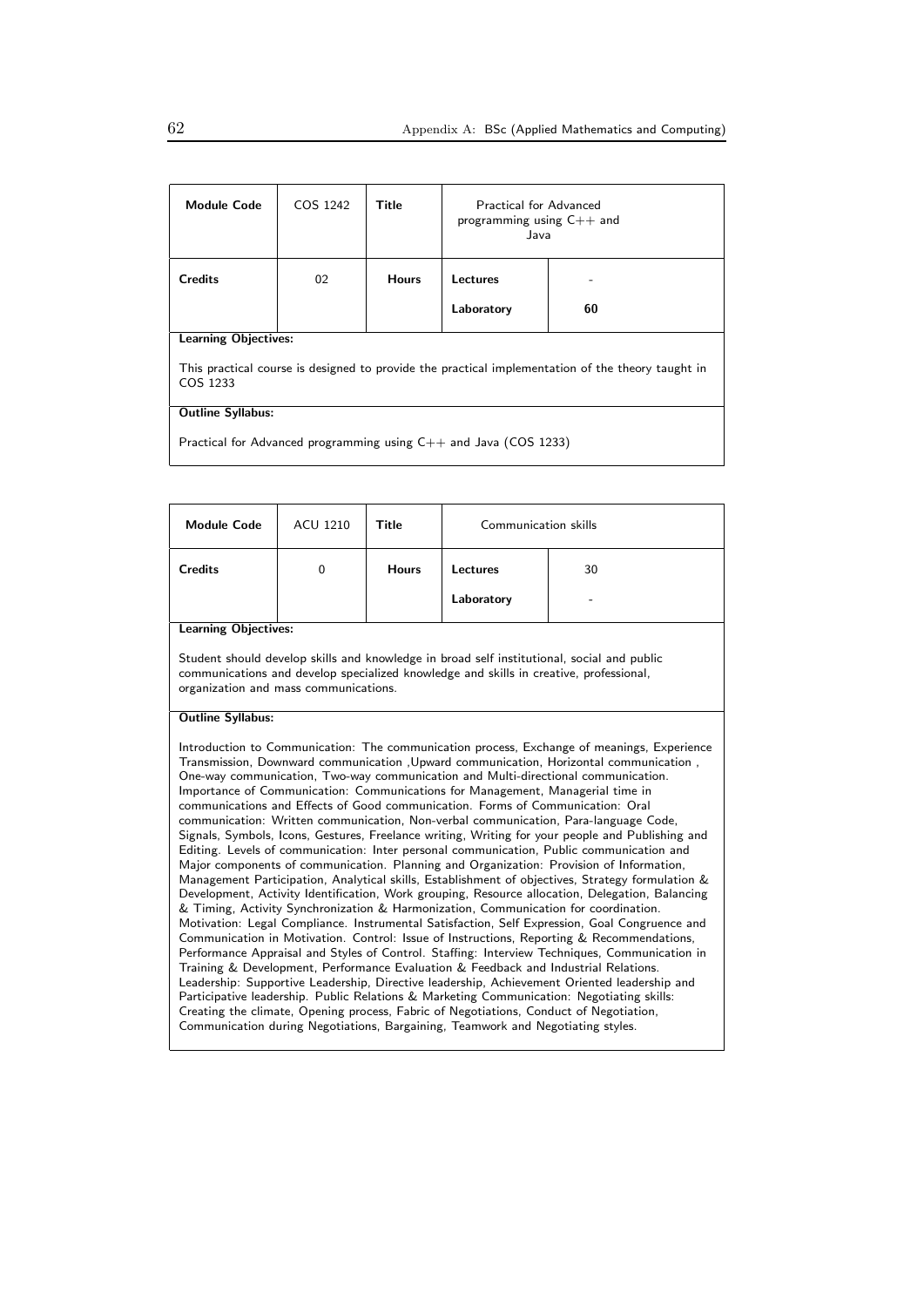| <b>Module Code</b>                                                                                                                                                                                                                                                                                                                                                                                                                                                                                                                                                                                                                                                                                                                                                                                                                                                                                                                                                                                                                                                                                                                                                                                                                                                                                                                                                                                                                                                                                                                                                                                    | <b>ACU 1220</b> | Title        | Sri Lankan studies, Social<br>Harmony and Natural<br>Resources of Sri Lanka |    |  |
|-------------------------------------------------------------------------------------------------------------------------------------------------------------------------------------------------------------------------------------------------------------------------------------------------------------------------------------------------------------------------------------------------------------------------------------------------------------------------------------------------------------------------------------------------------------------------------------------------------------------------------------------------------------------------------------------------------------------------------------------------------------------------------------------------------------------------------------------------------------------------------------------------------------------------------------------------------------------------------------------------------------------------------------------------------------------------------------------------------------------------------------------------------------------------------------------------------------------------------------------------------------------------------------------------------------------------------------------------------------------------------------------------------------------------------------------------------------------------------------------------------------------------------------------------------------------------------------------------------|-----------------|--------------|-----------------------------------------------------------------------------|----|--|
| <b>Credits</b>                                                                                                                                                                                                                                                                                                                                                                                                                                                                                                                                                                                                                                                                                                                                                                                                                                                                                                                                                                                                                                                                                                                                                                                                                                                                                                                                                                                                                                                                                                                                                                                        | 0               | <b>Hours</b> | Lectures                                                                    | 30 |  |
|                                                                                                                                                                                                                                                                                                                                                                                                                                                                                                                                                                                                                                                                                                                                                                                                                                                                                                                                                                                                                                                                                                                                                                                                                                                                                                                                                                                                                                                                                                                                                                                                       |                 |              | Laboratory                                                                  |    |  |
| <b>Learning Objectives:</b>                                                                                                                                                                                                                                                                                                                                                                                                                                                                                                                                                                                                                                                                                                                                                                                                                                                                                                                                                                                                                                                                                                                                                                                                                                                                                                                                                                                                                                                                                                                                                                           |                 |              |                                                                             |    |  |
| This course is designed to provide basic knowledge in Sri Lankan history and natural resources;<br>social concepts; human rights and the importance of social harmony in a multicultural and<br>multiethnic society.                                                                                                                                                                                                                                                                                                                                                                                                                                                                                                                                                                                                                                                                                                                                                                                                                                                                                                                                                                                                                                                                                                                                                                                                                                                                                                                                                                                  |                 |              |                                                                             |    |  |
| <b>Outline Syllabus:</b>                                                                                                                                                                                                                                                                                                                                                                                                                                                                                                                                                                                                                                                                                                                                                                                                                                                                                                                                                                                                                                                                                                                                                                                                                                                                                                                                                                                                                                                                                                                                                                              |                 |              |                                                                             |    |  |
| Sri Lankan Studies: History, religion, languages, literature, arts, local wisdom and the lifestyle of<br>Sri Lanka in the past, present and the future trend. Social Harmony: Concepts and Ideals:<br>Human rights, dignity and values. Acceptance of Global and National pluralism. Acceptance and<br>tolerance of other cultures, traditions, religions and languages. Identification of issues relating to<br>Social disharmony: Discrimination, deprivation, Social injustice, Racism, Gender discrimination,<br>Religious fundamentalism. Historical background to social disharmony in Sri Lanka: Denial of<br>equal rights in language, employment, education, and economic development of the regions etc.,<br>lack of mutual understanding, criminalization of politics and politicization of social issues. Steps<br>to peace building: Mutual understanding, progressive positive negotiations, dialogue instead of<br>debate, sustainable peace process, participation of the grass root level society in the peace<br>process, cultivating a "Culture of peace", reconciliation, conflict management. Activity based<br>session to enhance and build social harmony. At the political level: Political reform and<br>devolution of powers, good governance, cultivating a sound political culture, cohabitation among<br>political parties and forces, effectively handling pressure groups, inclusive approach than an<br>exclusive one. Natural Resources of Sri Lanka: Land aquatic-coastal and marine resources, inland<br>aquatic resources, Renewable and Non-renewable resources. |                 |              |                                                                             |    |  |

63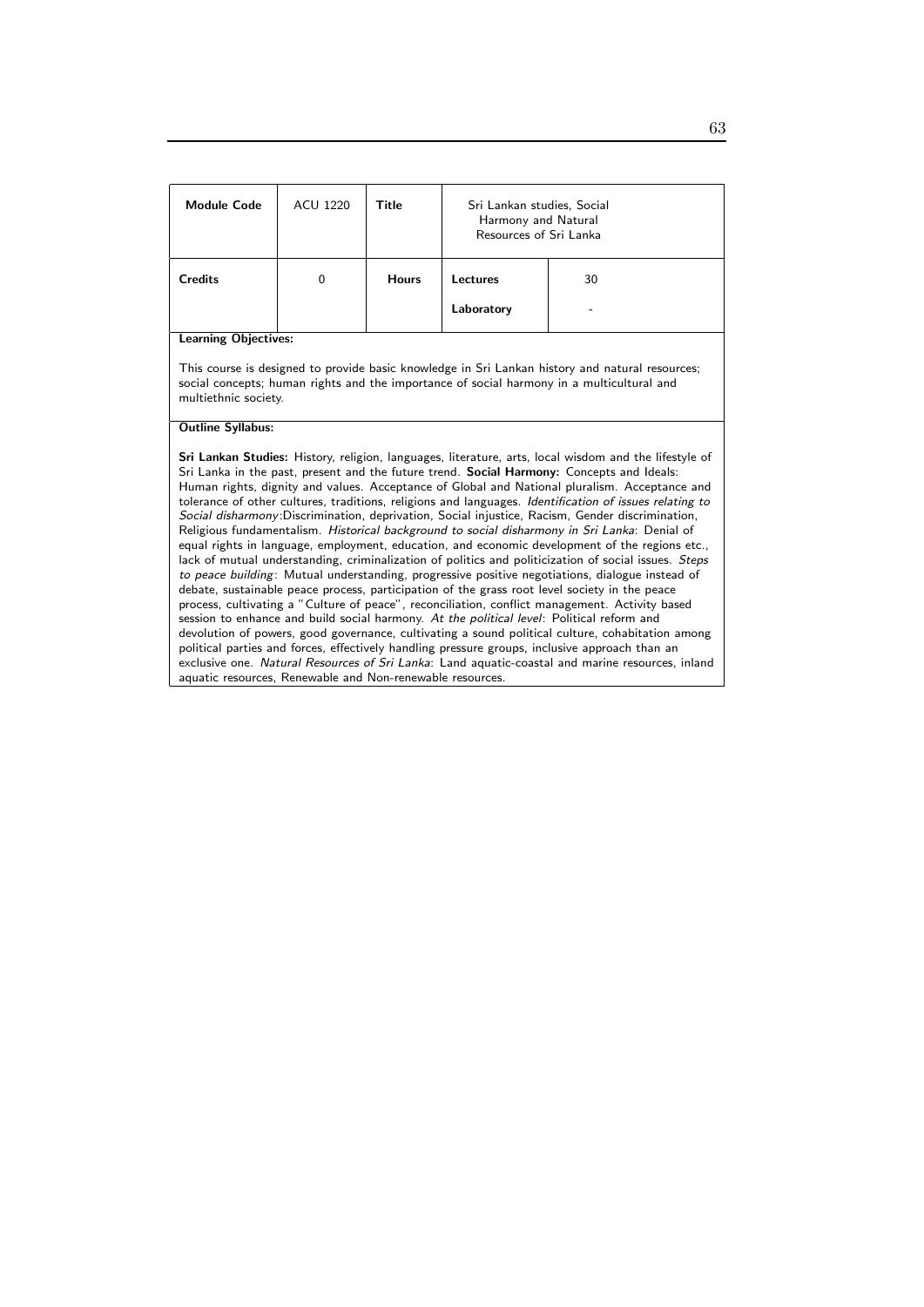#### LEVEL 2

| <b>Module Code</b>                                                                                                                                                                                                                                                                                                                                                                                                                                                                                     | PMA 2112 | Title        | Linear Algebra with<br>applications |  |  |
|--------------------------------------------------------------------------------------------------------------------------------------------------------------------------------------------------------------------------------------------------------------------------------------------------------------------------------------------------------------------------------------------------------------------------------------------------------------------------------------------------------|----------|--------------|-------------------------------------|--|--|
| <b>Credits</b>                                                                                                                                                                                                                                                                                                                                                                                                                                                                                         | 02       | <b>Hours</b> | Lectures<br>30                      |  |  |
|                                                                                                                                                                                                                                                                                                                                                                                                                                                                                                        |          |              | Laboratory                          |  |  |
| <b>Learning Objectives:</b>                                                                                                                                                                                                                                                                                                                                                                                                                                                                            |          |              |                                     |  |  |
| Students should be able to handle vectors, properties of matrices and its application to follow the<br>other relevant courses.                                                                                                                                                                                                                                                                                                                                                                         |          |              |                                     |  |  |
| <b>Outline Syllabus:</b>                                                                                                                                                                                                                                                                                                                                                                                                                                                                               |          |              |                                     |  |  |
| Vector Spaces, Sup- Spaces, Basis, Dimension theorem; Null Space Sylvester's theorem, Matrix<br>representation, Change of basis; products by partitioning Special types of matrices, Rank of a<br>matrix, Non- singular and singular matrices, Elementary matrices. Determinants Laplace<br>expansion Adjoints; Homogeneous Systems, Uniqueness, Cramers rule, Augmented matrix,<br>consistency. Invariant sub-spaces, Characteristic Polynomials, Eigen Values and Eigen Vectors.<br>Quadratic forms. |          |              |                                     |  |  |

| <b>Module Code</b>                                                 | <b>PMA 2121</b> | <b>Title</b> | Practical for Linear Algebra<br>with application |    |  |
|--------------------------------------------------------------------|-----------------|--------------|--------------------------------------------------|----|--|
| <b>Credits</b>                                                     | 01              | <b>Hours</b> | Lectures                                         |    |  |
|                                                                    |                 |              | Laboratory                                       | 30 |  |
| <b>Learning Objectives:</b>                                        |                 |              |                                                  |    |  |
| Student should be able to understand the theory taught in PMA 2112 |                 |              |                                                  |    |  |
| <b>Outline Syllabus:</b>                                           |                 |              |                                                  |    |  |
| Practical for Linear Algebra with application (PMA 2112)           |                 |              |                                                  |    |  |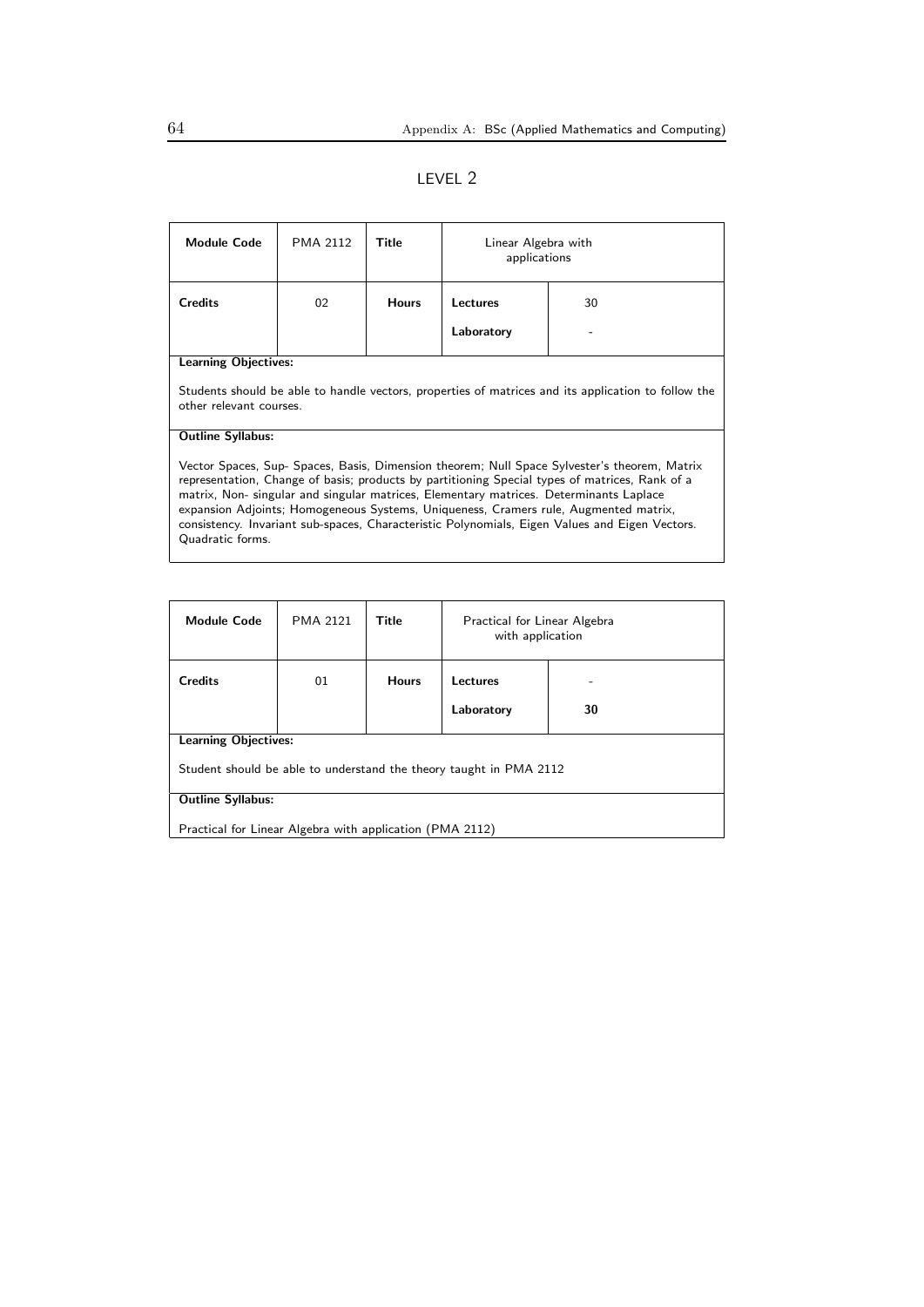| <b>Module Code</b>                                                                                                                                                                                                                                                                                                                                                                                                                                                                                                                                                                                                                                                                                                                                                                                                                                                                                                                 | AMA 2113 | Title        | Methods of Applied<br><b>Mathematics</b> |  |  |
|------------------------------------------------------------------------------------------------------------------------------------------------------------------------------------------------------------------------------------------------------------------------------------------------------------------------------------------------------------------------------------------------------------------------------------------------------------------------------------------------------------------------------------------------------------------------------------------------------------------------------------------------------------------------------------------------------------------------------------------------------------------------------------------------------------------------------------------------------------------------------------------------------------------------------------|----------|--------------|------------------------------------------|--|--|
| <b>Credits</b>                                                                                                                                                                                                                                                                                                                                                                                                                                                                                                                                                                                                                                                                                                                                                                                                                                                                                                                     | 03       | <b>Hours</b> | Lectures<br>45                           |  |  |
|                                                                                                                                                                                                                                                                                                                                                                                                                                                                                                                                                                                                                                                                                                                                                                                                                                                                                                                                    |          |              | Laboratory                               |  |  |
| <b>Learning Objectives:</b><br>To expose students to the theory and application of some of the major areas of applied<br>mathematics; to develop skills in analytic techniques with the application, and physical principles<br>in order to solve problems in physical science and computer science.                                                                                                                                                                                                                                                                                                                                                                                                                                                                                                                                                                                                                               |          |              |                                          |  |  |
| <b>Outline Syllabus:</b><br><b>Ordinary Differential Equations:</b> Solution (of ordinary differential equations of second order) by<br>series methods. Legendre and Bessel functions. Partial Differential Equations: Partial differential<br>equations by elimination of arbitrary constants and functions, Linear Partial differential equations<br>of order one, Homogeneous Partial differential equations. Complementary functions and particular<br>integrals, Non homogeneous Partial differential equations with constant coefficients, Second order<br>Quasi linear Partial differential equations, Reduction to canonical form. Fourier Series: Fourier<br>coefficients, Sine series Cosine Series, Perceval identity, Application of Fourier series to Partial<br>differential equations. <b>Integral Transforms</b> : Lap lace transforms, Fourier transforms Z- transform,<br>Application to differential equations. |          |              |                                          |  |  |

| <b>Module Code</b>          | AMA 2123 | <b>Title</b> | Vector Calculus and Field<br>Theory |         |  |
|-----------------------------|----------|--------------|-------------------------------------|---------|--|
| <b>Credits</b>              | 03       | <b>Hours</b> | Lectures<br>Laboratory              | 45<br>- |  |
| <b>Learning Objectives:</b> |          |              |                                     |         |  |

Understand and use the concepts of vector calculus to acquire enough technical skills to use these ideas in field theory or appropriate "real world" situations. Field theory should be useful to solve problems, using general principles and techniques, in the Vector calculus.

#### Outline Syllabus:

Vector Calculus: Gradient, Divergence and Curl. Line, Surface and Volume integrals. The Divergence theorem, Stokes theorem, Greens theorem, Curvilinear representation of Gradient, Div and Curl. Field Theory: Gravitational and electrostatic fields. Governing laws, Planetary motion, Gauss theorem Line of force potential Problems.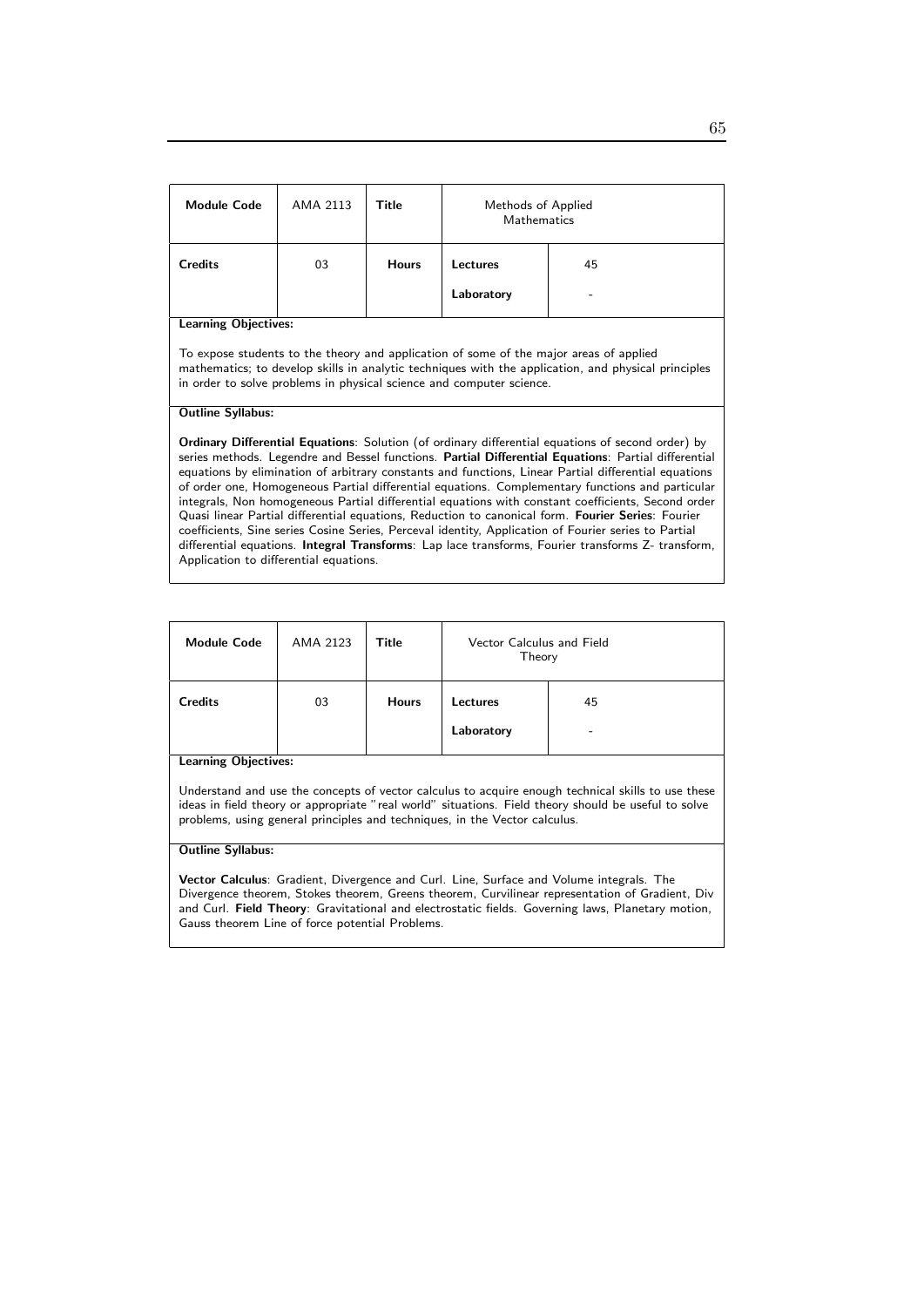| <b>Module Code</b>                                                                                                                                                                                                                                                                                                                                                                                                                                                        | STA 2113                    | Title        | Statistical Analysis |    |  |  |
|---------------------------------------------------------------------------------------------------------------------------------------------------------------------------------------------------------------------------------------------------------------------------------------------------------------------------------------------------------------------------------------------------------------------------------------------------------------------------|-----------------------------|--------------|----------------------|----|--|--|
| <b>Credits</b>                                                                                                                                                                                                                                                                                                                                                                                                                                                            | 03                          | <b>Hours</b> | Lectures             | 45 |  |  |
|                                                                                                                                                                                                                                                                                                                                                                                                                                                                           |                             |              | Laboratory           |    |  |  |
|                                                                                                                                                                                                                                                                                                                                                                                                                                                                           | <b>Learning Objectives:</b> |              |                      |    |  |  |
| Enable students to carry out significance tests and to learn decision-making abilities.                                                                                                                                                                                                                                                                                                                                                                                   |                             |              |                      |    |  |  |
| <b>Outline Syllabus:</b>                                                                                                                                                                                                                                                                                                                                                                                                                                                  |                             |              |                      |    |  |  |
| Point and interval estimates, Confidence limits, Standard errors of means, Proportions,<br>Differences, significance testing. Type I and type II Errors. Use of t and of testing Use of central<br>limit theorem. Goodness of fit tests of data to standard distributions. Non parametric Methods:<br>Komogorov-Sminov test, Mann- Whitney test, Wald -Wolf Owitz runs test, Sign test Wilcoxon<br>signed rank test, Analysis of Variance by ranks (Kruslal -Wallis test) |                             |              |                      |    |  |  |

| <b>Module Code</b>                                                                                                                                                                                                                                                                                                                                                                                                                                                                                                                                                                                                                                                                                       | COS 2112 | Title        | Data Structures and Algorithms |    |  |
|----------------------------------------------------------------------------------------------------------------------------------------------------------------------------------------------------------------------------------------------------------------------------------------------------------------------------------------------------------------------------------------------------------------------------------------------------------------------------------------------------------------------------------------------------------------------------------------------------------------------------------------------------------------------------------------------------------|----------|--------------|--------------------------------|----|--|
| <b>Credits</b>                                                                                                                                                                                                                                                                                                                                                                                                                                                                                                                                                                                                                                                                                           | 02       | <b>Hours</b> | Lectures                       | 30 |  |
|                                                                                                                                                                                                                                                                                                                                                                                                                                                                                                                                                                                                                                                                                                          |          |              | Laboratory                     |    |  |
| <b>Learning Objectives:</b>                                                                                                                                                                                                                                                                                                                                                                                                                                                                                                                                                                                                                                                                              |          |              |                                |    |  |
| Students will learn linear and non linear data structures and design algorithms for sorting and<br>searching. They will also learn to analyse these algorithms for their complexity.                                                                                                                                                                                                                                                                                                                                                                                                                                                                                                                     |          |              |                                |    |  |
| <b>Outline Syllabus:</b>                                                                                                                                                                                                                                                                                                                                                                                                                                                                                                                                                                                                                                                                                 |          |              |                                |    |  |
| <b>Efficient Algorithms for Sorting:</b> Sorting by exchange, Insertion and selection sort Quick sort,<br>Heap sort, Shell and radix sort. Searching Algorithms: Sequential Search and binary Search.<br><b>Efficiency of Algorithms:</b> Worst-case analysis, Average case analysis, Lower and upper bounds.<br><b>Dynamic Data Types:</b> Pointer Data type (implementation, operations and Application) Static<br><b>Data types:</b> Their Properties, Implementations operating and applications (single linked list,<br>doubly linked list, stacks, queues). Tree structures: Trees, Binary trees, Tree traversal<br>algorithms, Threaded trees, Binary search trees, Balanced trees, Applications. |          |              |                                |    |  |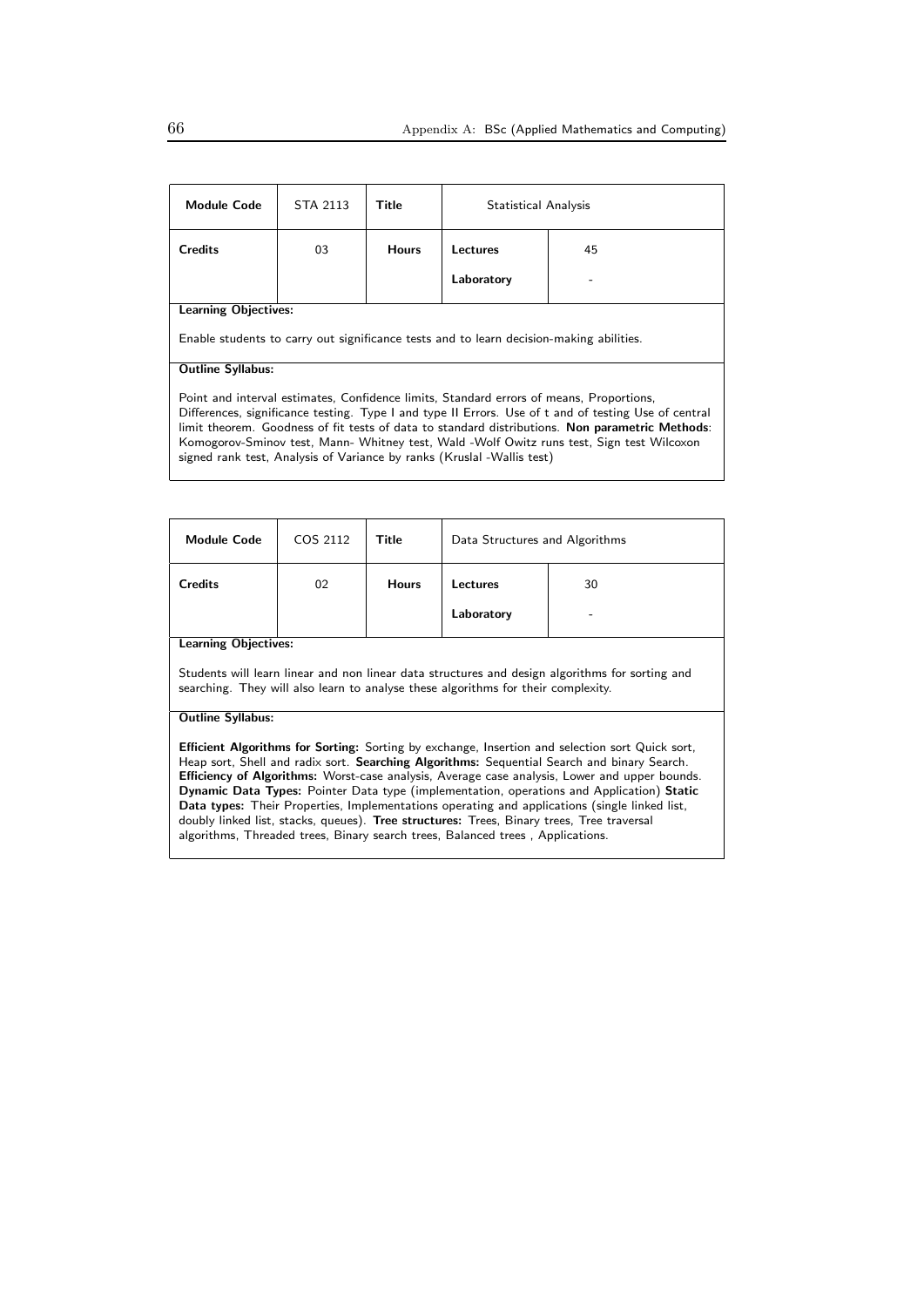| <b>Module Code</b>                                                                                            | COS 2121 | <b>Title</b> | <b>Practical for Data Structures</b><br>and Algorithms |    |  |
|---------------------------------------------------------------------------------------------------------------|----------|--------------|--------------------------------------------------------|----|--|
| <b>Credits</b>                                                                                                | 01       | <b>Hours</b> | Lectures                                               |    |  |
|                                                                                                               |          |              | Laboratory                                             | 30 |  |
| <b>Learning Objectives:</b>                                                                                   |          |              |                                                        |    |  |
| This practical course is designed to provide the practical implementation of the theory taught in<br>COS 2112 |          |              |                                                        |    |  |
| <b>Outline Syllabus:</b>                                                                                      |          |              |                                                        |    |  |
| Practical for Data Structures and Algorithm (COS 2112)                                                        |          |              |                                                        |    |  |

Module Code | ACU 2110 | Title | English Language II Credits 0 Hours Lectures 30 Laboratory | -Learning Objectives: To test the students' communicative abilities and other skills such as informative, writing and comprehensive powers. Outline Syllabus: Exposure to significant structures of the English language as the basis of developing language abilities: Reading, Writing, listening and speaking through language skill integration with emphasis on communicative competence at a higher level. Reading: Basic reading skills, Reading for details, Understanding vocabulary in and from context, Finding main ideas, Understanding sequences, Intensive reading, Reading comprehension, Making inference, Summarizing. Writing: (a) Introducing basic structures and grammatical items - all tenses, active/passive voices, relativization, joining sentences, prepositions, adverbials, adjectives and question formation. (b) Controlled writing - Transforming graphic information into writing, picture composition, sequencing, form-filling. (c)Communicating in writing - writing notes, memos, personal/official letters, report writing. Listening: Listening for specific information; for specific details; for gist of the passages; for comprehension, for making inferences, listening and note taking; listening reproducing. Speaking: Introducing describing people/events/pictures; asking for information; giving directions/instructions, making requests/complains. Using model dialogues/improvisations/reading to stimulate conversations and small group discussion. Project: Writing an essay of not less than 600 words on a topic selected from students' fields of interest. Each student has to choose his/her topic from a list of 5 topics proposed for him/her by the examiners at the end of the first semester in the second year. The written examination on essay is conducted during the last fortnight of the first half of the second semester of the second year.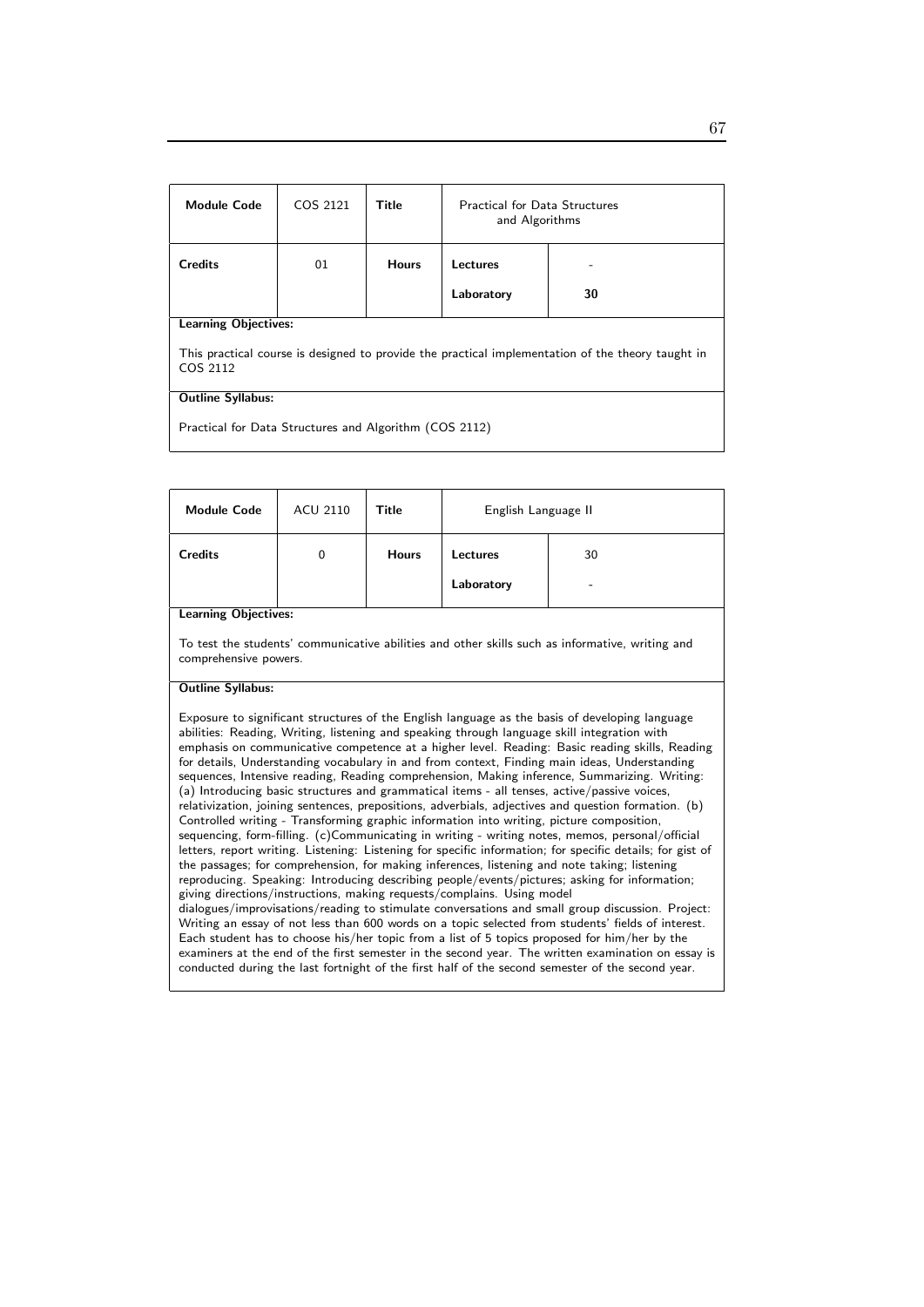| <b>Module Code</b>                                                                                                                                                                                                                                                                                                                                                                  | AMA 2212 | Title        | <b>Fundamentals of Optimization</b> |    |
|-------------------------------------------------------------------------------------------------------------------------------------------------------------------------------------------------------------------------------------------------------------------------------------------------------------------------------------------------------------------------------------|----------|--------------|-------------------------------------|----|
| <b>Credits</b>                                                                                                                                                                                                                                                                                                                                                                      | 02       | <b>Hours</b> | Lectures                            | 30 |
|                                                                                                                                                                                                                                                                                                                                                                                     |          |              | Laboratory                          |    |
| <b>Learning Objectives:</b>                                                                                                                                                                                                                                                                                                                                                         |          |              |                                     |    |
| Students should be able to understand the organizational structure in operations and techniques<br>to run the system.                                                                                                                                                                                                                                                               |          |              |                                     |    |
| <b>Outline Syllabus:</b>                                                                                                                                                                                                                                                                                                                                                            |          |              |                                     |    |
| <b>Simplex Method - Theory and Computational Procedure:</b> Efficient computational techniques,<br>Revised Simplex method, Decomposition algorithm and the Bound variables algorithm, Dual<br>problem, post optimality analysis. Transportation Assignment and Allocation Problems :<br>Project and scheduling by PERT - CPM (Critical path method). Network analysis applications. |          |              |                                     |    |

| Module Code                                                                                                                                                                                                                                                                                                                                                                                                                                                                                                                                                                             | AMA 2223 | Title        | Elementary Fluid Dynamics |    |
|-----------------------------------------------------------------------------------------------------------------------------------------------------------------------------------------------------------------------------------------------------------------------------------------------------------------------------------------------------------------------------------------------------------------------------------------------------------------------------------------------------------------------------------------------------------------------------------------|----------|--------------|---------------------------|----|
| <b>Credits</b>                                                                                                                                                                                                                                                                                                                                                                                                                                                                                                                                                                          | 03       | <b>Hours</b> | <b>Lectures</b>           | 45 |
|                                                                                                                                                                                                                                                                                                                                                                                                                                                                                                                                                                                         |          |              | Laboratory                |    |
| <b>Learning Objectives:</b>                                                                                                                                                                                                                                                                                                                                                                                                                                                                                                                                                             |          |              |                           |    |
| Student will learn to solve 2D and 3D fluid dynamical problems.                                                                                                                                                                                                                                                                                                                                                                                                                                                                                                                         |          |              |                           |    |
| <b>Outline Syllabus:</b>                                                                                                                                                                                                                                                                                                                                                                                                                                                                                                                                                                |          |              |                           |    |
| The concept of continuum of a fluid, Description of flows, Eulerian and Lagrangian variables,<br>Steam lines and particle path, Material derivatives, Kinematics and conditions, Mass<br>conservation, Steam functions, Relative motion, Expansion, Voracity. Circulation, Uniqueness of a<br>flow of given expansion rate and Voracity, Dynamically considerations, irrational incompressible<br>flow, Sources, Sinks, Doublets, Spherical and axis-symmetric problems, Stress in fluid and the<br>equation of motion of a real fluid, Conditions at a material boundary applications. |          |              |                           |    |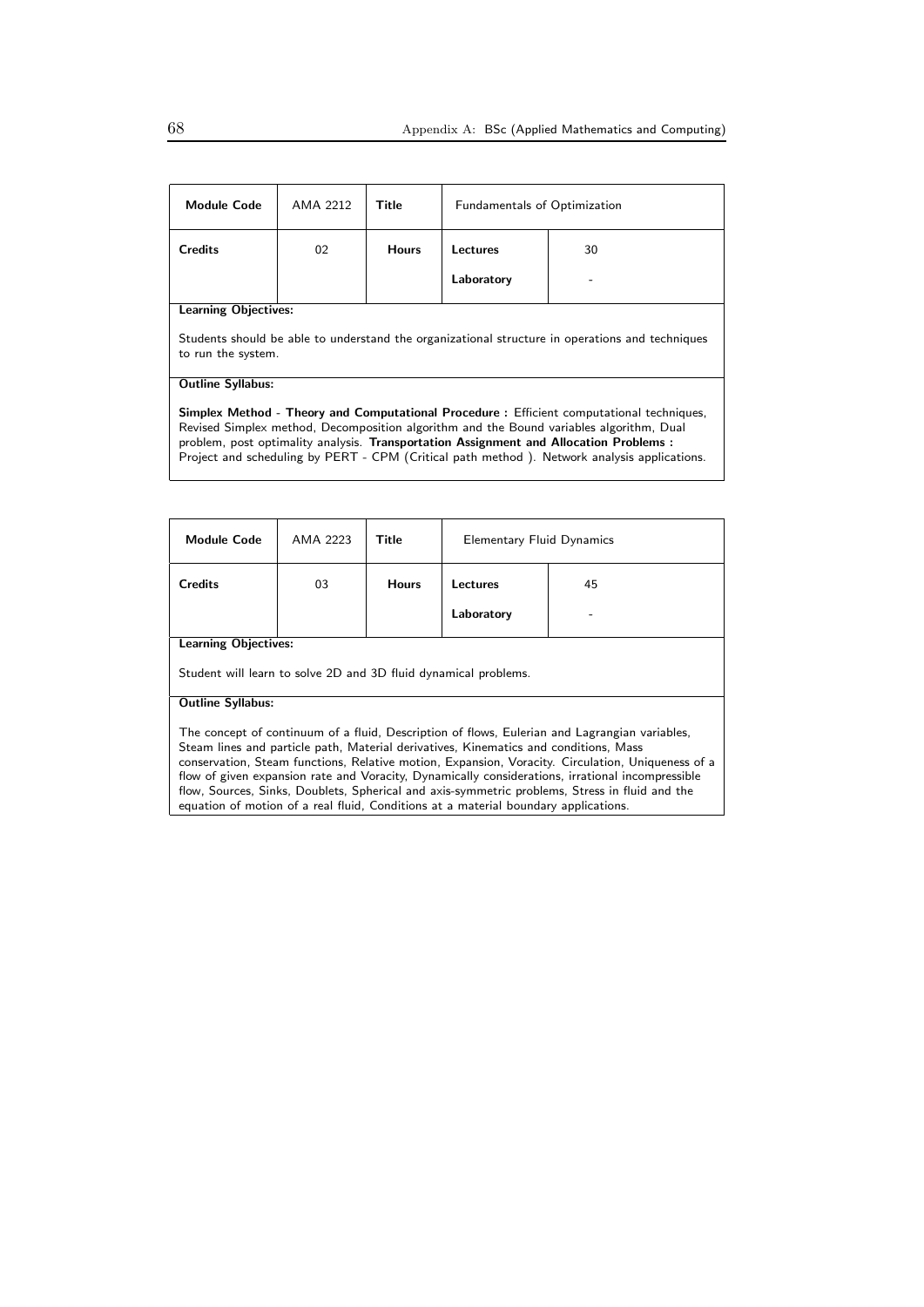| Module Code                                                                                                                    | AMA 2231 | Title        | Practical for Eundamentals of<br>Optimization |         |
|--------------------------------------------------------------------------------------------------------------------------------|----------|--------------|-----------------------------------------------|---------|
| <b>Credits</b>                                                                                                                 | 01       | <b>Hours</b> | Lectures<br>Laboratory                        | -<br>30 |
| <b>Learning Objectives:</b><br>Implementation of the theory taught in AMA 2212 using Microsoft Excel or any relevant software. |          |              |                                               |         |
| <b>Outline Syllabus:</b><br>Practical for Fundamentals of Optimization (AMA 2212)                                              |          |              |                                               |         |

| <b>Module Code</b>                                                                                                                                                                                                                                                           | STA 2212 | Title        | Design of Experiments |    |
|------------------------------------------------------------------------------------------------------------------------------------------------------------------------------------------------------------------------------------------------------------------------------|----------|--------------|-----------------------|----|
| <b>Credits</b>                                                                                                                                                                                                                                                               | 02       | <b>Hours</b> | Lectures              | 30 |
|                                                                                                                                                                                                                                                                              |          |              | Laboratory            |    |
| <b>Learning Objectives:</b>                                                                                                                                                                                                                                                  |          |              |                       |    |
| Enable students to understand the similarities and differences between various types of analysis of<br>varience including univariate verses multivariate studies.                                                                                                            |          |              |                       |    |
| <b>Outline Syllabus:</b>                                                                                                                                                                                                                                                     |          |              |                       |    |
| Basic concepts, Testing different among several means, F- ratio and F-tables, One -way ANOVA,<br>Two - way ANOVA, The randomized blocked design, Two factor randomized design. Analysis of<br>treatment effects and factorial treatments. Latin squares and related designs. |          |              |                       |    |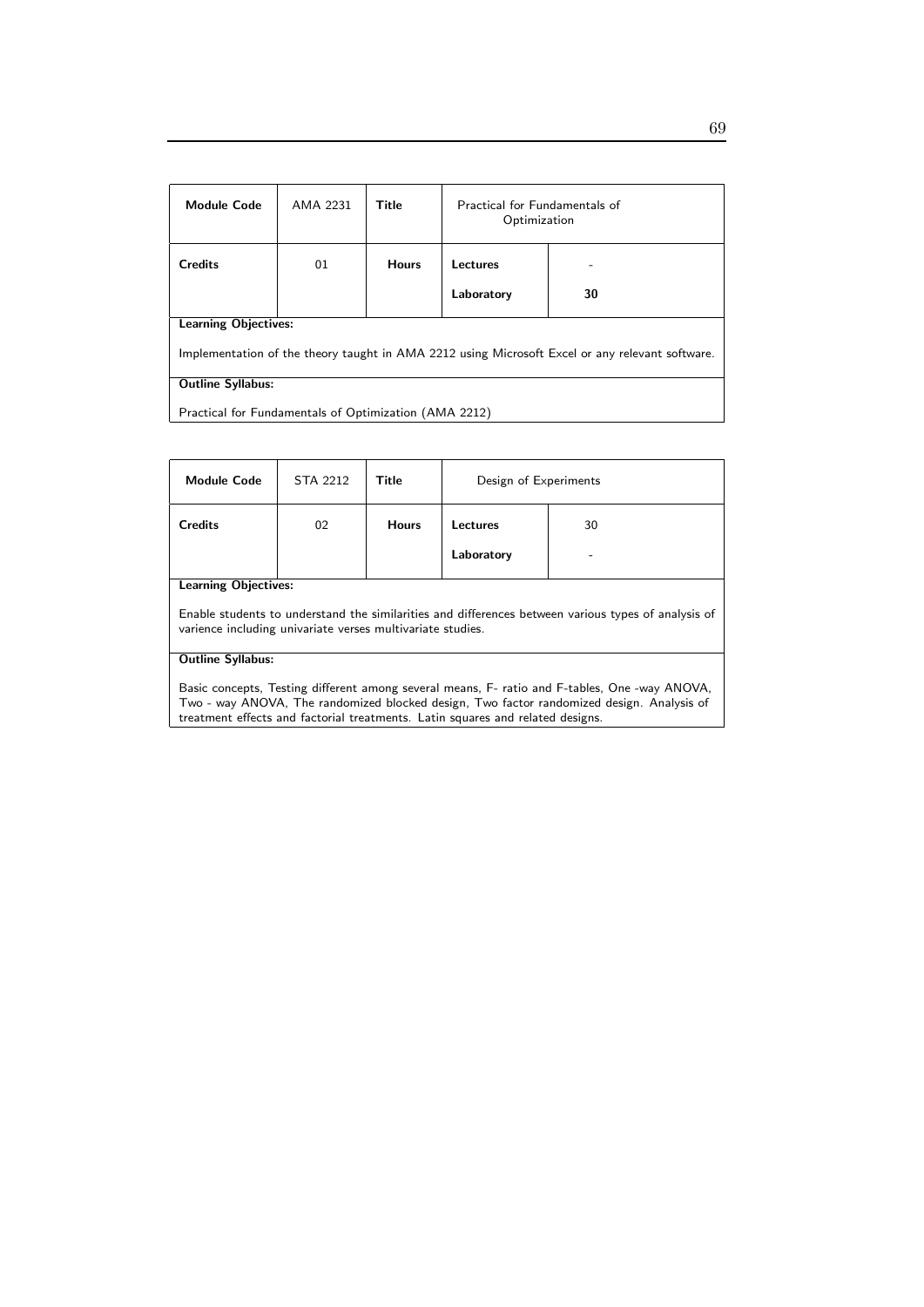| <b>Module Code</b>                                                                                                                    | STA 2221                    | Title        | Practical in Statistical systems |    |  |
|---------------------------------------------------------------------------------------------------------------------------------------|-----------------------------|--------------|----------------------------------|----|--|
| <b>Credits</b>                                                                                                                        | 01                          | <b>Hours</b> | Lectures                         |    |  |
|                                                                                                                                       |                             |              | Laboratory                       | 30 |  |
|                                                                                                                                       | <b>Learning Objectives:</b> |              |                                  |    |  |
| The main objectives of this course are to learn the statistical software Minitab and to discuss the<br>problems of the course STA2212 |                             |              |                                  |    |  |
| <b>Outline Syllabus:</b>                                                                                                              |                             |              |                                  |    |  |
| Practical in Statistical systems (STA2212)                                                                                            |                             |              |                                  |    |  |

| Module Code                                                                                                                                                                                                                                                                                                                                                                                                                                                                                                                                                                                                                                                                                                                                | COS 2212 | <b>Title</b> | Numerical Computing II |    |  |
|--------------------------------------------------------------------------------------------------------------------------------------------------------------------------------------------------------------------------------------------------------------------------------------------------------------------------------------------------------------------------------------------------------------------------------------------------------------------------------------------------------------------------------------------------------------------------------------------------------------------------------------------------------------------------------------------------------------------------------------------|----------|--------------|------------------------|----|--|
| <b>Credits</b>                                                                                                                                                                                                                                                                                                                                                                                                                                                                                                                                                                                                                                                                                                                             | 02       | <b>Hours</b> | Lectures               | 30 |  |
|                                                                                                                                                                                                                                                                                                                                                                                                                                                                                                                                                                                                                                                                                                                                            |          |              | Laboratory             |    |  |
| <b>Learning Objectives:</b>                                                                                                                                                                                                                                                                                                                                                                                                                                                                                                                                                                                                                                                                                                                |          |              |                        |    |  |
| Students will learns to solve large linear systems and ordinary differential equations. They will<br>also leave to assess the errors involved in the computation of the solution of linear systems and<br>differential equations.                                                                                                                                                                                                                                                                                                                                                                                                                                                                                                          |          |              |                        |    |  |
| <b>Outline Syllabus:</b>                                                                                                                                                                                                                                                                                                                                                                                                                                                                                                                                                                                                                                                                                                                   |          |              |                        |    |  |
| The numerical solution of system of linear equation<br><b>Direct method:</b> Gaussion Elimination, pivoting strategies, operational count, Matrix<br>factorization, compact schemes (Crouts, Choleski), Tridiagonal system, stability and III<br>conditioning, Vector and matrix norms, condition number.<br>Indirect method: Jacobi, Gauss-seidal methods, Convergence of Iteration methods, Successive<br>over relaxation method.<br><b>Solution of Ordinary Differential Equations</b> Derivation of method, One step method, Runge -<br>Kutta method, Derivation of R-K methods, Euller's method and Errors Estimation, Linear<br>Multistep methods, Adams methods and predictor-corrector methods, Stability of Numerical<br>methods. |          |              |                        |    |  |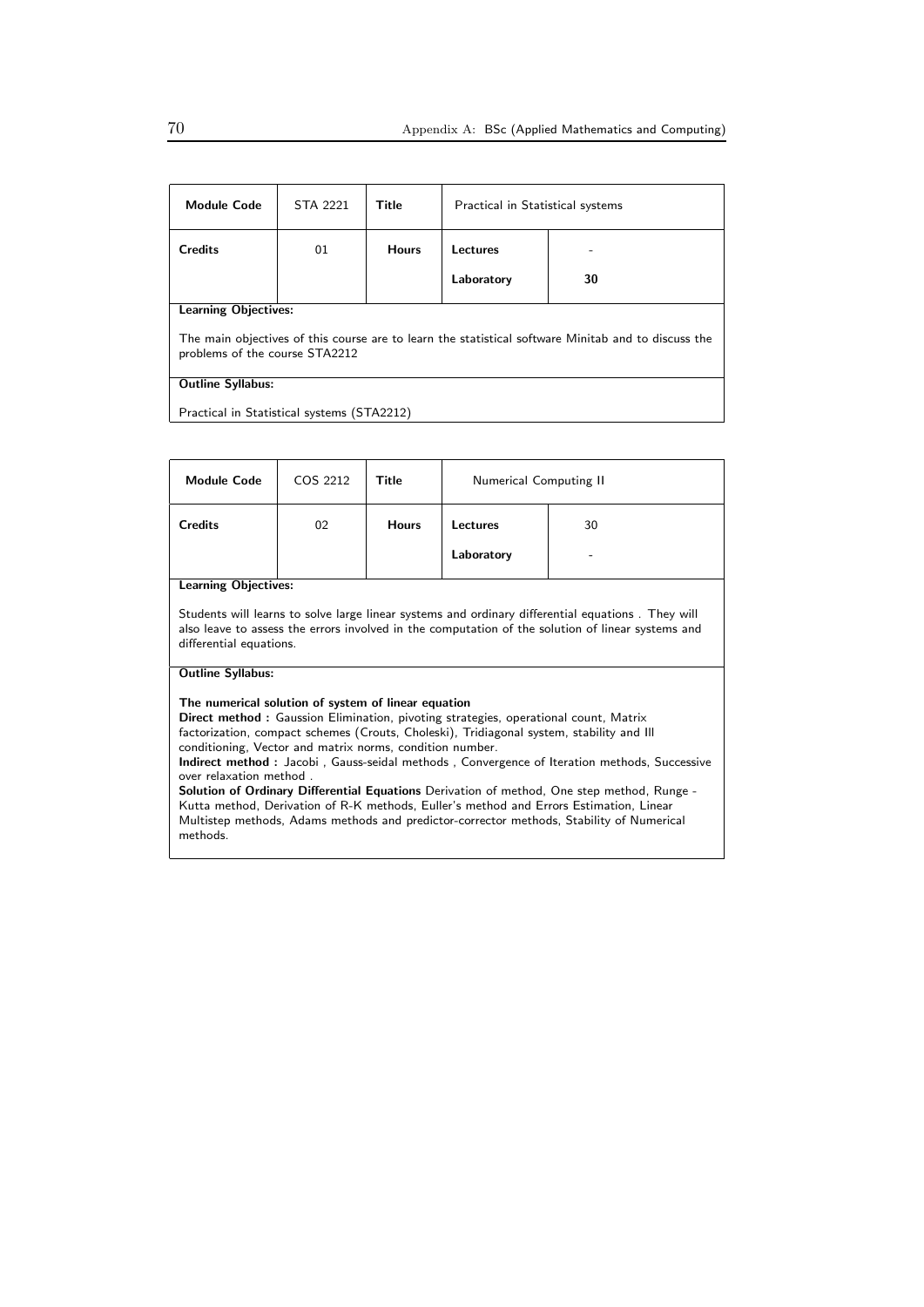| <b>Module Code</b>                                                                                                                                                                                                                                                                                                                                                                                                                                                                                                                                                                                                                       | COS 2222 | Title        | Data Base System |    |
|------------------------------------------------------------------------------------------------------------------------------------------------------------------------------------------------------------------------------------------------------------------------------------------------------------------------------------------------------------------------------------------------------------------------------------------------------------------------------------------------------------------------------------------------------------------------------------------------------------------------------------------|----------|--------------|------------------|----|
| <b>Credits</b>                                                                                                                                                                                                                                                                                                                                                                                                                                                                                                                                                                                                                           | 02       | <b>Hours</b> | Lectures         | 30 |
|                                                                                                                                                                                                                                                                                                                                                                                                                                                                                                                                                                                                                                          |          |              | Laboratory       |    |
| <b>Learning Objectives:</b>                                                                                                                                                                                                                                                                                                                                                                                                                                                                                                                                                                                                              |          |              |                  |    |
| Students will learn the file organization method and learn the mathematical foundation of<br>relational data bases. They will also learn about Normal forms and data modelling techniques.<br>Students will be able to query the data base in query language such as SQL.                                                                                                                                                                                                                                                                                                                                                                |          |              |                  |    |
| <b>Outline Syllabus:</b>                                                                                                                                                                                                                                                                                                                                                                                                                                                                                                                                                                                                                 |          |              |                  |    |
| File Organization and Access Mechanisms: Sequential, Direct, Indexed, B- tree, Inverted tree.<br>Data models: pre - relational, Relational, post - relation (Object oriented, Deductive, Functional<br>ect.) Mathematical Foundations: Relational algebra, Calculus, Propositional and predicate<br>calculus. Query Language Interfaces: QBE, QUEL, Graphical. Advanced SQL Features : Sup<br>-queries, Correlated queries, Complex joins, Recursion, Triggers and events, 4GL, Embedded SQL.<br><b>Integrity Constrains:</b> Domain integrity, Referential integrity, Functional dependencies. Normal<br>THE PLATF LOL LC BLI BY FOULLE |          |              |                  |    |

Forms and Normalization. BCZF and 3rd normal forms. Data base Design : ER Modelling, Mapping ER model to relational model. Development of Data base Application.

| <b>Module Code</b>                                                                                             | COS 2231                    | Title        | Practical for Data Base System |    |  |
|----------------------------------------------------------------------------------------------------------------|-----------------------------|--------------|--------------------------------|----|--|
| <b>Credits</b>                                                                                                 | 01                          | <b>Hours</b> | Lectures                       |    |  |
|                                                                                                                |                             |              | Laboratory                     | 30 |  |
|                                                                                                                | <b>Learning Objectives:</b> |              |                                |    |  |
| This practical course is designed to provide the practical implementation of the theory taught in<br>COS 2222. |                             |              |                                |    |  |
| <b>Outline Syllabus:</b>                                                                                       |                             |              |                                |    |  |
| Practical for Data Base System (COS 2222)                                                                      |                             |              |                                |    |  |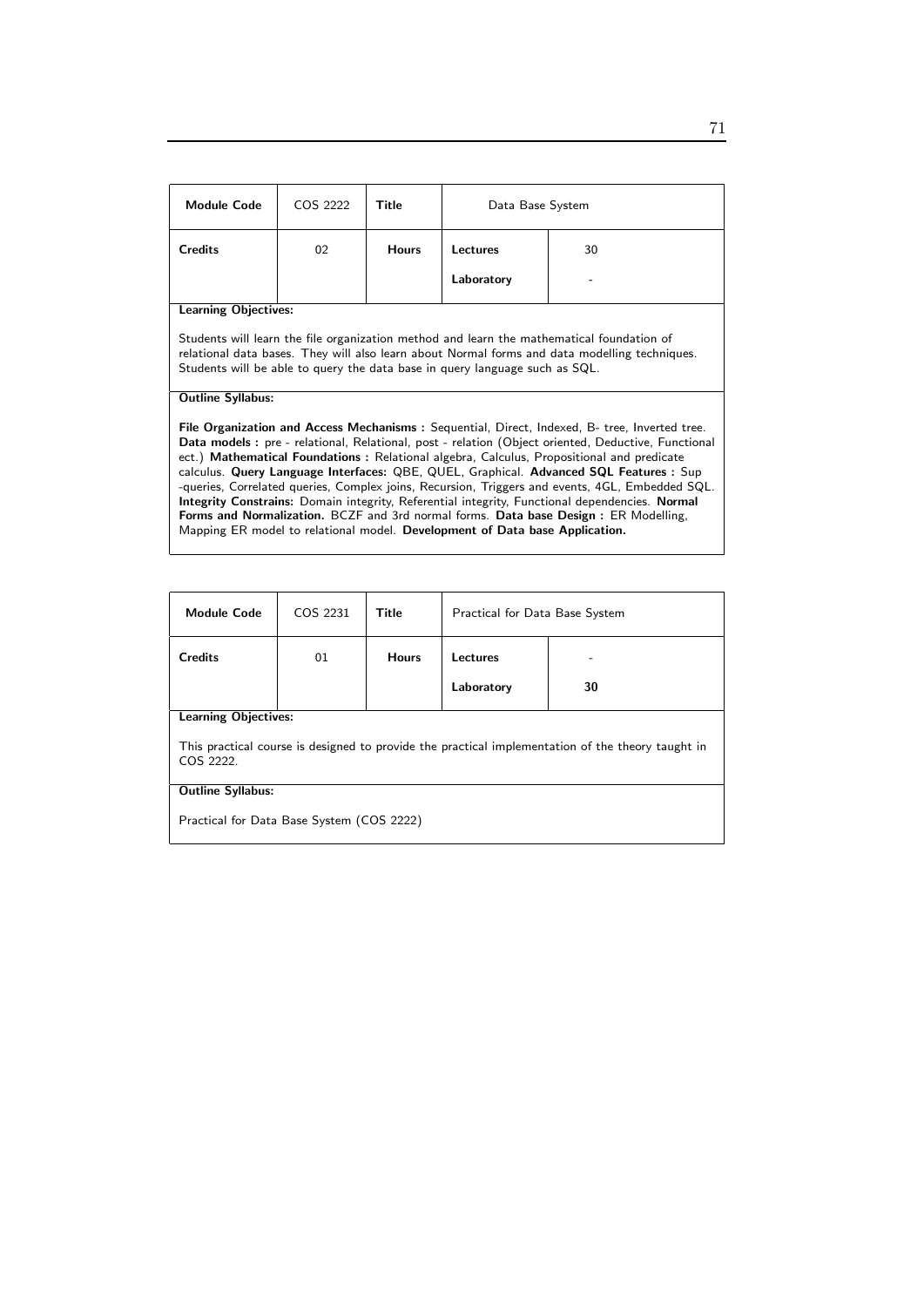| <b>Module Code</b>                                                                                             | COS 2241 | Title        | <b>Practical for Numerical</b><br>Computing II |    |  |
|----------------------------------------------------------------------------------------------------------------|----------|--------------|------------------------------------------------|----|--|
| <b>Credits</b>                                                                                                 | 01       | <b>Hours</b> | Lectures                                       |    |  |
|                                                                                                                |          |              | Laboratory                                     | 30 |  |
| <b>Learning Objectives:</b>                                                                                    |          |              |                                                |    |  |
| This practical course is designed to provide the practical implementation of the theory taught in<br>COS 2212. |          |              |                                                |    |  |
| <b>Outline Syllabus:</b>                                                                                       |          |              |                                                |    |  |
| Practical for Numerical Computing II (COS 2212).                                                               |          |              |                                                |    |  |

| <b>Module Code</b>                                                                                                                                                                                                                                                                                                                                                                                                                                                                                                                                                                                                                                                                                                                            | ACU 2210                                                        | Title        | Career Guidance |    |  |
|-----------------------------------------------------------------------------------------------------------------------------------------------------------------------------------------------------------------------------------------------------------------------------------------------------------------------------------------------------------------------------------------------------------------------------------------------------------------------------------------------------------------------------------------------------------------------------------------------------------------------------------------------------------------------------------------------------------------------------------------------|-----------------------------------------------------------------|--------------|-----------------|----|--|
| <b>Credits</b>                                                                                                                                                                                                                                                                                                                                                                                                                                                                                                                                                                                                                                                                                                                                | $\Omega$                                                        | <b>Hours</b> | Lectures        | 30 |  |
|                                                                                                                                                                                                                                                                                                                                                                                                                                                                                                                                                                                                                                                                                                                                               |                                                                 |              | Laboratory      |    |  |
| <b>Learning Objectives:</b>                                                                                                                                                                                                                                                                                                                                                                                                                                                                                                                                                                                                                                                                                                                   |                                                                 |              |                 |    |  |
|                                                                                                                                                                                                                                                                                                                                                                                                                                                                                                                                                                                                                                                                                                                                               | To give an overall view of the career prospective and guidance. |              |                 |    |  |
| <b>Outline Syllabus:</b>                                                                                                                                                                                                                                                                                                                                                                                                                                                                                                                                                                                                                                                                                                                      |                                                                 |              |                 |    |  |
| <b>The world of work:</b> Unemployment in Sri Lanka. Recent demographic, Economic and social<br>changes of Sri Lanka and how they effect the graduate labour market. The private sector culture<br>- emphasis on attitudes The role of scientists in various employment sectors. The expectations of<br>private sector employer from new graduate employees. Career guidance Employment search.<br><b>Image Projection:</b> Social graces, Public relations, Career development and survival skills of young<br>graduates, Personality development, Leadership, Team work, Human relations, Effective<br>communication, Problem solving, Stress management.<br><b>Presentation Techniques:</b> The bio-data, Facing interviews, assertiveness |                                                                 |              |                 |    |  |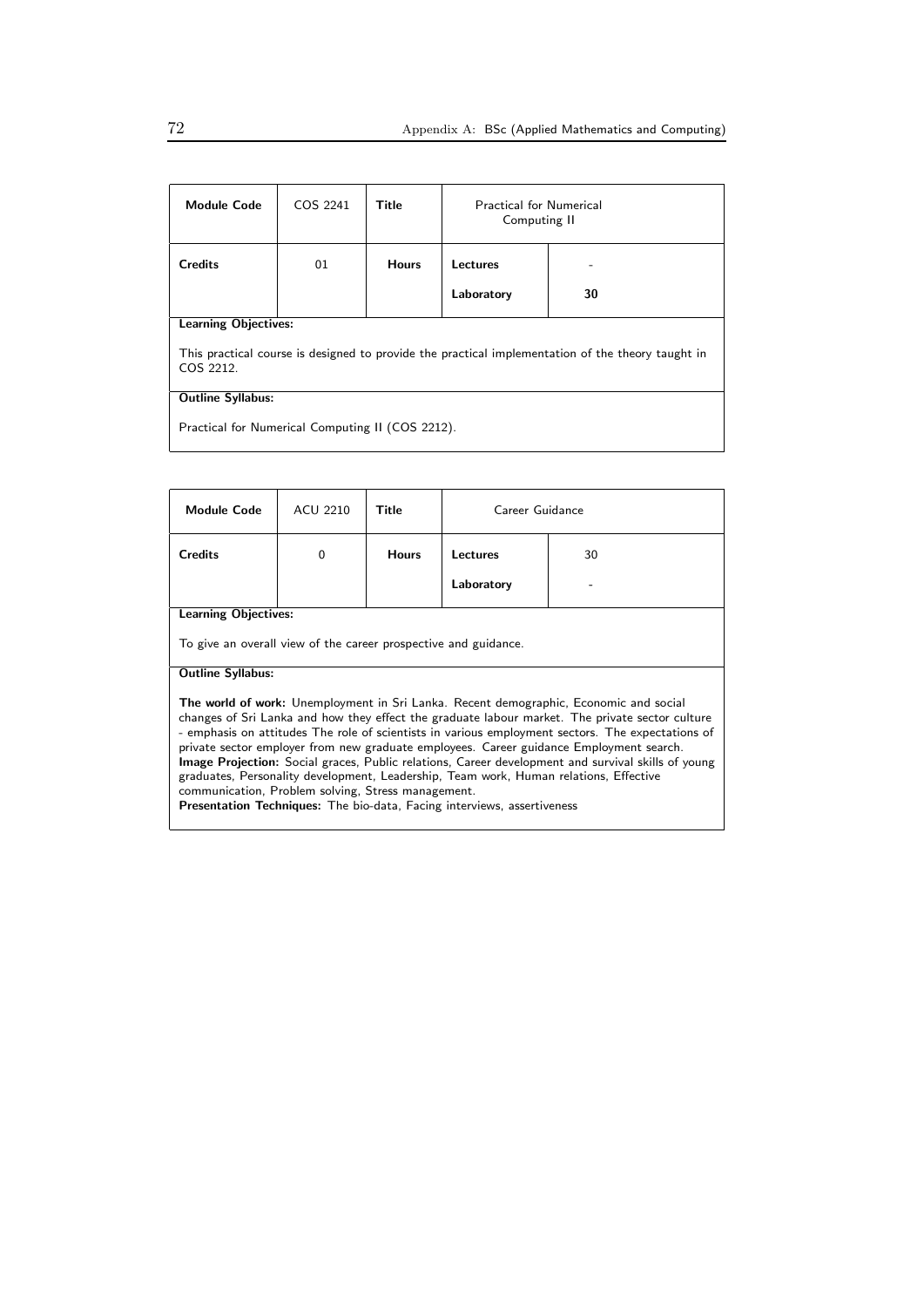| <b>Module Code</b>                                                                                                                                                                                                                                                                                                                         | AMA 3113 | Title        | Modelling  |    |
|--------------------------------------------------------------------------------------------------------------------------------------------------------------------------------------------------------------------------------------------------------------------------------------------------------------------------------------------|----------|--------------|------------|----|
| <b>Credits</b>                                                                                                                                                                                                                                                                                                                             | 03       | <b>Hours</b> | Lectures   | 45 |
|                                                                                                                                                                                                                                                                                                                                            |          |              | Laboratory |    |
| <b>Learning Objectives:</b>                                                                                                                                                                                                                                                                                                                |          |              |            |    |
| The main goal of this unit is to learn how to make a creative use of some mathematical tools.<br>Modeling is the process to gain a better understanding to develop skills in formulating, solving,<br>and interpreting appropriate models of some problems in physical science and computing.                                              |          |              |            |    |
| <b>Outline Syllabus:</b>                                                                                                                                                                                                                                                                                                                   |          |              |            |    |
| <b>Modelling Fundamentals:</b> Setting up differential equation from word problems, Qualitative<br>solutions, Sketching for first order differential equations, Discrete and system model. <b>Some</b><br><b>Models and Instructions:</b> Population growth models, Growth and decay models, Leading to<br>partial differential equations. |          |              |            |    |

| <b>Module Code</b>                                                                                                                                                                                                                                                                                                                                                                                                                                                                                                                                                                                                                                                                                                                                                                                                                                                                                            | AMA 3123 | <b>Title</b> | Mathematical programming |    |  |
|---------------------------------------------------------------------------------------------------------------------------------------------------------------------------------------------------------------------------------------------------------------------------------------------------------------------------------------------------------------------------------------------------------------------------------------------------------------------------------------------------------------------------------------------------------------------------------------------------------------------------------------------------------------------------------------------------------------------------------------------------------------------------------------------------------------------------------------------------------------------------------------------------------------|----------|--------------|--------------------------|----|--|
| <b>Credits</b>                                                                                                                                                                                                                                                                                                                                                                                                                                                                                                                                                                                                                                                                                                                                                                                                                                                                                                | 03       | <b>Hours</b> | Lectures                 | 45 |  |
|                                                                                                                                                                                                                                                                                                                                                                                                                                                                                                                                                                                                                                                                                                                                                                                                                                                                                                               |          |              | Laboratory               |    |  |
| <b>Learning Objectives:</b>                                                                                                                                                                                                                                                                                                                                                                                                                                                                                                                                                                                                                                                                                                                                                                                                                                                                                   |          |              |                          |    |  |
| Students will learn to solve various optimization problems.                                                                                                                                                                                                                                                                                                                                                                                                                                                                                                                                                                                                                                                                                                                                                                                                                                                   |          |              |                          |    |  |
| <b>Outline Syllabus:</b>                                                                                                                                                                                                                                                                                                                                                                                                                                                                                                                                                                                                                                                                                                                                                                                                                                                                                      |          |              |                          |    |  |
| <b>Dynamic Programming:</b> Characteristic of dynamic programming problems,<br>Deterministic dynamic programming, probabilistic dynamic programming. Goal<br>programming: Objective of goal programming, Non - pre -Emotive goal programming,<br>pre - Emotive goal programming, Formulation of linear programming models for variables<br>of linear functions with positive and negative component. Non - linear programming :<br>Optimization fundamentals, Types of non-linear programming problems, Unconstrained<br>optimization, Constrain optimization, the Karush - Kuhn- Tucker (K. K.T.) condition<br>for constrained optimization, Fractional programming, Quadratic programming,<br>Separable programming, Convex programming, Introduction to Game Theory :<br>Two-Person Zero -sum games, solving simple games, Dominated strategies method,<br>Minimax criterion, Games with mixed strategies. |          |              |                          |    |  |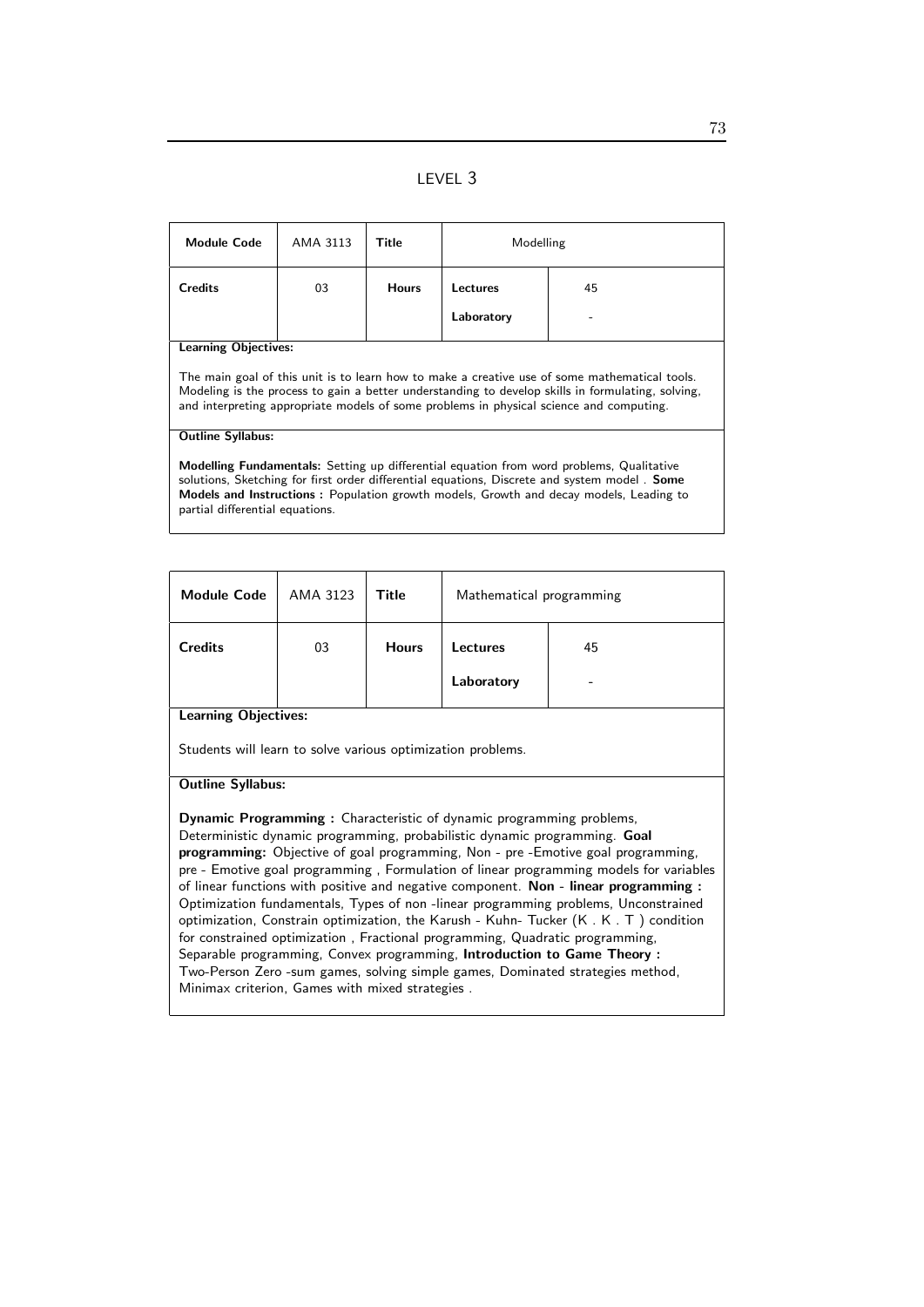| <b>Module Code</b>                                                                                                                                                                                                                                                                                                                                                                                                                                                                                         | STA 3112 | Title        | Regression Analysis and Time<br><b>Series</b> |    |
|------------------------------------------------------------------------------------------------------------------------------------------------------------------------------------------------------------------------------------------------------------------------------------------------------------------------------------------------------------------------------------------------------------------------------------------------------------------------------------------------------------|----------|--------------|-----------------------------------------------|----|
| <b>Credits</b>                                                                                                                                                                                                                                                                                                                                                                                                                                                                                             | 02       | <b>Hours</b> | Lectures                                      | 30 |
|                                                                                                                                                                                                                                                                                                                                                                                                                                                                                                            |          |              | Laboratory                                    |    |
| <b>Learning Objectives:</b>                                                                                                                                                                                                                                                                                                                                                                                                                                                                                |          |              |                                               |    |
| Students will learn simple and multiple regression analysis, how to use and interpret the<br>regression results in a real world setting and variety of statistical models for time series.                                                                                                                                                                                                                                                                                                                 |          |              |                                               |    |
| <b>Outline Syllabus:</b>                                                                                                                                                                                                                                                                                                                                                                                                                                                                                   |          |              |                                               |    |
| Simple linear regression and the principle of least Squares, Matrix approach to linear regression,<br>Multiple linear regression, Interpretation of coefficients. Inferences in regression analysis,<br>prediction of future values, Correlation and the coefficient of determination, Analysis of aptness<br>of the model, Model selection procedures. Time series: Additive and multiplicative models,<br>Isolation of trend, Seasonal variation and cyclic variation, Moving average and centred moving |          |              |                                               |    |

average , Elementary forecasting .

| <b>Module Code</b>                                                                                                                                                                                         | STA 3121 | Title        | Practical for Regression<br>Analysis and Time Series |    |  |
|------------------------------------------------------------------------------------------------------------------------------------------------------------------------------------------------------------|----------|--------------|------------------------------------------------------|----|--|
| <b>Credits</b>                                                                                                                                                                                             | 01       | <b>Hours</b> | Lectures<br>Laboratory                               | 30 |  |
| <b>Learning Objectives:</b><br>Student should be able to get first-hand experience in conducting and interpretating regression<br>and time series analysis learned in STA 3112 using statistical software. |          |              |                                                      |    |  |
| <b>Outline Syllabus:</b>                                                                                                                                                                                   |          |              |                                                      |    |  |

Practical for Regression Analysis & Time Series (STA 3112)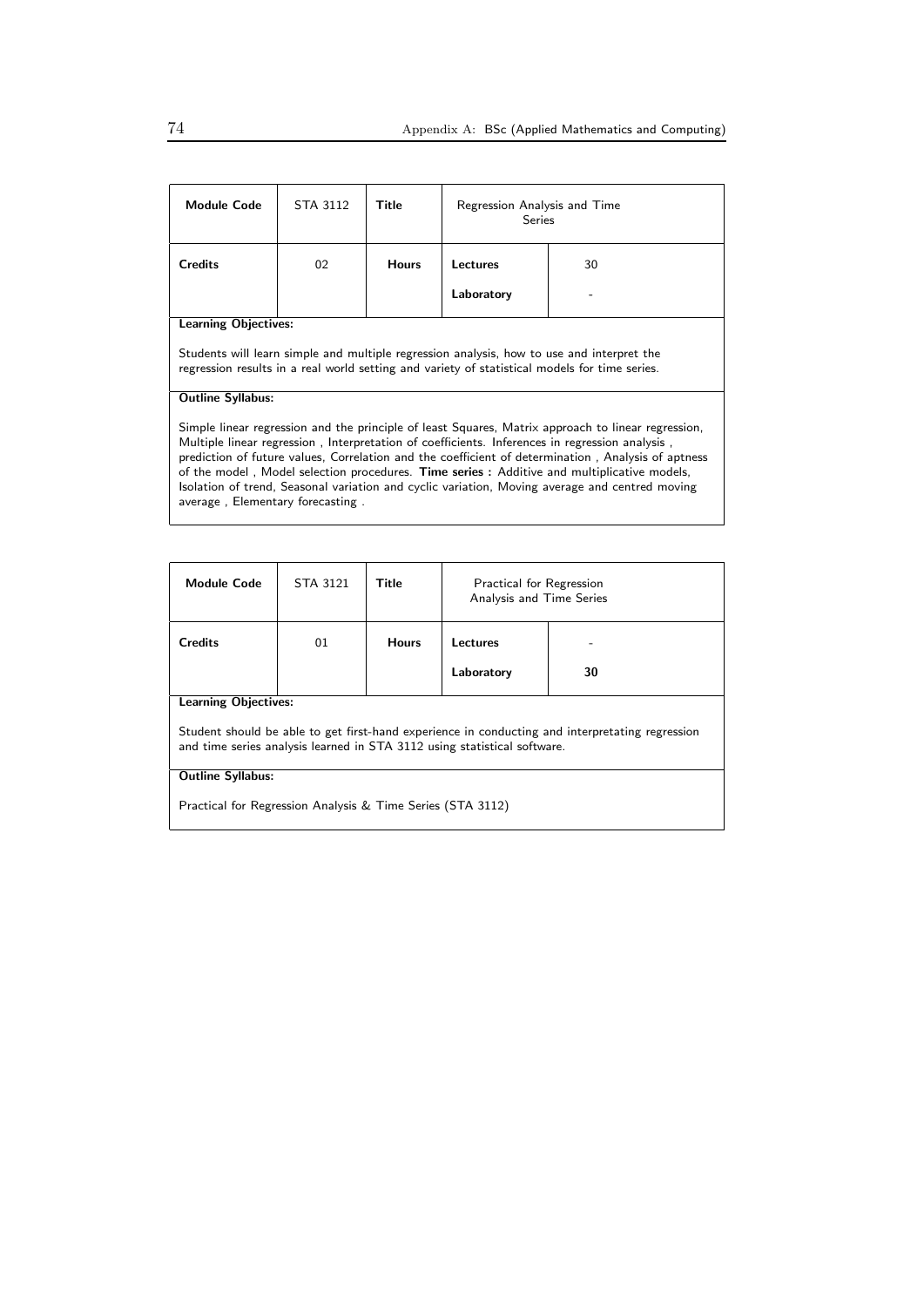| <b>Module Code</b>                                                                                                                                                                                                                                                                                                                                                                                                                                                                                       | COS 3113 | Title        | Software Engineering |    |  |
|----------------------------------------------------------------------------------------------------------------------------------------------------------------------------------------------------------------------------------------------------------------------------------------------------------------------------------------------------------------------------------------------------------------------------------------------------------------------------------------------------------|----------|--------------|----------------------|----|--|
| <b>Credits</b>                                                                                                                                                                                                                                                                                                                                                                                                                                                                                           | 03       | <b>Hours</b> | Lectures             | 45 |  |
|                                                                                                                                                                                                                                                                                                                                                                                                                                                                                                          |          |              | Laboratory           |    |  |
| <b>Learning Objectives:</b>                                                                                                                                                                                                                                                                                                                                                                                                                                                                              |          |              |                      |    |  |
| Student will learn how to analyze and evaluate system demands. They will study system design,<br>project planning, system maintenance and testing. They will also learn different programming<br>paradigms.                                                                                                                                                                                                                                                                                              |          |              |                      |    |  |
| <b>Outline Syllabus:</b>                                                                                                                                                                                                                                                                                                                                                                                                                                                                                 |          |              |                      |    |  |
| <b>Scope of software Engineering:</b> Software crisis, Software engineering objectives, Object -<br>oriented paradigm. Software Life Cycle Models : Build - and -Fix model, Water fall model,<br>Object - oriented life cycle model, Comparison of life - Cycle models, Testing: Quality issues, Non<br>execution - based testing, Execution -based testing, Correctness proofs, Testing distributed and<br>real time software. Introduction to Objects : Models, Cohesion, Coupling Data Encapsulation, |          |              |                      |    |  |

Abstract data types, Information hiding inheritance, Polymorphism and dynamic binding Reusability , portability. and interpretability. Planning and Estimating: planning the software process, Estimating duration and cost. Requirement Specification: Requirement analysis, Specification document. Object - Oriented Analysis: Use - Case modelling, Class modelling, Dynamic modelling . Object - Oriented Design : Sequence diagram , Collaboration diagram and detailed class diagram, Implementation, integration and maintenance, Introduction to Computer assisted software engineering.

| <b>Module Code</b>                                                                                                                                                                                        | COS 3122 | Title        | <b>Operating Systems</b> |    |  |
|-----------------------------------------------------------------------------------------------------------------------------------------------------------------------------------------------------------|----------|--------------|--------------------------|----|--|
| <b>Credits</b>                                                                                                                                                                                            | 02       | <b>Hours</b> | Lectures<br>Laboratory   | 30 |  |
| <b>Learning Objectives:</b><br>Student should have the knowledge of internal structure of modern operating system. Student<br>will learn various facilities provided by the operating system to the user. |          |              |                          |    |  |

#### Outline Syllabus:

Operating Systems as a virtual machine and as resource as a manager, Processes, Interprocess communication and synchronization, Process transition using UNIX (Solaris) as an example , Memory allocation, Segmentation , Paging Loading , Linking , and libraries , Resource allocation , Scheduling and deadlock, File systems, Consistency, Redundancy, UNIX and DOS file systems as examples , Distributed systems principles , Amoeda and Mach. Current Operating Systems : Introduction to windows NT architecture and file system . System programming in the UNIX environment : Review of C Programming, shell command language , System calls for process management, File access, Network system calls , RPC, Threading , Program development .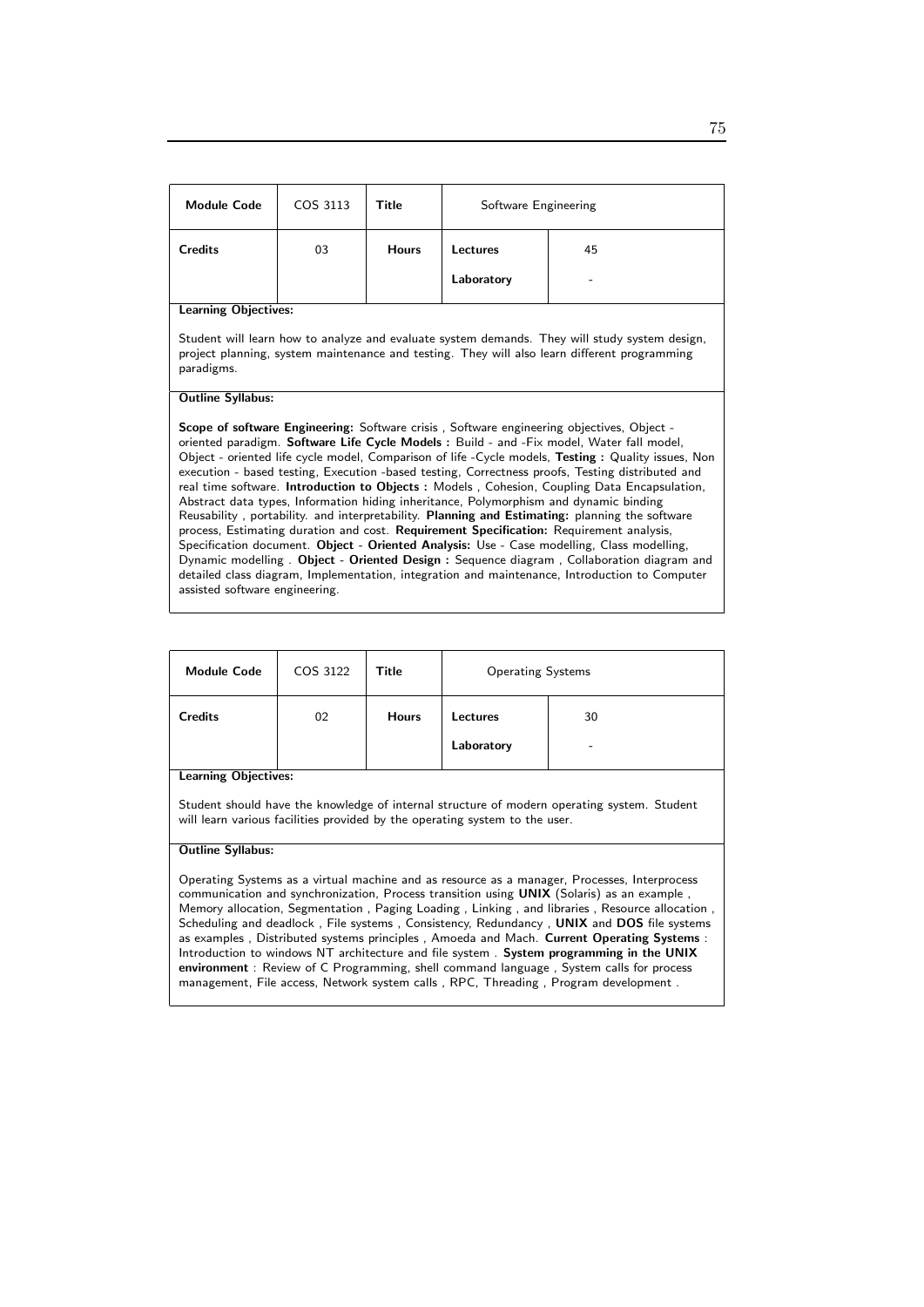| <b>Module Code</b>                                                                                            | COS 3131 | Title        | <b>Practical for Operating Systems</b> |    |  |
|---------------------------------------------------------------------------------------------------------------|----------|--------------|----------------------------------------|----|--|
| <b>Credits</b>                                                                                                | 01       | <b>Hours</b> | Lectures                               |    |  |
|                                                                                                               |          |              | Laboratory                             | 30 |  |
| <b>Learning Objectives:</b>                                                                                   |          |              |                                        |    |  |
| This practical course is designed to provide the practical implementation of the theory taught in<br>COS 3122 |          |              |                                        |    |  |
| <b>Outline Syllabus:</b>                                                                                      |          |              |                                        |    |  |
| Practical for Operating Systems (COS 3122).                                                                   |          |              |                                        |    |  |

| <b>Module Code</b>                                                                                                                                                                                                                                                                                                                                                                                                                                                                                                                                                                                                                                                                                                                                                                                                                                                                                                                                                                                                                                                                                                                                                                                                                                                                                                                                                                                                                                                                                                                                                                                                                                                                                                                                                                                                                                                                       | <b>ACU 3110</b> | Title        | Management and<br>Entrepreneurial skills |                                                                                              |  |
|------------------------------------------------------------------------------------------------------------------------------------------------------------------------------------------------------------------------------------------------------------------------------------------------------------------------------------------------------------------------------------------------------------------------------------------------------------------------------------------------------------------------------------------------------------------------------------------------------------------------------------------------------------------------------------------------------------------------------------------------------------------------------------------------------------------------------------------------------------------------------------------------------------------------------------------------------------------------------------------------------------------------------------------------------------------------------------------------------------------------------------------------------------------------------------------------------------------------------------------------------------------------------------------------------------------------------------------------------------------------------------------------------------------------------------------------------------------------------------------------------------------------------------------------------------------------------------------------------------------------------------------------------------------------------------------------------------------------------------------------------------------------------------------------------------------------------------------------------------------------------------------|-----------------|--------------|------------------------------------------|----------------------------------------------------------------------------------------------|--|
| <b>Credits</b>                                                                                                                                                                                                                                                                                                                                                                                                                                                                                                                                                                                                                                                                                                                                                                                                                                                                                                                                                                                                                                                                                                                                                                                                                                                                                                                                                                                                                                                                                                                                                                                                                                                                                                                                                                                                                                                                           | $\Omega$        | <b>Hours</b> | <b>Lectures</b>                          | 30                                                                                           |  |
|                                                                                                                                                                                                                                                                                                                                                                                                                                                                                                                                                                                                                                                                                                                                                                                                                                                                                                                                                                                                                                                                                                                                                                                                                                                                                                                                                                                                                                                                                                                                                                                                                                                                                                                                                                                                                                                                                          |                 |              | Laboratory                               |                                                                                              |  |
| <b>Learning Objectives:</b>                                                                                                                                                                                                                                                                                                                                                                                                                                                                                                                                                                                                                                                                                                                                                                                                                                                                                                                                                                                                                                                                                                                                                                                                                                                                                                                                                                                                                                                                                                                                                                                                                                                                                                                                                                                                                                                              |                 |              |                                          |                                                                                              |  |
| environmental manager.                                                                                                                                                                                                                                                                                                                                                                                                                                                                                                                                                                                                                                                                                                                                                                                                                                                                                                                                                                                                                                                                                                                                                                                                                                                                                                                                                                                                                                                                                                                                                                                                                                                                                                                                                                                                                                                                   |                 |              |                                          | Development of basic appreciation for managerial and entrepreneurial skills as a prospective |  |
| <b>Outline Syllabus:</b>                                                                                                                                                                                                                                                                                                                                                                                                                                                                                                                                                                                                                                                                                                                                                                                                                                                                                                                                                                                                                                                                                                                                                                                                                                                                                                                                                                                                                                                                                                                                                                                                                                                                                                                                                                                                                                                                 |                 |              |                                          |                                                                                              |  |
| Management: Definition of Management, Function of Management, Planning, Organising,<br>Staffing, Directing, Communication, Motivation, Leadership and Controlling. Communication in<br>Management: Effective communication skills, Communication process, Presentation skills,<br>Written communication and Data collection techniques. Motivation: Motivation and incentives,<br>Needs, Drives and Obstacles, Behavioural theories, Morale. Groups and teams: Organisation of<br>work group, Team building and characteristics of successful team. Leadership: Characteristics of<br>leaders and Leadership styles. Interpersonal processes: Active listening skills, Non-verbal<br>communication and Interviews and counselling. Managing change: Causes and nature of change,<br>Resistance of change, Practices that support change and Handling conflict. Problem solving and<br>decision making: Barriers to creative thinking, Problem definition, Problem solving techniques,<br>Group discussion, Brainstorming and Decision making aids. Managing time: Benefits of time<br>management, Time wasting activities, Time management aids, Personal time management plan<br>measuring methods and Time management techniques. Entrepreneurial skills: Definition of<br>entrepreneurial skills, Small business management, Micro based industry and Characteristics of<br>entrepreneur. Total quality management: Concept of quality and customer, Customer<br>requirements, Quality approach and Implications of quality systems. Customer care: Customer<br>service, Words to use and words to avoid and Establishing rapport and new business. Purchasing<br>skills: Stock control, Procedures, Supplier selection, Procurement policy and strategy.<br>Negotiation skills: What is negotiation, Four stages of negotiation and Types of negotiation,<br>Questioning techniques. |                 |              |                                          |                                                                                              |  |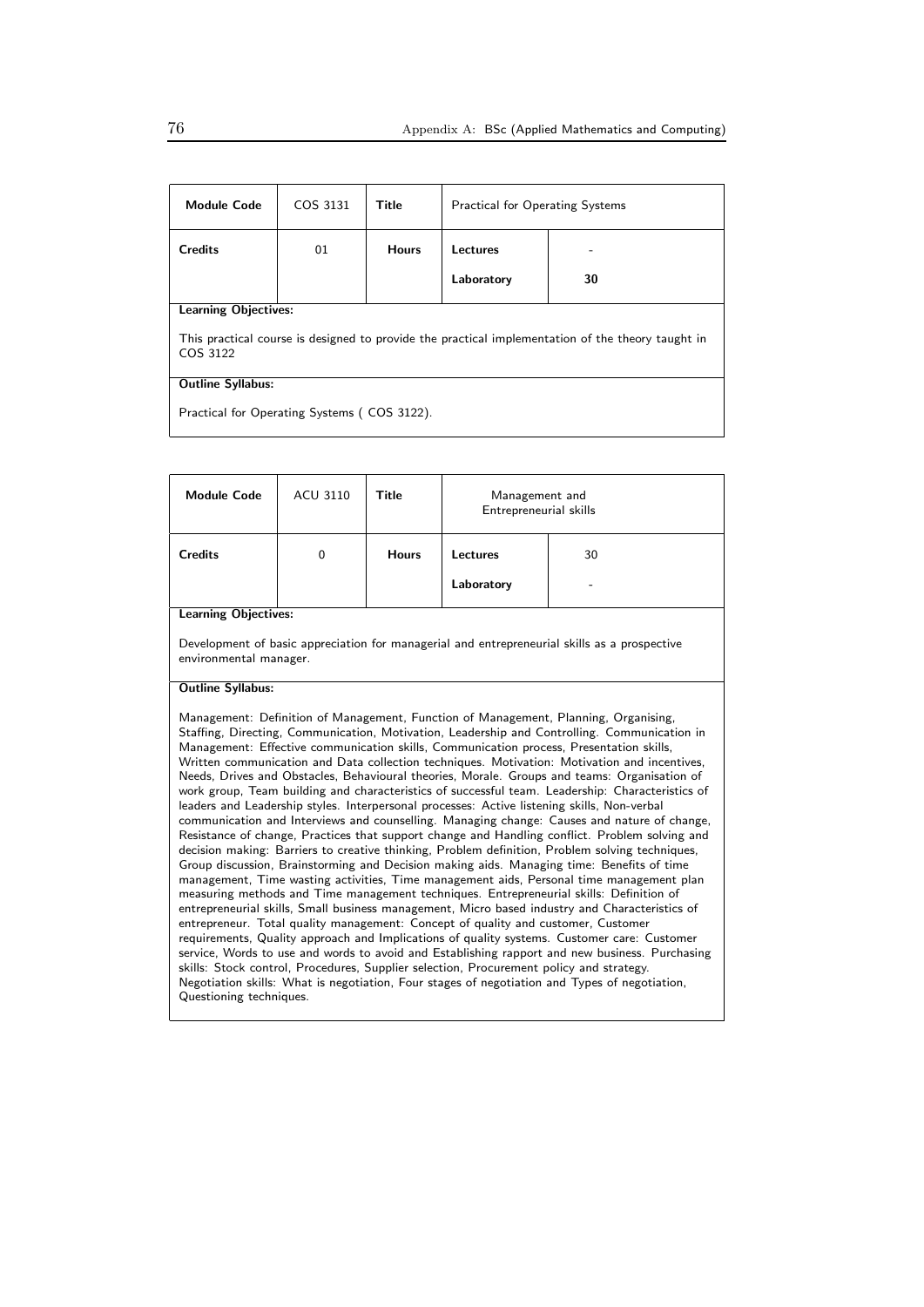| <b>Module Code</b>                                                                                                                                                                                                                                                                                  | PMA 3213                    | Title        | Algebraic Structures and<br>Complex Variables |    |  |  |
|-----------------------------------------------------------------------------------------------------------------------------------------------------------------------------------------------------------------------------------------------------------------------------------------------------|-----------------------------|--------------|-----------------------------------------------|----|--|--|
| <b>Credits</b>                                                                                                                                                                                                                                                                                      | 03                          | <b>Hours</b> | Lectures                                      | 45 |  |  |
|                                                                                                                                                                                                                                                                                                     |                             |              | Laboratory                                    |    |  |  |
|                                                                                                                                                                                                                                                                                                     | <b>Learning Objectives:</b> |              |                                               |    |  |  |
| The objective is to increase students' creativity, thinking and the knowledge of the algebraic<br>properties of the Algebraic Structures. Complex variable techniques develop analytical reasoning<br>skills. Also gain some experience to solve certain kinds of problems in the applied sciences. |                             |              |                                               |    |  |  |
| <b>Outline Syllabus:</b>                                                                                                                                                                                                                                                                            |                             |              |                                               |    |  |  |
| Algebraic Structures: Elementary theory of groups, Normal subgroups, Quotient groups,                                                                                                                                                                                                               |                             |              |                                               |    |  |  |

Homomorphism, Characteristic subgroups, Conjugate classes and the normalizer of a subgroups, Isomorphism theorems. Complex Variables: Complex numbers and functions , Limits and continuity, Sequences and series, Taylor's and Laurent's series, Singularities and residues. The application of contour integrals to evaluate real integrals, The argument principle, Rouches theorem with applications.

| <b>Module Code</b> | AMA 3213 | <b>Title</b> | <b>Analytical Dynamics</b> |    |
|--------------------|----------|--------------|----------------------------|----|
| <b>Credits</b>     | 03       | <b>Hours</b> | Lectures                   | 45 |
| carning Objectives |          |              | Laboratory                 | ۰  |

Learning Objectives:

The subject provides advanced theoretical developments, which prove elegant and versatile in solving dynamical problems. Develop a deep understanding of the fundamentals of analytical dynamics and applications to mechanical systems. Also introduce the skill in reformulation and generalization for practical application.

### Outline Syllabus:

Theory of rotation axis, Kinematics of rigid body, Equation of motion of rigid body, Euler's equations, Lagrangian formulation and applications. Small oscillation, Impulsive motion, Two body central force problems. Hamiltonian formulation and applications, Canonical Transformations, Hamilton -Jacobian equation.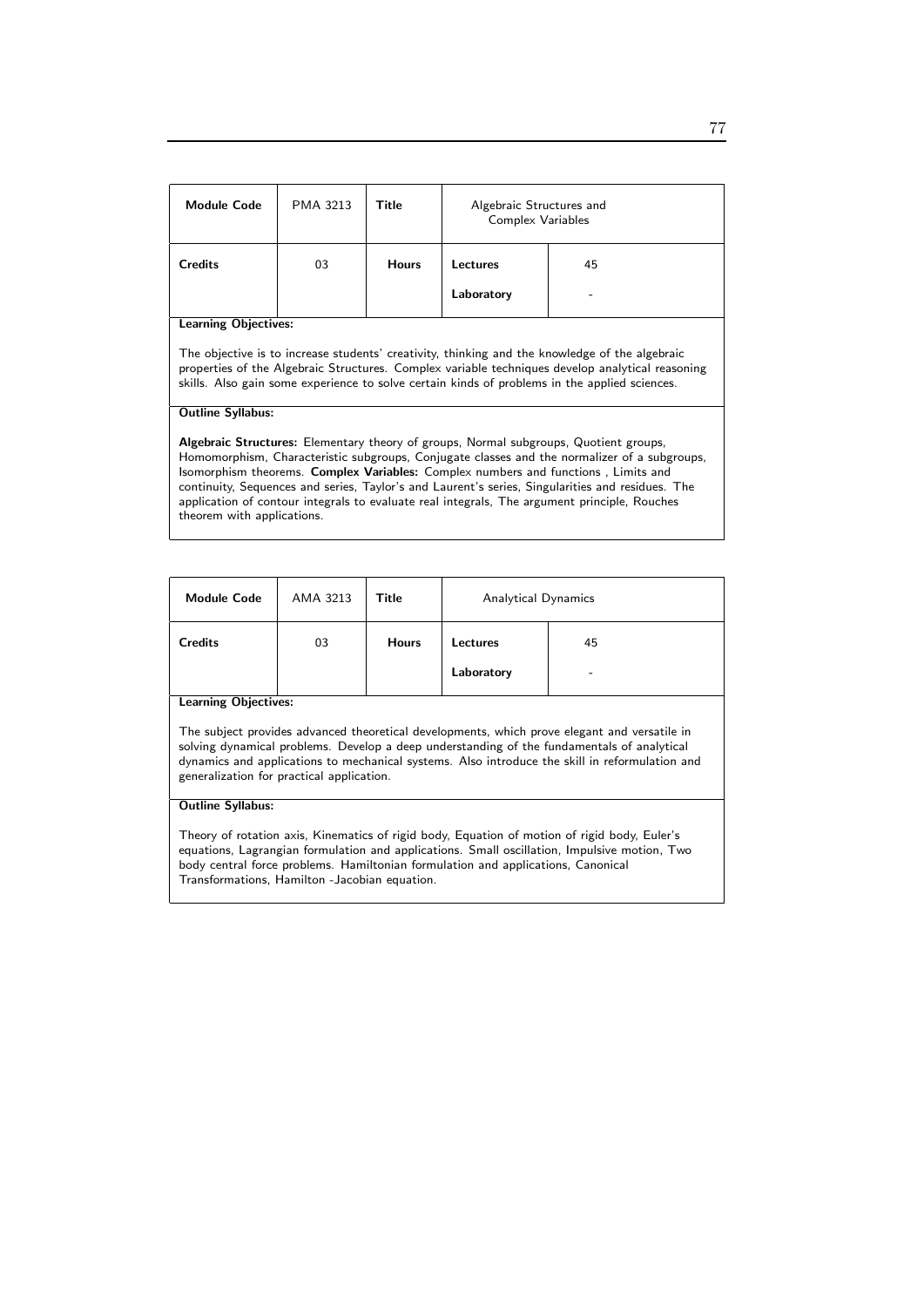| <b>Module Code</b>                                                                                                                                                                                                                                                                                                                                                                                                                                                                                                                                                                                                           | STA 3213 | Title        | <b>Applied Statistics</b> |    |
|------------------------------------------------------------------------------------------------------------------------------------------------------------------------------------------------------------------------------------------------------------------------------------------------------------------------------------------------------------------------------------------------------------------------------------------------------------------------------------------------------------------------------------------------------------------------------------------------------------------------------|----------|--------------|---------------------------|----|
| <b>Credits</b>                                                                                                                                                                                                                                                                                                                                                                                                                                                                                                                                                                                                               | 03       | <b>Hours</b> | Lectures                  | 45 |
|                                                                                                                                                                                                                                                                                                                                                                                                                                                                                                                                                                                                                              |          |              | Laboratory                |    |
| <b>Learning Objectives:</b>                                                                                                                                                                                                                                                                                                                                                                                                                                                                                                                                                                                                  |          |              |                           |    |
| Students will learn about proper sampling methods, as well as common errors that occur during<br>the sampling process that can lead to poor data collection.                                                                                                                                                                                                                                                                                                                                                                                                                                                                 |          |              |                           |    |
| <b>Outline Syllabus:</b>                                                                                                                                                                                                                                                                                                                                                                                                                                                                                                                                                                                                     |          |              |                           |    |
| Various methods of sampling, Detail study of Sample, Stratified and systematic sampling,<br>Optimal sampling where total sample size or total cost is fixed, Models for cost functions,<br>Quota, Cluster, Systematic and multi-stage methods of sampling, census and sample surveys<br>design, pilot surveys, Methods of data collation, Analysis of sample surveys, Estimation of means<br>, Variances, Totals and proportions, Ration and regression estimators, Acceptance sampling<br>Operation characteristic curves, Single and double sampling plans, Producers and consumers risk,<br>Average sample number curves. |          |              |                           |    |

| <b>Module Code</b>                                                                                                                                                                                                                                                                                                                                                                                                                                                                                                                                                                                                                                                                                                                                                                                                                                                                                                                                                                                                                                                                                                                                                                                                       | COS 3213 | Title        | Internet programming |    |  |
|--------------------------------------------------------------------------------------------------------------------------------------------------------------------------------------------------------------------------------------------------------------------------------------------------------------------------------------------------------------------------------------------------------------------------------------------------------------------------------------------------------------------------------------------------------------------------------------------------------------------------------------------------------------------------------------------------------------------------------------------------------------------------------------------------------------------------------------------------------------------------------------------------------------------------------------------------------------------------------------------------------------------------------------------------------------------------------------------------------------------------------------------------------------------------------------------------------------------------|----------|--------------|----------------------|----|--|
| <b>Credits</b>                                                                                                                                                                                                                                                                                                                                                                                                                                                                                                                                                                                                                                                                                                                                                                                                                                                                                                                                                                                                                                                                                                                                                                                                           | 03       | <b>Hours</b> | Lectures             | 45 |  |
|                                                                                                                                                                                                                                                                                                                                                                                                                                                                                                                                                                                                                                                                                                                                                                                                                                                                                                                                                                                                                                                                                                                                                                                                                          |          |              | Laboratory           |    |  |
| <b>Learning Objectives:</b>                                                                                                                                                                                                                                                                                                                                                                                                                                                                                                                                                                                                                                                                                                                                                                                                                                                                                                                                                                                                                                                                                                                                                                                              |          |              |                      |    |  |
| Students will learn to program the Internet using Java. They will also learn HTML forms<br>programming.                                                                                                                                                                                                                                                                                                                                                                                                                                                                                                                                                                                                                                                                                                                                                                                                                                                                                                                                                                                                                                                                                                                  |          |              |                      |    |  |
| <b>Outline Syllabus:</b>                                                                                                                                                                                                                                                                                                                                                                                                                                                                                                                                                                                                                                                                                                                                                                                                                                                                                                                                                                                                                                                                                                                                                                                                 |          |              |                      |    |  |
| Introduction to Internet programming: Client, Server model, Browsers - Graphical and<br>Hypertext Access to the Internet, HTTP- Hyper Text Transfer Protocol (how it actually works).<br>Creating Internet World Wide Web pages: HTML - Hyper Text Markup Language, headers,<br>body, html tags, tables, Text, graphics, sounds, video clips, multi - media, Client side image<br>mapping, web page counters, HTML resources - html converters and tools.<br><b>HTML forms programming:</b> Building a form, Text fields and value, size, max-length, html<br>buttons, radio, checkboxes, pre-checked, selection lists, Introduction to CGI scripting, Action and<br>Method - GET and POST, html form interface with CGI scripts, Automating processing such as<br>info forms and email, programming CGI interfacing via forms.<br>Creating Interactive Executable Content - Intro to Java: Applets.<br><b>Advanced Java programming:</b> Graphic User Interface with AWT, AWT calls, Windows, dialog<br>boxes, pop - up menus, Graphics, Using a layout manager, Manipulating images, Image<br>animation, Threads - Process Management, Socket Programming - client - sever processing, URL<br>connections, Java Beans. |          |              |                      |    |  |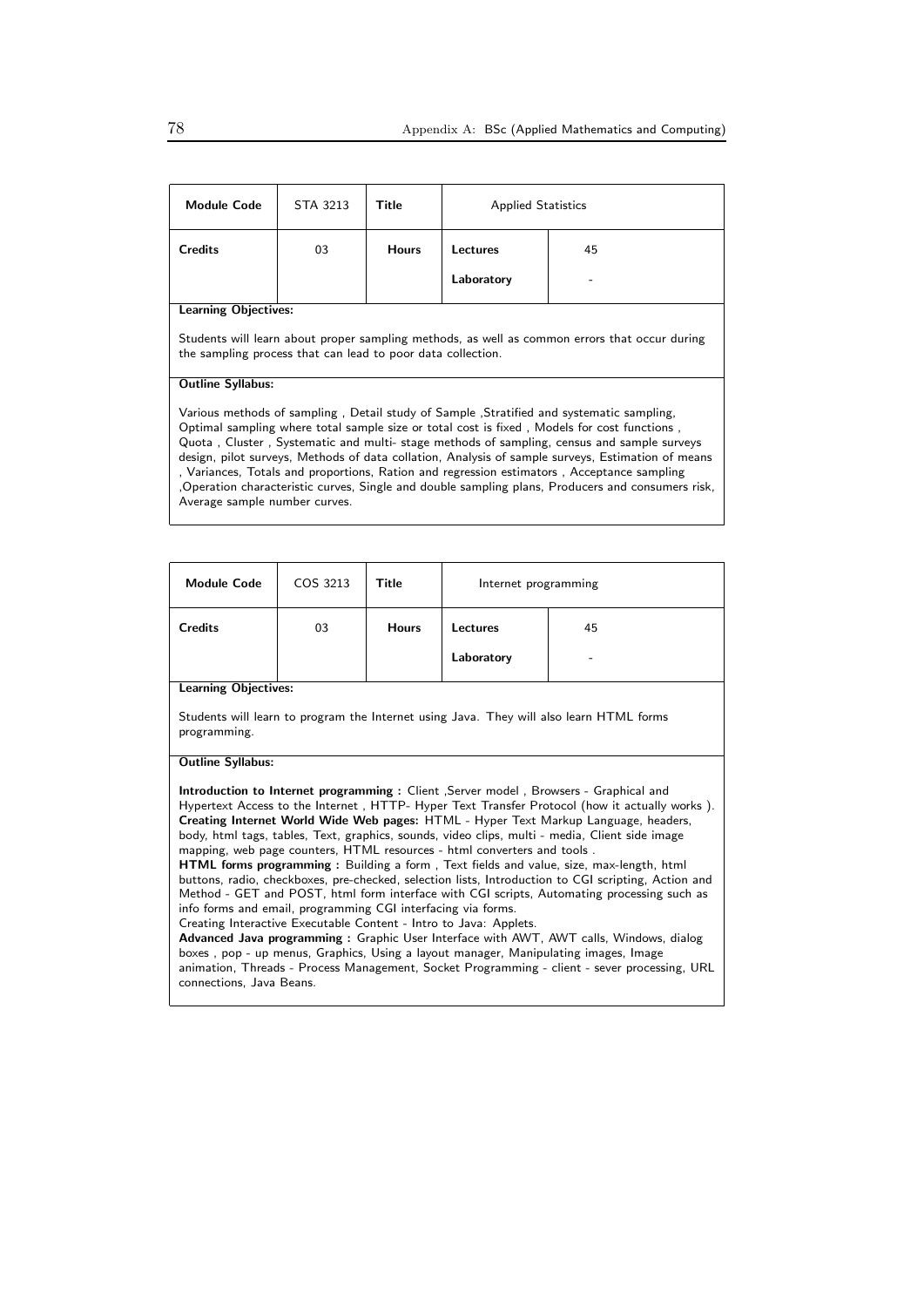| <b>Module Code</b>                                                                                                                                                                                                                                                                                                                                                                                                                                                                                                                                                                                                                                                                                                                                                                                                                                                                                                    | COS 3222 | <b>Title</b> | <b>Computer Systems</b>                                          |                                                                                                   |
|-----------------------------------------------------------------------------------------------------------------------------------------------------------------------------------------------------------------------------------------------------------------------------------------------------------------------------------------------------------------------------------------------------------------------------------------------------------------------------------------------------------------------------------------------------------------------------------------------------------------------------------------------------------------------------------------------------------------------------------------------------------------------------------------------------------------------------------------------------------------------------------------------------------------------|----------|--------------|------------------------------------------------------------------|---------------------------------------------------------------------------------------------------|
| <b>Credits</b>                                                                                                                                                                                                                                                                                                                                                                                                                                                                                                                                                                                                                                                                                                                                                                                                                                                                                                        | 02       | <b>Hours</b> | Lectures                                                         | 30                                                                                                |
|                                                                                                                                                                                                                                                                                                                                                                                                                                                                                                                                                                                                                                                                                                                                                                                                                                                                                                                       |          |              | Laboratory                                                       |                                                                                                   |
| <b>Learning Objectives:</b>                                                                                                                                                                                                                                                                                                                                                                                                                                                                                                                                                                                                                                                                                                                                                                                                                                                                                           |          |              |                                                                  |                                                                                                   |
|                                                                                                                                                                                                                                                                                                                                                                                                                                                                                                                                                                                                                                                                                                                                                                                                                                                                                                                       |          |              | computer organization and learn to program in assembly language. | Students will learn elements of digital logic and data and number representation. They also learn |
| <b>Outline Syllabus:</b>                                                                                                                                                                                                                                                                                                                                                                                                                                                                                                                                                                                                                                                                                                                                                                                                                                                                                              |          |              |                                                                  |                                                                                                   |
| Binary Notation, Logical operations: AND, OR, NOT, EXOR, Truth tables, Boolean algebra,<br>Logical expressions and minimization. Combination and Sequential Logic Devices: Encoders,<br>Decoders, Multiplexes, Address, Registers and counters. Number System: Binary, Octal<br>Hexadecimal. Data Representation: Bytes and words. Negative Number Representation:<br>Signed and tow's complements. Memory Devices: Read only and read / write memory, Back up<br>storage, Access and cycle time, Principles of serial and parallel data transmission, Stored program<br>control concept. The function and the interaction between arithmetic/logic, control and storage<br>elements of a computer, Micro program control. Typical Instruction Set: Fetch and execution<br>cycle, Addressing modes. Assembly Language Programming: Detail study of instruction set of a<br>microprocessor and writing simple program. |          |              |                                                                  |                                                                                                   |

| <b>Module Code</b>          | COS 3231                                                                                          | Title        | <b>Practical for Computer Systems</b> |    |  |
|-----------------------------|---------------------------------------------------------------------------------------------------|--------------|---------------------------------------|----|--|
| <b>Credits</b>              | 01                                                                                                | <b>Hours</b> | Lectures<br>Laboratory                | 30 |  |
| <b>Learning Objectives:</b> |                                                                                                   |              |                                       |    |  |
| COS 3222.                   | This practical course is designed to provide the practical implementation of the theory taught in |              |                                       |    |  |

## Outline Syllabus:

Practical for Computer Systems ( COS 3222).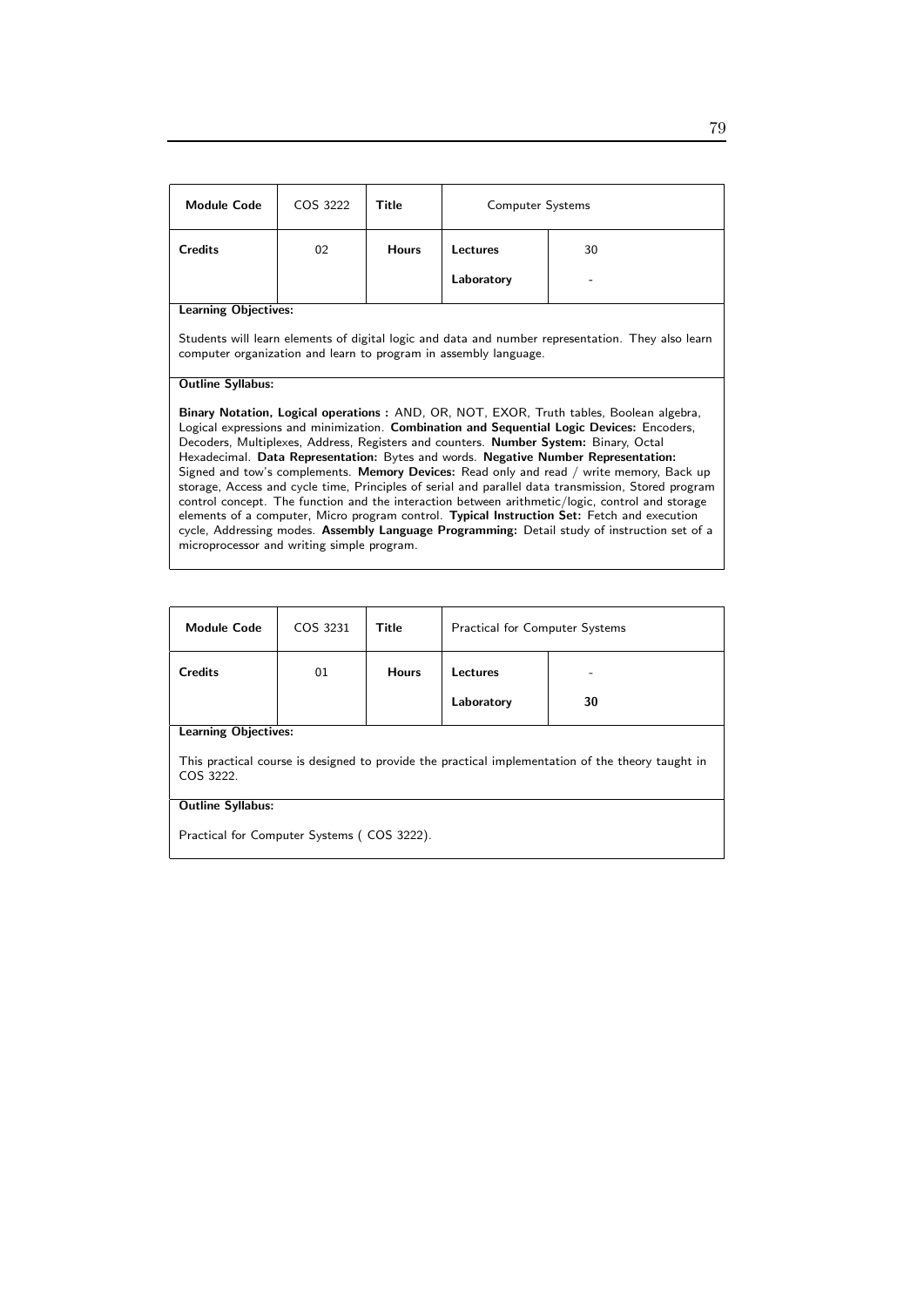| <b>Module Code</b>                                                                                                                                                                                                                                                                                                                                                                                                                                                                                                                                                                                                                                                                                                                                                                                                                                                                                                                                                                                                                                                                                                                                                                                                                                               | SCOS 3213 | Title        | Knowledge Based System<br>(KBS) and Logic Programming |    |  |
|------------------------------------------------------------------------------------------------------------------------------------------------------------------------------------------------------------------------------------------------------------------------------------------------------------------------------------------------------------------------------------------------------------------------------------------------------------------------------------------------------------------------------------------------------------------------------------------------------------------------------------------------------------------------------------------------------------------------------------------------------------------------------------------------------------------------------------------------------------------------------------------------------------------------------------------------------------------------------------------------------------------------------------------------------------------------------------------------------------------------------------------------------------------------------------------------------------------------------------------------------------------|-----------|--------------|-------------------------------------------------------|----|--|
| <b>Credits</b>                                                                                                                                                                                                                                                                                                                                                                                                                                                                                                                                                                                                                                                                                                                                                                                                                                                                                                                                                                                                                                                                                                                                                                                                                                                   | 03        | <b>Hours</b> | Lectures                                              | 45 |  |
|                                                                                                                                                                                                                                                                                                                                                                                                                                                                                                                                                                                                                                                                                                                                                                                                                                                                                                                                                                                                                                                                                                                                                                                                                                                                  |           |              | Laboratory                                            |    |  |
| <b>Learning Objectives:</b>                                                                                                                                                                                                                                                                                                                                                                                                                                                                                                                                                                                                                                                                                                                                                                                                                                                                                                                                                                                                                                                                                                                                                                                                                                      |           |              |                                                       |    |  |
| Student should have the knowledge in various methods of knowledge representation and storage.<br>Student will be able to solve search and constraint problem using AI techniques. Also, Student<br>will learn adaptive techniques.                                                                                                                                                                                                                                                                                                                                                                                                                                                                                                                                                                                                                                                                                                                                                                                                                                                                                                                                                                                                                               |           |              |                                                       |    |  |
| <b>Outline Syllabus:</b>                                                                                                                                                                                                                                                                                                                                                                                                                                                                                                                                                                                                                                                                                                                                                                                                                                                                                                                                                                                                                                                                                                                                                                                                                                         |           |              |                                                       |    |  |
| Overview Of The Artificial Intelligence Field: Basic concepts, Definition of AI, Background and<br>past achievements, Aims, Overview of application areas, Problems and problem solving, State<br>space search, production rules, logic, Heuristic search techniques, Generate and test, Hill climbing<br>search reduction, Strategies, Knowledge Representation: Representation models, Predicate logic,<br>rules, Semantic nets, frames: Conceptual graphs, Scripts, Fuzzy logic: statistical techniques for<br>determining, Probability Methodologies for developing KBS, The KBS Development Life Cycle;<br>Knowledge acquisition, Prototyping: implementation, Development environments. Adaptive<br>Approaches: In both of the following approaches, learning and applications will be emphasized,<br>Neural networks, Architectures: Hop field network: multi-layer perception: Feed forward:<br>Back-propagation, Genetic algorithms, Basic concepts: population: chromosomes: operators,<br>Schemata: coding, Rule induction, Basic concepts: Decision trees/ rule sets. Major Application<br>Areas: Expert systems, Natural language and processing, Machine vision and robotics, Data<br>mining and intelligent business support, Intelligent agents. |           |              |                                                       |    |  |

| <b>Module Code</b>                                                                                                                                                                                                                                                                                                                                                                                                                                                                                                                                                                                                                           | SCOS 3223                                                                                                                                                  | Title        | <b>Parallel Computing</b> |    |  |
|----------------------------------------------------------------------------------------------------------------------------------------------------------------------------------------------------------------------------------------------------------------------------------------------------------------------------------------------------------------------------------------------------------------------------------------------------------------------------------------------------------------------------------------------------------------------------------------------------------------------------------------------|------------------------------------------------------------------------------------------------------------------------------------------------------------|--------------|---------------------------|----|--|
| <b>Credits</b>                                                                                                                                                                                                                                                                                                                                                                                                                                                                                                                                                                                                                               | 03                                                                                                                                                         | <b>Hours</b> | Lectures                  | 45 |  |
|                                                                                                                                                                                                                                                                                                                                                                                                                                                                                                                                                                                                                                              |                                                                                                                                                            |              | Laboratory                |    |  |
| <b>Learning Objectives:</b>                                                                                                                                                                                                                                                                                                                                                                                                                                                                                                                                                                                                                  |                                                                                                                                                            |              |                           |    |  |
|                                                                                                                                                                                                                                                                                                                                                                                                                                                                                                                                                                                                                                              | Student will learn parallel architecture and to design parallel programs to these architecture. They<br>will also learn to program in MPI/PVM environment. |              |                           |    |  |
| <b>Outline Syllabus:</b>                                                                                                                                                                                                                                                                                                                                                                                                                                                                                                                                                                                                                     |                                                                                                                                                            |              |                           |    |  |
| Parallel architectures (SIMD, MIMD, etc.), Parallel algorithm design, Scalability, Communication<br>techniques, Speed and efficiency of parallel algorithms.<br>Introduction to MPI/PVM.                                                                                                                                                                                                                                                                                                                                                                                                                                                     |                                                                                                                                                            |              |                           |    |  |
| General introduction to the concept of cluster based distributed computing. Hardware<br>technologies for cluster computing, including a survey of the possible node hardware and<br>high-speed networking hardware and software. Software for cluster computing.<br>Software and software architectures for cluster computing, including both shared memory<br>(OpenMP) and message-passing (MPI/PVM) models. Programming, features and performance<br>of standard MPI variants (LAM/MPICH/vendor specific MPI versions) and variants based on new<br>low level protocols (MVICH), evaluation and tuning of system and software performance. |                                                                                                                                                            |              |                           |    |  |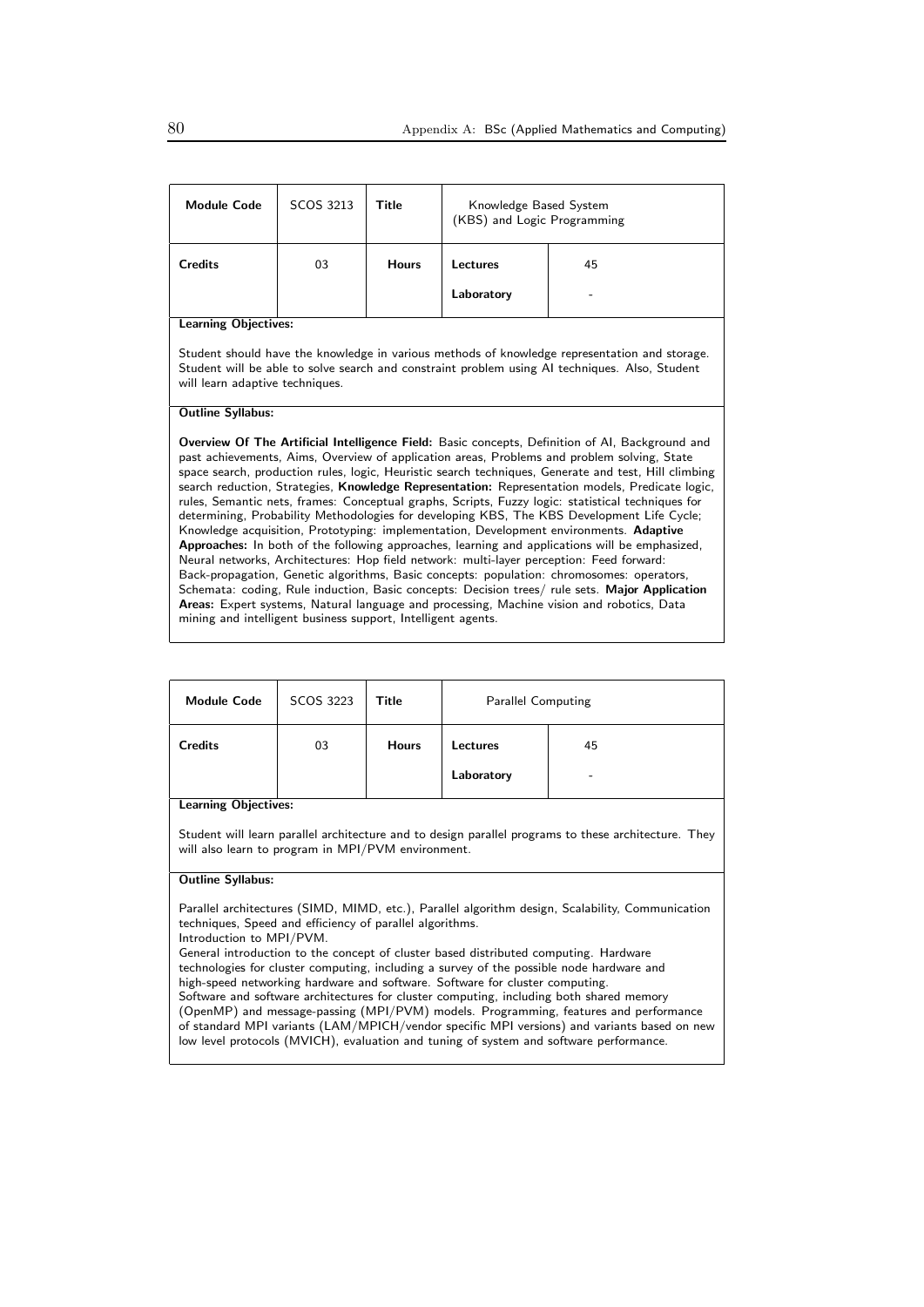| <b>Module Code</b>                                                                                              | SCOC 3232 | Title        | Practical for Knowledge Based<br>System (KBS) and Logic<br>Programming |    |
|-----------------------------------------------------------------------------------------------------------------|-----------|--------------|------------------------------------------------------------------------|----|
| <b>Credits</b>                                                                                                  | 02        | <b>Hours</b> | Lectures                                                               |    |
|                                                                                                                 |           |              | Laboratory                                                             | 60 |
| <b>Learning Objectives:</b>                                                                                     |           |              |                                                                        |    |
| This practical course is designed to provide the practical implementation of the theory taught in<br>SCOS 3213. |           |              |                                                                        |    |
| <b>Outline Syllabus:</b>                                                                                        |           |              |                                                                        |    |
| Practical for Knowledge Based System (KBS) and Logic Programming (SCOS 3213).                                   |           |              |                                                                        |    |

| <b>Module Code</b>                                                                                              | SCOS 3241                   | Title        | Practical for Parallel computing |    |  |
|-----------------------------------------------------------------------------------------------------------------|-----------------------------|--------------|----------------------------------|----|--|
| <b>Credits</b>                                                                                                  | 01                          | <b>Hours</b> | Lectures                         |    |  |
|                                                                                                                 |                             |              | Laboratory                       | 30 |  |
|                                                                                                                 | <b>Learning Objectives:</b> |              |                                  |    |  |
| This practical course is designed to provide the practical implementation of the theory taught in<br>SCOS 3223. |                             |              |                                  |    |  |
| <b>Outline Syllabus:</b>                                                                                        |                             |              |                                  |    |  |
| Practical for Parallel Computing (SCOS 3223)                                                                    |                             |              |                                  |    |  |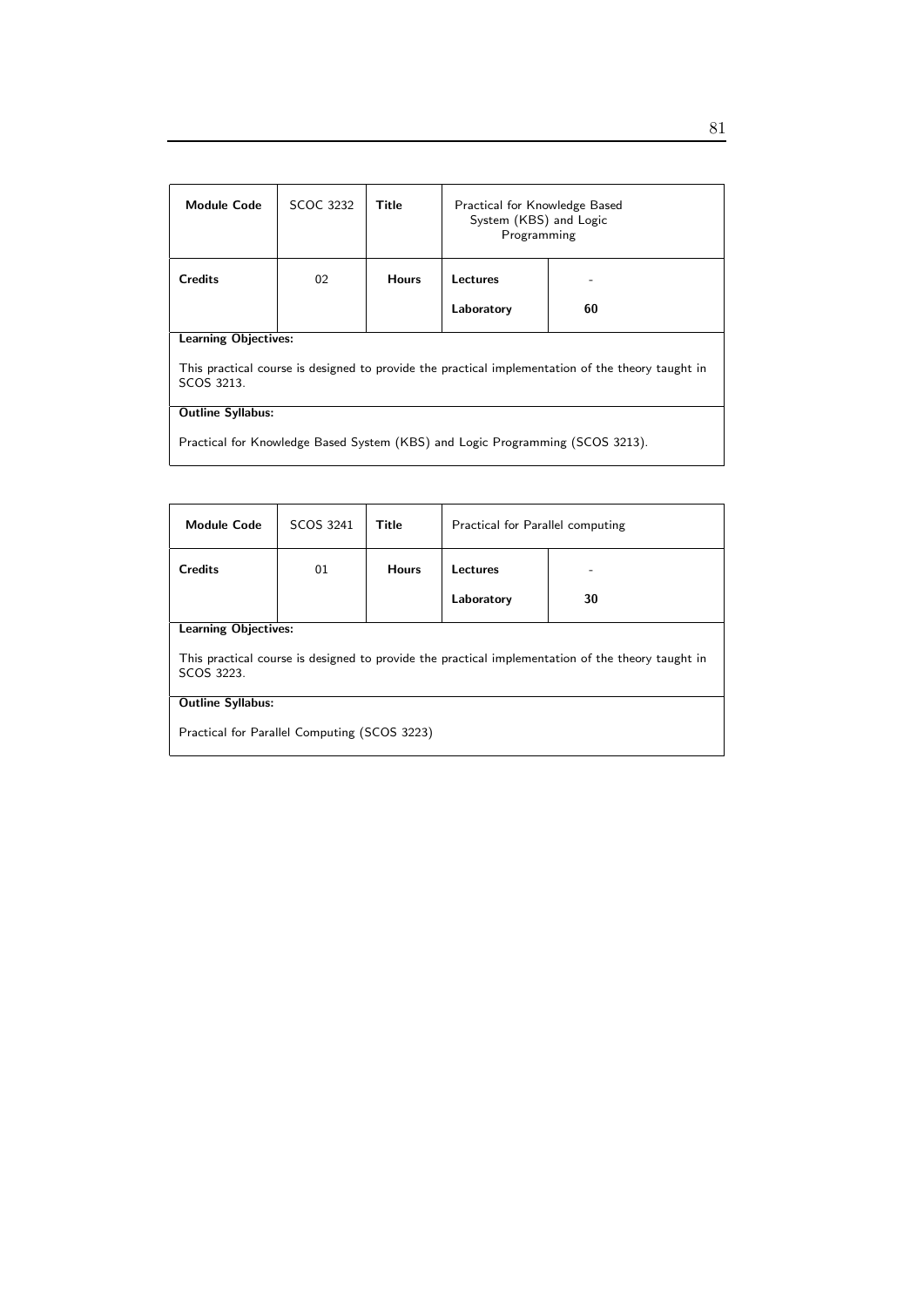| <b>Module Code</b>                                                                                                                                                                                                                                                                                                                                     | SCOS 4113                   | Title        | Advanced Numerical Analysis |    |  |
|--------------------------------------------------------------------------------------------------------------------------------------------------------------------------------------------------------------------------------------------------------------------------------------------------------------------------------------------------------|-----------------------------|--------------|-----------------------------|----|--|
| <b>Credits</b>                                                                                                                                                                                                                                                                                                                                         | 03                          | <b>Hours</b> | Lectures                    | 45 |  |
|                                                                                                                                                                                                                                                                                                                                                        |                             |              | Laboratory                  |    |  |
|                                                                                                                                                                                                                                                                                                                                                        | <b>Learning Objectives:</b> |              |                             |    |  |
| Student will learn about solving large sparse matrix equation and semi iterative methods to solve<br>large system. They will also learn to solve Eigen value problem.                                                                                                                                                                                  |                             |              |                             |    |  |
| <b>Outline Syllabus:</b>                                                                                                                                                                                                                                                                                                                               |                             |              |                             |    |  |
| Sparse matrices and their representation, sparse matrix techniques, graph theory, adjacency level<br>structure, pseudo peripheral vertex, Gibbs algorithm, Cuthill and Makee algorithm to reduce the<br>bandwidth, Eigen value problem: Power methods, Jacobi, Householders method QR, LR<br>methods, avoiding complex arithmetic by double QR method. |                             |              |                             |    |  |

| <b>Module Code</b>          | SCOS 4123 | <b>Title</b> | Combinatorial mathematics and<br>Graph Theory |    |
|-----------------------------|-----------|--------------|-----------------------------------------------|----|
| <b>Credits</b>              | 03        | <b>Hours</b> | Lectures                                      | 45 |
|                             |           |              | Laboratory                                    | -  |
| <b>Learning Objectives:</b> |           |              |                                               |    |

Students should be able to get clear understanding about the concept of graph theory and to make easy to handle graphics programing.

#### Outline Syllabus:

Introduction, Numbers and counting, Subsets, partitions, permutations, Recurrence relations and generating functions, The principle of inclusion and exclusion, Latin squares and SDRs, Extremal set theory, Steiner triple systems, Finite geometry, Ramsey's theorem, Graphs, Posets, lattices, and matroids, Automorphism groups and permutations, Enumeration under group action, Designs, Error-correcting codes.

Introduction, Graphs: Graphs and simple graphs; Graphs isomorphism; The incidence and adjacency matrices; Vertex degrees; Paths and connection; Cycles and the shortest path problem, Trees: Trees; Cut edges and bonds; Cut vertices; Cayley's formula and Kruskal's algorithm, Connectivity: Connectivity; Blocks and construction of reliable communication networks, Euler Tours and Hamilton Cycles: Euler tours; Hamilton cycles; The Chinese postman problem and the traveling salesman problem, Planar Graphs: Planar graphs; Dual graphs and Euler's formula, Networks: Flows; Cuts; The Max-Flow Min-Cut theorem and applications.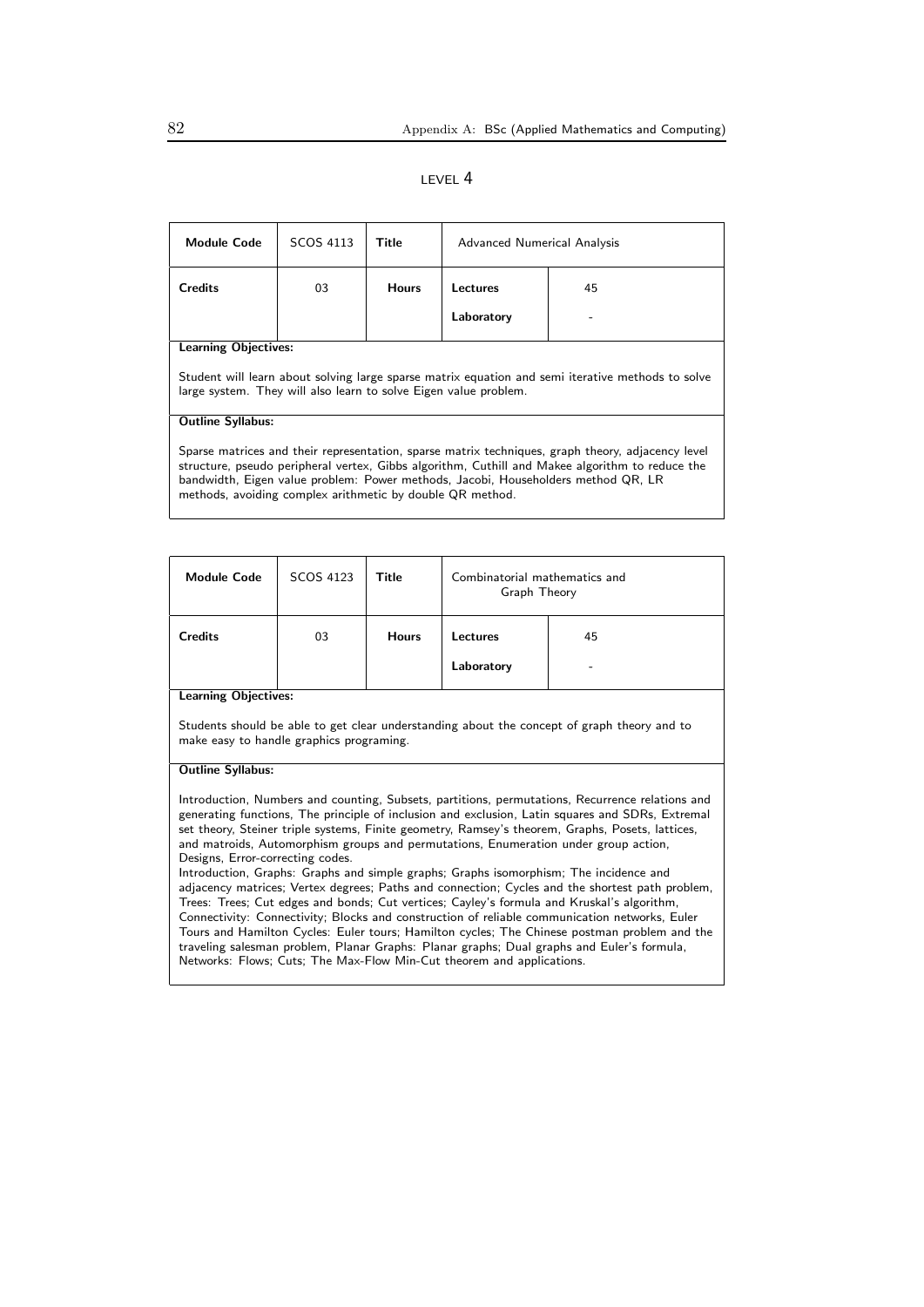| <b>Module Code</b>                                                                                                                                                                                                                                                                                                                                                                                                                                                                                                                                                                                                                                                                                                                                                                                                                                                                                                                                           | <b>SCOS 4133</b>                                                                  | <b>Title</b> | <b>Networking Basics</b> |    |  |
|--------------------------------------------------------------------------------------------------------------------------------------------------------------------------------------------------------------------------------------------------------------------------------------------------------------------------------------------------------------------------------------------------------------------------------------------------------------------------------------------------------------------------------------------------------------------------------------------------------------------------------------------------------------------------------------------------------------------------------------------------------------------------------------------------------------------------------------------------------------------------------------------------------------------------------------------------------------|-----------------------------------------------------------------------------------|--------------|--------------------------|----|--|
| <b>Credits</b>                                                                                                                                                                                                                                                                                                                                                                                                                                                                                                                                                                                                                                                                                                                                                                                                                                                                                                                                               | 03                                                                                | <b>Hours</b> | Lectures                 | 45 |  |
|                                                                                                                                                                                                                                                                                                                                                                                                                                                                                                                                                                                                                                                                                                                                                                                                                                                                                                                                                              |                                                                                   |              | Laboratory               |    |  |
| <b>Learning Objectives:</b>                                                                                                                                                                                                                                                                                                                                                                                                                                                                                                                                                                                                                                                                                                                                                                                                                                                                                                                                  |                                                                                   |              |                          |    |  |
|                                                                                                                                                                                                                                                                                                                                                                                                                                                                                                                                                                                                                                                                                                                                                                                                                                                                                                                                                              | Students will learn basic concepts in computer Network and emerging technologies. |              |                          |    |  |
| <b>Outline Syllabus:</b>                                                                                                                                                                                                                                                                                                                                                                                                                                                                                                                                                                                                                                                                                                                                                                                                                                                                                                                                     |                                                                                   |              |                          |    |  |
| Introduction to Networking, Networking Math, Networking Fundamentals. Networking<br>Terminology, Bandwidth, Networking Models Networking Media. Copper Media, Optical Media,<br>Wireless Media. Cable Testing -Discovering and Connecting to Neighbors, Background -Waves,<br>Sine waves, etc., Signals and Noise. Cabling LANs and WANs- Cabling the LAN, Cabling the<br>WAN, Ethernet Fundamentals-Ethernet. Fundamentals, Ethernet Operation, Ethernet<br>Technologies- 10 Mbps and 100 Mbps Ethernet, 1000, Mbps and 10 Gigabit Ethernet<br>Ethernet Switching- Ethernet Switching, Collision Domains and Broadcast Domains, TCP/IP<br>Protocol Suite and IP Addressing.<br>Introduction to TCP/IP, Internet Addresses, Obtaining an IP Address.<br>Routing Fundamentals and Subnets.<br>Routed Protocol, IP Routing Protocols, Mechanics of Subnetting.<br>TCP/IP Transport and Application Layer.<br>TCP/IP Transport Layer, TCP/IP Application Layer. |                                                                                   |              |                          |    |  |

| <b>Module Code</b>          | SCOS 4143 | <b>Title</b> | Object oriented analysis and<br>design |         |
|-----------------------------|-----------|--------------|----------------------------------------|---------|
| <b>Credits</b>              | 03        | <b>Hours</b> | <b>Lectures</b><br>Laboratory          | 45<br>۰ |
| <b>Learning Objectives:</b> |           |              |                                        |         |

Student will learn object oriented methodologies such as UML, use cases. They will also learn user interface design and software quality assuarence.

#### Outline Syllabus:

Introduction and Overview, Object-oriented life cycle, Object-oriented methodologies - a guided tour, Unified Modeling Language, Object-oriented analysis with use cases, classification approach and identification of object relationships, attributes, and methods, Object-oriented design pertinent to classes and database management, Design of the user interface, Software quality assurance and assessment, Review and recapitulation.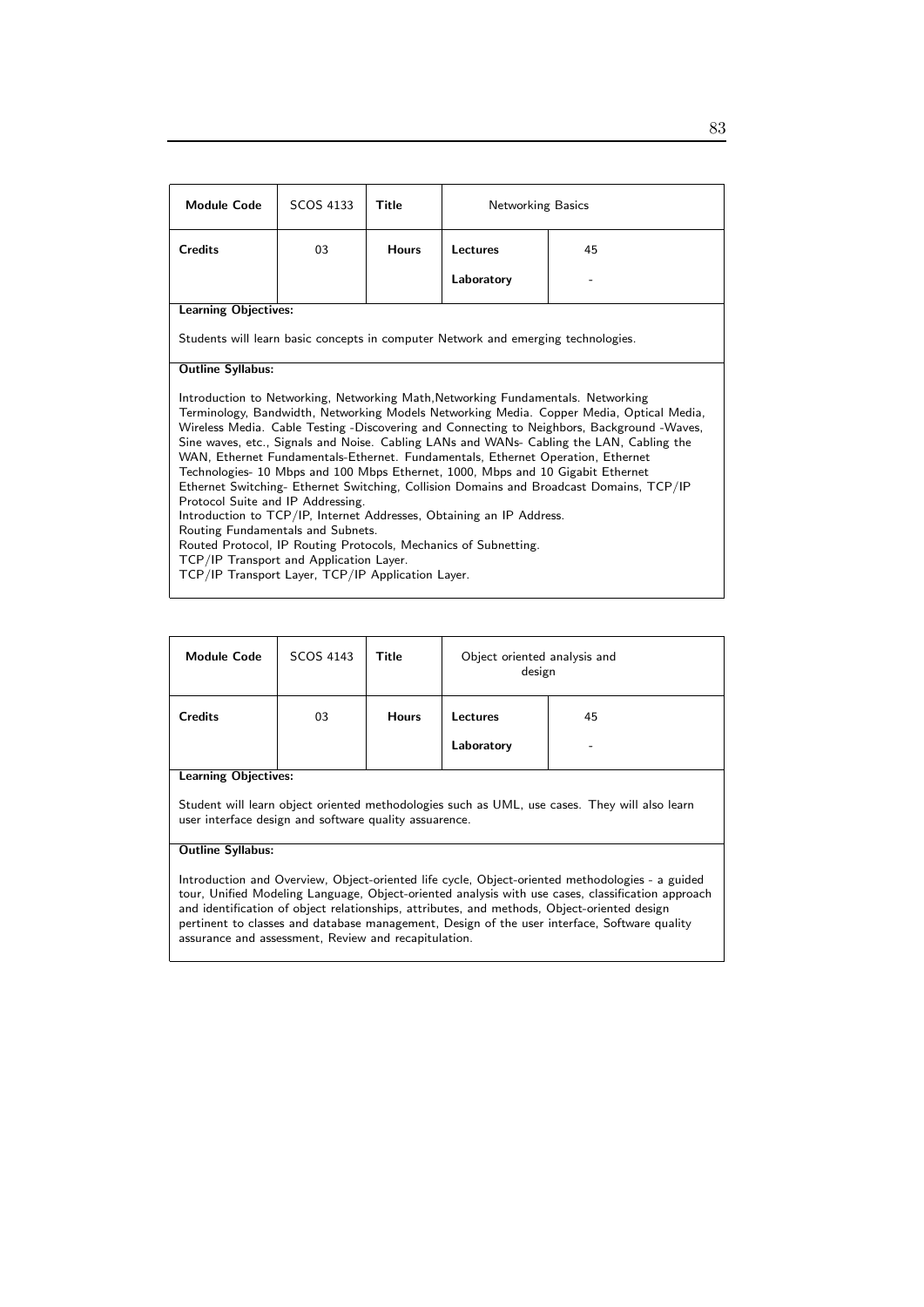| <b>Module Code</b>                                                                                                                                                                                                                                                                                                                                                                                                                                                                                                                                                                                                         | SCOS 4153 | Title        | Computer Graphics and Image<br>processing |    |  |
|----------------------------------------------------------------------------------------------------------------------------------------------------------------------------------------------------------------------------------------------------------------------------------------------------------------------------------------------------------------------------------------------------------------------------------------------------------------------------------------------------------------------------------------------------------------------------------------------------------------------------|-----------|--------------|-------------------------------------------|----|--|
| <b>Credits</b>                                                                                                                                                                                                                                                                                                                                                                                                                                                                                                                                                                                                             | 03        | <b>Hours</b> | Lectures                                  | 45 |  |
|                                                                                                                                                                                                                                                                                                                                                                                                                                                                                                                                                                                                                            |           |              | Laboratory                                |    |  |
| <b>Learning Objectives:</b>                                                                                                                                                                                                                                                                                                                                                                                                                                                                                                                                                                                                |           |              |                                           |    |  |
| Student will learn 2D, 3D graphics algorithms. They will also learn basic algorithm in image<br>processing.                                                                                                                                                                                                                                                                                                                                                                                                                                                                                                                |           |              |                                           |    |  |
| <b>Outline Syllabus:</b>                                                                                                                                                                                                                                                                                                                                                                                                                                                                                                                                                                                                   |           |              |                                           |    |  |
| Graphic devices, 2D drawing algorithms: line, circle, curve, 2D filling algorithms, 2D clipping, 2D,<br>3D Transformation, Polygon representation, 3D Surface representation, projection, hidden surface<br>removal, matrix representation, Color models, rendering, illumination, object modeling.<br>Visual Perception, Image Hardware and Software, Image representation, Image compression,<br>Image file formats. Image Formation, Image Transforms: Fourier, Image Enhancement, Image<br>Restoration, Image Interpretation: Edge detection, feature extraction, template matching, Hough<br>transform, Case Studies. |           |              |                                           |    |  |

| <b>Module Code</b>          | SCOS 4213 | <b>Title</b> | Compiler Design        |         |
|-----------------------------|-----------|--------------|------------------------|---------|
| <b>Credits</b>              | 03        | <b>Hours</b> | Lectures<br>Laboratory | 45<br>- |
| <b>Learning Objectives:</b> |           |              |                        |         |

Student will learn about lexical analysis, syntax analysis and passers for high level languages. They will also learn about code generation and optimization.

## Outline Syllabus:

Introduction to Compilers; Introduction to Lexical Analysis, Generating Lexers; Introduction to Parsing, Shift-reduce Parsing, Parser Generators, Static Analysis; Type Checking, Introduction to code generation, Improving code quality, Implementing Functions; Implementing Objects; Introduction to Optimization; Optimization of Flow Graphs and Basic Blocks, Dataflow Analysis; Instruction Selection.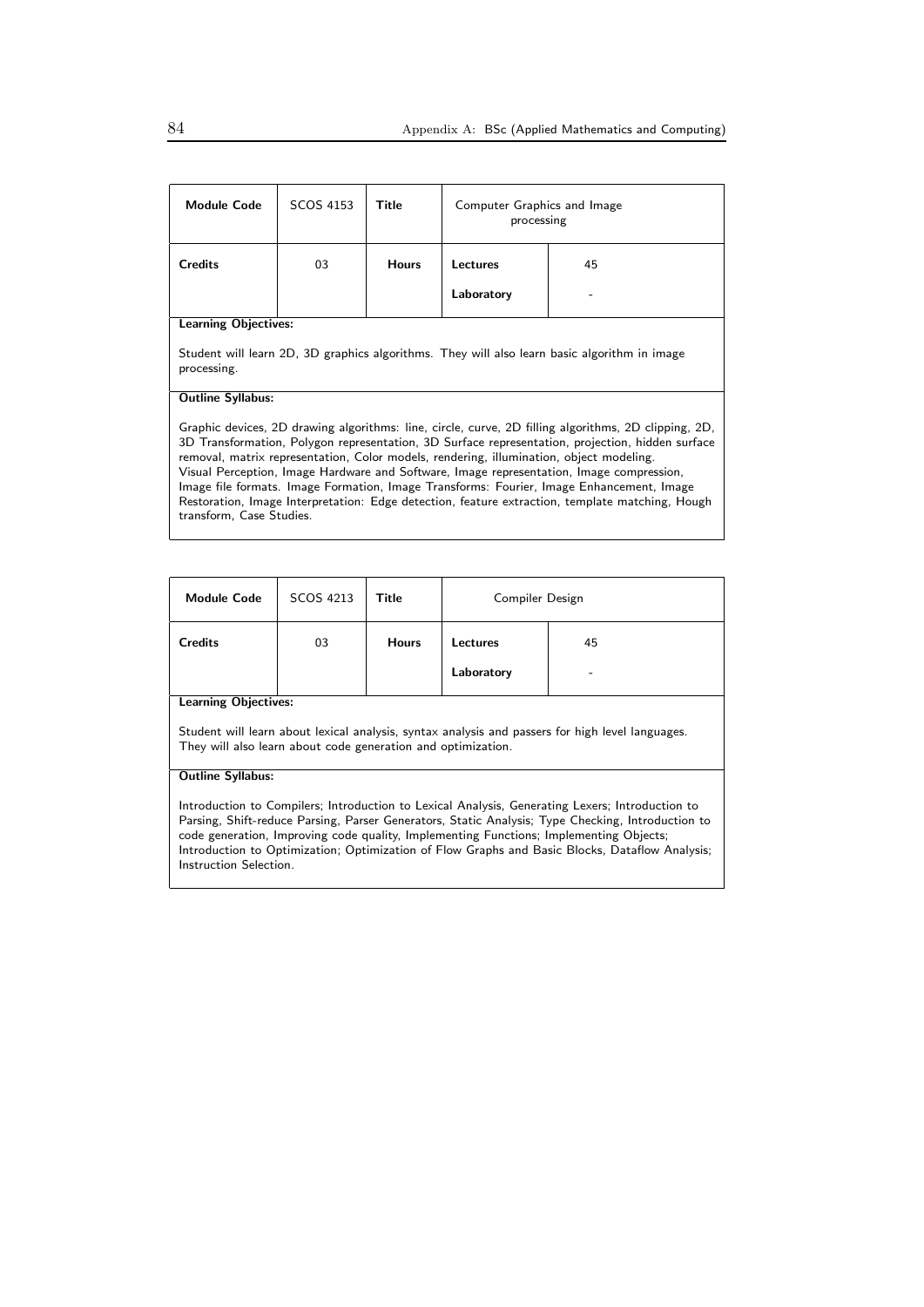| <b>Module Code</b>                                                                                                                                                                                                                                                                                                  | SCOS 4223 | Title        | Theory of Computation |    |
|---------------------------------------------------------------------------------------------------------------------------------------------------------------------------------------------------------------------------------------------------------------------------------------------------------------------|-----------|--------------|-----------------------|----|
| <b>Credits</b>                                                                                                                                                                                                                                                                                                      | 03        | <b>Hours</b> | Lectures              | 45 |
|                                                                                                                                                                                                                                                                                                                     |           |              | Laboratory            |    |
| <b>Learning Objectives:</b>                                                                                                                                                                                                                                                                                         |           |              |                       |    |
| Students will learn about finite state automata and formal language. They will also learn about<br>Turing machines and P and NP classes.                                                                                                                                                                            |           |              |                       |    |
| <b>Outline Syllabus:</b>                                                                                                                                                                                                                                                                                            |           |              |                       |    |
| Introduction to the theory of automata and formal languages with application to the theory of<br>computation. Deterministic finite automata, regular languages, pushdown automata, context free<br>grammars, Turing machines (TM), unsolvable problems about TM and grammars, P and NP<br>classes, NP completeness. |           |              |                       |    |

| <b>Module Code</b>          | SCOS 4232 | Title        | Numerical Solution of Partial<br>Differential Equations - Finite<br>Element Method |    |
|-----------------------------|-----------|--------------|------------------------------------------------------------------------------------|----|
| <b>Credits</b>              | 02        | <b>Hours</b> | Lectures                                                                           | 30 |
|                             |           |              | Laboratory                                                                         | -  |
| <b>Learning Objectives:</b> |           |              |                                                                                    |    |

Students should be able to understand advanced numerical techniques (FEM) to solve PDEs and graphics techniques.

## Outline Syllabus:

Introduction to finite element method. One dimensional problems. Two dimensional problems and applications to both linear and nonlinear elliptic and parabolic partial differential equations. Algorithm design and implementation using any programming language. Commercial finite element software.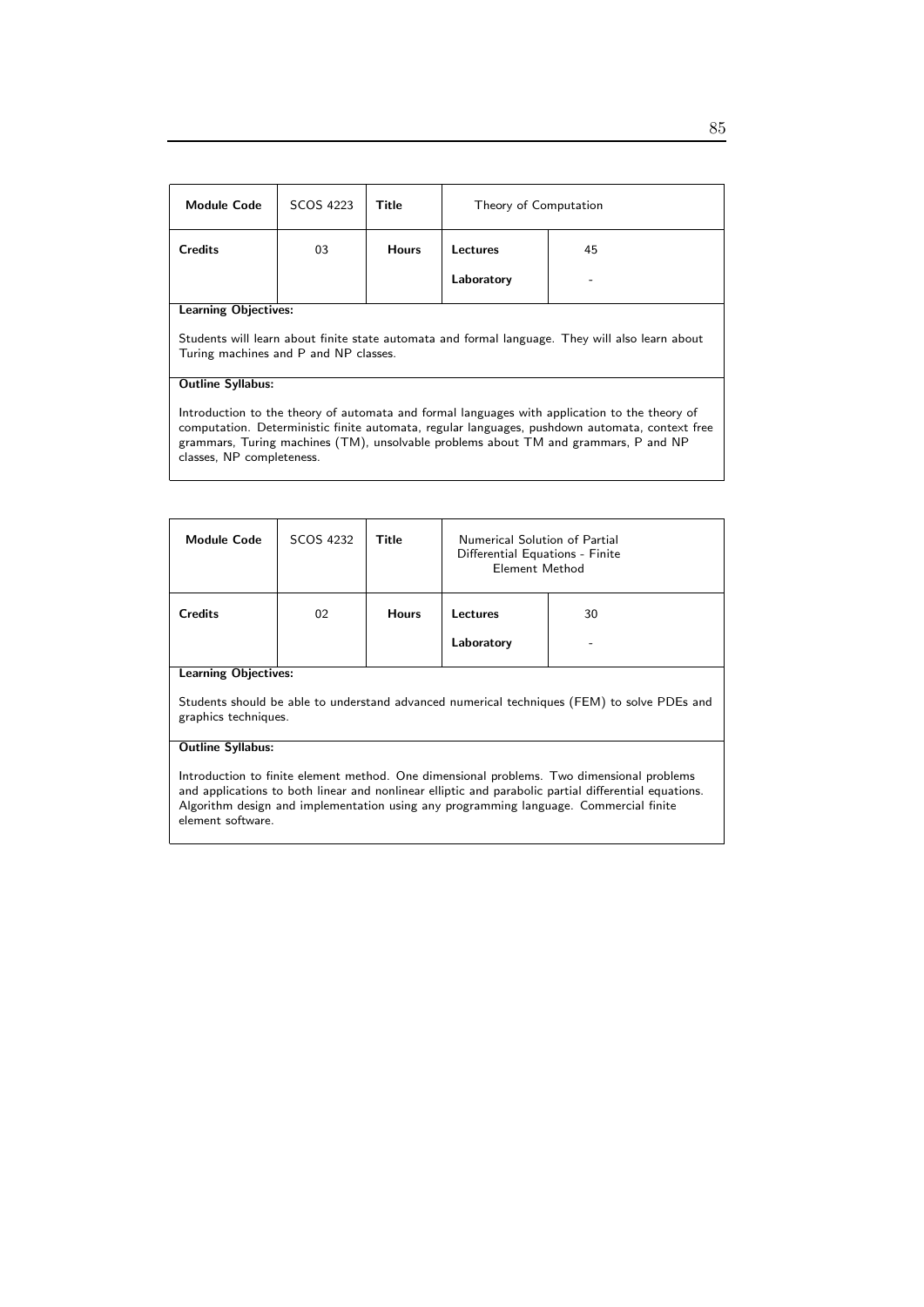| <b>Module Code</b>                                                                          | SCOS 4241 | Title        | <b>Practical for Numerical</b><br>Solution of Partial Differential<br>Equations - Finite Element<br>Method |    |
|---------------------------------------------------------------------------------------------|-----------|--------------|------------------------------------------------------------------------------------------------------------|----|
| <b>Credits</b>                                                                              | 01        | <b>Hours</b> | Lectures<br>Laboratory                                                                                     | 30 |
|                                                                                             |           |              |                                                                                                            |    |
| <b>Learning Objectives:</b>                                                                 |           |              |                                                                                                            |    |
| Students should be able to solve PDEs using FEM through any programming languages.          |           |              |                                                                                                            |    |
| <b>Outline Syllabus:</b>                                                                    |           |              |                                                                                                            |    |
| Matrix algorithms and graphics techniques, Mesh generation using any programming languages. |           |              |                                                                                                            |    |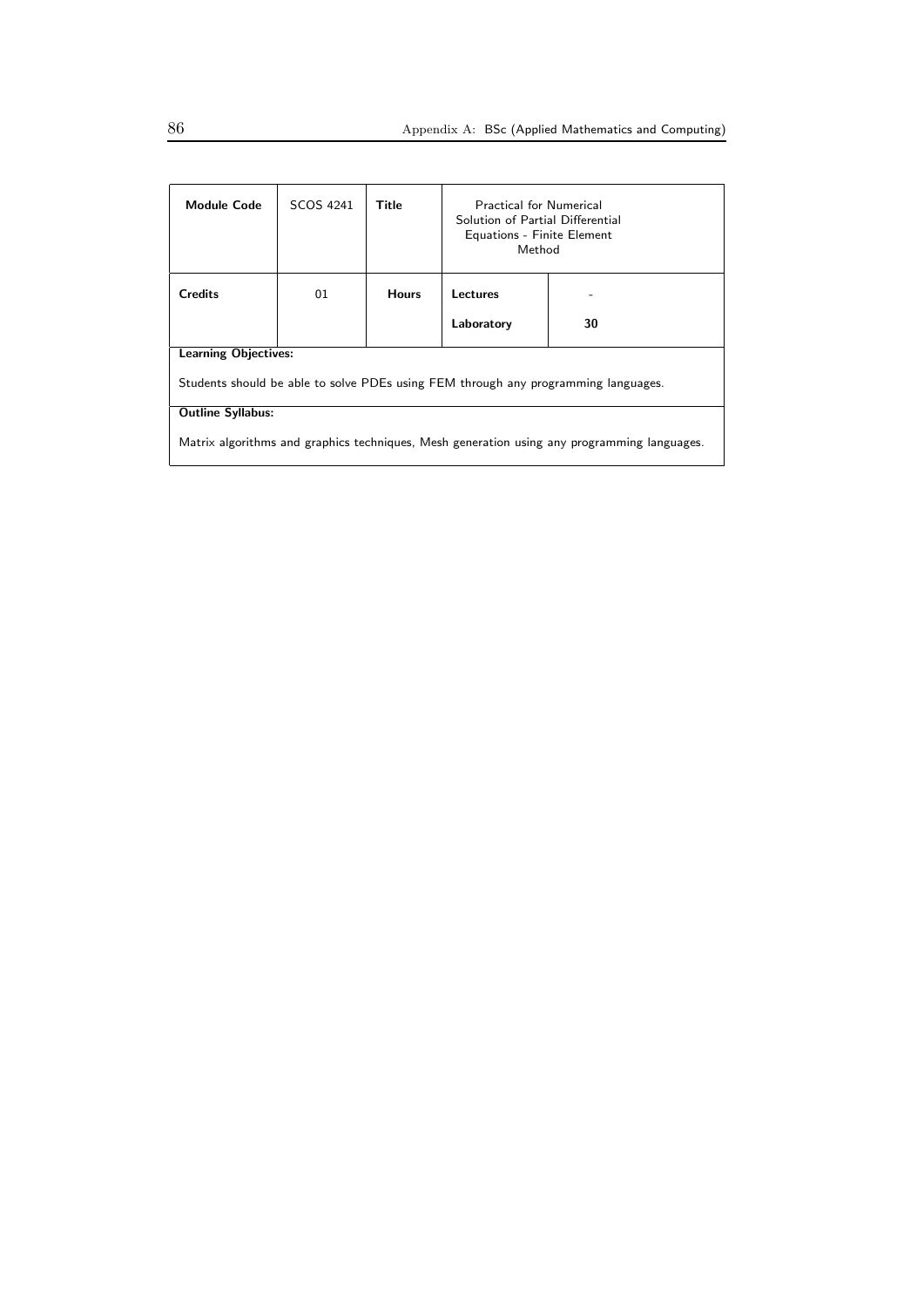# Appendix B

# Detailed Syllabus

**Bachelor of Information and Communication** Technology (BICT)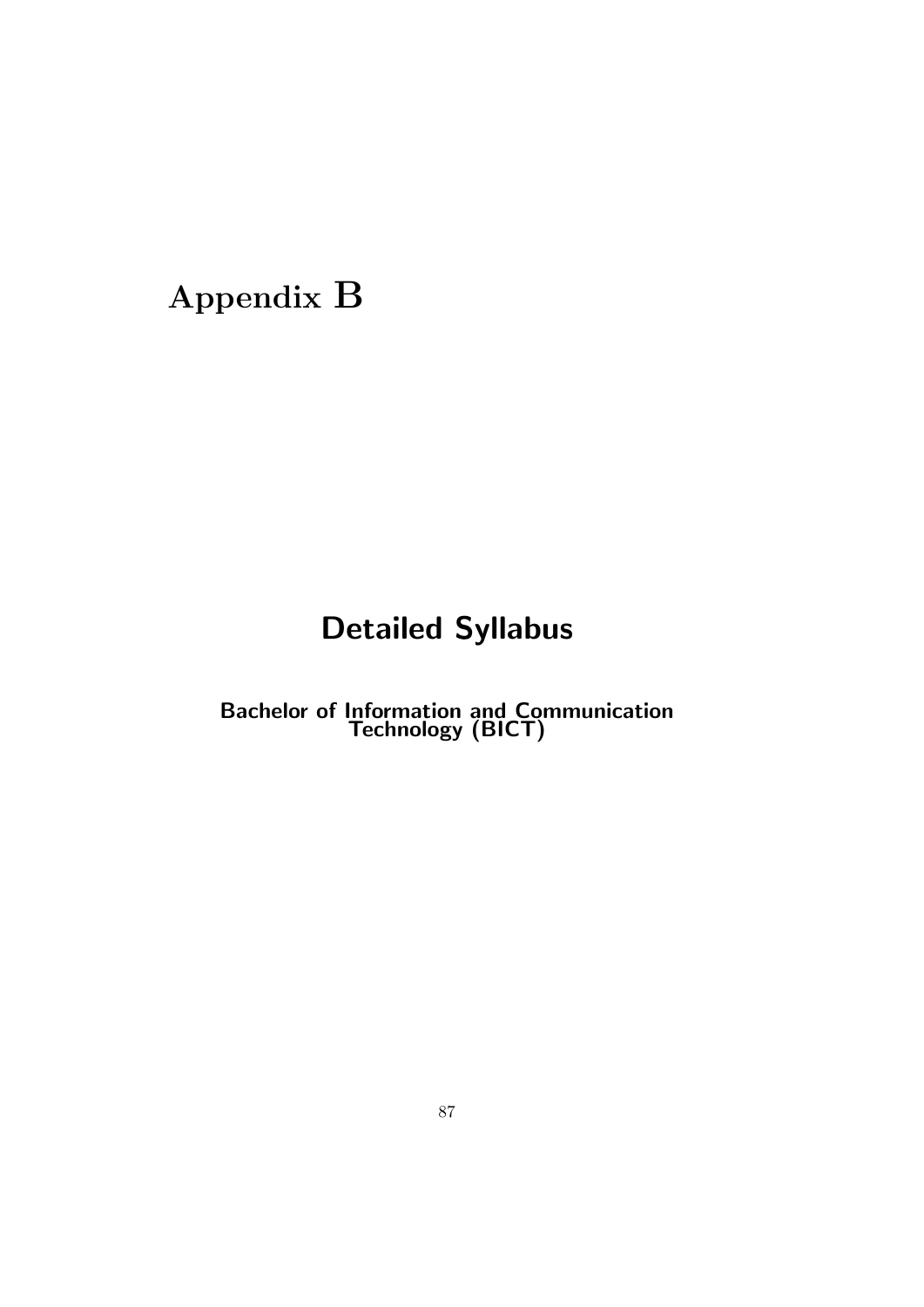| <b>Module Code</b>                                                                                                                                                                                                                                          | ICT1113 | Title        | Discrete Structures |    |  |
|-------------------------------------------------------------------------------------------------------------------------------------------------------------------------------------------------------------------------------------------------------------|---------|--------------|---------------------|----|--|
| <b>Credits</b>                                                                                                                                                                                                                                              | 03      | <b>Hours</b> | Lectures            | 45 |  |
|                                                                                                                                                                                                                                                             |         |              | Laboratory          |    |  |
| <b>Learning Objectives:</b>                                                                                                                                                                                                                                 |         |              |                     |    |  |
| Students should have basic mathematics and logical understanding to follow the information<br>technology courses.                                                                                                                                           |         |              |                     |    |  |
| <b>Outline Syllabus:</b>                                                                                                                                                                                                                                    |         |              |                     |    |  |
| Mathematical Reasoning, Set theory, Propositional logic, Boolean algebra, Number systems,<br>Relations and Functions, Combinatorics, Difference equation, Theory of series, Probability<br>concepts, Graph theory, Automata and languages, Turing machines. |         |              |                     |    |  |

| <b>Module Code</b>                                                                                                                                                                                                                                                                                                                                                                                                                                                                                                                                                                                                                                                                                                                                                                                                                                                                                                                                                                                                                                                                                                                                                                                                                                                           | ICT1122 | <b>Title</b> | <b>Fundamentals of Computer</b><br>Systems |    |  |
|------------------------------------------------------------------------------------------------------------------------------------------------------------------------------------------------------------------------------------------------------------------------------------------------------------------------------------------------------------------------------------------------------------------------------------------------------------------------------------------------------------------------------------------------------------------------------------------------------------------------------------------------------------------------------------------------------------------------------------------------------------------------------------------------------------------------------------------------------------------------------------------------------------------------------------------------------------------------------------------------------------------------------------------------------------------------------------------------------------------------------------------------------------------------------------------------------------------------------------------------------------------------------|---------|--------------|--------------------------------------------|----|--|
| <b>Credits</b>                                                                                                                                                                                                                                                                                                                                                                                                                                                                                                                                                                                                                                                                                                                                                                                                                                                                                                                                                                                                                                                                                                                                                                                                                                                               | 02      | <b>Hours</b> | Lectures                                   | 30 |  |
|                                                                                                                                                                                                                                                                                                                                                                                                                                                                                                                                                                                                                                                                                                                                                                                                                                                                                                                                                                                                                                                                                                                                                                                                                                                                              |         |              | Laboratory                                 |    |  |
| <b>Learning Objectives:</b>                                                                                                                                                                                                                                                                                                                                                                                                                                                                                                                                                                                                                                                                                                                                                                                                                                                                                                                                                                                                                                                                                                                                                                                                                                                  |         |              |                                            |    |  |
| Students should have basic knowledge in computer / Information Technology.                                                                                                                                                                                                                                                                                                                                                                                                                                                                                                                                                                                                                                                                                                                                                                                                                                                                                                                                                                                                                                                                                                                                                                                                   |         |              |                                            |    |  |
| <b>Outline Syllabus:</b>                                                                                                                                                                                                                                                                                                                                                                                                                                                                                                                                                                                                                                                                                                                                                                                                                                                                                                                                                                                                                                                                                                                                                                                                                                                     |         |              |                                            |    |  |
| Introduction: Early history of computing. The computer generation, Characterization,<br>Classification of computers, Basic components and organization of a computer, Representation of<br>information in a computer, Concept of programming and programming languages, Language<br>translation.<br>Application software: Basic features of application software, tools for work and study- Desktop<br>Accessories, word processing, spreadsheets, Database Management system, Graphics,<br>Communications, Software suites, etc. Operating system and its functions, the need for an<br>operating system, The types of operating systems, The features of the MS-DOS/Windows XP<br>operating system, Linux. Utility programs, Utility packages.<br>Peripherals: Input devices and its functions, output devices and its functions, processing and<br>memory hardware, Secondary storage and communication devices.<br>Computers and communication: Revolution in Computers and communications.<br>The digital future: Role of IT in society, Distinguish between data and information. Properties of<br>Information and basic IT tools, e-learning, e-banking.<br>Social issues: Ethics and standards in computing, copyright, Intellectual property right, piracy,<br>etc. |         |              |                                            |    |  |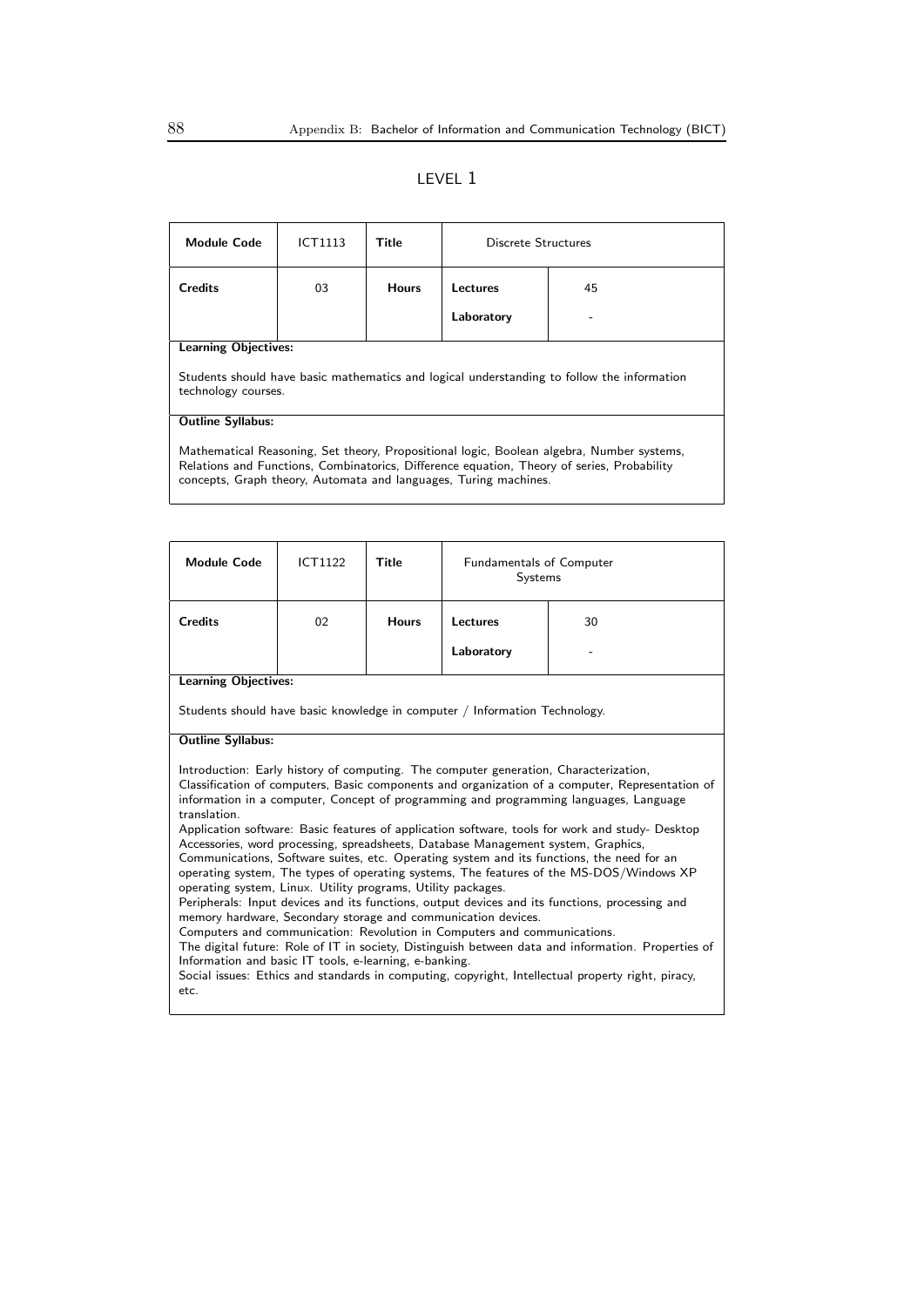| <b>Module Code</b>                                                                                                                                                                                                                                                                                                                                                                                                                                                                                                                                                                                                                                      | ICT1132                                                                                                                                                                                        | Title        | Introduction to Program<br>Design and Programming |    |  |
|---------------------------------------------------------------------------------------------------------------------------------------------------------------------------------------------------------------------------------------------------------------------------------------------------------------------------------------------------------------------------------------------------------------------------------------------------------------------------------------------------------------------------------------------------------------------------------------------------------------------------------------------------------|------------------------------------------------------------------------------------------------------------------------------------------------------------------------------------------------|--------------|---------------------------------------------------|----|--|
| <b>Credits</b>                                                                                                                                                                                                                                                                                                                                                                                                                                                                                                                                                                                                                                          | 02                                                                                                                                                                                             | <b>Hours</b> | Lectures                                          | 30 |  |
|                                                                                                                                                                                                                                                                                                                                                                                                                                                                                                                                                                                                                                                         |                                                                                                                                                                                                |              | Laboratory                                        |    |  |
| <b>Learning Objectives:</b>                                                                                                                                                                                                                                                                                                                                                                                                                                                                                                                                                                                                                             |                                                                                                                                                                                                |              |                                                   |    |  |
|                                                                                                                                                                                                                                                                                                                                                                                                                                                                                                                                                                                                                                                         | A Student should have a clear understanding what comprises a correct program in $C_{++}$ and able<br>to design, code and test $C_{++}$ programs, which meet requirements expressed in English. |              |                                                   |    |  |
| <b>Outline Syllabus:</b>                                                                                                                                                                                                                                                                                                                                                                                                                                                                                                                                                                                                                                |                                                                                                                                                                                                |              |                                                   |    |  |
| Techniques of Problem solving: Algorithm, Flowchart and Pseudo codes.<br>Introduction of $C_{++}$ Programming, Fundamental of $C_{++}$ Programming, Structure of a $C_{++}$<br>Program, Input / Output Streams, Variable declaration, Arithmetic Operations, Relational<br>Operations, Logical Operations, Control Structures: If Else, While repetition, For repetition,<br>Switch multiple selection, Do /while, Break and Continue, Functions, scope of variable and<br>Parameters, Recursion, Arrays, Records.<br>Object Oriented Concepts: Classes and objects, Inheritance, Encapsulation, Polymorphism,<br>Linked list Class, String Class, etc. |                                                                                                                                                                                                |              |                                                   |    |  |

| <b>Module Code</b>        | <b>ICT1142</b> | <b>Title</b> | Object Oriented Program<br>Design |         |  |
|---------------------------|----------------|--------------|-----------------------------------|---------|--|
| <b>Credits</b>            | 02             | <b>Hours</b> | Lectures<br>Laboratory            | 30<br>- |  |
| المحافظ والملاح والمستحدث |                |              |                                   |         |  |

Learning Objectives:

A Student should have a clear understanding of the object oriented terminology used to describe feature of  $C++/$  Java.

### Outline Syllabus:

Introduction, Specifying a class, Defining Member Functions, Constructors and Destructors, Copy Constructors, Static Data Members, Static Member Functions: Inheritance: Extending Classes, Defining Derived Classes, Single Inheritance, Making A Private Member Inheritance, Multilevel Inheritance, Multiple Inheritance, Hierarchical Inheritance, Hybrid Inheritance, Virtual Base Classes, Abstract Classes, Constructors In Derived Classes, Member Classes, Operator overloading and type conversions, Defining Operator Overloading, Overloading Unary Operators, Overloading Binary Operators, Overloading Binary Operators Using Friends, Manipulation of Strings Using Operators, Rules for Overloading Operators, Type Conversions, Pointers, Virtual Functions and Polymorphism, Pointers to objects, this pointer, Pointers to derived classes, Virtual functions, Pure Virtual functions.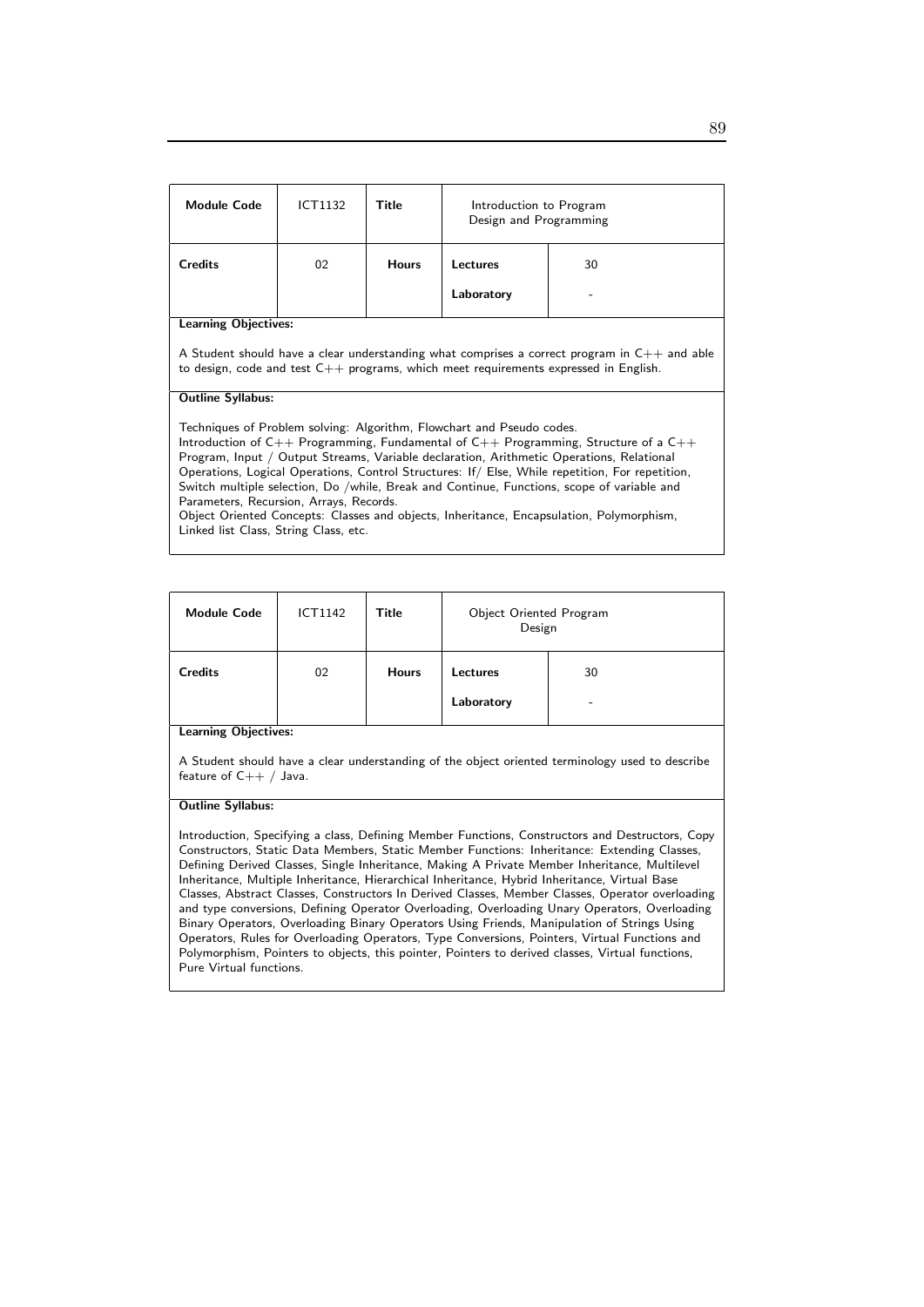| <b>Module Code</b>                                                                                            | <b>ICT1152</b> | Title        | Practical for Fundamentals of<br><b>Computer Systems</b> |    |
|---------------------------------------------------------------------------------------------------------------|----------------|--------------|----------------------------------------------------------|----|
| <b>Credits</b>                                                                                                | 02             | <b>Hours</b> | Lectures                                                 |    |
|                                                                                                               |                |              | Laboratory                                               | 60 |
| <b>Learning Objectives:</b>                                                                                   |                |              |                                                          |    |
| This practical course is designed to provide the practical implementation of the theory taught in<br>ICT1122. |                |              |                                                          |    |
| <b>Outline Syllabus:</b>                                                                                      |                |              |                                                          |    |
| Practicals for Fundamentals of Computer Systems (ICT1122).                                                    |                |              |                                                          |    |

| <b>Module Code</b>                                                                                            | ICT1162 | Title        | Practical for Introduction to<br>Program Design and<br>Programming |    |  |
|---------------------------------------------------------------------------------------------------------------|---------|--------------|--------------------------------------------------------------------|----|--|
| <b>Credits</b>                                                                                                | 02      | <b>Hours</b> | Lectures                                                           |    |  |
|                                                                                                               |         |              | Laboratory                                                         | 60 |  |
| <b>Learning Objectives:</b>                                                                                   |         |              |                                                                    |    |  |
| This practical course is designed to provide the practical implementation of the theory taught in<br>ICT1132. |         |              |                                                                    |    |  |
| <b>Outline Syllabus:</b>                                                                                      |         |              |                                                                    |    |  |
| Practicals for Introduction to Program Design and Programming (ICT1132).                                      |         |              |                                                                    |    |  |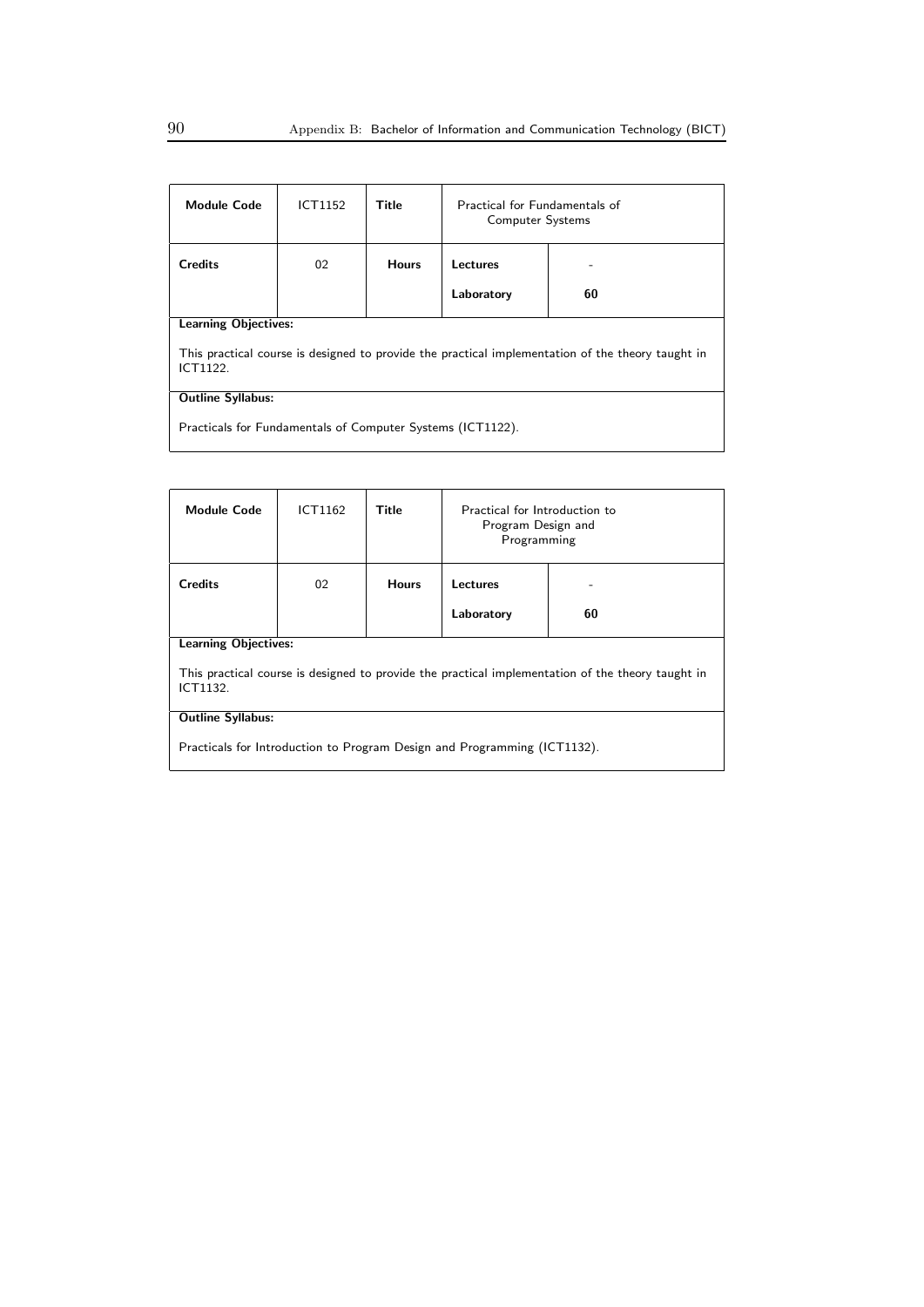| <b>Module Code</b>                                                                                                                                                       | <b>ICT1172</b> | Title        | Practical for Object Oriented<br>Program Design |    |  |
|--------------------------------------------------------------------------------------------------------------------------------------------------------------------------|----------------|--------------|-------------------------------------------------|----|--|
| <b>Credits</b>                                                                                                                                                           | 02             | <b>Hours</b> | Lectures<br>Laboratory                          | 60 |  |
| <b>Learning Objectives:</b><br>This practical course is designed to provide the practical implementation of the theory taught in<br>ICT1142.<br><b>Outline Syllabus:</b> |                |              |                                                 |    |  |

Practicals for Object Oriented Program Design (ICT1142).

| <b>Module Code</b>                                                                                                                                                                                                                                                                                                                                                                                                                                                                                                                                                                                                                                                                                                                                                                                                                                                                                                                                                                                                                                                                                                                                                                                                            | <b>ACU 1110</b> | Title        | English Language I |    |  |
|-------------------------------------------------------------------------------------------------------------------------------------------------------------------------------------------------------------------------------------------------------------------------------------------------------------------------------------------------------------------------------------------------------------------------------------------------------------------------------------------------------------------------------------------------------------------------------------------------------------------------------------------------------------------------------------------------------------------------------------------------------------------------------------------------------------------------------------------------------------------------------------------------------------------------------------------------------------------------------------------------------------------------------------------------------------------------------------------------------------------------------------------------------------------------------------------------------------------------------|-----------------|--------------|--------------------|----|--|
| <b>Credits</b>                                                                                                                                                                                                                                                                                                                                                                                                                                                                                                                                                                                                                                                                                                                                                                                                                                                                                                                                                                                                                                                                                                                                                                                                                | $\mathbf 0$     | <b>Hours</b> | Lectures           | 15 |  |
|                                                                                                                                                                                                                                                                                                                                                                                                                                                                                                                                                                                                                                                                                                                                                                                                                                                                                                                                                                                                                                                                                                                                                                                                                               |                 |              | Laboratory         | 30 |  |
| <b>Learning Objectives:</b>                                                                                                                                                                                                                                                                                                                                                                                                                                                                                                                                                                                                                                                                                                                                                                                                                                                                                                                                                                                                                                                                                                                                                                                                   |                 |              |                    |    |  |
| The students should be able to gain necessary skill to read, understand and communicate in<br>English.                                                                                                                                                                                                                                                                                                                                                                                                                                                                                                                                                                                                                                                                                                                                                                                                                                                                                                                                                                                                                                                                                                                        |                 |              |                    |    |  |
| <b>Outline Syllabus:</b>                                                                                                                                                                                                                                                                                                                                                                                                                                                                                                                                                                                                                                                                                                                                                                                                                                                                                                                                                                                                                                                                                                                                                                                                      |                 |              |                    |    |  |
| Reading: Basic Reading skills, Skimming, Scanning, Identifying main points, Understanding<br>vocabulary, Understanding sequencing, Reading for comprehension. Writing: Introducing the<br>Mechanics of writing, Introducing vocabulary in and around the University environment,<br>Transferring graphic, statistical, pictorial Information into writing, Sequencing, Form filling,<br>Writing notes, Preparing to write a project. Speaking: Introducing, Describing/<br>people/events/pictures, Interviewing at an elementary stage, Giving instructions/directions,<br>Making short speeches on a previously prepared topic. Listening: Listening to discriminate<br>sounds, Listening to discriminate sounds. Listening for specific information, Listening for the gist,<br>Listening and responding to telephone conversion, Listening & comprehending Communicative<br>grammar: Introducing basic structures, Word-order Tense, Negation, Question formation,<br>Articles, Preposition, Pronouns, Quantifier, Word class, Active/passive, Conjunctions/<br>relativization Project: Topics to be selected from student's field of interest, Submission of<br>individual projects to be before the end of the semester. |                 |              |                    |    |  |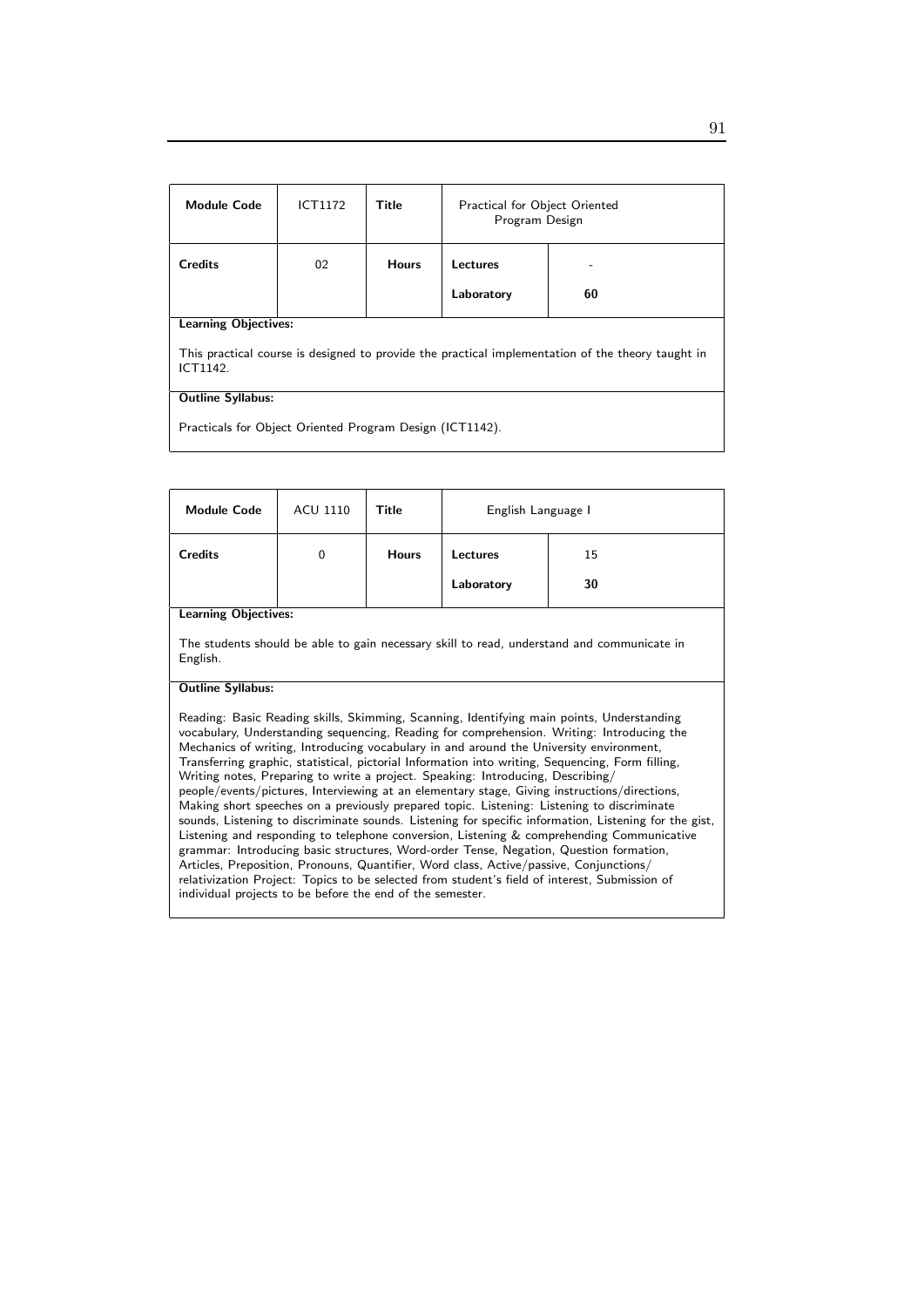| <b>Module Code</b>                                                                                                                                                                                                                                     | ICT1213 | Title        | Data Structures |    |  |
|--------------------------------------------------------------------------------------------------------------------------------------------------------------------------------------------------------------------------------------------------------|---------|--------------|-----------------|----|--|
| <b>Credits</b>                                                                                                                                                                                                                                         | 03      | <b>Hours</b> | Lectures        | 45 |  |
|                                                                                                                                                                                                                                                        |         |              | Laboratory      |    |  |
| Learning Objectives:                                                                                                                                                                                                                                   |         |              |                 |    |  |
| Student should be able to apply the fundamental structure of computer science to real life<br>problem.                                                                                                                                                 |         |              |                 |    |  |
| <b>Outline Syllabus:</b>                                                                                                                                                                                                                               |         |              |                 |    |  |
| Arrays, Lists, Stacks, Queues, Trees, Graphs, Files and their applications in computer Science,<br>Recursion.<br>Simple Sorting & Searching Algorithms: Selection sort, Bubble sort, Merge sort, Binary search,<br>and their computational complexity. |         |              |                 |    |  |

| <b>Module Code</b>                                                                                                                                                                                                                                                                                                                                                                                                                                                                                                                                                 | ICT1223 | Title        | Basic Electronics and Digital<br>Logic Design |  |
|--------------------------------------------------------------------------------------------------------------------------------------------------------------------------------------------------------------------------------------------------------------------------------------------------------------------------------------------------------------------------------------------------------------------------------------------------------------------------------------------------------------------------------------------------------------------|---------|--------------|-----------------------------------------------|--|
| <b>Credits</b>                                                                                                                                                                                                                                                                                                                                                                                                                                                                                                                                                     | 03      | <b>Hours</b> | Lectures<br>45                                |  |
|                                                                                                                                                                                                                                                                                                                                                                                                                                                                                                                                                                    |         |              | Laboratory                                    |  |
| <b>Learning Objectives:</b><br>Students will learn the Fundamentals of Electronics needed for ICT, its application in computer<br>hardware and its process.                                                                                                                                                                                                                                                                                                                                                                                                        |         |              |                                               |  |
| <b>Outline Syllabus:</b><br>Introduction to electronics and electronic systems, Semiconductor and devices like diodes, BJT,<br>FET, MOSFET, Rectifier and Filters, Transistor biasing. Small signal transistor amplifiers,<br>Operational amplifiers, Feedback and Oscillators, Digital circuit and combinational logic,<br>Sequential logic and flip-flops, ADC & DAC, Data acquisition systems, Memory systems, Case<br>studies of electronic systems like microprocessors, radio & TV broadcasting, Mobile & cellular<br>telephones, fiber optics & networking. |         |              |                                               |  |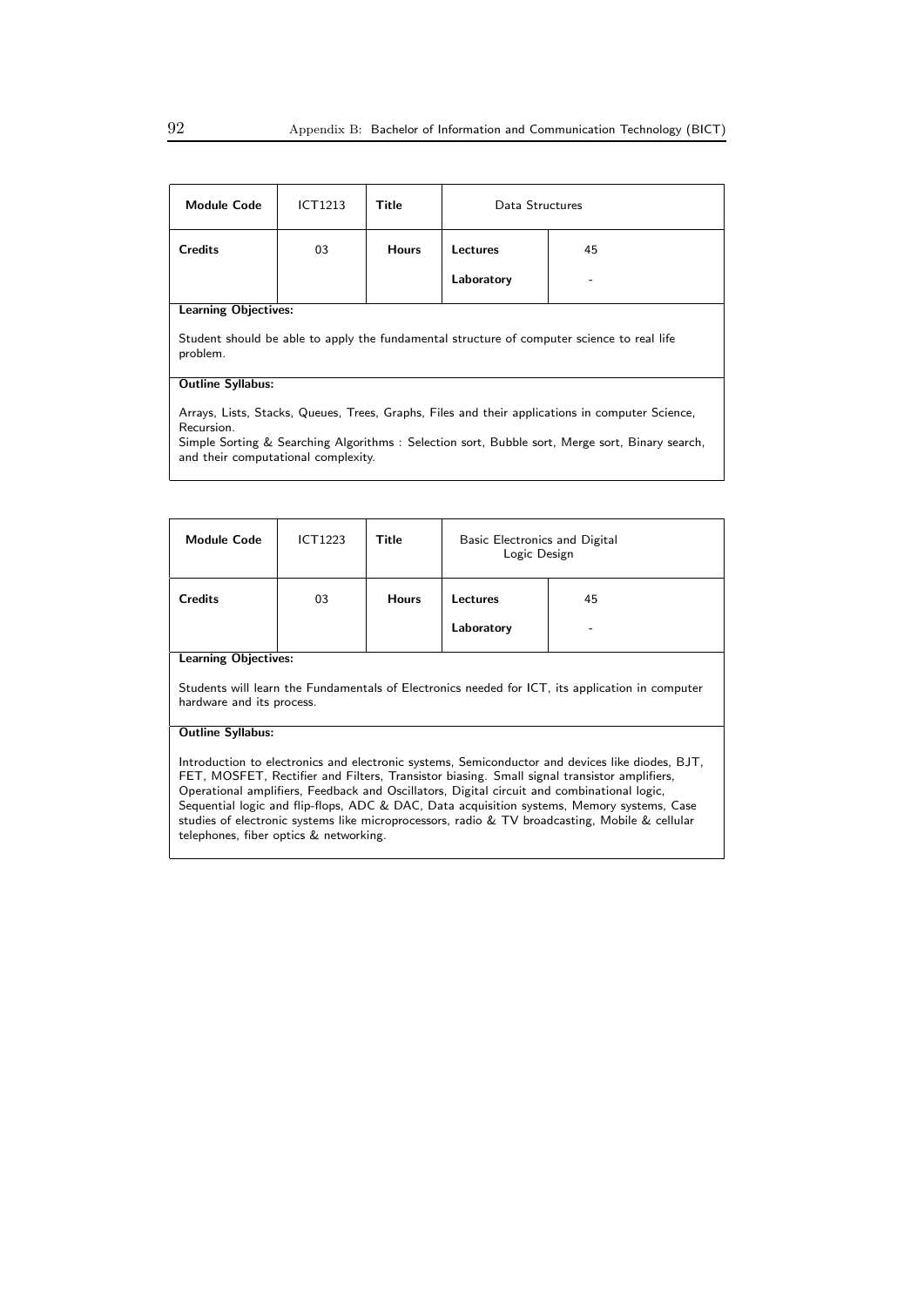| <b>Module Code</b>                                                                                                                                                                                                                                                                                                                                                                                                                                                                                                                                                                                                                                                                                                                                                          | <b>ICT1233</b> | Title        | <b>Operating Systems</b> |    |  |
|-----------------------------------------------------------------------------------------------------------------------------------------------------------------------------------------------------------------------------------------------------------------------------------------------------------------------------------------------------------------------------------------------------------------------------------------------------------------------------------------------------------------------------------------------------------------------------------------------------------------------------------------------------------------------------------------------------------------------------------------------------------------------------|----------------|--------------|--------------------------|----|--|
| <b>Credits</b>                                                                                                                                                                                                                                                                                                                                                                                                                                                                                                                                                                                                                                                                                                                                                              | 03             | <b>Hours</b> | Lectures                 | 45 |  |
|                                                                                                                                                                                                                                                                                                                                                                                                                                                                                                                                                                                                                                                                                                                                                                             |                |              | Laboratory               |    |  |
| <b>Learning Objectives:</b>                                                                                                                                                                                                                                                                                                                                                                                                                                                                                                                                                                                                                                                                                                                                                 |                |              |                          |    |  |
| Student should have the knowledge of internal structure of modern operating system. Student<br>will learn various facilities provided by the operating system to the user.                                                                                                                                                                                                                                                                                                                                                                                                                                                                                                                                                                                                  |                |              |                          |    |  |
| <b>Outline Syllabus:</b>                                                                                                                                                                                                                                                                                                                                                                                                                                                                                                                                                                                                                                                                                                                                                    |                |              |                          |    |  |
| Operating Systems as a virtual machine and as resource as a manager, Processes, Inter process<br>communication and synchronization, Process transition using UNIX (Solaris) as an example,<br>Memory allocation, Segmentation, Paging Loading, Linking, and libraries, Resource allocation,<br>Scheduling and deadlock, File systems, Consistency, Redundancy, UNIX and DOS file systems as<br>examples, Distributed systems principles, Amoeda and Mach. Current Operating Systems:<br>Introduction to windows XP architecture and file system. System programming in the UNIX<br>environment: Review of C Programming, Broughn /C shell command language, System calls for<br>process management, File access, Network system calls, RPC, Threading, Program development. |                |              |                          |    |  |

| <b>Module Code</b>                                                                                            | ICT1242 | <b>Title</b> | <b>Practical for Data Structures</b> |    |
|---------------------------------------------------------------------------------------------------------------|---------|--------------|--------------------------------------|----|
| <b>Credits</b>                                                                                                | 02      | <b>Hours</b> | Lectures                             |    |
|                                                                                                               |         |              | Laboratory                           | 60 |
| <b>Learning Objectives:</b>                                                                                   |         |              |                                      |    |
| This practical course is designed to provide the practical implementation of the theory taught in<br>ICT1213. |         |              |                                      |    |
| <b>Outline Syllabus:</b>                                                                                      |         |              |                                      |    |
| Practicals for Data Structures (ICT1213).                                                                     |         |              |                                      |    |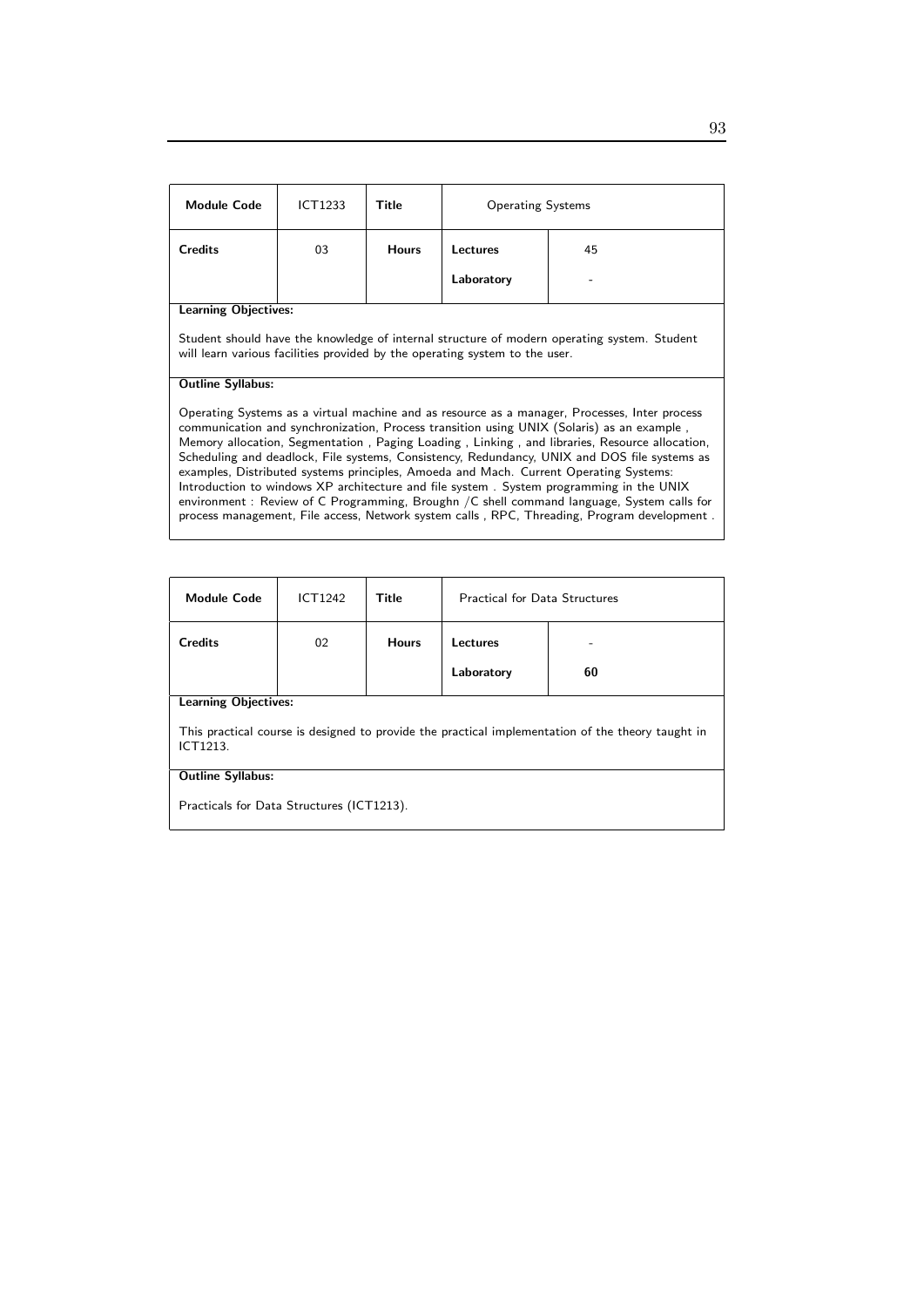| <b>Module Code</b>                                                                                            | ICT1252                     | Title        | <b>Practical for Basic Electronics</b><br>and Digital Logic Design |    |  |
|---------------------------------------------------------------------------------------------------------------|-----------------------------|--------------|--------------------------------------------------------------------|----|--|
| <b>Credits</b>                                                                                                | 02                          | <b>Hours</b> | Lectures                                                           |    |  |
|                                                                                                               |                             |              | Laboratory                                                         | 60 |  |
|                                                                                                               | <b>Learning Objectives:</b> |              |                                                                    |    |  |
| This practical course is designed to provide the practical implementation of the theory taught in<br>ICT1223. |                             |              |                                                                    |    |  |
| <b>Outline Syllabus:</b>                                                                                      |                             |              |                                                                    |    |  |
| Practicals for Basic Electronics and Digital Logic Design (ICT1223).                                          |                             |              |                                                                    |    |  |

| <b>Module Code</b>                                                                                            | ICT1262 | Title        | Practical for Operating Systems |    |  |
|---------------------------------------------------------------------------------------------------------------|---------|--------------|---------------------------------|----|--|
| <b>Credits</b>                                                                                                | 02      | <b>Hours</b> | Lectures                        |    |  |
|                                                                                                               |         |              | Laboratory                      | 60 |  |
| <b>Learning Objectives:</b>                                                                                   |         |              |                                 |    |  |
| This practical course is designed to provide the practical implementation of the theory taught in<br>ICT1233. |         |              |                                 |    |  |
| <b>Outline Syllabus:</b>                                                                                      |         |              |                                 |    |  |
| Practicals for Operating Systems (ICT1233).                                                                   |         |              |                                 |    |  |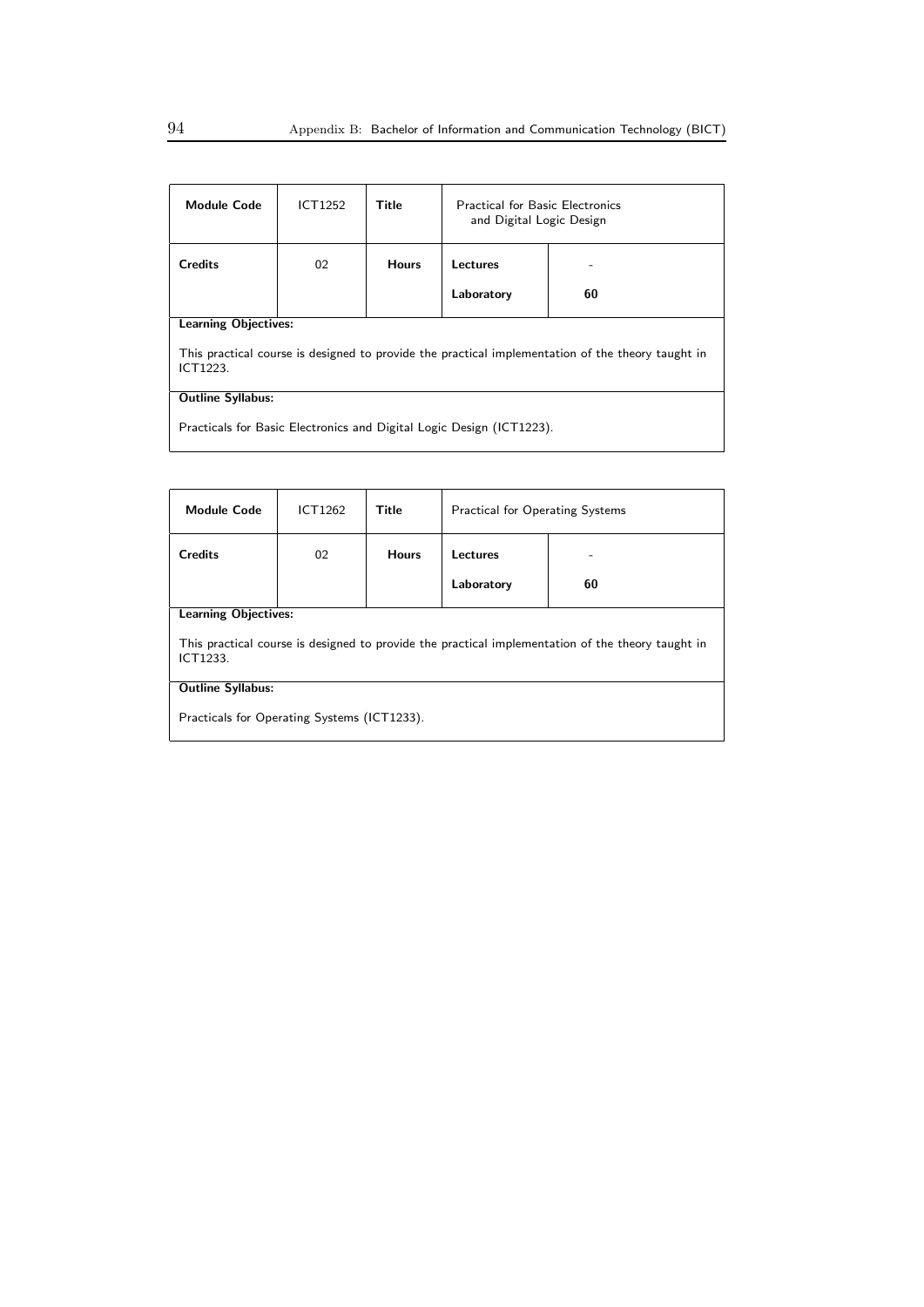| <b>Module Code</b>                                                                                                                                                                                                                                                                                                                                                                                                                                                                                                                                                                                                                                                                                                                                                                                                                                                                                                                                                                                                                                                                                                                                                                                                                                                                                                                                                                                                                                                                                                                                                                                                                                                                                                                                                                                                                                                                            | <b>ACU 1210</b>                                                                                                                                                                                                               | <b>Title</b> | Communication skills |    |  |  |
|-----------------------------------------------------------------------------------------------------------------------------------------------------------------------------------------------------------------------------------------------------------------------------------------------------------------------------------------------------------------------------------------------------------------------------------------------------------------------------------------------------------------------------------------------------------------------------------------------------------------------------------------------------------------------------------------------------------------------------------------------------------------------------------------------------------------------------------------------------------------------------------------------------------------------------------------------------------------------------------------------------------------------------------------------------------------------------------------------------------------------------------------------------------------------------------------------------------------------------------------------------------------------------------------------------------------------------------------------------------------------------------------------------------------------------------------------------------------------------------------------------------------------------------------------------------------------------------------------------------------------------------------------------------------------------------------------------------------------------------------------------------------------------------------------------------------------------------------------------------------------------------------------|-------------------------------------------------------------------------------------------------------------------------------------------------------------------------------------------------------------------------------|--------------|----------------------|----|--|--|
| <b>Credits</b>                                                                                                                                                                                                                                                                                                                                                                                                                                                                                                                                                                                                                                                                                                                                                                                                                                                                                                                                                                                                                                                                                                                                                                                                                                                                                                                                                                                                                                                                                                                                                                                                                                                                                                                                                                                                                                                                                | $\Omega$                                                                                                                                                                                                                      | <b>Hours</b> | <b>Lectures</b>      | 30 |  |  |
|                                                                                                                                                                                                                                                                                                                                                                                                                                                                                                                                                                                                                                                                                                                                                                                                                                                                                                                                                                                                                                                                                                                                                                                                                                                                                                                                                                                                                                                                                                                                                                                                                                                                                                                                                                                                                                                                                               |                                                                                                                                                                                                                               |              | Laboratory           |    |  |  |
|                                                                                                                                                                                                                                                                                                                                                                                                                                                                                                                                                                                                                                                                                                                                                                                                                                                                                                                                                                                                                                                                                                                                                                                                                                                                                                                                                                                                                                                                                                                                                                                                                                                                                                                                                                                                                                                                                               | <b>Learning Objectives:</b>                                                                                                                                                                                                   |              |                      |    |  |  |
|                                                                                                                                                                                                                                                                                                                                                                                                                                                                                                                                                                                                                                                                                                                                                                                                                                                                                                                                                                                                                                                                                                                                                                                                                                                                                                                                                                                                                                                                                                                                                                                                                                                                                                                                                                                                                                                                                               | Student should develop skills and knowledge in broad self institutional, social and public<br>communications and develop specialized knowledge and skills in creative, professional,<br>organization and mass communications. |              |                      |    |  |  |
| <b>Outline Syllabus:</b>                                                                                                                                                                                                                                                                                                                                                                                                                                                                                                                                                                                                                                                                                                                                                                                                                                                                                                                                                                                                                                                                                                                                                                                                                                                                                                                                                                                                                                                                                                                                                                                                                                                                                                                                                                                                                                                                      |                                                                                                                                                                                                                               |              |                      |    |  |  |
| Introduction to Communication: The communication process, Exchange of meanings, Experience<br>Transmission, Downward communication , Upward communication, Horizontal communication,<br>One-way communication, Two-way communication and Multi-directional communication.<br>Importance of Communication: Communications for Management, Managerial time in<br>communications and Effects of Good communication. Forms of Communication: Oral<br>communication: Written communication, Non-verbal communication, Para-language Code,<br>Signals, Symbols, Icons, Gestures, Freelance writing, Writing for your people and Publishing and<br>Editing. Levels of communication: Inter personal communication, Public communication and<br>Major components of communication. Planning and Organization: Provision of Information,<br>Management Participation, Analytical skills, Establishment of objectives, Strategy formulation &<br>Development, Activity Identification, Work grouping, Resource allocation, Delegation, Balancing<br>& Timing, Activity Synchronization & Harmonization, Communication for coordination.<br>Motivation: Legal Compliance. Instrumental Satisfaction, Self Expression, Goal Congruence and<br>Communication in Motivation. Control: Issue of Instructions, Reporting & Recommendations,<br>Performance Appraisal and Styles of Control. Staffing: Interview Techniques, Communication in<br>Training & Development, Performance Evaluation & Feedback and Industrial Relations.<br>Leadership: Supportive Leadership, Directive leadership, Achievement Oriented leadership and<br>Participative leadership. Public Relations & Marketing Communication: Negotiating skills:<br>Creating the climate, Opening process, Fabric of Negotiations, Conduct of Negotiation,<br>Communication during Negotiations, Bargaining, Teamwork and Negotiating styles. |                                                                                                                                                                                                                               |              |                      |    |  |  |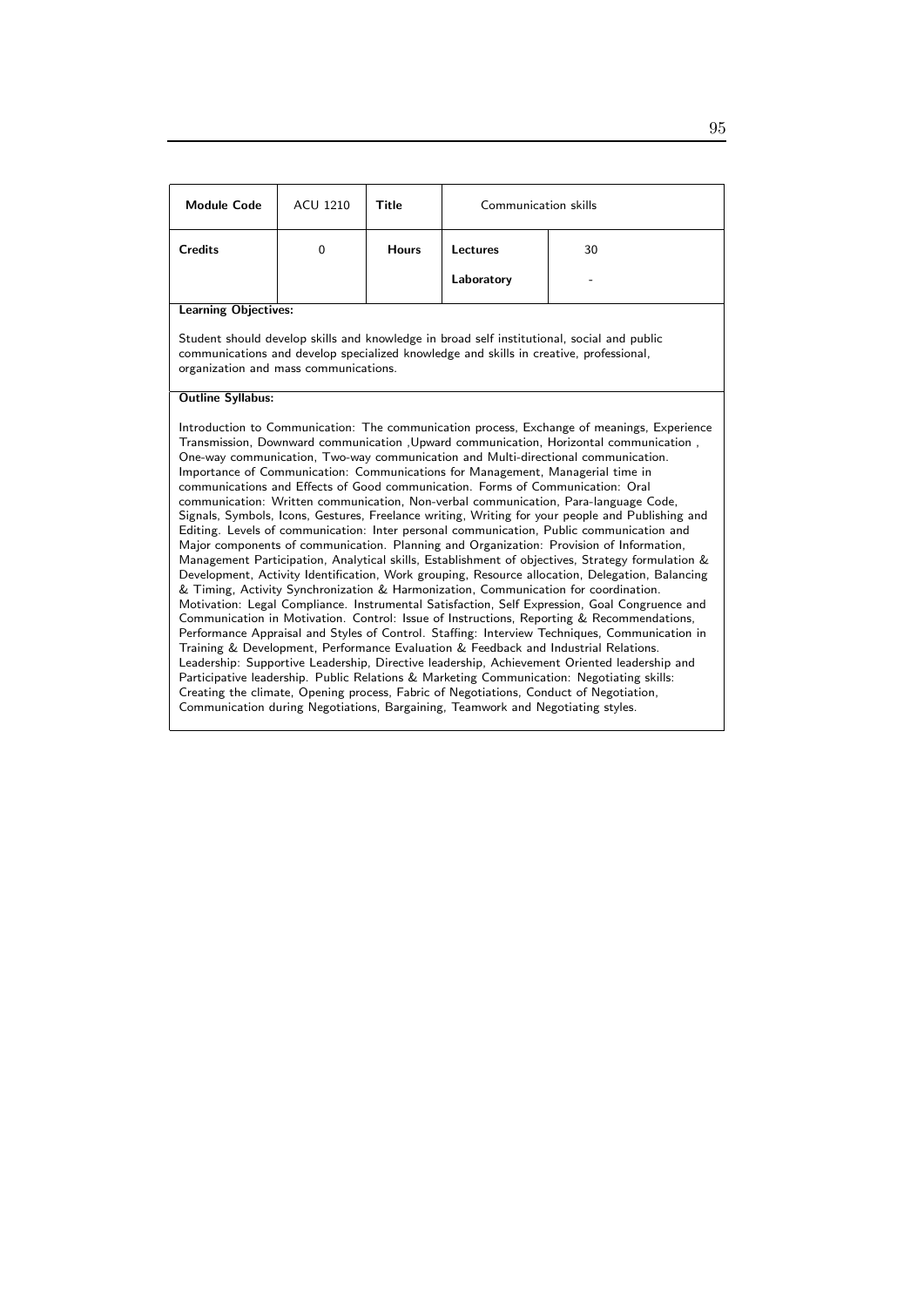| <b>Module Code</b>                                                                                                                                                                                                                                                                                                                                                                                                                                                                                                                                                                                                                                                                                                                                                                                                                                                                                                                                                                                                                                                                                                                                                                                                                                                                                                                                                                                                                                                                                                                                                                                  | ACU 1220                                                                                                                                                                                                             | <b>Title</b> | Sri Lankan studies, Social<br>Harmony and Natural<br>Resources of Sri Lanka |    |  |  |
|-----------------------------------------------------------------------------------------------------------------------------------------------------------------------------------------------------------------------------------------------------------------------------------------------------------------------------------------------------------------------------------------------------------------------------------------------------------------------------------------------------------------------------------------------------------------------------------------------------------------------------------------------------------------------------------------------------------------------------------------------------------------------------------------------------------------------------------------------------------------------------------------------------------------------------------------------------------------------------------------------------------------------------------------------------------------------------------------------------------------------------------------------------------------------------------------------------------------------------------------------------------------------------------------------------------------------------------------------------------------------------------------------------------------------------------------------------------------------------------------------------------------------------------------------------------------------------------------------------|----------------------------------------------------------------------------------------------------------------------------------------------------------------------------------------------------------------------|--------------|-----------------------------------------------------------------------------|----|--|--|
| <b>Credits</b>                                                                                                                                                                                                                                                                                                                                                                                                                                                                                                                                                                                                                                                                                                                                                                                                                                                                                                                                                                                                                                                                                                                                                                                                                                                                                                                                                                                                                                                                                                                                                                                      | $\Omega$                                                                                                                                                                                                             | <b>Hours</b> | Lectures                                                                    | 30 |  |  |
|                                                                                                                                                                                                                                                                                                                                                                                                                                                                                                                                                                                                                                                                                                                                                                                                                                                                                                                                                                                                                                                                                                                                                                                                                                                                                                                                                                                                                                                                                                                                                                                                     |                                                                                                                                                                                                                      |              | Laboratory                                                                  |    |  |  |
| <b>Learning Objectives:</b>                                                                                                                                                                                                                                                                                                                                                                                                                                                                                                                                                                                                                                                                                                                                                                                                                                                                                                                                                                                                                                                                                                                                                                                                                                                                                                                                                                                                                                                                                                                                                                         |                                                                                                                                                                                                                      |              |                                                                             |    |  |  |
|                                                                                                                                                                                                                                                                                                                                                                                                                                                                                                                                                                                                                                                                                                                                                                                                                                                                                                                                                                                                                                                                                                                                                                                                                                                                                                                                                                                                                                                                                                                                                                                                     | This course is designed to provide basic knowledge in Sri Lankan history and natural resources;<br>social concepts; human rights and the importance of social harmony in a multicultural and<br>multiethnic society. |              |                                                                             |    |  |  |
| <b>Outline Syllabus:</b>                                                                                                                                                                                                                                                                                                                                                                                                                                                                                                                                                                                                                                                                                                                                                                                                                                                                                                                                                                                                                                                                                                                                                                                                                                                                                                                                                                                                                                                                                                                                                                            |                                                                                                                                                                                                                      |              |                                                                             |    |  |  |
| Sri Lankan Studies: History, religion, languages, literature, arts, local wisdom and the lifestyle of<br>Sri Lanka in the past, present and the future trend. Social Harmony: Concepts & Ideals: Human<br>rights, dignity and values. Acceptance of Global and National pluralism. Acceptance and<br>tolerance of other cultures, traditions, religions and languages. Identification of issues relating to<br>Social disharmony: Discrimination, deprivation, Social injustice, Racism, Gender discrimination,<br>Religious fundamentalism. Historical background to social disharmony in Sri Lanka: Denial of<br>equal rights in language, employment, education, and economic development of the regions etc.,<br>lack of mutual understanding, criminalization of politics and politicization of social issues. Steps<br>to peace building: Mutual understanding, progressive positive negotiations, dialogue instead of<br>debate, sustainable peace process, participation of the grass root level society in the peace<br>process, cultivating a "Culture of peace", reconciliation, conflict management. Activity based<br>session to enhance and build social harmony. At the political level: Political reform and<br>devolution of powers, good governance, cultivating a sound political culture, cohabitation among<br>political parties and forces, effectively handling pressure groups, inclusive approach than an<br>exclusive one. Natural Resources of Sri Lanka: Land aquatic-coastal and marine resources, inland<br>aquatic resources, Renewable and Non-renewable resources. |                                                                                                                                                                                                                      |              |                                                                             |    |  |  |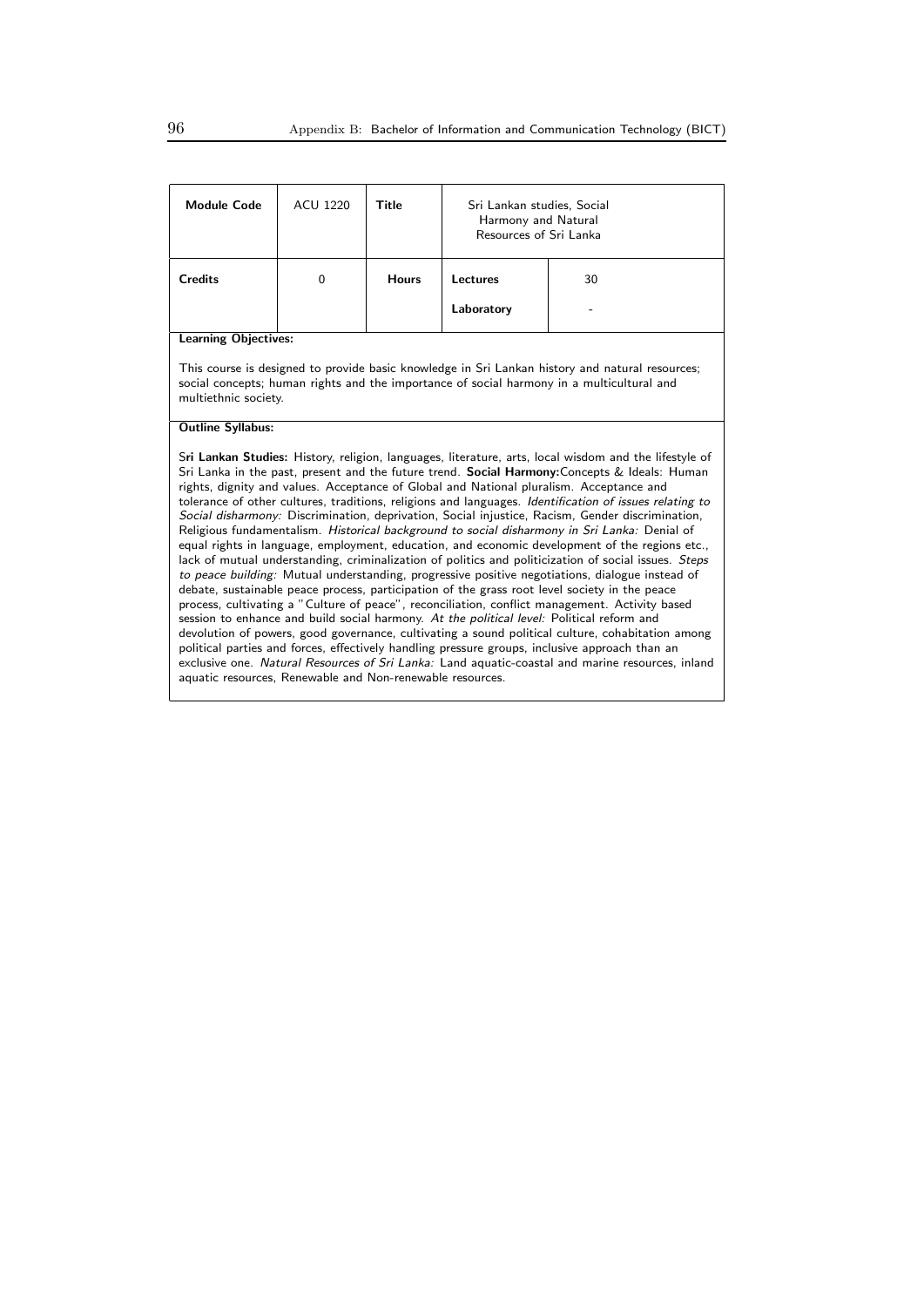| <b>Module Code</b>                                                                                                                                                                                                                                                                                                                                                                                                                                                   | ICT2113 | Title        | Mathematics for Computing |                                                                                        |  |
|----------------------------------------------------------------------------------------------------------------------------------------------------------------------------------------------------------------------------------------------------------------------------------------------------------------------------------------------------------------------------------------------------------------------------------------------------------------------|---------|--------------|---------------------------|----------------------------------------------------------------------------------------|--|
| <b>Credits</b>                                                                                                                                                                                                                                                                                                                                                                                                                                                       | 03      | <b>Hours</b> | Lectures                  | 45                                                                                     |  |
|                                                                                                                                                                                                                                                                                                                                                                                                                                                                      |         |              | Laboratory                |                                                                                        |  |
| <b>Learning Objectives:</b>                                                                                                                                                                                                                                                                                                                                                                                                                                          |         |              |                           |                                                                                        |  |
|                                                                                                                                                                                                                                                                                                                                                                                                                                                                      |         |              |                           | Student should acquire necessary mathematical maturity to handle various topics in IT. |  |
| <b>Outline Syllabus:</b>                                                                                                                                                                                                                                                                                                                                                                                                                                             |         |              |                           |                                                                                        |  |
| Differential Calculus: Limits and Continuity, differential coefficients, Mean Value Theorem,<br>Taylor's Theorem, Integration, Definite integrals, Polynomial interpolation.<br>Linear Algebra: Matrices, Matrix operations, System of equations.<br>Coordinate Geometry: Coordinates, 2D and 3D coordinate transformation Equation of line, circle,<br>etc.<br>Basic Statistics: Analysis and presentation data, Probability Distribution, Regression, Correlation. |         |              |                           |                                                                                        |  |

| <b>Module Code</b>                                                                                                                                                                                                                                                                                                                                                                                                                                                                                                                                                                                                                                                                                                                                     | ICT2122 | Title        | Design and Analysis of<br>Algorithms |    |  |
|--------------------------------------------------------------------------------------------------------------------------------------------------------------------------------------------------------------------------------------------------------------------------------------------------------------------------------------------------------------------------------------------------------------------------------------------------------------------------------------------------------------------------------------------------------------------------------------------------------------------------------------------------------------------------------------------------------------------------------------------------------|---------|--------------|--------------------------------------|----|--|
| <b>Credits</b>                                                                                                                                                                                                                                                                                                                                                                                                                                                                                                                                                                                                                                                                                                                                         | 02      | <b>Hours</b> | Lectures                             | 30 |  |
|                                                                                                                                                                                                                                                                                                                                                                                                                                                                                                                                                                                                                                                                                                                                                        |         |              | Laboratory                           |    |  |
| <b>Learning Objectives:</b><br>Student should have knowledge in various algorithm design methods and be able to solve various<br>real life problems.                                                                                                                                                                                                                                                                                                                                                                                                                                                                                                                                                                                                   |         |              |                                      |    |  |
| <b>Outline Syllabus:</b><br>Introduction: Characteristics of algorithms; designing, devising and expressing algorithms, use and<br>removal of recursion; validation, analysis, testing and profiling.<br>Greedy Method: Graph algorithms such as finding spanning tree and single source shortest path<br>etc. Knapsack problem, job sequencing, etc.<br>Divide and Conquer: Binary search; merge sort; quick sort, etc.<br>Backtracking: N-queen problem; sum of subsets, graph colouring; Hamiltonian cycle; knapsack<br>problem.<br>Dynamic Programming: All pairs shortest paths; optimal binary search trees; O/I knapsack<br>problem; traveling sales person problem.<br>Branch and Bound: O/I knapsack problem; traveling sales person problem. |         |              |                                      |    |  |

Graph / Tree Algorithm: Breadth-first search in graph (AND-graph, OR-graph etc.); tree traversal on binary, threaded AVL and game trees, handling  $B^*$  tree and disk memory management. Symbol Table Algorithm: Dynamic tree tables, Hash tables.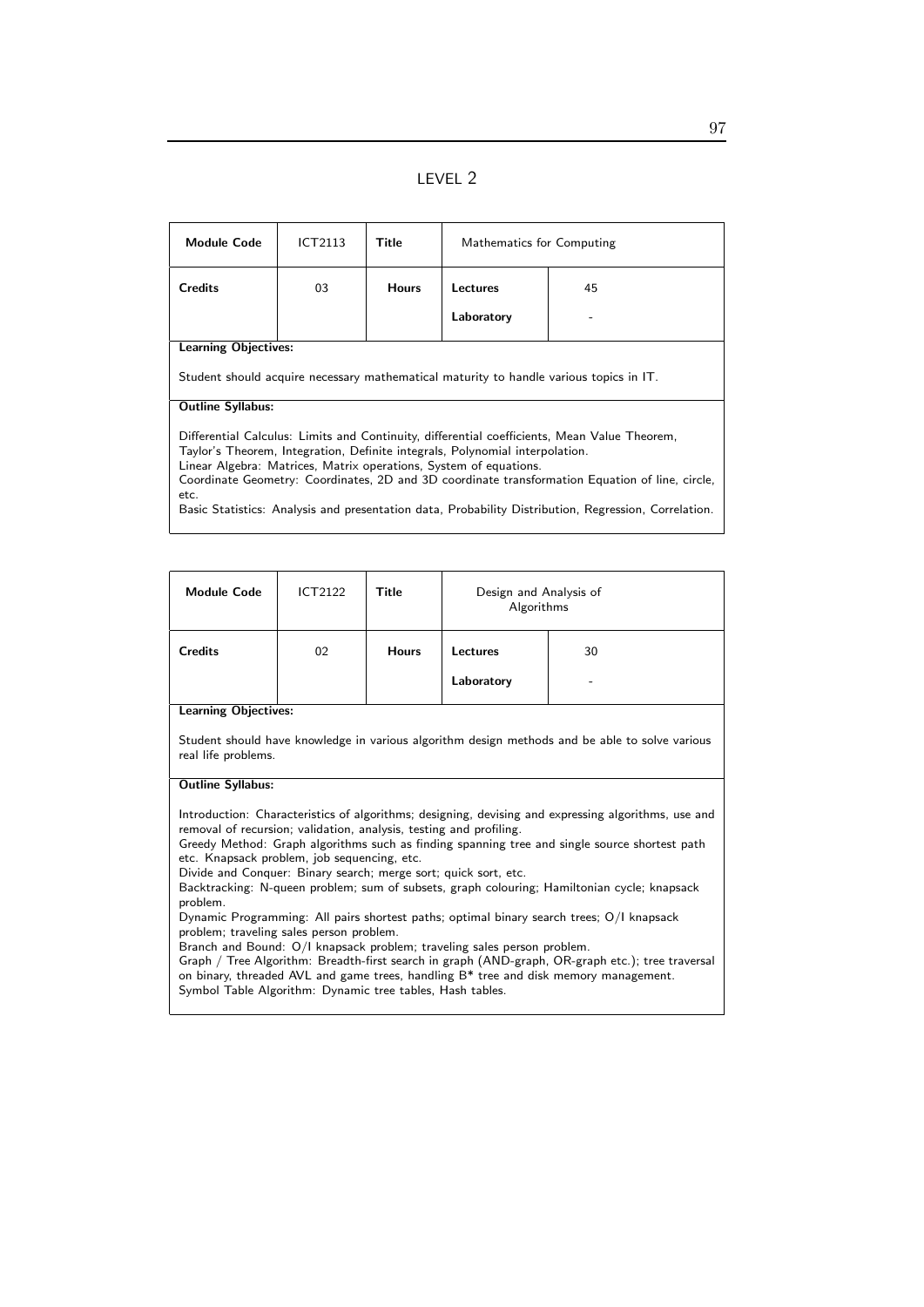| <b>Module Code</b>                                                                                                                                                                                                                                                                                                                                                                                                                                                                                                                                                                                                                                                                                                              | <b>ICT2133</b> | <b>Title</b> | Software Engineering |    |
|---------------------------------------------------------------------------------------------------------------------------------------------------------------------------------------------------------------------------------------------------------------------------------------------------------------------------------------------------------------------------------------------------------------------------------------------------------------------------------------------------------------------------------------------------------------------------------------------------------------------------------------------------------------------------------------------------------------------------------|----------------|--------------|----------------------|----|
| <b>Credits</b>                                                                                                                                                                                                                                                                                                                                                                                                                                                                                                                                                                                                                                                                                                                  | 03             | <b>Hours</b> | Lectures             | 45 |
|                                                                                                                                                                                                                                                                                                                                                                                                                                                                                                                                                                                                                                                                                                                                 |                |              | Laboratory           |    |
| <b>Learning Objectives:</b>                                                                                                                                                                                                                                                                                                                                                                                                                                                                                                                                                                                                                                                                                                     |                |              |                      |    |
| Student will learn how to analyse and evaluate system demands. They will study system design,<br>project planning, system maintenance and testing. They will also learn different programming<br>paradigms.                                                                                                                                                                                                                                                                                                                                                                                                                                                                                                                     |                |              |                      |    |
| <b>Outline Syllabus:</b>                                                                                                                                                                                                                                                                                                                                                                                                                                                                                                                                                                                                                                                                                                        |                |              |                      |    |
| <b>Scope of Software Engineering:</b> Software crisis, Software engineering objectives, Object -<br>oriented paradigm.<br>Software Life Cycle Models: Build -and-Fix model, Water fall model, Object-oriented life cycle<br>model, Comparison of life-Cycle models, Testing: Quality issues, Non execution - based testing,<br>Execution -based testing, Correctness proofs, Testing distributed and real time software.<br>Introduction to Objects: Models, Cohesion, Coupling Data Encapsulation, Abstract data types,<br>Information hiding inheritance, Polymorphism and dynamic binding, Reusability, portability and<br>interpretability. Planning and estimating: planning the software process, Estimating duration and |                |              |                      |    |
| cost. Requirement Specification: Requirement analysis, Specification documents.                                                                                                                                                                                                                                                                                                                                                                                                                                                                                                                                                                                                                                                 |                |              |                      |    |
| Object-Oriented Analysis: Use-Case modeling, Class modeling, Dynamic modeling.                                                                                                                                                                                                                                                                                                                                                                                                                                                                                                                                                                                                                                                  |                |              |                      |    |
| Object-Oriented Design: Sequence diagram, Collaboration diagram and detailed class diagram,<br>Implementation, integration and maintenance, Introduction to Computer assisted software                                                                                                                                                                                                                                                                                                                                                                                                                                                                                                                                          |                |              |                      |    |

engineering (CASE).

and visual programming systems.

| <b>Module Code</b>                                                                                                                                                                                                                                                                                                                                                                                                                                                                             | ICT2142 | Title        | Visual Computing (Rapid<br>Application Development) |    |
|------------------------------------------------------------------------------------------------------------------------------------------------------------------------------------------------------------------------------------------------------------------------------------------------------------------------------------------------------------------------------------------------------------------------------------------------------------------------------------------------|---------|--------------|-----------------------------------------------------|----|
| <b>Credits</b>                                                                                                                                                                                                                                                                                                                                                                                                                                                                                 | 02      | <b>Hours</b> | Lectures                                            |    |
|                                                                                                                                                                                                                                                                                                                                                                                                                                                                                                |         |              | Laboratory                                          | 30 |
| <b>Learning Objectives:</b>                                                                                                                                                                                                                                                                                                                                                                                                                                                                    |         |              |                                                     |    |
| Student should be able to develop Rapid Application in Visual Programming Language.                                                                                                                                                                                                                                                                                                                                                                                                            |         |              |                                                     |    |
| <b>Outline Syllabus:</b>                                                                                                                                                                                                                                                                                                                                                                                                                                                                       |         |              |                                                     |    |
| An overview of visual thinking; Introduction to the Visual Languages and Visual programming;<br>Examples of languages for handling visual information; Examples of languages for handling visual<br>interactions; Visualization of software design; Visual coaching system; Visual interface design<br>system: Non textual programming environments (including diagrammatic systems and iconic<br>systems); Table-and-form-based systems; Visual database design; Advances in visual languages |         |              |                                                     |    |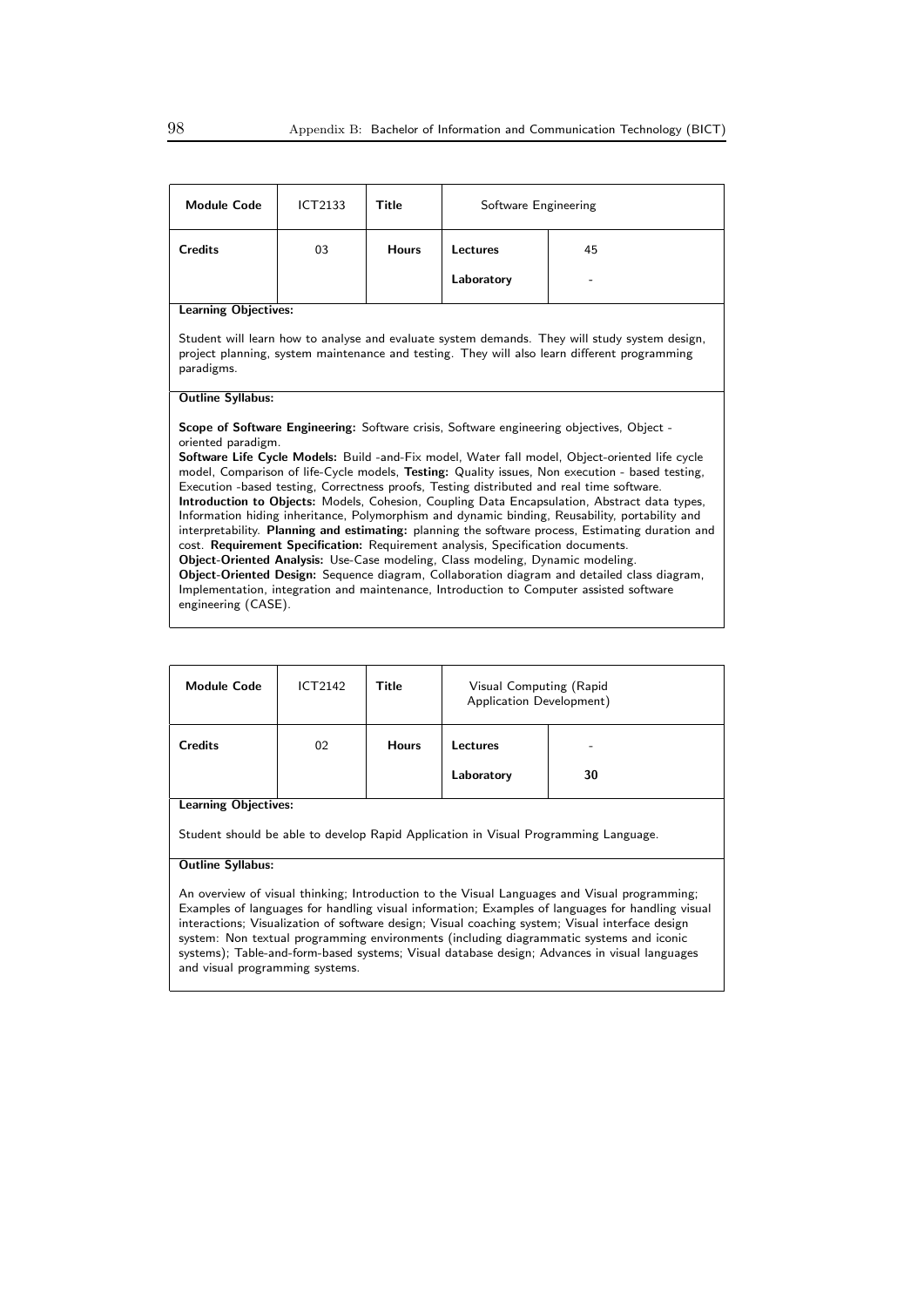| <b>Module Code</b>                                                                                            | ICT2152                     | Title        | Practical for Design and<br>Analysis of Algorithms |    |  |  |
|---------------------------------------------------------------------------------------------------------------|-----------------------------|--------------|----------------------------------------------------|----|--|--|
| <b>Credits</b>                                                                                                | 02                          | <b>Hours</b> | Lectures                                           |    |  |  |
|                                                                                                               |                             |              | Laboratory                                         | 60 |  |  |
|                                                                                                               | <b>Learning Objectives:</b> |              |                                                    |    |  |  |
| This practical course is designed to provide the practical implementation of the theory taught in<br>ICT2122. |                             |              |                                                    |    |  |  |
| <b>Outline Syllabus:</b>                                                                                      |                             |              |                                                    |    |  |  |
| Practicals for Design and Analysis of Algorithms (ICT2122).                                                   |                             |              |                                                    |    |  |  |

| <b>Module Code</b>                                                                                                                  | ICT2161                     | Title        | <b>Practical for Software</b><br>Engineering |    |  |
|-------------------------------------------------------------------------------------------------------------------------------------|-----------------------------|--------------|----------------------------------------------|----|--|
| <b>Credits</b>                                                                                                                      | 01                          | <b>Hours</b> | Lectures                                     |    |  |
|                                                                                                                                     |                             |              | Laboratory                                   | 30 |  |
|                                                                                                                                     | <b>Learning Objectives:</b> |              |                                              |    |  |
| This practical course is designed to provide the practical implementation of the theory taught in<br>ICT2133.                       |                             |              |                                              |    |  |
| <b>Outline Syllabus:</b>                                                                                                            |                             |              |                                              |    |  |
| Students will undertake a small project and submit a project report using software engineering<br>principles and do a presentation. |                             |              |                                              |    |  |

# 99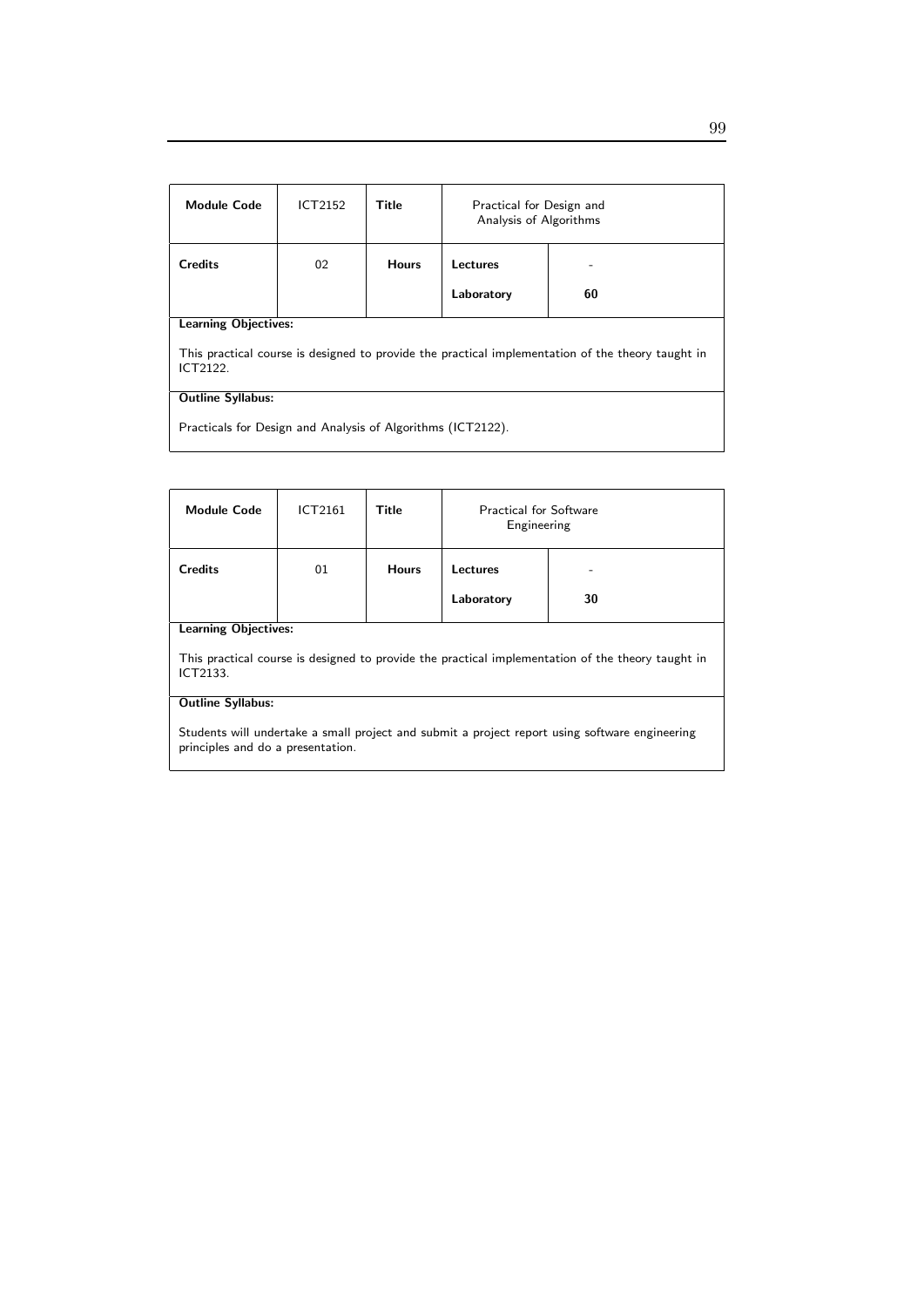| <b>Module Code</b>                                                                                            | ICT2172 | Title        | Practical for Visual Computing<br>(Rapid Application<br>Development) |    |
|---------------------------------------------------------------------------------------------------------------|---------|--------------|----------------------------------------------------------------------|----|
| <b>Credits</b>                                                                                                | 02      | <b>Hours</b> | Lectures                                                             |    |
|                                                                                                               |         |              | Laboratory                                                           | 60 |
| <b>Learning Objectives:</b>                                                                                   |         |              |                                                                      |    |
| This practical course is designed to provide the practical implementation of the theory taught in<br>ICT2142. |         |              |                                                                      |    |
| <b>Outline Syllabus:</b>                                                                                      |         |              |                                                                      |    |
| Practicals for Visual Computing (Rapid Application Development) (ICT2142).                                    |         |              |                                                                      |    |

| <b>Module Code</b>                                                                                                                                                                                                                                                                                                                                                                                                                                                                                                                                                                                                                                                                                                                                                                                                                                                                                                                                                                                                                                                                                                                                                                                                                                                                                                                                                                                                                                                                                                                                                                                                                                                                                                                                                                                                        | <b>ACU 2110</b> | <b>Title</b> | English Language II |    |  |
|---------------------------------------------------------------------------------------------------------------------------------------------------------------------------------------------------------------------------------------------------------------------------------------------------------------------------------------------------------------------------------------------------------------------------------------------------------------------------------------------------------------------------------------------------------------------------------------------------------------------------------------------------------------------------------------------------------------------------------------------------------------------------------------------------------------------------------------------------------------------------------------------------------------------------------------------------------------------------------------------------------------------------------------------------------------------------------------------------------------------------------------------------------------------------------------------------------------------------------------------------------------------------------------------------------------------------------------------------------------------------------------------------------------------------------------------------------------------------------------------------------------------------------------------------------------------------------------------------------------------------------------------------------------------------------------------------------------------------------------------------------------------------------------------------------------------------|-----------------|--------------|---------------------|----|--|
| <b>Credits</b>                                                                                                                                                                                                                                                                                                                                                                                                                                                                                                                                                                                                                                                                                                                                                                                                                                                                                                                                                                                                                                                                                                                                                                                                                                                                                                                                                                                                                                                                                                                                                                                                                                                                                                                                                                                                            | $\Omega$        | <b>Hours</b> | Lectures            | 30 |  |
|                                                                                                                                                                                                                                                                                                                                                                                                                                                                                                                                                                                                                                                                                                                                                                                                                                                                                                                                                                                                                                                                                                                                                                                                                                                                                                                                                                                                                                                                                                                                                                                                                                                                                                                                                                                                                           |                 |              | Laboratory          |    |  |
| <b>Learning Objectives:</b>                                                                                                                                                                                                                                                                                                                                                                                                                                                                                                                                                                                                                                                                                                                                                                                                                                                                                                                                                                                                                                                                                                                                                                                                                                                                                                                                                                                                                                                                                                                                                                                                                                                                                                                                                                                               |                 |              |                     |    |  |
| To test the students' communicative abilities and other skills such as informative, writing and<br>comprehensive powers.                                                                                                                                                                                                                                                                                                                                                                                                                                                                                                                                                                                                                                                                                                                                                                                                                                                                                                                                                                                                                                                                                                                                                                                                                                                                                                                                                                                                                                                                                                                                                                                                                                                                                                  |                 |              |                     |    |  |
| <b>Outline Syllabus:</b>                                                                                                                                                                                                                                                                                                                                                                                                                                                                                                                                                                                                                                                                                                                                                                                                                                                                                                                                                                                                                                                                                                                                                                                                                                                                                                                                                                                                                                                                                                                                                                                                                                                                                                                                                                                                  |                 |              |                     |    |  |
| Exposure to significant structures of the English language as the basis of developing language<br>abilities: Reading, Writing, listening and speaking through language skill integration with<br>emphasis on communicative competence at a higher level.<br>Reading: Basic reading skills, Reading for details, Understanding vocabulary in and from context,<br>Finding main ideas, Understanding sequences, Intensive reading, Reading comprehension, Making<br>inference, Summarizing.<br>Writing: (a) Introducing basic structures and grammatical items - all tenses, active/passive<br>voices, relativization, joining sentences, prepositions, adverbials, adjectives and question<br>formation. (b) Controlled writing - Transforming graphic information into writing, picture<br>composition, sequencing, form-filling. (c)Communicating in writing - writing notes, memos,<br>personal/official letters, report writing.<br>Listening: Listening for specific information; for specific details; for gist of the passages; for<br>comprehension, for making inferences, listening and note taking; listening reproducing. Speaking:<br>Introducing describing people/events/pictures; asking for information; giving<br>directions/instructions, making requests/complains. Using model<br>dialogues/improvisations/reading to stimulate conversations and small group discussion.<br>Project: Writing an essay of not less than 600 words on a topic selected from students' fields of<br>interest. Each student has to choose his/her topic from a list of 5 topics proposed for him/her by<br>the examiners at the end of the first semester in the second year. The written examination on<br>essay is conducted during the last fortnight of the first half of the second semester of the second<br>year. |                 |              |                     |    |  |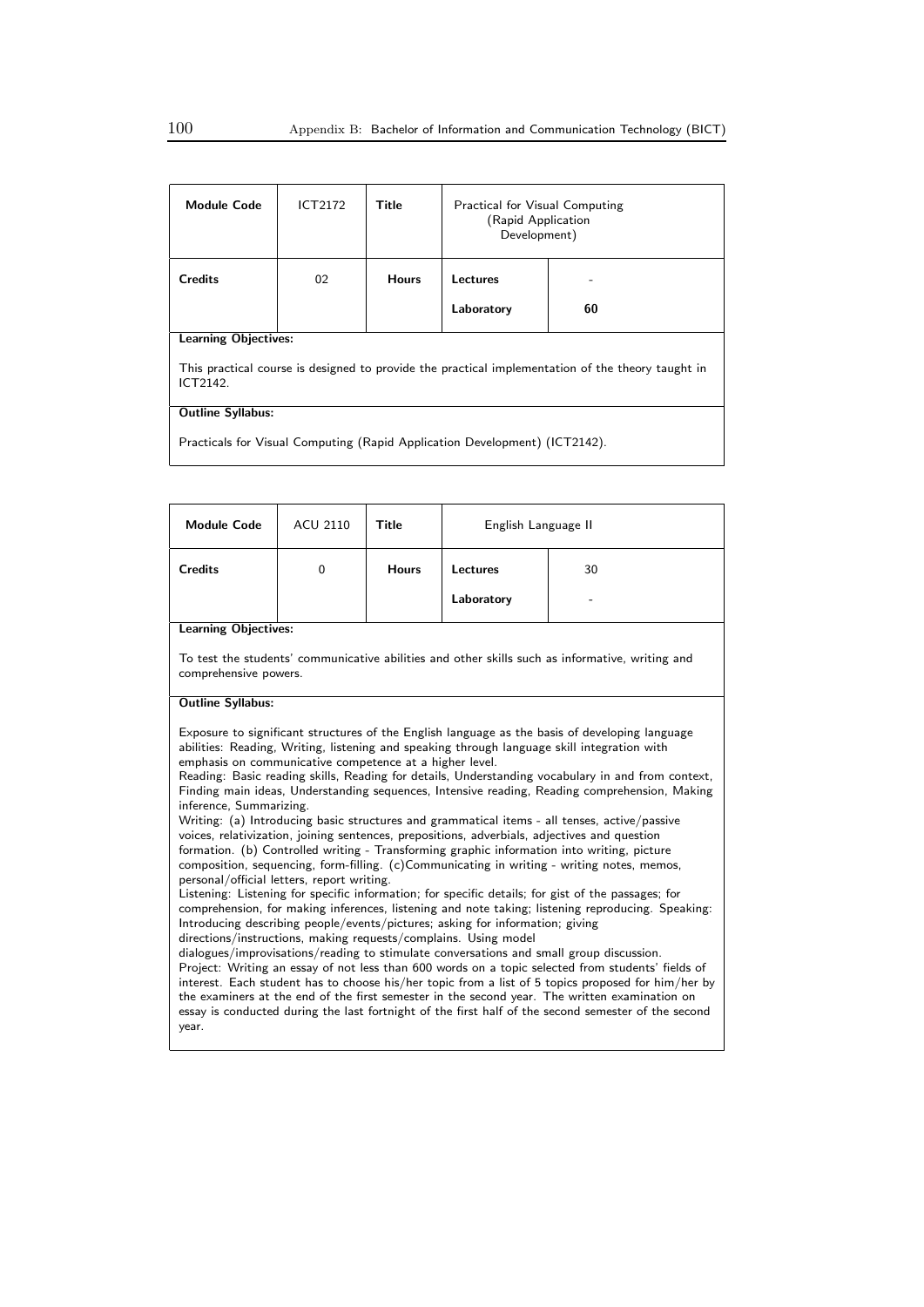| <b>Module Code</b>          | ICT2212 | Title        | Operational Research          |         |
|-----------------------------|---------|--------------|-------------------------------|---------|
| <b>Credits</b>              | 02      | <b>Hours</b> | <b>Lectures</b><br>Laboratory | 30<br>- |
| <b>Learning Objectives:</b> |         |              |                               |         |

Student should be able to solve industrial problems using linear programming techniques.

#### Outline Syllabus:

Simplex Method-Theory and Computational Procedure: Efficient Computational Techniques. Revised Simplex Method, Decomposition Algorithm and the Bound Variables Algorithm. Dual Problem and Post Optimality Analysis. Transportation Assignment and Allocation Problems: Project and Scheduling by PERT-CPM (Critical Path Method). Network Analysis, Applications.

| <b>Module Code</b>                                                                                                                                                                                                                                                                                                                                                                                                                                                                                                                                                                                                                                                                                                                                                                                                                                                                               | ICT2222 | Title        | Database Design |    |  |
|--------------------------------------------------------------------------------------------------------------------------------------------------------------------------------------------------------------------------------------------------------------------------------------------------------------------------------------------------------------------------------------------------------------------------------------------------------------------------------------------------------------------------------------------------------------------------------------------------------------------------------------------------------------------------------------------------------------------------------------------------------------------------------------------------------------------------------------------------------------------------------------------------|---------|--------------|-----------------|----|--|
| <b>Credits</b>                                                                                                                                                                                                                                                                                                                                                                                                                                                                                                                                                                                                                                                                                                                                                                                                                                                                                   | 02      | <b>Hours</b> | Lectures        | 30 |  |
|                                                                                                                                                                                                                                                                                                                                                                                                                                                                                                                                                                                                                                                                                                                                                                                                                                                                                                  |         |              | Laboratory      |    |  |
| <b>Learning Objectives:</b>                                                                                                                                                                                                                                                                                                                                                                                                                                                                                                                                                                                                                                                                                                                                                                                                                                                                      |         |              |                 |    |  |
| Student should have the basic knowledge in relational databases and their design principles.                                                                                                                                                                                                                                                                                                                                                                                                                                                                                                                                                                                                                                                                                                                                                                                                     |         |              |                 |    |  |
| <b>Outline Syllabus:</b>                                                                                                                                                                                                                                                                                                                                                                                                                                                                                                                                                                                                                                                                                                                                                                                                                                                                         |         |              |                 |    |  |
| Introduction: Definition as a centralized storage of database; prevention of redundancy and<br>inconsistency; data independence; data abstraction; data models; data definition and data<br>manipulation language (DDL and DML); database manager, administrator, users; overall system<br>structure: Indexing and hashing.<br>Entity Model - Relationship Model: Entities, relationships, entity-sets, relationship-sets,<br>attributes. Mapping constraints, keys, E-R diagrams, reduction of E-R diagrams to tables, design<br>of an E-R database scheme.<br>Relational Model: Structure of relational database, relational algebra and calculus;<br>Normalisation and Relational Database Design: Relational database design and its pitfalls;<br>normalisation (First second, and third) using functional dependencies and multivalued functional<br>dependencies.<br>Query Processing: SQL |         |              |                 |    |  |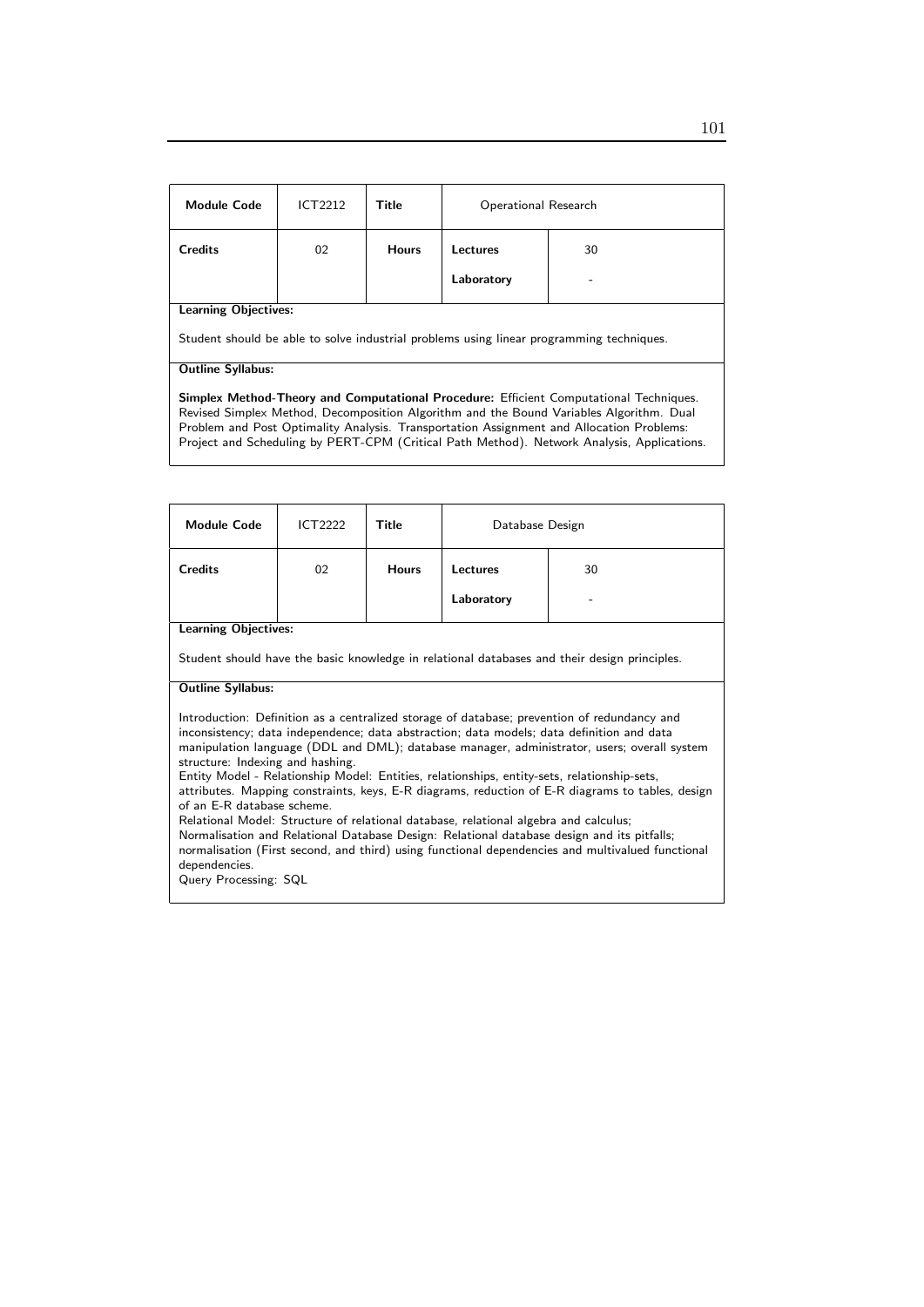| <b>Module Code</b>                                                                                                                                                                      | <b>ICT2232</b>                                                                                                                                                                        | Title        | <b>Computer Networks</b> |                                                                                                  |  |
|-----------------------------------------------------------------------------------------------------------------------------------------------------------------------------------------|---------------------------------------------------------------------------------------------------------------------------------------------------------------------------------------|--------------|--------------------------|--------------------------------------------------------------------------------------------------|--|
| <b>Credits</b>                                                                                                                                                                          | 02                                                                                                                                                                                    | <b>Hours</b> | Lectures                 | 30                                                                                               |  |
|                                                                                                                                                                                         |                                                                                                                                                                                       |              | Laboratory               |                                                                                                  |  |
| <b>Learning Objectives:</b>                                                                                                                                                             |                                                                                                                                                                                       |              |                          |                                                                                                  |  |
| Student should have the knowledge in basic technologies of Computer networks and<br>communications.                                                                                     |                                                                                                                                                                                       |              |                          |                                                                                                  |  |
| <b>Outline Syllabus:</b>                                                                                                                                                                |                                                                                                                                                                                       |              |                          |                                                                                                  |  |
| Introduction to Computer Networks, Classification of Computer Networks, ISO-OSI architecture.                                                                                           |                                                                                                                                                                                       |              |                          |                                                                                                  |  |
| Data Communication and transmission: Introduction to data transmission, Time domain,                                                                                                    |                                                                                                                                                                                       |              |                          |                                                                                                  |  |
| Frequency domain, Modulation techniques. Transmission media: Twisted pair, Coaxial cable,<br>Optical fiber, Terrestrial Microwave, Satellite Microwave, Radio wave. Transmission and    |                                                                                                                                                                                       |              |                          |                                                                                                  |  |
|                                                                                                                                                                                         |                                                                                                                                                                                       |              |                          |                                                                                                  |  |
|                                                                                                                                                                                         | switching: Frequency Division and Time division multiplexing, Circuit switching, Packet<br>switching. Datalink Layer, Error detection and correction technique: Parity checks, Cyclic |              |                          |                                                                                                  |  |
| Redundancy Checks (CRC), error-correcting code, Hamming distance. Framing: character count,                                                                                             |                                                                                                                                                                                       |              |                          |                                                                                                  |  |
| starting and ending characters with character stuffing, Starting and ending flags with bit stuffing.                                                                                    |                                                                                                                                                                                       |              |                          |                                                                                                  |  |
| Protocols: Stop and wait protocol, Sliding window protocol, go-back-n, Selective Repeat                                                                                                 |                                                                                                                                                                                       |              |                          |                                                                                                  |  |
| protocol, piggybacking, HDLC, LAN Techniques CSMA/CD, Ethernet, IEEE standard 802,                                                                                                      |                                                                                                                                                                                       |              |                          |                                                                                                  |  |
| Cabling, MAC sublayer, token ring, token bus, Cambridge Ring, FDDI. Network layer and<br>Internetworking Connection less and Connection oriented Services, Virtual circuit and datagram |                                                                                                                                                                                       |              |                          |                                                                                                  |  |
|                                                                                                                                                                                         |                                                                                                                                                                                       |              |                          | delivery, Switches, and Routers, Internet Protocol(IP), Routing and Routing algorithms, Building |  |
| routing table, RIP, OSP.                                                                                                                                                                |                                                                                                                                                                                       |              |                          |                                                                                                  |  |
|                                                                                                                                                                                         |                                                                                                                                                                                       |              |                          |                                                                                                  |  |

| <b>Module Code</b>                                                                                                                                                                                                                                                                                                                                                                        | ICT2243 | <b>Title</b> | <b>Computer Graphics</b> |  |  |
|-------------------------------------------------------------------------------------------------------------------------------------------------------------------------------------------------------------------------------------------------------------------------------------------------------------------------------------------------------------------------------------------|---------|--------------|--------------------------|--|--|
| <b>Credits</b>                                                                                                                                                                                                                                                                                                                                                                            | 03      | <b>Hours</b> | <b>Lectures</b><br>45    |  |  |
|                                                                                                                                                                                                                                                                                                                                                                                           |         |              | Laboratory               |  |  |
| <b>Learning Objectives:</b>                                                                                                                                                                                                                                                                                                                                                               |         |              |                          |  |  |
| Student should have theoretical knowledge in modeling and construction of interactive 2-D and<br>3-D graphics system. The student will get knowledge in different methods for 3-D visualization.                                                                                                                                                                                          |         |              |                          |  |  |
| <b>Outline Syllabus:</b>                                                                                                                                                                                                                                                                                                                                                                  |         |              |                          |  |  |
| <b>Overview of Graphics Systems:</b> Video display devices, Raster-scan systems, Random-scan                                                                                                                                                                                                                                                                                              |         |              |                          |  |  |
| systems, Graphics monitors and workstations, Input devices, Hard-copy devices. Output                                                                                                                                                                                                                                                                                                     |         |              |                          |  |  |
| Primitives: Points and lines, Line-drawing algorithms, Loading the frame buffer, Circle-generating<br>algorithms, Filled-area primitive. Two-Dimensional Geometric Transformations: Basic<br>transformations (Translation, Rotation, Scaling, Reflection, Shear), Matrix representations and<br>homogeneous coordinates, Composite transformations (General pivot-point rotation, General |         |              |                          |  |  |
| fixed-point rotation, General scaling directions), Transformations between coordinate system.                                                                                                                                                                                                                                                                                             |         |              |                          |  |  |
| <b>Two-Dimensional Viewing:</b> The viewing pipeline, Viewing coordinate reference frame,                                                                                                                                                                                                                                                                                                 |         |              |                          |  |  |
| Window-to-viewport coordinate transformation, Clipping operations: Point clipping, Line                                                                                                                                                                                                                                                                                                   |         |              |                          |  |  |

clipping, Polygon clipping. Three-Dimensional Geometric and modeling Transformations: Translation, Rotation, Scaling, Reflections and Shears, Composite transformations.

Three-dimensional viewing: Viewing pipeline, Viewing coordinates, Projections (Parallel and Perspective).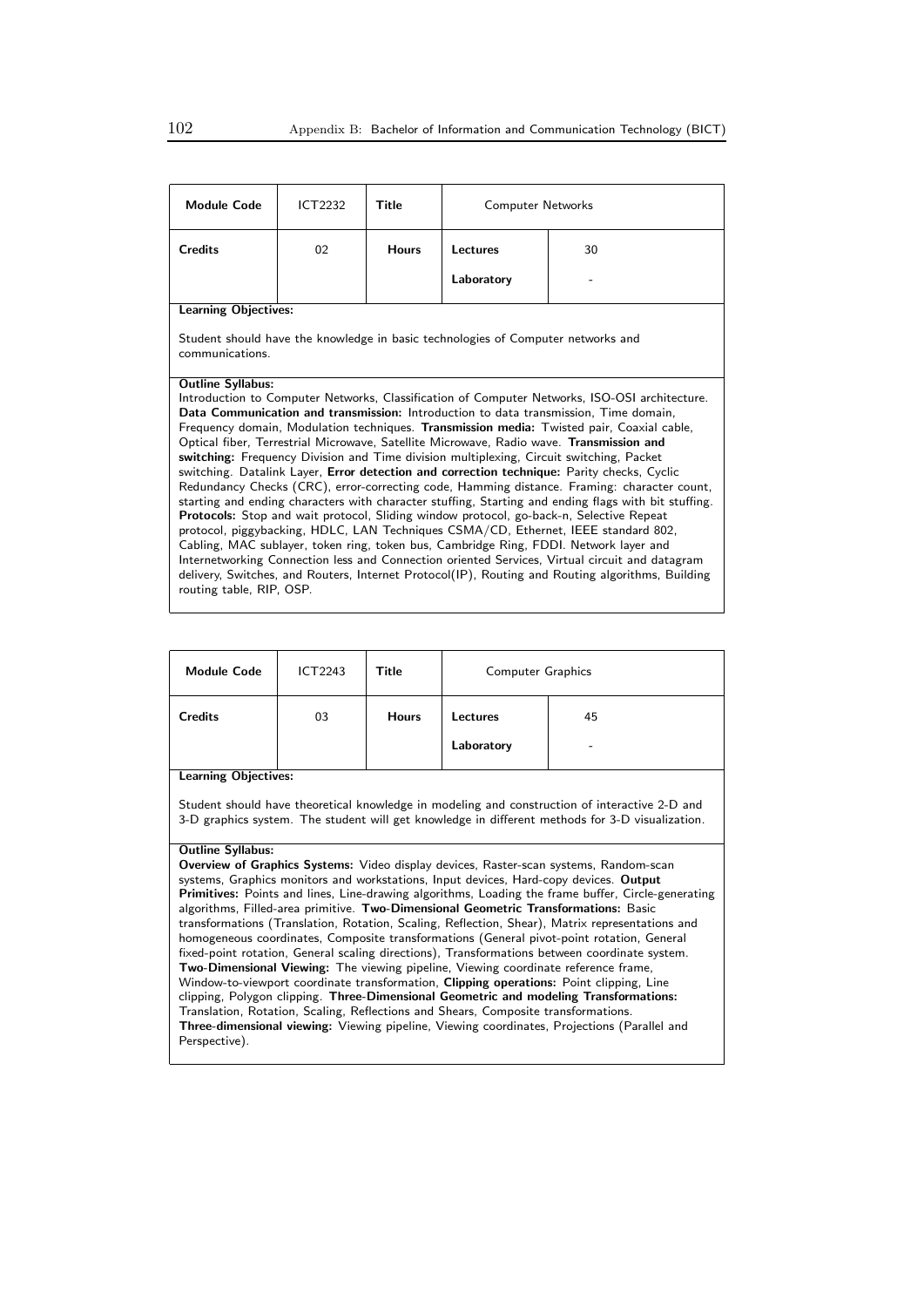| <b>Module Code</b>                                                                                                                                                                     | ICT2252 | Title        | Management Information<br>Systems                                                   |                                                                                                                                                                                                |  |
|----------------------------------------------------------------------------------------------------------------------------------------------------------------------------------------|---------|--------------|-------------------------------------------------------------------------------------|------------------------------------------------------------------------------------------------------------------------------------------------------------------------------------------------|--|
| <b>Credits</b>                                                                                                                                                                         | 02      | <b>Hours</b> | Lectures<br>30                                                                      |                                                                                                                                                                                                |  |
|                                                                                                                                                                                        |         |              | Laboratory                                                                          |                                                                                                                                                                                                |  |
| <b>Learning Objectives:</b>                                                                                                                                                            |         |              |                                                                                     |                                                                                                                                                                                                |  |
|                                                                                                                                                                                        |         |              | Student will be able to apply IT knowledge in managing business organization.       |                                                                                                                                                                                                |  |
| <b>Outline Syllabus:</b>                                                                                                                                                               |         |              |                                                                                     |                                                                                                                                                                                                |  |
|                                                                                                                                                                                        |         |              |                                                                                     | Management in organisation: Role of the management function within an organization, The<br>evolution of the MIS function in an organization, Strategic management and MIS, Using MIS as a      |  |
|                                                                                                                                                                                        |         |              |                                                                                     | tool for changing the ways of business, MIS and the value Chain, Managing MIS Projects,                                                                                                        |  |
| Outsourcing considerations,                                                                                                                                                            |         |              |                                                                                     |                                                                                                                                                                                                |  |
|                                                                                                                                                                                        |         |              |                                                                                     | MIS support capabilities: The migration to distributed systems and client/ server Technologies,                                                                                                |  |
|                                                                                                                                                                                        |         |              |                                                                                     | The applicability of packages versus bespoke applications, The management and control of<br>information resources at the corporate level, Principals and application of trends in support such |  |
|                                                                                                                                                                                        |         |              |                                                                                     | as BPR, DIP, Office automation products, their use and interface with other systems, Use of data                                                                                               |  |
| modeling and mining facilities, development of MIS: The growth of MIS: the fore eras, The                                                                                              |         |              |                                                                                     |                                                                                                                                                                                                |  |
| traditional MIS development life cycle and Contemporary development methodologies, Use of                                                                                              |         |              |                                                                                     |                                                                                                                                                                                                |  |
| CASE, RAD and Object Oriented methodologies, Matching development methodologies with<br>application requests, End-user computing, applications and implications, Re-engineering legacy |         |              |                                                                                     |                                                                                                                                                                                                |  |
|                                                                                                                                                                                        |         |              | systems. Future trends: Trends in hardware, software, communications, Impact of the |                                                                                                                                                                                                |  |
|                                                                                                                                                                                        |         |              |                                                                                     | communications revolution, Virtual organizations, Teleporting, The continued evolution of                                                                                                      |  |
| Internet applications                                                                                                                                                                  |         |              |                                                                                     |                                                                                                                                                                                                |  |

| <b>Module Code</b>                                                                                           | ICT2262 | <b>Title</b> | Practical for Database Design |    |  |
|--------------------------------------------------------------------------------------------------------------|---------|--------------|-------------------------------|----|--|
| <b>Credits</b>                                                                                               | 02      | <b>Hours</b> | Lectures                      |    |  |
|                                                                                                              |         |              | Laboratory                    | 60 |  |
| <b>Learning Objectives:</b>                                                                                  |         |              |                               |    |  |
| This practical course is designed to provide the practical implementation of the theory taught in<br>ICT2222 |         |              |                               |    |  |
| <b>Outline Syllabus:</b>                                                                                     |         |              |                               |    |  |
| Practical for Database Design (ICT2222).                                                                     |         |              |                               |    |  |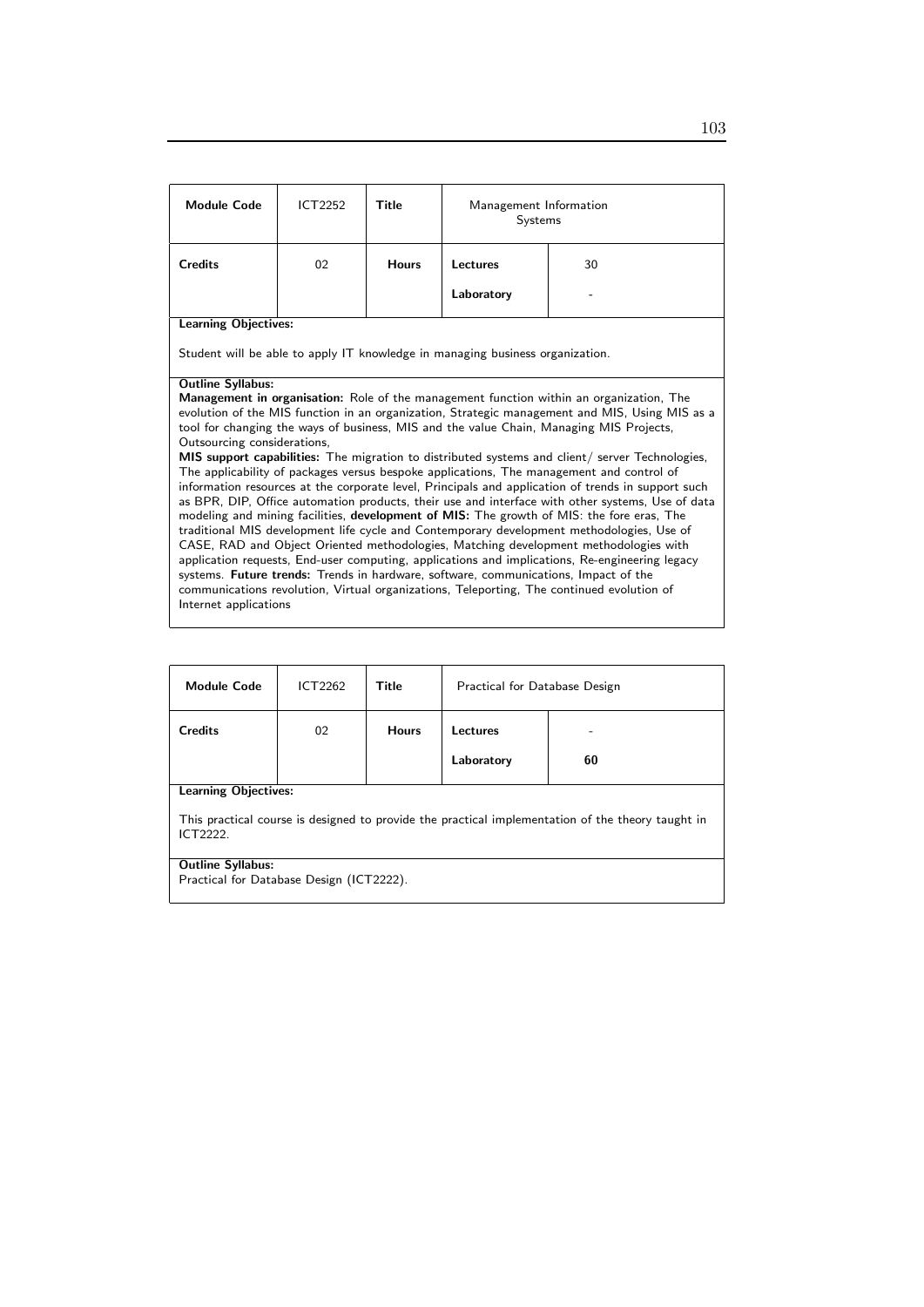| <b>Module Code</b>                                                                                            | ICT2272 | Title        | <b>Practical for Computer</b><br>Graphics |    |  |
|---------------------------------------------------------------------------------------------------------------|---------|--------------|-------------------------------------------|----|--|
| <b>Credits</b>                                                                                                | 02      | <b>Hours</b> | Lectures                                  |    |  |
|                                                                                                               |         |              | Laboratory                                | 60 |  |
| <b>Learning Objectives:</b>                                                                                   |         |              |                                           |    |  |
| This practical course is designed to provide the practical implementation of the theory taught in<br>ICT2243. |         |              |                                           |    |  |
| <b>Outline Syllabus:</b>                                                                                      |         |              |                                           |    |  |
| Practical for Computer Graphics (ICT2243).                                                                    |         |              |                                           |    |  |

| <b>Module Code</b>                                                                                                                                                                                                                                                                                                                                                                                                                                                                                                                                                                                                                                                                                                                                           | ACU 2210    | Title        | Career Guidance |    |  |
|--------------------------------------------------------------------------------------------------------------------------------------------------------------------------------------------------------------------------------------------------------------------------------------------------------------------------------------------------------------------------------------------------------------------------------------------------------------------------------------------------------------------------------------------------------------------------------------------------------------------------------------------------------------------------------------------------------------------------------------------------------------|-------------|--------------|-----------------|----|--|
| <b>Credits</b>                                                                                                                                                                                                                                                                                                                                                                                                                                                                                                                                                                                                                                                                                                                                               | $\mathbf 0$ | <b>Hours</b> | Lectures        | 30 |  |
|                                                                                                                                                                                                                                                                                                                                                                                                                                                                                                                                                                                                                                                                                                                                                              |             |              | Laboratory      |    |  |
| <b>Learning Objectives:</b>                                                                                                                                                                                                                                                                                                                                                                                                                                                                                                                                                                                                                                                                                                                                  |             |              |                 |    |  |
| To give an overall view of the career prospective and guidance.                                                                                                                                                                                                                                                                                                                                                                                                                                                                                                                                                                                                                                                                                              |             |              |                 |    |  |
| <b>Outline Syllabus:</b><br>The world of work: Unemployment in Sri Lanka. Recent demographic, Economic and social<br>changes of Sri Lanka and how they effect the graduate labour market. The private sector culture<br>- emphasis on attitudes The role of scientists in various employment sectors. The expectations of<br>private sector employer from new graduate employees. Career guidance Employment search.<br>Image Projection: Social graces, Public relations, Career development and survival skills of young<br>graduates, Personality development, Leadership, Team work, Human relations, Effective<br>communication, Problem solving, Stress management.<br><b>Presentation Techniques:</b> The bio-data, Facing interviews, assertiveness. |             |              |                 |    |  |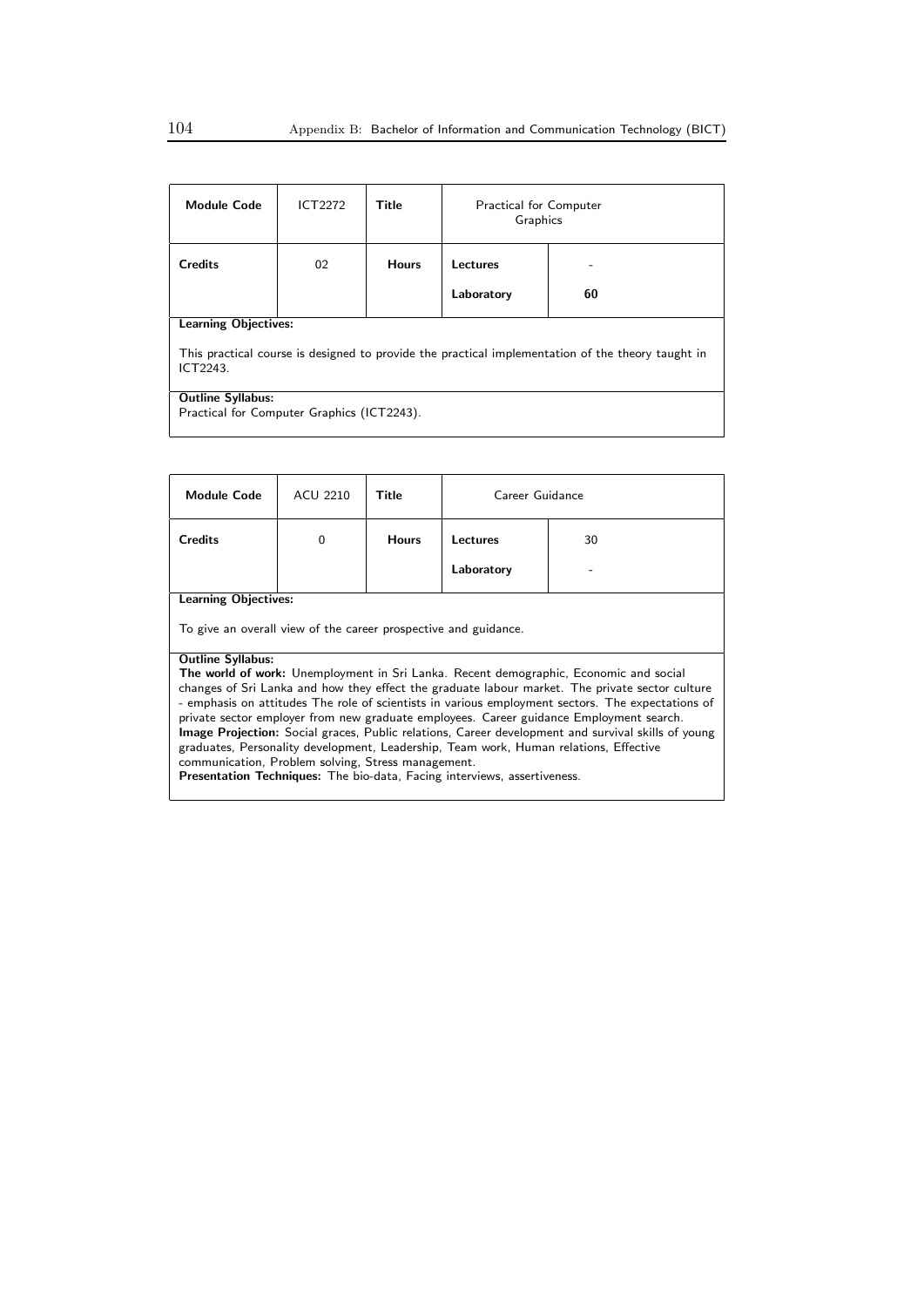|--|--|

| <b>Module Code</b>                                                                                                                                                                                                                                                                                                                                                                                                                                                                                                                                                                                                                                                                                                                                                                                                                                                                                                                                                                                                                                                                                                                                                                                                                                                        | <b>ICT3113</b>                                                                    | Title        | Advanced Database<br>Management Systems |    |
|---------------------------------------------------------------------------------------------------------------------------------------------------------------------------------------------------------------------------------------------------------------------------------------------------------------------------------------------------------------------------------------------------------------------------------------------------------------------------------------------------------------------------------------------------------------------------------------------------------------------------------------------------------------------------------------------------------------------------------------------------------------------------------------------------------------------------------------------------------------------------------------------------------------------------------------------------------------------------------------------------------------------------------------------------------------------------------------------------------------------------------------------------------------------------------------------------------------------------------------------------------------------------|-----------------------------------------------------------------------------------|--------------|-----------------------------------------|----|
| <b>Credits</b>                                                                                                                                                                                                                                                                                                                                                                                                                                                                                                                                                                                                                                                                                                                                                                                                                                                                                                                                                                                                                                                                                                                                                                                                                                                            | 03                                                                                | <b>Hours</b> | Lectures                                | 45 |
|                                                                                                                                                                                                                                                                                                                                                                                                                                                                                                                                                                                                                                                                                                                                                                                                                                                                                                                                                                                                                                                                                                                                                                                                                                                                           |                                                                                   |              | Laboratory                              |    |
| <b>Learning Objectives:</b>                                                                                                                                                                                                                                                                                                                                                                                                                                                                                                                                                                                                                                                                                                                                                                                                                                                                                                                                                                                                                                                                                                                                                                                                                                               |                                                                                   |              |                                         |    |
|                                                                                                                                                                                                                                                                                                                                                                                                                                                                                                                                                                                                                                                                                                                                                                                                                                                                                                                                                                                                                                                                                                                                                                                                                                                                           | Student should understand current database technology in distributed environment. |              |                                         |    |
| <b>Outline Syllabus:</b><br>Data Models: EER model and relationship to the OO model, Object Oriented data model and<br>ODMG standard, other data models - NIAM, GOOD, ORM. Query Optimisation: Query<br>Execution Algorithms, Heuristics in Query Execution, Cost Estimation in Query Execution,<br>Semantic Query Optimisation. Database Transactions and Recovery Procedures: Transaction<br>Processing Concepts, Transaction and System Concepts, Desirable Properties of a Transaction,<br>Schedules and Recoverability, Serialisability of Schedules, Transaction Support in SQL, Recovery<br>Techniques, Database Backup. Concurrency control: Locking techniques for Concurrency<br>Control, Concurrency Control Techniques, Granularity of Data Items. Database Security: Access<br>Privileges, Multilevel Security, And Statistical Database Security. Distributed Databases:<br>Reliability and Commit protocols, Fragmentation and Distribution, View Integration, Distributed<br>database design, Distributed algorithms for data management, Heterogeneous and Federated<br>Database Systems. Deductive Databases: Recursive Queries, Prolog/Datalog Notation, Basic<br>inference Mechanism for Logic Programs, Deductive Database Systems, Deductive Object |                                                                                   |              |                                         |    |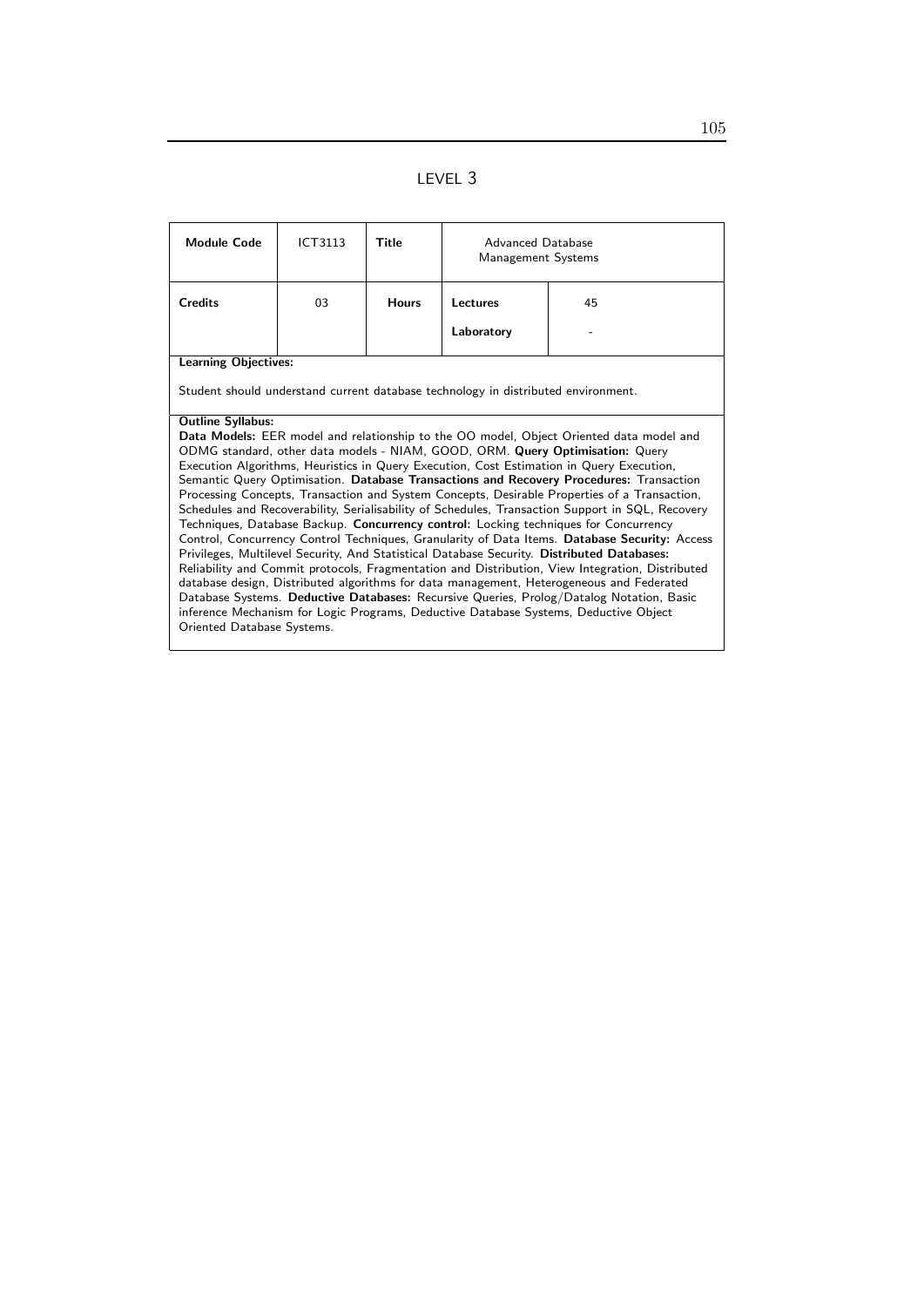| <b>Module Code</b>                                                                                                                                                                                 | <b>ICT3122</b>                                                                                                                                                                         | Title        | Project Management                                                                |                                                                                                                                                                                         |  |  |  |
|----------------------------------------------------------------------------------------------------------------------------------------------------------------------------------------------------|----------------------------------------------------------------------------------------------------------------------------------------------------------------------------------------|--------------|-----------------------------------------------------------------------------------|-----------------------------------------------------------------------------------------------------------------------------------------------------------------------------------------|--|--|--|
| <b>Credits</b>                                                                                                                                                                                     | 02                                                                                                                                                                                     | <b>Hours</b> | <b>Lectures</b>                                                                   | 30                                                                                                                                                                                      |  |  |  |
|                                                                                                                                                                                                    |                                                                                                                                                                                        |              | Laboratory                                                                        |                                                                                                                                                                                         |  |  |  |
| <b>Learning Objectives:</b>                                                                                                                                                                        |                                                                                                                                                                                        |              |                                                                                   |                                                                                                                                                                                         |  |  |  |
|                                                                                                                                                                                                    |                                                                                                                                                                                        |              |                                                                                   | Students should be able to plan, manage, and estimates a software project in a group.                                                                                                   |  |  |  |
| <b>Outline Syllabus:</b>                                                                                                                                                                           |                                                                                                                                                                                        |              |                                                                                   |                                                                                                                                                                                         |  |  |  |
| Stages In A Project: Use of requirements elicitation, gathering, analysis, Design of software,                                                                                                     |                                                                                                                                                                                        |              |                                                                                   |                                                                                                                                                                                         |  |  |  |
| hardware and networks, Build and/or OTS purchase, Configuration and integration with current                                                                                                       |                                                                                                                                                                                        |              |                                                                                   |                                                                                                                                                                                         |  |  |  |
| systems, Installation issues, methods of going live, The use of post-implementation evaluation,<br>Causes of project failure and areas of risk in each stage. Project Planning And Estimating: Use |                                                                                                                                                                                        |              |                                                                                   |                                                                                                                                                                                         |  |  |  |
|                                                                                                                                                                                                    |                                                                                                                                                                                        |              |                                                                                   | of work breakdown structure WBS, Use of Gantt Charts, Use of precedence plans and networks                                                                                              |  |  |  |
|                                                                                                                                                                                                    |                                                                                                                                                                                        |              |                                                                                   | analysis, Estimating techniques: development time and cost using CoCoMo2, Function Point                                                                                                |  |  |  |
|                                                                                                                                                                                                    |                                                                                                                                                                                        |              |                                                                                   | Analysis, Delphi and Expert technique. Software packages, functionality and use of CASE tools in                                                                                        |  |  |  |
|                                                                                                                                                                                                    |                                                                                                                                                                                        |              |                                                                                   | planning and estimating, Financial planning and budget failure in planning and estimating,                                                                                              |  |  |  |
|                                                                                                                                                                                                    |                                                                                                                                                                                        |              |                                                                                   | <b>Human Factors:</b> Team building theory and practice, structures and responsibilities, How to staff                                                                                  |  |  |  |
|                                                                                                                                                                                                    |                                                                                                                                                                                        |              |                                                                                   | a project stage with appropriate skill sets; how and where obtain skilled personnel, Team                                                                                               |  |  |  |
|                                                                                                                                                                                                    |                                                                                                                                                                                        |              |                                                                                   | management, motivation, retention, Project management skills, interpersonal skills, transferable                                                                                        |  |  |  |
|                                                                                                                                                                                                    |                                                                                                                                                                                        |              |                                                                                   | skills, Human causes of project failure and areas of risk, Process Monitoring, Project Control And                                                                                      |  |  |  |
|                                                                                                                                                                                                    |                                                                                                                                                                                        |              |                                                                                   | Reporting, What to monitor and why, Where and when to monitor, Project control through<br>monitoring, Use of plans in project control, Reason for reports: whom to report to and how to |  |  |  |
|                                                                                                                                                                                                    |                                                                                                                                                                                        |              |                                                                                   | report, Types of report: exception, progress, management, Monitor and control project finances                                                                                          |  |  |  |
|                                                                                                                                                                                                    |                                                                                                                                                                                        |              |                                                                                   |                                                                                                                                                                                         |  |  |  |
|                                                                                                                                                                                                    | and quality, Implications and impact on the project, Risk analysis and causes of projects going out<br>of control, Project management: Risk Management, Team Management (Personnel and |              |                                                                                   |                                                                                                                                                                                         |  |  |  |
|                                                                                                                                                                                                    |                                                                                                                                                                                        |              |                                                                                   | Technical), Project Planning (Resource and Technical), Education and Training, Cost Estimation,                                                                                         |  |  |  |
|                                                                                                                                                                                                    |                                                                                                                                                                                        |              |                                                                                   | Project Scheduling, software quality, Software Quality Assurance, Configuration Management and                                                                                          |  |  |  |
|                                                                                                                                                                                                    |                                                                                                                                                                                        |              | Change Control, Software Tools, The utilities, Standards, Documentation, Metrics. |                                                                                                                                                                                         |  |  |  |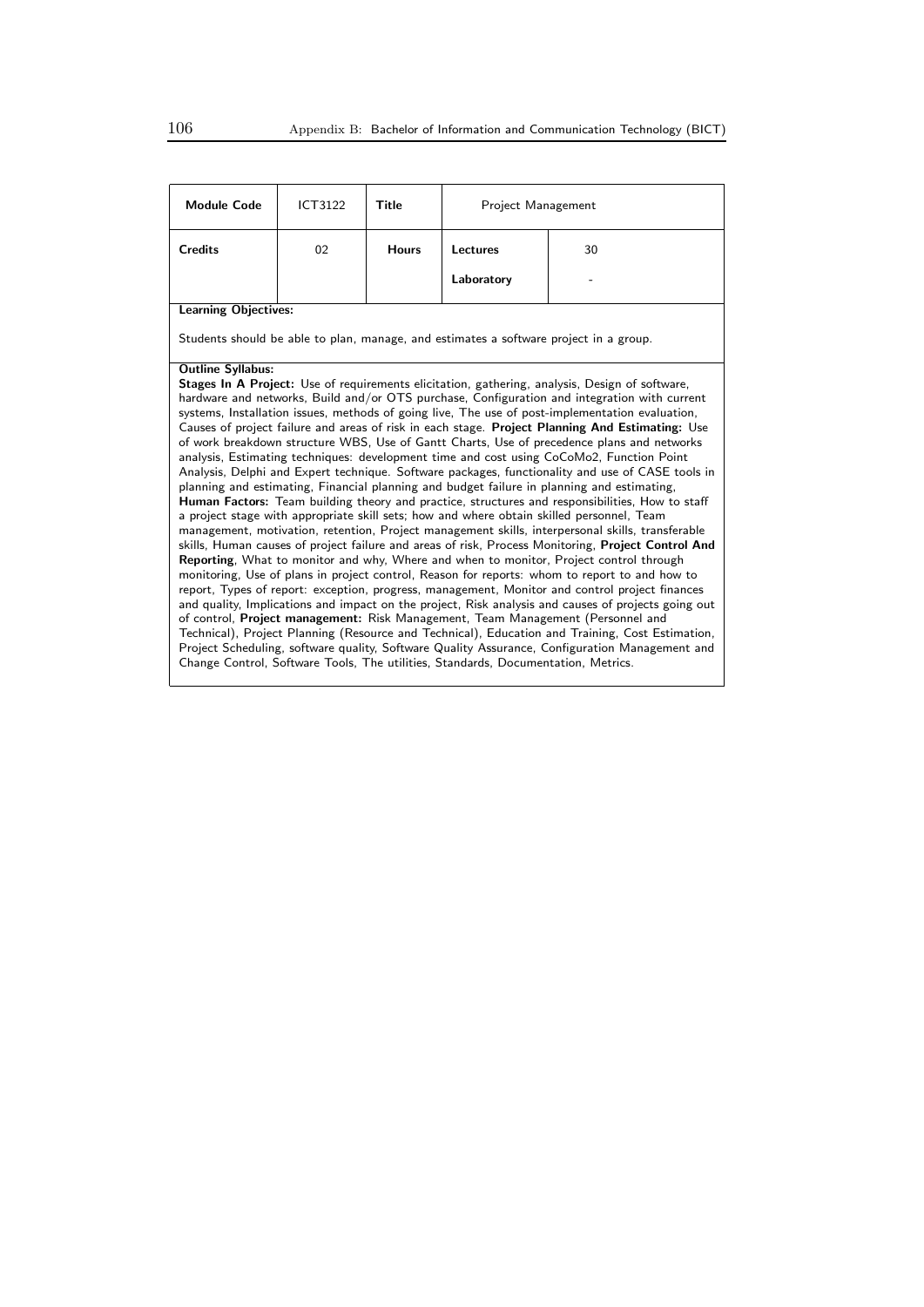| <b>Module Code</b>                                                                                                                                                                                                                                                                                                                                                                                                                                                         | <b>ICT3133</b> | Title        | Project         |                   |  |
|----------------------------------------------------------------------------------------------------------------------------------------------------------------------------------------------------------------------------------------------------------------------------------------------------------------------------------------------------------------------------------------------------------------------------------------------------------------------------|----------------|--------------|-----------------|-------------------|--|
| <b>Credits</b>                                                                                                                                                                                                                                                                                                                                                                                                                                                             | 03             | <b>Hours</b> | <b>Lectures</b> |                   |  |
|                                                                                                                                                                                                                                                                                                                                                                                                                                                                            |                |              | Laboratory      | $3 - 4$<br>months |  |
| <b>Learning Objectives:</b><br>This course facilitates the student interaction with the relevant industries.                                                                                                                                                                                                                                                                                                                                                               |                |              |                 |                   |  |
| <b>Outline Syllabus:</b><br>They visit to industries where their subject of specialisation is put into practice. They study<br>various progress and problems faced by the industries. The students will try to find solutions to<br>various problems in consultation with staff of the Faculty as well as with outside experts. The<br>candidate will submit a report at the end of this course and this report will be evaluated for 3<br>credits by a team of examiners. |                |              |                 |                   |  |

This unit may span throughout the year. This is done by group of students.

| <b>Module Code</b>                                                                                     | ICT3142 | Title        | Human Computer Interaction |    |  |
|--------------------------------------------------------------------------------------------------------|---------|--------------|----------------------------|----|--|
| <b>Credits</b>                                                                                         | 02      | <b>Hours</b> | Lectures                   | 30 |  |
|                                                                                                        |         |              | Laboratory                 |    |  |
| <b>Learning Objectives:</b>                                                                            |         |              |                            |    |  |
| Students should be able to design and construct user-friendly user interface.                          |         |              |                            |    |  |
| <b>Outline Syllabus:</b>                                                                               |         |              |                            |    |  |
| Basic knowledge on theories of cognitive psychology and on how the human being interacts with          |         |              |                            |    |  |
| (computer) systems. How knowledge of the human capabilities can influence the way in which we          |         |              |                            |    |  |
| construct technical systems. Methods and techniques for design and construction of user<br>interfaces. |         |              |                            |    |  |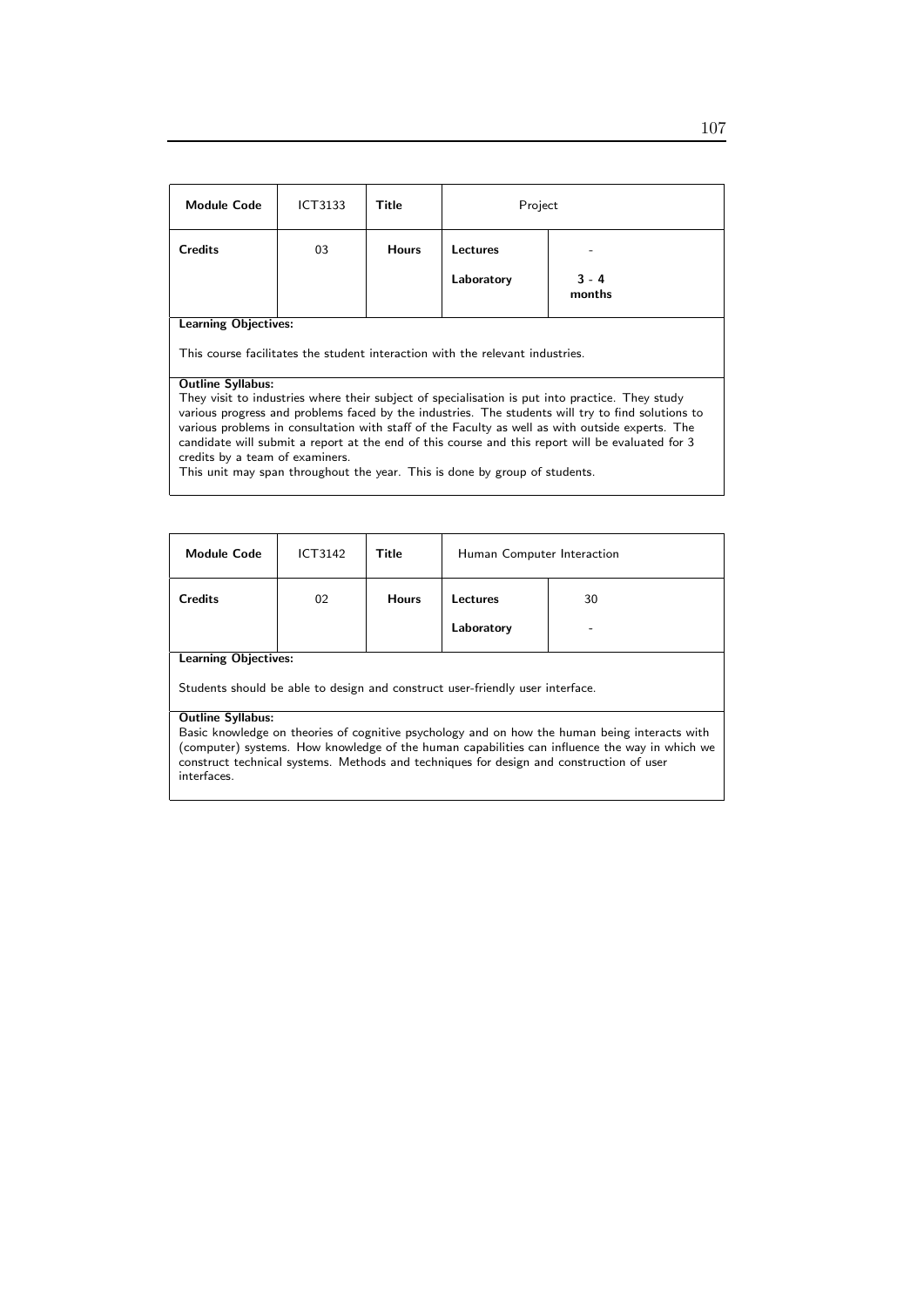| <b>Module Code</b>                                                                                                                                                                                                       | ICT3152 | Title        | Server Management |    |
|--------------------------------------------------------------------------------------------------------------------------------------------------------------------------------------------------------------------------|---------|--------------|-------------------|----|
| <b>Credits</b>                                                                                                                                                                                                           | 02      | <b>Hours</b> | Lectures          | 30 |
|                                                                                                                                                                                                                          |         |              | Laboratory        |    |
| <b>Learning Objectives:</b>                                                                                                                                                                                              |         |              |                   |    |
| Students should be able to gain knowledge in handling the OS's and to configure servers required<br>in a LAN. Also students should be able to build security systems for a LAN and servers<br>independently.             |         |              |                   |    |
| <b>Outline Syllabus:</b><br>Installation and File management, user management, Web server setup and maintenance, email<br>server setup and maintenance, Proxy server setup and maintenance, Firewall setup and security. |         |              |                   |    |
|                                                                                                                                                                                                                          |         |              |                   |    |

| <b>Module Code</b>                                                                                            | ICT3162                                                       | Title        | Practical for Advanced<br>Database Management Systems |    |  |
|---------------------------------------------------------------------------------------------------------------|---------------------------------------------------------------|--------------|-------------------------------------------------------|----|--|
| <b>Credits</b>                                                                                                | 02                                                            | <b>Hours</b> | Lectures                                              |    |  |
|                                                                                                               |                                                               |              | Laboratory                                            | 60 |  |
| <b>Learning Objectives:</b>                                                                                   |                                                               |              |                                                       |    |  |
| This practical course is designed to provide the practical implementation of the theory taught in<br>ICT3113. |                                                               |              |                                                       |    |  |
| <b>Outline Syllabus:</b>                                                                                      |                                                               |              |                                                       |    |  |
|                                                                                                               | Practical for Advanced Database Management Systems (ICT3113). |              |                                                       |    |  |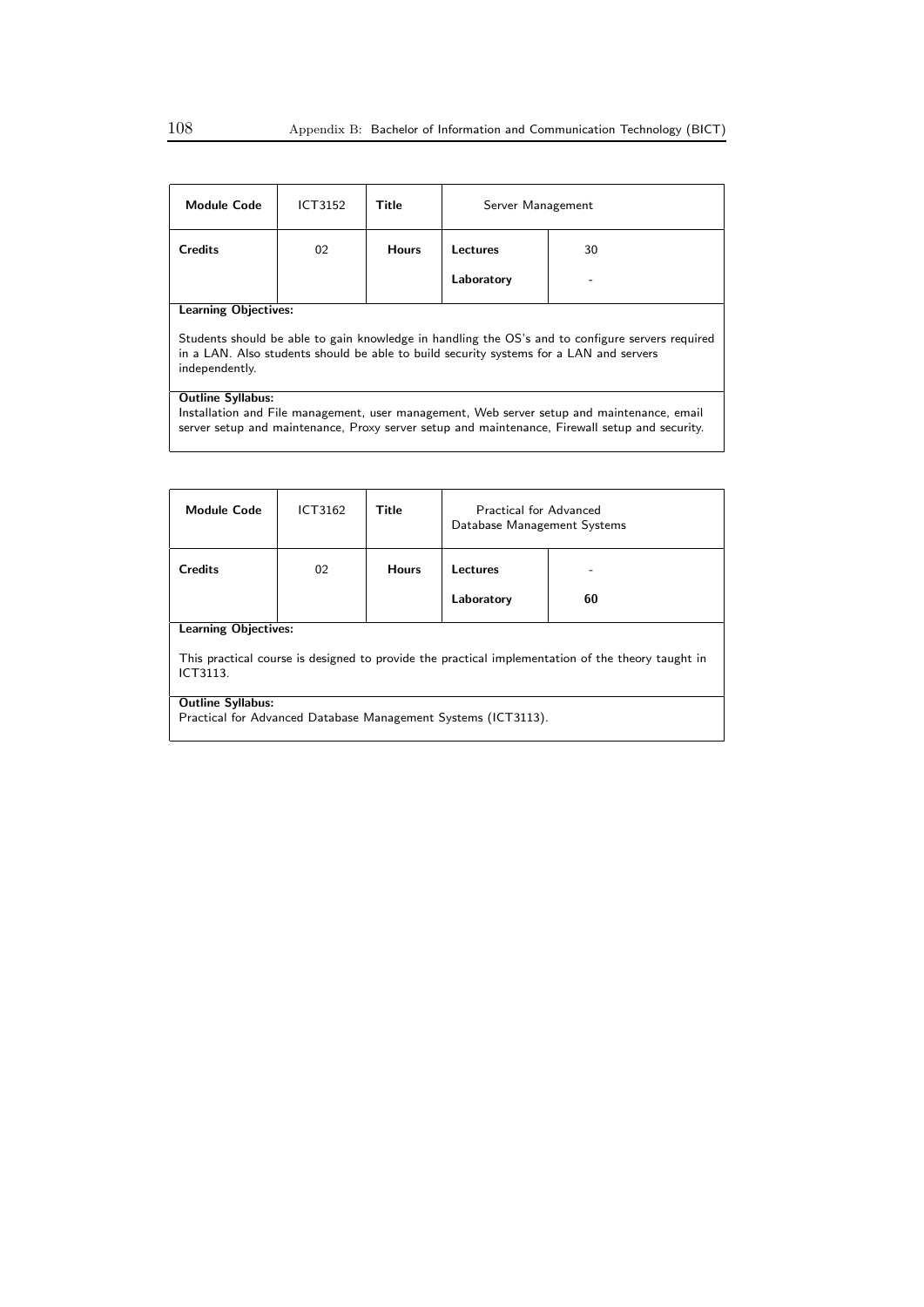| <b>Module Code</b>                                                                                                                           | <b>ICT3171</b> | Title        | Practical for Human Computer<br>Interaction |    |  |
|----------------------------------------------------------------------------------------------------------------------------------------------|----------------|--------------|---------------------------------------------|----|--|
| <b>Credits</b>                                                                                                                               | 01             | <b>Hours</b> | Lectures                                    |    |  |
|                                                                                                                                              |                |              | Laboratory                                  | 30 |  |
| <b>Learning Objectives:</b><br>This practical course is designed to provide the practical implementation of the theory taught in<br>ICT3142. |                |              |                                             |    |  |
| <b>Outline Syllabus:</b><br>Practical for Human Computer Interaction (ICT3142).                                                              |                |              |                                             |    |  |

| <b>Module Code</b>                                                                                                                                                                                                                                                                                                                                                                                                                                                                                                                                                                                                                                                                                                                                                                                                                                                                                                                                                                                                                                                                                                                                                                                                                                                                                                                                                                                                                                                                                                                                                                                                                                                                                                                                                                                                                                                                                                 | <b>ACU 3110</b>                                                                                                        | Title        | Management and<br>Entrepreneurial skills |    |  |
|--------------------------------------------------------------------------------------------------------------------------------------------------------------------------------------------------------------------------------------------------------------------------------------------------------------------------------------------------------------------------------------------------------------------------------------------------------------------------------------------------------------------------------------------------------------------------------------------------------------------------------------------------------------------------------------------------------------------------------------------------------------------------------------------------------------------------------------------------------------------------------------------------------------------------------------------------------------------------------------------------------------------------------------------------------------------------------------------------------------------------------------------------------------------------------------------------------------------------------------------------------------------------------------------------------------------------------------------------------------------------------------------------------------------------------------------------------------------------------------------------------------------------------------------------------------------------------------------------------------------------------------------------------------------------------------------------------------------------------------------------------------------------------------------------------------------------------------------------------------------------------------------------------------------|------------------------------------------------------------------------------------------------------------------------|--------------|------------------------------------------|----|--|
| <b>Credits</b>                                                                                                                                                                                                                                                                                                                                                                                                                                                                                                                                                                                                                                                                                                                                                                                                                                                                                                                                                                                                                                                                                                                                                                                                                                                                                                                                                                                                                                                                                                                                                                                                                                                                                                                                                                                                                                                                                                     | $\mathbf{0}$                                                                                                           | <b>Hours</b> | <b>Lectures</b>                          | 60 |  |
|                                                                                                                                                                                                                                                                                                                                                                                                                                                                                                                                                                                                                                                                                                                                                                                                                                                                                                                                                                                                                                                                                                                                                                                                                                                                                                                                                                                                                                                                                                                                                                                                                                                                                                                                                                                                                                                                                                                    |                                                                                                                        |              | Laboratory                               |    |  |
| <b>Learning Objectives:</b>                                                                                                                                                                                                                                                                                                                                                                                                                                                                                                                                                                                                                                                                                                                                                                                                                                                                                                                                                                                                                                                                                                                                                                                                                                                                                                                                                                                                                                                                                                                                                                                                                                                                                                                                                                                                                                                                                        |                                                                                                                        |              |                                          |    |  |
|                                                                                                                                                                                                                                                                                                                                                                                                                                                                                                                                                                                                                                                                                                                                                                                                                                                                                                                                                                                                                                                                                                                                                                                                                                                                                                                                                                                                                                                                                                                                                                                                                                                                                                                                                                                                                                                                                                                    | Development of basic appreciation for managerial and entrepreneurial skills as a prospective<br>environmental manager. |              |                                          |    |  |
| <b>Outline Syllabus:</b><br>Management: Definition of Management, Function of Management, Planning, Organising,<br>Staffing, Directing, Communication, Motivation, Leadership and Controlling. Communication in<br>Management: Effective communication skills, Communication process, Presentation skills,<br>Written communication and Data collection techniques. Motivation: Motivation and incentives,<br>Needs, Drives and Obstacles, Behavioral theories, Morale. Groups and teams: Organisation of<br>work group, Team building and characteristics of successful team. Leadership: Characteristics of<br>leaders and Leadership styles. Interpersonal processes: Active listening skills, Non-verbal<br>communication and Interviews and counseling. Managing change: Causes and nature of change,<br>Resistance of change, Practices that support change and Handling conflict. Problem solving and<br>decision making: Barriers to creative thinking, Problem definition, Problem solving techniques,<br>Group discussion, Brainstorming and Decision making aids. Managing time: Benefits of time<br>management, Time wasting activities, Time management aids, Personal time management plan<br>measuring methods and Time management techniques. Entrepreneurial skills: Definition of<br>entrepreneurial skills, Small business management, Micro based industry and Characteristics of<br>entrepreneur. Total quality management: Concept of quality and customer, Customer<br>requirements, Quality approach and Implications of quality systems. Customer care: Customer<br>service, Words to use and words to avoid and Establishing rapport and new business. Purchasing<br>skills: Stock control, Procedures, Supplier selection, Procurement policy and strategy.<br>Negotiation skills: What is negotiation, Four stages of negotiation and Types of negotiation,<br>Questioning techniques. |                                                                                                                        |              |                                          |    |  |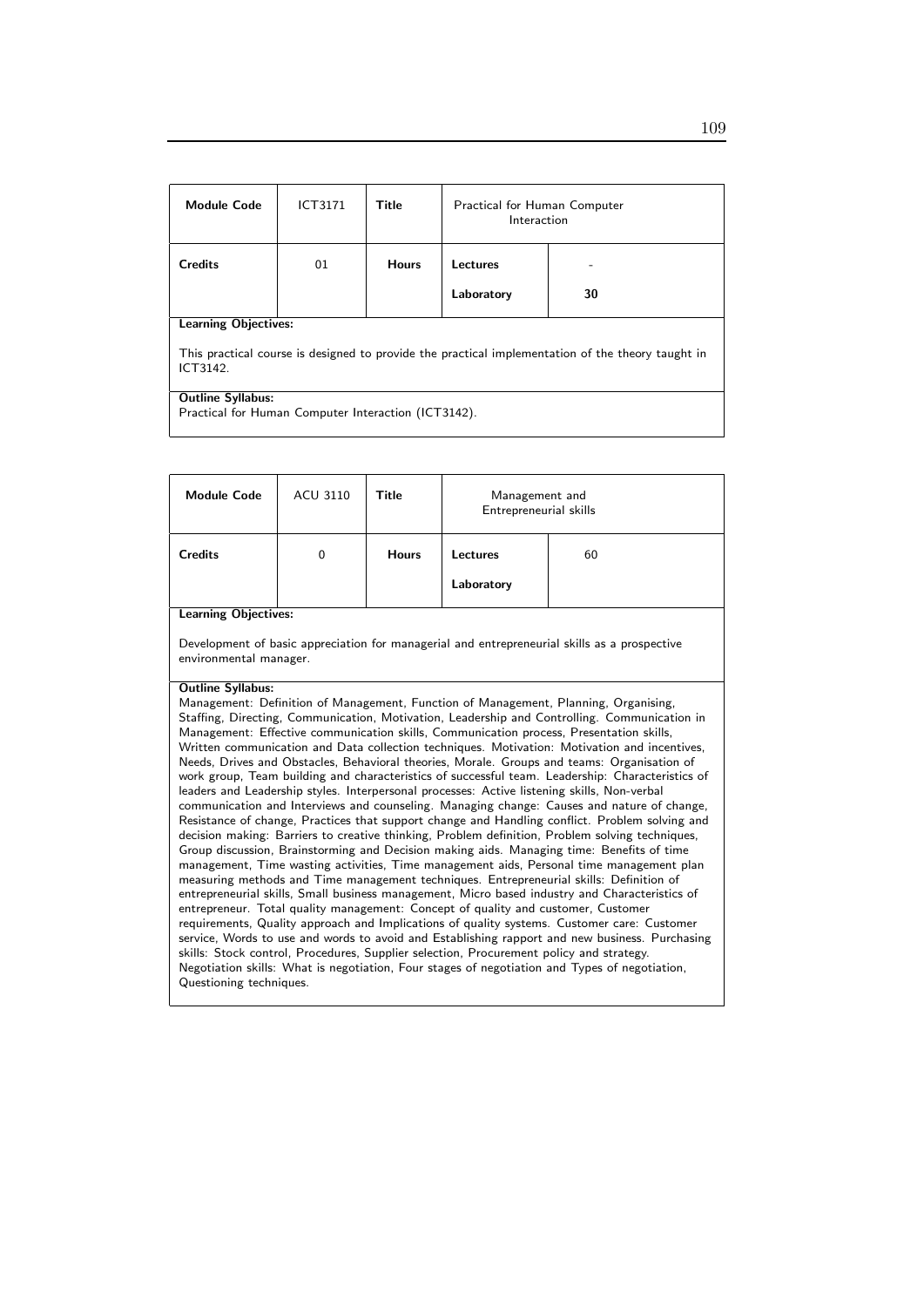| <b>Module Code</b>                                                                                                                                                                                                                                                                                                                                                                                                                                                                                                                                                                                                                                                                                                                                                                                                                                                                                                                                                                                                                                                                                                                                                                                                                                                                                 | ICT3213 | Title        | Knowledge Based System<br>(KBS) and Logic Programming |    |  |
|----------------------------------------------------------------------------------------------------------------------------------------------------------------------------------------------------------------------------------------------------------------------------------------------------------------------------------------------------------------------------------------------------------------------------------------------------------------------------------------------------------------------------------------------------------------------------------------------------------------------------------------------------------------------------------------------------------------------------------------------------------------------------------------------------------------------------------------------------------------------------------------------------------------------------------------------------------------------------------------------------------------------------------------------------------------------------------------------------------------------------------------------------------------------------------------------------------------------------------------------------------------------------------------------------|---------|--------------|-------------------------------------------------------|----|--|
| <b>Credits</b>                                                                                                                                                                                                                                                                                                                                                                                                                                                                                                                                                                                                                                                                                                                                                                                                                                                                                                                                                                                                                                                                                                                                                                                                                                                                                     | 03      | <b>Hours</b> | Lectures                                              | 45 |  |
|                                                                                                                                                                                                                                                                                                                                                                                                                                                                                                                                                                                                                                                                                                                                                                                                                                                                                                                                                                                                                                                                                                                                                                                                                                                                                                    |         |              | Laboratory                                            |    |  |
| <b>Learning Objectives:</b>                                                                                                                                                                                                                                                                                                                                                                                                                                                                                                                                                                                                                                                                                                                                                                                                                                                                                                                                                                                                                                                                                                                                                                                                                                                                        |         |              |                                                       |    |  |
| Student should have the knowledge in various methods of knowledge representation and storage.<br>Student will be able to solve search and constraint problem using AI techniques. Also, Student<br>will learn adaptive techniques.                                                                                                                                                                                                                                                                                                                                                                                                                                                                                                                                                                                                                                                                                                                                                                                                                                                                                                                                                                                                                                                                 |         |              |                                                       |    |  |
| <b>Outline Syllabus:</b><br><b>Overview Of The Artificial Intelligence Field:</b> Basic concepts, Definition of AI, Background and<br>past achievements, Aims, Overview of application areas, Problems and problem solving, State<br>space search, production rules, logic, Heuristic search techniques, Generate and test, Hill climbing<br>search reduction, Strategies, Knowledge Representation: Representation models, Predicate logic,<br>rules, Semantic nets, frames: Conceptual graphs, Scripts, Fuzzy logic: statistical techniques for<br>determining, Probability Methodologies for developing KBS, The KBS Development Life Cycle;<br>Knowledge acquisition, Prototyping: implementation, Development environments. Adaptive<br>Approaches: In both of the following approaches, learning and applications will be emphasized,<br>Neural networks, Architectures: Hop field network: multi-layer perception: Feed forward:<br>Backpropagation, Genetic algorithms, Basic concepts: population: chromosomes: operators,<br>Schemata: coding, Rule induction, Basic concepts: Decision trees/ rule sets. Major Application<br>Areas: Expert systems, Natural language and processing, Machine vision and robotics, Data<br>mining and intelligent business support, Intelligent agents. |         |              |                                                       |    |  |

| <b>Module Code</b>                                                                                                                                                                  | ICT3222 | Title        | Internet Security |    |  |
|-------------------------------------------------------------------------------------------------------------------------------------------------------------------------------------|---------|--------------|-------------------|----|--|
| <b>Credits</b>                                                                                                                                                                      | 02      | <b>Hours</b> | Lectures          | 30 |  |
|                                                                                                                                                                                     |         |              | Laboratory        |    |  |
| <b>Learning Objectives:</b>                                                                                                                                                         |         |              |                   |    |  |
| Student should understand: The principles and practices of cryptographic techniques; Generic<br>security threats and vulnerabilities. The design of security protocol.              |         |              |                   |    |  |
| <b>Outline Syllabus:</b>                                                                                                                                                            |         |              |                   |    |  |
| Principles and practices of cryptography and network security; public key cryptography, digital                                                                                     |         |              |                   |    |  |
| signatures, confidentially, authenticity, web security, email security, firewalls,<br>e-commerce The principles and practices of cryptographic techniques; Generic security threats |         |              |                   |    |  |
| and vulnerabilities; The design of security protocols.                                                                                                                              |         |              |                   |    |  |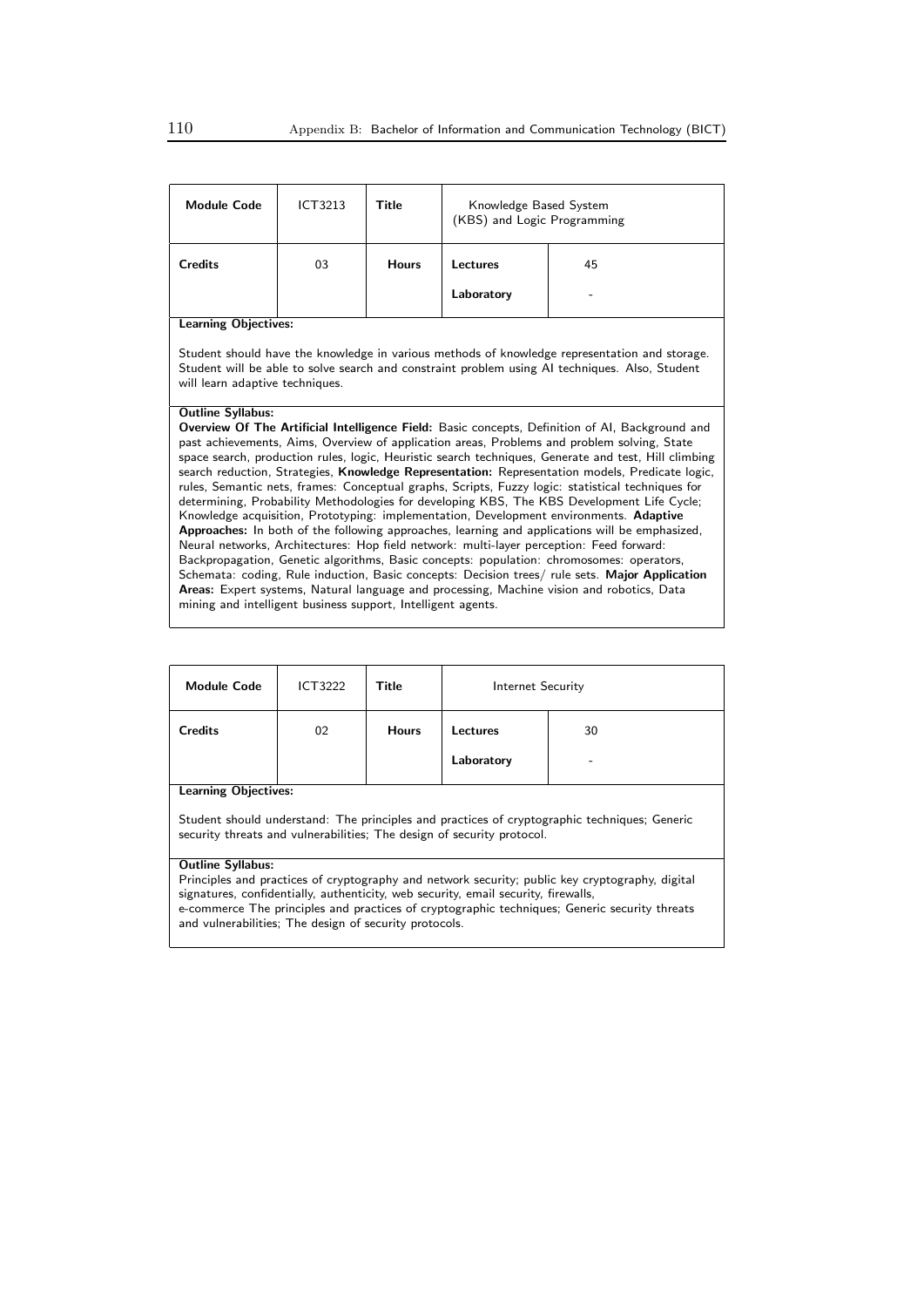| <b>Module Code</b>                                                                                                                                                                                                                                                                                                                                                                                                                                                                                                                                                                                                    | ICT3232 | Title        | Multimedia and Web<br>development |    |  |
|-----------------------------------------------------------------------------------------------------------------------------------------------------------------------------------------------------------------------------------------------------------------------------------------------------------------------------------------------------------------------------------------------------------------------------------------------------------------------------------------------------------------------------------------------------------------------------------------------------------------------|---------|--------------|-----------------------------------|----|--|
| <b>Credits</b>                                                                                                                                                                                                                                                                                                                                                                                                                                                                                                                                                                                                        | 02      | <b>Hours</b> | <b>Lectures</b>                   | 30 |  |
|                                                                                                                                                                                                                                                                                                                                                                                                                                                                                                                                                                                                                       |         |              | Laboratory                        |    |  |
| <b>Learning Objectives:</b><br>Student will learn compressing technique and will able to develop web using the current<br>technology.                                                                                                                                                                                                                                                                                                                                                                                                                                                                                 |         |              |                                   |    |  |
| <b>Outline Syllabus:</b><br>Multimedia Applications, An Introduction to Multimedia, Data Compression: Basic data<br>compression techniques, Graphic compression, Audio compression, Video compression, Media<br>Composition: Text and Graphic editors, Sound editors, Video editors Media Entertainment:<br>Virtual reality, Interactive audio, Interactive video. Hardware that enables multimedia, file types,<br>their features and usage, Authoring multimedia, multimedia on the Internet, E merging Trend and<br>future, Social and Legal issues. Web Development: HTML, XHTML, XML, JavaScript, Java<br>beans. |         |              |                                   |    |  |

| <b>Module Code</b>                                                                                                                                                      | ICT3242                                                                              | Title        | Internet Computing |    |  |  |
|-------------------------------------------------------------------------------------------------------------------------------------------------------------------------|--------------------------------------------------------------------------------------|--------------|--------------------|----|--|--|
| <b>Credits</b>                                                                                                                                                          | 02                                                                                   | <b>Hours</b> | Lectures           | 30 |  |  |
|                                                                                                                                                                         |                                                                                      |              | Laboratory         |    |  |  |
|                                                                                                                                                                         | <b>Learning Objectives:</b>                                                          |              |                    |    |  |  |
|                                                                                                                                                                         | Students will be able to build client-server application.                            |              |                    |    |  |  |
| <b>Outline Syllabus:</b>                                                                                                                                                |                                                                                      |              |                    |    |  |  |
|                                                                                                                                                                         | An introduction to Internet and TCP/IP reference model, IP addressing: IPv4 and IPv6 |              |                    |    |  |  |
| addressing, Transitioning from IPv4 to IPv6, LAN addresses and ARP, Domain Name System                                                                                  |                                                                                      |              |                    |    |  |  |
| (DNS), Internet Applications, World Wide Web, VoIP, VLAN concept, HTTP, FTP and<br>TELNET, Electronic Mail: SMTP, Mail Access Protocols (POP3, IMAP), Web based e-mail; |                                                                                      |              |                    |    |  |  |
| Internet Programming, An Introduction to Sockets, Socket Programming with TCP, Java and                                                                                 |                                                                                      |              |                    |    |  |  |
| Pearl language, PHP Client/Server computing.                                                                                                                            |                                                                                      |              |                    |    |  |  |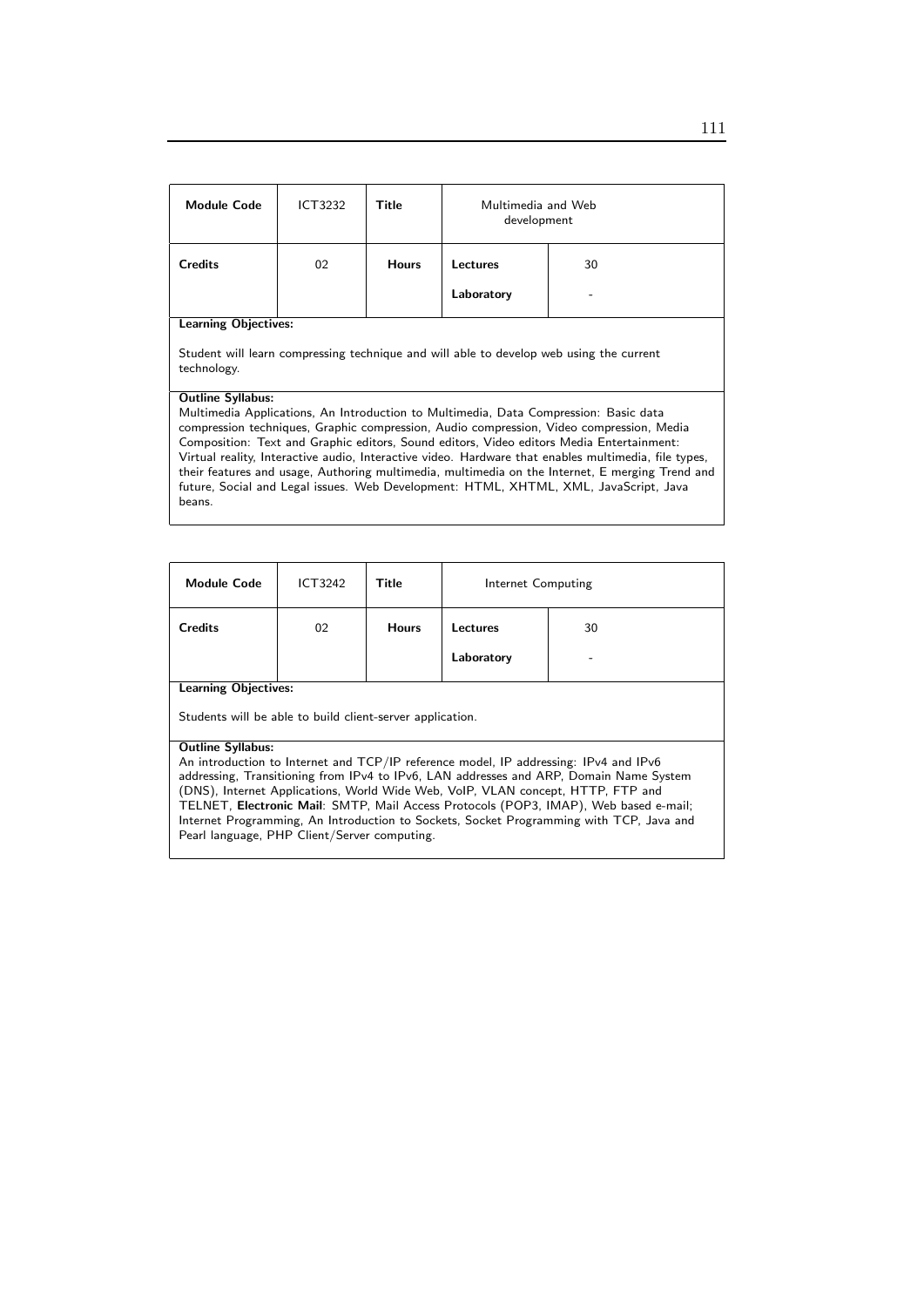| <b>Module Code</b>                                                                                                                           | ICT3252 | Title        | Practical for Knowledge Based<br>System (KBS) and Logic<br>Programming |    |
|----------------------------------------------------------------------------------------------------------------------------------------------|---------|--------------|------------------------------------------------------------------------|----|
| <b>Credits</b>                                                                                                                               | 02      | <b>Hours</b> | Lectures<br>Laboratory                                                 | 60 |
| <b>Learning Objectives:</b><br>This practical course is designed to provide the practical implementation of the theory taught in<br>ICT3213. |         |              |                                                                        |    |
| <b>Outline Syllabus:</b><br>Practical for Knowledge Based System (KBS) and Logic Programming (ICT3213).                                      |         |              |                                                                        |    |

| <b>Module Code</b>                                                                                            | ICT3262 | Title        | Practical for Multimedia and<br>Web development |    |  |
|---------------------------------------------------------------------------------------------------------------|---------|--------------|-------------------------------------------------|----|--|
| <b>Credits</b>                                                                                                | 02      | <b>Hours</b> | Lectures                                        |    |  |
|                                                                                                               |         |              | Laboratory                                      | 60 |  |
| <b>Learning Objectives:</b>                                                                                   |         |              |                                                 |    |  |
| This practical course is designed to provide the practical implementation of the theory taught in<br>ICT3232. |         |              |                                                 |    |  |
| <b>Outline Syllabus:</b>                                                                                      |         |              |                                                 |    |  |
| Practical for Multimedia and Web development (ICT3232).                                                       |         |              |                                                 |    |  |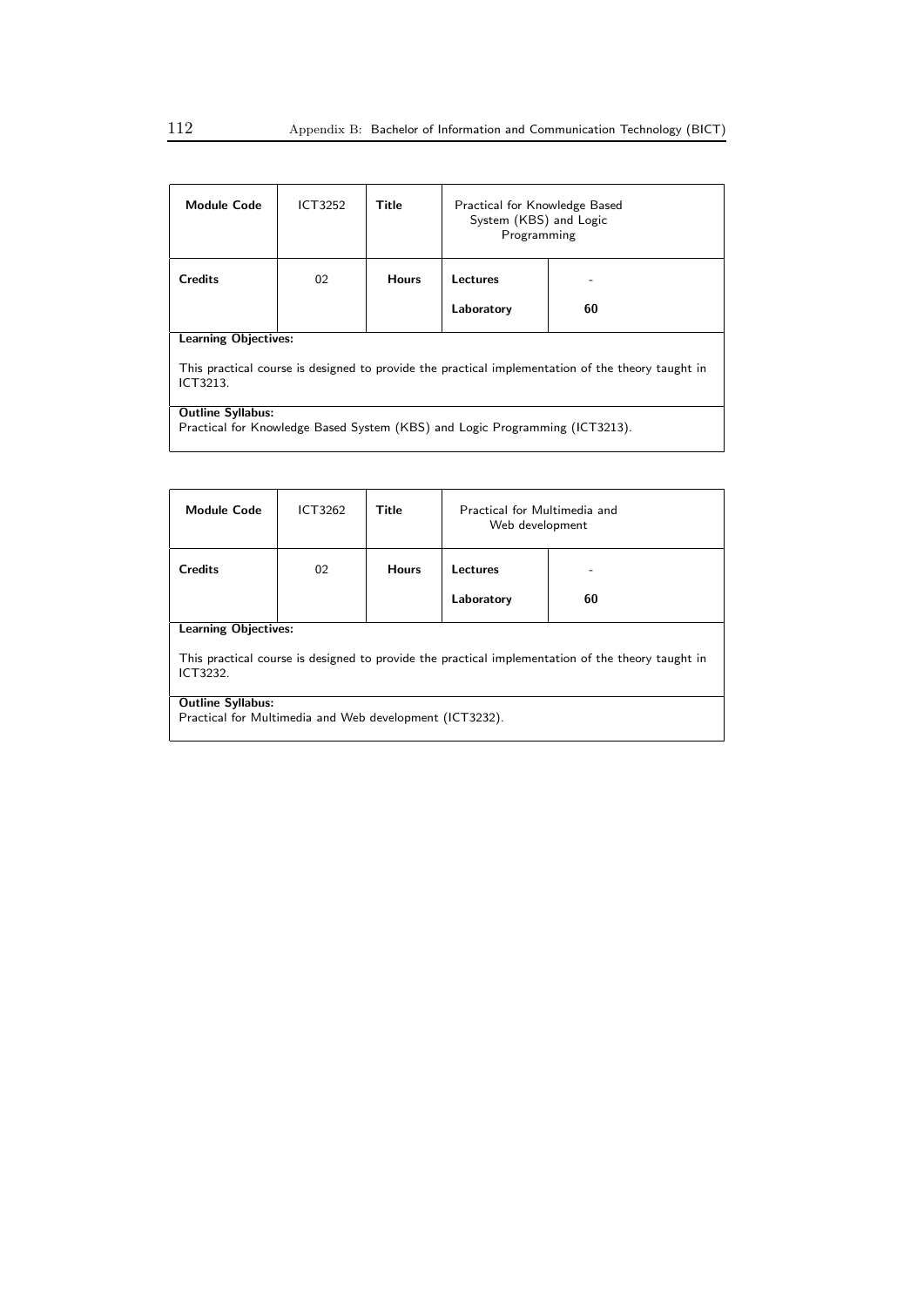| <b>Module Code</b>                                                                                            | <b>ICT3272</b> | <b>Title</b> | <b>ICT</b> Practical for Internet<br>Computing |    |  |
|---------------------------------------------------------------------------------------------------------------|----------------|--------------|------------------------------------------------|----|--|
| <b>Credits</b>                                                                                                | 02             | <b>Hours</b> | Lectures                                       |    |  |
|                                                                                                               |                |              | Laboratory                                     | 60 |  |
| <b>Learning Objectives:</b>                                                                                   |                |              |                                                |    |  |
| This practical course is designed to provide the practical implementation of the theory taught in<br>ICT3242. |                |              |                                                |    |  |
| <b>Outline Syllabus:</b>                                                                                      |                |              |                                                |    |  |
| Practical for Internet Computing (ICT3242).                                                                   |                |              |                                                |    |  |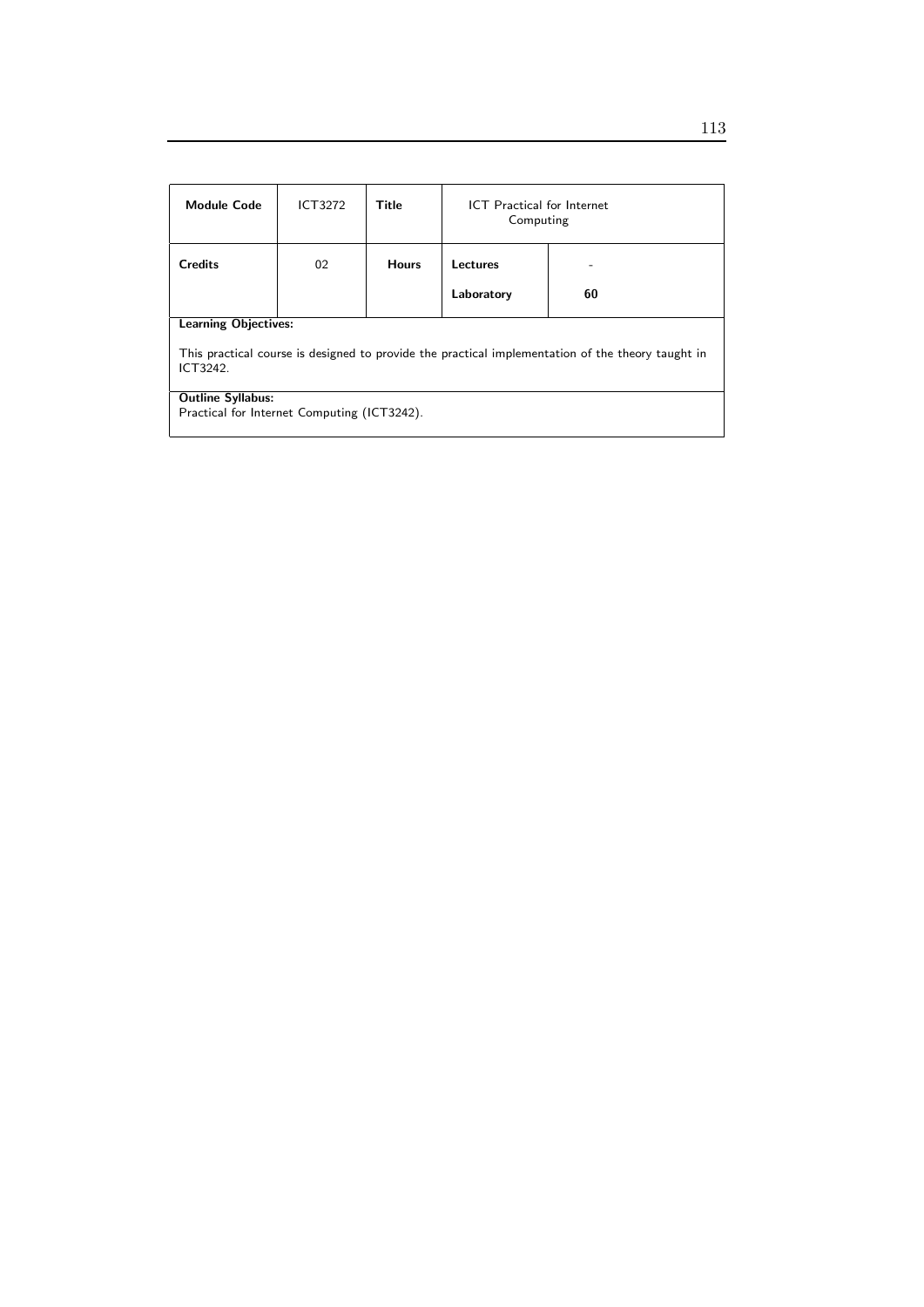### LEVEL 4

| <b>Module Code</b>                                                                                                                                                                                                                                                                                                                                                                                                                                                                                                                                                                                                                                                                                                                                  | ICT4113 | Title        | Computer Architecture and<br>Assembly Language<br>Programming |    |  |
|-----------------------------------------------------------------------------------------------------------------------------------------------------------------------------------------------------------------------------------------------------------------------------------------------------------------------------------------------------------------------------------------------------------------------------------------------------------------------------------------------------------------------------------------------------------------------------------------------------------------------------------------------------------------------------------------------------------------------------------------------------|---------|--------------|---------------------------------------------------------------|----|--|
| <b>Credits</b>                                                                                                                                                                                                                                                                                                                                                                                                                                                                                                                                                                                                                                                                                                                                      | 03      | <b>Hours</b> | Lectures                                                      | 45 |  |
|                                                                                                                                                                                                                                                                                                                                                                                                                                                                                                                                                                                                                                                                                                                                                     |         |              | Laboratory                                                    |    |  |
| <b>Learning Objectives:</b><br>Student will learn advanced architectures of microprocessors and learn how to write assembly<br>language program.                                                                                                                                                                                                                                                                                                                                                                                                                                                                                                                                                                                                    |         |              |                                                               |    |  |
| <b>Outline Syllabus:</b><br>The Computer System Computer components, Instruction fetch and Execute, CPU registers,<br>instruction format, instruction execution, interrupts, interrupts and the instruction cycle,<br>Interconnection structure, Bus Interconnection, micro programmed control. Computer Memory<br>System Characteristics of Memory system, the memory hierarchy, Cache memory, Cache levels,<br>RAID levels. Input/Output System I/O Module structure, programmed I/O, interrupt driven I/O,<br>DMA transfer. Overview of Advanced Architecture Pipelining, RISC architecture, Superscalar<br>architecture<br>Assembly Language Programming: Detail study of an instruction set of a microprocessor and<br>writing simple Program. |         |              |                                                               |    |  |

| <b>Module Code</b>                                                                                           | <b>ICT4122</b> | Title        | Bio Informatics and<br>Computational Biology |         |
|--------------------------------------------------------------------------------------------------------------|----------------|--------------|----------------------------------------------|---------|
| <b>Credits</b>                                                                                               | 02             | <b>Hours</b> | Lectures<br>Laboratory                       | 30<br>۰ |
| <b>Learning Objectives:</b><br>Students will learn the computational techniques in biologyand DNA computing. |                |              |                                              |         |

### Outline Syllabus:

Overview of DNA and Protein Sequences, Genomics, WEB Sites and Data Banks of Proteins, DNA Sequences, and 3D Structures, Searching and Matching on String, Arrays and Trees, Computer Analysis of Sequence Data, Regularities, Statistics, Sequence Comparison and Alignment, Two and Multiple, Local and Global, Phylogeny and the Inference of Evolutionary Trees, Computational Aspects of Physical Mapping and Sequence Assembly, Computer Analysis and Prediction of Protein Structure, 3D Matching, Export Techniques to Data Mining, Compression, DNA Computing.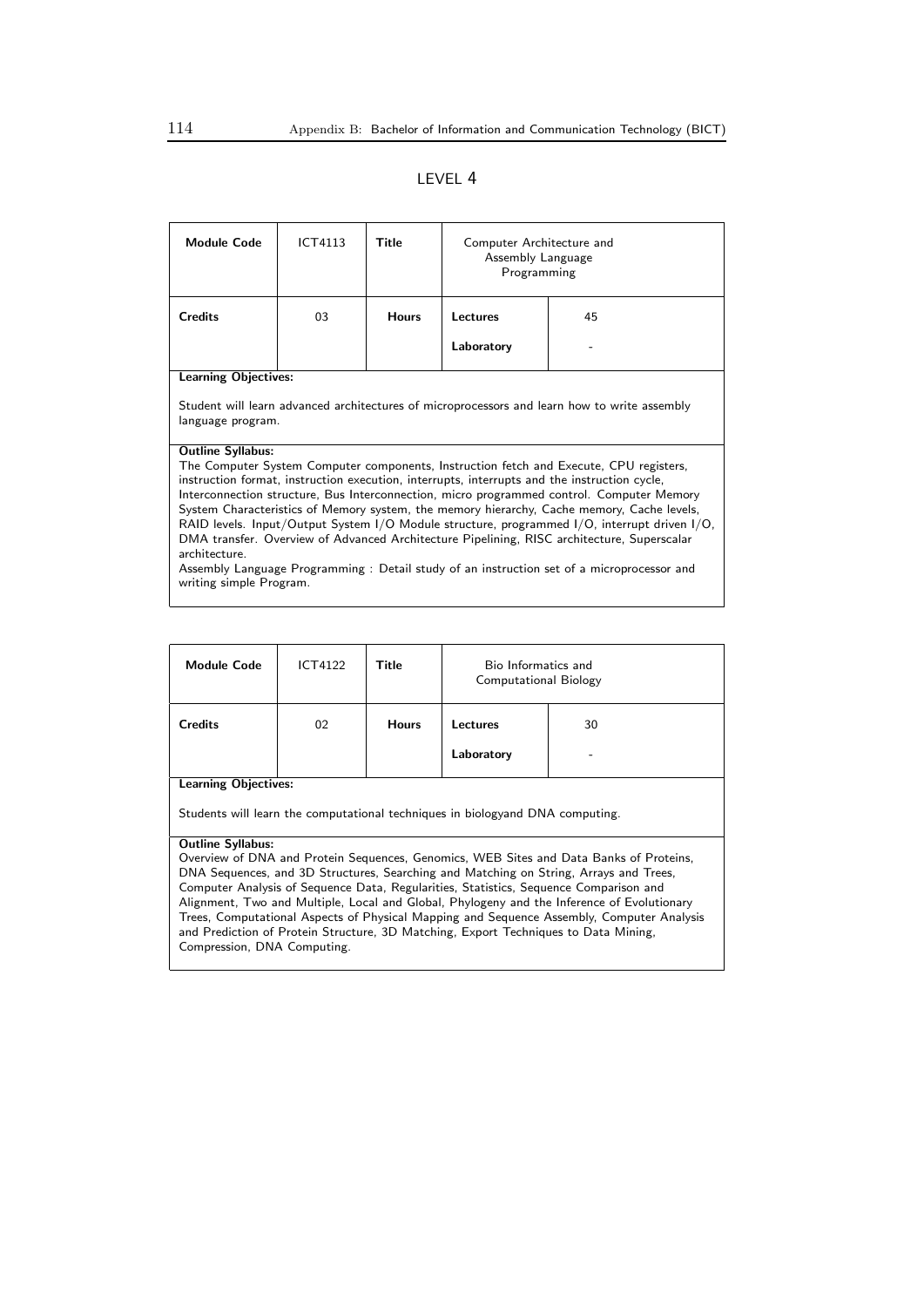| <b>Module Code</b>                                                                                                                                                                                                                                                                                          | ICT4132 | Title        | Mobile Computing |    |
|-------------------------------------------------------------------------------------------------------------------------------------------------------------------------------------------------------------------------------------------------------------------------------------------------------------|---------|--------------|------------------|----|
| <b>Credits</b>                                                                                                                                                                                                                                                                                              | 02      | <b>Hours</b> | Lectures         | 30 |
|                                                                                                                                                                                                                                                                                                             |         |              | Laboratory       |    |
| <b>Learning Objectives:</b>                                                                                                                                                                                                                                                                                 |         |              |                  |    |
| Students will learn wireless technologies and convergence technologies (Computer, telephone,<br>multimedia, home entertainment).                                                                                                                                                                            |         |              |                  |    |
| <b>Outline Syllabus:</b><br>Introduction / Problem Motivation, OS support for small devices, Wireless technologies (CDMA,<br>Bluetooth, etc.)<br>Routing and transport in mobile / wireless environments, Ad hoc routing protocols, MEMS /                                                                  |         |              |                  |    |
| Micro sensors.<br>Next generation naming (IPv6, NAT), Replication / Consistency in wide-area systems, Persistent<br>storage: caching content (dynamic / multimedia) distribution, Resource allocation, Next<br>generation applications "Convergence" (Computer, telephone, multimedia, home entertainment). |         |              |                  |    |

| <b>Module Code</b>                                                                                                                                                                    | ICT4142                                                                             | Title        | <b>Advanced Computer Networks</b> |                                                                                           |  |  |
|---------------------------------------------------------------------------------------------------------------------------------------------------------------------------------------|-------------------------------------------------------------------------------------|--------------|-----------------------------------|-------------------------------------------------------------------------------------------|--|--|
| <b>Credits</b>                                                                                                                                                                        | 02                                                                                  | <b>Hours</b> | <b>Lectures</b>                   | 30                                                                                        |  |  |
|                                                                                                                                                                                       |                                                                                     |              | Laboratory                        |                                                                                           |  |  |
| <b>Learning Objectives:</b>                                                                                                                                                           |                                                                                     |              |                                   |                                                                                           |  |  |
|                                                                                                                                                                                       | Students will learn advanced concept in computer Network and emerging technologies. |              |                                   |                                                                                           |  |  |
| <b>Outline Syllabus:</b>                                                                                                                                                              |                                                                                     |              |                                   |                                                                                           |  |  |
| Scaling IP Addresses: Scaling networks with NAT and PAT, DHCP, WAN Technologies: WAN                                                                                                  |                                                                                     |              |                                   |                                                                                           |  |  |
| Technologies Overview, WAN Technologies, WAN Design, PPP: Serial Point-to-Point Links, PPP,                                                                                           |                                                                                     |              |                                   |                                                                                           |  |  |
| PPP Configuration, ISDN and DDR: ISDN Concepts, ISDN Configuration, DDR Configuration,<br>Frame Relay: Frame Relay Concepts, Basic Frame Relay Configuration, Introduction to Network |                                                                                     |              |                                   |                                                                                           |  |  |
| Administration: Workstations and Servers, Network Management.                                                                                                                         |                                                                                     |              |                                   |                                                                                           |  |  |
|                                                                                                                                                                                       |                                                                                     |              |                                   | Emerging Technologies: Basics of Optical Networks, Optical Transmission and Multiplexing. |  |  |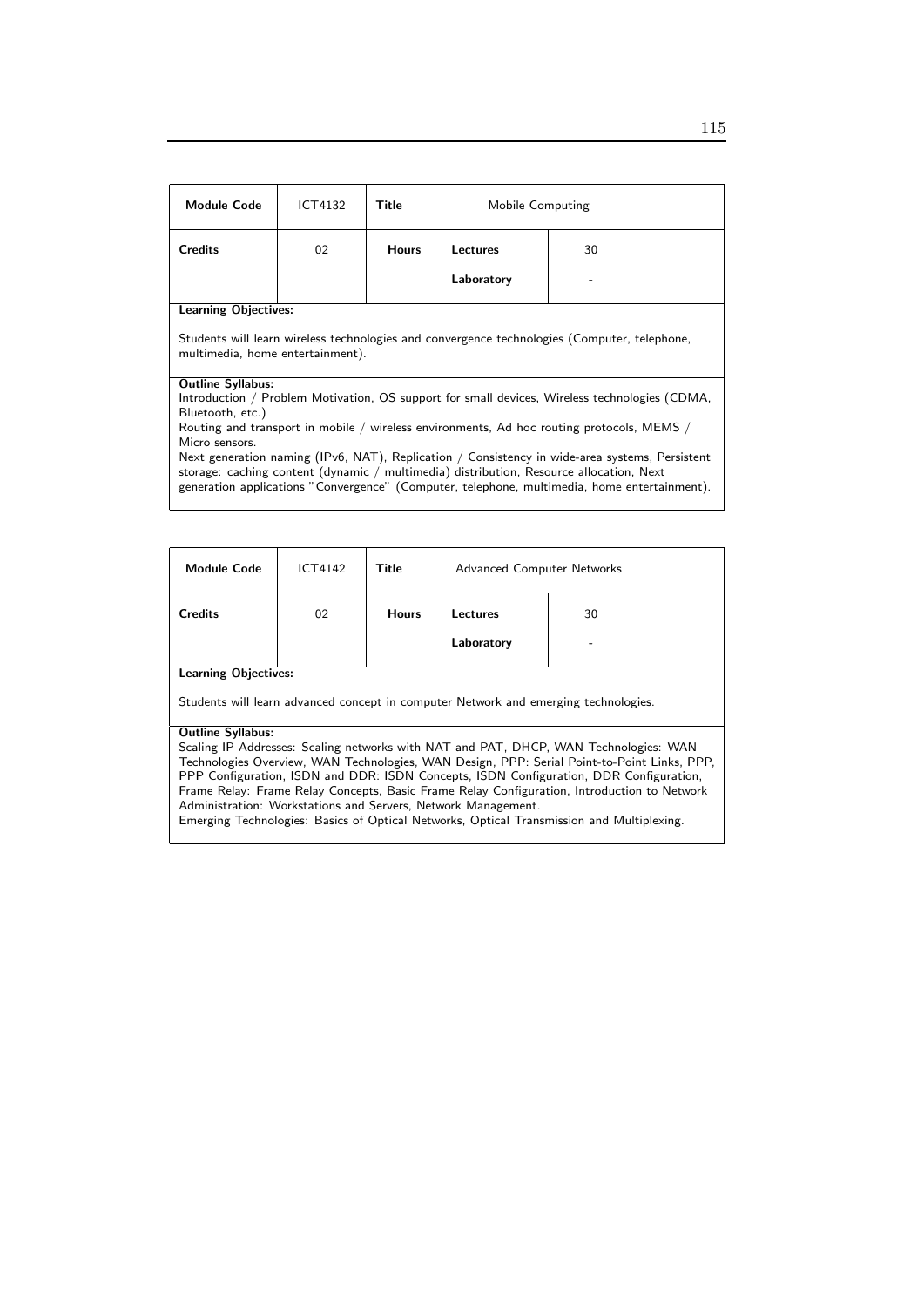| <b>Module Code</b>                                                                                                                                                                                                                                                                                                                                                                                                                                                                                                                                                                                                                                                                                                                                                                                                                                                                                                                                                                                                                                                                                       | <b>ICT4152</b> | Title        | E-Commerce |    |  |
|----------------------------------------------------------------------------------------------------------------------------------------------------------------------------------------------------------------------------------------------------------------------------------------------------------------------------------------------------------------------------------------------------------------------------------------------------------------------------------------------------------------------------------------------------------------------------------------------------------------------------------------------------------------------------------------------------------------------------------------------------------------------------------------------------------------------------------------------------------------------------------------------------------------------------------------------------------------------------------------------------------------------------------------------------------------------------------------------------------|----------------|--------------|------------|----|--|
| <b>Credits</b>                                                                                                                                                                                                                                                                                                                                                                                                                                                                                                                                                                                                                                                                                                                                                                                                                                                                                                                                                                                                                                                                                           | 02             | <b>Hours</b> | Lectures   | 30 |  |
|                                                                                                                                                                                                                                                                                                                                                                                                                                                                                                                                                                                                                                                                                                                                                                                                                                                                                                                                                                                                                                                                                                          |                |              | Laboratory |    |  |
| <b>Learning Objectives:</b>                                                                                                                                                                                                                                                                                                                                                                                                                                                                                                                                                                                                                                                                                                                                                                                                                                                                                                                                                                                                                                                                              |                |              |            |    |  |
| Students will learn electronic commerce technique and its implementations.                                                                                                                                                                                                                                                                                                                                                                                                                                                                                                                                                                                                                                                                                                                                                                                                                                                                                                                                                                                                                               |                |              |            |    |  |
| <b>Outline Syllabus:</b><br>Setting the context to EC, Related terminologies- E markets, E Business, Web - Commerce, The<br>ever-widening impact of EC, Types of EC - B2B, B2C, C2B, Government participation in EC, The<br>EC bandwagon, Work-flow management, Customization of products and services, Supply chain<br>management, Inter- organizational applications of EC, An Electronic Commerce Framework, EC<br>requirements and services, Policy and regulatory issues in EC, Components of EC, EDI, Intranets<br>and Extranets, Digital Currency and Electronic Catalogues,<br>Telecommunications infrastructure, Decision support systems, Interoperability, Storage and<br>retrieval of information/linking databases to the web, Workflow management, Markup languages<br>EC business models, Developing an EC business case, EC implementation strategies, Key lessons<br>to remember in EC implementation, Change Management and EC implementation, Information<br>based Marketing, Advertising on the net, Approach to Interactive Marketing on the net, Security<br>Issues and solutions. |                |              |            |    |  |

| <b>Module Code</b>                                                                                                                           | <b>ICT4161</b> | Title        | <b>Practical for Computer</b><br>Architecture and Assembly<br>Language Programming |    |  |
|----------------------------------------------------------------------------------------------------------------------------------------------|----------------|--------------|------------------------------------------------------------------------------------|----|--|
| <b>Credits</b>                                                                                                                               | 01             | <b>Hours</b> | Lectures<br>Laboratory                                                             | 30 |  |
| <b>Learning Objectives:</b><br>This practical course is designed to provide the practical implementation of the theory taught in<br>ICT4113. |                |              |                                                                                    |    |  |

### Outline Syllabus:

Practical for Computer Architecture and Assembly Language Programming (ICT4113).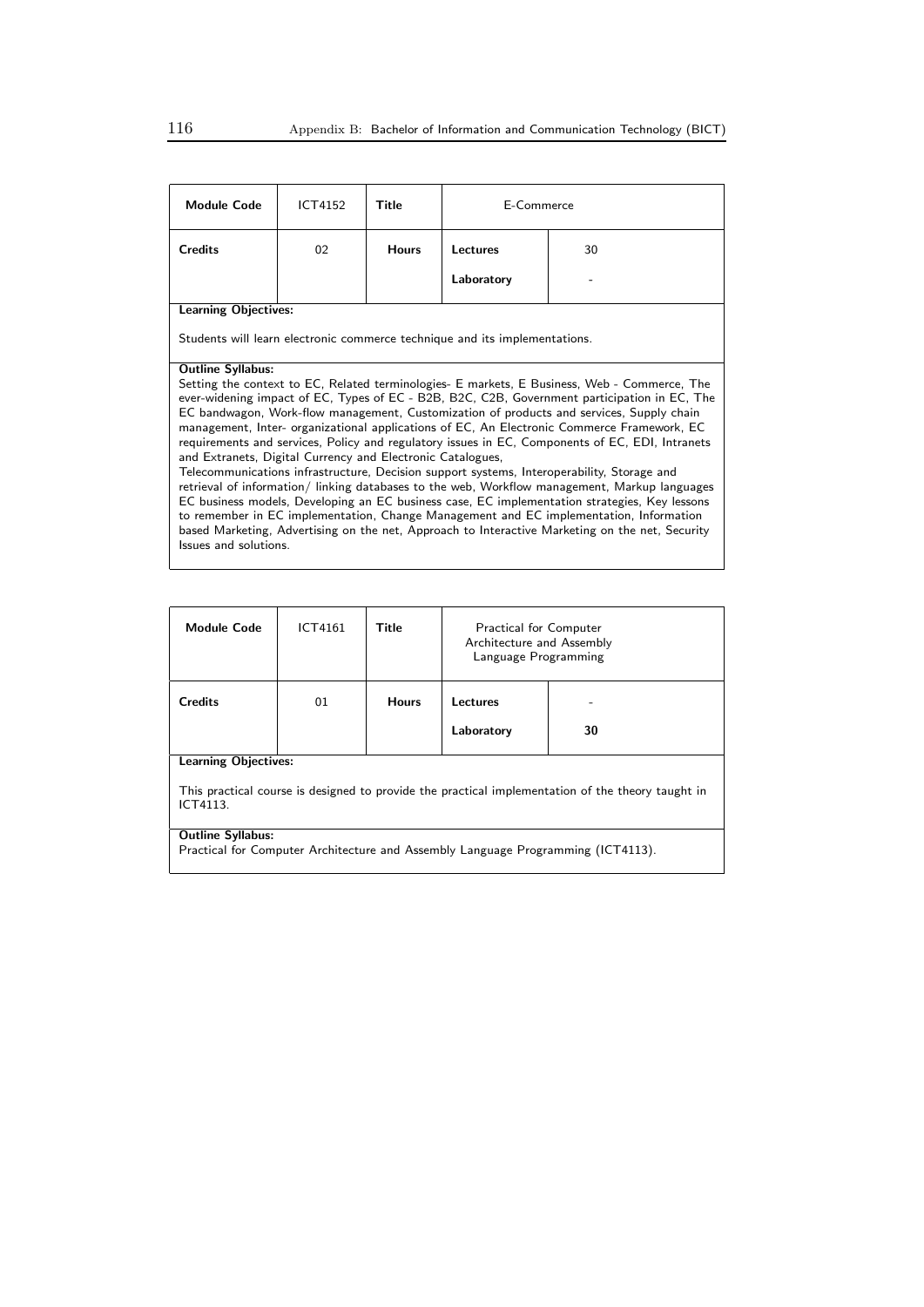| <b>Module Code</b>                                                                                            | <b>ICT4171</b> | Title        | <b>Practical for Bio Informatics</b><br>and Computational Biology |    |  |
|---------------------------------------------------------------------------------------------------------------|----------------|--------------|-------------------------------------------------------------------|----|--|
| <b>Credits</b>                                                                                                | 01             | <b>Hours</b> | Lectures                                                          |    |  |
|                                                                                                               |                |              | Laboratory                                                        | 30 |  |
| <b>Learning Objectives:</b>                                                                                   |                |              |                                                                   |    |  |
| This practical course is designed to provide the practical implementation of the theory taught in<br>ICT4122. |                |              |                                                                   |    |  |
| <b>Outline Syllabus:</b>                                                                                      |                |              |                                                                   |    |  |
| Practical for Bio Informatics and Computational Biology (ICT4122).                                            |                |              |                                                                   |    |  |

| <b>Module Code</b>                                                                                            | <b>ICT4181</b> | Title        | Practical for Mobile Computing |    |  |
|---------------------------------------------------------------------------------------------------------------|----------------|--------------|--------------------------------|----|--|
| <b>Credits</b>                                                                                                | 01             | <b>Hours</b> | Lectures                       |    |  |
|                                                                                                               |                |              | Laboratory                     | 30 |  |
| <b>Learning Objectives:</b>                                                                                   |                |              |                                |    |  |
| This practical course is designed to provide the practical implementation of the theory taught in<br>ICT4132. |                |              |                                |    |  |
| <b>Outline Syllabus:</b>                                                                                      |                |              |                                |    |  |
| Practical for Mobile Computing (ICT4132).                                                                     |                |              |                                |    |  |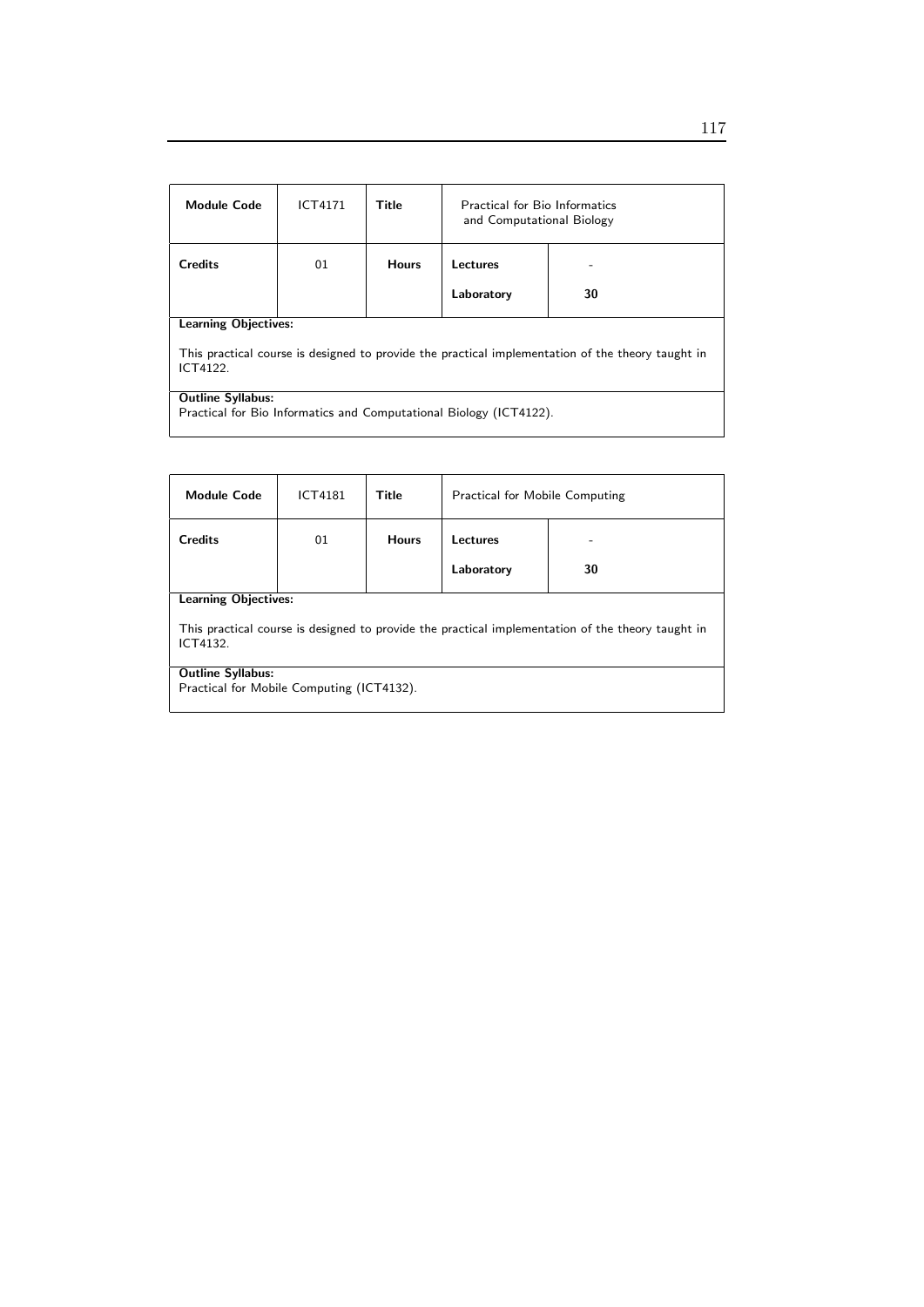| <b>Module Code</b>                                                                                            | <b>ICT4191</b>                      | Title        | Practical for F-Commerce |    |  |  |
|---------------------------------------------------------------------------------------------------------------|-------------------------------------|--------------|--------------------------|----|--|--|
| <b>Credits</b>                                                                                                | 01                                  | <b>Hours</b> | Lectures                 |    |  |  |
|                                                                                                               |                                     |              | Laboratory               | 30 |  |  |
| <b>Learning Objectives:</b>                                                                                   |                                     |              |                          |    |  |  |
| This practical course is designed to provide the practical implementation of the theory taught in<br>ICT4152. |                                     |              |                          |    |  |  |
| <b>Outline Syllabus:</b>                                                                                      |                                     |              |                          |    |  |  |
|                                                                                                               | Practical for E-Commerce (ICT4152). |              |                          |    |  |  |
|                                                                                                               |                                     |              |                          |    |  |  |

| <b>Module Code</b>                                                                                                                                                                                                                                                                                                                                                                                                                                                                                                                                                                                                                                                                                                                                                                                                                                                                                                                                                                                                                                                                                                                                                                                                                                                                                                                                                                                                                                                                                                                                                                                                                                                                           | ICT4213 | <b>Title</b> | Parallel and Cluster Computing |                                                                                                      |  |  |
|----------------------------------------------------------------------------------------------------------------------------------------------------------------------------------------------------------------------------------------------------------------------------------------------------------------------------------------------------------------------------------------------------------------------------------------------------------------------------------------------------------------------------------------------------------------------------------------------------------------------------------------------------------------------------------------------------------------------------------------------------------------------------------------------------------------------------------------------------------------------------------------------------------------------------------------------------------------------------------------------------------------------------------------------------------------------------------------------------------------------------------------------------------------------------------------------------------------------------------------------------------------------------------------------------------------------------------------------------------------------------------------------------------------------------------------------------------------------------------------------------------------------------------------------------------------------------------------------------------------------------------------------------------------------------------------------|---------|--------------|--------------------------------|------------------------------------------------------------------------------------------------------|--|--|
| <b>Credits</b>                                                                                                                                                                                                                                                                                                                                                                                                                                                                                                                                                                                                                                                                                                                                                                                                                                                                                                                                                                                                                                                                                                                                                                                                                                                                                                                                                                                                                                                                                                                                                                                                                                                                               | 03      | <b>Hours</b> | Lectures                       | 45                                                                                                   |  |  |
|                                                                                                                                                                                                                                                                                                                                                                                                                                                                                                                                                                                                                                                                                                                                                                                                                                                                                                                                                                                                                                                                                                                                                                                                                                                                                                                                                                                                                                                                                                                                                                                                                                                                                              |         |              | Laboratory                     |                                                                                                      |  |  |
| <b>Learning Objectives:</b>                                                                                                                                                                                                                                                                                                                                                                                                                                                                                                                                                                                                                                                                                                                                                                                                                                                                                                                                                                                                                                                                                                                                                                                                                                                                                                                                                                                                                                                                                                                                                                                                                                                                  |         |              |                                |                                                                                                      |  |  |
| will also learn to program in MPI/PVM environment.                                                                                                                                                                                                                                                                                                                                                                                                                                                                                                                                                                                                                                                                                                                                                                                                                                                                                                                                                                                                                                                                                                                                                                                                                                                                                                                                                                                                                                                                                                                                                                                                                                           |         |              |                                | Student will learn parallel architecture and to design parallel programs to these architecture. They |  |  |
| <b>Outline Syllabus:</b><br>Parallel architectures (SIMD, MIMD, etc.), Parallel algorithm design, Scalability, Communication<br>techniques, Speed and efficiency of parallel algorithms. Introduction to MPI/PVM.<br>General introduction to the concept of cluster based distributed computing. Hardware<br>technologies for cluster computing, including a survey of the possible node hardware and<br>high-speed networking hardware and software. Software for cluster computing Configuring and<br>Tuning Clusters: This will involve evaluation of the performance of various nodes and networking<br>hardware such as Gigabit Ethernet, Myrinet, Infiniband, Quadrics etc., and special purpose driver<br>software such as VIA. Setting up Clusters: OSCAR, NPCAI Rocks, Score etc. Software and<br>software architectures for cluster computing, including both shared memory (OpenMP) and<br>message-passing (MPI/PVM) models. Programming, features and performance of standard MPI<br>variants (LAM/MPICH/vendor specific MPI versions) and variants based on new low level<br>protocols (MVICH), evaluation and tuning of system and software performance. Managing cluster<br>resources: single system images, system level middleware, distributed task scheduling, monitoring<br>and administering system resources and possibly some of the following topics: Parallel I/O and<br>Parallel Virtual File System, Scheduling: Condor, Maui Scheduler, Portable Batch System (PBS),<br>Application steering and visualization: Cumulvs, GUIs for visualization and debugging Brief<br>overview of meta-clustering: the Computational Grid, Globus, Grid Portals, Java RMI, Jini |         |              |                                |                                                                                                      |  |  |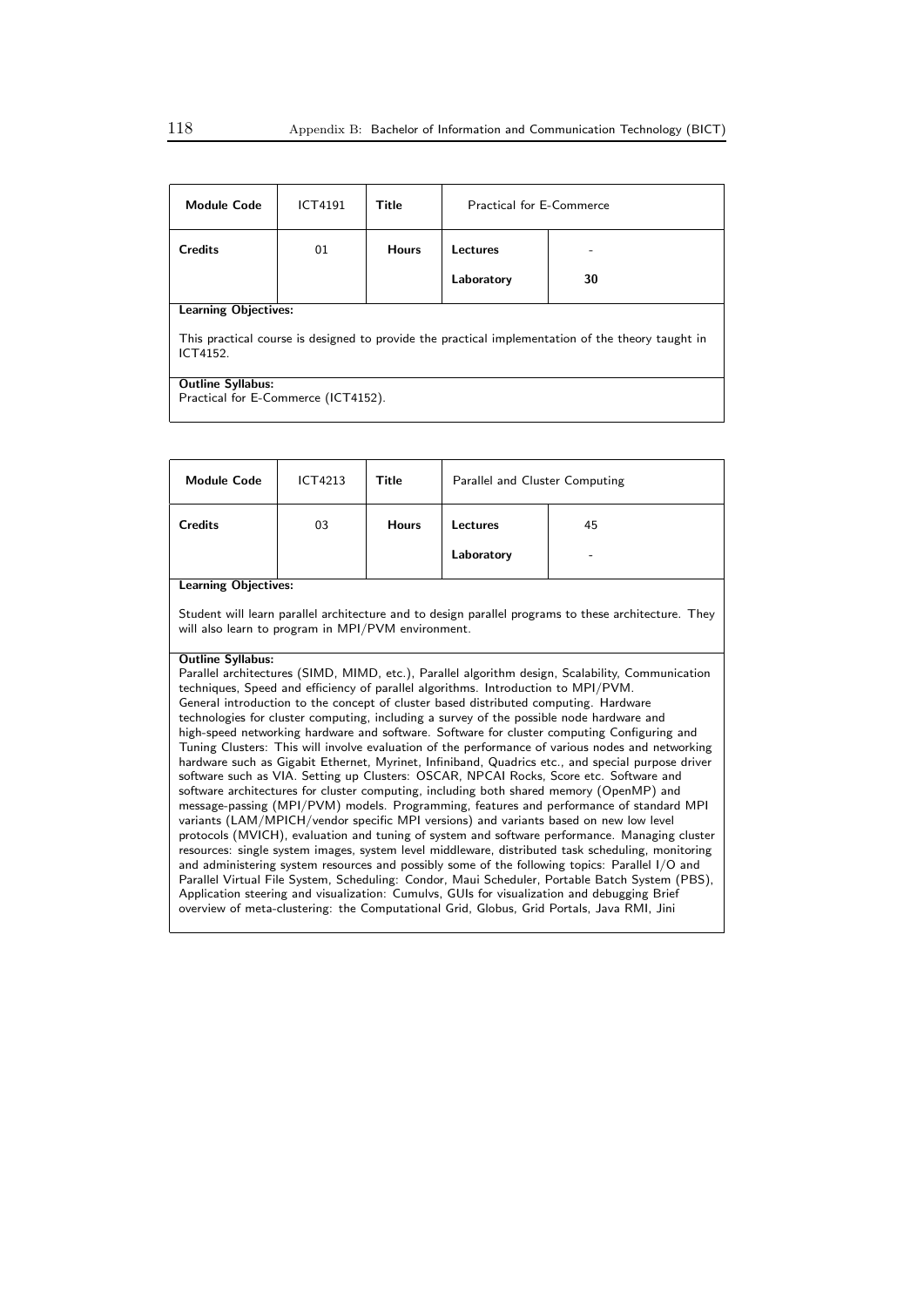| <b>Module Code</b>                                                                                                                                                                                                                                                                                              | <b>ICT4222</b> | Title        | Advanced Networking<br>Technologies I (Routing)                        |                                                                                               |
|-----------------------------------------------------------------------------------------------------------------------------------------------------------------------------------------------------------------------------------------------------------------------------------------------------------------|----------------|--------------|------------------------------------------------------------------------|-----------------------------------------------------------------------------------------------|
| <b>Credits</b>                                                                                                                                                                                                                                                                                                  | 02             | <b>Hours</b> | Lectures                                                               | 30                                                                                            |
|                                                                                                                                                                                                                                                                                                                 |                |              | Laboratory                                                             |                                                                                               |
| <b>Learning Objectives:</b>                                                                                                                                                                                                                                                                                     |                |              |                                                                        |                                                                                               |
| Student will learn various routing technologies.                                                                                                                                                                                                                                                                |                |              |                                                                        |                                                                                               |
| <b>Outline Syllabus:</b>                                                                                                                                                                                                                                                                                        |                |              |                                                                        |                                                                                               |
| WANs and Routers: WANs, WAN Technologies, Routers, Introduction to Router: Operating<br>Cisco IOS, Starting a Router, Configuring a Router: Configuring and Finishing the Configuration.<br>Learning about Other Devices: Discovering and Connecting to Neighbors, Getting Information<br>about Remote Devices. |                |              |                                                                        |                                                                                               |
|                                                                                                                                                                                                                                                                                                                 |                |              |                                                                        | Managing Cisco IOS: Router Boot Sequence and Verification, Managing the Cisco Router File     |
| System.                                                                                                                                                                                                                                                                                                         |                |              |                                                                        |                                                                                               |
| Routing and Routing Protocols: Static Routing, Dynamic Routing, Routing Protocols.                                                                                                                                                                                                                              |                |              |                                                                        |                                                                                               |
| Distance Vector Routing Protocols: Distance Vector Routing, RIP, IGRP, TCP/IP Suite Error<br>and Control Messages: TCP/IP Error Message, Overview of TCP/IP Control Messages, Basic                                                                                                                             |                |              |                                                                        |                                                                                               |
|                                                                                                                                                                                                                                                                                                                 |                |              |                                                                        | Router Troubleshooting: Examining the Routing Table, Network Testing, Troubleshooting Router. |
|                                                                                                                                                                                                                                                                                                                 |                |              | Intermediate TCP/IP: TCP Operation, Overview of Transport Layer Ports. |                                                                                               |

| <b>Module Code</b>          | <b>ICT4232</b> | <b>Title</b> | Advanced Networking<br>Technologies II (Switching) |         |
|-----------------------------|----------------|--------------|----------------------------------------------------|---------|
| <b>Credits</b>              | 02             | <b>Hours</b> | Lectures<br>Laboratory                             | 30<br>- |
| <b>Learning Objectives:</b> |                |              |                                                    |         |

Students will learn various switching technologies.

### Outline Syllabus:

Introduction to Classless Routing- VLSM, RIP Version 2, Single-Area OSPF: Link State Routing Protocol, Single Area OSPF Concepts, Single Area OSPF Configuration. EIGRP: EIGRP Concepts, EIGRP Configuration, Troubleshooting Routing Protocols, Switching Concepts: Introduction to Ethernet/802.3 LANs, Intro to LAN Switching, Switch Operation, Switches: LAN Design, LAN Switches, Switch Configuration: Starting the Switch, Configuring the Switch, Spanning Tree Protocol: Redundant Topologies, STP Overview, VLANs: VLAN Concepts, VLAN Configuration, Troubleshooting VLANs, VTP: Trunking, VTP, Inter-VLAN Routing.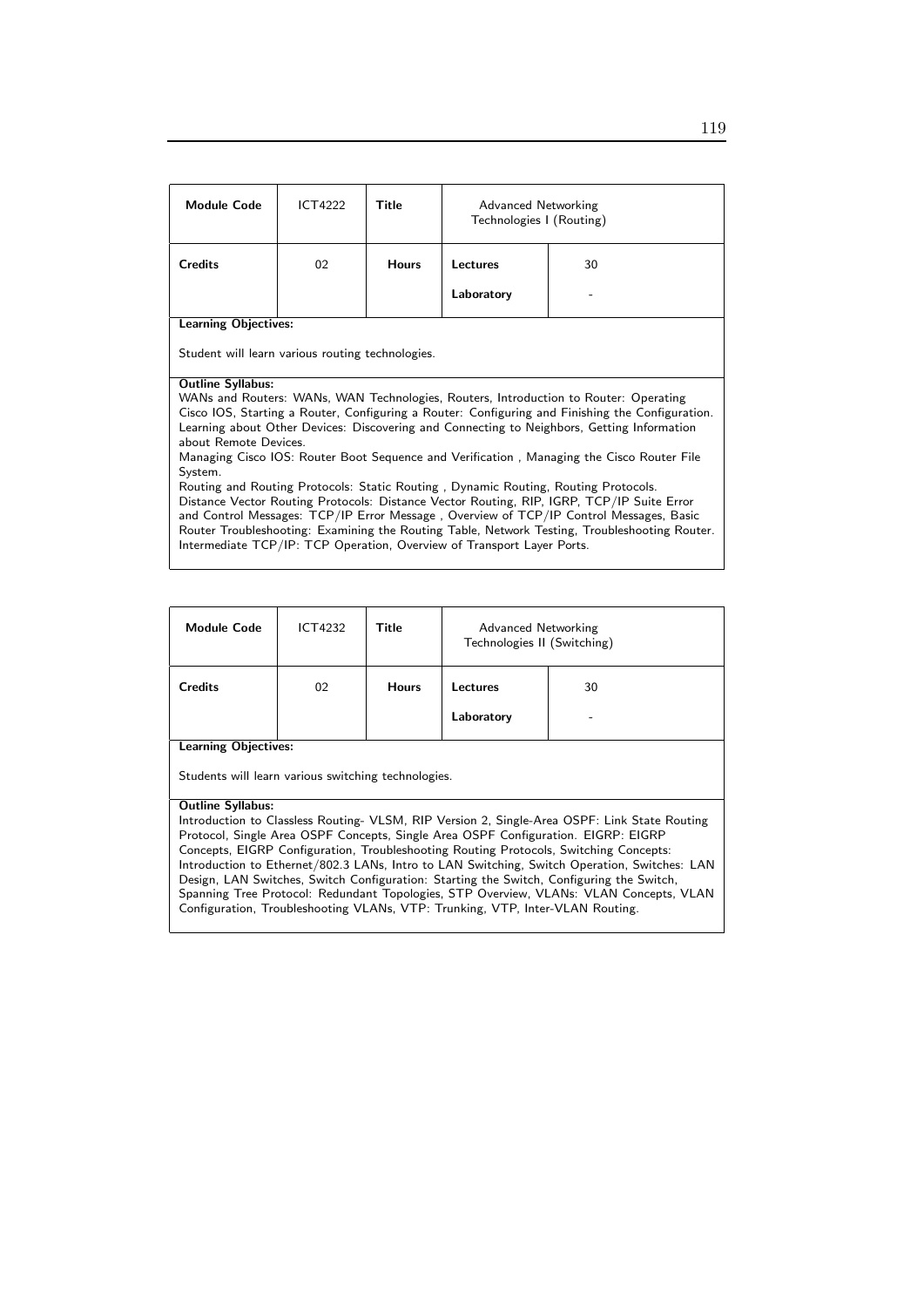| <b>Module Code</b>                                                                                                                                                                                                                                                                                                                                                                                                                                                                                                          | <b>ICT4242</b> | Title        | Agent Technology |    |  |
|-----------------------------------------------------------------------------------------------------------------------------------------------------------------------------------------------------------------------------------------------------------------------------------------------------------------------------------------------------------------------------------------------------------------------------------------------------------------------------------------------------------------------------|----------------|--------------|------------------|----|--|
| <b>Credits</b>                                                                                                                                                                                                                                                                                                                                                                                                                                                                                                              | 02             | <b>Hours</b> | Lectures         | 30 |  |
|                                                                                                                                                                                                                                                                                                                                                                                                                                                                                                                             |                |              | Laboratory       |    |  |
| <b>Learning Objectives:</b>                                                                                                                                                                                                                                                                                                                                                                                                                                                                                                 |                |              |                  |    |  |
| Student will learn the fundamentals of Agent technologies.                                                                                                                                                                                                                                                                                                                                                                                                                                                                  |                |              |                  |    |  |
| <b>Outline Syllabus:</b><br>Introduction to the agent concepts (competence & trust, degrees of automony), Agents<br>Metaphors (e.g. personal assistants) and Indirect manipulation, Agent Learning and Knowledge<br>Acquisition (direct programming, machine learning) Agent Architectures (horizontal, vertical,<br>multi-agent), Agent Toolkits (e.g. JatLite, Aglets), Agent Communication (e.g. KQML),<br>Applications of agents in autonomous systems (e.g. search engines, information filtering, load<br>balancing). |                |              |                  |    |  |

| <b>Module Code</b>                                                                                                                            | ICT4252 | Title        | Seminar / Presentation |                   |  |
|-----------------------------------------------------------------------------------------------------------------------------------------------|---------|--------------|------------------------|-------------------|--|
| <b>Credits</b>                                                                                                                                | 02      | <b>Hours</b> | Lectures               |                   |  |
|                                                                                                                                               |         |              | Laboratory             | $2 - 3$<br>months |  |
| <b>Learning Objectives:</b>                                                                                                                   |         |              |                        |                   |  |
| To upgrade the current technology upgrades and trend.                                                                                         |         |              |                        |                   |  |
| <b>Outline Syllabus:</b>                                                                                                                      |         |              |                        |                   |  |
| Students will have to do independent reading on new trends in Information and Communication<br>Technology and conduct seminar / presentation. |         |              |                        |                   |  |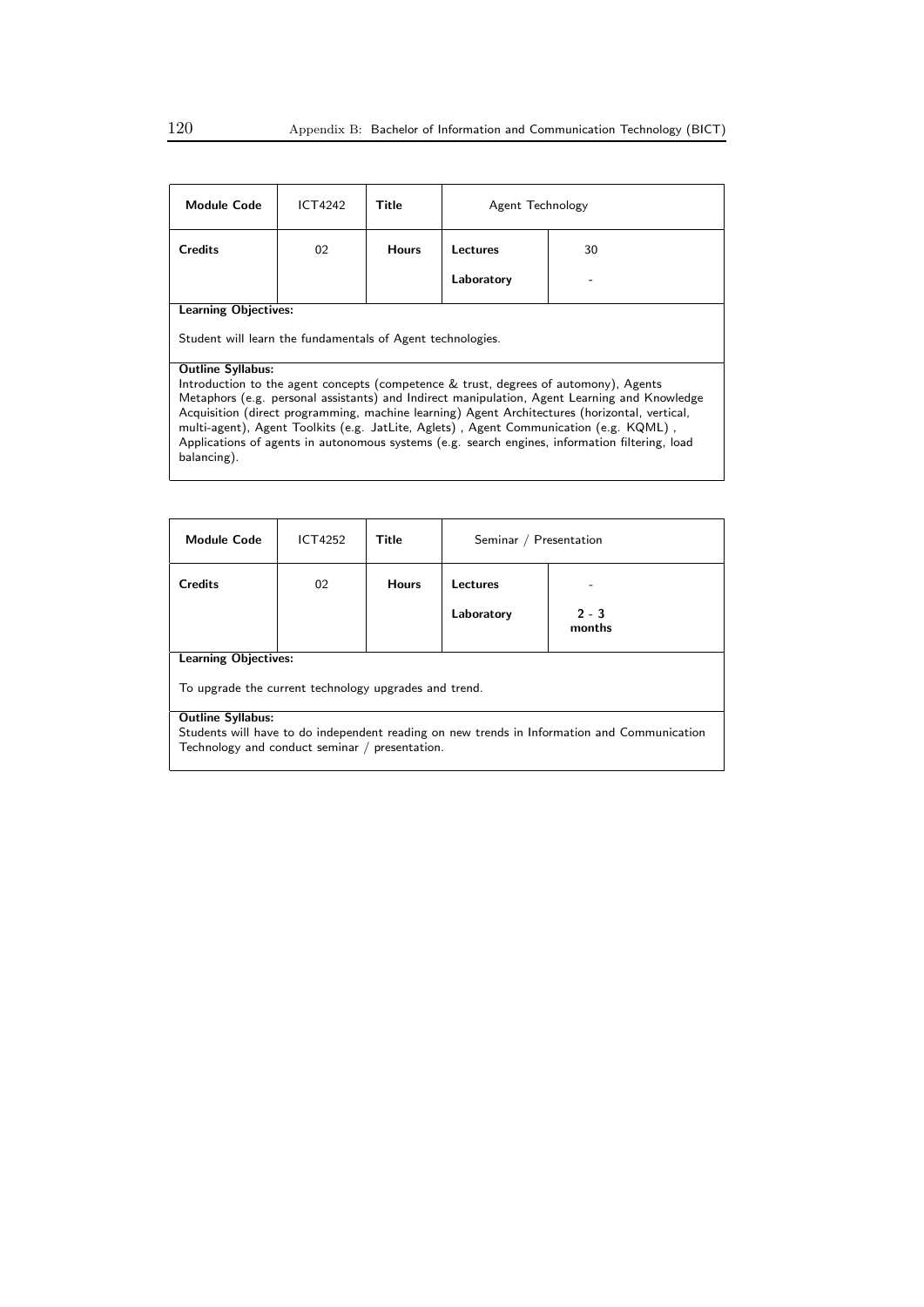| <b>Module Code</b>                                                                                            | ICT4261                                                 | Title        | Practical for Parallel and<br><b>Cluster Computing</b> |    |  |  |
|---------------------------------------------------------------------------------------------------------------|---------------------------------------------------------|--------------|--------------------------------------------------------|----|--|--|
| <b>Credits</b>                                                                                                | 01                                                      | <b>Hours</b> | Lectures                                               |    |  |  |
|                                                                                                               |                                                         |              | Laboratory                                             | 30 |  |  |
| <b>Learning Objectives:</b>                                                                                   |                                                         |              |                                                        |    |  |  |
| This practical course is designed to provide the practical implementation of the theory taught in<br>ICT4213. |                                                         |              |                                                        |    |  |  |
| <b>Outline Syllabus:</b>                                                                                      |                                                         |              |                                                        |    |  |  |
|                                                                                                               | Practical for Parallel and Cluster Computing (ICT4213). |              |                                                        |    |  |  |

| <b>Module Code</b>                                                                                                                           | ICT4271 | Title        | Practical for Advanced<br>Networking Technologies I<br>(Routing) |    |  |
|----------------------------------------------------------------------------------------------------------------------------------------------|---------|--------------|------------------------------------------------------------------|----|--|
| <b>Credits</b>                                                                                                                               | 01      | <b>Hours</b> | Lectures<br>Laboratory                                           | 30 |  |
| <b>Learning Objectives:</b><br>This practical course is designed to provide the practical implementation of the theory taught in<br>ICT4222. |         |              |                                                                  |    |  |
| <b>Outline Syllabus:</b><br>Practical for Advanced Networking Technologies I (Routing) (ICT4222).                                            |         |              |                                                                  |    |  |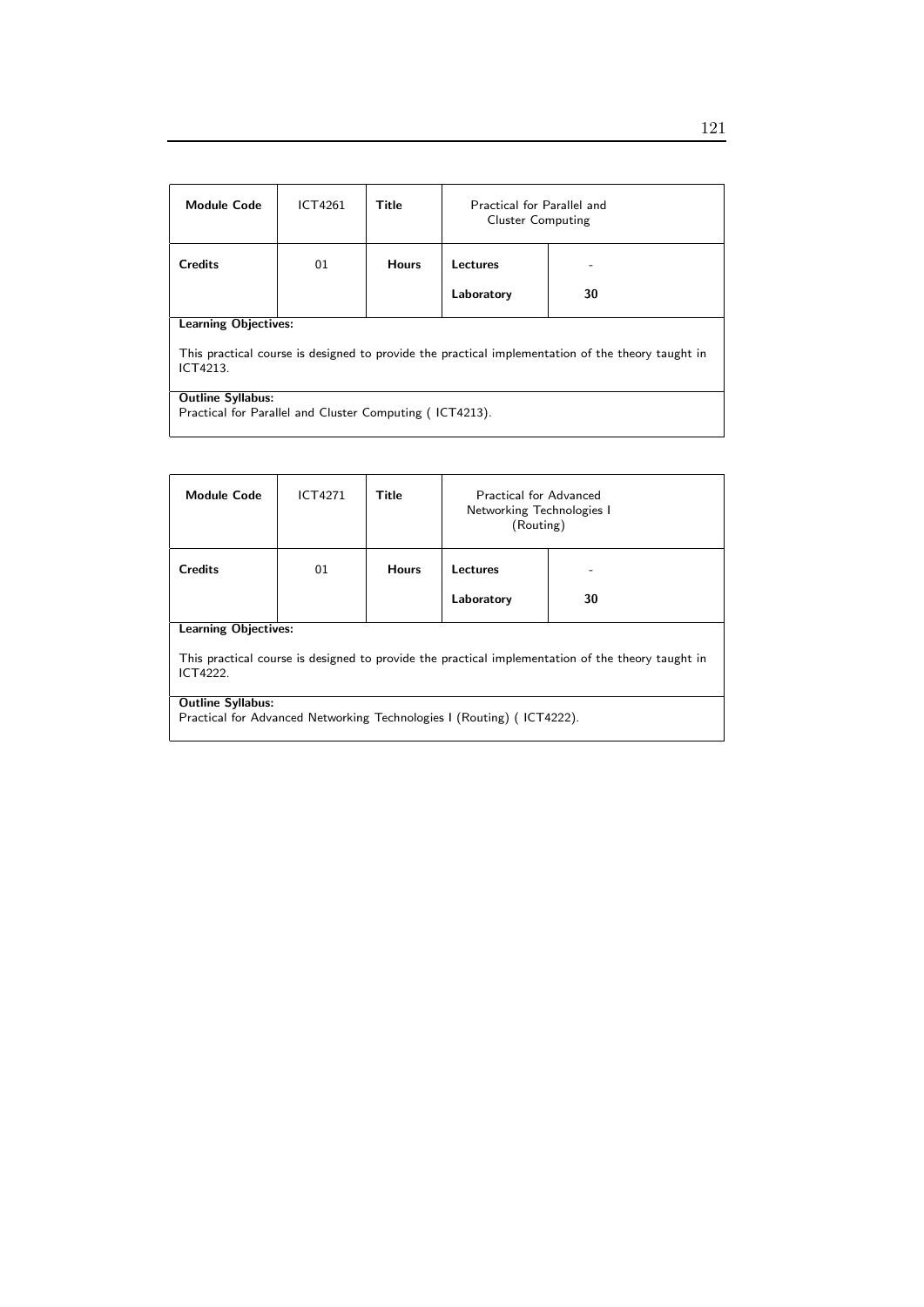| <b>Module Code</b>                                                                                                                           | <b>ICT4281</b> | Title        | Practical for Advanced<br>Networking Technologies II<br>(Switching) |    |  |
|----------------------------------------------------------------------------------------------------------------------------------------------|----------------|--------------|---------------------------------------------------------------------|----|--|
| <b>Credits</b>                                                                                                                               | 01             | <b>Hours</b> | Lectures<br>Laboratory                                              | 30 |  |
| <b>Learning Objectives:</b><br>This practical course is designed to provide the practical implementation of the theory taught in<br>ICT4232. |                |              |                                                                     |    |  |
| <b>Outline Syllabus:</b><br>Practical for Advanced Networking Technologies II (Switching) (ICT4232).                                         |                |              |                                                                     |    |  |

| <b>Module Code</b>                                                                                            | ICT4291 | Title        | Practical for Agent Technology |    |  |
|---------------------------------------------------------------------------------------------------------------|---------|--------------|--------------------------------|----|--|
| <b>Credits</b>                                                                                                | 01      | <b>Hours</b> | Lectures                       |    |  |
|                                                                                                               |         |              | Laboratory                     | 30 |  |
| <b>Learning Objectives:</b>                                                                                   |         |              |                                |    |  |
| This practical course is designed to provide the practical implementation of the theory taught in<br>ICT4242. |         |              |                                |    |  |
| <b>Outline Syllabus:</b>                                                                                      |         |              |                                |    |  |
| Practical for Agent Technology (ICT4242).                                                                     |         |              |                                |    |  |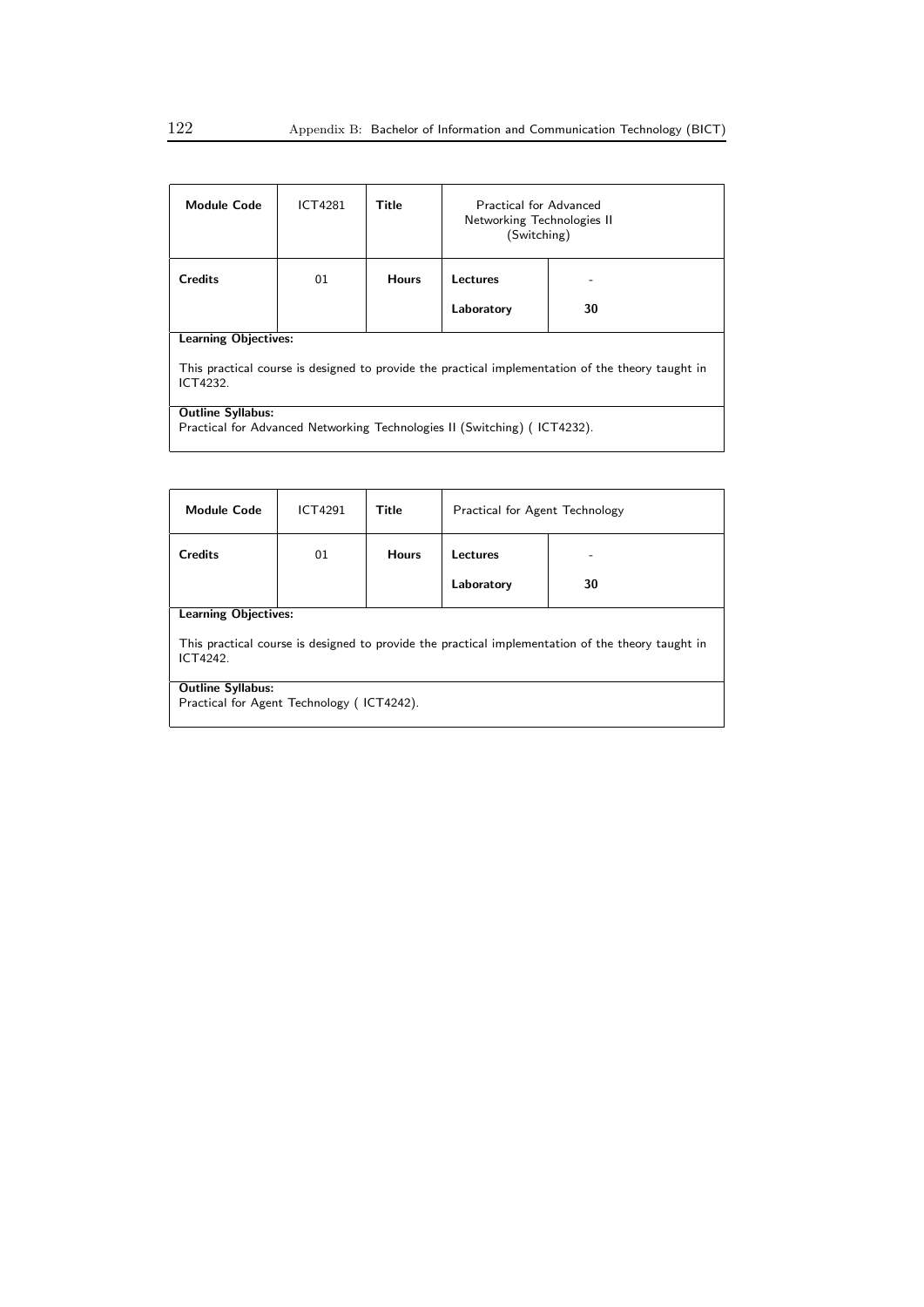# Appendix C

## Detailed Syllabus

B.Sc. (Environmental Science)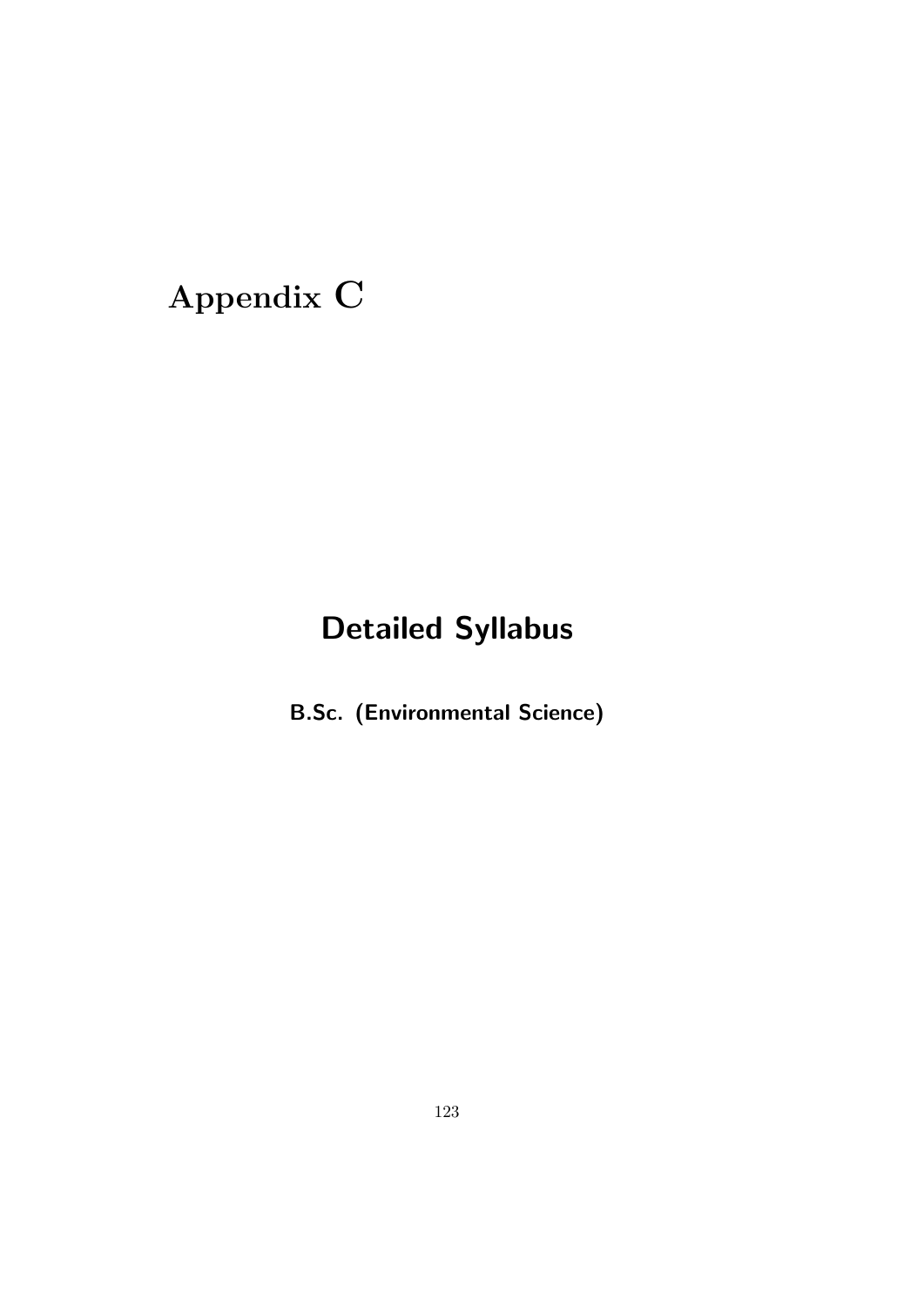## LEVEL 1

| <b>Module Code</b>                                                                                                                                                                                                                                                                                                                                                                                                                                                                                                                                                                                                                                                                                                                                                                                                                                                                                                                                                                                                                                       | ASB 1113 | Title        | Plant Diversity and Taxonomy |    |  |
|----------------------------------------------------------------------------------------------------------------------------------------------------------------------------------------------------------------------------------------------------------------------------------------------------------------------------------------------------------------------------------------------------------------------------------------------------------------------------------------------------------------------------------------------------------------------------------------------------------------------------------------------------------------------------------------------------------------------------------------------------------------------------------------------------------------------------------------------------------------------------------------------------------------------------------------------------------------------------------------------------------------------------------------------------------|----------|--------------|------------------------------|----|--|
| <b>Credits</b>                                                                                                                                                                                                                                                                                                                                                                                                                                                                                                                                                                                                                                                                                                                                                                                                                                                                                                                                                                                                                                           | 03       | <b>Hours</b> | Lectures                     | 35 |  |
|                                                                                                                                                                                                                                                                                                                                                                                                                                                                                                                                                                                                                                                                                                                                                                                                                                                                                                                                                                                                                                                          |          |              | Laboratory                   | 30 |  |
| <b>Learning Objectives:</b>                                                                                                                                                                                                                                                                                                                                                                                                                                                                                                                                                                                                                                                                                                                                                                                                                                                                                                                                                                                                                              |          |              |                              |    |  |
| Developing an appreciation on the aspect of plant diversity. Developing scientific skills for<br>identifying and classifying plants (as part of environmental science investigations).                                                                                                                                                                                                                                                                                                                                                                                                                                                                                                                                                                                                                                                                                                                                                                                                                                                                   |          |              |                              |    |  |
| <b>Outline Syllabus:</b>                                                                                                                                                                                                                                                                                                                                                                                                                                                                                                                                                                                                                                                                                                                                                                                                                                                                                                                                                                                                                                 |          |              |                              |    |  |
| Theory: Nomenclature and Classification system. A general study of the kingdom Monera,<br>Protoctista, Fungi and Plantae (including their characteristic features, reproduction, ecology and<br>distribution). The phylogeny relationships of the major groups of plant. Morphology of<br>Angiosperm and reproduction of Angiosperm. A taxonomic study of Angiosperms with special<br>reference to some important families in the flora of Sri Lanka and construction of identification<br>keys. Field collection and herbarium. Practical/s: Study the Monocular and Binocular<br>Microscope and Functions of different parts, Identify and Study the characters of different<br>bacteria, cyanobacteria, algae, fungi, Phylum Bryophyta, Club mosses, Horsetails, Ferns &<br>Gymnosperms, study the difference between Monocotyledons and Dicotyledons, and observe the<br>different characters of seed dispersal, Study the morphology of Angiosperm, Field collection &<br>herbarium techniques, Study the importance families and their characters. |          |              |                              |    |  |
| <b>Learning Outcome:</b>                                                                                                                                                                                                                                                                                                                                                                                                                                                                                                                                                                                                                                                                                                                                                                                                                                                                                                                                                                                                                                 |          |              |                              |    |  |
| At the end of the course the student should be able to identify and classify the plants in the<br>environment.                                                                                                                                                                                                                                                                                                                                                                                                                                                                                                                                                                                                                                                                                                                                                                                                                                                                                                                                           |          |              |                              |    |  |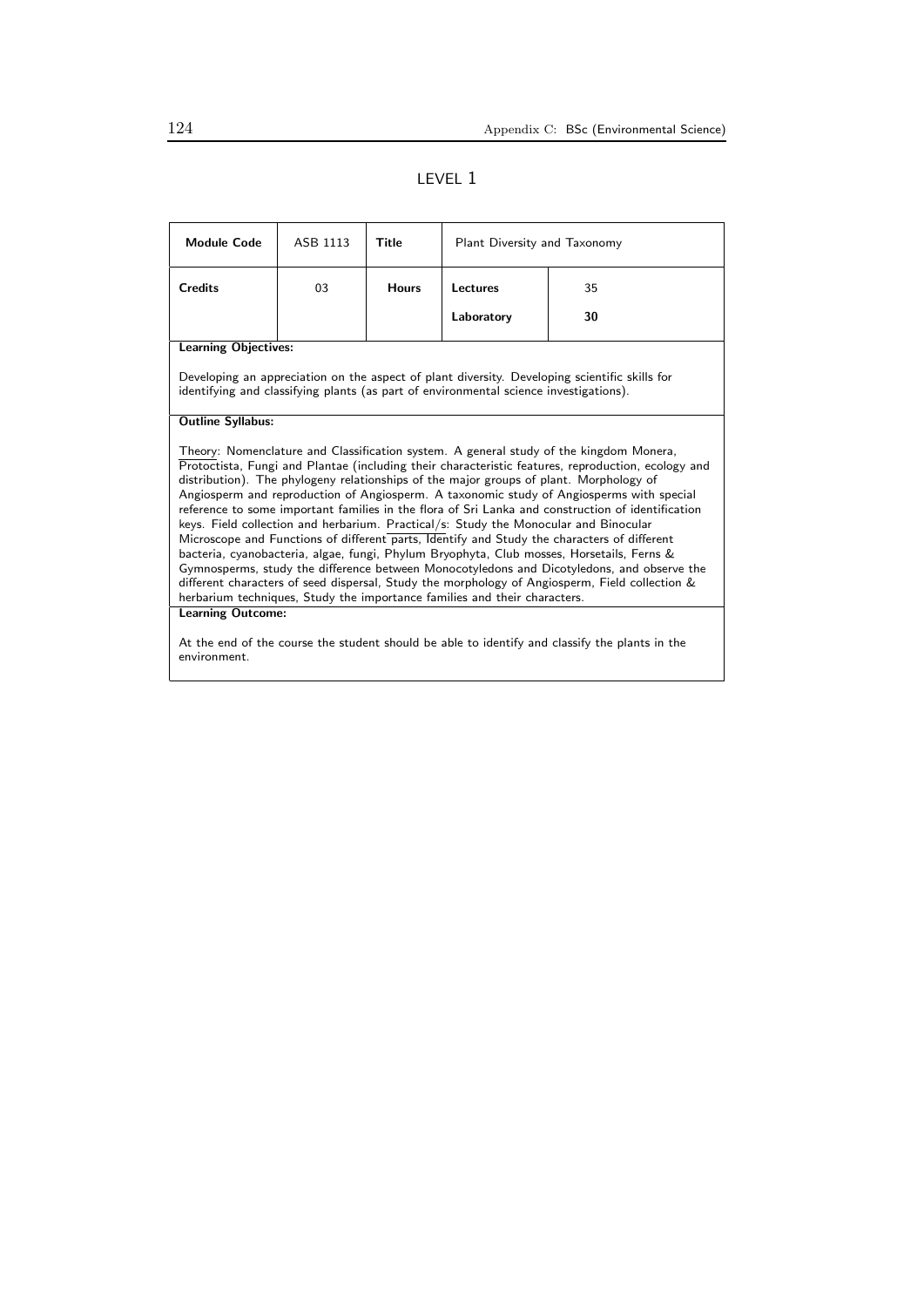| <b>Module Code</b>                                                                                                                                                                                                                                                                                                                                                                                                                                                                                                                                                                                                                                                                                                                                                                                                                                                                                                                                                                                                                                                                                                                                                                                     | ASB 1122 | Title        | General and Inorganic<br>Chemistry and Chemical<br>Thermodynamics |    |  |
|--------------------------------------------------------------------------------------------------------------------------------------------------------------------------------------------------------------------------------------------------------------------------------------------------------------------------------------------------------------------------------------------------------------------------------------------------------------------------------------------------------------------------------------------------------------------------------------------------------------------------------------------------------------------------------------------------------------------------------------------------------------------------------------------------------------------------------------------------------------------------------------------------------------------------------------------------------------------------------------------------------------------------------------------------------------------------------------------------------------------------------------------------------------------------------------------------------|----------|--------------|-------------------------------------------------------------------|----|--|
| <b>Credits</b>                                                                                                                                                                                                                                                                                                                                                                                                                                                                                                                                                                                                                                                                                                                                                                                                                                                                                                                                                                                                                                                                                                                                                                                         | 02       | <b>Hours</b> | Lectures<br>Laboratory                                            | 30 |  |
| <b>Learning Objectives:</b>                                                                                                                                                                                                                                                                                                                                                                                                                                                                                                                                                                                                                                                                                                                                                                                                                                                                                                                                                                                                                                                                                                                                                                            |          |              |                                                                   |    |  |
| Development of a general appreciation for the principles of inorganic chemistry and<br>thermodynamics within the confinements of the field of environmental science.                                                                                                                                                                                                                                                                                                                                                                                                                                                                                                                                                                                                                                                                                                                                                                                                                                                                                                                                                                                                                                   |          |              |                                                                   |    |  |
| <b>Outline Syllabus:</b>                                                                                                                                                                                                                                                                                                                                                                                                                                                                                                                                                                                                                                                                                                                                                                                                                                                                                                                                                                                                                                                                                                                                                                               |          |              |                                                                   |    |  |
| General and Inorganic Chemistry: Units and dimension, electromagnetic spectrum, wave and<br>particle nature, Heisenberg uncertainty principle, De-Broglie equation, atomic spectra, quantum<br>numbers, electronic configuration, Aufbau principle Hund's rule, Pauli's exclusion principle,<br>configuration of element. Electro valence, covalence, coordinate valence, types of chemical bond,<br>theory of valence bond, introduction to bonding and anti-bonding, $\nabla \& \triangle$ molecular orbital and<br>their shapes, Van der Waals forces, hydrogen bond, metallic bond. Magnetism, dipole moment,<br>polarization Fajan's rule radii of atoms and ions, energy factors, Born - Haber cycle, Electric<br>potential date disproportionation, stability constant, activation energy. Chemical<br>Thermodynamics: Definition of common terms used in thermodynamics, Laws of thermodynamics<br>$(1st$ and $2nd$ law work heat, reversible processes entropy changes, heat capacities<br>Clausius-Claypeyron equation, Maxwell's relationships and their application, Henrys law. Inorganic<br>chemistry: Characters and Reactions of Group 1, 2, 3, 4, 5, 6, 7, 8 and transition elements. |          |              |                                                                   |    |  |
| <b>Learning Outcome:</b>                                                                                                                                                                                                                                                                                                                                                                                                                                                                                                                                                                                                                                                                                                                                                                                                                                                                                                                                                                                                                                                                                                                                                                               |          |              |                                                                   |    |  |
| Students will be able to apply the principles of the inorganic chemistry and thermodynamics in                                                                                                                                                                                                                                                                                                                                                                                                                                                                                                                                                                                                                                                                                                                                                                                                                                                                                                                                                                                                                                                                                                         |          |              |                                                                   |    |  |

the field of environmental science.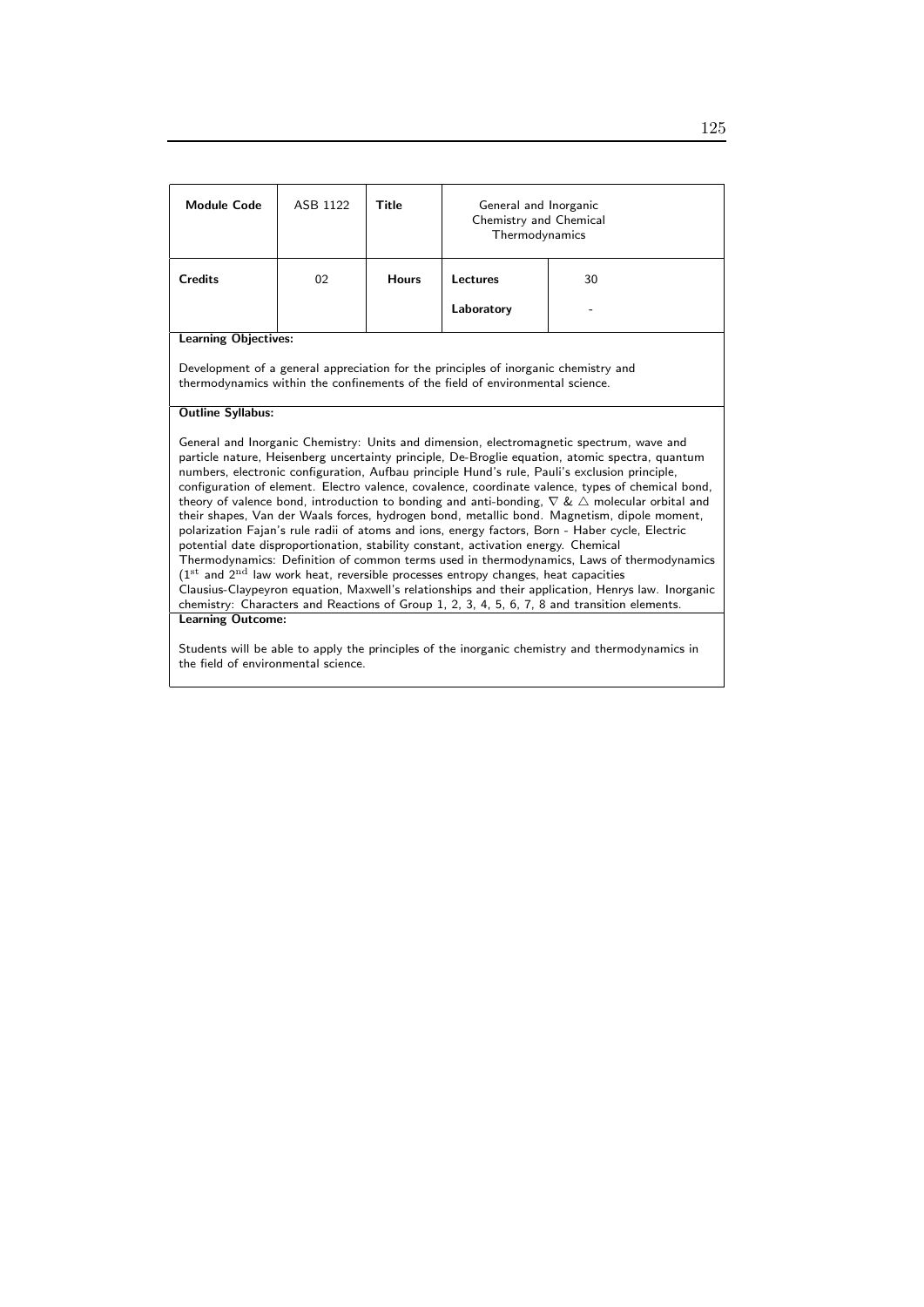| Module Code                                                                                                                                               | ASB 1131 | Title        | Practical unit: Inorganic<br>Chemistry |    |
|-----------------------------------------------------------------------------------------------------------------------------------------------------------|----------|--------------|----------------------------------------|----|
| <b>Credits</b>                                                                                                                                            | 01       | <b>Hours</b> | Lectures                               |    |
|                                                                                                                                                           |          |              | Laboratory                             | 45 |
| <b>Learning Objectives:</b>                                                                                                                               |          |              |                                        |    |
| Developments of basic laboratory skills in inorganic chemistry as per theoretical elements covered<br>in ASB 1122.                                        |          |              |                                        |    |
| <b>Outline Syllabus:</b>                                                                                                                                  |          |              |                                        |    |
| Acid, base, precipitation and redox titration's Qualitative analysis of simple anion and simple<br>cation mixtures.                                       |          |              |                                        |    |
| <b>Learning Outcome:</b>                                                                                                                                  |          |              |                                        |    |
| Students will demonstrate the practical skills in quantitative analysis based on volumetric titration<br>and qualitative analysis of inorganic chemicals. |          |              |                                        |    |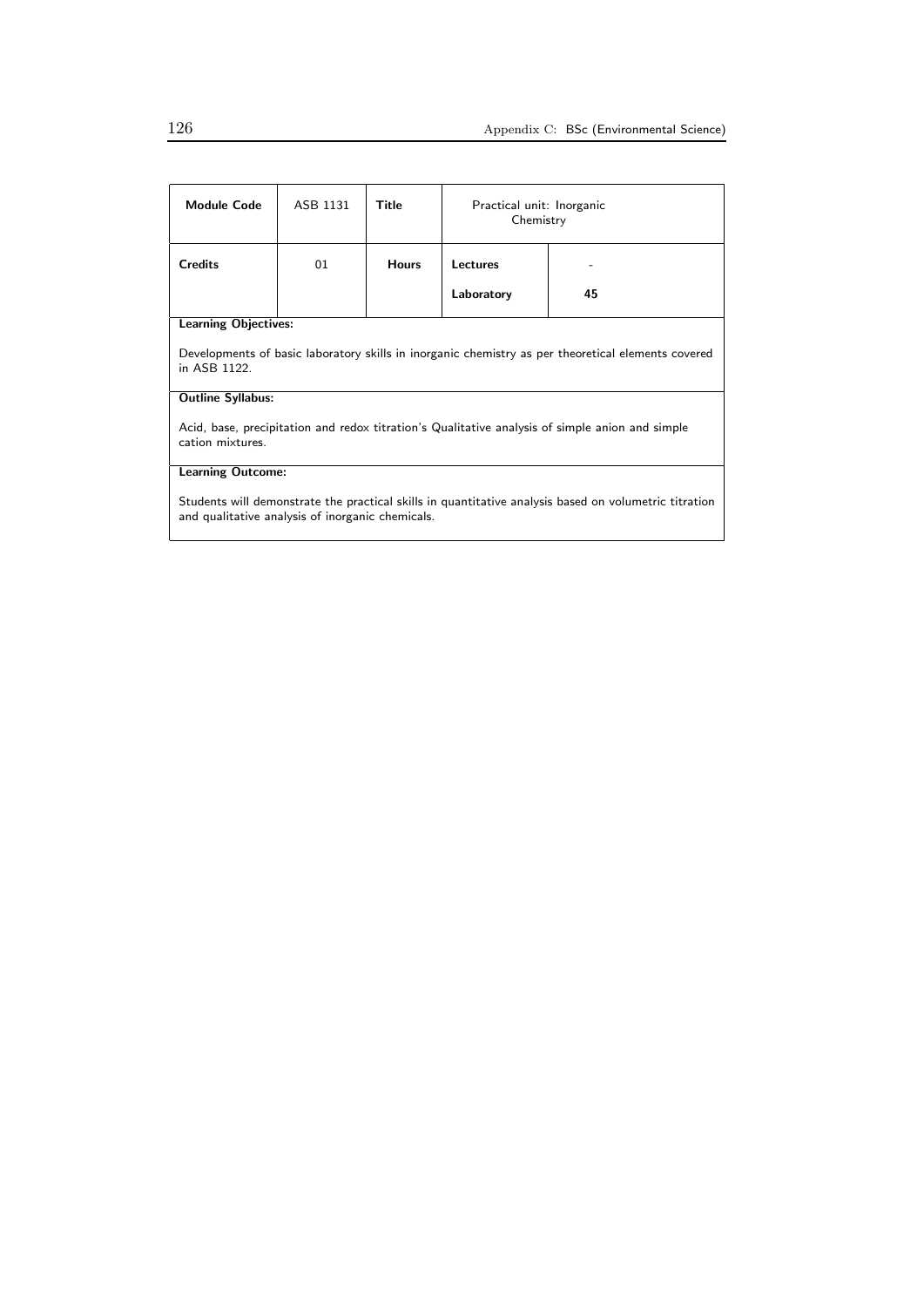| <b>Module Code</b>                                                                                                                   | ASB 1143                                                                                                                                                                                                                                                                                                                                                                                                                                                                                                                                                                                                                                                                                                                                                                                                                                                                                                                                                                                                                                                                                                                                                                                                                                                                                                                                                                                                                                                                                                                                                                                                                                                                                                                                                                                                                                                                                                                                                             | Title        | Cell and Molecular biology |    |  |  |
|--------------------------------------------------------------------------------------------------------------------------------------|----------------------------------------------------------------------------------------------------------------------------------------------------------------------------------------------------------------------------------------------------------------------------------------------------------------------------------------------------------------------------------------------------------------------------------------------------------------------------------------------------------------------------------------------------------------------------------------------------------------------------------------------------------------------------------------------------------------------------------------------------------------------------------------------------------------------------------------------------------------------------------------------------------------------------------------------------------------------------------------------------------------------------------------------------------------------------------------------------------------------------------------------------------------------------------------------------------------------------------------------------------------------------------------------------------------------------------------------------------------------------------------------------------------------------------------------------------------------------------------------------------------------------------------------------------------------------------------------------------------------------------------------------------------------------------------------------------------------------------------------------------------------------------------------------------------------------------------------------------------------------------------------------------------------------------------------------------------------|--------------|----------------------------|----|--|--|
| <b>Credits</b>                                                                                                                       | 03                                                                                                                                                                                                                                                                                                                                                                                                                                                                                                                                                                                                                                                                                                                                                                                                                                                                                                                                                                                                                                                                                                                                                                                                                                                                                                                                                                                                                                                                                                                                                                                                                                                                                                                                                                                                                                                                                                                                                                   | <b>Hours</b> | <b>Lectures</b>            | 40 |  |  |
|                                                                                                                                      |                                                                                                                                                                                                                                                                                                                                                                                                                                                                                                                                                                                                                                                                                                                                                                                                                                                                                                                                                                                                                                                                                                                                                                                                                                                                                                                                                                                                                                                                                                                                                                                                                                                                                                                                                                                                                                                                                                                                                                      |              | Laboratory                 | 15 |  |  |
| <b>Learning Objectives:</b>                                                                                                          |                                                                                                                                                                                                                                                                                                                                                                                                                                                                                                                                                                                                                                                                                                                                                                                                                                                                                                                                                                                                                                                                                                                                                                                                                                                                                                                                                                                                                                                                                                                                                                                                                                                                                                                                                                                                                                                                                                                                                                      |              |                            |    |  |  |
| Development of a basic appreciation for cell and molecular biology within the confinements of the<br>field of environmental science. |                                                                                                                                                                                                                                                                                                                                                                                                                                                                                                                                                                                                                                                                                                                                                                                                                                                                                                                                                                                                                                                                                                                                                                                                                                                                                                                                                                                                                                                                                                                                                                                                                                                                                                                                                                                                                                                                                                                                                                      |              |                            |    |  |  |
| <b>Outline Syllabus:</b>                                                                                                             |                                                                                                                                                                                                                                                                                                                                                                                                                                                                                                                                                                                                                                                                                                                                                                                                                                                                                                                                                                                                                                                                                                                                                                                                                                                                                                                                                                                                                                                                                                                                                                                                                                                                                                                                                                                                                                                                                                                                                                      |              |                            |    |  |  |
| <b>Learning Outcome:</b>                                                                                                             | Theory: Cell Biology: Cell organization and cell structure, chemical constants of cells Differences<br>in plant and animal sub- cellular organelles: cell cytosol, nucleus, mucleolus, mitochondria,<br>chloroplast, ribosome, lysosome, vacuoles, centrioles, Flagella and cilia, Golgibodies and<br>Dictiozomes. Structure and function of cell membrane, Transport of molecules through cell<br>membrane, Cell junctions; Cell division, mitosis and meiosis. Chemistry of living things:<br>Structure and function of Carbohydrates, protein, lipids, vitamins, and macro and micro<br>elements. Enzymes structure and function; Cell metabolism. Photosynthesis]. Genetic material<br>and DNA Replication: The structure of DNA Chromosomal and plastic DNA - chromosome<br>structure and gene organization in pro and eukaryotes. Semiconservative model an overview of<br>bacterial and eukaryotic DNA replication- replications, origin and termini. DNA unwinding<br>synthesis of leading and lagging atands proteins and enzymes of replication. Genetic code of<br>protein synthesis: triple codons, deciphering the gene code. Degeneracy of the code, termination<br>codons, prokaryotic and eukaryotic protein synthesis -initiation, elongation and termination<br>factors. DNA damage and repair; RNA and RNA synthesis: Biosynthesis of RNA in prokaryotes<br>and eukaryotes enzymes and proteins involved in promotor selection. Gene regulation in<br>prokaryotes and gene regulation in eukaryotes. Mutagenesis and chromosomal changes:<br>hetroploidy chromosomal aberrations, point mutations.<br>Practical/s: Microscopy and techniques, Growth of bacteria, counting bacteria, Cell and cell<br>organelles, Protein separation techniques, Electrophoresis, molecular weight determination,<br>Nucleic acid extraction and DNA sequencing, PCR technology, Agarose gel Electrophoresis, Gene<br>cloning, DNA sequencing and tissue culture. |              |                            |    |  |  |
|                                                                                                                                      |                                                                                                                                                                                                                                                                                                                                                                                                                                                                                                                                                                                                                                                                                                                                                                                                                                                                                                                                                                                                                                                                                                                                                                                                                                                                                                                                                                                                                                                                                                                                                                                                                                                                                                                                                                                                                                                                                                                                                                      |              |                            |    |  |  |

At the end of the course the students will be able to develop basic theoretical understanding of the basis of life form and will demonstrate practical skills on the relevant topics.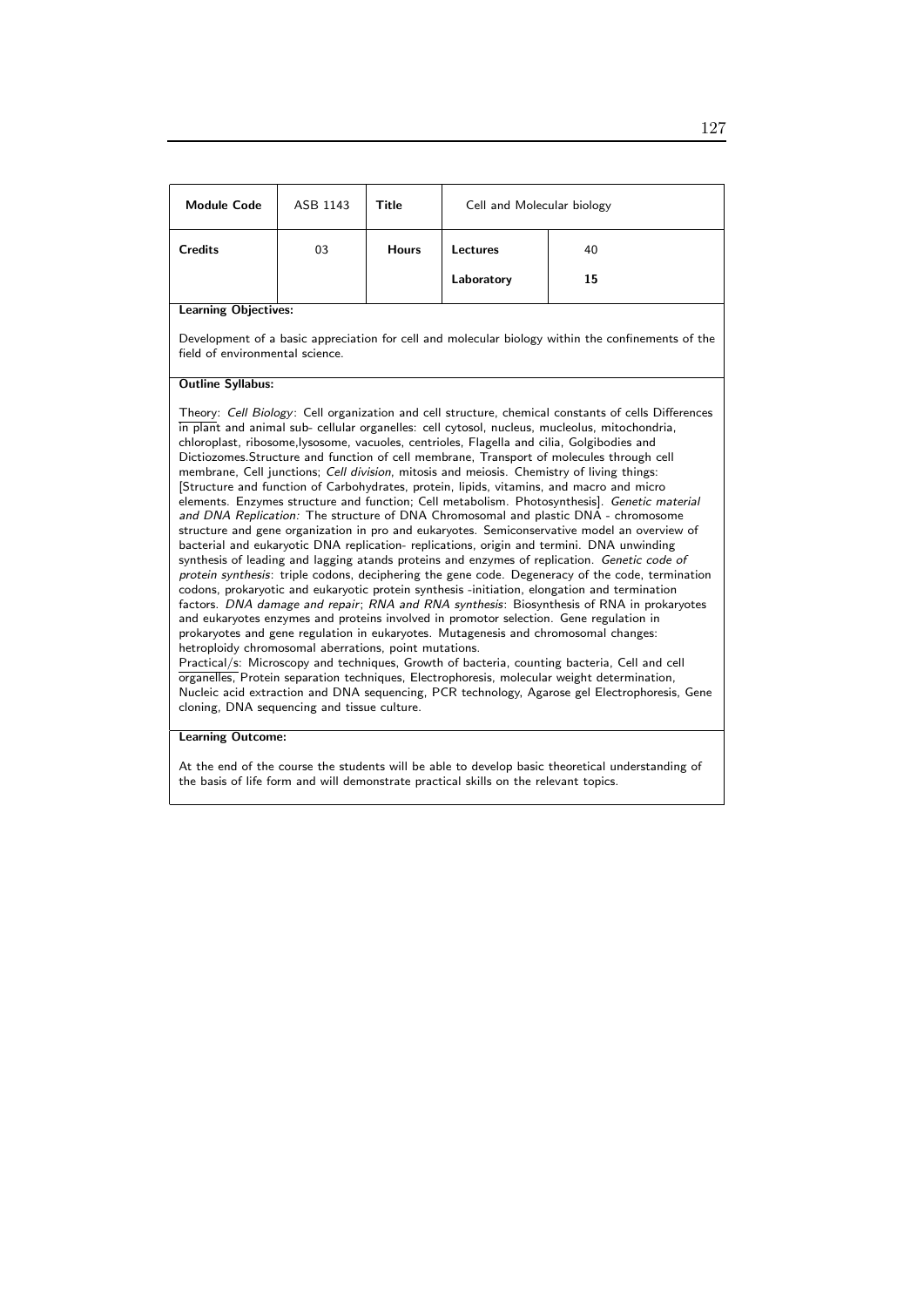| Module Code                                                                                                                                                                                                                                                                                                                                                                     | ASB 1153 | Title        | Basic Mathematics and<br><b>Statistics</b> |    |  |
|---------------------------------------------------------------------------------------------------------------------------------------------------------------------------------------------------------------------------------------------------------------------------------------------------------------------------------------------------------------------------------|----------|--------------|--------------------------------------------|----|--|
| <b>Credits</b>                                                                                                                                                                                                                                                                                                                                                                  | 03       | <b>Hours</b> | Lectures                                   | 45 |  |
|                                                                                                                                                                                                                                                                                                                                                                                 |          |              | Laboratory                                 |    |  |
| <b>Learning Objectives:</b>                                                                                                                                                                                                                                                                                                                                                     |          |              |                                            |    |  |
| Student will gain the basic knowledge in mathematics and statistics for further studies in<br>environmental studies                                                                                                                                                                                                                                                             |          |              |                                            |    |  |
| <b>Outline Syllabus:</b>                                                                                                                                                                                                                                                                                                                                                        |          |              |                                            |    |  |
| Basic Mathematics: Basic trignometry, real numbers and complex numbers, Indices and<br>logarithms; Co-ordinate systems, differentiations, Maxima and Minima; integration; solution of<br>simple differential equations. Statistics: Sampling method, Sampling distribution of the mean,<br>Descriptive statistics- measures of location and dispersion, shapes of distribution. |          |              |                                            |    |  |
| Learning Outcome:                                                                                                                                                                                                                                                                                                                                                               |          |              |                                            |    |  |
| At the end of the course the students will be able to understand the mathematical and statistical<br>concept and apply this knowledge for further studies                                                                                                                                                                                                                       |          |              |                                            |    |  |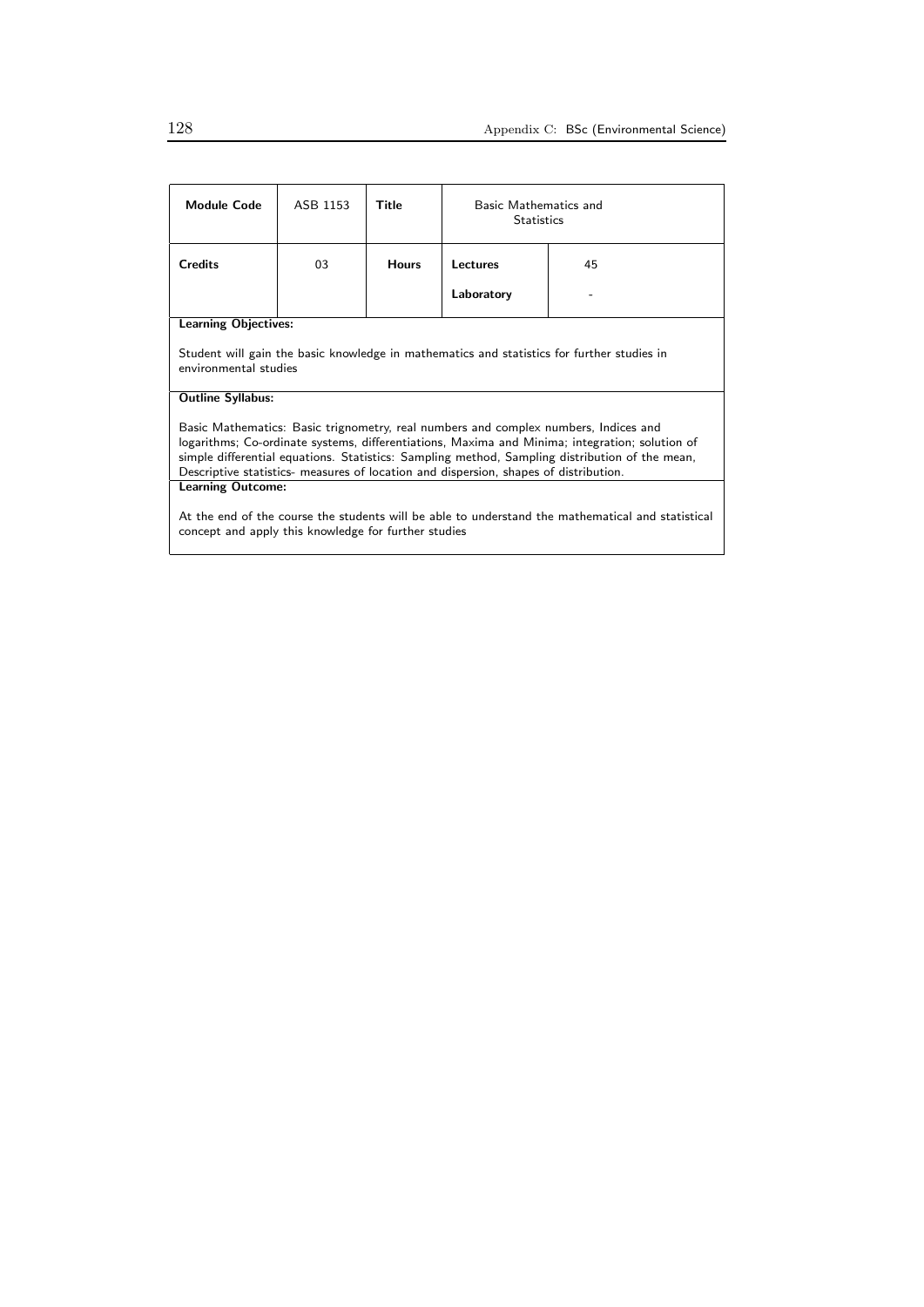| <b>CCCU 1113</b>                                                                                                                                                                                                                                                                                                                                                                                                                                                                                                                                                                                                                                                                                                                                                                                                                                                                                                                                                                                                                                                                                                                                                                                                                                                                                                                                                                                                                                                                                                                                                                                                                                                                                                                                                                                                                                                                                                                                                                                                                    | <b>Title</b>                                         | Fundamental concepts in<br>Information Technology |    |  |  |
|-------------------------------------------------------------------------------------------------------------------------------------------------------------------------------------------------------------------------------------------------------------------------------------------------------------------------------------------------------------------------------------------------------------------------------------------------------------------------------------------------------------------------------------------------------------------------------------------------------------------------------------------------------------------------------------------------------------------------------------------------------------------------------------------------------------------------------------------------------------------------------------------------------------------------------------------------------------------------------------------------------------------------------------------------------------------------------------------------------------------------------------------------------------------------------------------------------------------------------------------------------------------------------------------------------------------------------------------------------------------------------------------------------------------------------------------------------------------------------------------------------------------------------------------------------------------------------------------------------------------------------------------------------------------------------------------------------------------------------------------------------------------------------------------------------------------------------------------------------------------------------------------------------------------------------------------------------------------------------------------------------------------------------------|------------------------------------------------------|---------------------------------------------------|----|--|--|
| 03                                                                                                                                                                                                                                                                                                                                                                                                                                                                                                                                                                                                                                                                                                                                                                                                                                                                                                                                                                                                                                                                                                                                                                                                                                                                                                                                                                                                                                                                                                                                                                                                                                                                                                                                                                                                                                                                                                                                                                                                                                  | <b>Hours</b>                                         | <b>Lectures</b>                                   | 25 |  |  |
|                                                                                                                                                                                                                                                                                                                                                                                                                                                                                                                                                                                                                                                                                                                                                                                                                                                                                                                                                                                                                                                                                                                                                                                                                                                                                                                                                                                                                                                                                                                                                                                                                                                                                                                                                                                                                                                                                                                                                                                                                                     |                                                      | Laboratory                                        | 60 |  |  |
| <b>Learning Objectives:</b>                                                                                                                                                                                                                                                                                                                                                                                                                                                                                                                                                                                                                                                                                                                                                                                                                                                                                                                                                                                                                                                                                                                                                                                                                                                                                                                                                                                                                                                                                                                                                                                                                                                                                                                                                                                                                                                                                                                                                                                                         |                                                      |                                                   |    |  |  |
| Students will learn the basic concepts in IT and learn about various basic software packages.                                                                                                                                                                                                                                                                                                                                                                                                                                                                                                                                                                                                                                                                                                                                                                                                                                                                                                                                                                                                                                                                                                                                                                                                                                                                                                                                                                                                                                                                                                                                                                                                                                                                                                                                                                                                                                                                                                                                       |                                                      |                                                   |    |  |  |
| <b>Outline Syllabus:</b><br>Introduction: Early history of computing, The computer generation, Characterization/<br>Classification of computers, Basic components and organization of a computer, Representation of<br>information in a computer, Number Systems, Computer logic, Concept of programming and<br>programming languages, Introduction to Matlab. Application software: Basic features of<br>application software, tools for work and study - Desktop Accessories, word processing,<br>spreadsheets, Database Management system, Graphics, Communications, Software suites, etc.<br>Operating system and its functions. Utility programs, Utility packages Introduction to operating<br>systems: The need for an operating system, The types of operating systems, The features of the<br>MS-DOS/Windows X operating system, Linux.Introduction to word processing: Word<br>processors and its advantages. Ms Word, LateX. Introduction to spreadsheets packages:<br>Training in the usage of spreadsheet such as Excel; Introduction to computer presentation<br>techniques: Ms power point. Introduction to Database management system packages: Ms<br>Access. Statistical packages: A brief introduction to statistical packages, usage of packages such<br>as Minitab/SAS. Introduction to IT & Computer and communication: Revolution in Computers<br>and communications. The digital future: Role of IT in society, Distinguish between data and<br>information. properties of Information and basis IT tools., Input devices and its functions, output<br>devices and its functions, processing and memory hardware, Secondary storage and<br>communication devices. Development of communication/computer Technology: Type of<br>network: WAN, MAN, & LAN, Types of LAN and its components, Topology of LAN,<br>Transmission Media: Twisted-pair, co axial and fibre optics cables, Circuit switching and packet<br>switching, Basics of Protocol, VoIP (IP telephony). Web design Tools: Introduction to HTML |                                                      |                                                   |    |  |  |
|                                                                                                                                                                                                                                                                                                                                                                                                                                                                                                                                                                                                                                                                                                                                                                                                                                                                                                                                                                                                                                                                                                                                                                                                                                                                                                                                                                                                                                                                                                                                                                                                                                                                                                                                                                                                                                                                                                                                                                                                                                     |                                                      |                                                   |    |  |  |
|                                                                                                                                                                                                                                                                                                                                                                                                                                                                                                                                                                                                                                                                                                                                                                                                                                                                                                                                                                                                                                                                                                                                                                                                                                                                                                                                                                                                                                                                                                                                                                                                                                                                                                                                                                                                                                                                                                                                                                                                                                     | and Macromedia Flash MX.<br><b>Learning Outcome:</b> |                                                   |    |  |  |

At the end of the course the students will be able to understand the fundamental concepts of IT and to apply in their career.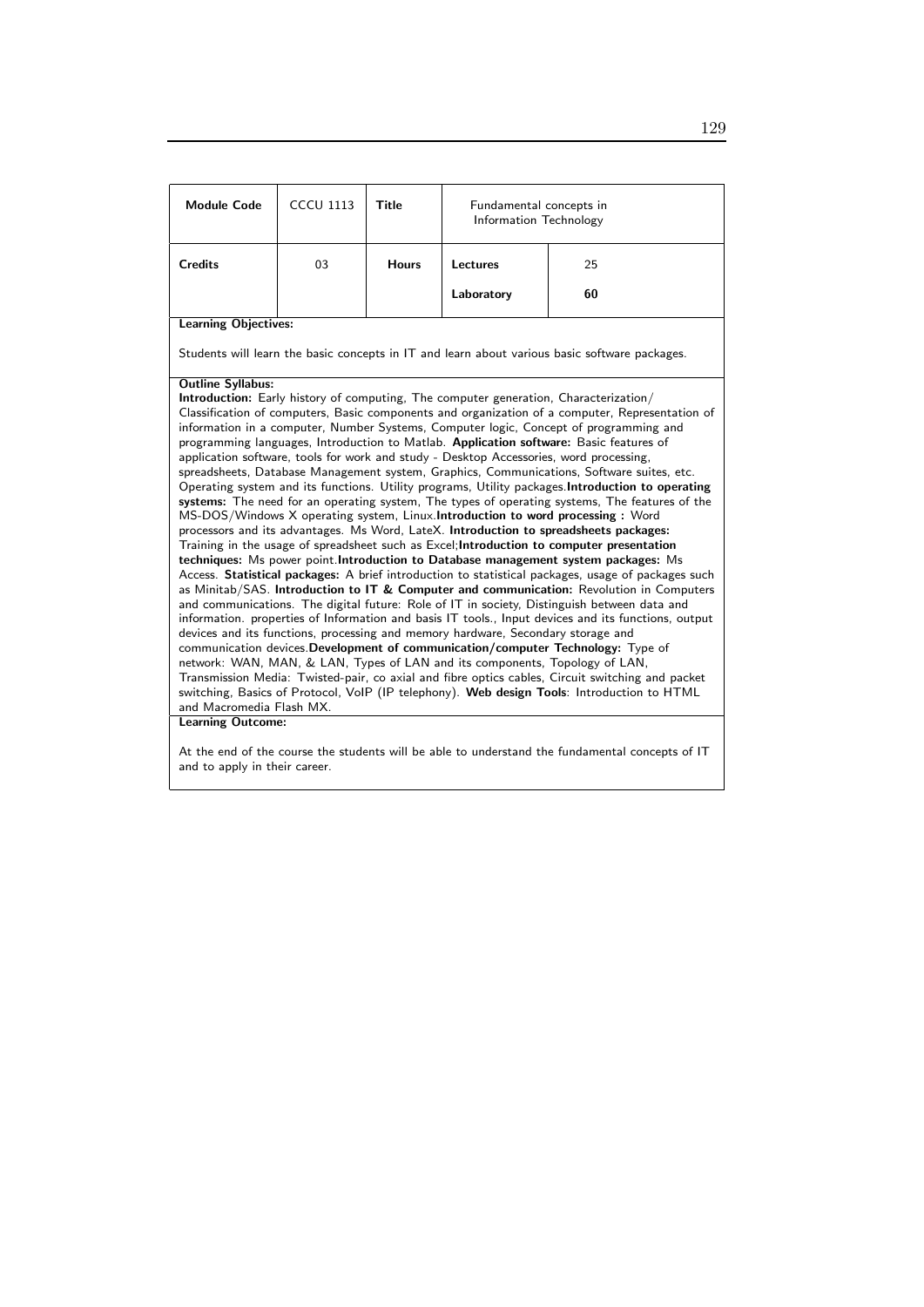| <b>Module Code</b>                                                                                                                                                                                                                                                                                                                                                                                                                                                                                                                                                                                                                                                                                                                                                                                                                                                                                                                                                                                                                                                                                                                                                                                                             | <b>ACU 1112</b> | Title        | English Language - I |    |  |
|--------------------------------------------------------------------------------------------------------------------------------------------------------------------------------------------------------------------------------------------------------------------------------------------------------------------------------------------------------------------------------------------------------------------------------------------------------------------------------------------------------------------------------------------------------------------------------------------------------------------------------------------------------------------------------------------------------------------------------------------------------------------------------------------------------------------------------------------------------------------------------------------------------------------------------------------------------------------------------------------------------------------------------------------------------------------------------------------------------------------------------------------------------------------------------------------------------------------------------|-----------------|--------------|----------------------|----|--|
| <b>Credits</b>                                                                                                                                                                                                                                                                                                                                                                                                                                                                                                                                                                                                                                                                                                                                                                                                                                                                                                                                                                                                                                                                                                                                                                                                                 | 2               | <b>Hours</b> | Lectures             | 15 |  |
|                                                                                                                                                                                                                                                                                                                                                                                                                                                                                                                                                                                                                                                                                                                                                                                                                                                                                                                                                                                                                                                                                                                                                                                                                                |                 |              | Laboratory           | 30 |  |
| <b>Learning Objectives:</b>                                                                                                                                                                                                                                                                                                                                                                                                                                                                                                                                                                                                                                                                                                                                                                                                                                                                                                                                                                                                                                                                                                                                                                                                    |                 |              |                      |    |  |
| " The students should be able to gain necessary skill to read, understand and communicate in<br>English.                                                                                                                                                                                                                                                                                                                                                                                                                                                                                                                                                                                                                                                                                                                                                                                                                                                                                                                                                                                                                                                                                                                       |                 |              |                      |    |  |
| <b>Outline Syllabus:</b>                                                                                                                                                                                                                                                                                                                                                                                                                                                                                                                                                                                                                                                                                                                                                                                                                                                                                                                                                                                                                                                                                                                                                                                                       |                 |              |                      |    |  |
| Reading: Basic Reading skills, Skimming, Scanning, Identifying main points, Understanding<br>vocabulary, Understanding sequencing, Reading for comprehension. Writing: Introducing the<br>Mechanics of writing, Introducing vocabulary in and around the University environment,<br>Transferring graphic, statistical, pictorial Information into writing, Sequencing, Form filling,<br>Writing notes, Preparing to write a project. Speaking: Introducing, Describing/<br>people/events/pictures, Interviewing at an elementary stage, Giving instructions/directions,<br>Making short speeches on a previously prepared topic. Listening: Listening to discriminate<br>sounds, Listening to discriminate sounds. Listening for specific information, Listening for the gist,<br>Listening and responding to telephone conversion, Listening & comprehending Communicative<br>grammar: Introducing basic structures, Word-order Tense, Negation, Question formation,<br>Articles, Preposition, Pronouns, Quantifier, Word class, Active/passive, Conjunctions/<br>relativization. Project: Topics to be selected from student's field of interest, Submission of<br>individual projects to be before the end of the semester. |                 |              |                      |    |  |

At the end of the course the students will be able to read, understand and communicate in English.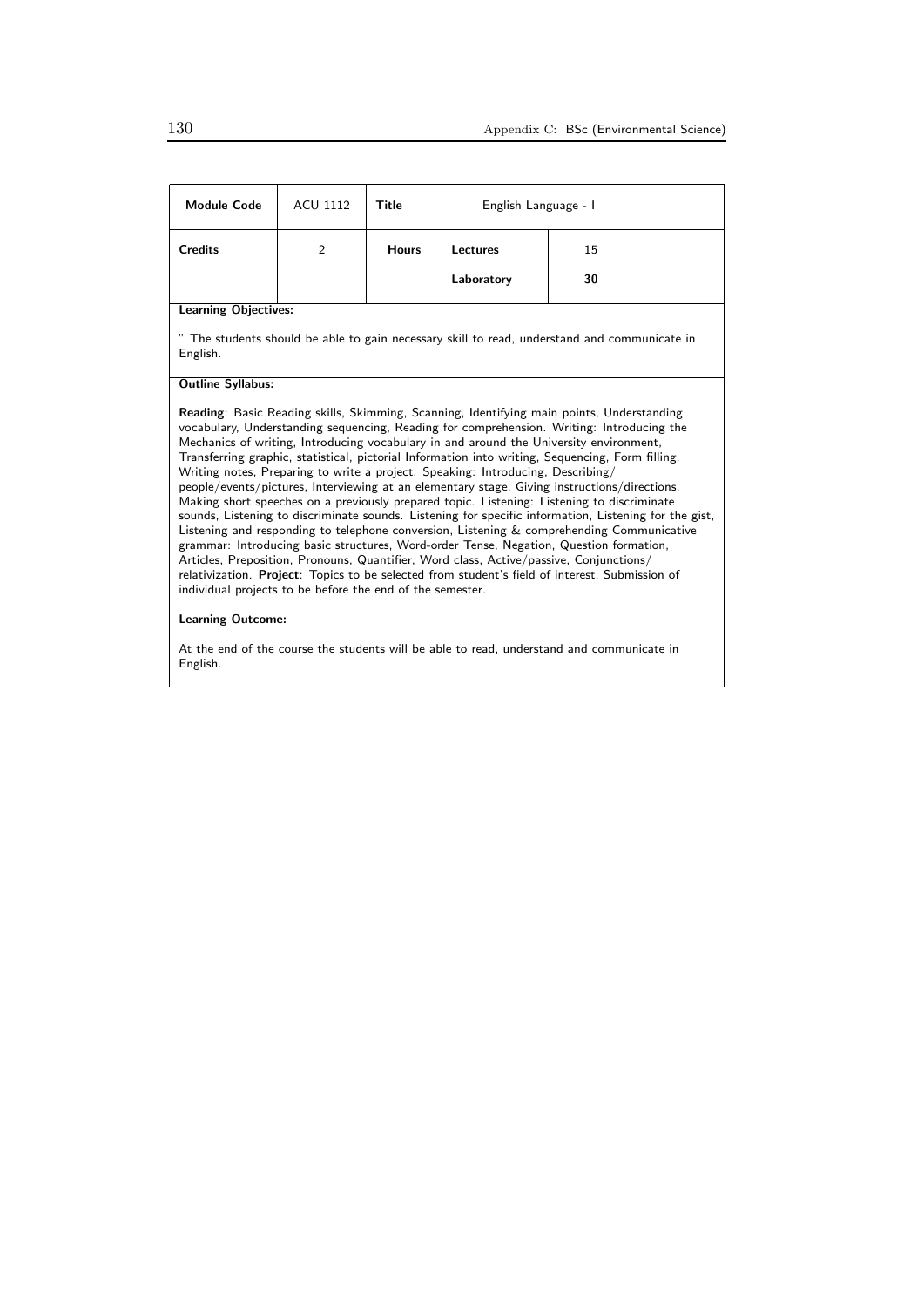| <b>Module Code</b>   | ASB 1212 | Title        | Plant Anatomy and Physiology  |          |
|----------------------|----------|--------------|-------------------------------|----------|
| <b>Credits</b>       | 02       | <b>Hours</b> | <b>Lectures</b><br>Laboratory | 25<br>15 |
| $\sim \cdot$ $\cdot$ |          |              |                               |          |

### Learning Objectives:

" Development of a general appreciation of plant physiology within the confinements of the field of environmental science.

### Outline Syllabus:

Theory: Cell: [Structure of a generalized plant cell. Structure and function of plant cell wall, Nucleus, Cytoplasm, Mitochondrion, Chloroplast, Endoplasm reticulum, Golgi complex, Lysosome and plasma membrane]. Anatomy: [Primary plant body, Tissue differentiation, Secondary growth in stem and root, Wood properties, Secondary phloem, Wound healing and grafting. Anomalous growth in plants]. Photosynthesis: [Photochemical and biochemical reactions. Carbon fixing pathways. Phloem transport. Measurement of photosynthesis. Factors affecting photosynthesis]. Respiration: [Respiratory pathways- fermentation, Kreb's cycle, respiration and growth, factors affecting respiration, photorespiration]. Plant water relationship: [Function of water in the plant. Soil water potential. The concept of water potential. Factors affecting the water potential, water uptake by roots, the role of tugor pressure in the plant cells, measurements of transpiration rates, plant anti-transpitrants, water stress and its physiological consequences, stomatas, water loss and gas exchange]. Mineral nutrition, Nutrition uptake and ion transport. Practical/s: Study the anatomy of different parts (leaf, stem and root) of monocot and dicot

 $\overline{plants}$ , and study the anatomical differences between  $C_3$  and  $C_4$  plants. Study the different physiological activities of plant. (Osmosis, Plasmolysis, Diffusion, Imbibitions)

#### Learning Outcome:

At the end of the course the students will be able to understand the anatomy and physiology of plants and will be able to identify anatomical & physiological variations in plants.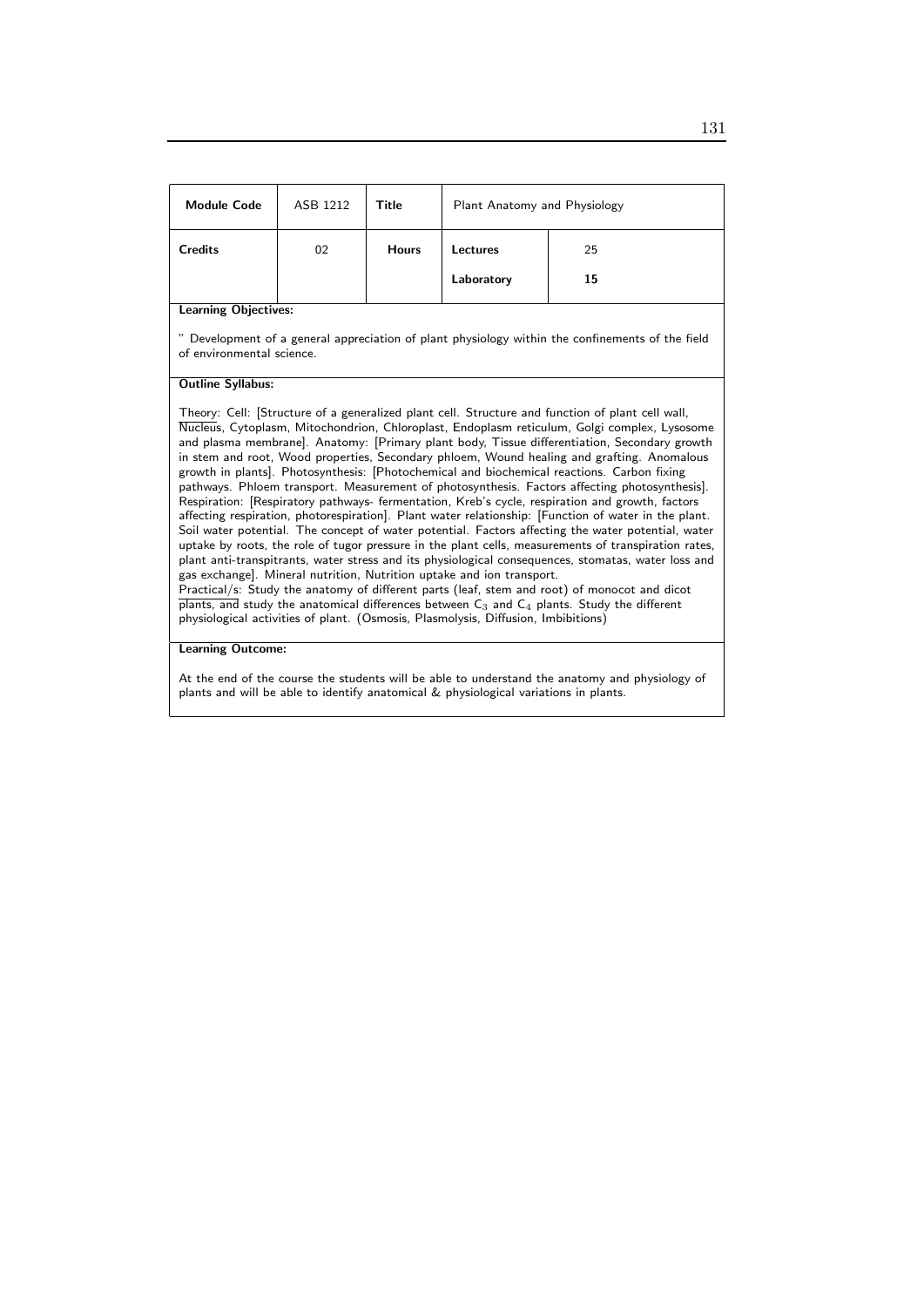| <b>Module Code</b>                                                                                                                                                                                                                                                                                                                                                                                                                                                                                                                                                                                                                                            | ASB 1223 | Title        | Organic Chemistry |    |  |
|---------------------------------------------------------------------------------------------------------------------------------------------------------------------------------------------------------------------------------------------------------------------------------------------------------------------------------------------------------------------------------------------------------------------------------------------------------------------------------------------------------------------------------------------------------------------------------------------------------------------------------------------------------------|----------|--------------|-------------------|----|--|
| <b>Credits</b>                                                                                                                                                                                                                                                                                                                                                                                                                                                                                                                                                                                                                                                | 03       | <b>Hours</b> | <b>Lectures</b>   | 45 |  |
|                                                                                                                                                                                                                                                                                                                                                                                                                                                                                                                                                                                                                                                               |          |              | Laboratory        |    |  |
| Learning Objectives:                                                                                                                                                                                                                                                                                                                                                                                                                                                                                                                                                                                                                                          |          |              |                   |    |  |
| Development of general appreciation/s for the principles of organic chemistry within the<br>confinements of the field of environmental science.                                                                                                                                                                                                                                                                                                                                                                                                                                                                                                               |          |              |                   |    |  |
| <b>Outline Syllabus:</b>                                                                                                                                                                                                                                                                                                                                                                                                                                                                                                                                                                                                                                      |          |              |                   |    |  |
| Nomenclature of organic compounds, stereochemistry:- Optical activity, Chirality, enantiomers,<br>diastreoisomers, racemic modification and their separation, projection formula, R, S system<br>nomenclature, geometrical isomerism, conformation of decalin. Reaction intermediates in organic<br>chemistry, stability and reactivity of these intermediates, resonance and inductive effect, strength<br>of acids and bases. Synthesis and reaction of alkanes, alkenes, alkynes, alkyl halides, alcohols and<br>ethers. Mechanisms- $S_N 1$ , $S_N 2$ , $E_1$ , $E_2$ , E1cB, addition and rearrangement reactions. Factors<br>affecting these reactions. |          |              |                   |    |  |
| <b>Learning Outcome:</b>                                                                                                                                                                                                                                                                                                                                                                                                                                                                                                                                                                                                                                      |          |              |                   |    |  |
| At the end of the course the students will be able to develop the basic understanding of organic<br>chemistry in relation to the environmental science.                                                                                                                                                                                                                                                                                                                                                                                                                                                                                                       |          |              |                   |    |  |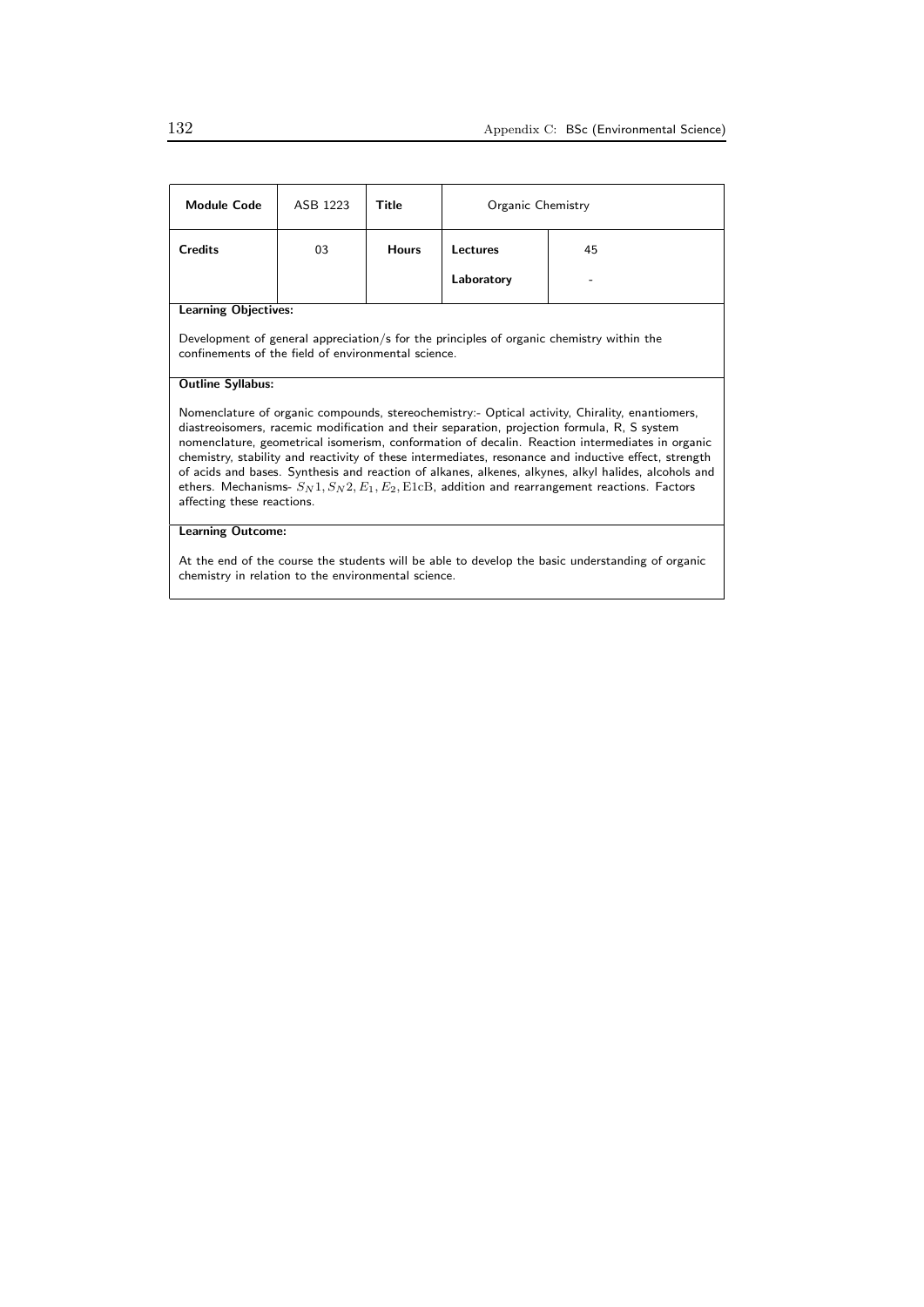| <b>Module Code</b>                                                                                                                      | ASB 1231 | <b>Title</b> | Practical unit- Organic<br>Chemistry |    |  |
|-----------------------------------------------------------------------------------------------------------------------------------------|----------|--------------|--------------------------------------|----|--|
| <b>Credits</b>                                                                                                                          | 01       | <b>Hours</b> | Lectures                             |    |  |
|                                                                                                                                         |          |              | Laboratory                           | 45 |  |
| <b>Learning Objectives:</b>                                                                                                             |          |              |                                      |    |  |
| Developments of basic laboratory skills in organic chemistry as per theoretical elements covered in<br>ASB 1263.                        |          |              |                                      |    |  |
| <b>Outline Syllabus:</b>                                                                                                                |          |              |                                      |    |  |
| Elemental and functional group analysis of organic compounds.                                                                           |          |              |                                      |    |  |
| <b>Learning Outcome:</b>                                                                                                                |          |              |                                      |    |  |
| At the end of the course the students will be able to demonstrate the practical skills in qualitative<br>analysis in organic chemistry. |          |              |                                      |    |  |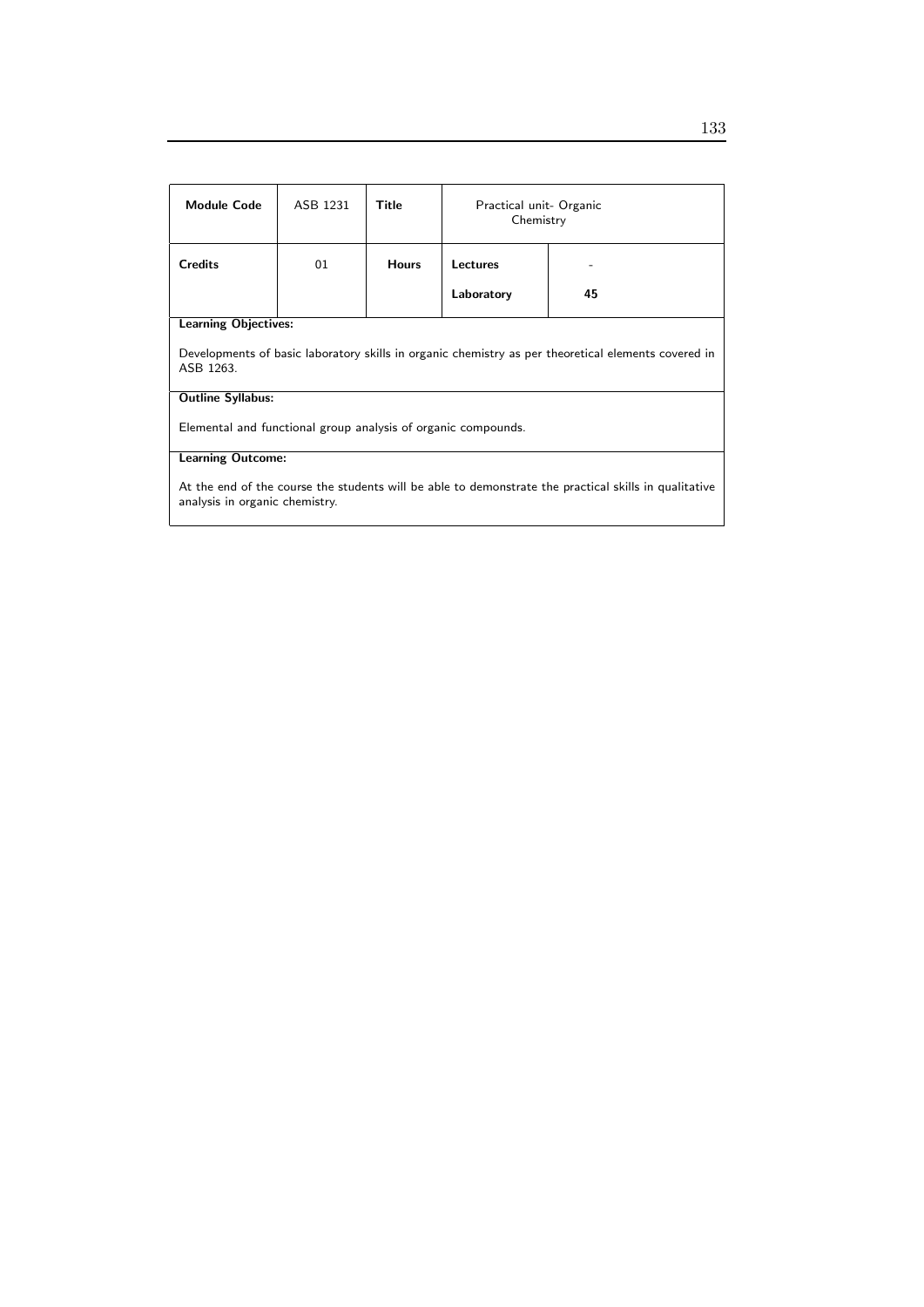| Module Code                                                                                                                                                                                                                                                                                    | ASB 1242 | Title        | Vertebrate Diversity |    |
|------------------------------------------------------------------------------------------------------------------------------------------------------------------------------------------------------------------------------------------------------------------------------------------------|----------|--------------|----------------------|----|
| <b>Credits</b>                                                                                                                                                                                                                                                                                 | 02       | <b>Hours</b> | Lectures             | 20 |
|                                                                                                                                                                                                                                                                                                |          |              | Laboratory           | 30 |
| <b>Learning Objectives:</b>                                                                                                                                                                                                                                                                    |          |              |                      |    |
| Development of a general appeciation for vertebrate diversity within the confinements of the field<br>of environmental science.                                                                                                                                                                |          |              |                      |    |
| <b>Outline Syllabus:</b>                                                                                                                                                                                                                                                                       |          |              |                      |    |
| Theory: Vertebrate diversity as illustrated by cyclostomes and gnathostomes; classification,<br>distribution, life style, adaptations and evolution of the fishes, amphibians, reptiles, birds, and<br>mammals.<br>Practical/s: Levels of organization and Anatomy & structure of vertebrates. |          |              |                      |    |
| <b>Learning Outcome:</b>                                                                                                                                                                                                                                                                       |          |              |                      |    |
| At the end of the course the students will be able to identify $\&$ classify various vertebrates in the<br>environment.                                                                                                                                                                        |          |              |                      |    |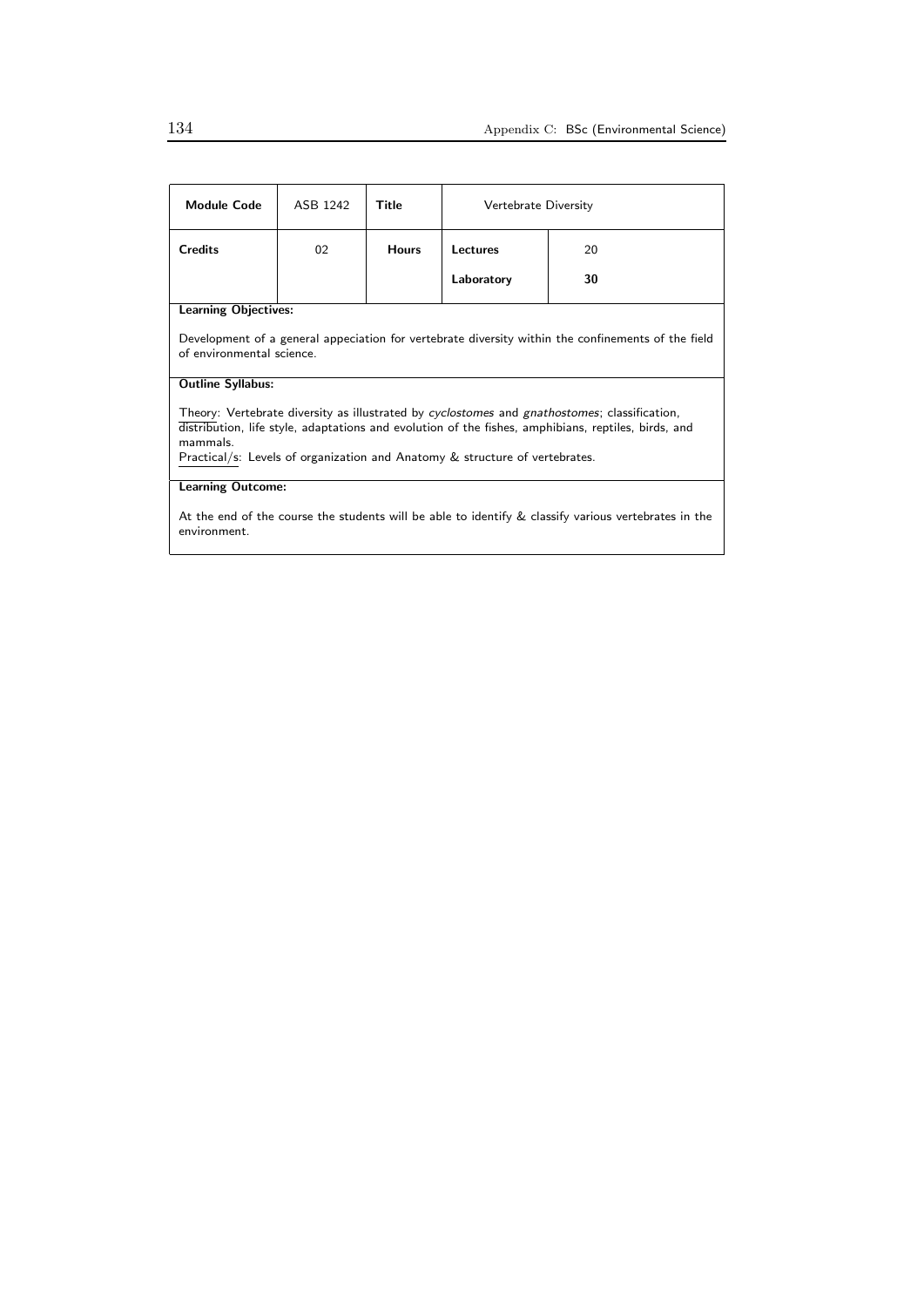| <b>Module Code</b>                                                                                                                                                                                                                                                                                                                                                                                                                                       | ASB 1252 | Title        | Invertebrate Diversity |    |  |
|----------------------------------------------------------------------------------------------------------------------------------------------------------------------------------------------------------------------------------------------------------------------------------------------------------------------------------------------------------------------------------------------------------------------------------------------------------|----------|--------------|------------------------|----|--|
| <b>Credits</b>                                                                                                                                                                                                                                                                                                                                                                                                                                           | 02       | <b>Hours</b> | Lectures               | 20 |  |
|                                                                                                                                                                                                                                                                                                                                                                                                                                                          |          |              | Laboratory             | 30 |  |
| <b>Learning Objectives:</b>                                                                                                                                                                                                                                                                                                                                                                                                                              |          |              |                        |    |  |
| Development of a general appreciation for invertebrate diversity within the confinements of the<br>field of environmental science.                                                                                                                                                                                                                                                                                                                       |          |              |                        |    |  |
| <b>Outline Syllabus:</b>                                                                                                                                                                                                                                                                                                                                                                                                                                 |          |              |                        |    |  |
| Theory: Animal kingdom and levels of organisation; classification and nomenclature; concept of<br>species, taxonomy, patterns of animal life style (habit $\&$ habitat) and organisations from<br>evolutionary point-of-view, unicellular animals, poriferans, cnidarians, platyhelminthes,<br>nematodes, annelids, arthropods, molluscs, echinoderms, proto-chordates.<br>Practical/s: Levels of organization and Anatomy & structure of invertebrates. |          |              |                        |    |  |
| <b>Learning Outcome:</b>                                                                                                                                                                                                                                                                                                                                                                                                                                 |          |              |                        |    |  |
| At the end of the course the students will be able to identify & classify various Invertebrates in<br>the environment                                                                                                                                                                                                                                                                                                                                    |          |              |                        |    |  |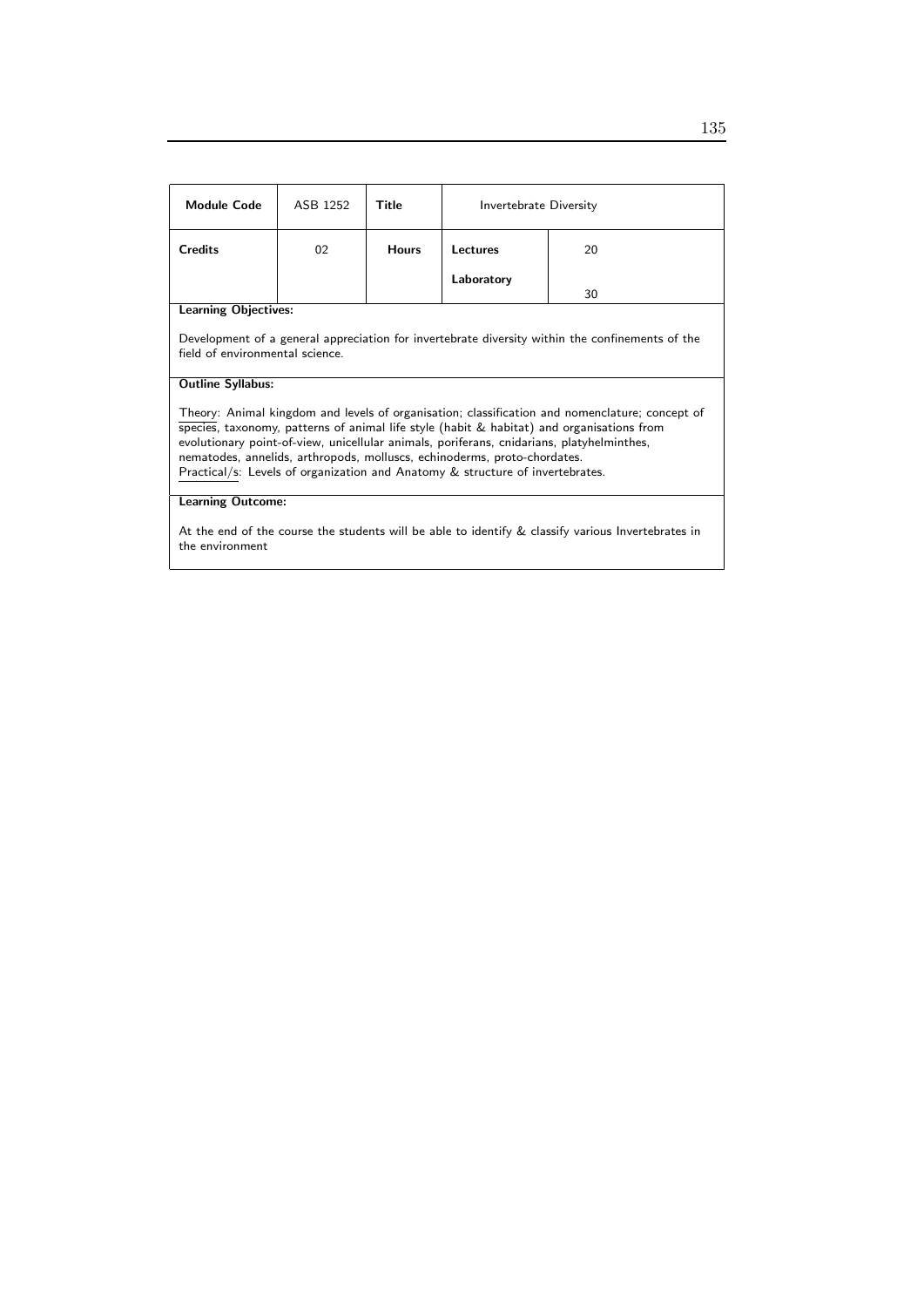| <b>Module Code</b>                                                                                                                                                                                                                                                                                                                                                                                                                                                                                                                                                                                                                                                                                                                                                | ASB 1262 | Title        | Development Physiology and<br>Post Harvest Technology |    |
|-------------------------------------------------------------------------------------------------------------------------------------------------------------------------------------------------------------------------------------------------------------------------------------------------------------------------------------------------------------------------------------------------------------------------------------------------------------------------------------------------------------------------------------------------------------------------------------------------------------------------------------------------------------------------------------------------------------------------------------------------------------------|----------|--------------|-------------------------------------------------------|----|
| <b>Credits</b>                                                                                                                                                                                                                                                                                                                                                                                                                                                                                                                                                                                                                                                                                                                                                    | 02       | <b>Hours</b> | Lectures                                              | 30 |
|                                                                                                                                                                                                                                                                                                                                                                                                                                                                                                                                                                                                                                                                                                                                                                   |          |              | Laboratory                                            |    |
| <b>Learning Objectives:</b>                                                                                                                                                                                                                                                                                                                                                                                                                                                                                                                                                                                                                                                                                                                                       |          |              |                                                       |    |
| Development of a general appreciation of development physiology and post harvest technology<br>within the confinements of the field of environmental science.                                                                                                                                                                                                                                                                                                                                                                                                                                                                                                                                                                                                     |          |              |                                                       |    |
| <b>Outline Syllabus:</b>                                                                                                                                                                                                                                                                                                                                                                                                                                                                                                                                                                                                                                                                                                                                          |          |              |                                                       |    |
| Theory: Plant growth substance. Structure and physiological effects of plant growth substances<br>[e.g. Auxin, Gibberellins, Cytokinin, Ethylene and growth inhibitors]. Plant growth and<br>development. Movement and orientation of plants. Flowering physiology. Factors affecting<br>flowering, Photoperiodism. Vernalization. Fruit set, Fruit growth and development, Ripening and<br>abscission of fruit. Harvesting, physiochemical changes. Use of chemical/s to induce fruit<br>ripening and their impacts on environment. Influence of pre-harvest factors on storage. Post<br>harvest physiology and bio chemistry of fruits and vegetables. Types of storage. Major causes of<br>losses, post harvest handling and reduction of post harvest losses. |          |              |                                                       |    |
| <b>Learning Outcome:</b>                                                                                                                                                                                                                                                                                                                                                                                                                                                                                                                                                                                                                                                                                                                                          |          |              |                                                       |    |
| At the end of the course the students will be able to develop the basic understanding of the plant<br>growth substances, development physiology of plants and post harvest factors, which influences                                                                                                                                                                                                                                                                                                                                                                                                                                                                                                                                                              |          |              |                                                       |    |

the plant growth.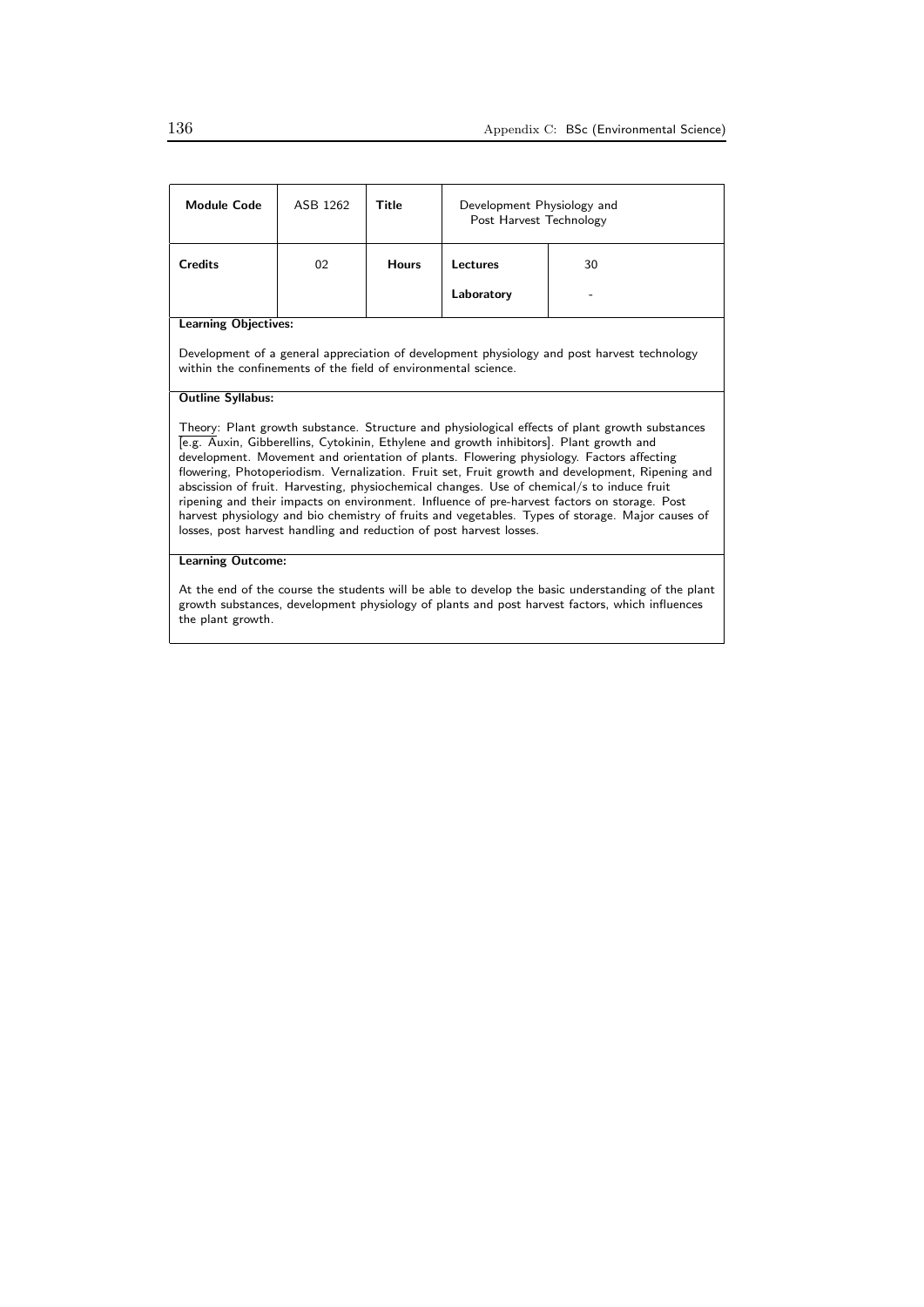| <b>Module Code</b>                                                                                                                                                                                                                                                                                                                                                                                                                                                                                                                                                                                                                                                                                                                                                                                                                                                                                                                                                                                                                                                                                                                                                                                                                                                                                                                                              | ASB 1273 | <b>Title</b> | Basic Microbiology |    |
|-----------------------------------------------------------------------------------------------------------------------------------------------------------------------------------------------------------------------------------------------------------------------------------------------------------------------------------------------------------------------------------------------------------------------------------------------------------------------------------------------------------------------------------------------------------------------------------------------------------------------------------------------------------------------------------------------------------------------------------------------------------------------------------------------------------------------------------------------------------------------------------------------------------------------------------------------------------------------------------------------------------------------------------------------------------------------------------------------------------------------------------------------------------------------------------------------------------------------------------------------------------------------------------------------------------------------------------------------------------------|----------|--------------|--------------------|----|
| <b>Credits</b>                                                                                                                                                                                                                                                                                                                                                                                                                                                                                                                                                                                                                                                                                                                                                                                                                                                                                                                                                                                                                                                                                                                                                                                                                                                                                                                                                  | 03       | <b>Hours</b> | Lectures           | 40 |
|                                                                                                                                                                                                                                                                                                                                                                                                                                                                                                                                                                                                                                                                                                                                                                                                                                                                                                                                                                                                                                                                                                                                                                                                                                                                                                                                                                 |          |              | Laboratory         | 15 |
| <b>Learning Objectives:</b>                                                                                                                                                                                                                                                                                                                                                                                                                                                                                                                                                                                                                                                                                                                                                                                                                                                                                                                                                                                                                                                                                                                                                                                                                                                                                                                                     |          |              |                    |    |
| Development of a general appreciation of basic micro biology within the confinements of the field<br>of environmental science.                                                                                                                                                                                                                                                                                                                                                                                                                                                                                                                                                                                                                                                                                                                                                                                                                                                                                                                                                                                                                                                                                                                                                                                                                                  |          |              |                    |    |
| <b>Outline Syllabus:</b>                                                                                                                                                                                                                                                                                                                                                                                                                                                                                                                                                                                                                                                                                                                                                                                                                                                                                                                                                                                                                                                                                                                                                                                                                                                                                                                                        |          |              |                    |    |
| Theory: Microbiological techniques. Isolation and characterization of micro organisms.<br>Morphology of bacteria (staining, etc) Physiological characters such as carbohydrate<br>dissimulation, proteolysis test, test for specific enzymes and serological tests. Cell growth,<br>methods of determining bacterial cell numbers, breeds methods, dilution count, and plate count.<br>Bacterial growth curve. Factors affecting the rate of cell division. Microbiology of air:<br>[Contamination of air borne infections, prevention and control of air contamination].<br>Microbiology of soil: [Soil micro organism. Role of soil micro organisms in plants, animals and<br>soil fertility]. Micro biology of water: [Water micro organisms. Problems of water micro<br>organisms, microbial standards of water]. Water born infections. Purification of water. Food<br>micro biology: [Food micro organism, spoilage of food, food poisoning and food infection,<br>methods of food preservation.<br>Practical/s: Introduction to microbiological equipments, Sterilization techniques in microbiology,<br>Plate preparation, Isolation methods: streak, pour plate and contact slide method. Serial dilution<br>and isolation of soil microbes, Study of airborne microbes, methylene blue reduction test in milk,<br>staining technique in microbiology. |          |              |                    |    |
| <b>Learning Outcome:</b>                                                                                                                                                                                                                                                                                                                                                                                                                                                                                                                                                                                                                                                                                                                                                                                                                                                                                                                                                                                                                                                                                                                                                                                                                                                                                                                                        |          |              |                    |    |
| At the end of the course the students will be able to develop the basic understanding of<br>microbiology and demonstrate the practical techniques in manipulating microbes in the                                                                                                                                                                                                                                                                                                                                                                                                                                                                                                                                                                                                                                                                                                                                                                                                                                                                                                                                                                                                                                                                                                                                                                               |          |              |                    |    |

environment.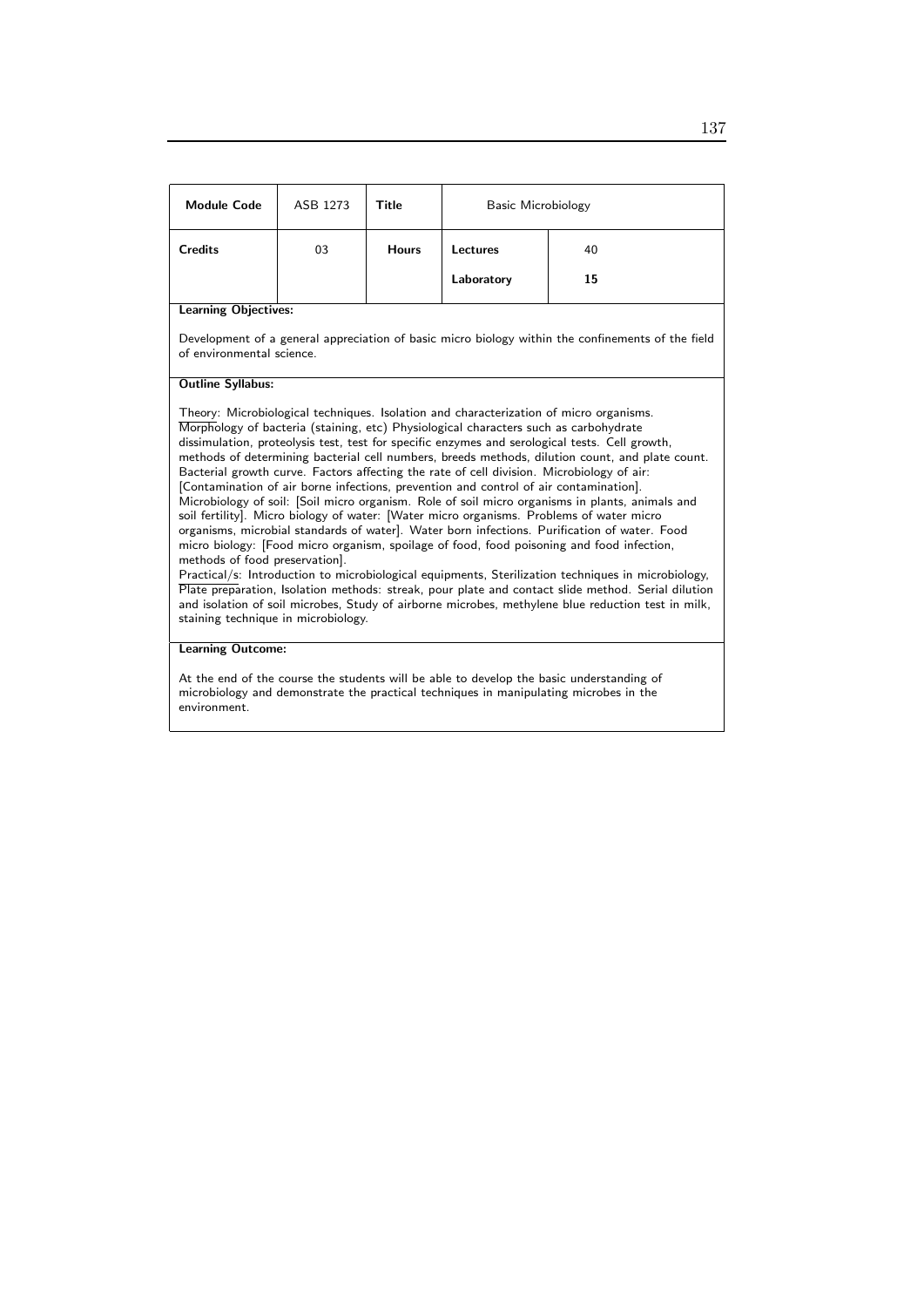| <b>Module Code</b>                                                                                                                                                                                                                                                                                                                                                                                                                                                                                                                                                                                                                                                                                                                                                                                                                                                                                                                                                                                                                                                                                                                                            | <b>ACU 1220</b> | Title        | Sri Lankan Studies, Social<br>Harmony, and Natural<br>Resources of Sri Lanka |    |
|---------------------------------------------------------------------------------------------------------------------------------------------------------------------------------------------------------------------------------------------------------------------------------------------------------------------------------------------------------------------------------------------------------------------------------------------------------------------------------------------------------------------------------------------------------------------------------------------------------------------------------------------------------------------------------------------------------------------------------------------------------------------------------------------------------------------------------------------------------------------------------------------------------------------------------------------------------------------------------------------------------------------------------------------------------------------------------------------------------------------------------------------------------------|-----------------|--------------|------------------------------------------------------------------------------|----|
| <b>Credits</b>                                                                                                                                                                                                                                                                                                                                                                                                                                                                                                                                                                                                                                                                                                                                                                                                                                                                                                                                                                                                                                                                                                                                                | 00              | <b>Hours</b> | Lectures                                                                     | 30 |
|                                                                                                                                                                                                                                                                                                                                                                                                                                                                                                                                                                                                                                                                                                                                                                                                                                                                                                                                                                                                                                                                                                                                                               |                 |              | Laboratory                                                                   |    |
| <b>Learning Objectives:</b>                                                                                                                                                                                                                                                                                                                                                                                                                                                                                                                                                                                                                                                                                                                                                                                                                                                                                                                                                                                                                                                                                                                                   |                 |              |                                                                              |    |
| This course is designed to provide basic knowledge in Sri Lankan history and natural resources;<br>social concepts; human rights and the importance of social harmony in a multicultural and<br>multiethnic society.<br>The student will develop general skills (and an appreciation) in applying sociological concepts and<br>theories in effective conflict mitigation/resoultion in natural resource management at the<br>culmination of this module.                                                                                                                                                                                                                                                                                                                                                                                                                                                                                                                                                                                                                                                                                                      |                 |              |                                                                              |    |
| <b>Outline Syllabus:</b>                                                                                                                                                                                                                                                                                                                                                                                                                                                                                                                                                                                                                                                                                                                                                                                                                                                                                                                                                                                                                                                                                                                                      |                 |              |                                                                              |    |
| Sri Lankan Studies: History, religion, languages, literature, arts, local wisdom and the lifestyle of<br>Sri Lanka in the past, present and the future trend. Social Harmony: Organizing social life<br>[Culture and society, Cultural integration, Socialization, Social interaction]; Social Harmony<br>[Possible definition/s, Concepts, Ideals, Human Rights]; Identification of issues relating to social<br>disharmony [Social stratification, Ethnicity, Prejudice and discrimination<br>(race/gender/institutional), Criminal and deviant behaviours]; Conflict resolution/management<br>and peace building [Definition of conflict, Understanding conflict management and resolution,<br>Conflict resolution among groups (using tools such as negotiation, reconciliation, mediation,<br>arbitration, interpersonal communication), Non-violence communication]; Dealing with conflict/s<br>in environment and natural resources management (using case studies from local to global<br>scenarios). Natural Resources of Sri Lanka: Land, aquatic-coastal and marine resources, inland<br>aquatic resources, Renewable and Non-renewable resources. |                 |              |                                                                              |    |
| <b>Learning Outcome:</b>                                                                                                                                                                                                                                                                                                                                                                                                                                                                                                                                                                                                                                                                                                                                                                                                                                                                                                                                                                                                                                                                                                                                      |                 |              |                                                                              |    |
| At the end of the course the students will be able to understand the history of Sri Lanka,<br>multicultural nature and the resources available in Sri Lanka and develop the knowledge and<br>attitude to manage and conserve natural resources, conflict mitigation and social harmony                                                                                                                                                                                                                                                                                                                                                                                                                                                                                                                                                                                                                                                                                                                                                                                                                                                                        |                 |              |                                                                              |    |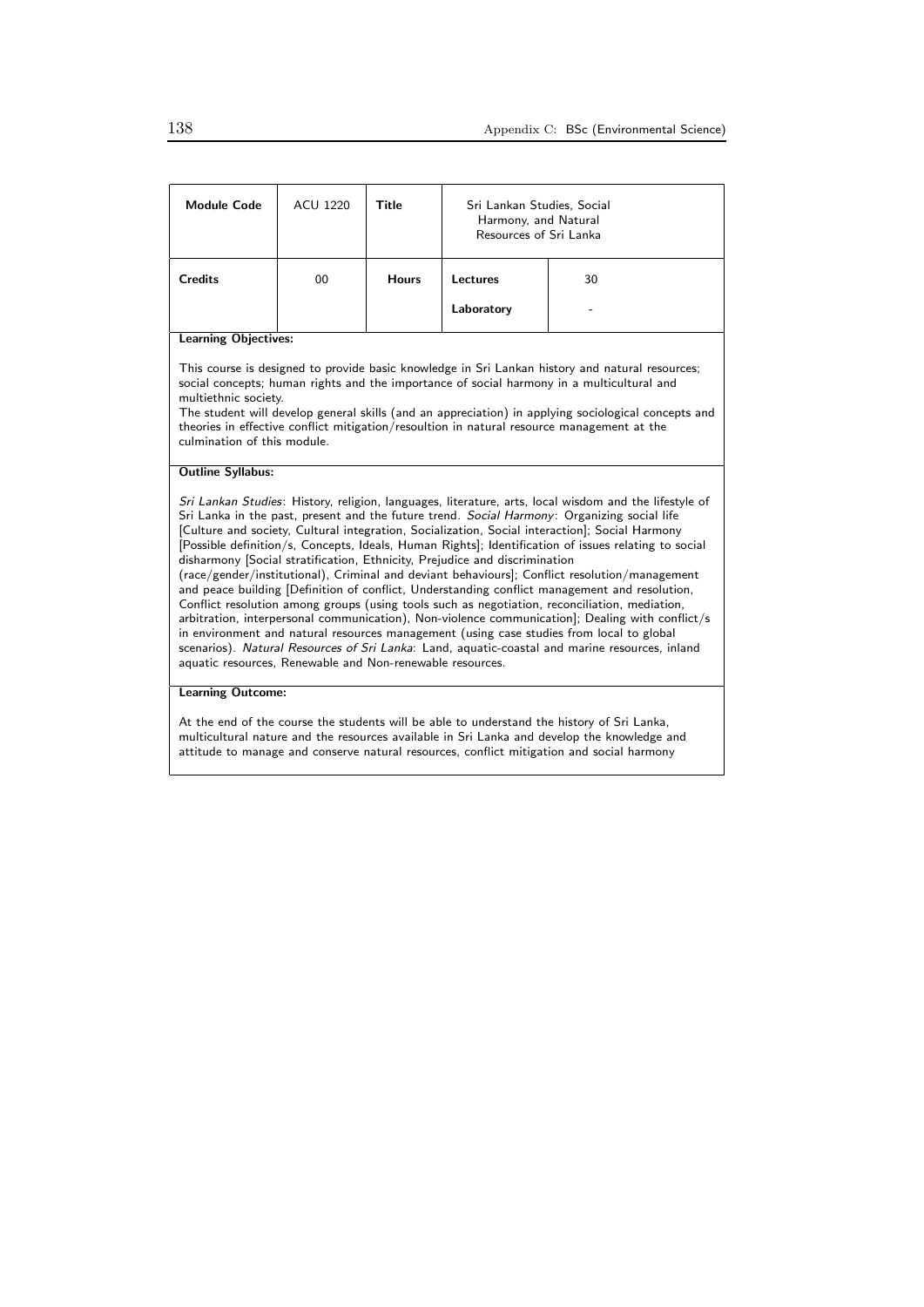| <b>Module Code</b>                                                                                                                                                                                                                                                                                                                                                                                                                                                                                                                                                                                                                                                                                                                                                                                                                                                                                                                                                                                                                                                                                                                                                                                                                                                                                                                                                                                                                                                                                                                                                                                                                                                                                                                                                                                                                                                                            | <b>ACU 1211</b> | Title        | Communication skills |    |  |  |
|-----------------------------------------------------------------------------------------------------------------------------------------------------------------------------------------------------------------------------------------------------------------------------------------------------------------------------------------------------------------------------------------------------------------------------------------------------------------------------------------------------------------------------------------------------------------------------------------------------------------------------------------------------------------------------------------------------------------------------------------------------------------------------------------------------------------------------------------------------------------------------------------------------------------------------------------------------------------------------------------------------------------------------------------------------------------------------------------------------------------------------------------------------------------------------------------------------------------------------------------------------------------------------------------------------------------------------------------------------------------------------------------------------------------------------------------------------------------------------------------------------------------------------------------------------------------------------------------------------------------------------------------------------------------------------------------------------------------------------------------------------------------------------------------------------------------------------------------------------------------------------------------------|-----------------|--------------|----------------------|----|--|--|
| <b>Credits</b>                                                                                                                                                                                                                                                                                                                                                                                                                                                                                                                                                                                                                                                                                                                                                                                                                                                                                                                                                                                                                                                                                                                                                                                                                                                                                                                                                                                                                                                                                                                                                                                                                                                                                                                                                                                                                                                                                | 01              | <b>Hours</b> | Lectures             | 10 |  |  |
|                                                                                                                                                                                                                                                                                                                                                                                                                                                                                                                                                                                                                                                                                                                                                                                                                                                                                                                                                                                                                                                                                                                                                                                                                                                                                                                                                                                                                                                                                                                                                                                                                                                                                                                                                                                                                                                                                               |                 |              | Laboratory           | 15 |  |  |
| <b>Learning Objectives:</b>                                                                                                                                                                                                                                                                                                                                                                                                                                                                                                                                                                                                                                                                                                                                                                                                                                                                                                                                                                                                                                                                                                                                                                                                                                                                                                                                                                                                                                                                                                                                                                                                                                                                                                                                                                                                                                                                   |                 |              |                      |    |  |  |
| Students will develop skills and knowledge in broad self institutional, social, and, public<br>communications; as well as specialized knowledge and skills in creative and innovative mass<br>communication.                                                                                                                                                                                                                                                                                                                                                                                                                                                                                                                                                                                                                                                                                                                                                                                                                                                                                                                                                                                                                                                                                                                                                                                                                                                                                                                                                                                                                                                                                                                                                                                                                                                                                  |                 |              |                      |    |  |  |
| <b>Outline Syllabus:</b>                                                                                                                                                                                                                                                                                                                                                                                                                                                                                                                                                                                                                                                                                                                                                                                                                                                                                                                                                                                                                                                                                                                                                                                                                                                                                                                                                                                                                                                                                                                                                                                                                                                                                                                                                                                                                                                                      |                 |              |                      |    |  |  |
| Introduction to Communication: The communication process, Exchange of meanings, Experience<br>Transmission, Downward communication , Upward communication, Horizontal communication,<br>One-way communication, Two-way communication and Multi-directional communication.<br>Importance of Communication: Communications for Management, Managerial time in<br>communications and Effects of Good communication. Forms of Communication: Oral<br>communication: Written communication, Non-verbal communication, Para-language Code,<br>Signals, Symbols, Icons, Gestures, Freelance writing, Writing for your people and Publishing and<br>Editing. Levels of communication: Inter personal communication, Public communication and<br>Major components of communication. Planning and Organization: Provision of Information,<br>Management Participation, Analytical skills, Establishment of objectives, Strategy formulation &<br>Development, Activity Identification, Work grouping, Resource allocation, Delegation, Balancing<br>& Timing, Activity Synchronization & Harmonization, Communication for coordination.<br>Motivation: Legal Compliance. Instrumental Satisfaction, Self Expression, Goal Congruence and<br>Communication in Motivation. Control: Issue of Instructions, Reporting & Recommendations,<br>Performance Appraisal and Styles of Control. Staffing: Interview Techniques, Communication in<br>Training & Development, Performance Evaluation & Feedback and Industrial Relations.<br>Leadership: Supportive Leadership, Directive leadership, Achievement Oriented leadership and<br>Participative leadership. Public Relations & Marketing Communication: Negotiating skills:<br>Creating the climate, Opening process, Fabric of Negotiations, Conduct of Negotiation,<br>Communication during Negotiations, Bargaining, Teamwork and Negotiating styles. |                 |              |                      |    |  |  |

#### Learning Outcome:

At the end of the course the students will be able to communicate effectively in self institutional, society and public forums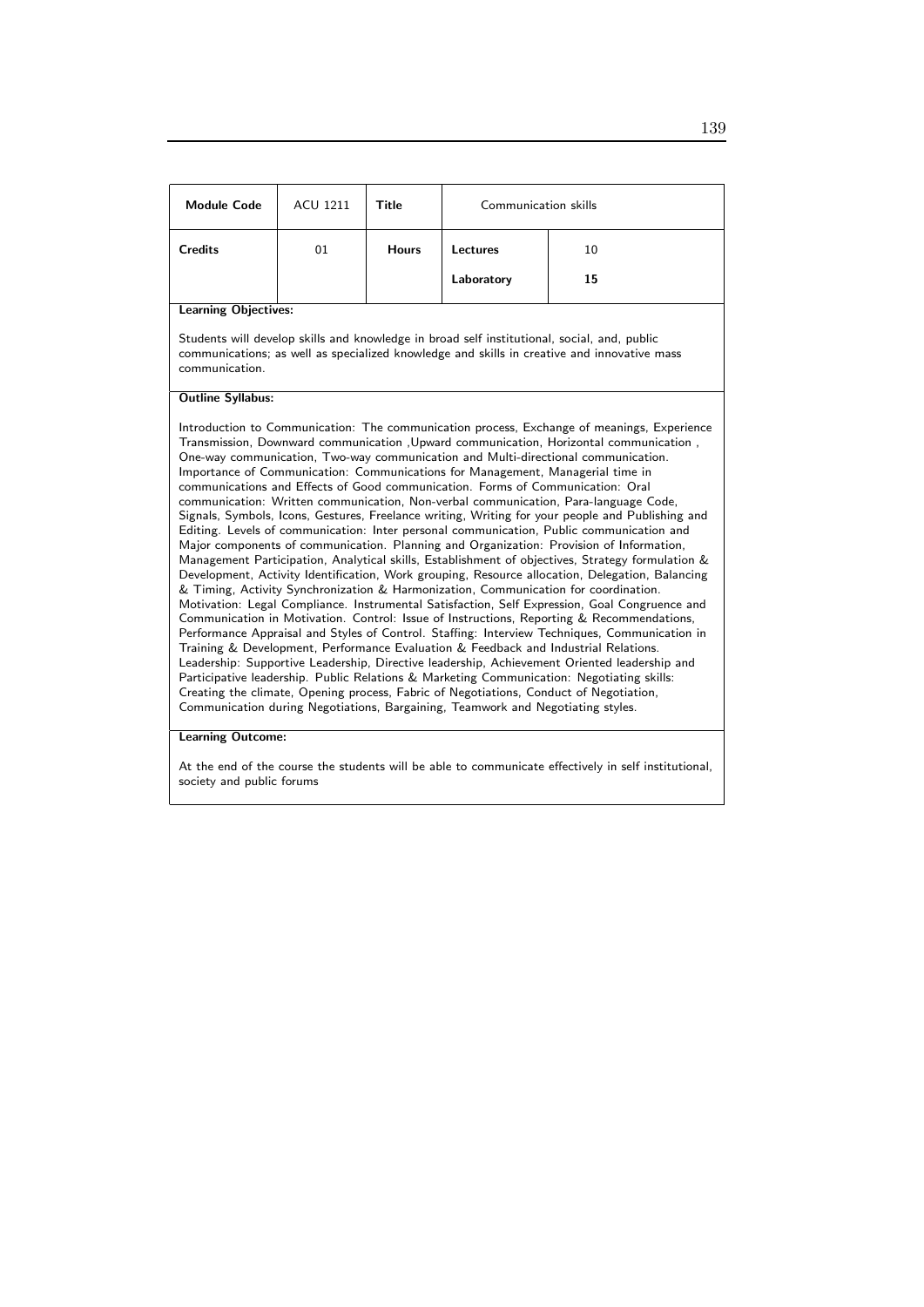# LEVEL 2

| <b>Module Code</b>                                                                                                                                                                                                                                                                                                                                                                                                                                                                                                                                                                                                                                                                                                                                                                                                                                                                                                                                                                                                                                                                                                                                | <b>ENS 2112</b>                                                                                | Title        | Biodiversity and Conservation |    |  |
|---------------------------------------------------------------------------------------------------------------------------------------------------------------------------------------------------------------------------------------------------------------------------------------------------------------------------------------------------------------------------------------------------------------------------------------------------------------------------------------------------------------------------------------------------------------------------------------------------------------------------------------------------------------------------------------------------------------------------------------------------------------------------------------------------------------------------------------------------------------------------------------------------------------------------------------------------------------------------------------------------------------------------------------------------------------------------------------------------------------------------------------------------|------------------------------------------------------------------------------------------------|--------------|-------------------------------|----|--|
| <b>Credits</b>                                                                                                                                                                                                                                                                                                                                                                                                                                                                                                                                                                                                                                                                                                                                                                                                                                                                                                                                                                                                                                                                                                                                    | 02                                                                                             | <b>Hours</b> | <b>Lectures</b>               | 30 |  |
|                                                                                                                                                                                                                                                                                                                                                                                                                                                                                                                                                                                                                                                                                                                                                                                                                                                                                                                                                                                                                                                                                                                                                   |                                                                                                |              | Laboratory                    |    |  |
| <b>Learning Objectives:</b>                                                                                                                                                                                                                                                                                                                                                                                                                                                                                                                                                                                                                                                                                                                                                                                                                                                                                                                                                                                                                                                                                                                       |                                                                                                |              |                               |    |  |
|                                                                                                                                                                                                                                                                                                                                                                                                                                                                                                                                                                                                                                                                                                                                                                                                                                                                                                                                                                                                                                                                                                                                                   | Understanding the importance/s of the concept of <i>biodiversity</i> in environmental science. |              |                               |    |  |
| <b>Outline Syllabus:</b>                                                                                                                                                                                                                                                                                                                                                                                                                                                                                                                                                                                                                                                                                                                                                                                                                                                                                                                                                                                                                                                                                                                          |                                                                                                |              |                               |    |  |
| Biodiversity - Ecosystem Diversity, Species Diversity, Genetic Diversity, and cultural diversity.<br>Importance of Biodiversity; Role of genetic diversity on the stability of a population; Inbreeding<br>and out breeding depression; Minimum Viable population, Evolution of Biodiversity, speciation,<br>theory of Island bio-geography, extinction of species, threats to biodiversity globally and locally.<br>IUCN Categories of threatened species, endemism, relict, keystone species, flagship species,<br>Sustainable use of Biodiversity, Conservation strategies of biodiversity (special concern to Sri<br>Lanka), National and International Legislation for Biodiversity Conservation, Habitat<br>development. Effects of fragmentation. Restoration, reclamation, and regeneration of degraded<br>ecosystems. Forest corridors; Reintroduction; Management of Nature Reserves. Semi<br>domestication of wild animals for food production. Management of wildlife under captivity.<br>Ecotourism.<br>Field visit: may be executed via field visits to biodiversity hotspots, <i>insitu</i> or exsitu conservation<br>centres etc. |                                                                                                |              |                               |    |  |
| <b>Learning Outcome:</b>                                                                                                                                                                                                                                                                                                                                                                                                                                                                                                                                                                                                                                                                                                                                                                                                                                                                                                                                                                                                                                                                                                                          |                                                                                                |              |                               |    |  |
| At the end of the course the students will be able to develop the basic understanding of the<br>biodiversity and it's conservation for sustainable environmental management.<br>basic understanding of geo-physical aspects of hydrosphere and atmosphere.                                                                                                                                                                                                                                                                                                                                                                                                                                                                                                                                                                                                                                                                                                                                                                                                                                                                                        |                                                                                                |              |                               |    |  |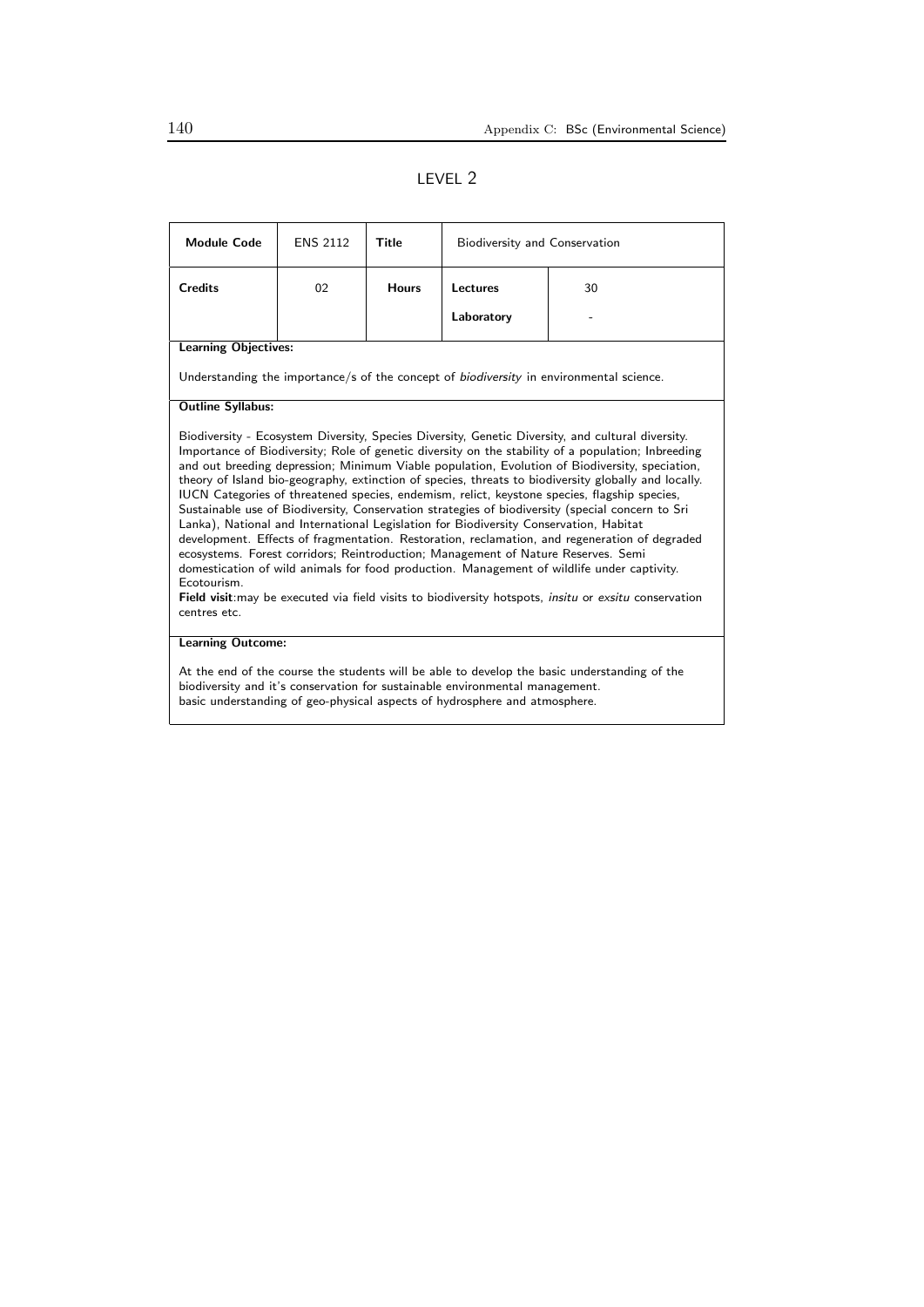| <b>Module Code</b>          | <b>ENS 2123</b> | Title        | Environmental Pollution and<br><b>Pollution Control</b> |    |
|-----------------------------|-----------------|--------------|---------------------------------------------------------|----|
| <b>Credits</b>              | 03              | <b>Hours</b> | <b>Lectures</b>                                         | 40 |
|                             |                 |              | Laboratory                                              | 15 |
| <b>Learning Objectives:</b> |                 |              |                                                         |    |

Development of basic, comprehensive understanding/s on the issue of environmental pollution. Development of an appreciation for effects and control measures of environmental pollution.

#### Outline Syllabus:

Introducing the terms 'pollution' and, 'pollutants': the sources of pollution; types of pollution; Air pollution - [classification and properties of air pollutants, emission source - major emissions from global sources - importance of anthropogenic sources - behaviour and fate of air pollutants photochemical smog - effects of air pollution; Global issues of air pollution: global warming, green house gases, acid rain, stratospheric ozone depletion etc. ecology of air, kinds of air pollution], Devices used to control air pollution - [electrostatic precipitator, fabric filter, gas adsorption and absorption]. Water pollution - [types of water pollution, kinds and sources of water pollutants, ecology of water pollution - sewage pollution. Significance of acidity, alkalinity, hardness, turbidity, suspended and dissolved solids, DO, BOD, COD, chlorides, fluorides, ammonia, nitrite-nitrate, total nitrogen-phosphates, sodium, potassium, calcium, magnesium, iron, manganese, heavy metals- pesticides]. Global episodes of environmental pollution. Control of water pollution, silt pollution, estuarine and marine pollution; Biology of polluted water: various kinds of wastes; biological and ecological changes of aquatic conditions due to domestic, industrial and agricultural waste discharge; Use of organisms as an indicator of water pollution. Pesticides in aquatic environment: types of pesticides that cause hazards in aquatic system; movement and fate of pesticides in aquatic environment and their toxicological and ecological effects. Land pollution; of pollutants, source of pollution, pesticide and herbicide contamination; Physical, chemical and biological pollutants in polluted water. Industrial pollution - types of pollutants (hazardous and non-hazardous), thermal pollution radioactive pollution; noise pollution, effects of noise pollution. Practical:Measurements of pollutants in air, water & land .

#### Learning Outcome:

At the end of the course the students will be able to understand the types of environmental pollution, impacts of pollution and available control measures. And also they will be able to measure the pollutants in air, water and land.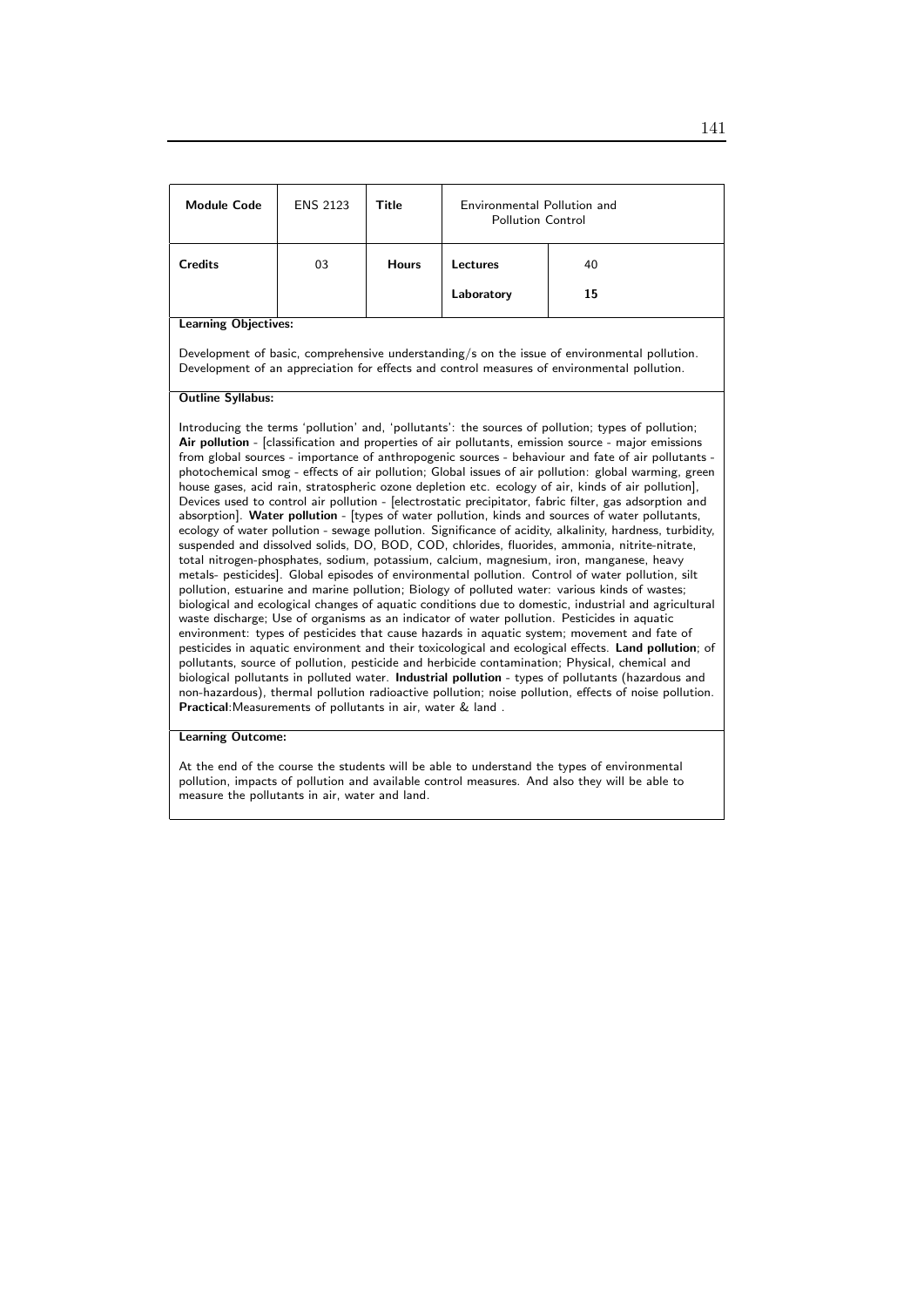| <b>Module Code</b>                                                                                                                                                                                                                                                                                                                                                                                                                                                                                                                                                                                                                                                                                                                                                                                                                                                                            | <b>ENS 2132</b> | Title        | <b>Environment and Agriculture</b> |    |
|-----------------------------------------------------------------------------------------------------------------------------------------------------------------------------------------------------------------------------------------------------------------------------------------------------------------------------------------------------------------------------------------------------------------------------------------------------------------------------------------------------------------------------------------------------------------------------------------------------------------------------------------------------------------------------------------------------------------------------------------------------------------------------------------------------------------------------------------------------------------------------------------------|-----------------|--------------|------------------------------------|----|
| <b>Credits</b>                                                                                                                                                                                                                                                                                                                                                                                                                                                                                                                                                                                                                                                                                                                                                                                                                                                                                | 02              | <b>Hours</b> | Lectures                           | 30 |
|                                                                                                                                                                                                                                                                                                                                                                                                                                                                                                                                                                                                                                                                                                                                                                                                                                                                                               |                 |              | Laboratory                         |    |
| <b>Learning Objectives:</b>                                                                                                                                                                                                                                                                                                                                                                                                                                                                                                                                                                                                                                                                                                                                                                                                                                                                   |                 |              |                                    |    |
| Understanding the effects of environment on agriculture and vice versa.                                                                                                                                                                                                                                                                                                                                                                                                                                                                                                                                                                                                                                                                                                                                                                                                                       |                 |              |                                    |    |
| <b>Outline Syllabus:</b>                                                                                                                                                                                                                                                                                                                                                                                                                                                                                                                                                                                                                                                                                                                                                                                                                                                                      |                 |              |                                    |    |
| Climate as a resource in agriculture. Classification of Agro ecological zones in Sri Lanka.<br>Ecological approaches to use natural resources. Sustainable Development, Sustainable<br>agriculture, Indicators for assessing the sustainability. Cropping systems.Plantation development<br>in relation to resource use. Forest as a natural resource in relation to agriculture. Livestock<br>production in relation to environment. Impact of livestock on natural resources and environment.<br>Livestock as vectors of diseases. Disposing animal excreta. Forage development to optimize<br>natural resource utilization. Aquaculture resource availability and environment. Carrying<br>capacities of different livestock enterprises. Agricultures' impact on environment: water, air, soil<br>quality. Reducing agricultural pollutants. Organic farming, Integrated pest management. |                 |              |                                    |    |
| <b>Learning Outcome:</b>                                                                                                                                                                                                                                                                                                                                                                                                                                                                                                                                                                                                                                                                                                                                                                                                                                                                      |                 |              |                                    |    |
|                                                                                                                                                                                                                                                                                                                                                                                                                                                                                                                                                                                                                                                                                                                                                                                                                                                                                               |                 |              |                                    |    |

At the end of the course the students will be able to identify the impacts of crop cultivation & livestock activity on environment and the effects of environment on agriculture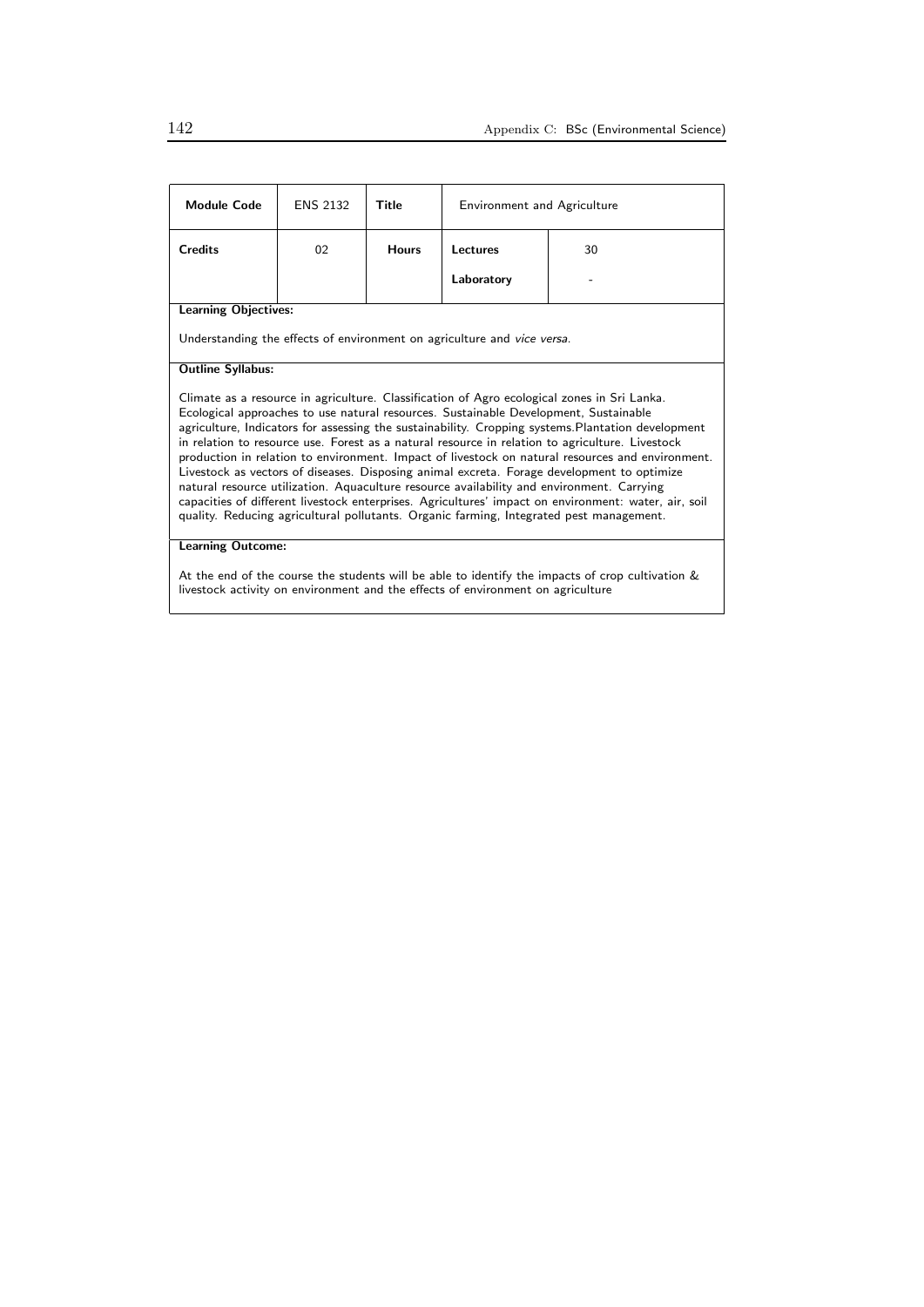| <b>Module Code</b>                                                                                                                                                                                                                                                                                                                                                                                                                                                                                                                                                                                                                                                                                                                                                                                                                                                                                                                                                                                                               | <b>ENS 2143</b> | Title        | Earth and Atmospheric<br><b>Sciences</b>                                   |    |  |
|----------------------------------------------------------------------------------------------------------------------------------------------------------------------------------------------------------------------------------------------------------------------------------------------------------------------------------------------------------------------------------------------------------------------------------------------------------------------------------------------------------------------------------------------------------------------------------------------------------------------------------------------------------------------------------------------------------------------------------------------------------------------------------------------------------------------------------------------------------------------------------------------------------------------------------------------------------------------------------------------------------------------------------|-----------------|--------------|----------------------------------------------------------------------------|----|--|
| <b>Credits</b>                                                                                                                                                                                                                                                                                                                                                                                                                                                                                                                                                                                                                                                                                                                                                                                                                                                                                                                                                                                                                   | 03              | <b>Hours</b> | Lectures                                                                   | 45 |  |
|                                                                                                                                                                                                                                                                                                                                                                                                                                                                                                                                                                                                                                                                                                                                                                                                                                                                                                                                                                                                                                  |                 |              | Laboratory                                                                 |    |  |
| <b>Learning Objectives:</b>                                                                                                                                                                                                                                                                                                                                                                                                                                                                                                                                                                                                                                                                                                                                                                                                                                                                                                                                                                                                      |                 |              |                                                                            |    |  |
|                                                                                                                                                                                                                                                                                                                                                                                                                                                                                                                                                                                                                                                                                                                                                                                                                                                                                                                                                                                                                                  |                 |              | Developing basic know-how on geo-physical aspects of Earth System Dynamics |    |  |
| <b>Outline Syllabus:</b>                                                                                                                                                                                                                                                                                                                                                                                                                                                                                                                                                                                                                                                                                                                                                                                                                                                                                                                                                                                                         |                 |              |                                                                            |    |  |
| The Earth: Origin of the earth and the solar system, Earth's rotation and seasons, Earth's crust,<br>Earth quakes, Volcanoes, Thermal and electrical properties of earth. Geomagnetism . The<br>Hydrosphere: The hydrological cycle, The oceans: physical changes due to temperature,<br>Salination and living organisms, Physical properties of sea water and pure water, sound in the sea<br>Light in the sea, colour of sea water, ocean currents, Ocean waves and tides. The Atmosphere:<br>Chemical composition of the atmosphere, Temperature profile, Upper atmosphere, Radiation<br>energy balance. Clouds formation and classification. Atmospheric optics. Meteorology: The wind,<br>Monsoons, Thunder storms, Cyclones, Tornadoes, Hurricanes, Lightning and thunder, lightning<br>protection. Meteorological instruments and observation Measurement of wind speed, Humidity<br>and temperature. World climate, Climate records and climate variability, forecasting, remote<br>sensing.<br><b>Learning Outcome:</b> |                 |              |                                                                            |    |  |
| Am mhair an dheafhair a chuid mhair am cheangaidh bha a bha mar chuidhean mhair ba ata cuidheann a dhe an a fh                                                                                                                                                                                                                                                                                                                                                                                                                                                                                                                                                                                                                                                                                                                                                                                                                                                                                                                   |                 |              |                                                                            |    |  |

At the end of the course the students will be able to develop the basic understanding of geo-physical aspects of hydrosphere and atmosphere.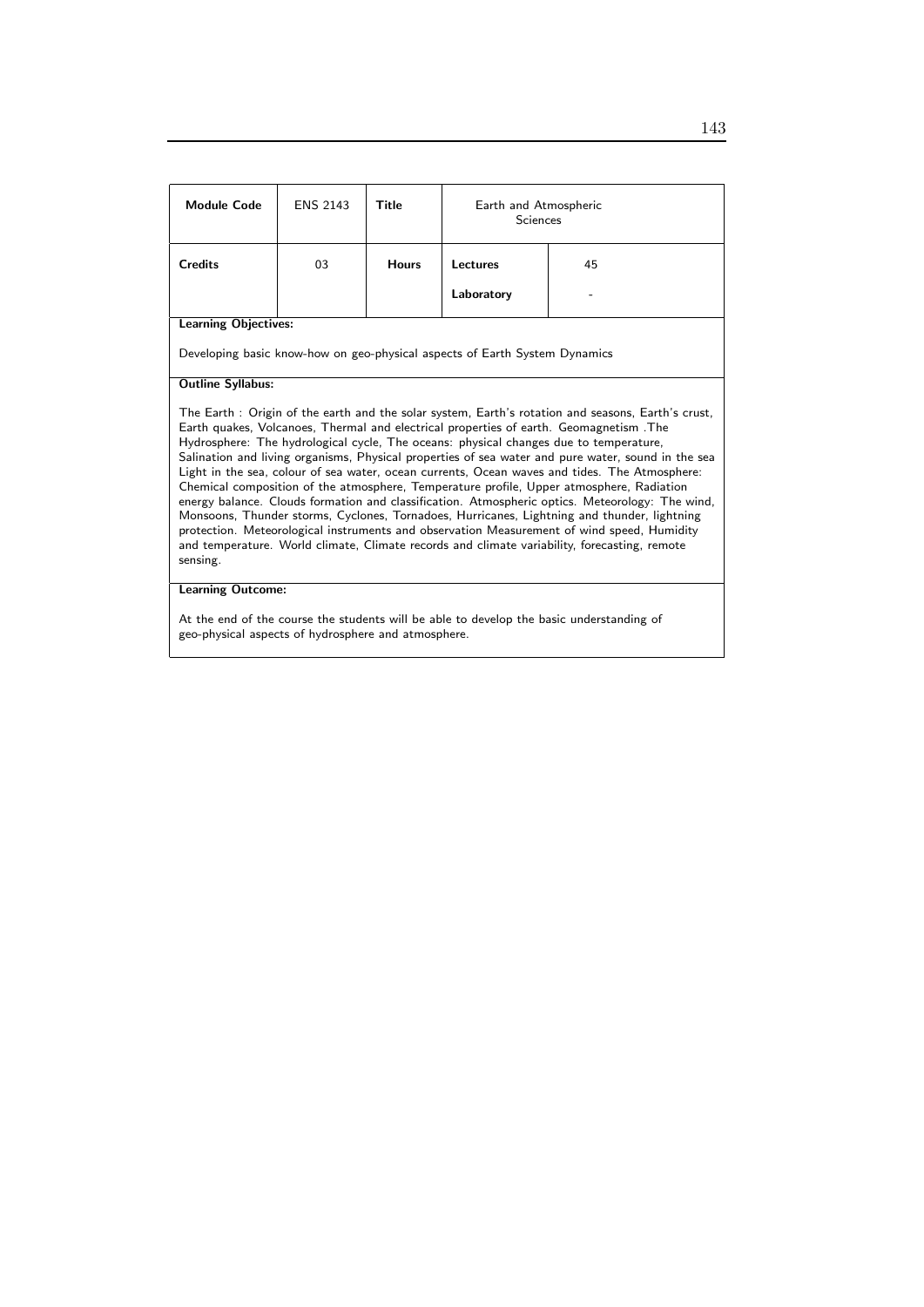| <b>Module Code</b>                                                                                                                                                                                                                                                                                                                                                                                                                                                                                                                                                                                                                                                                                                                                                                                                                                                                                                                                                                                                                                                                                                                                                                                                                                                                                                                                                                                                                                                                                                                                                                                                                                                                                                                                                                                                                                                                                                                                                                                                                                                                                                                                                                                                                                                                                                                                                                                                                                                                                                                                                                                                                                                                                                                                                                                                                                                                           | <b>ENS 2153</b> | Title        | Food, Nutrition and<br>Environment |                                                                                            |  |
|----------------------------------------------------------------------------------------------------------------------------------------------------------------------------------------------------------------------------------------------------------------------------------------------------------------------------------------------------------------------------------------------------------------------------------------------------------------------------------------------------------------------------------------------------------------------------------------------------------------------------------------------------------------------------------------------------------------------------------------------------------------------------------------------------------------------------------------------------------------------------------------------------------------------------------------------------------------------------------------------------------------------------------------------------------------------------------------------------------------------------------------------------------------------------------------------------------------------------------------------------------------------------------------------------------------------------------------------------------------------------------------------------------------------------------------------------------------------------------------------------------------------------------------------------------------------------------------------------------------------------------------------------------------------------------------------------------------------------------------------------------------------------------------------------------------------------------------------------------------------------------------------------------------------------------------------------------------------------------------------------------------------------------------------------------------------------------------------------------------------------------------------------------------------------------------------------------------------------------------------------------------------------------------------------------------------------------------------------------------------------------------------------------------------------------------------------------------------------------------------------------------------------------------------------------------------------------------------------------------------------------------------------------------------------------------------------------------------------------------------------------------------------------------------------------------------------------------------------------------------------------------------|-----------------|--------------|------------------------------------|--------------------------------------------------------------------------------------------|--|
| <b>Credits</b>                                                                                                                                                                                                                                                                                                                                                                                                                                                                                                                                                                                                                                                                                                                                                                                                                                                                                                                                                                                                                                                                                                                                                                                                                                                                                                                                                                                                                                                                                                                                                                                                                                                                                                                                                                                                                                                                                                                                                                                                                                                                                                                                                                                                                                                                                                                                                                                                                                                                                                                                                                                                                                                                                                                                                                                                                                                                               | 03              | <b>Hours</b> | Lectures                           | 40                                                                                         |  |
|                                                                                                                                                                                                                                                                                                                                                                                                                                                                                                                                                                                                                                                                                                                                                                                                                                                                                                                                                                                                                                                                                                                                                                                                                                                                                                                                                                                                                                                                                                                                                                                                                                                                                                                                                                                                                                                                                                                                                                                                                                                                                                                                                                                                                                                                                                                                                                                                                                                                                                                                                                                                                                                                                                                                                                                                                                                                                              |                 |              | Laboratory                         | 15                                                                                         |  |
| <b>Learning Objectives:</b>                                                                                                                                                                                                                                                                                                                                                                                                                                                                                                                                                                                                                                                                                                                                                                                                                                                                                                                                                                                                                                                                                                                                                                                                                                                                                                                                                                                                                                                                                                                                                                                                                                                                                                                                                                                                                                                                                                                                                                                                                                                                                                                                                                                                                                                                                                                                                                                                                                                                                                                                                                                                                                                                                                                                                                                                                                                                  |                 |              |                                    |                                                                                            |  |
| management developed.                                                                                                                                                                                                                                                                                                                                                                                                                                                                                                                                                                                                                                                                                                                                                                                                                                                                                                                                                                                                                                                                                                                                                                                                                                                                                                                                                                                                                                                                                                                                                                                                                                                                                                                                                                                                                                                                                                                                                                                                                                                                                                                                                                                                                                                                                                                                                                                                                                                                                                                                                                                                                                                                                                                                                                                                                                                                        |                 |              |                                    | Understandings on health and nutrition within the confinement of environment and community |  |
| <b>Outline Syllabus:</b>                                                                                                                                                                                                                                                                                                                                                                                                                                                                                                                                                                                                                                                                                                                                                                                                                                                                                                                                                                                                                                                                                                                                                                                                                                                                                                                                                                                                                                                                                                                                                                                                                                                                                                                                                                                                                                                                                                                                                                                                                                                                                                                                                                                                                                                                                                                                                                                                                                                                                                                                                                                                                                                                                                                                                                                                                                                                     |                 |              |                                    |                                                                                            |  |
| <b>Theory:</b> Food: Definition and classification of foods, functions of food, diet. Nutrition: Macro<br>and micro nutrition. Carbohydrates- Introduction, Structure, Function and Biological Significance<br>Protein and Amino acids- Introduction, Structure, Function and Biological Significance Lipids-<br>Introduction Structure, Function and Biological Signification Vitamins: Classification and<br>biochemistry of vitamins, Sources of vitamin, Daily requirements of vitamins. Biochemical<br>functions of vitamins. Cell respiration, Hormones. Human Nutrition: Nutritional role, digestion,<br>absorption, transport and metabolism of carbohydrates, lipids and proteins. Carbohydrate<br>metabolism; Fate of glucose in the tissues, glycogenolysis, control of glycogenesis and<br>glycogenelysis, Blood glucose and glucose tolerance test. Endocrine regulation of carbohydrate<br>metabolism. Inborn errors of carbohydrate metabolism. Lipid metabolism; lipoprotein, chilomicrons,<br>VLDL, LDL, HDL,. Liver and lipid metabolism, Adipose tissue, release of fatty acid, and to the<br>blood. Lipogenesis, ketogenesis and its physiological significance. Cholesterol metabolism.<br>Protein metabolism: Revision on protein synthesis, effect of antibiotics on protein synthesis.<br>Mineral nutrition: Importance of trace elements, requirements, absorption. Transport and<br>storage. Iodine metabolism, hypothyrodism/hyperthyroidism. Tests for thyroid function. Iron and<br>its function, intestinal absorption, iron deficiency and overload. Calcium and phosphorous:<br>Dietary sources, factors affecting the absorption of calcium; Importance of Zn, Cr, and Fe.<br>Balanced diet, Nutritional values and the effects of processing and cooking of cereals, pulses,<br>meat, and meat products, eggs, fish, milk and milk products, fruits, vegetables and beverages;<br>nutritive properties of unconventional foods; toxic compounds present in the foods. Assessing<br>nutritional status in the community. Assessment methods. Common nutritional deficiency<br>diseases with special reference to Sri Lanka. Guidelines for healthy nutrition surveillance.<br>Nutrition intervention programmes. Food and Environment: Food pyramid, Food web.<br>Microorganisms and food. Contamination and spoilage of food, water and air contamination,<br>food, sanitation. Storage- milk sanitation. Changes on cooking and processing. Assessment of<br>Nutritional status: assessment methods, Nutritional surveillance, nutritional status indicators.<br>Food surveillance, Food borne intoxifications, Food toxicants, Food fortification.<br>Practical/s: Laboratory, identification tests for carbohydrates, lipids, protein compounds., vitamin<br>C. Community nutritional surveillance: Anthropometric measurements. Nutritional assessment |                 |              |                                    |                                                                                            |  |

#### Learning Outcome:

At the end of the course the students will be able to develop the understanding of health and nutrition aspects for the community management. And will demonstrate the practical skills in lab-oriented analysis of food and field based case studies.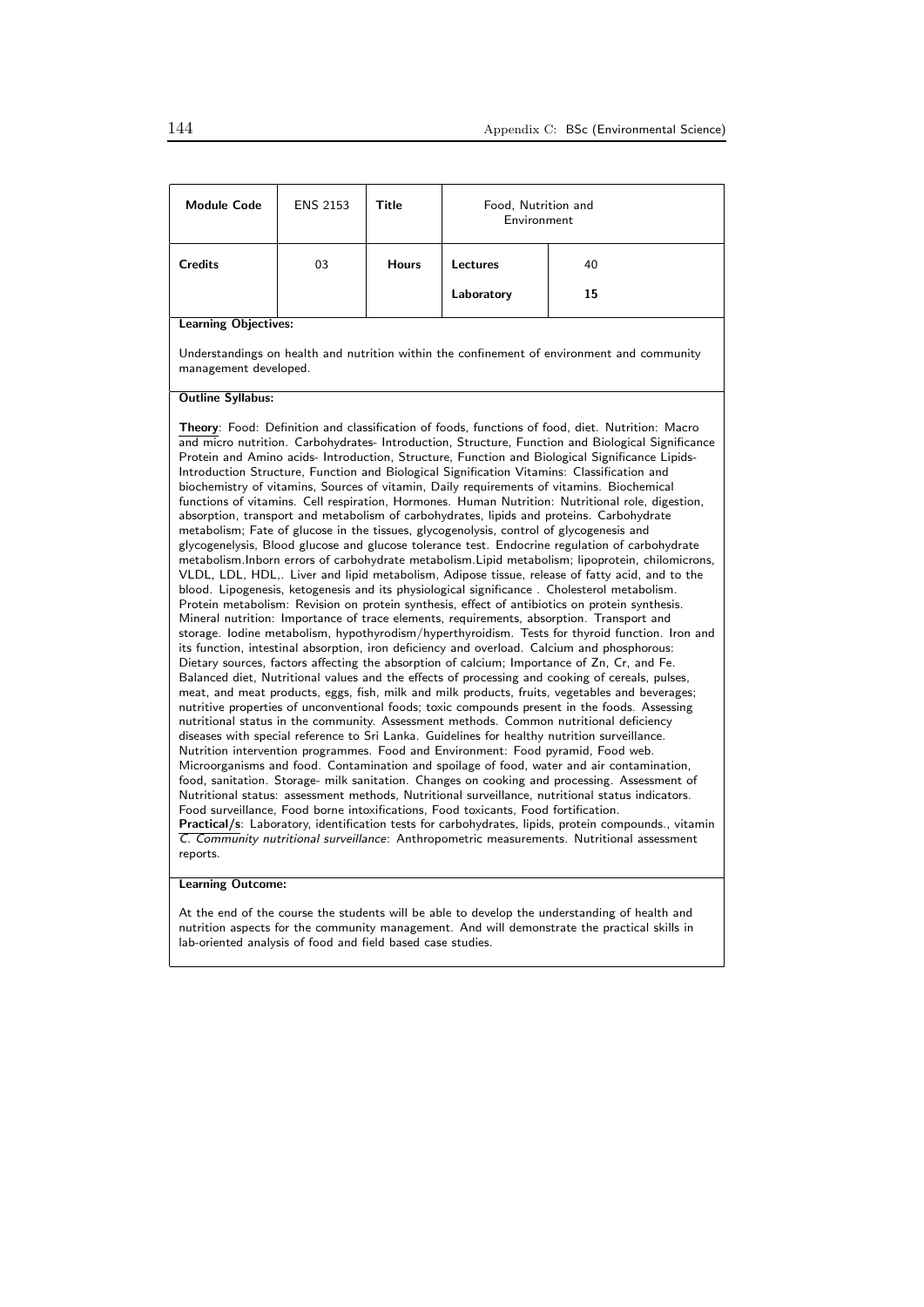| <b>Module Code</b>                                                                                                                                                                                                                                                                                                                                                                                                                                                                                                                                                                                                                                                                                                                                                                                                                                                                                                                                                                                                                                                                                                                                                                                                                                                                                                                                                                                                                                                                                                                                                                                                                                                                                                                                                                                                                                                                             | <b>ENS 2162</b> | <b>Title</b> | Environmental Sanitation,<br>Health, and, Legal Aspects |    |  |
|------------------------------------------------------------------------------------------------------------------------------------------------------------------------------------------------------------------------------------------------------------------------------------------------------------------------------------------------------------------------------------------------------------------------------------------------------------------------------------------------------------------------------------------------------------------------------------------------------------------------------------------------------------------------------------------------------------------------------------------------------------------------------------------------------------------------------------------------------------------------------------------------------------------------------------------------------------------------------------------------------------------------------------------------------------------------------------------------------------------------------------------------------------------------------------------------------------------------------------------------------------------------------------------------------------------------------------------------------------------------------------------------------------------------------------------------------------------------------------------------------------------------------------------------------------------------------------------------------------------------------------------------------------------------------------------------------------------------------------------------------------------------------------------------------------------------------------------------------------------------------------------------|-----------------|--------------|---------------------------------------------------------|----|--|
| <b>Credits</b>                                                                                                                                                                                                                                                                                                                                                                                                                                                                                                                                                                                                                                                                                                                                                                                                                                                                                                                                                                                                                                                                                                                                                                                                                                                                                                                                                                                                                                                                                                                                                                                                                                                                                                                                                                                                                                                                                 | 02              | <b>Hours</b> | <b>Lectures</b>                                         | 25 |  |
|                                                                                                                                                                                                                                                                                                                                                                                                                                                                                                                                                                                                                                                                                                                                                                                                                                                                                                                                                                                                                                                                                                                                                                                                                                                                                                                                                                                                                                                                                                                                                                                                                                                                                                                                                                                                                                                                                                |                 |              | Laboratory                                              | 15 |  |
| <b>Learning Objectives:</b>                                                                                                                                                                                                                                                                                                                                                                                                                                                                                                                                                                                                                                                                                                                                                                                                                                                                                                                                                                                                                                                                                                                                                                                                                                                                                                                                                                                                                                                                                                                                                                                                                                                                                                                                                                                                                                                                    |                 |              |                                                         |    |  |
| Developing an appreciation for the role of environmental sanitation in effective environmental<br>management<br>Learning about the different health and legal aspects of environmental sanitation.                                                                                                                                                                                                                                                                                                                                                                                                                                                                                                                                                                                                                                                                                                                                                                                                                                                                                                                                                                                                                                                                                                                                                                                                                                                                                                                                                                                                                                                                                                                                                                                                                                                                                             |                 |              |                                                         |    |  |
| <b>Outline Syllabus:</b>                                                                                                                                                                                                                                                                                                                                                                                                                                                                                                                                                                                                                                                                                                                                                                                                                                                                                                                                                                                                                                                                                                                                                                                                                                                                                                                                                                                                                                                                                                                                                                                                                                                                                                                                                                                                                                                                       |                 |              |                                                         |    |  |
| Environmental Sanitation (WHO), Importance, rural and urban sanitation. Interactions between<br>micro-organisms and Environment, Methods for monitoring microbial activities; petroleum<br>microbiology; survival of airborne micro-organisms. Microbial degradation of selected pollutants<br>and bio-control. Sanitation of water: water sanitation and diseases, Drinking water quality<br>standards, Water treatment methods, purification of drinking water (in both large scale and<br>household level), planning and designing of a sanitary water supply scheme, Domestic sewage<br>disposal options (low cost), cattle farm sanitation, house hold and community solid waste<br>disposals options - sanitary landfilling, composting, biogas production etc., management of health<br>care or clinical waste management options. Indoor sanitation: Ventilation, lighting, indoor air<br>pollution, disinfection of air, Noise and health effects of noise pollution. Environmental<br>Housing/Residential environment (WHO recommendations). Brief description on solid wastes and<br>management. Waste disposal. Disease and Environmental Sanitation: Diseases due to poor<br>sanitary practices: epidemic-endemic-pandemic-sporadic diseases. Methods of infection and<br>transmission- Diseases of intestinal origin, vector -borne, arthropod -borne diseases. Insect<br>vectors- flies and mosquitoes- life histories- diseases transmitted by vectors, eradication methods-<br>biological control versus chemical - rural and urban remedial measures - rats and rodents control-<br>fumigation, disinfection, insecticides - use and abuse. Environmental protection and<br>laws-environmental protection acts on food sanitation, water, air, solid waste management, etc.<br>Practical: Can be executed in the form of field visits and reports by assessing the local and |                 |              |                                                         |    |  |

### Learning Outcome:

At the end of the course the students will be able to understand the concepts in environmental sanitation to apply for effective environmental management and develop the understanding of existing legal aspects.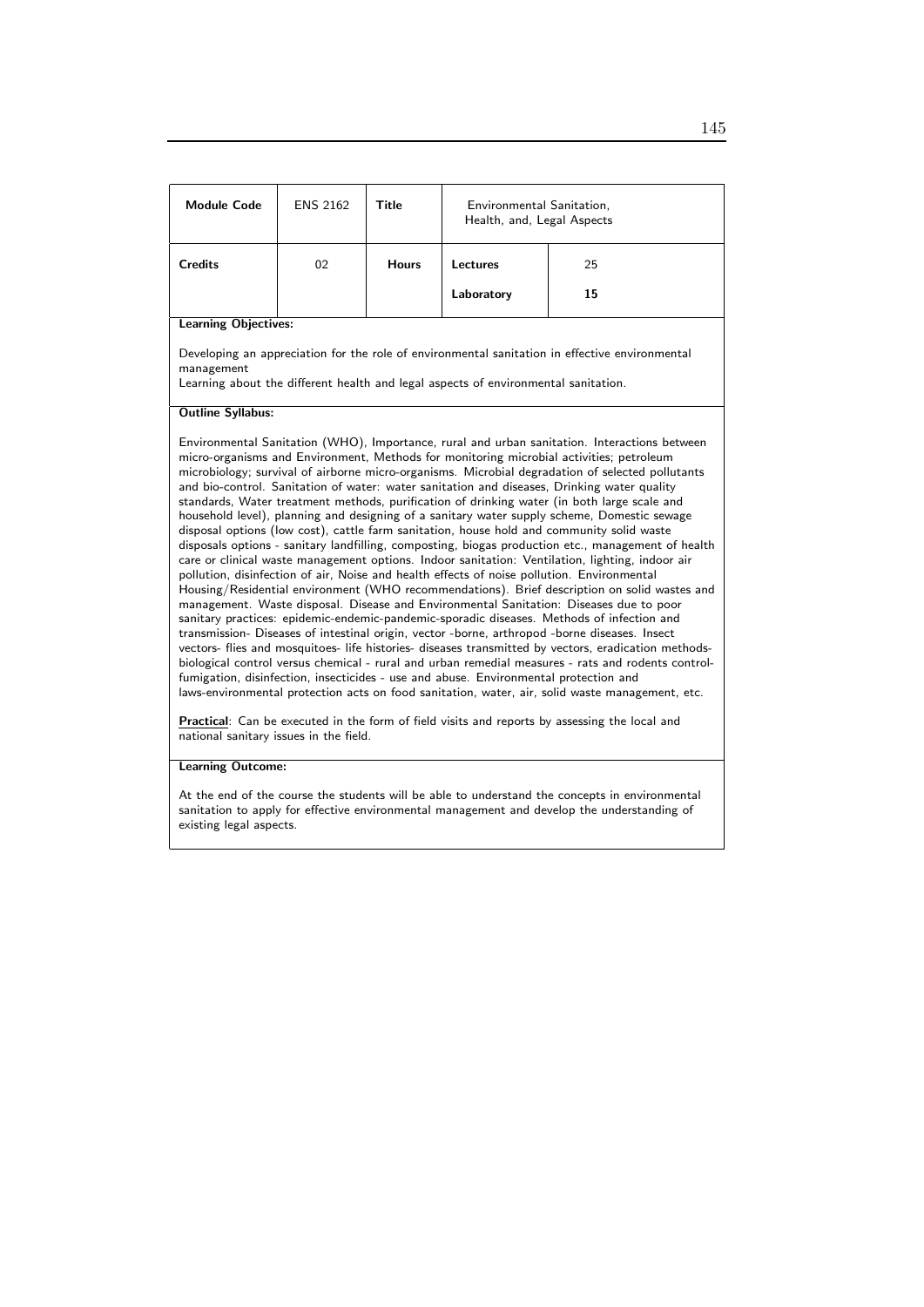| <b>Module Code</b>                                                                                                                                                                                                                                                                                                                                                                                                                                                                                                                                                                                                                                                                                                                                                                                                                                                                                                                                                                                                                                                                                                                                                                                                                                                                                                                                                                                                                                                                                                                                                                                                                                                                                                                                                                                             | <b>ACU 2113</b> | Title        | English Language II |    |  |
|----------------------------------------------------------------------------------------------------------------------------------------------------------------------------------------------------------------------------------------------------------------------------------------------------------------------------------------------------------------------------------------------------------------------------------------------------------------------------------------------------------------------------------------------------------------------------------------------------------------------------------------------------------------------------------------------------------------------------------------------------------------------------------------------------------------------------------------------------------------------------------------------------------------------------------------------------------------------------------------------------------------------------------------------------------------------------------------------------------------------------------------------------------------------------------------------------------------------------------------------------------------------------------------------------------------------------------------------------------------------------------------------------------------------------------------------------------------------------------------------------------------------------------------------------------------------------------------------------------------------------------------------------------------------------------------------------------------------------------------------------------------------------------------------------------------|-----------------|--------------|---------------------|----|--|
| <b>Credits</b>                                                                                                                                                                                                                                                                                                                                                                                                                                                                                                                                                                                                                                                                                                                                                                                                                                                                                                                                                                                                                                                                                                                                                                                                                                                                                                                                                                                                                                                                                                                                                                                                                                                                                                                                                                                                 | 03              | <b>Hours</b> | Lectures            | 30 |  |
|                                                                                                                                                                                                                                                                                                                                                                                                                                                                                                                                                                                                                                                                                                                                                                                                                                                                                                                                                                                                                                                                                                                                                                                                                                                                                                                                                                                                                                                                                                                                                                                                                                                                                                                                                                                                                |                 |              | Laboratory          | 15 |  |
| <b>Learning Objectives:</b>                                                                                                                                                                                                                                                                                                                                                                                                                                                                                                                                                                                                                                                                                                                                                                                                                                                                                                                                                                                                                                                                                                                                                                                                                                                                                                                                                                                                                                                                                                                                                                                                                                                                                                                                                                                    |                 |              |                     |    |  |
| Students will develop skills and knowledge in broad self institutional, social, and, public<br>communications; as well as specialized knowledge and skills in creative and innovative mass<br>communication.                                                                                                                                                                                                                                                                                                                                                                                                                                                                                                                                                                                                                                                                                                                                                                                                                                                                                                                                                                                                                                                                                                                                                                                                                                                                                                                                                                                                                                                                                                                                                                                                   |                 |              |                     |    |  |
| <b>Outline Syllabus:</b>                                                                                                                                                                                                                                                                                                                                                                                                                                                                                                                                                                                                                                                                                                                                                                                                                                                                                                                                                                                                                                                                                                                                                                                                                                                                                                                                                                                                                                                                                                                                                                                                                                                                                                                                                                                       |                 |              |                     |    |  |
| Exposure to significant structures of the English language as the basis of developing language<br>abilities, Reading, Writing, Listening and speaking through language skill integration with<br>emphasis on communicative competence at a higher level. Reading: Basic reading skills, Reading<br>for details, Understanding vocabulary in and from context, Finding main ideas, Understanding<br>sequences, Intensive reading, Reading comprehension, Making inference and Summarizing.<br>Writing: Introducing basic structures and grammatical items - all tenses, active/passive voices,<br>relativization, Joining sentences, prepositions, adverbials, adjectives and question formation.<br>1. Controlled writing - Transforming graphic information into writing, picture composition,<br>sequencing and form-filling. 2. Communicating in writing - writing notes, memos,<br>personal/official letters and report writing. 1. Report writing on scientific survey / assignments<br>2. Recording of science practical 3. Preparation of field reports and assignments 4. Introducing<br>topics from scientific journals/magazines 5. Enabling students to engage in write-ups on science<br>6. Preparing presentations to be introduced in a workshop/conference/seminar 7. Drafting out<br>minutes, memos, character certificates, etc.<br>Listening: Listening for specific information; for specific details; for gist of the passages; for<br>comprehension, for making inferences, listening and note taking; listening reproducing. Speaking:<br>Introducing describing people/events/pictures; asking for information; giving directions/<br>instructions, making requests/complains, Using model dialogues/improvisations / reading to<br>stimulate conversations and small group discussion. |                 |              |                     |    |  |
| <b>Learning Outcome:</b><br>At the end of the course the students will be able to develop skills in participating in creative and<br>innovative mass communications.                                                                                                                                                                                                                                                                                                                                                                                                                                                                                                                                                                                                                                                                                                                                                                                                                                                                                                                                                                                                                                                                                                                                                                                                                                                                                                                                                                                                                                                                                                                                                                                                                                           |                 |              |                     |    |  |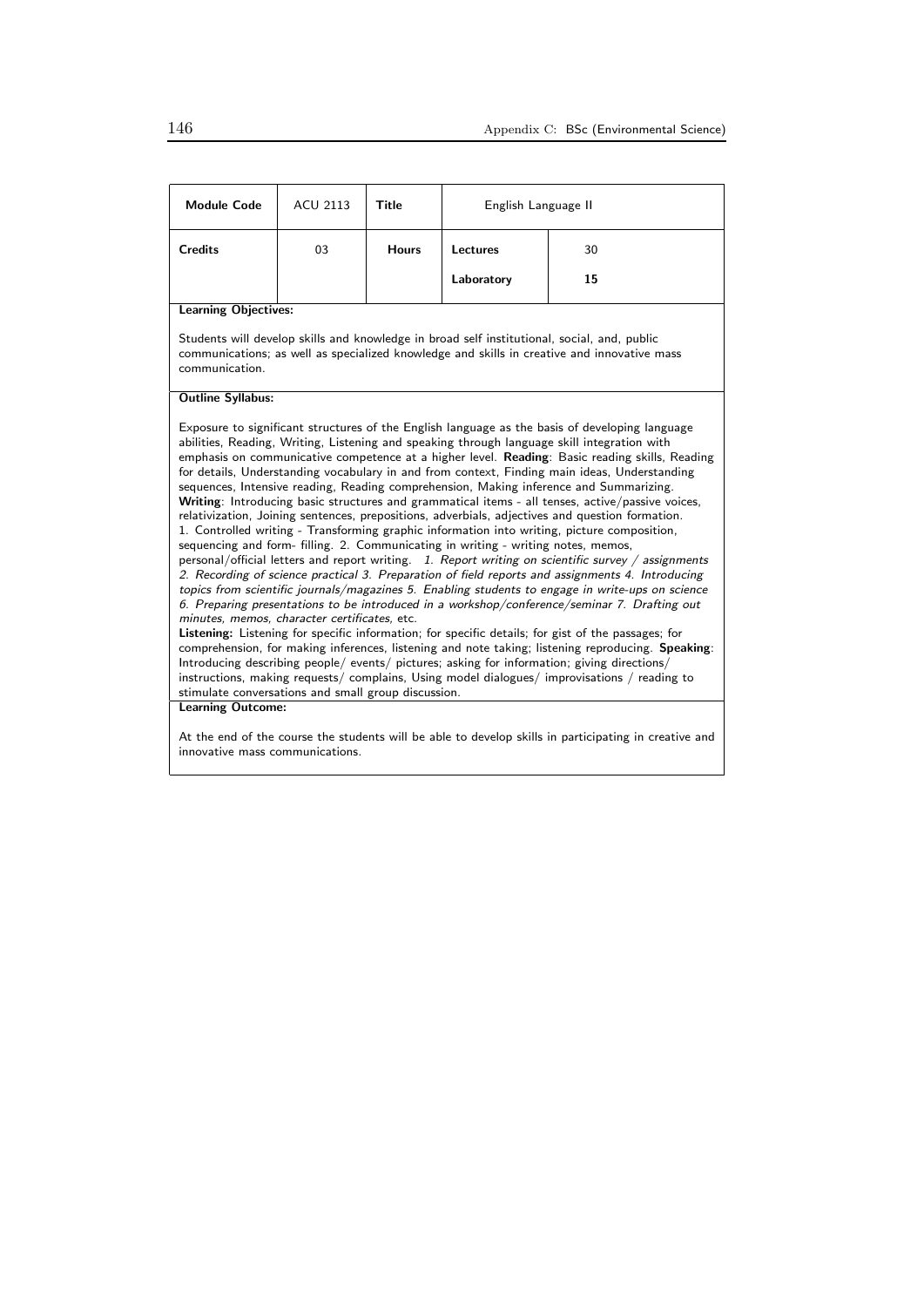| <b>Module Code</b>                                                                                                                                                                                                                                                                                                                                                                                                                                                                                                                                                                                                                                                                                                                                                                                                                                      | <b>ENS 2213</b> | Title        | Analytical Chemistry |    |
|---------------------------------------------------------------------------------------------------------------------------------------------------------------------------------------------------------------------------------------------------------------------------------------------------------------------------------------------------------------------------------------------------------------------------------------------------------------------------------------------------------------------------------------------------------------------------------------------------------------------------------------------------------------------------------------------------------------------------------------------------------------------------------------------------------------------------------------------------------|-----------------|--------------|----------------------|----|
| <b>Credits</b>                                                                                                                                                                                                                                                                                                                                                                                                                                                                                                                                                                                                                                                                                                                                                                                                                                          | 03              | <b>Hours</b> | Lectures             | 40 |
|                                                                                                                                                                                                                                                                                                                                                                                                                                                                                                                                                                                                                                                                                                                                                                                                                                                         |                 |              | Laboratory           | 15 |
| <b>Learning Objectives:</b>                                                                                                                                                                                                                                                                                                                                                                                                                                                                                                                                                                                                                                                                                                                                                                                                                             |                 |              |                      |    |
| Development of practical and theorretical skills (basic to medium) in analytical chemistry (within<br>the confienements of the field of environmental science).                                                                                                                                                                                                                                                                                                                                                                                                                                                                                                                                                                                                                                                                                         |                 |              |                      |    |
| <b>Outline Syllabus:</b>                                                                                                                                                                                                                                                                                                                                                                                                                                                                                                                                                                                                                                                                                                                                                                                                                                |                 |              |                      |    |
| <b>Theory:</b> Statistical evaluation of analytical data, precision and accuracy errors and error analysis,<br>standard deviation, sampling techniques. Titrimetry and gravimetric analysis Thermal analysis:<br>Theromo gravimetry, differential thermal analysis, Thermometry titrimetry Electro analytical<br>methods: Introduction potentiometry, coulometry, voltametry, conductormetry Chromatogrsphy-<br>paper, thin, column, Gas HPLC. Solvent extraction and ion exchange Reagent in analysis. Radio<br>chemical method: isotopic analysis, activation analysis, radio carbon dating, Beer-Lambert law,<br>UV Spectroscopy, IR spectroscopy, Analytical atomic spectroscopy, AAS, Flame photometry.<br>Practical/s: Titrimetric analysis, Colorimetric analysis,, Determination of unknown from standard<br>curve, Chromatographic techniques. |                 |              |                      |    |
| <b>Learning Outcome:</b>                                                                                                                                                                                                                                                                                                                                                                                                                                                                                                                                                                                                                                                                                                                                                                                                                                |                 |              |                      |    |

At the end of the course the students will be able to develop the theoretical understanding of analytical chemistry related to environmental science.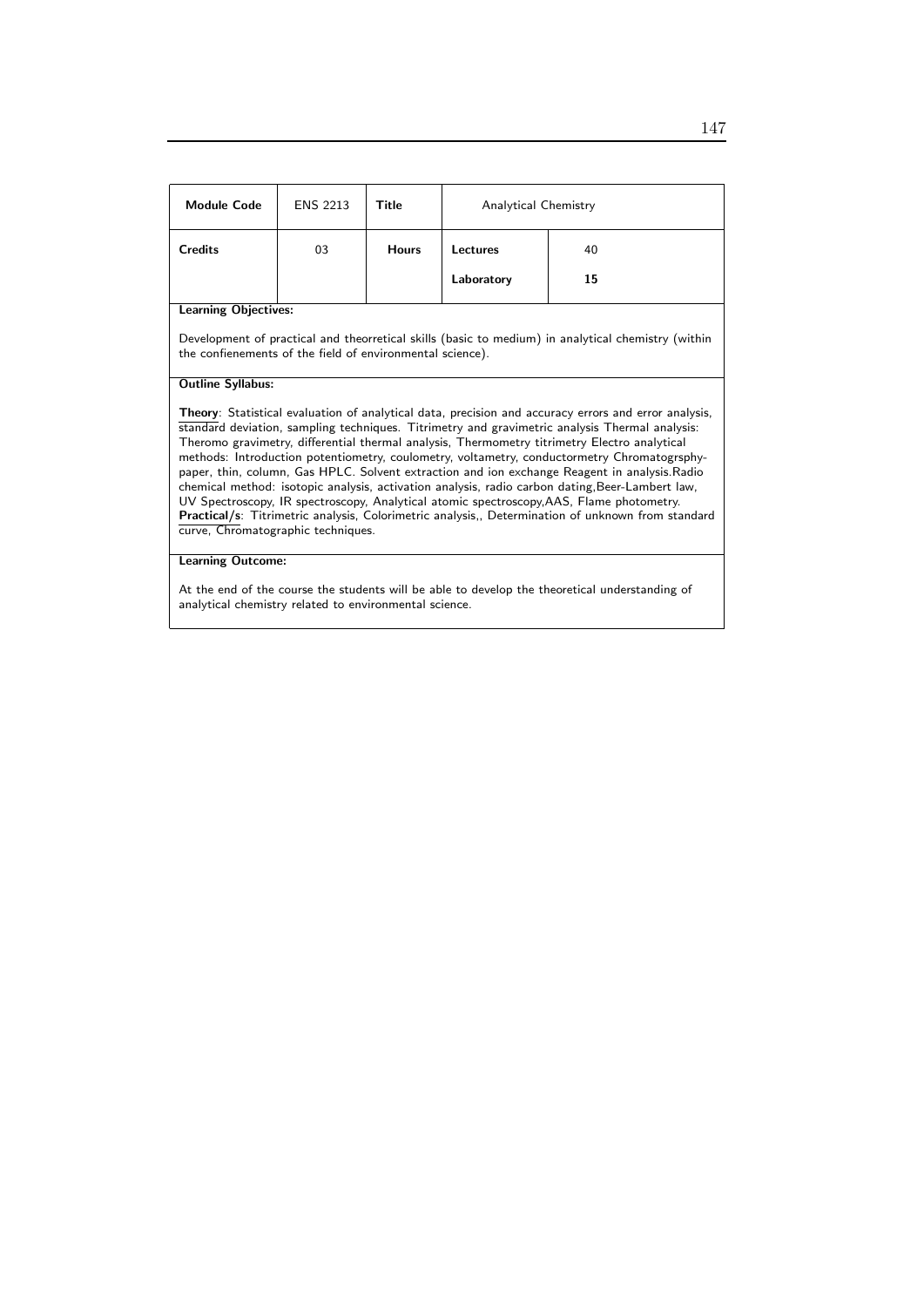| <b>Module Code</b>                                                                                                                                                                                                                                                                                                                                                                                                                                                                                                                                                                                                                                                                                                                                                                                                                                              | <b>ENS 2222</b> | Title        | Animal Behaviour and<br>Population Dynamics                                                                                                                                                                                   |    |  |
|-----------------------------------------------------------------------------------------------------------------------------------------------------------------------------------------------------------------------------------------------------------------------------------------------------------------------------------------------------------------------------------------------------------------------------------------------------------------------------------------------------------------------------------------------------------------------------------------------------------------------------------------------------------------------------------------------------------------------------------------------------------------------------------------------------------------------------------------------------------------|-----------------|--------------|-------------------------------------------------------------------------------------------------------------------------------------------------------------------------------------------------------------------------------|----|--|
| <b>Credits</b>                                                                                                                                                                                                                                                                                                                                                                                                                                                                                                                                                                                                                                                                                                                                                                                                                                                  | 02              | <b>Hours</b> | <b>Lectures</b>                                                                                                                                                                                                               | 25 |  |
|                                                                                                                                                                                                                                                                                                                                                                                                                                                                                                                                                                                                                                                                                                                                                                                                                                                                 |                 |              | Laboratory                                                                                                                                                                                                                    | 15 |  |
| <b>Learning Objectives:</b>                                                                                                                                                                                                                                                                                                                                                                                                                                                                                                                                                                                                                                                                                                                                                                                                                                     |                 |              |                                                                                                                                                                                                                               |    |  |
| " Understanding wildlife behaviour and population dynamics for effective environmental<br>management.                                                                                                                                                                                                                                                                                                                                                                                                                                                                                                                                                                                                                                                                                                                                                           |                 |              |                                                                                                                                                                                                                               |    |  |
| <b>Outline Syllabus:</b>                                                                                                                                                                                                                                                                                                                                                                                                                                                                                                                                                                                                                                                                                                                                                                                                                                        |                 |              |                                                                                                                                                                                                                               |    |  |
| <b>Theory:</b> Behaviour: Behaviour of important animal with emphasis on fish, Amphibian, Reptiles,<br>Birds and Mammals in the wild. Role of behavioural studies in management and conservation of<br>wildlife in Sri Lanka, Human-animal conflict. Population Dynamics: Population as unit of study,<br>population and population characters- distribution, mortality, growth, natality, density,<br>Demographic techniques life tables etc. principles of community.<br>Practical/s: Population estimation techniques, Behavioural experiments, Habitat evaluation and<br>management strategies for national parks, sanctuaries and habitats of large mammals and<br>reptiles. Field visit to wild life area to study the behaviour of birds, mammals and reptiles.<br>Field visit: to wild life area to study the behaviour of birds, mammals and reptiles. |                 |              |                                                                                                                                                                                                                               |    |  |
| <b>Learning Outcome:</b>                                                                                                                                                                                                                                                                                                                                                                                                                                                                                                                                                                                                                                                                                                                                                                                                                                        |                 |              |                                                                                                                                                                                                                               |    |  |
|                                                                                                                                                                                                                                                                                                                                                                                                                                                                                                                                                                                                                                                                                                                                                                                                                                                                 |                 |              | 0. I. THE HEATH IS A REPORT OF THE RESIDENCE OF THE RESIDENCE OF THE RESIDENCE OF THE RESIDENCE OF THE RESIDENCE OF THE RESIDENCE OF THE RESIDENCE OF THE RESIDENCE OF THE RESIDENCE OF THE RESIDENCE OF THE RESIDENCE OF THE |    |  |

Students will be able to develop the understanding of the behaviour of wild animals and their population characters. and to demonstrate the skills in wild animal estimation.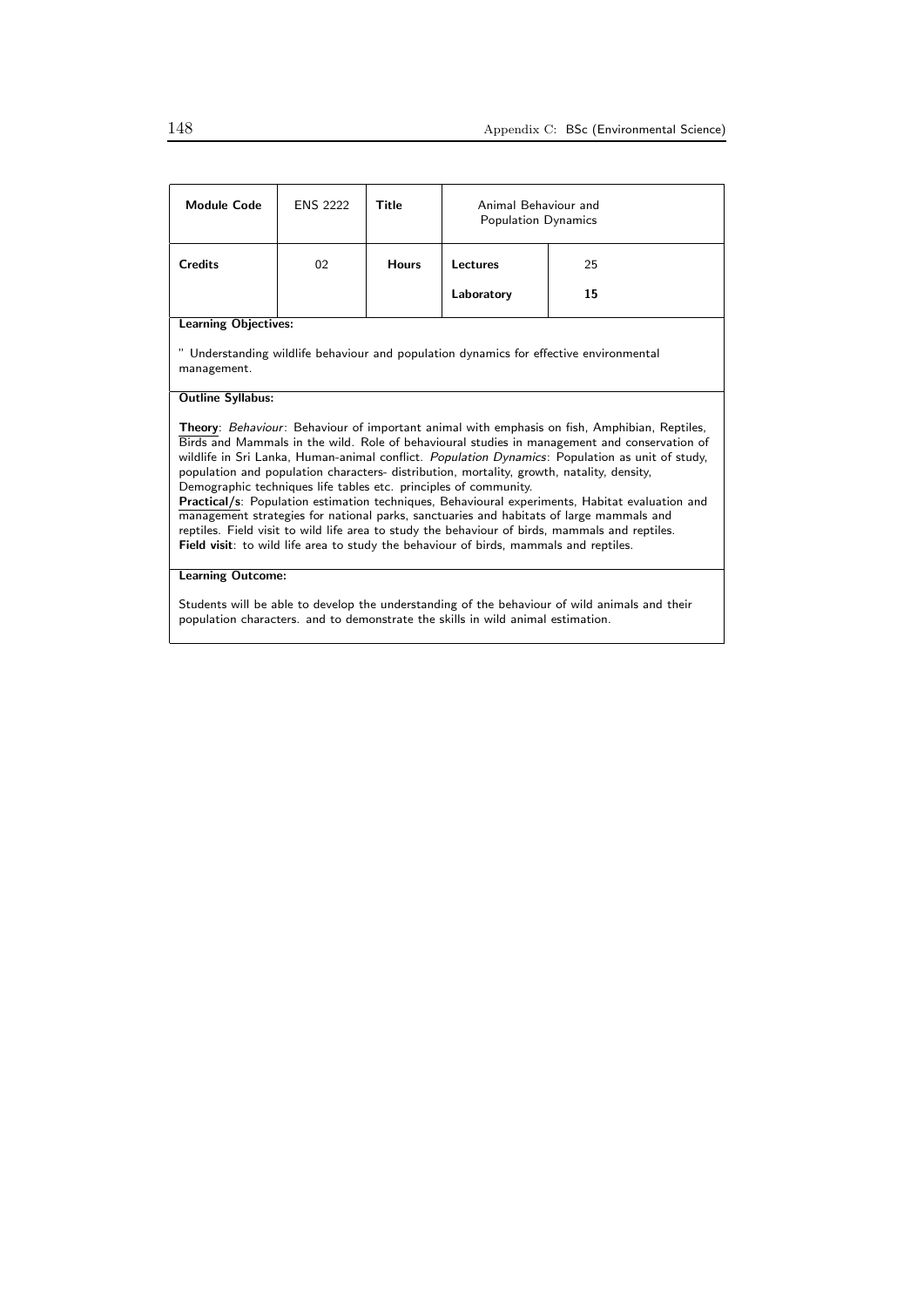| <b>Module Code</b>                                                                                                                                                                                                                                                                                                                                                                                                                                                                                                                                                                                                                                                                                                            | <b>ENS 2232</b> | Title        | Applied Ecology and<br>Community Environment |    |  |
|-------------------------------------------------------------------------------------------------------------------------------------------------------------------------------------------------------------------------------------------------------------------------------------------------------------------------------------------------------------------------------------------------------------------------------------------------------------------------------------------------------------------------------------------------------------------------------------------------------------------------------------------------------------------------------------------------------------------------------|-----------------|--------------|----------------------------------------------|----|--|
| <b>Credits</b>                                                                                                                                                                                                                                                                                                                                                                                                                                                                                                                                                                                                                                                                                                                | 02              | <b>Hours</b> | <b>Lectures</b>                              | 30 |  |
|                                                                                                                                                                                                                                                                                                                                                                                                                                                                                                                                                                                                                                                                                                                               |                 |              | Laboratory                                   |    |  |
| <b>Learning Objectives:</b>                                                                                                                                                                                                                                                                                                                                                                                                                                                                                                                                                                                                                                                                                                   |                 |              |                                              |    |  |
| Developing an understanding of applied ecology and community environment with the<br>perspectives of effective community management (within the confinements of the field of<br>environmental science).                                                                                                                                                                                                                                                                                                                                                                                                                                                                                                                       |                 |              |                                              |    |  |
| <b>Outline Syllabus:</b>                                                                                                                                                                                                                                                                                                                                                                                                                                                                                                                                                                                                                                                                                                      |                 |              |                                              |    |  |
| Biotic and abiotic components of Ecosystem, Ecological Niche, Limiting Factors, Ecological<br>Indicators, Energy flow in an Ecosystem, Food Pyramids, Food Chains, Bio-accumulation,<br>Bio-magnification, Cycle of Water and Nutrients, Water, N, C, S, and P; Distribution of Species,<br>Succession and Cyclic changes in Vegetation.<br>Application of science of ecology to the real world; Habitat Ecology, Biotas, Communities,<br>Zonation and Productivity of major habitats, Population Ecology and Natural resource<br>Management, Population growth and regulation; Population management (insitu and exsitu),<br>Species Interactions; Ecology of human society.<br>Field visit to local habitat to ecosystem. . |                 |              |                                              |    |  |
| <b>Learning Outcome:</b>                                                                                                                                                                                                                                                                                                                                                                                                                                                                                                                                                                                                                                                                                                      |                 |              |                                              |    |  |
| At the end of the course the students will be able to develop the basic underpinnings of ecology                                                                                                                                                                                                                                                                                                                                                                                                                                                                                                                                                                                                                              |                 |              |                                              |    |  |

and community environment for the effective community management of real world through application of gained knowledge.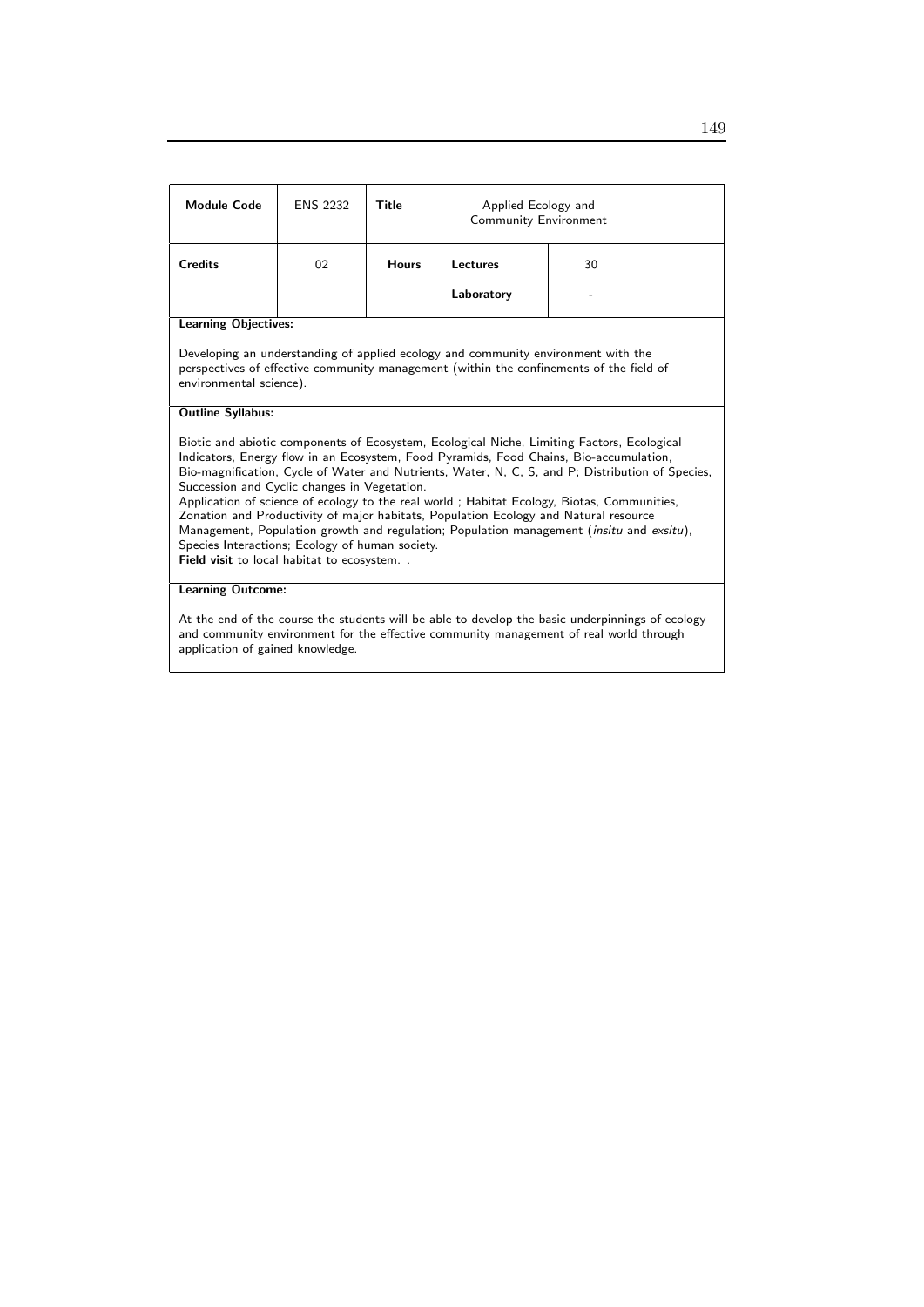| <b>Module Code</b>                                                                                                                                                                                                                                                                                                                                                                                                                                                                                                                                                                                                                                                                                                                                                                                                                                                                                                                                                                 | <b>ENS 2242</b> | Title        | Resource and Environment<br>Economics |    |  |
|------------------------------------------------------------------------------------------------------------------------------------------------------------------------------------------------------------------------------------------------------------------------------------------------------------------------------------------------------------------------------------------------------------------------------------------------------------------------------------------------------------------------------------------------------------------------------------------------------------------------------------------------------------------------------------------------------------------------------------------------------------------------------------------------------------------------------------------------------------------------------------------------------------------------------------------------------------------------------------|-----------------|--------------|---------------------------------------|----|--|
| <b>Credits</b>                                                                                                                                                                                                                                                                                                                                                                                                                                                                                                                                                                                                                                                                                                                                                                                                                                                                                                                                                                     | 02              | <b>Hours</b> | <b>Lectures</b>                       | 30 |  |
|                                                                                                                                                                                                                                                                                                                                                                                                                                                                                                                                                                                                                                                                                                                                                                                                                                                                                                                                                                                    |                 |              | Laboratory                            |    |  |
| <b>Learning Objectives:</b>                                                                                                                                                                                                                                                                                                                                                                                                                                                                                                                                                                                                                                                                                                                                                                                                                                                                                                                                                        |                 |              |                                       |    |  |
| Development of basic theoretical underpinnings of resource economics and management as<br>environmental science professionals.                                                                                                                                                                                                                                                                                                                                                                                                                                                                                                                                                                                                                                                                                                                                                                                                                                                     |                 |              |                                       |    |  |
| <b>Outline Syllabus:</b>                                                                                                                                                                                                                                                                                                                                                                                                                                                                                                                                                                                                                                                                                                                                                                                                                                                                                                                                                           |                 |              |                                       |    |  |
| Micro economics and welfare theory: Introduction to economics. A market economy. Demand<br>(Consumption). Supply (Production): markets and the price mechanism. Market failure -<br>government intervention. Market failure as a cause of environmental degradation, Potential<br>market economic solutions to mitigate environmental conservation, Introduction to environmental<br>valuation techniques. Microeconomic models for peasant households. Integrating gender issues<br>into microeconomic theory. Welfare theory - introduction to project evaluation. Applying<br>microeconomic theory to the management of natural resources: Resource classification. Models<br>for optimal management of renewable and non - renewable resources. Bio - economic models.<br>Common property and externalities. Regulation tools - direct regulation, taxes, subsidies, tradable<br>quotas. Case studies. Managing global common resources, Ethics of environmental conservation. |                 |              |                                       |    |  |
| <b>Learning Outcome:</b>                                                                                                                                                                                                                                                                                                                                                                                                                                                                                                                                                                                                                                                                                                                                                                                                                                                                                                                                                           |                 |              |                                       |    |  |
| At the end of the course the students will be able to understand the theoretical concepts behind                                                                                                                                                                                                                                                                                                                                                                                                                                                                                                                                                                                                                                                                                                                                                                                                                                                                                   |                 |              |                                       |    |  |

resource and environmental economics and how it serves as a model tool for environmental management.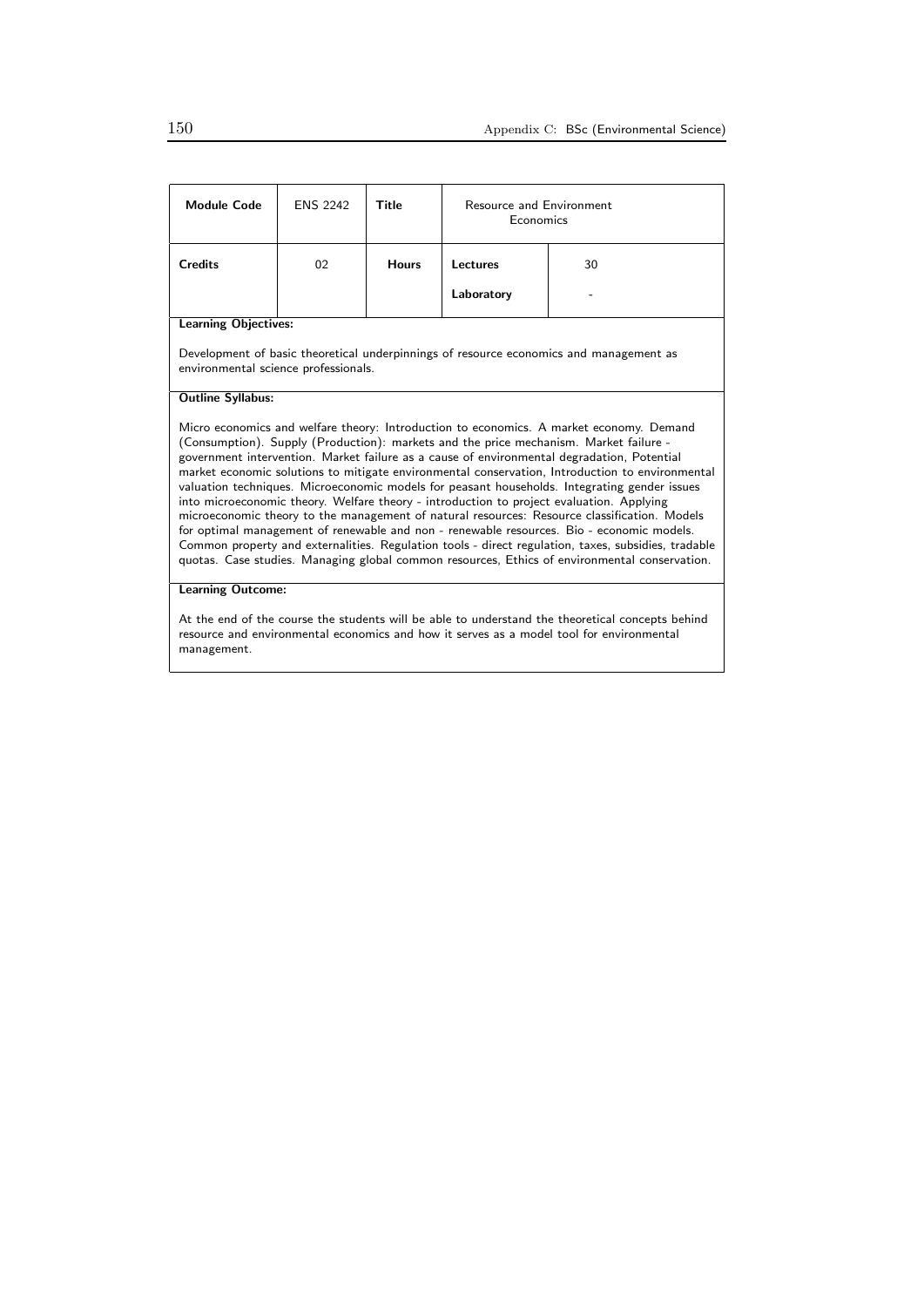| <b>Module Code</b>                                                                                                                                                                                                                | <b>ENS 2253</b>          | Title        | Environmental Disaster<br>Management |                                                                                                                                                                                          |  |
|-----------------------------------------------------------------------------------------------------------------------------------------------------------------------------------------------------------------------------------|--------------------------|--------------|--------------------------------------|------------------------------------------------------------------------------------------------------------------------------------------------------------------------------------------|--|
| <b>Credits</b>                                                                                                                                                                                                                    | 03                       | <b>Hours</b> | Lectures                             | 45                                                                                                                                                                                       |  |
|                                                                                                                                                                                                                                   |                          |              | Laboratory                           |                                                                                                                                                                                          |  |
| <b>Learning Objectives:</b>                                                                                                                                                                                                       |                          |              |                                      |                                                                                                                                                                                          |  |
|                                                                                                                                                                                                                                   |                          |              |                                      | Understanding the importance/s of the concept of biodiversity in environmental science.                                                                                                  |  |
| <b>Outline Syllabus:</b>                                                                                                                                                                                                          |                          |              |                                      |                                                                                                                                                                                          |  |
|                                                                                                                                                                                                                                   |                          |              |                                      | Introduction & Dimensions of Natural & Anthropogenic Disasters, Principles/Components of<br>Disaster Management, Organizational Structure for Disaster Management, Disaster Management   |  |
|                                                                                                                                                                                                                                   |                          |              |                                      | Schemes/SOPs, Natural Disasters and Mitigation Efforts, Flood Control, Drought Management,                                                                                               |  |
|                                                                                                                                                                                                                                   |                          |              |                                      | Cyclones, Earth quick and tsunami, Mangroves, Land Use Planning, Inter-Linking of Rivers, Role                                                                                           |  |
|                                                                                                                                                                                                                                   |                          |              |                                      | of Union/States, Role of Armed Forces/Other Agencies in Disasters, Important Statutes/ Legal<br>Provisions, IEDs/Bomb Threat Planning, NBC Threat and Safety Measures, Forest Fires, Oil |  |
| Fires, Crisis in Power Sector, Accidents in Coal Mines, Terrorism and Emergency Management,                                                                                                                                       |                          |              |                                      |                                                                                                                                                                                          |  |
| Case Studies.                                                                                                                                                                                                                     |                          |              |                                      |                                                                                                                                                                                          |  |
|                                                                                                                                                                                                                                   | <b>Learning Outcome:</b> |              |                                      |                                                                                                                                                                                          |  |
| $\mathbf{A}$ , and the contract of the contract of the contract of the contract of the contract of the contract of the contract of the contract of the contract of the contract of the contract of the contract of the contract o |                          |              |                                      |                                                                                                                                                                                          |  |

At the end of the course the students will be able to develop the basic theoretical understanding of natural disasters, responses and safety measures and to develop the logical alternative in case of emergency situation.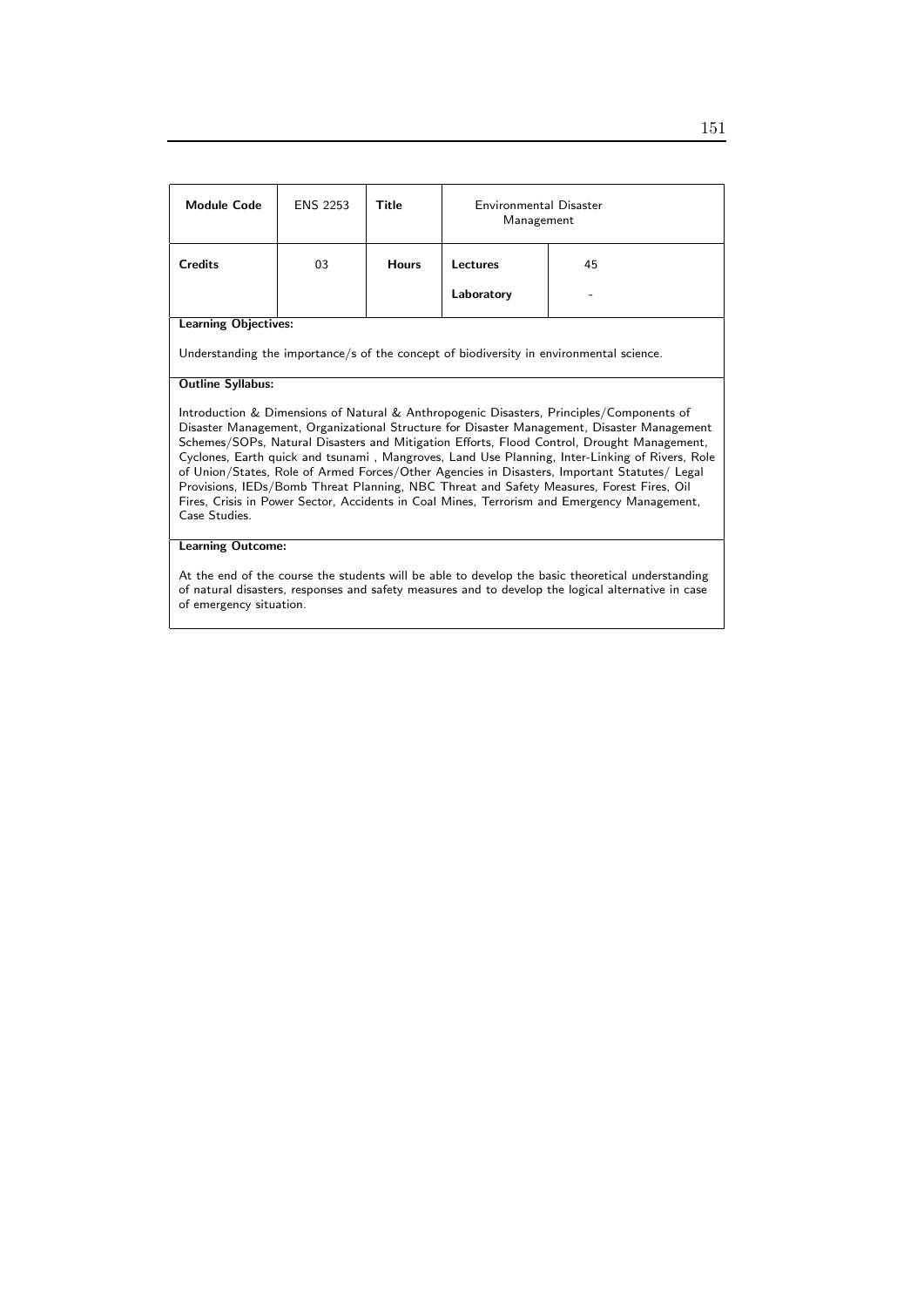| <b>Module Code</b>                                                                                                                                                                                                                                                                                                                                                                                                                                                                                                                                                                                                                                                                                                                                                                                                                                                                                                                                                                                                                                                                                                                                                                                                                                                                                                                                                                                                                                                                                                                                                | <b>ENS 2263</b> | <b>Title</b> | Soil Science and Fertility<br>Management |    |  |
|-------------------------------------------------------------------------------------------------------------------------------------------------------------------------------------------------------------------------------------------------------------------------------------------------------------------------------------------------------------------------------------------------------------------------------------------------------------------------------------------------------------------------------------------------------------------------------------------------------------------------------------------------------------------------------------------------------------------------------------------------------------------------------------------------------------------------------------------------------------------------------------------------------------------------------------------------------------------------------------------------------------------------------------------------------------------------------------------------------------------------------------------------------------------------------------------------------------------------------------------------------------------------------------------------------------------------------------------------------------------------------------------------------------------------------------------------------------------------------------------------------------------------------------------------------------------|-----------------|--------------|------------------------------------------|----|--|
| <b>Credits</b>                                                                                                                                                                                                                                                                                                                                                                                                                                                                                                                                                                                                                                                                                                                                                                                                                                                                                                                                                                                                                                                                                                                                                                                                                                                                                                                                                                                                                                                                                                                                                    | 03              | <b>Hours</b> | Lectures                                 | 35 |  |
|                                                                                                                                                                                                                                                                                                                                                                                                                                                                                                                                                                                                                                                                                                                                                                                                                                                                                                                                                                                                                                                                                                                                                                                                                                                                                                                                                                                                                                                                                                                                                                   |                 |              | Laboratory                               | 30 |  |
| <b>Learning Objectives:</b>                                                                                                                                                                                                                                                                                                                                                                                                                                                                                                                                                                                                                                                                                                                                                                                                                                                                                                                                                                                                                                                                                                                                                                                                                                                                                                                                                                                                                                                                                                                                       |                 |              |                                          |    |  |
| Development of an appreciation for soil science (and soil fertility management) in effective<br>environmental management.                                                                                                                                                                                                                                                                                                                                                                                                                                                                                                                                                                                                                                                                                                                                                                                                                                                                                                                                                                                                                                                                                                                                                                                                                                                                                                                                                                                                                                         |                 |              |                                          |    |  |
| <b>Outline Syllabus:</b>                                                                                                                                                                                                                                                                                                                                                                                                                                                                                                                                                                                                                                                                                                                                                                                                                                                                                                                                                                                                                                                                                                                                                                                                                                                                                                                                                                                                                                                                                                                                          |                 |              |                                          |    |  |
| Minerals and rocks, formation, classification & properties, Rocks of Sri Lanka, Rock Weathering<br>and Soil formation, Soil physical properties; Composition of soil, Soil colour, bulk density,<br>porosity, Soil texture, Soil structure, Soil moisture content, Soil moisture potentials, Soil moisture<br>retention; Nature and properties of soil colloids, Ion exchange in soils, Soil reaction, Redox<br>potential and Electrical conductivity, Soil profile, Soil taxonomy, Soils of Sri Lanka. Soil<br>organisms, soil organic matter C/N ratio and its significance, soils as limited Resource, Processes<br>and types of soil erosion, soil loss tolerance Estimation of soil loss, Agronomic and mechanical soil<br>conservation methods, soil conservation act. Importance of soil fertility, Detailed interpretations<br>and fertility parameters, Evaluation/ Assessment of soil fertility, Basic concepts to manage soil<br>fertility, Behaviour/fate of fertilizers and amendments in soils Specific fertility management<br>approaches for Sri Lankan soils. Problems of soil. Soil analysis.<br>Practical/s: Study the physical properties of minerals and rocks, Identify the Soil sampling<br>equipment, Collection and preparation of soil sample, Determination of Soil moisture, Soil<br>colour, Soil bulk density, Soil texture, Cation exchange capacity (CEC), Total exchangeable<br>bases, Soil pH, Electrical conductivity, Soil organic matter, Total nitrogen in soil, Available<br>Phosphorus in soil, Lime requirement in soils. |                 |              |                                          |    |  |
| <b>Learning Outcome:</b>                                                                                                                                                                                                                                                                                                                                                                                                                                                                                                                                                                                                                                                                                                                                                                                                                                                                                                                                                                                                                                                                                                                                                                                                                                                                                                                                                                                                                                                                                                                                          |                 |              |                                          |    |  |
| At the end of the course the students will be able to develop the understanding of soil science<br>and to demonstrate the laboratory skills in analysing various soil parameters for effective soil<br>fertility management.                                                                                                                                                                                                                                                                                                                                                                                                                                                                                                                                                                                                                                                                                                                                                                                                                                                                                                                                                                                                                                                                                                                                                                                                                                                                                                                                      |                 |              |                                          |    |  |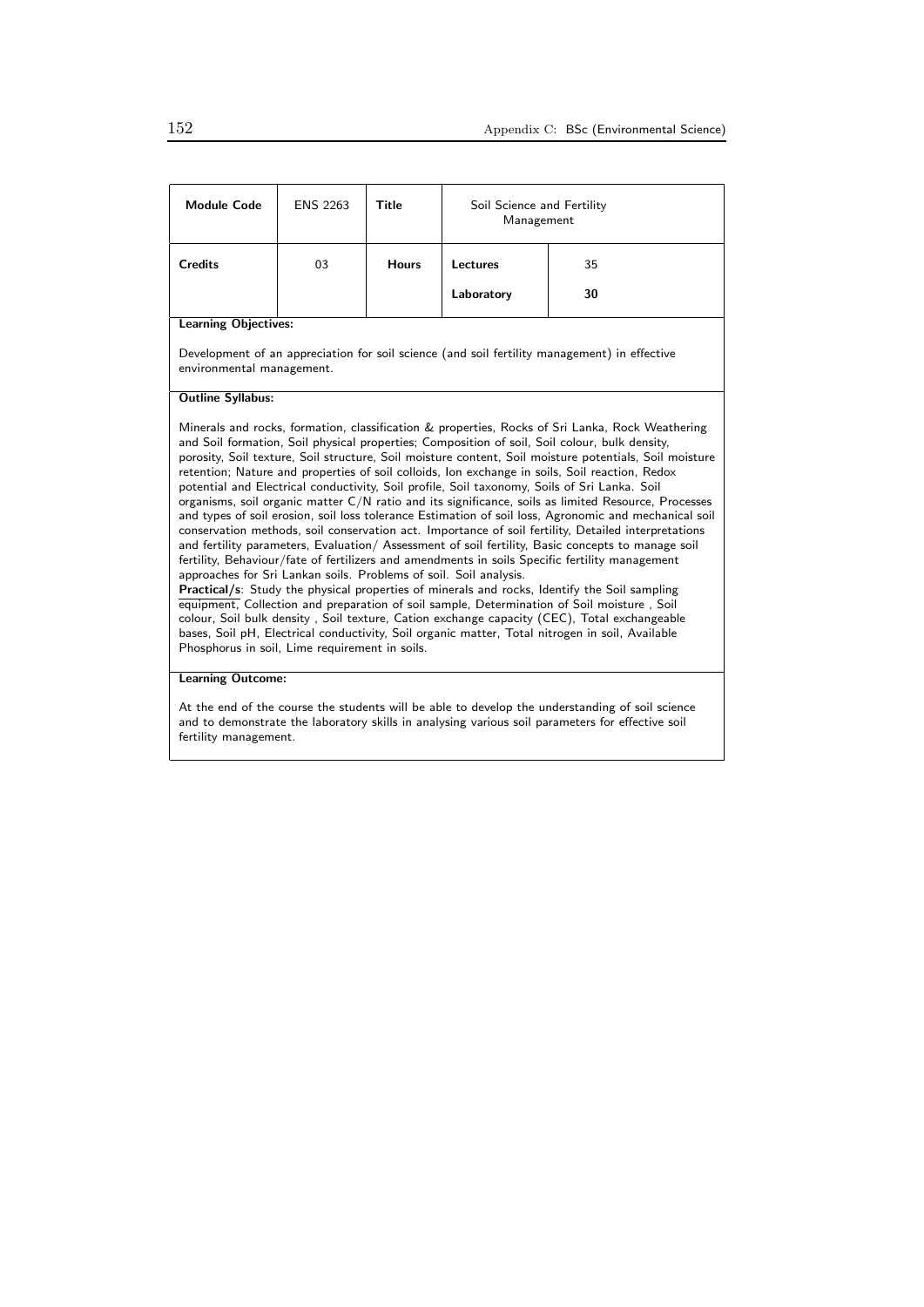| <b>Module Code</b>                                                                                                                                                                                                                                                                                                                                                                                                                                                                                                                                                                                                                                                                                                        | <b>ACU 2212</b> | Title        | Career Guidance |    |
|---------------------------------------------------------------------------------------------------------------------------------------------------------------------------------------------------------------------------------------------------------------------------------------------------------------------------------------------------------------------------------------------------------------------------------------------------------------------------------------------------------------------------------------------------------------------------------------------------------------------------------------------------------------------------------------------------------------------------|-----------------|--------------|-----------------|----|
| <b>Credits</b>                                                                                                                                                                                                                                                                                                                                                                                                                                                                                                                                                                                                                                                                                                            | 02              | <b>Hours</b> | Lectures        | 30 |
|                                                                                                                                                                                                                                                                                                                                                                                                                                                                                                                                                                                                                                                                                                                           |                 |              | Laboratory      |    |
| <b>Learning Objectives:</b>                                                                                                                                                                                                                                                                                                                                                                                                                                                                                                                                                                                                                                                                                               |                 |              |                 |    |
| To give an overall view of the career prospective and guidance.                                                                                                                                                                                                                                                                                                                                                                                                                                                                                                                                                                                                                                                           |                 |              |                 |    |
| <b>Outline Syllabus:</b>                                                                                                                                                                                                                                                                                                                                                                                                                                                                                                                                                                                                                                                                                                  |                 |              |                 |    |
| The world of work: Unemployment in Sri Lanka. Recent demographic, Economic and social<br>changes of Sri Lanka and how they effect the graduate labour market. The private sector culture<br>- emphasis on attitudes The role of scientists in various employment sectors. The expectations of<br>private sector employer from new graduate employees. Career guidance Employment search.<br>Image Projection: Social graces, Public relations, Career development and survival skills of young<br>graduates, Personality development, Leadership, Team work, Human relations, Effective<br>communication, Problem solving, Stress management. Presentation Techniques: The bio-data,<br>Facing interviews, assertiveness. |                 |              |                 |    |
| <b>Learning Outcome:</b>                                                                                                                                                                                                                                                                                                                                                                                                                                                                                                                                                                                                                                                                                                  |                 |              |                 |    |

At the end of the course the students will be able to know the carrier prospects.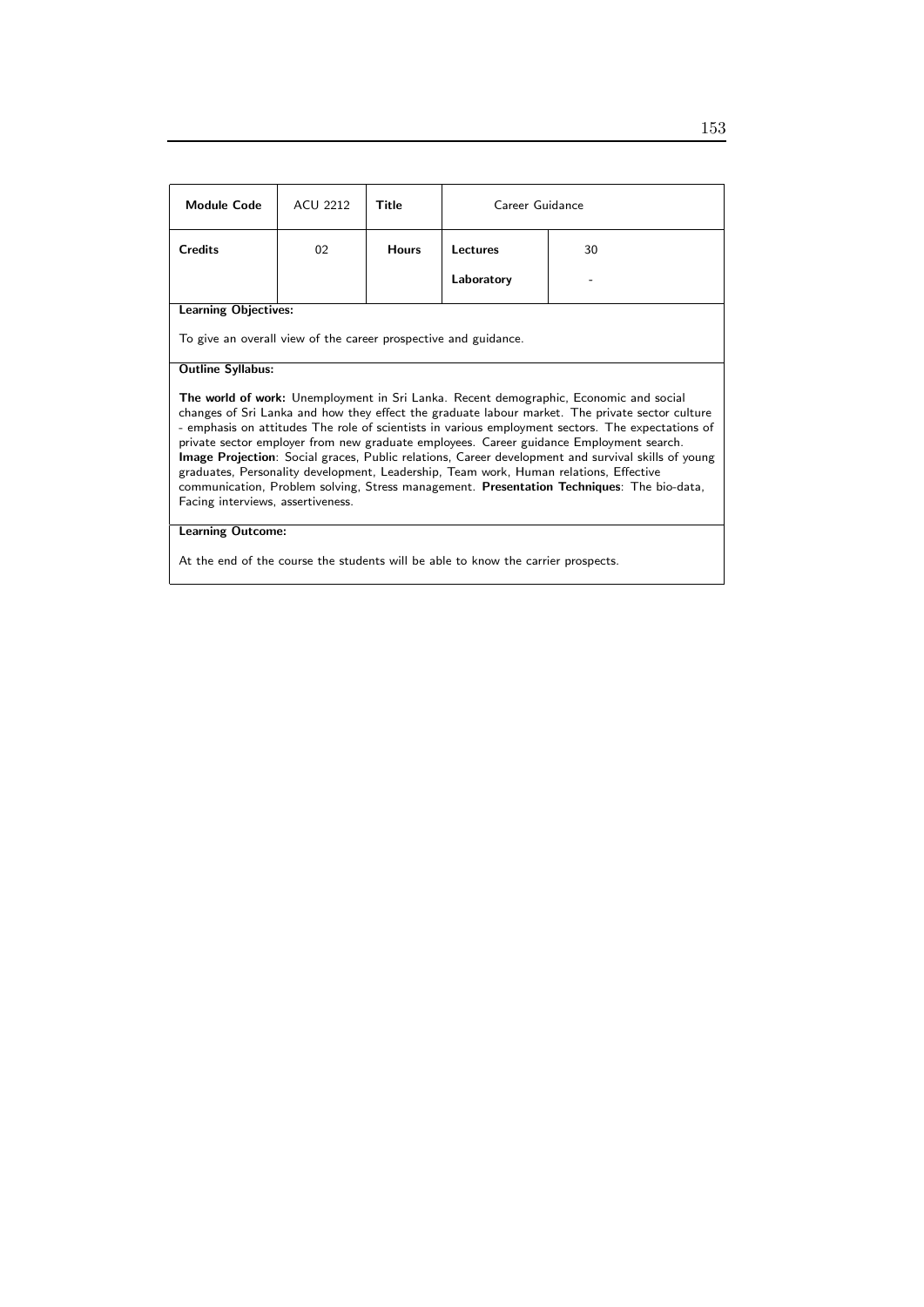# LEVEL 3

| <b>Module Code</b>                                                                                                                                                                                                                                                                                                                                                                                                                                                                                                                                                                                                                                                                                                                                                                                                                                                                                                                                                                                                                                                                                                                                                                                                                                                                                                                                                                                                                    | <b>ENS 3113</b> | Title        | Applied Hydrology and Water<br>Resource Management (WRM) |    |  |
|---------------------------------------------------------------------------------------------------------------------------------------------------------------------------------------------------------------------------------------------------------------------------------------------------------------------------------------------------------------------------------------------------------------------------------------------------------------------------------------------------------------------------------------------------------------------------------------------------------------------------------------------------------------------------------------------------------------------------------------------------------------------------------------------------------------------------------------------------------------------------------------------------------------------------------------------------------------------------------------------------------------------------------------------------------------------------------------------------------------------------------------------------------------------------------------------------------------------------------------------------------------------------------------------------------------------------------------------------------------------------------------------------------------------------------------|-----------------|--------------|----------------------------------------------------------|----|--|
| <b>Credits</b>                                                                                                                                                                                                                                                                                                                                                                                                                                                                                                                                                                                                                                                                                                                                                                                                                                                                                                                                                                                                                                                                                                                                                                                                                                                                                                                                                                                                                        | 03              | <b>Hours</b> | Lectures                                                 | 40 |  |
|                                                                                                                                                                                                                                                                                                                                                                                                                                                                                                                                                                                                                                                                                                                                                                                                                                                                                                                                                                                                                                                                                                                                                                                                                                                                                                                                                                                                                                       |                 |              | Laboratory                                               | 15 |  |
| <b>Learning Objectives:</b>                                                                                                                                                                                                                                                                                                                                                                                                                                                                                                                                                                                                                                                                                                                                                                                                                                                                                                                                                                                                                                                                                                                                                                                                                                                                                                                                                                                                           |                 |              |                                                          |    |  |
| Developing a basic appreciation for the theoretical undepinnings in applied hydrology.<br>Understanding the various issues revolving around water resource management in local and global<br>contexts.<br>Development of (applied) practical skills for investigating water resource management problems in<br>the local contexts (this could be executed through field based investigations).<br>Development of appreciation for IWRM and its importance as a sustainable environmental<br>management tool.                                                                                                                                                                                                                                                                                                                                                                                                                                                                                                                                                                                                                                                                                                                                                                                                                                                                                                                          |                 |              |                                                          |    |  |
| <b>Outline Syllabus:</b>                                                                                                                                                                                                                                                                                                                                                                                                                                                                                                                                                                                                                                                                                                                                                                                                                                                                                                                                                                                                                                                                                                                                                                                                                                                                                                                                                                                                              |                 |              |                                                          |    |  |
| Theory: Applied Hydrology: [definition of hydrology, the hydrologic cycle, processes contributing<br>to the hydrologic cycle (condensation, precipitation, infiltration, [interception], runoff and,<br>evapotransipiration), water balance (conservation equation, water balance examples), runoff,<br>factors affecting runoff, runoff measurement, hydrograph analysis, unit hydrograph, runoff<br>prediction, flooding, reservoir and flood routing, watersheds/drainage-basins (including: the<br>processes operating in a watershed, problems in a watershed i.e. sedimentation, soil erosion; and,<br>strategies to prevent watershed degradation), aspects of irrigation (including: calculation of<br>irrigation requirements), methods of developing surface and ground water resources]. Managing<br>water resources: [uses of the water resource from local to global contexts, the hydrologic<br>civilisation of Sri Lanka, concepts in water resource management, IWRM (definitions and the<br>process), case studies on IWRM from Sri Lanka and the world, policies, strategies and legislations<br>related to water resource management].<br>Practical/s: measurement of precipitation, introduction to modelling in Applied Hydrology and<br>Water Resource Management (where the students will develop simple computer models as tools<br>for problem solving in Applied Hydrology and Water Resources Management). |                 |              |                                                          |    |  |
| <b>Learning Outcome:</b>                                                                                                                                                                                                                                                                                                                                                                                                                                                                                                                                                                                                                                                                                                                                                                                                                                                                                                                                                                                                                                                                                                                                                                                                                                                                                                                                                                                                              |                 |              |                                                          |    |  |
| At the end of the course the students will be able to develop the theoretical understanding<br>hydrology and able to address the water related issues in local/global context. And to<br>demonstrate the practical skill in investigating WRM problems and to provide sustainable<br>solutions.                                                                                                                                                                                                                                                                                                                                                                                                                                                                                                                                                                                                                                                                                                                                                                                                                                                                                                                                                                                                                                                                                                                                       |                 |              |                                                          |    |  |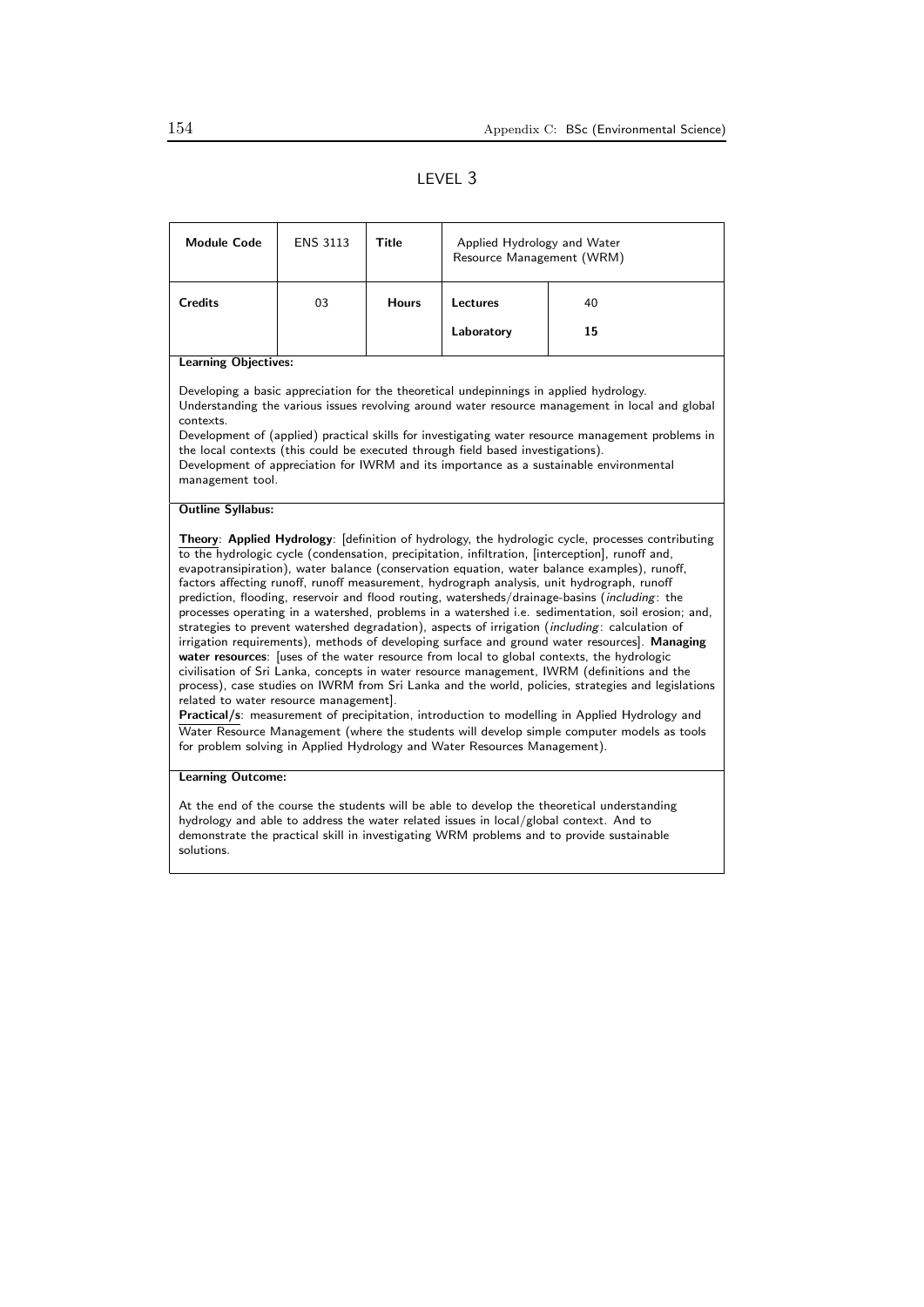| <b>Module Code</b>                                                             | <b>ENS 3122</b>                                                                                                                                                                                                                                                                                     | Title        | Application of Geographic<br>Information Systems (GIS) in<br>Natural Resource Management<br>(NRM) |                                                                                                                                                                                                                                                                                                                                                                                                                                                                                                                                                                                                                                                                                                                                                                                                                                                                                                                                                                                                                                                                                                                                                                                               |  |  |
|--------------------------------------------------------------------------------|-----------------------------------------------------------------------------------------------------------------------------------------------------------------------------------------------------------------------------------------------------------------------------------------------------|--------------|---------------------------------------------------------------------------------------------------|-----------------------------------------------------------------------------------------------------------------------------------------------------------------------------------------------------------------------------------------------------------------------------------------------------------------------------------------------------------------------------------------------------------------------------------------------------------------------------------------------------------------------------------------------------------------------------------------------------------------------------------------------------------------------------------------------------------------------------------------------------------------------------------------------------------------------------------------------------------------------------------------------------------------------------------------------------------------------------------------------------------------------------------------------------------------------------------------------------------------------------------------------------------------------------------------------|--|--|
| <b>Credits</b>                                                                 | 02                                                                                                                                                                                                                                                                                                  | <b>Hours</b> | Lectures                                                                                          | 20                                                                                                                                                                                                                                                                                                                                                                                                                                                                                                                                                                                                                                                                                                                                                                                                                                                                                                                                                                                                                                                                                                                                                                                            |  |  |
|                                                                                |                                                                                                                                                                                                                                                                                                     |              | Laboratory                                                                                        | 30                                                                                                                                                                                                                                                                                                                                                                                                                                                                                                                                                                                                                                                                                                                                                                                                                                                                                                                                                                                                                                                                                                                                                                                            |  |  |
| <b>Learning Objectives:</b>                                                    |                                                                                                                                                                                                                                                                                                     |              |                                                                                                   |                                                                                                                                                                                                                                                                                                                                                                                                                                                                                                                                                                                                                                                                                                                                                                                                                                                                                                                                                                                                                                                                                                                                                                                               |  |  |
|                                                                                | Development of understandings on the theoretical fundamentals of GIS.<br>Development of the basic ability to design, implement and manage a GIS project as an<br>environmental science professional.<br>Skill development in the usage of GIS software (off-the shelf, and custom made by the user) |              |                                                                                                   |                                                                                                                                                                                                                                                                                                                                                                                                                                                                                                                                                                                                                                                                                                                                                                                                                                                                                                                                                                                                                                                                                                                                                                                               |  |  |
| <b>Outline Syllabus:</b>                                                       |                                                                                                                                                                                                                                                                                                     |              |                                                                                                   |                                                                                                                                                                                                                                                                                                                                                                                                                                                                                                                                                                                                                                                                                                                                                                                                                                                                                                                                                                                                                                                                                                                                                                                               |  |  |
|                                                                                |                                                                                                                                                                                                                                                                                                     |              |                                                                                                   | Theory (divided in to parts 'a' and 'b'): a. Fundamentals of GIS - What is GIS? (Defining GIS,                                                                                                                                                                                                                                                                                                                                                                                                                                                                                                                                                                                                                                                                                                                                                                                                                                                                                                                                                                                                                                                                                                |  |  |
| tool for EIA.<br>situations. Comprehensive training on the use of ArcView GIS. |                                                                                                                                                                                                                                                                                                     |              |                                                                                                   | GIS in Geomatics, the components of a GIS and basic principles, GIS in NRM/Environmental<br>Science); Spatial data (data types, remote sensing as a source of data in GIS); Spatial data<br>modelling (including data management, data input methods, spatial analysis); Attribute data<br>management; Data input and editing; Data analysis; The role of analytical modelling of<br>environmental processes in GIS (including digital terrain modelling and spatial analysis); Output:<br>from digital maps/images to enhanced decision making. Remote sensing (including aerial<br>photography) - an introduction (from a GIS context). <b>b. Issues in GIS</b> - The development of<br>computer methods for handling spatial data in the environmental sciences, Data quality issues in<br>NRM when using GIS applications, Human and organizational issues with respect to applying GIS<br>in NRM, GIS Project Design and Management in the environmental sciences (or NRM), GIS as a<br>Practical/s: Grasping the basics of GIS using MS Excel - [building a simple GIS using MS Excel,<br>understanding the functions overlaying, buffering and querying]. Learning to use GPS in field |  |  |
| <b>Learning Outcome:</b>                                                       |                                                                                                                                                                                                                                                                                                     |              |                                                                                                   |                                                                                                                                                                                                                                                                                                                                                                                                                                                                                                                                                                                                                                                                                                                                                                                                                                                                                                                                                                                                                                                                                                                                                                                               |  |  |
|                                                                                |                                                                                                                                                                                                                                                                                                     |              |                                                                                                   |                                                                                                                                                                                                                                                                                                                                                                                                                                                                                                                                                                                                                                                                                                                                                                                                                                                                                                                                                                                                                                                                                                                                                                                               |  |  |

At the end of the course the students will be able to develop the basic theoretical understanding of GIS and to demonstrate the ability to manage environmental projects using the knowledge gained, executed via GIS manipulation devices/softwares.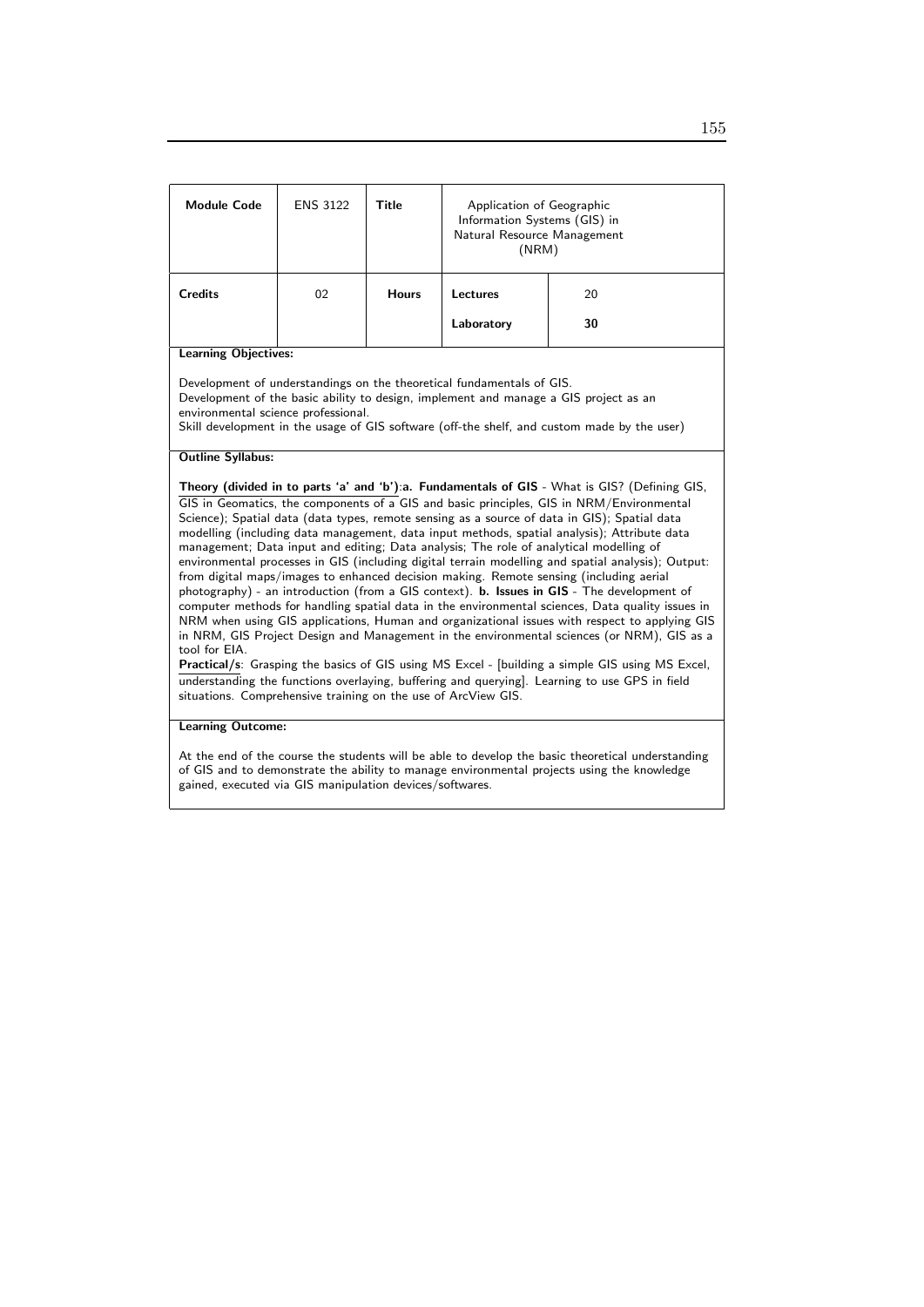| <b>Module Code</b>                                                                                                                                                                                                                                                                                                                                                                                                                                                                                                                                                                                                                                                                                                                                                                                                                                                                                                                                                                                                                                                                                                                                                            | <b>ENS 3132</b> | Title        | Forest Environmental Biology<br>and Management |    |  |
|-------------------------------------------------------------------------------------------------------------------------------------------------------------------------------------------------------------------------------------------------------------------------------------------------------------------------------------------------------------------------------------------------------------------------------------------------------------------------------------------------------------------------------------------------------------------------------------------------------------------------------------------------------------------------------------------------------------------------------------------------------------------------------------------------------------------------------------------------------------------------------------------------------------------------------------------------------------------------------------------------------------------------------------------------------------------------------------------------------------------------------------------------------------------------------|-----------------|--------------|------------------------------------------------|----|--|
| <b>Credits</b>                                                                                                                                                                                                                                                                                                                                                                                                                                                                                                                                                                                                                                                                                                                                                                                                                                                                                                                                                                                                                                                                                                                                                                | 02              | <b>Hours</b> | Lectures                                       | 30 |  |
|                                                                                                                                                                                                                                                                                                                                                                                                                                                                                                                                                                                                                                                                                                                                                                                                                                                                                                                                                                                                                                                                                                                                                                               |                 |              | Laboratory                                     |    |  |
| <b>Learning Objectives:</b>                                                                                                                                                                                                                                                                                                                                                                                                                                                                                                                                                                                                                                                                                                                                                                                                                                                                                                                                                                                                                                                                                                                                                   |                 |              |                                                |    |  |
| Developing an understanding of the role of effective silvicultural management in general<br>environmental management.<br>Learning field level skills in forest management.                                                                                                                                                                                                                                                                                                                                                                                                                                                                                                                                                                                                                                                                                                                                                                                                                                                                                                                                                                                                    |                 |              |                                                |    |  |
| <b>Outline Syllabus:</b>                                                                                                                                                                                                                                                                                                                                                                                                                                                                                                                                                                                                                                                                                                                                                                                                                                                                                                                                                                                                                                                                                                                                                      |                 |              |                                                |    |  |
| <b>Theory:</b> Theories and concepts of origin and evolutional processes of Forest tree species from<br>carboniferous, cretaceous and up to present eras. Influence of environment on evolution and<br>adaptation of forest trees. Definition of basic concepts, forest community analysis. Forest<br>structure and composition. Major forest types and their climatic control in Sri Lanka. Role of<br>forest/s. Forest environment and its current status of forestry: Globally and locally Forest<br>disturbances and recovery. Strategies for forestry problem in Sri Lanka. Sri Lankan forest policy:<br>history and development role of different groups in the formulation and implementation of forest<br>policy. Paradigms of forestry: quantitative information for decision making, planning and<br>implementing sustainable/multiple use forest management. Role of agro-forestry. Classification of<br>agro-forestry, Characteristics of agro-forestry practices in Sri Lanka. Species for agro-forestry.<br>Practical/s: Field visit to natural forest to identify the species, and measurement/s of the height,<br>diameter and breath of forest tree species. |                 |              |                                                |    |  |
| <b>Learning Outcome:</b>                                                                                                                                                                                                                                                                                                                                                                                                                                                                                                                                                                                                                                                                                                                                                                                                                                                                                                                                                                                                                                                                                                                                                      |                 |              |                                                |    |  |
| $\Lambda$ t the end of the course the students will be able to develop the basis theoretical understanding                                                                                                                                                                                                                                                                                                                                                                                                                                                                                                                                                                                                                                                                                                                                                                                                                                                                                                                                                                                                                                                                    |                 |              |                                                |    |  |

At the end of the course the students will be able to develop the basic theoretical understanding of forest resources and to state the importance of silviculture. And to identify plant species and measure various parameters to estimate the monetary value of timber stands.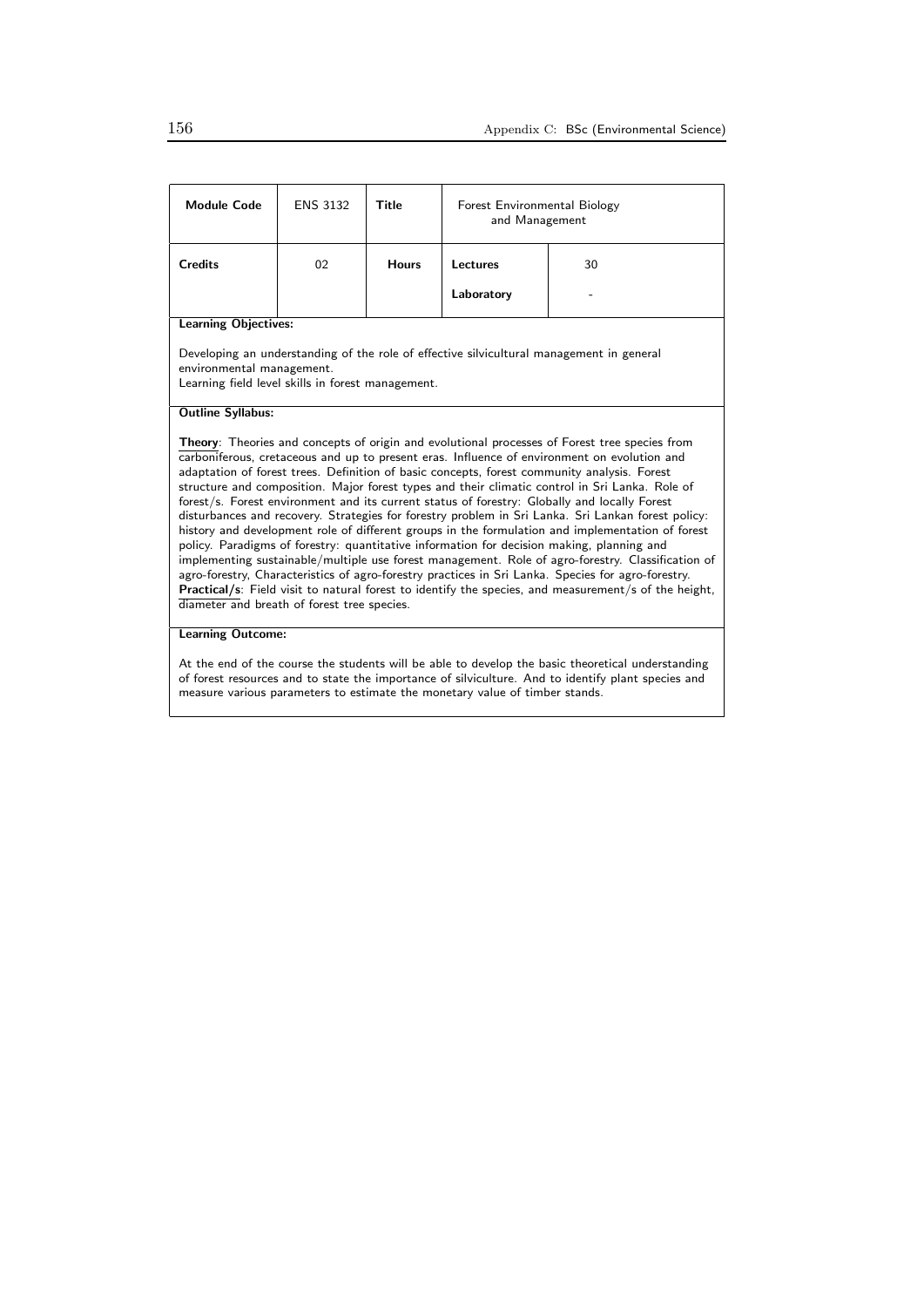| Module Code                                                                                                                                                                                                                                                                                                                                                                                                                                                                                                                                                                                                                                                                                                                                                                                                                                                                                                                              | <b>ENS 3142</b>                                                   | Title        | Wild life Biology and<br>Management |    |  |  |
|------------------------------------------------------------------------------------------------------------------------------------------------------------------------------------------------------------------------------------------------------------------------------------------------------------------------------------------------------------------------------------------------------------------------------------------------------------------------------------------------------------------------------------------------------------------------------------------------------------------------------------------------------------------------------------------------------------------------------------------------------------------------------------------------------------------------------------------------------------------------------------------------------------------------------------------|-------------------------------------------------------------------|--------------|-------------------------------------|----|--|--|
| <b>Credits</b>                                                                                                                                                                                                                                                                                                                                                                                                                                                                                                                                                                                                                                                                                                                                                                                                                                                                                                                           | 02                                                                | <b>Hours</b> | <b>Lectures</b>                     | 25 |  |  |
|                                                                                                                                                                                                                                                                                                                                                                                                                                                                                                                                                                                                                                                                                                                                                                                                                                                                                                                                          |                                                                   |              | Laboratory                          | 15 |  |  |
| <b>Learning Objectives:</b>                                                                                                                                                                                                                                                                                                                                                                                                                                                                                                                                                                                                                                                                                                                                                                                                                                                                                                              |                                                                   |              |                                     |    |  |  |
|                                                                                                                                                                                                                                                                                                                                                                                                                                                                                                                                                                                                                                                                                                                                                                                                                                                                                                                                          | Understanding wildlife biology for effective wildlife management. |              |                                     |    |  |  |
| <b>Outline Syllabus:</b>                                                                                                                                                                                                                                                                                                                                                                                                                                                                                                                                                                                                                                                                                                                                                                                                                                                                                                                 |                                                                   |              |                                     |    |  |  |
| Introduction: Goals of wildlife management. Population as a unit of study; estimation of<br>population parameters; life tables; innate capacity for increase in numbers; population growth<br>and regulation; competition perdition and wildlife harvesting; methods of control; Fire as a<br>management tool; methods of estimating population size. The concept of the Minimum Viable<br>population; Effective population size; island biogeography; Inbreeding depression; Genetic<br>problems contributing to risk of extinction; Rescue and recovery of near extinction; In - situ and<br>en - situ conservation; Effects of fragmentation; Restoration, Reclamation, and regeneration of<br>degraded ecosystem. Forest corridors, reintroduction. Management of nature reserve.<br>International convention. Methods of wildlife study techniques: survey methods, radiometry,<br>remote sensing. Wildlife ordinance of Sri Lanka. |                                                                   |              |                                     |    |  |  |
| <b>Learning Outcome:</b>                                                                                                                                                                                                                                                                                                                                                                                                                                                                                                                                                                                                                                                                                                                                                                                                                                                                                                                 |                                                                   |              |                                     |    |  |  |
| At the end of the course the students will be able to develop the basic understanding of the<br>biology of wild animals' for the effective management by considering various environmental                                                                                                                                                                                                                                                                                                                                                                                                                                                                                                                                                                                                                                                                                                                                               |                                                                   |              |                                     |    |  |  |

factors.

157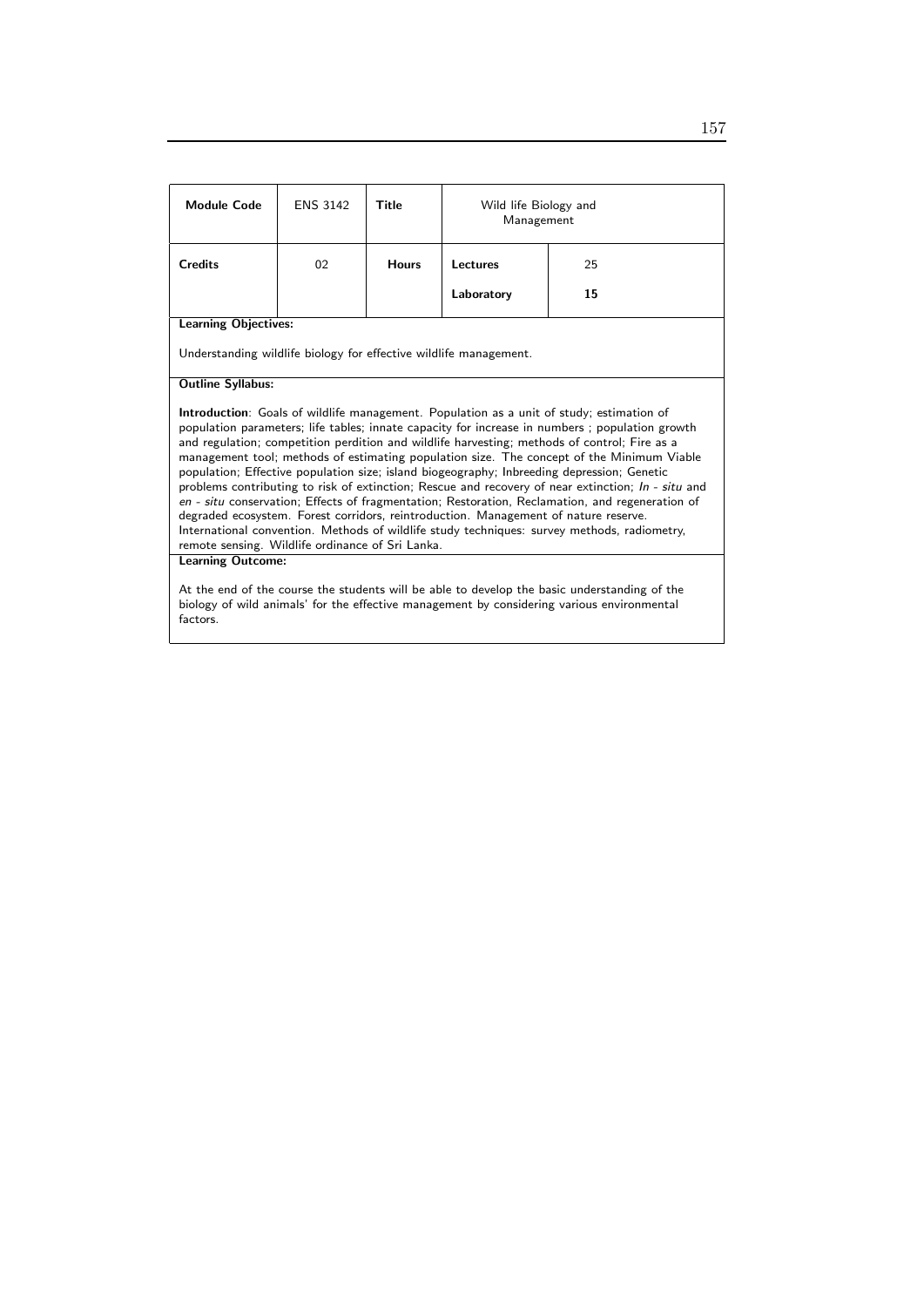| <b>Module Code</b>                                                                                                                                                                                                                                                                                                                                                                                                                                                                                                                                                                                                                                                                                                                                                                                                                                                                                                                                                                                                                                                                                                                                                                                                                                                                                                                                                                                                                                                                                                                                                                                                                                                                                                                                                                                                                                                           | <b>ENS 3153</b> | <b>Title</b> | Solid and Hazardous Waste<br>Management |    |  |
|------------------------------------------------------------------------------------------------------------------------------------------------------------------------------------------------------------------------------------------------------------------------------------------------------------------------------------------------------------------------------------------------------------------------------------------------------------------------------------------------------------------------------------------------------------------------------------------------------------------------------------------------------------------------------------------------------------------------------------------------------------------------------------------------------------------------------------------------------------------------------------------------------------------------------------------------------------------------------------------------------------------------------------------------------------------------------------------------------------------------------------------------------------------------------------------------------------------------------------------------------------------------------------------------------------------------------------------------------------------------------------------------------------------------------------------------------------------------------------------------------------------------------------------------------------------------------------------------------------------------------------------------------------------------------------------------------------------------------------------------------------------------------------------------------------------------------------------------------------------------------|-----------------|--------------|-----------------------------------------|----|--|
| <b>Credits</b>                                                                                                                                                                                                                                                                                                                                                                                                                                                                                                                                                                                                                                                                                                                                                                                                                                                                                                                                                                                                                                                                                                                                                                                                                                                                                                                                                                                                                                                                                                                                                                                                                                                                                                                                                                                                                                                               | 03              | <b>Hours</b> | Lectures                                | 40 |  |
|                                                                                                                                                                                                                                                                                                                                                                                                                                                                                                                                                                                                                                                                                                                                                                                                                                                                                                                                                                                                                                                                                                                                                                                                                                                                                                                                                                                                                                                                                                                                                                                                                                                                                                                                                                                                                                                                              |                 |              | Laboratory                              | 15 |  |
| <b>Learning Objectives:</b>                                                                                                                                                                                                                                                                                                                                                                                                                                                                                                                                                                                                                                                                                                                                                                                                                                                                                                                                                                                                                                                                                                                                                                                                                                                                                                                                                                                                                                                                                                                                                                                                                                                                                                                                                                                                                                                  |                 |              |                                         |    |  |
| Developing understandings on the need of solid wastes and hazardous wastes management for<br>effective environmental management.                                                                                                                                                                                                                                                                                                                                                                                                                                                                                                                                                                                                                                                                                                                                                                                                                                                                                                                                                                                                                                                                                                                                                                                                                                                                                                                                                                                                                                                                                                                                                                                                                                                                                                                                             |                 |              |                                         |    |  |
| <b>Outline Syllabus:</b>                                                                                                                                                                                                                                                                                                                                                                                                                                                                                                                                                                                                                                                                                                                                                                                                                                                                                                                                                                                                                                                                                                                                                                                                                                                                                                                                                                                                                                                                                                                                                                                                                                                                                                                                                                                                                                                     |                 |              |                                         |    |  |
| Theory: Types of solidwastes, functional elements involved with the solidwaste management -<br>waste handling, collection, transportation, segregation, disposal etc. Methods of disposal -<br>sanitary land filling, bio reactor landfilling/sustainable landfilling, incineration, composting,<br>vemicompost, recovery of energy from solid wastes (RDF) etc. Solid waste Management:<br>Comprehensive overview of the planning of municipal solid waste management systems,<br>particularly problems in cities and their appropriate solutions, emphasizing correlations with<br>environmental health, water and sludge management for the sustainable development. Hazardous<br>wastes: Introduction, sources of generation, composition, physical form; quantity and quality of<br>hazardous wastes, physical and biological routes and transport of hazardous wastes substances,<br>hazardous waste regulations, the Sri Lankan scenario/s. Special hazardous waste - Hazardous<br>wastes sources and characterization categories and control - sampling and characterization.<br>Analysis of hazardous wastes - analytical approach for hazardous waste characterization -<br>proximate analysis, survey analysis, directed analysis, analytical methods. Hazardous waste<br>treatment technologies- waste recovery processes solidification, stabilization and encapsulation -<br>biological process and thermal processes. Storage and transportation, TSDF cradle to grave<br>concept: ultimate disposal facilities - secure landfilling, deep well injection, ocean disposal. Waste<br>minimization techniques: waste recovery processes, pollution prevention and recycling<br>Environmental facility assessment and audit waste minimization, hazardous waste site<br>remediation technologies.<br>Practical/s: Will be executed via case studies/assignments. |                 |              |                                         |    |  |

At the end of the course the students will be able to develop the detailed theoretical understanding of the solid wastes and hazardous wastes concepts and to state and quantify the impacts on the environment. And to provide appropriate problem-based solution to manage waste generation and disposal issues.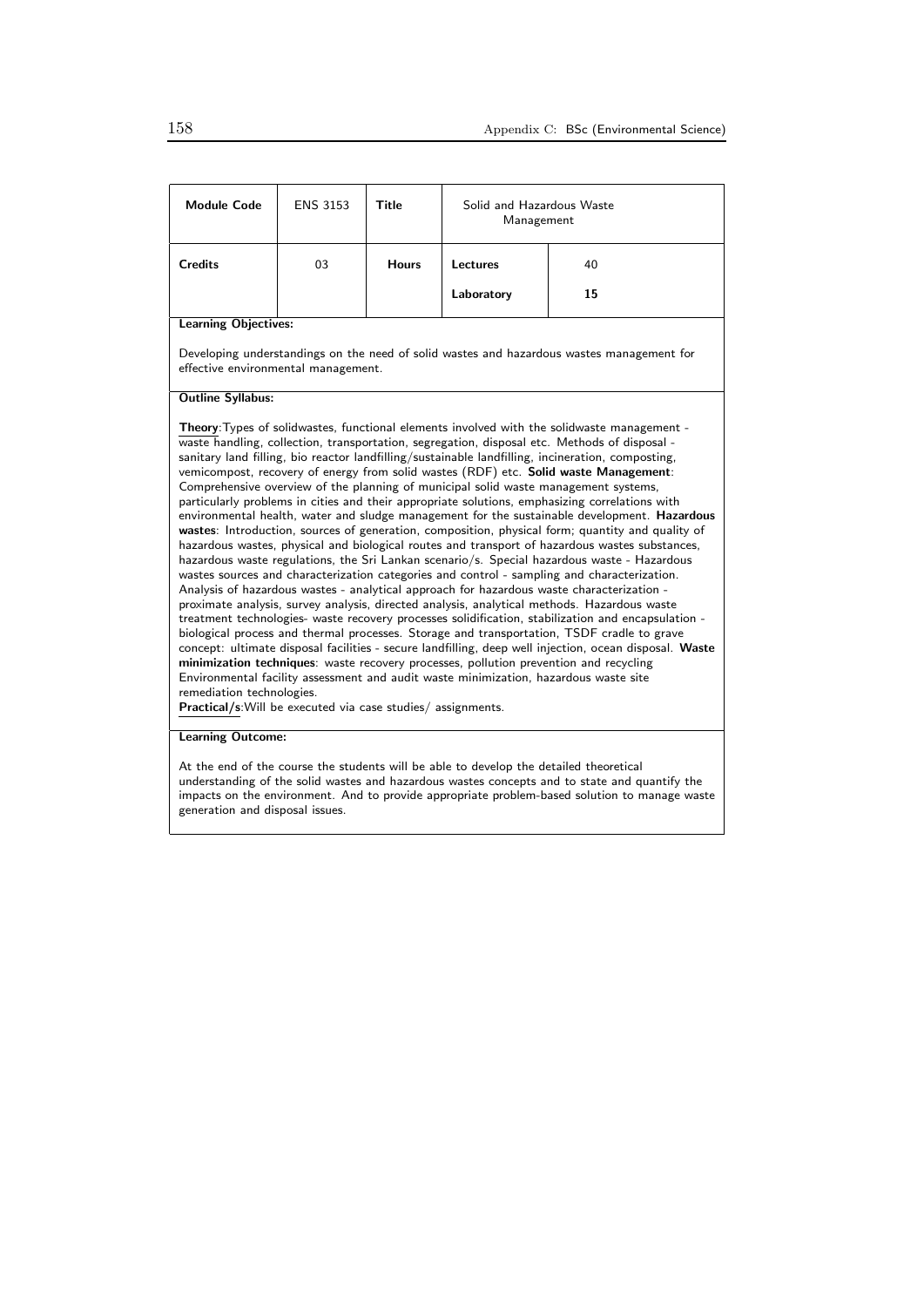| <b>Module Code</b>                                                                                                                                                                                                                                                                                                                                                                                                                                                                                                                                                                                                                                                                                                                                                                                                                                                                                                                                                                                                                                                                                                      | <b>ENS 3163</b> | <b>Title</b> | Applied Statistics and<br>Experimental Design |    |  |
|-------------------------------------------------------------------------------------------------------------------------------------------------------------------------------------------------------------------------------------------------------------------------------------------------------------------------------------------------------------------------------------------------------------------------------------------------------------------------------------------------------------------------------------------------------------------------------------------------------------------------------------------------------------------------------------------------------------------------------------------------------------------------------------------------------------------------------------------------------------------------------------------------------------------------------------------------------------------------------------------------------------------------------------------------------------------------------------------------------------------------|-----------------|--------------|-----------------------------------------------|----|--|
| <b>Credits</b>                                                                                                                                                                                                                                                                                                                                                                                                                                                                                                                                                                                                                                                                                                                                                                                                                                                                                                                                                                                                                                                                                                          | 03              | <b>Hours</b> | <b>Lectures</b>                               | 40 |  |
|                                                                                                                                                                                                                                                                                                                                                                                                                                                                                                                                                                                                                                                                                                                                                                                                                                                                                                                                                                                                                                                                                                                         |                 |              | Laboratory                                    | 15 |  |
| <b>Learning Objectives:</b>                                                                                                                                                                                                                                                                                                                                                                                                                                                                                                                                                                                                                                                                                                                                                                                                                                                                                                                                                                                                                                                                                             |                 |              |                                               |    |  |
| Development of basic to medium skills in applied statistics (and experimental designing) to aid in<br>applied environmental science research.<br>Skill development in the use of appropriate (and relevant) statistical software to aid in analysis.                                                                                                                                                                                                                                                                                                                                                                                                                                                                                                                                                                                                                                                                                                                                                                                                                                                                    |                 |              |                                               |    |  |
| <b>Outline Syllabus:</b>                                                                                                                                                                                                                                                                                                                                                                                                                                                                                                                                                                                                                                                                                                                                                                                                                                                                                                                                                                                                                                                                                                |                 |              |                                               |    |  |
| Theory: Population and samples, Measures of centre and dispersion, Expected values, Frequency<br>distributions, Histograms, Stem and leaf and Box plots, Concepts off probability sample space,<br>Calculation of probability for discrete and continuous events, Normal distributions, Calculation of<br>probabilities, Sampling distribution of sample means (for large and small samples) The "t"<br>distribution, Pooled and paired "t" tests, Introduction to analysis of variance, Simple Linear<br>Regression, Correlation coefficient interpretation, Lack of fit tests and alternative models,<br>Introduction to multiple linear regression. Principles of experimental designs. Completely<br>randomized, Complete block, and latin square designs. Covariance analysis, Transformation of<br>date. Factorial Experiments, fixed effects and random effects models. Sub sampling nested<br>factorial designs. Confounding in 2", factorial experiments fractional factorials (2"), split- plot<br>designs.<br>Practical/s:Introduction to statistical packages, usage of packages such as Minitab, SAS, SPSS |                 |              |                                               |    |  |
| <b>Learning Outcome:</b>                                                                                                                                                                                                                                                                                                                                                                                                                                                                                                                                                                                                                                                                                                                                                                                                                                                                                                                                                                                                                                                                                                |                 |              |                                               |    |  |
| At the end of the course the students will be able to develop the skills in manipulating raw data<br>to perform statistical analysis executed via various software tools.                                                                                                                                                                                                                                                                                                                                                                                                                                                                                                                                                                                                                                                                                                                                                                                                                                                                                                                                               |                 |              |                                               |    |  |
|                                                                                                                                                                                                                                                                                                                                                                                                                                                                                                                                                                                                                                                                                                                                                                                                                                                                                                                                                                                                                                                                                                                         |                 |              |                                               |    |  |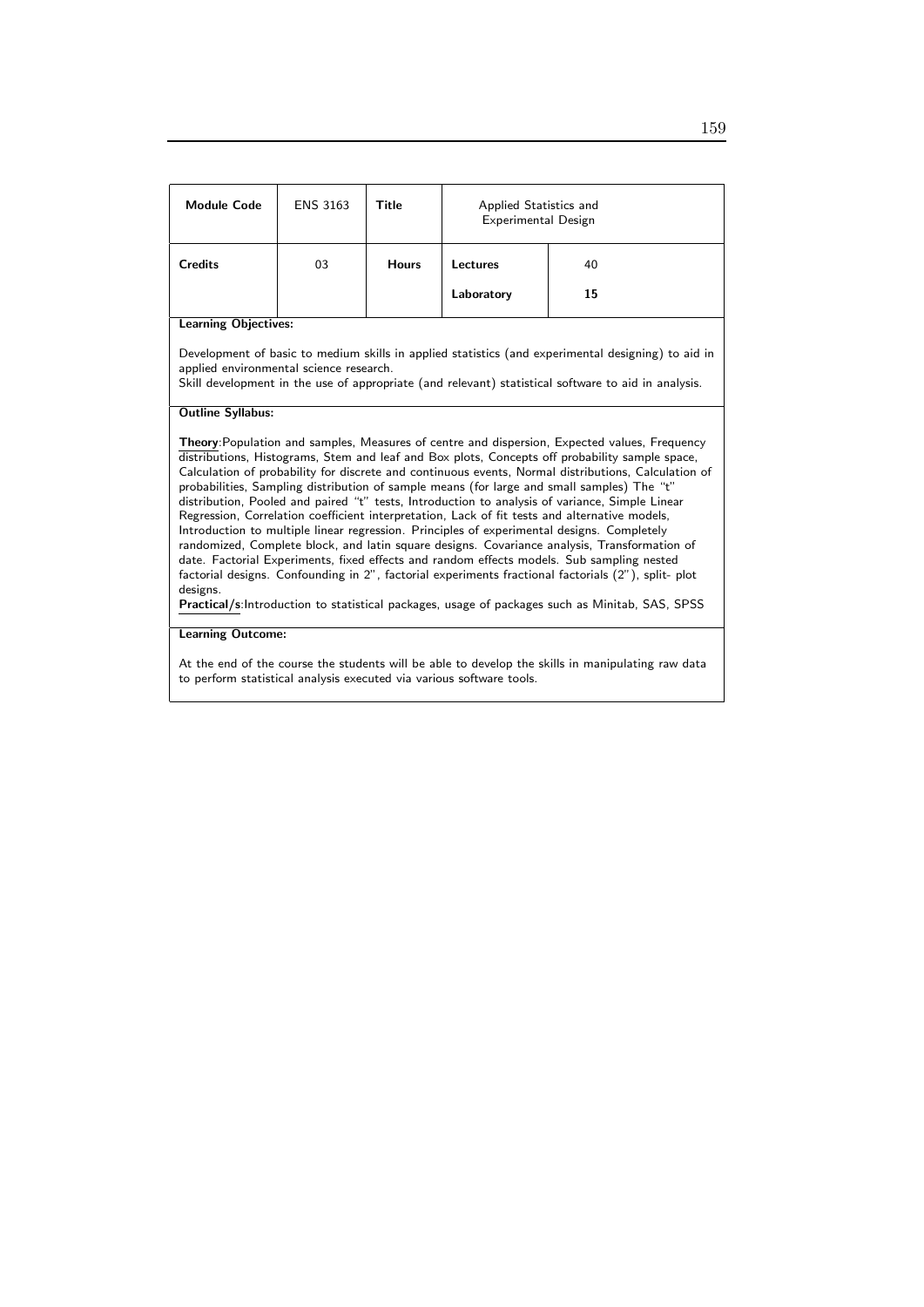| <b>Module Code</b>                                                                                                                                                                                                                                                                                                                                                                                                                                                                                                                                                                                                                                                                                                                                                                                                                                                                                                                                                                                                                                                                                                                                                                                                                                                                                                             | <b>SENS 3173</b> | Title        | Environmental Biotechnology |    |  |  |
|--------------------------------------------------------------------------------------------------------------------------------------------------------------------------------------------------------------------------------------------------------------------------------------------------------------------------------------------------------------------------------------------------------------------------------------------------------------------------------------------------------------------------------------------------------------------------------------------------------------------------------------------------------------------------------------------------------------------------------------------------------------------------------------------------------------------------------------------------------------------------------------------------------------------------------------------------------------------------------------------------------------------------------------------------------------------------------------------------------------------------------------------------------------------------------------------------------------------------------------------------------------------------------------------------------------------------------|------------------|--------------|-----------------------------|----|--|--|
| <b>Credits</b>                                                                                                                                                                                                                                                                                                                                                                                                                                                                                                                                                                                                                                                                                                                                                                                                                                                                                                                                                                                                                                                                                                                                                                                                                                                                                                                 | 03               | <b>Hours</b> | 40<br><b>Lectures</b>       |    |  |  |
|                                                                                                                                                                                                                                                                                                                                                                                                                                                                                                                                                                                                                                                                                                                                                                                                                                                                                                                                                                                                                                                                                                                                                                                                                                                                                                                                |                  |              | Laboratory                  | 15 |  |  |
| <b>Learning Objectives:</b>                                                                                                                                                                                                                                                                                                                                                                                                                                                                                                                                                                                                                                                                                                                                                                                                                                                                                                                                                                                                                                                                                                                                                                                                                                                                                                    |                  |              |                             |    |  |  |
| Developing an appreciation for the theoretical aspects and recent advancements of biotechnology<br>within the confinements of the field of environmental science.                                                                                                                                                                                                                                                                                                                                                                                                                                                                                                                                                                                                                                                                                                                                                                                                                                                                                                                                                                                                                                                                                                                                                              |                  |              |                             |    |  |  |
| <b>Outline Syllabus:</b>                                                                                                                                                                                                                                                                                                                                                                                                                                                                                                                                                                                                                                                                                                                                                                                                                                                                                                                                                                                                                                                                                                                                                                                                                                                                                                       |                  |              |                             |    |  |  |
| <b>Theory:</b> Introduction to Environmental biotechnology: Scope and importance of renewable<br>sources, energy waste materials, Biogas energy, production of non-conventional fuels - methane<br>(biogas), hydrogen, alcohols and algal hydrocarbons. Use of micro-organisms in petroleum<br>augmentation and recovery. Mining and metal biotechnology: Microbial transformation,<br>accumulation and concentration of metals, metal leaching, extraction and future prospects.<br>Biological control: Microbial control of plants, plant pests, pathogens and insects.<br>Micro-organisms and microbial products. Exploitation of micro-organisms for soil fertility:<br>Biological nitrogen fixation and bio-fertiliser phosphate solubilisation, VAM fungi and crop<br>productivity. Micro-organisms to be used as SCP & as food and feed supplements. Microbial<br>production of flavours and food colorants. Plants, animals and microbes as pollution indicators.<br>Pollution using biological systems, Biological waste managements. Biodegradation with<br>genetically engineered organisms. Microbial conversion of Biomass. Treatment of oil spillages,<br>sewage and sewage disposal. Alternative to synthetic uses of chemical pesticides; fertilizers.<br>Alternative energy uses; bio-diesel. Bio-processing. |                  |              |                             |    |  |  |

At the end of the course the students will be able to develop the basic theoretical aspects of biotechnology with the recent advancements in the handling techniques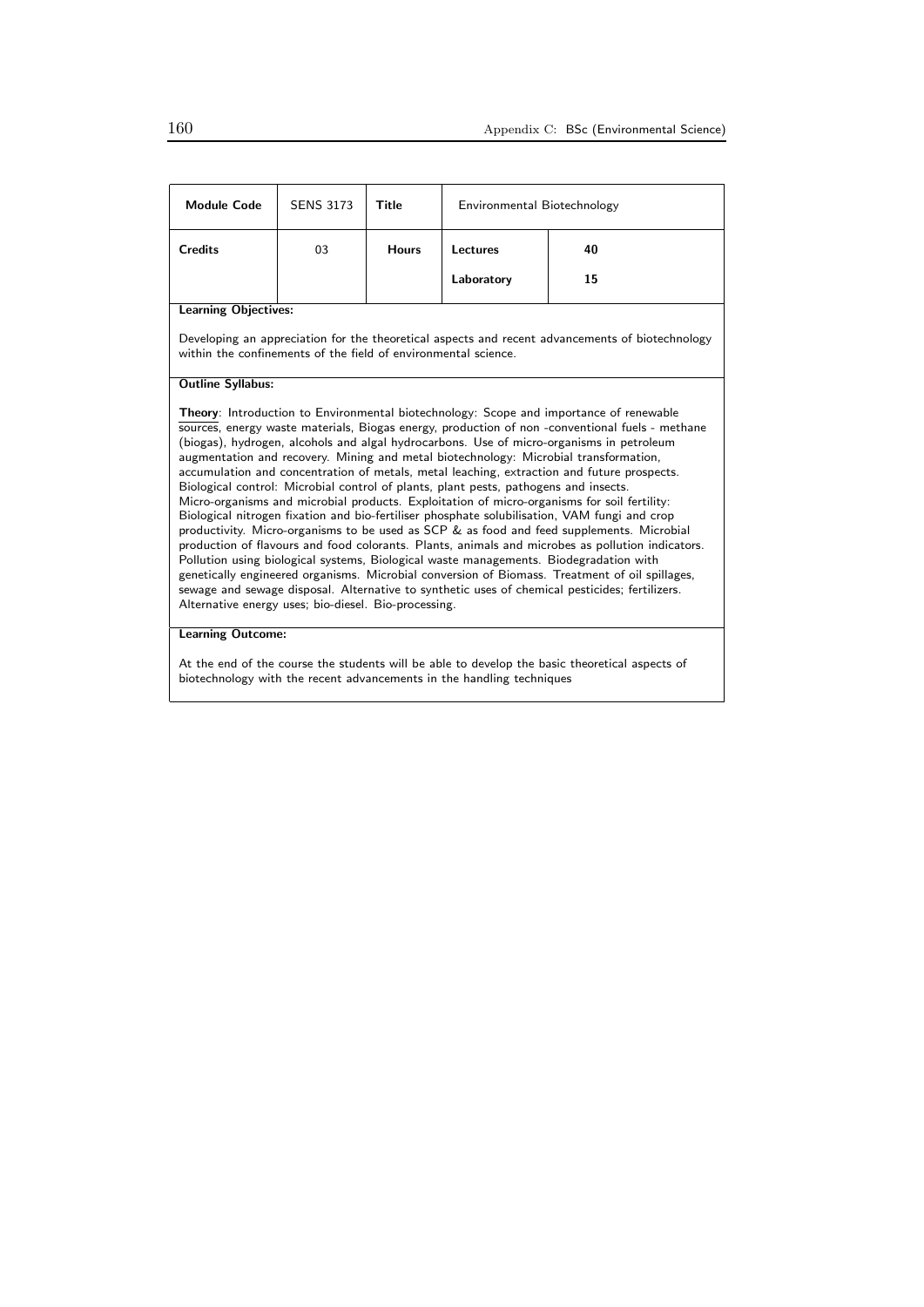| <b>Module Code</b>                                                                                                                                                                                                                                                                                                                                                                                                                                                                                                                                                                                                                                                                                                                                                                                                                                                                                                                                                                                                                                                                                                                                                                                                                                                                                                                                                                                                                                                                                                                                                                                                                                                                                                                                                                                                                                                                                 | <b>ACU 3112</b>                                                                                                        | Title        | Management and<br><b>Entrepreneurial Skills</b> |    |  |
|----------------------------------------------------------------------------------------------------------------------------------------------------------------------------------------------------------------------------------------------------------------------------------------------------------------------------------------------------------------------------------------------------------------------------------------------------------------------------------------------------------------------------------------------------------------------------------------------------------------------------------------------------------------------------------------------------------------------------------------------------------------------------------------------------------------------------------------------------------------------------------------------------------------------------------------------------------------------------------------------------------------------------------------------------------------------------------------------------------------------------------------------------------------------------------------------------------------------------------------------------------------------------------------------------------------------------------------------------------------------------------------------------------------------------------------------------------------------------------------------------------------------------------------------------------------------------------------------------------------------------------------------------------------------------------------------------------------------------------------------------------------------------------------------------------------------------------------------------------------------------------------------------|------------------------------------------------------------------------------------------------------------------------|--------------|-------------------------------------------------|----|--|
| <b>Credits</b>                                                                                                                                                                                                                                                                                                                                                                                                                                                                                                                                                                                                                                                                                                                                                                                                                                                                                                                                                                                                                                                                                                                                                                                                                                                                                                                                                                                                                                                                                                                                                                                                                                                                                                                                                                                                                                                                                     | 02                                                                                                                     | <b>Hours</b> | Lectures                                        | 30 |  |
|                                                                                                                                                                                                                                                                                                                                                                                                                                                                                                                                                                                                                                                                                                                                                                                                                                                                                                                                                                                                                                                                                                                                                                                                                                                                                                                                                                                                                                                                                                                                                                                                                                                                                                                                                                                                                                                                                                    |                                                                                                                        |              | Laboratory                                      |    |  |
| <b>Learning Objectives:</b>                                                                                                                                                                                                                                                                                                                                                                                                                                                                                                                                                                                                                                                                                                                                                                                                                                                                                                                                                                                                                                                                                                                                                                                                                                                                                                                                                                                                                                                                                                                                                                                                                                                                                                                                                                                                                                                                        |                                                                                                                        |              |                                                 |    |  |
|                                                                                                                                                                                                                                                                                                                                                                                                                                                                                                                                                                                                                                                                                                                                                                                                                                                                                                                                                                                                                                                                                                                                                                                                                                                                                                                                                                                                                                                                                                                                                                                                                                                                                                                                                                                                                                                                                                    | Development of basic appreciation for managerial and entrepreneurial skills as a prospective<br>environmental manager. |              |                                                 |    |  |
| <b>Outline Syllabus:</b>                                                                                                                                                                                                                                                                                                                                                                                                                                                                                                                                                                                                                                                                                                                                                                                                                                                                                                                                                                                                                                                                                                                                                                                                                                                                                                                                                                                                                                                                                                                                                                                                                                                                                                                                                                                                                                                                           |                                                                                                                        |              |                                                 |    |  |
| Definition of Management, Function of Management, Planning Organizing, Staffing, Directing,<br>Communication, Motivation, Leadership and Controlling. Communication in Management:<br>[Effective communication skills, Communication process, Presentation skills, Written<br>communication and Data collection techniques]. Motivation: [Motivation and incentives, Needs,<br>drives and obstacles, Behavioural theories, Morale]. Groups and teams: [Organization of work<br>group, Team building and Characteristics of successful team]. Leadership: [Characteristics of<br>leaders and Leadership styles]. Interpersonal processes: [Active listening skills, Non-verbal<br>communication and Interviews and counselling]. Managing change: [Causes and nature of<br>change, Resistance of change, Practices that support change and Handling conflict]. Problem<br>solving and decision making: Barriers to creative thinking, Problem definition, Problem solving<br>techniques, Group discussion, brainstorming and Decision making aids. Managing time: [Benefits<br>of time management, Time wasting activities, Time management aids, Personal time<br>management plan measuring methods and Time management techniques]. Entrepreneurial skills:<br>[Definition of entrepreneurial skills, small business management, Micro based industry and<br>Characteristics of entrepreneur]. Total quality management: [Concept of quality and customer,<br>Customer requirements, Quality approach and Implications of quality systems]. Customer care:<br>[Customer service, Words to use and words to avoid and Establishing rapport and new business].<br>Purchasing skills: [Stock control, Procedures, Supplier selection, Procurement policy and<br>strategy]. Negotiation skills: [What is negotiation, Four stages of negotiation and Types of<br>negotiation questioning techniques]. |                                                                                                                        |              |                                                 |    |  |

#### Learning Outcome:

At the end of the course the students will be able to develop their entrepreneurial and managerial skills.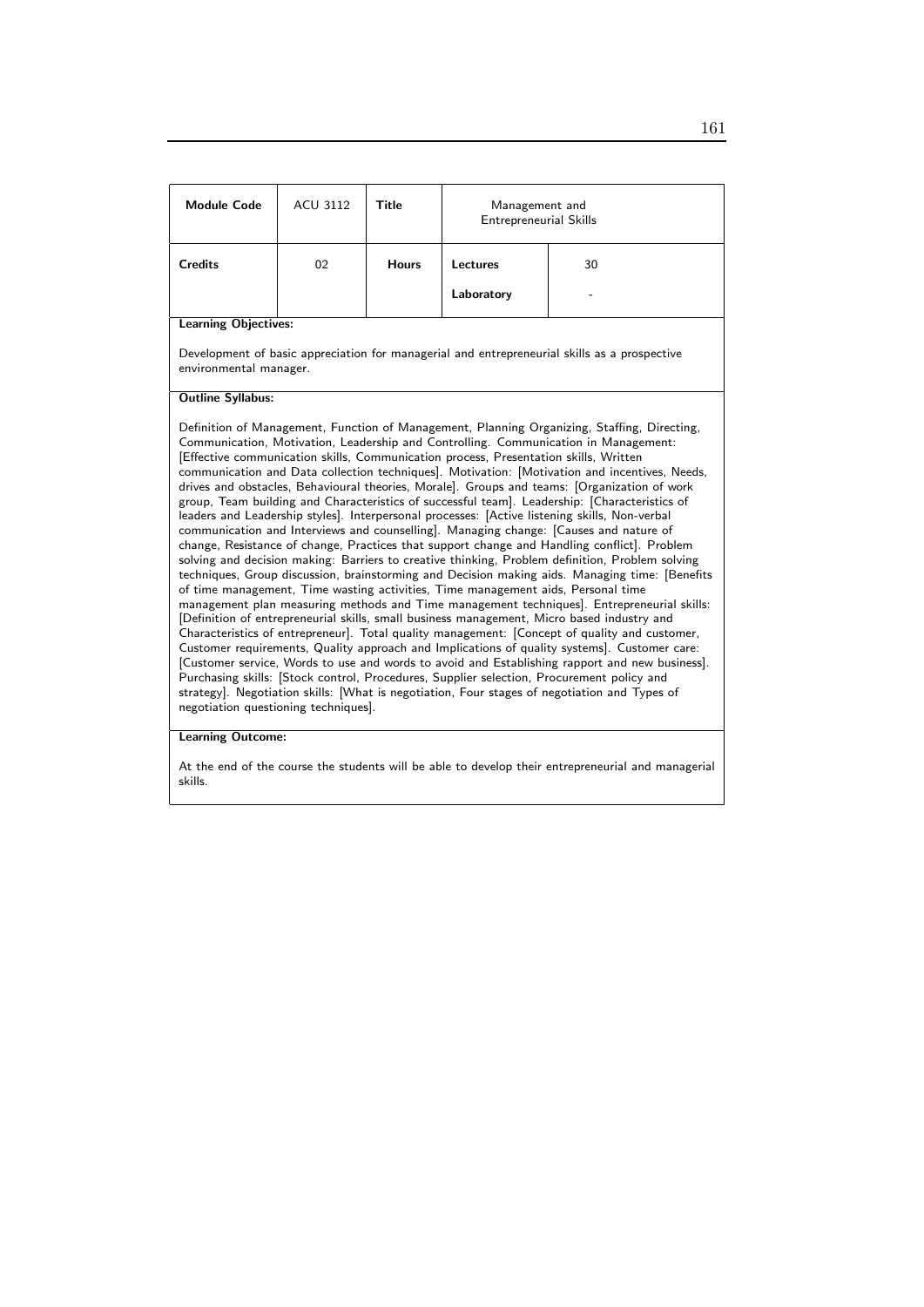| <b>Module Code</b>                                                                                                                                                                                                                                                                                                                                           | <b>ENS 3212</b> | Title        | Research Methods for<br><b>Environmental and Resource</b><br>Management |    |
|--------------------------------------------------------------------------------------------------------------------------------------------------------------------------------------------------------------------------------------------------------------------------------------------------------------------------------------------------------------|-----------------|--------------|-------------------------------------------------------------------------|----|
| <b>Credits</b>                                                                                                                                                                                                                                                                                                                                               | 02              | <b>Hours</b> | Lectures                                                                | 30 |
|                                                                                                                                                                                                                                                                                                                                                              |                 |              | Laboratory                                                              |    |
| <b>Learning Objectives:</b>                                                                                                                                                                                                                                                                                                                                  |                 |              |                                                                         |    |
| In parallel to the technical skills developed in ENS 3163, the students will learn about the theory<br>of scientific reasoning, research and ethics for taking up and conducting effective applied<br>environmental research projects.<br>Development of writing, presentation and referencing skills in scientific research.                                |                 |              |                                                                         |    |
| <b>Outline Syllabus:</b>                                                                                                                                                                                                                                                                                                                                     |                 |              |                                                                         |    |
| The scientific method. The research process. Identification of environmental and resource<br>management problems. Development of appropriate research designs. Impact analysis Data<br>collection methods; RRA, PRA, Surveys, Observations, multidisciplinary research. Evaluation<br>research. Analysis and presentation. Ethics of environmental research. |                 |              |                                                                         |    |
| <b>Learning Outcome:</b>                                                                                                                                                                                                                                                                                                                                     |                 |              |                                                                         |    |
| At the end of the course the students will be able to provide scientific reasoning in the<br>environmental research and to develop scientific writing and presentation.                                                                                                                                                                                      |                 |              |                                                                         |    |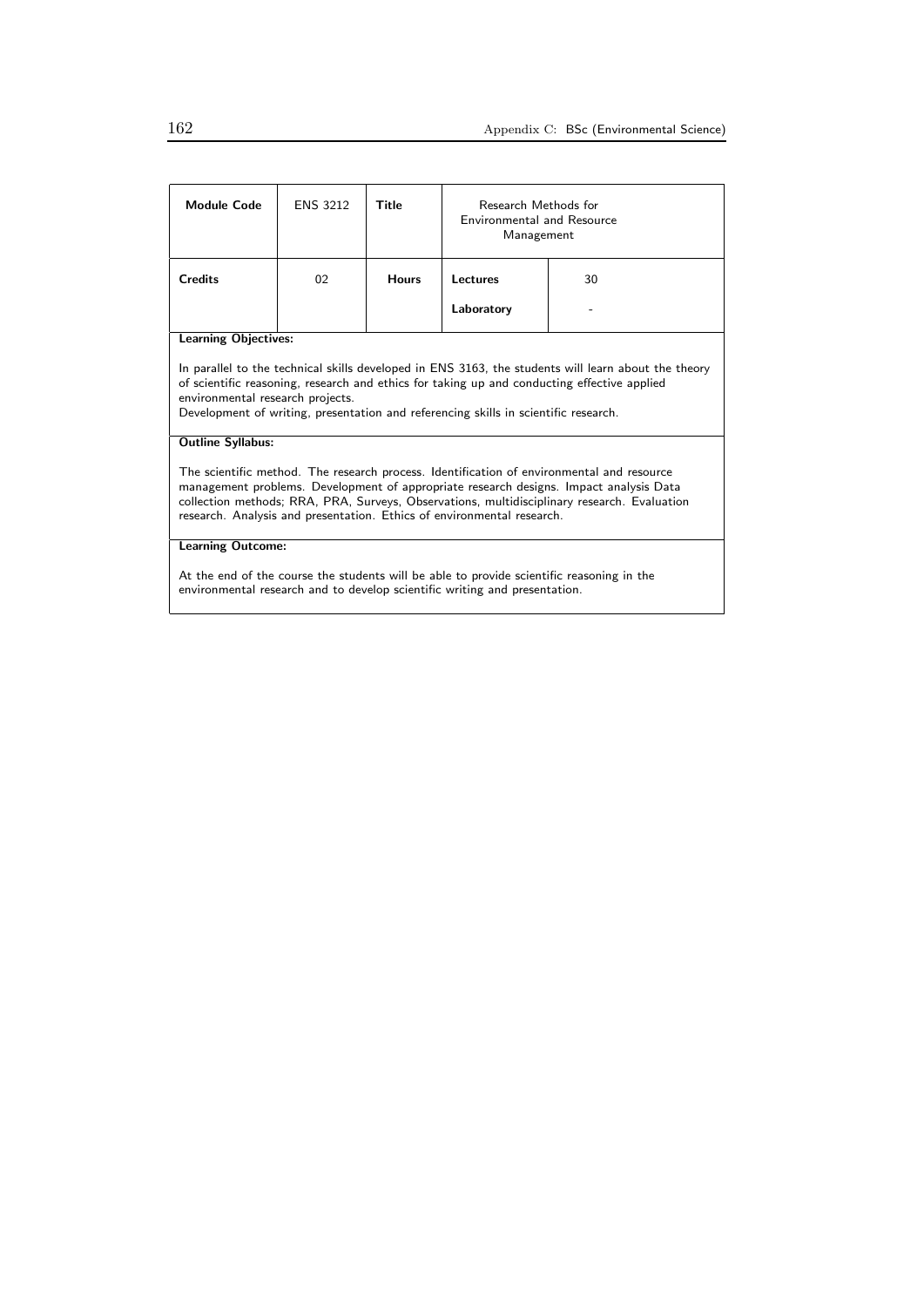| <b>Module Code</b>                                                                                                                                                                                                                                   | <b>ENS 3222</b> | Title        | Marine Environment and<br>Management                                                                                                                                                                                                                       |                                                                                                                                                                                                                                                                                                                                                                                                                                                                                                                                                                                                                                                                                                                                                                                                                                                                                                               |
|------------------------------------------------------------------------------------------------------------------------------------------------------------------------------------------------------------------------------------------------------|-----------------|--------------|------------------------------------------------------------------------------------------------------------------------------------------------------------------------------------------------------------------------------------------------------------|---------------------------------------------------------------------------------------------------------------------------------------------------------------------------------------------------------------------------------------------------------------------------------------------------------------------------------------------------------------------------------------------------------------------------------------------------------------------------------------------------------------------------------------------------------------------------------------------------------------------------------------------------------------------------------------------------------------------------------------------------------------------------------------------------------------------------------------------------------------------------------------------------------------|
| <b>Credits</b>                                                                                                                                                                                                                                       | 02              | <b>Hours</b> | Lectures                                                                                                                                                                                                                                                   | 25                                                                                                                                                                                                                                                                                                                                                                                                                                                                                                                                                                                                                                                                                                                                                                                                                                                                                                            |
|                                                                                                                                                                                                                                                      |                 |              | Laboratory                                                                                                                                                                                                                                                 | 15                                                                                                                                                                                                                                                                                                                                                                                                                                                                                                                                                                                                                                                                                                                                                                                                                                                                                                            |
| <b>Learning Objectives:</b><br>involved within.<br>the local and international contexts.                                                                                                                                                             |                 |              |                                                                                                                                                                                                                                                            | Development of general appreciation of the marine environment and the various processes<br>Understanding the concepts, theories and practicalities of marine environmental management in<br>Development of the basic ability to apply environmental and management theories to solve                                                                                                                                                                                                                                                                                                                                                                                                                                                                                                                                                                                                                          |
| management issues arising in the marine environment.<br><b>Outline Syllabus:</b>                                                                                                                                                                     |                 |              |                                                                                                                                                                                                                                                            |                                                                                                                                                                                                                                                                                                                                                                                                                                                                                                                                                                                                                                                                                                                                                                                                                                                                                                               |
| Environment.                                                                                                                                                                                                                                         |                 |              | and management, Effects of El Nio, Carbon cycle and Global warming on the Marine<br>organisms [fauna & flora]; (planktons, invertebrates, vertebrates, algae and plants);<br>estimation/determination of physiochemical properties of marine water sample. | Theory: Introduction to the marine environment, structure of ocean basins, seawater chemistry.<br>Role of marine life in its environment (Pelagic; neritic & oceanic [hydrothermal vents], Benthic;<br>supra littoral, eulittoral, sub littoral [intertidal], Sea shore; rocky & sandy, Coastal: coral reefs,<br>mangroves, dunes & beach, lagoons estuaries). phytoplanktons, zooplanktons, sea weeds(algae),<br>sea grass, salt marsh and mangroves (plantae), marine invertebrates [porifera, coelenterate,<br>annelids, molluscs, arthropods, echinoderms] and marine vertebrates: [Fish, Reptiles, Birds,<br>Mammals], Marine Management: [MPAs, ICZM, SMAs (in the local contexts)], Marine pollution<br>Practical/s: Will involve field visits to coastal areas such as Chilaw, Negombo, Hikkaduwa,<br>Batticaloa and Trincomalee. Identifying, recording and culturing (if possible) the local marine |
| <b>Learning Outcome:</b>                                                                                                                                                                                                                             |                 |              |                                                                                                                                                                                                                                                            |                                                                                                                                                                                                                                                                                                                                                                                                                                                                                                                                                                                                                                                                                                                                                                                                                                                                                                               |
| At the end of the course the students will be able to develop the understanding of the concepts<br>and theories in marine environment and to demonstrate the abilities in applying management<br>terms in solving marine environment related issues. |                 |              |                                                                                                                                                                                                                                                            |                                                                                                                                                                                                                                                                                                                                                                                                                                                                                                                                                                                                                                                                                                                                                                                                                                                                                                               |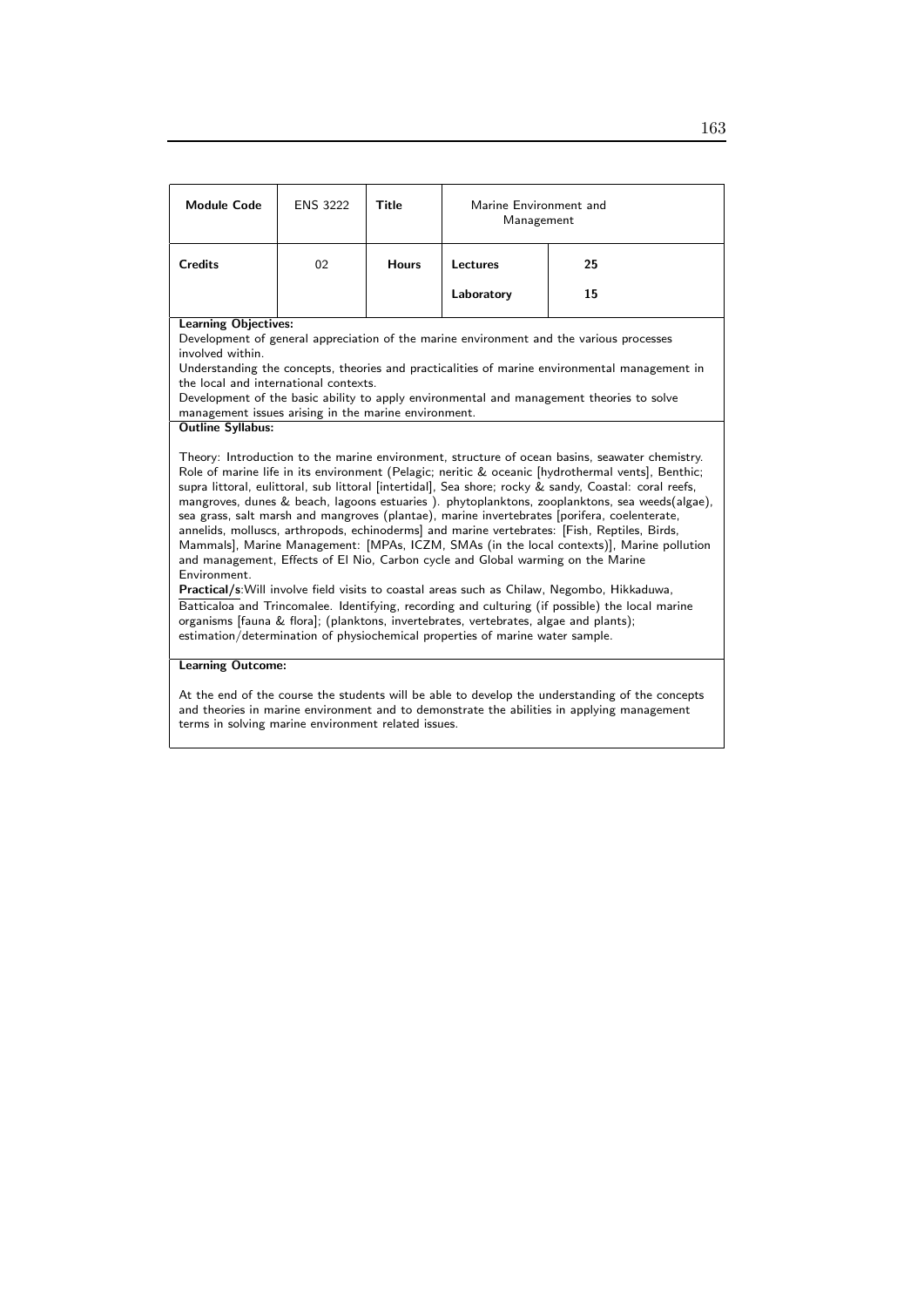| <b>Module Code</b>                   | <b>ENS 3231</b> | Title        | Environmental Law |                                                                                                                                                                                                                                                                                                                                                                                                                                                                                                                                                                                                                                                                                                                                                                                        |
|--------------------------------------|-----------------|--------------|-------------------|----------------------------------------------------------------------------------------------------------------------------------------------------------------------------------------------------------------------------------------------------------------------------------------------------------------------------------------------------------------------------------------------------------------------------------------------------------------------------------------------------------------------------------------------------------------------------------------------------------------------------------------------------------------------------------------------------------------------------------------------------------------------------------------|
| <b>Credits</b>                       | 01              | <b>Hours</b> | Lectures          | 15                                                                                                                                                                                                                                                                                                                                                                                                                                                                                                                                                                                                                                                                                                                                                                                     |
|                                      |                 |              | Laboratory        | 30                                                                                                                                                                                                                                                                                                                                                                                                                                                                                                                                                                                                                                                                                                                                                                                     |
| <b>Learning Objectives:</b>          |                 |              |                   |                                                                                                                                                                                                                                                                                                                                                                                                                                                                                                                                                                                                                                                                                                                                                                                        |
| Understanding the environmental laws |                 |              |                   |                                                                                                                                                                                                                                                                                                                                                                                                                                                                                                                                                                                                                                                                                                                                                                                        |
|                                      |                 |              |                   |                                                                                                                                                                                                                                                                                                                                                                                                                                                                                                                                                                                                                                                                                                                                                                                        |
| <b>Outline Syllabus:</b>             |                 |              |                   |                                                                                                                                                                                                                                                                                                                                                                                                                                                                                                                                                                                                                                                                                                                                                                                        |
| Act.                                 |                 |              |                   | Principle and concepts of environmental law, Practice and enforcement of environmental law in<br>Sri Lanka. Introduction to the Act and statutes related to environment conservation and<br>management - National Environmental Act, Forest ordinance, plant protection ordinance, water<br>hyacinth ordinance, fauna and flora protection ordinance, mine and mineral acts, state gem<br>corporation, control of pesticides Act, regulation of fertilizer act, soil conservation act, coast<br>conservation act, hazardous waste regulations act, Atomic Energy Authority act, Fisheries act,<br>Marine Pollution Prevention Act, National Resources, Energy and Science Authority Act,<br>Environmental protection licence (EPL) scheme. Environmental ethics. Rain water harvesting |
| <b>Learning Outcome:</b>             |                 |              |                   |                                                                                                                                                                                                                                                                                                                                                                                                                                                                                                                                                                                                                                                                                                                                                                                        |
|                                      |                 |              |                   | At the end of the course the students will be able to understand and know the environmental law.                                                                                                                                                                                                                                                                                                                                                                                                                                                                                                                                                                                                                                                                                       |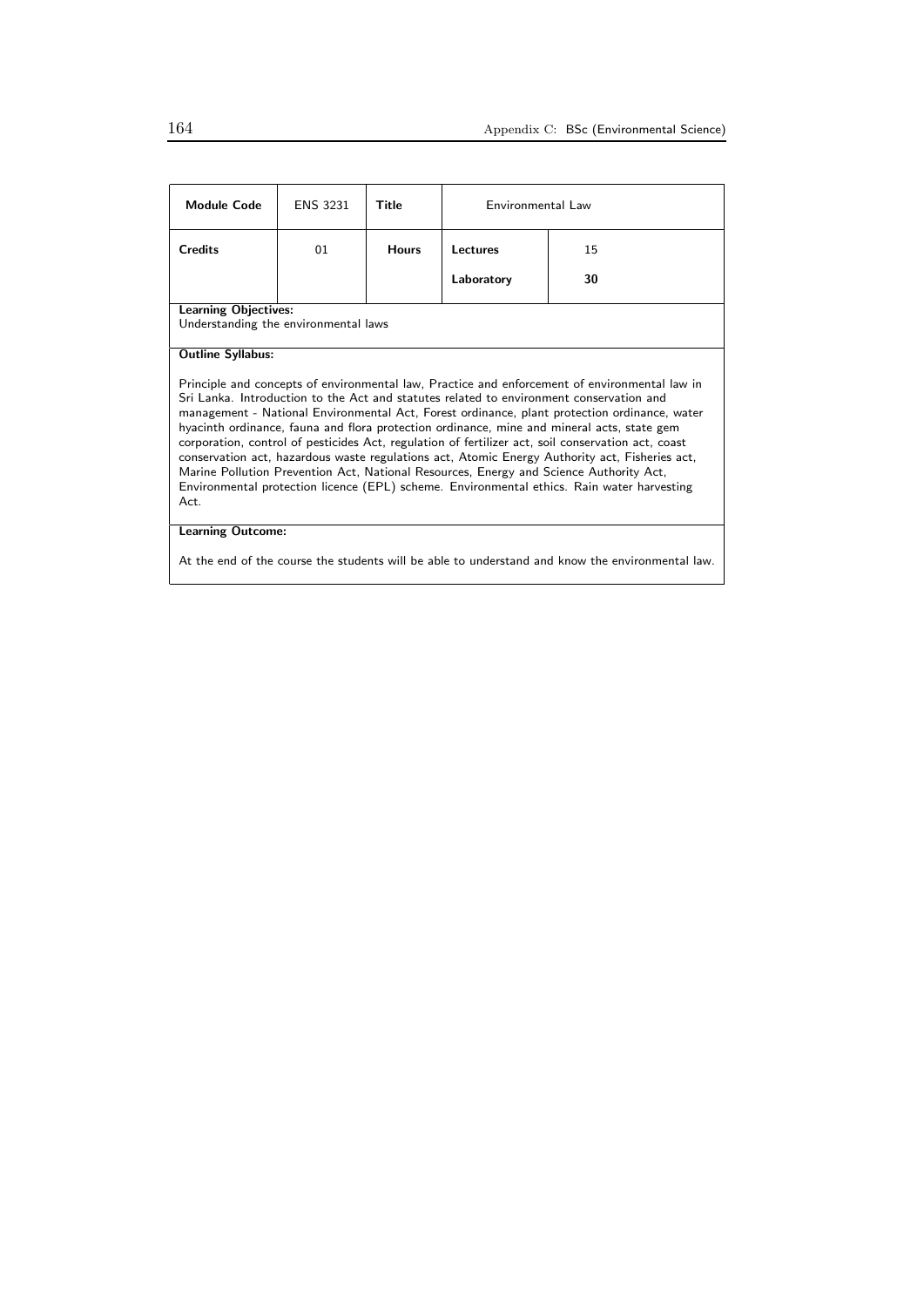| <b>Module Code</b>                  | <b>ENS 3243</b> | <b>Title</b> | Industrial Chemistry and<br>Pollution monitoring methods |                                                                                                                                                                                                                                                                                                                                                                                                                                                                                                                                                                                                                                                                                                                                                                                                                                                                                                                                                                                                                                                                                                                                                                                                                                                                                                      |
|-------------------------------------|-----------------|--------------|----------------------------------------------------------|------------------------------------------------------------------------------------------------------------------------------------------------------------------------------------------------------------------------------------------------------------------------------------------------------------------------------------------------------------------------------------------------------------------------------------------------------------------------------------------------------------------------------------------------------------------------------------------------------------------------------------------------------------------------------------------------------------------------------------------------------------------------------------------------------------------------------------------------------------------------------------------------------------------------------------------------------------------------------------------------------------------------------------------------------------------------------------------------------------------------------------------------------------------------------------------------------------------------------------------------------------------------------------------------------|
| <b>Credits</b>                      | 03              | <b>Hours</b> | Lectures                                                 | 40                                                                                                                                                                                                                                                                                                                                                                                                                                                                                                                                                                                                                                                                                                                                                                                                                                                                                                                                                                                                                                                                                                                                                                                                                                                                                                   |
|                                     |                 |              | Laboratory                                               | 15                                                                                                                                                                                                                                                                                                                                                                                                                                                                                                                                                                                                                                                                                                                                                                                                                                                                                                                                                                                                                                                                                                                                                                                                                                                                                                   |
| <b>Learning Objectives:</b>         |                 |              |                                                          |                                                                                                                                                                                                                                                                                                                                                                                                                                                                                                                                                                                                                                                                                                                                                                                                                                                                                                                                                                                                                                                                                                                                                                                                                                                                                                      |
| effective environmental management. |                 |              |                                                          | Understanding about industrial chemistry and appropriate pollution monitoring methods for                                                                                                                                                                                                                                                                                                                                                                                                                                                                                                                                                                                                                                                                                                                                                                                                                                                                                                                                                                                                                                                                                                                                                                                                            |
| <b>Outline Syllabus:</b>            |                 |              |                                                          |                                                                                                                                                                                                                                                                                                                                                                                                                                                                                                                                                                                                                                                                                                                                                                                                                                                                                                                                                                                                                                                                                                                                                                                                                                                                                                      |
| techniques.                         |                 |              |                                                          | Theory: Industrial chemistry: Theoretical fundamentals of chemical industry, role development<br>of chemical industry. Basic chemistry, processes and management of resource & waste in the<br>following industries: Cement, Ceramics, Glasses, Fertilizers, Soap, Paint and Vanishes, Paper<br>industry, Tanning industry, Dye and Pesticides. Cleaner Production Technology, Re-use,<br>recycling of Wastes: Types of wastes, industrial wastes and their disposal, collection of recyclable<br>from consumers, Recycling of organic and inorganic wastes, Economic of recycling. Practical/s:<br>Water pollution monitoring: pH and conductivity, turbidity, Colour and odour, hardness by<br>EDTA method, alkalinity, Estimation of nitrate- nitrogen by PDA method, amonical - nitrogen,<br>Nitrite - nitrogen, estimation of phosphorous, sulfate by spectrophometric & turbidimetric<br>method, residual chlorine, chlorine demand, Dissolved oxygen, Biological Oxygen Demand,<br>Chemical Oxygen Demand, Fluorides by SPADNS reagent, heavy metals by AAS, pesticide<br>residue estimation. Air pollution monitoring: NO <sub>x</sub> , SO <sub>x</sub> , particulate matter, hydrocarbons.<br>Field visits to industries and pollution monitoring centres for the current waste monitoring |
| <b>Learning Outcome:</b>            |                 |              |                                                          | At the end of the course the students will be able to develop the theoretical understanding of the<br>environmental issues raised due to industrial chemicals and monitoring systems. And, to<br>demonstrate laboratory skills in analysing change in water quality by executing various analysis                                                                                                                                                                                                                                                                                                                                                                                                                                                                                                                                                                                                                                                                                                                                                                                                                                                                                                                                                                                                    |
| process.                            |                 |              |                                                          |                                                                                                                                                                                                                                                                                                                                                                                                                                                                                                                                                                                                                                                                                                                                                                                                                                                                                                                                                                                                                                                                                                                                                                                                                                                                                                      |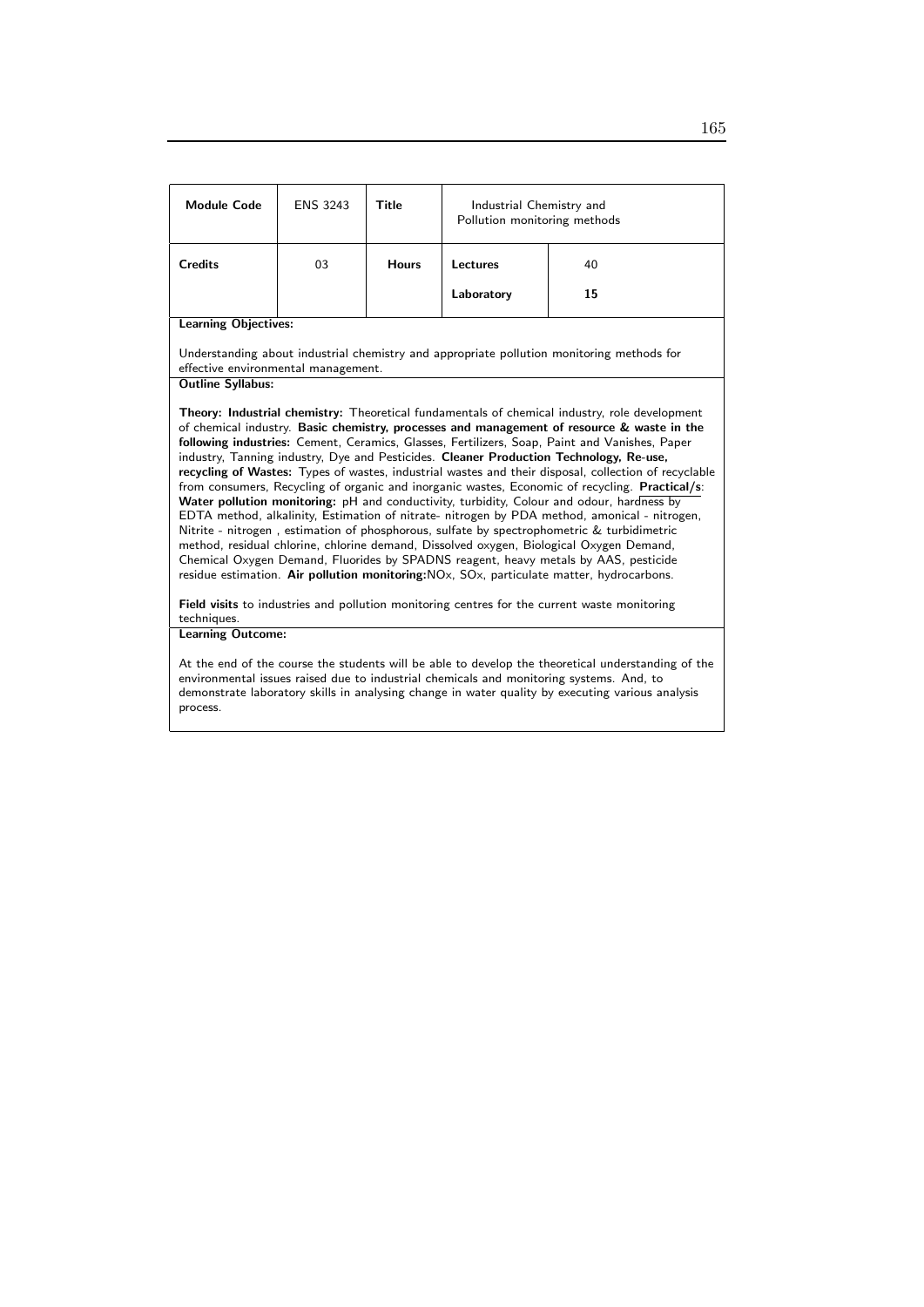| <b>Module Code</b>                       | <b>ENS 3252</b> | Title        | Environmental Impact<br>Assessment & Environmental<br>Audit          |                                                                                                                                                                                                                                                                                                                                                                                                                                                                                                                                                                                                                                                                                                                                                                                                                                                                                       |
|------------------------------------------|-----------------|--------------|----------------------------------------------------------------------|---------------------------------------------------------------------------------------------------------------------------------------------------------------------------------------------------------------------------------------------------------------------------------------------------------------------------------------------------------------------------------------------------------------------------------------------------------------------------------------------------------------------------------------------------------------------------------------------------------------------------------------------------------------------------------------------------------------------------------------------------------------------------------------------------------------------------------------------------------------------------------------|
| <b>Credits</b>                           | 02              | <b>Hours</b> | Lectures                                                             | 30                                                                                                                                                                                                                                                                                                                                                                                                                                                                                                                                                                                                                                                                                                                                                                                                                                                                                    |
|                                          |                 |              | Laboratory                                                           |                                                                                                                                                                                                                                                                                                                                                                                                                                                                                                                                                                                                                                                                                                                                                                                                                                                                                       |
| <b>Learning Objectives:</b>              |                 |              |                                                                      |                                                                                                                                                                                                                                                                                                                                                                                                                                                                                                                                                                                                                                                                                                                                                                                                                                                                                       |
| management/monitoring                    |                 |              |                                                                      | Developing an understanding and basic practical skills of EIA as a tool for effective environmental                                                                                                                                                                                                                                                                                                                                                                                                                                                                                                                                                                                                                                                                                                                                                                                   |
| <b>Outline Syllabus:</b>                 |                 |              |                                                                      |                                                                                                                                                                                                                                                                                                                                                                                                                                                                                                                                                                                                                                                                                                                                                                                                                                                                                       |
| frame work for EIA. Case studies of EIA. |                 |              |                                                                      | Components of an ecosystem. Development projects and their impact on the environment.<br>Concept of Environmental Impact Assessment, Objectives of EIA, advantages and limitations of<br>EIA, Problems of EIA. Environmental Impact assessment process. Preparation of terms of<br>reference. Conducting environmental scoping methods used in EIA. Public participation in EIA.<br>Economic valuation of environmental impacts, Extended benefit cost analysis. Monitoring plan.<br>Social Impact Assessment (SIA), Strategic Environmental Assessment SEA). Basic concept of air<br>quality, water quality and biodiversity in relation to EIA. GIS and its application to EIA. Legal<br>Preparation of mini EIA report for development projects. Brief introduction on environmental<br>audit for industrial process and quality control. Environmental audit and monitoring plan. |
| <b>Learning Outcome:</b>                 |                 |              |                                                                      |                                                                                                                                                                                                                                                                                                                                                                                                                                                                                                                                                                                                                                                                                                                                                                                                                                                                                       |
|                                          |                 |              | performing EIA and to produce report according the given guidelines. | At the end of the course the students will be able to demonstrate the basic practical skills in                                                                                                                                                                                                                                                                                                                                                                                                                                                                                                                                                                                                                                                                                                                                                                                       |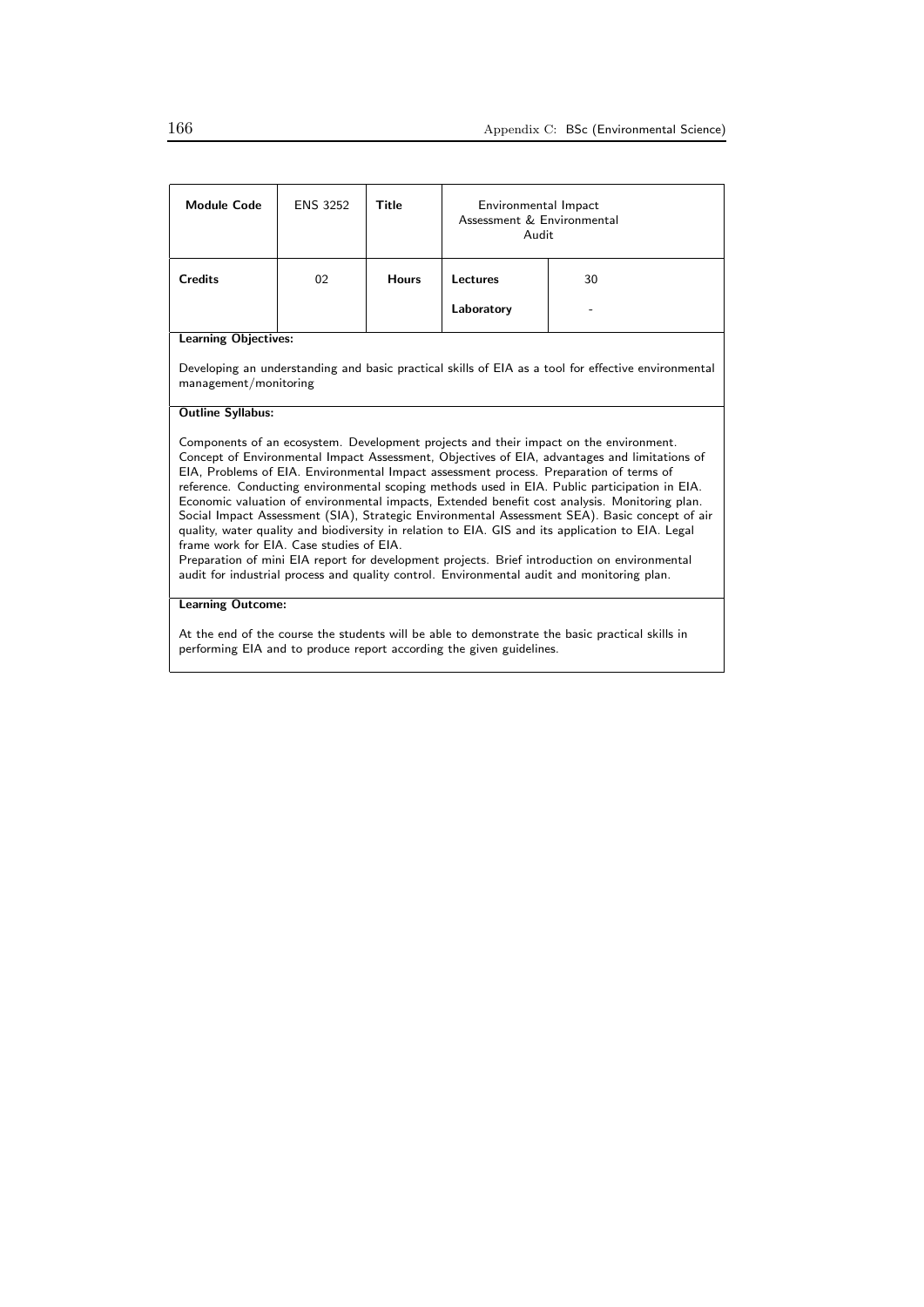| Module Code                                                                                                           | <b>ENS 3262</b> | Title        | Sustainable Development and<br>Environmental Policy                       |                                                                                                                                                                                                                                                                                                                                                                                                                                                                                     |
|-----------------------------------------------------------------------------------------------------------------------|-----------------|--------------|---------------------------------------------------------------------------|-------------------------------------------------------------------------------------------------------------------------------------------------------------------------------------------------------------------------------------------------------------------------------------------------------------------------------------------------------------------------------------------------------------------------------------------------------------------------------------|
| <b>Credits</b>                                                                                                        | 02              | <b>Hours</b> | Lectures                                                                  | 30                                                                                                                                                                                                                                                                                                                                                                                                                                                                                  |
|                                                                                                                       |                 |              | Laboratory                                                                |                                                                                                                                                                                                                                                                                                                                                                                                                                                                                     |
| <b>Learning Objectives:</b><br>of policy making for sustainable environmental management.<br><b>Outline Syllabus:</b> |                 |              | international corporation in natural resources allocation and management. | Development of a general appreciation for the concept of sustainable development, and, the role<br>Anatomy of economic backwardness, role of Natural Resources in sustainable development,<br>theories of economic growth and development. Economic Development and Planning. Concept of<br>sustainable development. Economic policies related to environment and natural resource<br>allocations with special reference to Sri Lanka. Dependency of natural resources regional and |
| <b>Learning Outcome:</b>                                                                                              |                 |              |                                                                           |                                                                                                                                                                                                                                                                                                                                                                                                                                                                                     |
|                                                                                                                       |                 |              | concepts in sustainable development for the role of policy making.        | At the end of the course the students will be able to develop the basic understanding of the                                                                                                                                                                                                                                                                                                                                                                                        |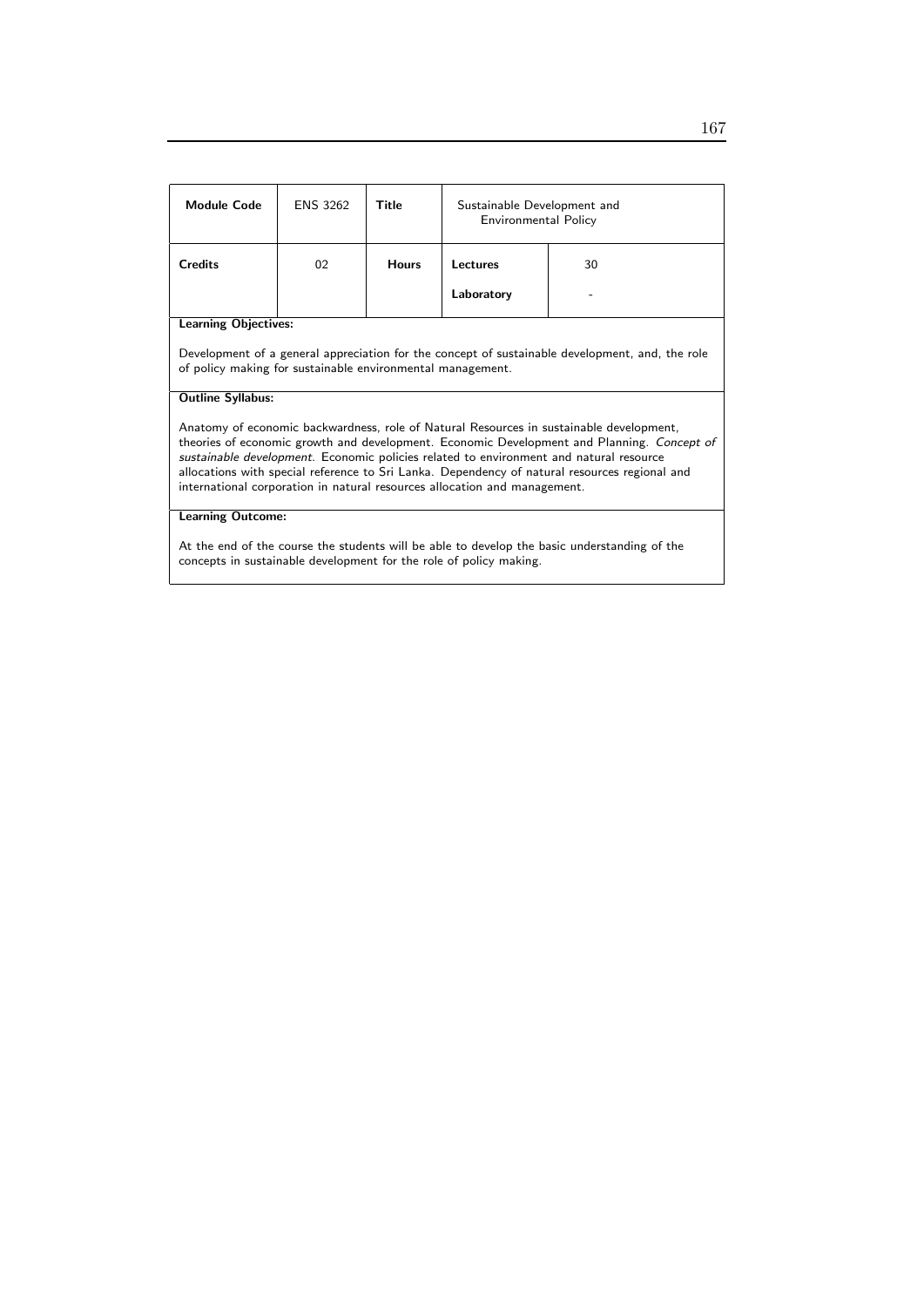| <b>Credits</b><br>02<br><b>Hours</b><br>Lectures<br>25<br>15<br>Laboratory                                                                                                                                                                                                                                                                                                                                                                                                                                                                                                                                                                                                                                                                                                                                                                                                                                                                                                                                                                                                                                                                                                                                                                                                                                                                                                                                                                                                                                                                                                                                                                                                                                                                                                                                                                                                                                                                                                                                                                                                                                                                                                                                                                                                                                                                                                                                                                                                                                                                   |  |  |  |  |  |  |
|----------------------------------------------------------------------------------------------------------------------------------------------------------------------------------------------------------------------------------------------------------------------------------------------------------------------------------------------------------------------------------------------------------------------------------------------------------------------------------------------------------------------------------------------------------------------------------------------------------------------------------------------------------------------------------------------------------------------------------------------------------------------------------------------------------------------------------------------------------------------------------------------------------------------------------------------------------------------------------------------------------------------------------------------------------------------------------------------------------------------------------------------------------------------------------------------------------------------------------------------------------------------------------------------------------------------------------------------------------------------------------------------------------------------------------------------------------------------------------------------------------------------------------------------------------------------------------------------------------------------------------------------------------------------------------------------------------------------------------------------------------------------------------------------------------------------------------------------------------------------------------------------------------------------------------------------------------------------------------------------------------------------------------------------------------------------------------------------------------------------------------------------------------------------------------------------------------------------------------------------------------------------------------------------------------------------------------------------------------------------------------------------------------------------------------------------------------------------------------------------------------------------------------------------|--|--|--|--|--|--|
|                                                                                                                                                                                                                                                                                                                                                                                                                                                                                                                                                                                                                                                                                                                                                                                                                                                                                                                                                                                                                                                                                                                                                                                                                                                                                                                                                                                                                                                                                                                                                                                                                                                                                                                                                                                                                                                                                                                                                                                                                                                                                                                                                                                                                                                                                                                                                                                                                                                                                                                                              |  |  |  |  |  |  |
|                                                                                                                                                                                                                                                                                                                                                                                                                                                                                                                                                                                                                                                                                                                                                                                                                                                                                                                                                                                                                                                                                                                                                                                                                                                                                                                                                                                                                                                                                                                                                                                                                                                                                                                                                                                                                                                                                                                                                                                                                                                                                                                                                                                                                                                                                                                                                                                                                                                                                                                                              |  |  |  |  |  |  |
| <b>Learning Objectives:</b>                                                                                                                                                                                                                                                                                                                                                                                                                                                                                                                                                                                                                                                                                                                                                                                                                                                                                                                                                                                                                                                                                                                                                                                                                                                                                                                                                                                                                                                                                                                                                                                                                                                                                                                                                                                                                                                                                                                                                                                                                                                                                                                                                                                                                                                                                                                                                                                                                                                                                                                  |  |  |  |  |  |  |
| Understanding the concept (and theoretical underpinning) of system/s modelling.<br>Development of a comprehensive understanding on system/s thinking.<br>Development of skills of visualising, mapping and comprehending systems processes and issues in<br>environmental science.<br>Developing the skills to construct and simulate simple (yet comprehensive and concise) models of<br>environmental systems using appropriate software packages.                                                                                                                                                                                                                                                                                                                                                                                                                                                                                                                                                                                                                                                                                                                                                                                                                                                                                                                                                                                                                                                                                                                                                                                                                                                                                                                                                                                                                                                                                                                                                                                                                                                                                                                                                                                                                                                                                                                                                                                                                                                                                         |  |  |  |  |  |  |
| <b>Outline Syllabus:</b>                                                                                                                                                                                                                                                                                                                                                                                                                                                                                                                                                                                                                                                                                                                                                                                                                                                                                                                                                                                                                                                                                                                                                                                                                                                                                                                                                                                                                                                                                                                                                                                                                                                                                                                                                                                                                                                                                                                                                                                                                                                                                                                                                                                                                                                                                                                                                                                                                                                                                                                     |  |  |  |  |  |  |
| Theory: Systems thinking - [understanding systems, defining a system, connective loops and<br>feedback processes, role of temporal and spatial elements in system dynamics, understanding<br>'change']. Assumptions, hypotheses and theories in the perspective/s of systems thinking.<br>Defining models and modelling, the scope of modelling, the philosophy of modelling, the modeler<br>versus the model. Types of models [classifications based on phase in research project, phases in<br>model development, from the perspectives of managing a modelling research project and the<br>perspectives adopted by the modeler - as per field of interest, knowledge and level of thinking].<br>Basics of modelling [construction of scenarios, simulations, validation of outputs, sensitivity<br>analysis and the importance of visualization (i.e. visualization of outputs to visualizing a problem<br>in different planes etc.). Application of systemic thinking in the development of models -<br>[mapping out systems, root definitions and the rich picture, developing flow charts of systems'<br>dynamics, role of data (spatial, temporal and of varying scales) in modelling]. Role of modelling<br>in present day applied environmental science research (the need for blue skies and practical<br>applications). Real world applications of environmental modelling e.g. models of vegetation<br>dynamics, ecological models (small scale, terrestrial to global), GCMs etc. Interactive case<br>study(ies) on developing an understanding on the construction and usage of environmental<br>system models on the MS Excel platform e.g. this will be a computer based interactive exercise<br>where the students will be lectured on the construction of models of geomorphic hill-slope<br>evolution, reservoir dynamics and eco-system homeostasis (i.e. Daisy World); and will be taught<br>on the various aspects of performing simulations to test different scenarios. System/s thinking<br>and model development using the Stella platform - the theoretical aspects. Practical/s: Defining<br>models on paper. Defining the root definition and developing the rich picture. Mapping modelling<br>processes on flow chart form. Basics of MS Excel spreadsheets: [techniques, functions, features<br>and capacities as a modelling platform]. Introduction to Stella, experimenting with models<br>constructed in the Stella platform, building simple models on the Stella platform.<br><b>Learning Outcome:</b> |  |  |  |  |  |  |
| At the end of the course the students will be able to conceptualize the aspects in systems                                                                                                                                                                                                                                                                                                                                                                                                                                                                                                                                                                                                                                                                                                                                                                                                                                                                                                                                                                                                                                                                                                                                                                                                                                                                                                                                                                                                                                                                                                                                                                                                                                                                                                                                                                                                                                                                                                                                                                                                                                                                                                                                                                                                                                                                                                                                                                                                                                                   |  |  |  |  |  |  |

modelling, as a tool for environmental management. And to demonstrate the ability in visualizing, mapping and comprehending systems processes to address environmental issues. And to construct and simulate simple models in software tools.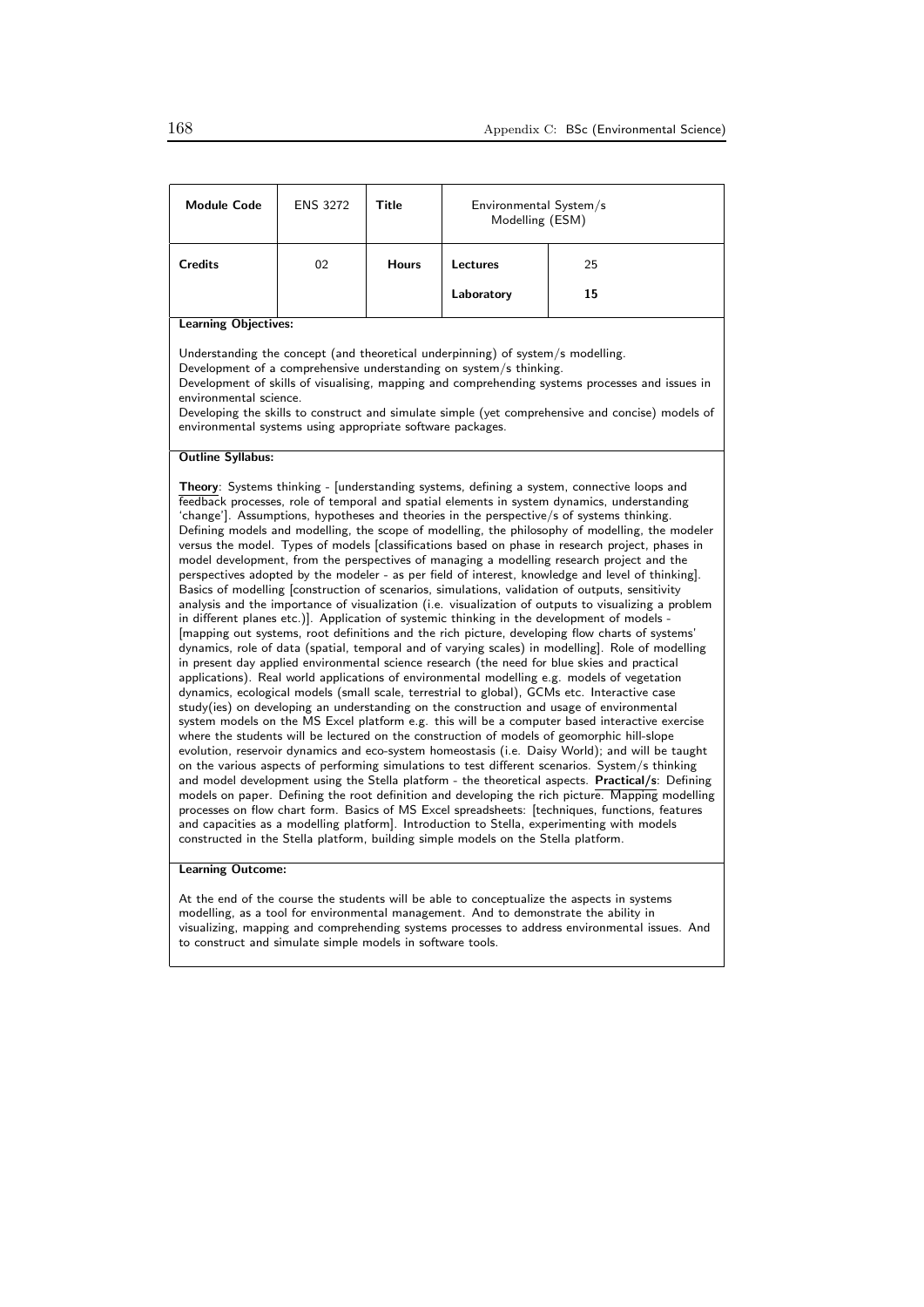| <b>Module Code</b>                                                                                                                                                                                                                                             | <b>ENS 3281</b> | Title        | Seminar    |  |
|----------------------------------------------------------------------------------------------------------------------------------------------------------------------------------------------------------------------------------------------------------------|-----------------|--------------|------------|--|
| <b>Credits</b>                                                                                                                                                                                                                                                 | 01              | <b>Hours</b> | Lectures   |  |
|                                                                                                                                                                                                                                                                |                 |              | Laboratory |  |
| <b>Learning Objectives:</b>                                                                                                                                                                                                                                    |                 |              |            |  |
| Development of skills to identify and investigate the local and national environmental issues<br>within the confinements of Sri Lanka.                                                                                                                         |                 |              |            |  |
| <b>Outline Syllabus:</b>                                                                                                                                                                                                                                       |                 |              |            |  |
| Use of logical, analytical and critical thinking for the problem identification, investigating the<br>issue via gathering and analyzing data, validation, conclusion/s, recommendations and producing<br>final documentation in the form of hard bound report. |                 |              |            |  |
| Learning Outcome:                                                                                                                                                                                                                                              |                 |              |            |  |
| At the end of the course the students will be able to identify and investigate the local and<br>national environmental issues within the confinements of Sri Lanka                                                                                             |                 |              |            |  |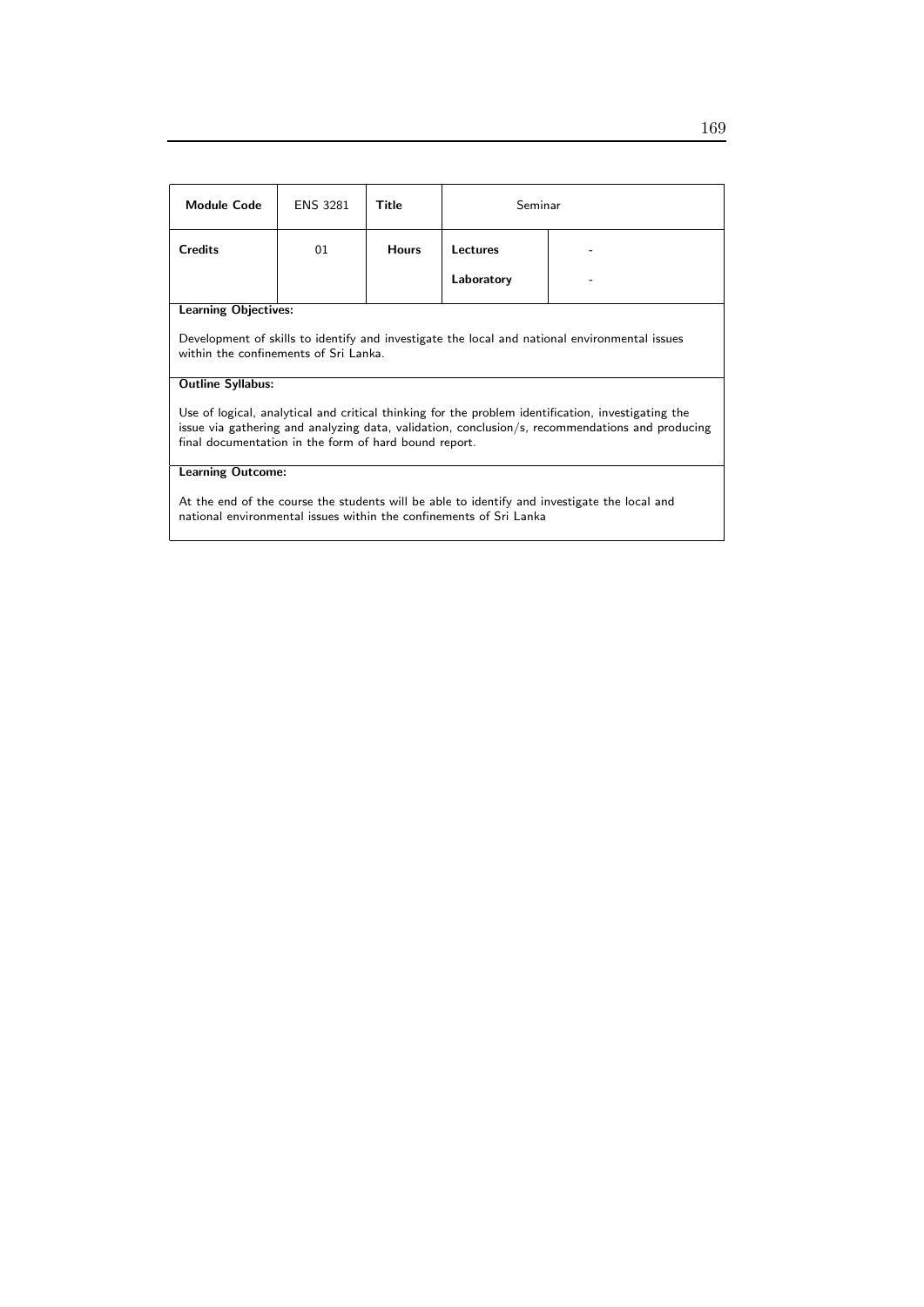| <b>Module Code</b>                                                                                                             | <b>SENS 3283</b> | Title        | Pesticide Chemistry and<br>Environmental Toxicology |                                                                                                                                                                                                                                                                                                                                                                                                                                                                                                                                                                                                                                                                                                                                                                                                                                                                                                                                                                                                      |
|--------------------------------------------------------------------------------------------------------------------------------|------------------|--------------|-----------------------------------------------------|------------------------------------------------------------------------------------------------------------------------------------------------------------------------------------------------------------------------------------------------------------------------------------------------------------------------------------------------------------------------------------------------------------------------------------------------------------------------------------------------------------------------------------------------------------------------------------------------------------------------------------------------------------------------------------------------------------------------------------------------------------------------------------------------------------------------------------------------------------------------------------------------------------------------------------------------------------------------------------------------------|
| <b>Credits</b>                                                                                                                 | 03               | <b>Hours</b> | Lectures                                            | 40                                                                                                                                                                                                                                                                                                                                                                                                                                                                                                                                                                                                                                                                                                                                                                                                                                                                                                                                                                                                   |
|                                                                                                                                |                  |              | Laboratory                                          | 15                                                                                                                                                                                                                                                                                                                                                                                                                                                                                                                                                                                                                                                                                                                                                                                                                                                                                                                                                                                                   |
| <b>Learning Objectives:</b>                                                                                                    |                  |              |                                                     |                                                                                                                                                                                                                                                                                                                                                                                                                                                                                                                                                                                                                                                                                                                                                                                                                                                                                                                                                                                                      |
| Development of an appreciation for pesticide chemistry and environmental toxicology for effective<br>environmental management. |                  |              |                                                     |                                                                                                                                                                                                                                                                                                                                                                                                                                                                                                                                                                                                                                                                                                                                                                                                                                                                                                                                                                                                      |
| <b>Outline Syllabus:</b>                                                                                                       |                  |              |                                                     |                                                                                                                                                                                                                                                                                                                                                                                                                                                                                                                                                                                                                                                                                                                                                                                                                                                                                                                                                                                                      |
| N-nitroso compounds, solvents, plastics etc.                                                                                   |                  |              |                                                     | Introduction to pests, pesticides, toxicants: Classification of pesticides - [respect to chemical<br>composition -organochlorines, organophosphates, carbamides etc, respect to nature of action<br>respect to control organism insecticides and acaricides, fungicides, herbicides, rodenticides etc:<br>Poisons and poisoning]. The toxicity of pesticides: [LD Values - classification of pesticides on<br>toxicity -LD 50 values, Chemistry, fate and distribution of toxicants in the environment;<br>Mechanisms of their action -pesticide action]. Absorption and translocation of toxicants,<br>Metabolism in an organism. Toxicity to harmful organisms. Toxic syndrome in human beings-<br>carcinogenic, teratogenic & mutagenic effects; Pesticide resistance. Influence of pesticides on<br>environment, air, water soil, biocoenoses, plants safety measures for using, storing pesticides.<br>Pesticide application methods. Toxicant includes mycotoxins, naturally occurring toxins, |
| <b>Learning Outcome:</b>                                                                                                       |                  |              |                                                     |                                                                                                                                                                                                                                                                                                                                                                                                                                                                                                                                                                                                                                                                                                                                                                                                                                                                                                                                                                                                      |

At the end of the course the students will be able to develop the theoretical basics of chemical pesticides and to address the levels of toxicity and their impacts on the environment.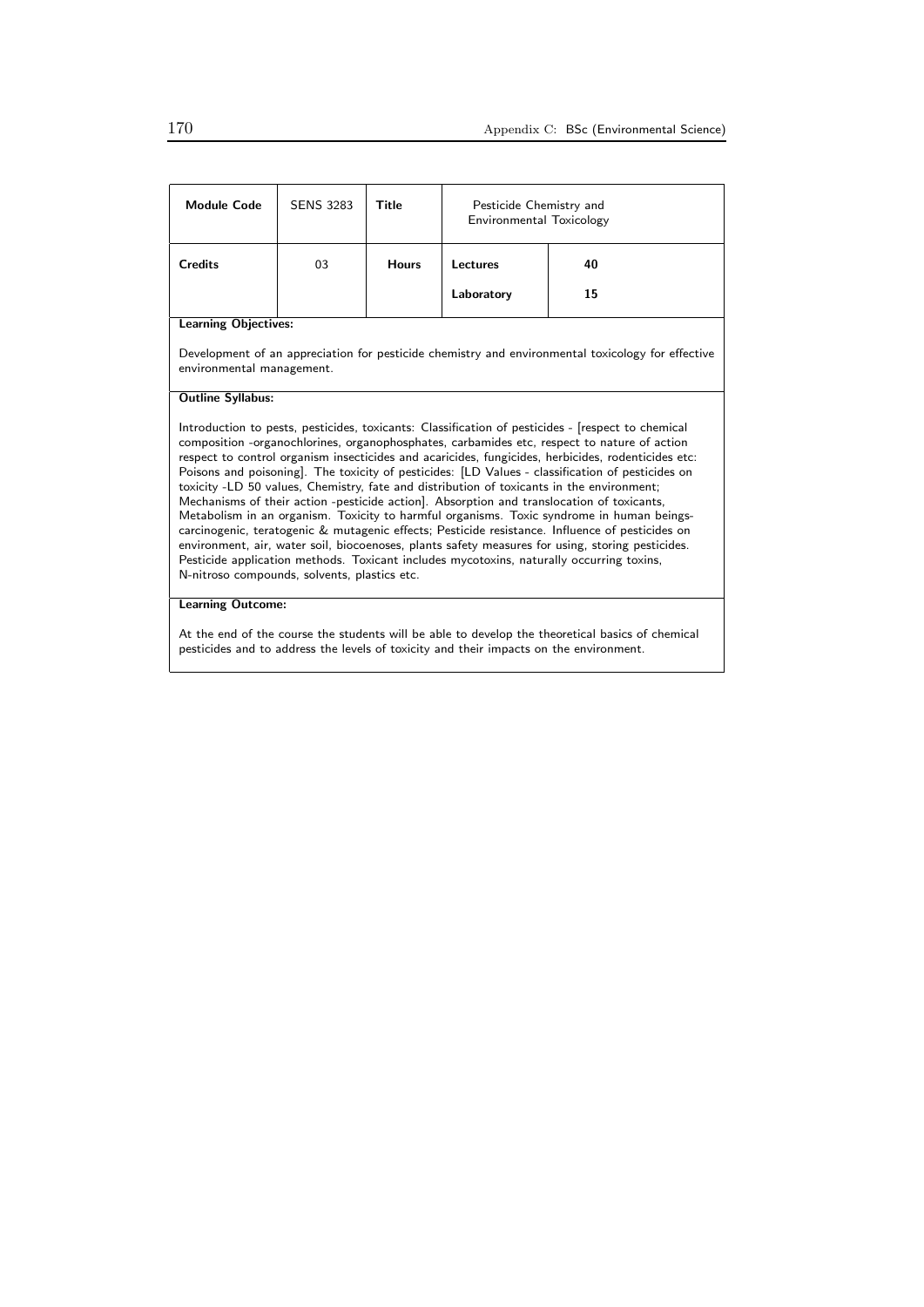### LEVEL 4

| <b>Module Code</b>                                                                                                                           | <b>SENS 4113</b>                                                                                      | Title        | Ground and Surface Water<br>Management                                                  |                                                                                                                                                                                                                                                                                                                                                                                                                                                                                                                                                                                                                                                                                                                                                                                                                                                                                                                                             |
|----------------------------------------------------------------------------------------------------------------------------------------------|-------------------------------------------------------------------------------------------------------|--------------|-----------------------------------------------------------------------------------------|---------------------------------------------------------------------------------------------------------------------------------------------------------------------------------------------------------------------------------------------------------------------------------------------------------------------------------------------------------------------------------------------------------------------------------------------------------------------------------------------------------------------------------------------------------------------------------------------------------------------------------------------------------------------------------------------------------------------------------------------------------------------------------------------------------------------------------------------------------------------------------------------------------------------------------------------|
| <b>Credits</b>                                                                                                                               | 03                                                                                                    | <b>Hours</b> | Lectures                                                                                | 45                                                                                                                                                                                                                                                                                                                                                                                                                                                                                                                                                                                                                                                                                                                                                                                                                                                                                                                                          |
|                                                                                                                                              |                                                                                                       |              | Laboratory                                                                              |                                                                                                                                                                                                                                                                                                                                                                                                                                                                                                                                                                                                                                                                                                                                                                                                                                                                                                                                             |
| <b>Learning Objectives:</b>                                                                                                                  |                                                                                                       |              |                                                                                         |                                                                                                                                                                                                                                                                                                                                                                                                                                                                                                                                                                                                                                                                                                                                                                                                                                                                                                                                             |
| Development of basic understandings and knowledge on the science of ground and surface water<br>management in the local and global contexts. |                                                                                                       |              |                                                                                         |                                                                                                                                                                                                                                                                                                                                                                                                                                                                                                                                                                                                                                                                                                                                                                                                                                                                                                                                             |
| <b>Outline Syllabus:</b>                                                                                                                     |                                                                                                       |              |                                                                                         |                                                                                                                                                                                                                                                                                                                                                                                                                                                                                                                                                                                                                                                                                                                                                                                                                                                                                                                                             |
| and ground water management.<br><b>Learning Outcome:</b>                                                                                     |                                                                                                       |              | other chemical reactions, factors influencing sorption, hydrophobic theory for sorption | Considerations for water treatment processes facilities; mixing and flocculation; turbidity removal;<br>iron and manganese removal, filtration, disinfection; design of water treatment processes facilities.<br>Groundwater flow, porosity and specific yields, vertical distribution of soil. Transmissivity and<br>storage coefficient and their physical significance, tracer techniques in ground water, types of<br>aquifers (confined and unconfined), revisiting Darcy's law, ground water flow contours and their<br>applications. Basic differential equation and its physical significance determination of $T \& S$ in<br>confined and unconfined aquifers recharge of ground water, salt water intrusion into the ground<br>water- status of North east of Sri Lanka and coastal aquifers and its remediation. Sorption and<br>contaminants, sorption effects on fate and transport of pollutants. Economic aspects in surface |
|                                                                                                                                              | $\Lambda$ the end of the course the students will be able to understand the principles and annication |              |                                                                                         |                                                                                                                                                                                                                                                                                                                                                                                                                                                                                                                                                                                                                                                                                                                                                                                                                                                                                                                                             |

At the end of the course the students will be able to understand the principles and application part of ground and surface water management and to address the economic aspects of surface and ground water management.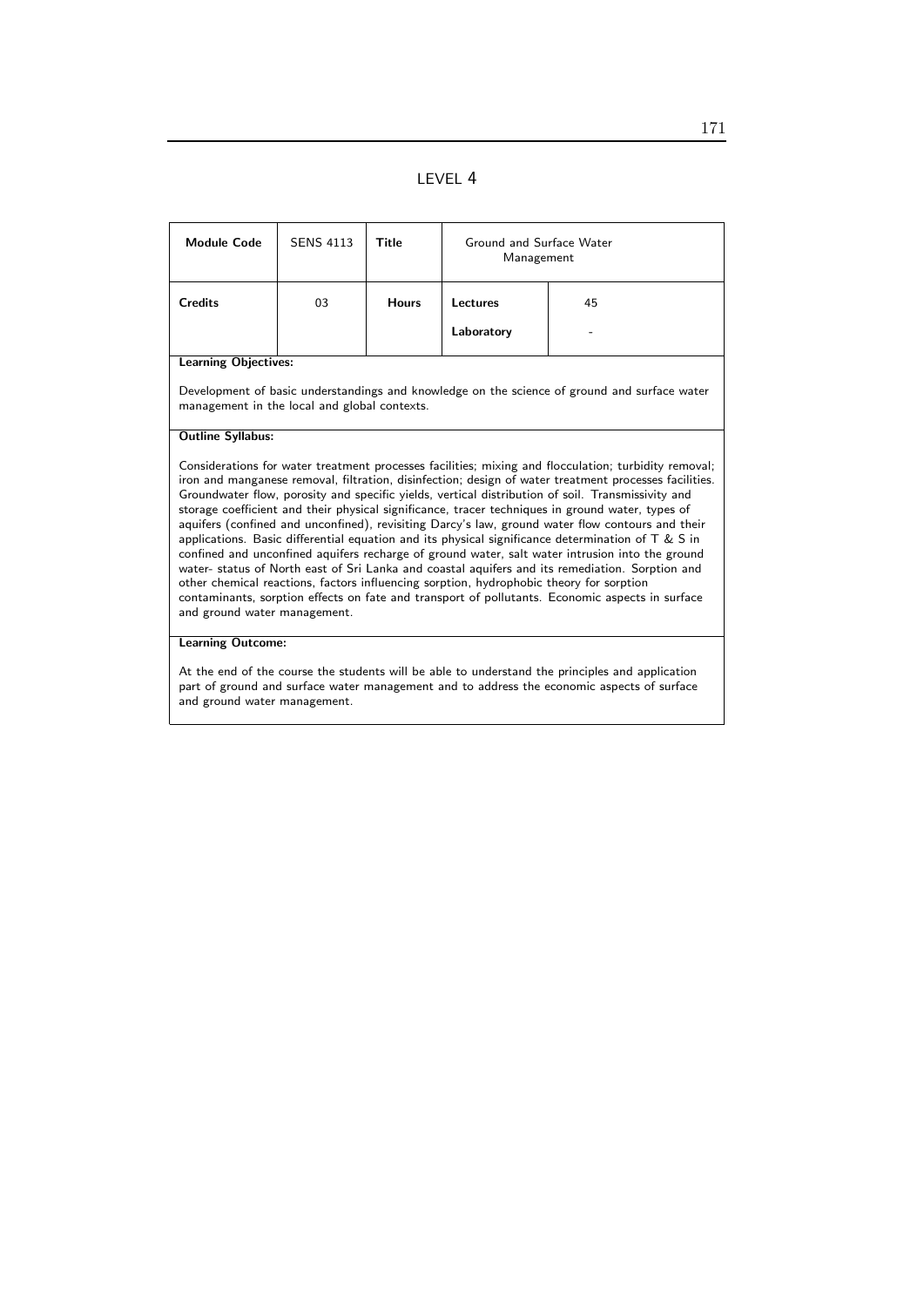| <b>Module Code</b>                                                                                                                                             | <b>SENS 4123</b> | Title        | The SoilPlantWater System |                                                                                                                                                                                                                                                                                                                                                                                                                                                                                                                                                                                                                                                                                                                                                                                                                                                                                                                                             |
|----------------------------------------------------------------------------------------------------------------------------------------------------------------|------------------|--------------|---------------------------|---------------------------------------------------------------------------------------------------------------------------------------------------------------------------------------------------------------------------------------------------------------------------------------------------------------------------------------------------------------------------------------------------------------------------------------------------------------------------------------------------------------------------------------------------------------------------------------------------------------------------------------------------------------------------------------------------------------------------------------------------------------------------------------------------------------------------------------------------------------------------------------------------------------------------------------------|
| <b>Credits</b>                                                                                                                                                 | 03               | <b>Hours</b> | Lectures                  | 35                                                                                                                                                                                                                                                                                                                                                                                                                                                                                                                                                                                                                                                                                                                                                                                                                                                                                                                                          |
|                                                                                                                                                                |                  |              | Laboratory                | 30                                                                                                                                                                                                                                                                                                                                                                                                                                                                                                                                                                                                                                                                                                                                                                                                                                                                                                                                          |
| <b>Learning Objectives:</b>                                                                                                                                    |                  |              |                           |                                                                                                                                                                                                                                                                                                                                                                                                                                                                                                                                                                                                                                                                                                                                                                                                                                                                                                                                             |
| Enabling students to gain understandings on various aspects of plant growth, so that they can<br>develop understandings on modern concepts of organic farming. |                  |              |                           |                                                                                                                                                                                                                                                                                                                                                                                                                                                                                                                                                                                                                                                                                                                                                                                                                                                                                                                                             |
| <b>Outline Syllabus:</b>                                                                                                                                       |                  |              |                           |                                                                                                                                                                                                                                                                                                                                                                                                                                                                                                                                                                                                                                                                                                                                                                                                                                                                                                                                             |
| Vegetable growing and paddy land.                                                                                                                              |                  |              |                           | Theory: Nutritional aspects of plants, Nutrient movement in soil. Fertilizers, Manures (organic<br>Fertilizer) and Bio fertilizers and their types, uses, and effects on environment. Soil degradation -<br>soil acidification, Salinization, nutrient depletion and enrichment, compaction, desertification, etc.<br>rehabilitation of degraded soil. Legal aspects of soil conservation. Organic farming, Definition of<br>organic farming, main features of organic farming, importance of organic farming, use of green<br>manures (Sespania rostrata, Gliricidia, sunhemp, etc), compost making, making simple liquid<br>fertilizer, organic pesticides, integrated farming, ideas of organic farming in coconut land,<br>Practical/s:Calculation of fertilizer requirements for different soils, preparation of compost,<br>preparation of liquid fertilizers, Field visits to organic farms, identify the problems in farmers field. |
| <b>Learning Outcome:</b>                                                                                                                                       |                  |              |                           |                                                                                                                                                                                                                                                                                                                                                                                                                                                                                                                                                                                                                                                                                                                                                                                                                                                                                                                                             |
| At the end of the course the students will be able to develop the understanding of various aspects                                                             |                  |              |                           |                                                                                                                                                                                                                                                                                                                                                                                                                                                                                                                                                                                                                                                                                                                                                                                                                                                                                                                                             |

At the end of the course the students will be able to develop the understanding of various aspects in soil plant water interaction and to identify the problems in farmer fields in order to put forward the concepts in organic farming.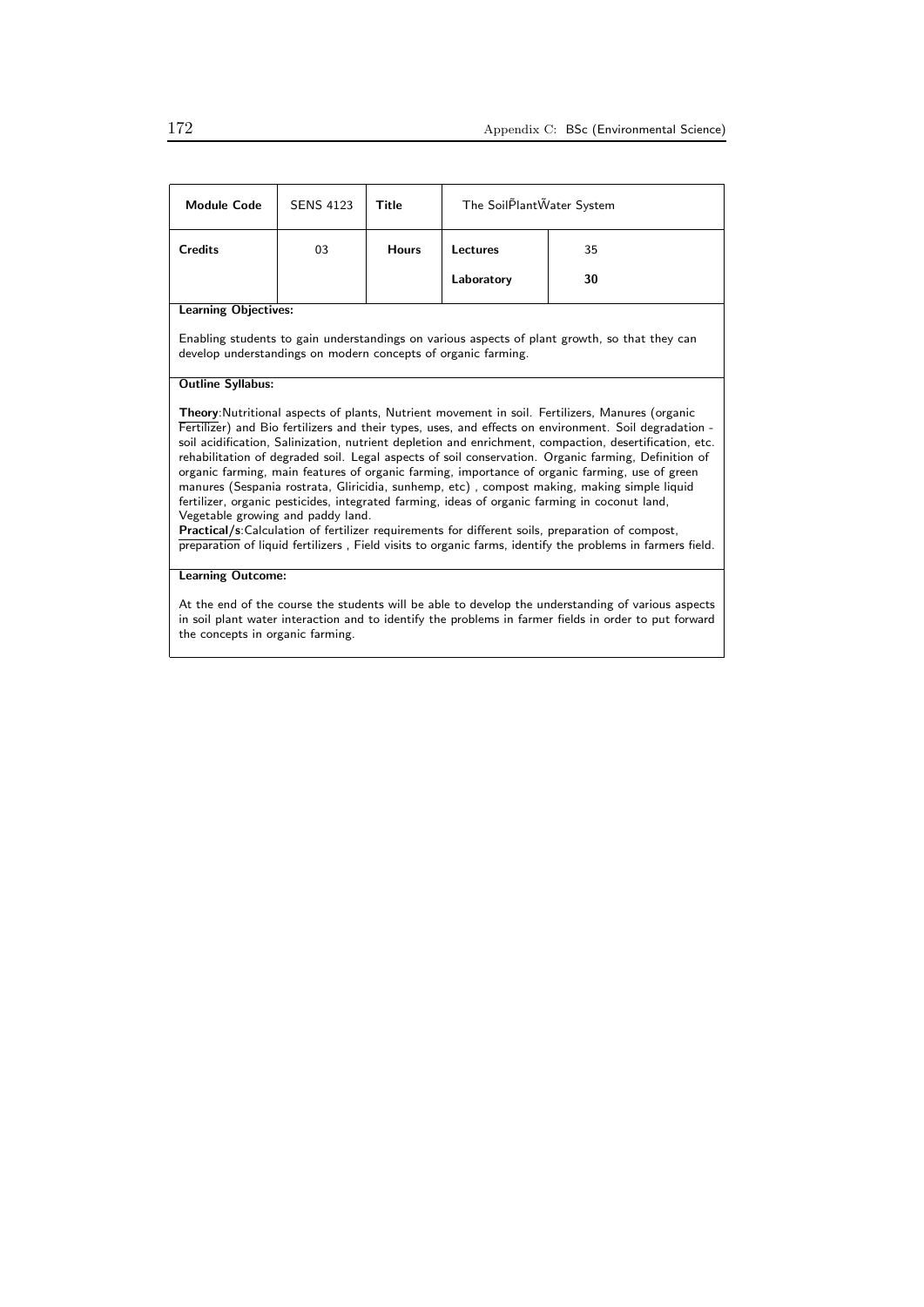| <b>Module Code</b>                                                                                                                                                                                                                                                     | <b>SENS 4132</b> | <b>Title</b> | Limnology and Wetland<br>Management                                          |                                                                                                                                                                                                                                                                                                                                                                                                                                                                                                                                                                                                                                                                                                  |
|------------------------------------------------------------------------------------------------------------------------------------------------------------------------------------------------------------------------------------------------------------------------|------------------|--------------|------------------------------------------------------------------------------|--------------------------------------------------------------------------------------------------------------------------------------------------------------------------------------------------------------------------------------------------------------------------------------------------------------------------------------------------------------------------------------------------------------------------------------------------------------------------------------------------------------------------------------------------------------------------------------------------------------------------------------------------------------------------------------------------|
| <b>Credits</b>                                                                                                                                                                                                                                                         | 03               | <b>Hours</b> | Lectures                                                                     | 25                                                                                                                                                                                                                                                                                                                                                                                                                                                                                                                                                                                                                                                                                               |
|                                                                                                                                                                                                                                                                        |                  |              | Laboratory                                                                   | 15                                                                                                                                                                                                                                                                                                                                                                                                                                                                                                                                                                                                                                                                                               |
| <b>Learning Objectives:</b>                                                                                                                                                                                                                                            |                  |              |                                                                              |                                                                                                                                                                                                                                                                                                                                                                                                                                                                                                                                                                                                                                                                                                  |
| wetland management.                                                                                                                                                                                                                                                    |                  |              | Further, understanding limnology within the context of fishing industry.     | Developing understandings on the availability, utilization and management of Inland resources.<br>Understanding the importance of wetlands, and, develop basic to medium skills in effective                                                                                                                                                                                                                                                                                                                                                                                                                                                                                                     |
| <b>Outline Syllabus:</b>                                                                                                                                                                                                                                               |                  |              |                                                                              |                                                                                                                                                                                                                                                                                                                                                                                                                                                                                                                                                                                                                                                                                                  |
| man-made wetlands in environmental management.<br>abiotic and biotic factors of inland water body.                                                                                                                                                                     |                  |              | productivity, Plankton identification, quantification and diversity indices, | Theory:Limnology: Introduction to limnology; basic principles, origin and types of lakes, Abiotic<br>and biotic factors of inland water bodies, Nutrition cycling, trophic status, primary and secondary<br>Sustainable/socio-economic development of inland water fisheries (food fish culture and<br>ornamental fish culture). Wetland Management: Introduction to Wetlands (composition,<br>processes, systemic processes, functions etc.), Types of Wetlands, Wetland Types in Sri Lanka,<br>Development threats and alternatives, Wetland conservation and development strategy, role of<br>Practical/s: Introduction to Lake Survey and field techniques [Lake Morphometry], Assessment of |
| <b>Learning Outcome:</b>                                                                                                                                                                                                                                               |                  |              |                                                                              |                                                                                                                                                                                                                                                                                                                                                                                                                                                                                                                                                                                                                                                                                                  |
| At the end of the course the students will be able to develop the theoretical underpinnings in<br>limnology and wetland management. And to demonstrate the field level skills in lake surveys and<br>assessment of abiotic/biotic factors of a local inland resources. |                  |              |                                                                              |                                                                                                                                                                                                                                                                                                                                                                                                                                                                                                                                                                                                                                                                                                  |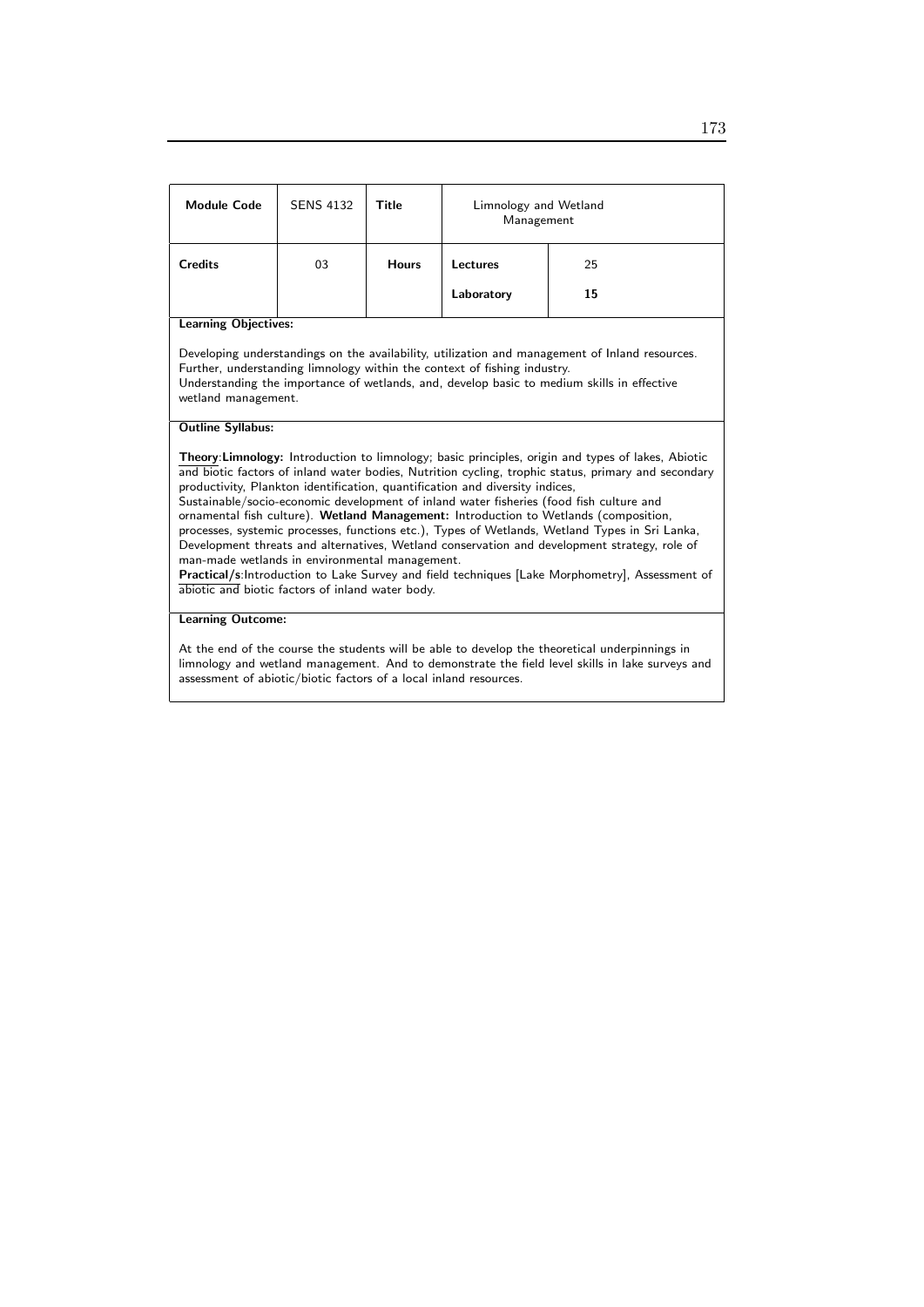| Water Treatment technology                                                                                                                                                                                                                                                                                                                                                                                                                                                                                                                                                                                                                                                                                                                                                                                                                                                                                                                                                                                                                                                                                                                                                                                                                                                                                                                                                                                                                                                                                                                                                     |  |  |  |  |
|--------------------------------------------------------------------------------------------------------------------------------------------------------------------------------------------------------------------------------------------------------------------------------------------------------------------------------------------------------------------------------------------------------------------------------------------------------------------------------------------------------------------------------------------------------------------------------------------------------------------------------------------------------------------------------------------------------------------------------------------------------------------------------------------------------------------------------------------------------------------------------------------------------------------------------------------------------------------------------------------------------------------------------------------------------------------------------------------------------------------------------------------------------------------------------------------------------------------------------------------------------------------------------------------------------------------------------------------------------------------------------------------------------------------------------------------------------------------------------------------------------------------------------------------------------------------------------|--|--|--|--|
| <b>Credits</b><br>02<br><b>Hours</b><br><b>Lectures</b><br>30                                                                                                                                                                                                                                                                                                                                                                                                                                                                                                                                                                                                                                                                                                                                                                                                                                                                                                                                                                                                                                                                                                                                                                                                                                                                                                                                                                                                                                                                                                                  |  |  |  |  |
| Laboratory                                                                                                                                                                                                                                                                                                                                                                                                                                                                                                                                                                                                                                                                                                                                                                                                                                                                                                                                                                                                                                                                                                                                                                                                                                                                                                                                                                                                                                                                                                                                                                     |  |  |  |  |
| <b>Learning Objectives:</b>                                                                                                                                                                                                                                                                                                                                                                                                                                                                                                                                                                                                                                                                                                                                                                                                                                                                                                                                                                                                                                                                                                                                                                                                                                                                                                                                                                                                                                                                                                                                                    |  |  |  |  |
| Developing understandings on effective industrial waste water treatment methods as part of the<br>means of environmental management.                                                                                                                                                                                                                                                                                                                                                                                                                                                                                                                                                                                                                                                                                                                                                                                                                                                                                                                                                                                                                                                                                                                                                                                                                                                                                                                                                                                                                                           |  |  |  |  |
| <b>Outline Syllabus:</b>                                                                                                                                                                                                                                                                                                                                                                                                                                                                                                                                                                                                                                                                                                                                                                                                                                                                                                                                                                                                                                                                                                                                                                                                                                                                                                                                                                                                                                                                                                                                                       |  |  |  |  |
| Characteristics of industrial wastewater, determination of physical, chemical and biological<br>parameters, selection of treatment system based on BOD and COD, design of wastewater<br>treatment plant for screening, grit removal etc. Microbial treatment process, Kinetics of<br>biological growth involved with biological treatment, efficiency of a treatment plant, Basic<br>processes of treatment: Volume reduction, strength reduction, neutralization, equalization and<br>proportionalisation - pre-treatment - primary treatment, sedimentation, floatation, secondary<br>(biological) treatment, and tertiary treatment - techniques of nutrient removal, removal of<br>residuals. On-site industrial/household wastewater and sewage disposal - site evaluation, septic<br>systems, leaching field etc. Evaporation systems, intermitted sand filters, design and construction<br>soakage pit in household level. Sludge treatment, processes involved, standard rate and high rate<br>processes of sludge treatment, digestion, sludge disposal etc. Industrial water quality requirements<br>of various industries for different pressure boiler feed waters, cooling water and process water.<br>Waste generation, characterization and treatment technologies of different industries like paper<br>and pulp, breweries and distilleries, textile, tannery, bulk drugs and pharmaceutical industries etc.<br>Field visits to industries to understand the practicalities of industries in the area of wastewater<br>treatment.<br><b>Learning Outcome:</b> |  |  |  |  |

At the end of the course the students will be able to develop the basic understanding on domestic and industrial wastewater treatment methods as a tool for resource recycling and to reduce adverse effects on the environment.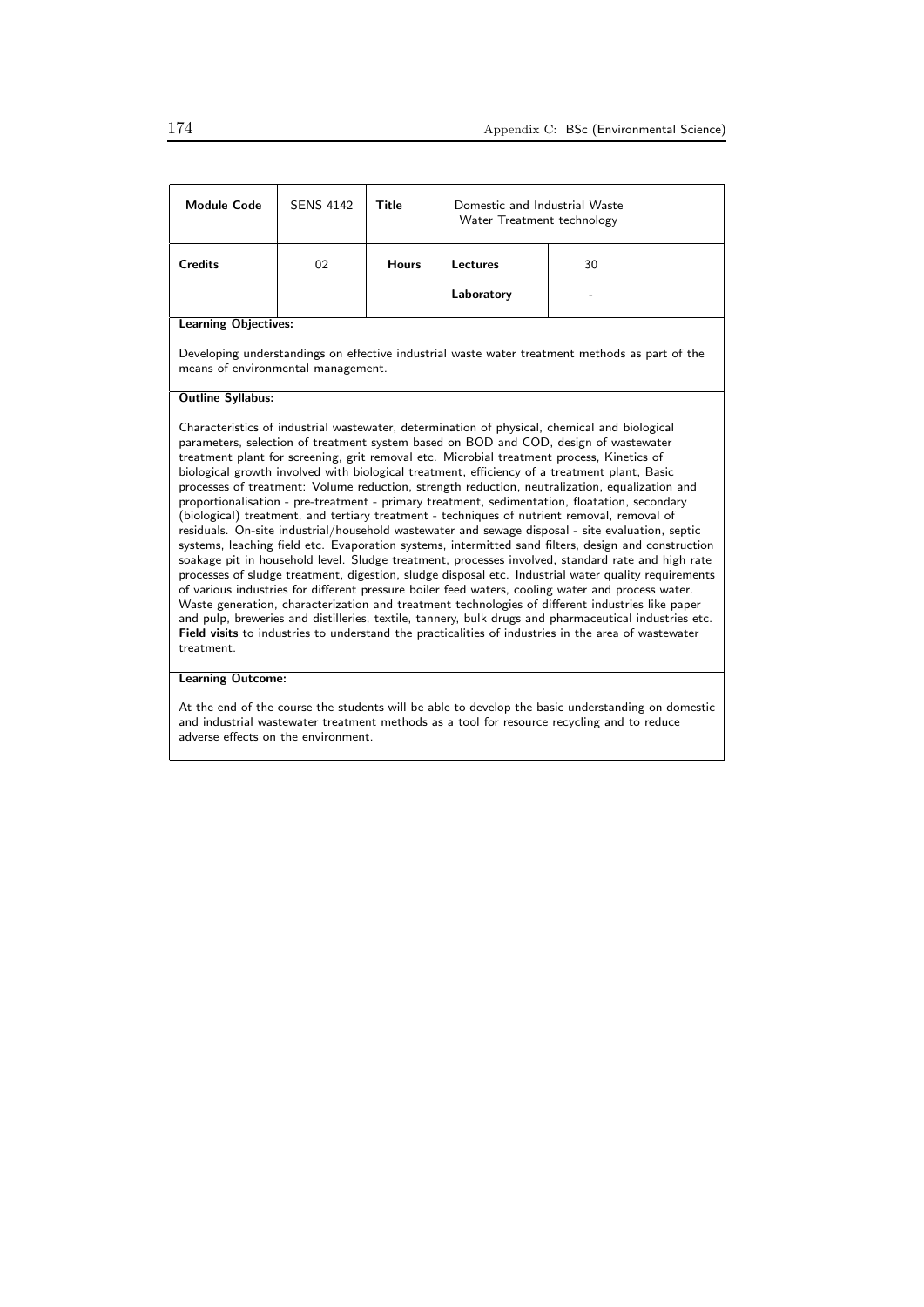| <b>Module Code</b>                                                                                                                                                                                                                                                                                                                                                                                                                                                                                                                                            | <b>SENS 4152</b>         | Title        | Project Management |    |  |
|---------------------------------------------------------------------------------------------------------------------------------------------------------------------------------------------------------------------------------------------------------------------------------------------------------------------------------------------------------------------------------------------------------------------------------------------------------------------------------------------------------------------------------------------------------------|--------------------------|--------------|--------------------|----|--|
| <b>Credits</b>                                                                                                                                                                                                                                                                                                                                                                                                                                                                                                                                                | 02                       | <b>Hours</b> | Lectures           | 30 |  |
|                                                                                                                                                                                                                                                                                                                                                                                                                                                                                                                                                               |                          |              | Laboratory         |    |  |
| <b>Learning Objectives:</b>                                                                                                                                                                                                                                                                                                                                                                                                                                                                                                                                   |                          |              |                    |    |  |
| To introduce the concepts of Project Management to Environmental Science students.<br>To illustrate how the Project Management act as a key to the development of environment.                                                                                                                                                                                                                                                                                                                                                                                |                          |              |                    |    |  |
| <b>Outline Syllabus:</b>                                                                                                                                                                                                                                                                                                                                                                                                                                                                                                                                      |                          |              |                    |    |  |
| Introduction to Project Management concepts and practice, Understand the phases/ life cycle of<br>a project. Project identification, Project selection, Project appraisal, Project Planning:<br>Estimating costs, Time cost tradeoffs, The pricing process and risk, Cost control. Resource<br>profile and levelling, Quality management concepts. Human Resource and Communication.<br>Project monitoring and control, Project procurement, Risk Management plan, Project<br>performance/ completion and success. Application of Microsoft project software. |                          |              |                    |    |  |
|                                                                                                                                                                                                                                                                                                                                                                                                                                                                                                                                                               | <b>Learning Outcome:</b> |              |                    |    |  |
| At the end of the course the students will be able to understand the concepts of project<br>management and to develop the skills to manage the projects related environmental management<br>and development.                                                                                                                                                                                                                                                                                                                                                  |                          |              |                    |    |  |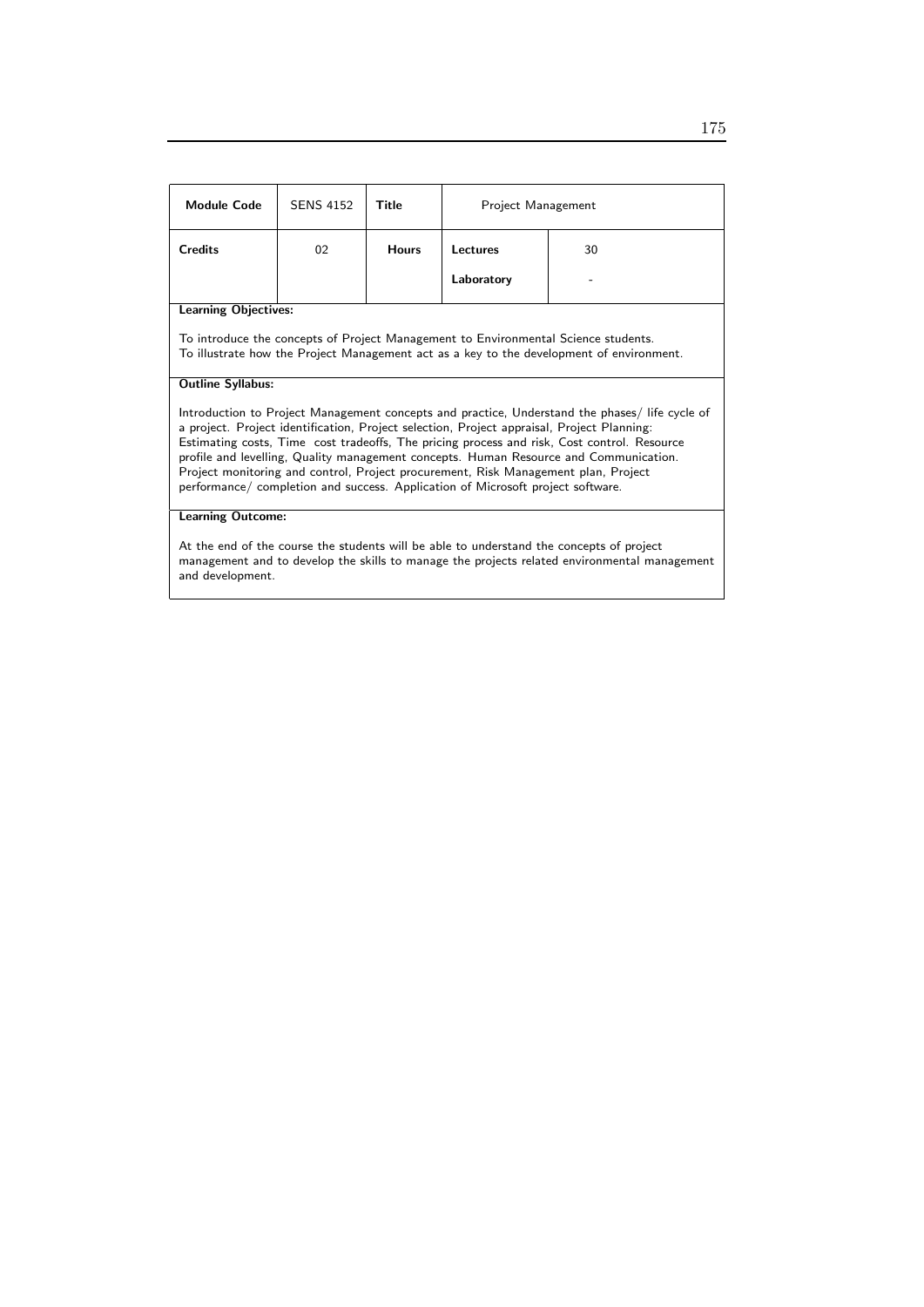| <b>Module Code</b>                                                                                                                                                                                                                                                                                                                                                                                                                                                                                                                                                                                                                                                                                                                                                                                                                                                                                                                        | <b>SENS 4163</b> | Title        | Food Microbiology &<br>Toxicology |    |  |
|-------------------------------------------------------------------------------------------------------------------------------------------------------------------------------------------------------------------------------------------------------------------------------------------------------------------------------------------------------------------------------------------------------------------------------------------------------------------------------------------------------------------------------------------------------------------------------------------------------------------------------------------------------------------------------------------------------------------------------------------------------------------------------------------------------------------------------------------------------------------------------------------------------------------------------------------|------------------|--------------|-----------------------------------|----|--|
| <b>Credits</b>                                                                                                                                                                                                                                                                                                                                                                                                                                                                                                                                                                                                                                                                                                                                                                                                                                                                                                                            | 03               | <b>Hours</b> | Lectures                          | 35 |  |
|                                                                                                                                                                                                                                                                                                                                                                                                                                                                                                                                                                                                                                                                                                                                                                                                                                                                                                                                           |                  |              | Laboratory                        | 30 |  |
| <b>Learning Objectives:</b>                                                                                                                                                                                                                                                                                                                                                                                                                                                                                                                                                                                                                                                                                                                                                                                                                                                                                                               |                  |              |                                   |    |  |
| Developing understandings on food microbiology and toxicology within the confinements of the<br>field of environmental science.                                                                                                                                                                                                                                                                                                                                                                                                                                                                                                                                                                                                                                                                                                                                                                                                           |                  |              |                                   |    |  |
| <b>Outline Syllabus:</b>                                                                                                                                                                                                                                                                                                                                                                                                                                                                                                                                                                                                                                                                                                                                                                                                                                                                                                                  |                  |              |                                   |    |  |
| <b>Theory</b> : Major groups of micro-organisms $\&$ their action on foods, Intrinsic $\&$ extrinsic<br>parameters in foods controlling microbial activity, Ecology & distribution of spoilage & other<br>micro-organisms in food, Food born illnesses & detection of causative micro-organisms, Rapid<br>methods for detection enumeration of micro-organisms, indices of food sanitary quality &<br>microbiological standards & criteria. Molecular biology of micro-organisms in foods, metabolic<br>pathways for fermentation & fermentation products, Microbial food spoilage. Epidemiology of<br>food borne diseases, adulterants & contaminants & chemical residues in food, chemical<br>contaminants preservatives& additives, genetically modified materials, hazard analysis and critical<br>control points, scientific basis of safe use of additives.<br>Practical/s: General microbiological techniques, bacterial colonies. |                  |              |                                   |    |  |
| <b>Learning Outcome:</b>                                                                                                                                                                                                                                                                                                                                                                                                                                                                                                                                                                                                                                                                                                                                                                                                                                                                                                                  |                  |              |                                   |    |  |

At the end of the course the students will be able to develop the theoretical basics of food microbiology & toxicology and to demonstrate laboratory skills in microbial manipulation.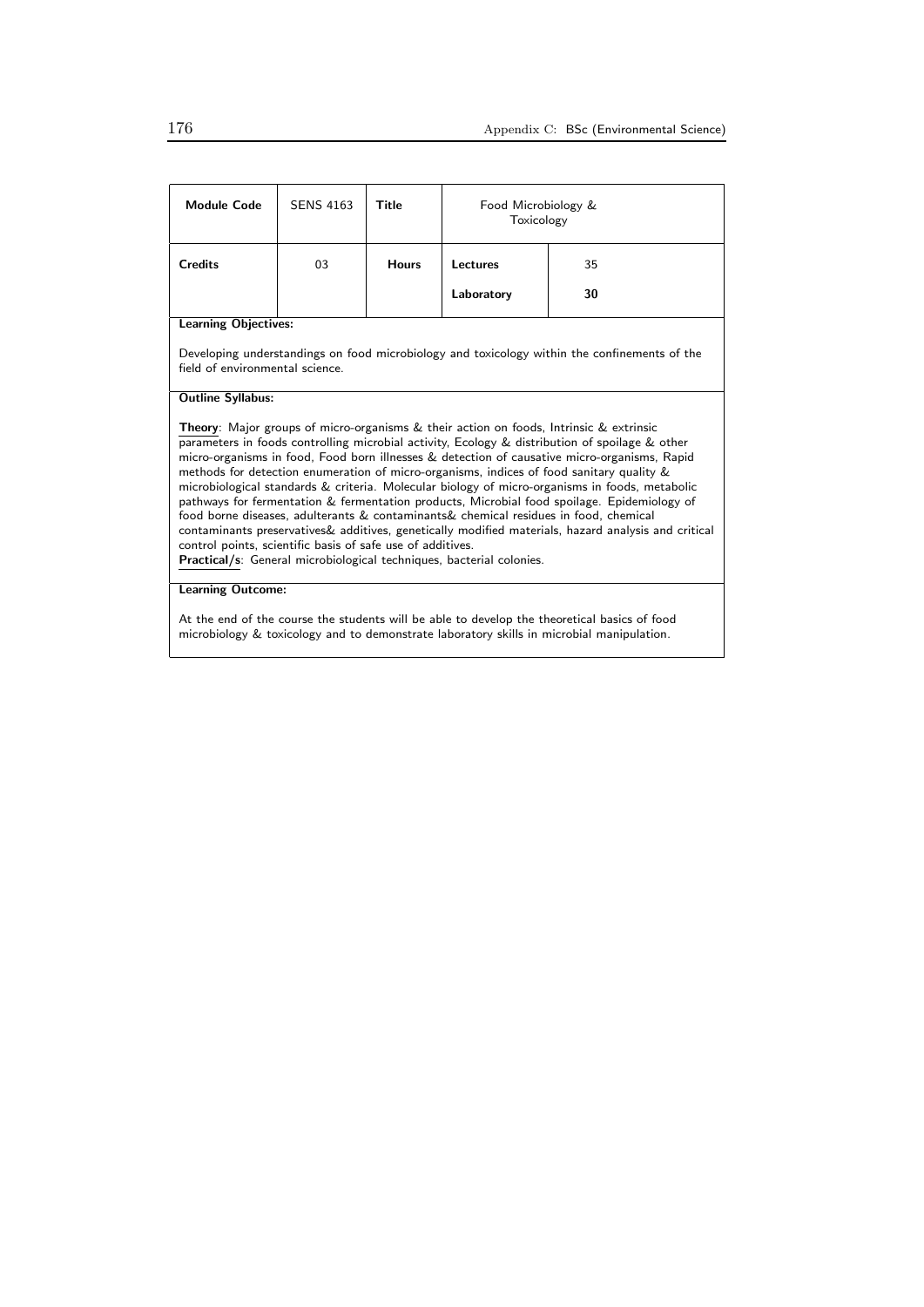| Module Code                                                                                                                                                                                                                                                                                                                                                                                                                                                                                                                                                                                                                                                                                                                                                                                                                                                                                                                                                                                                                                                                                          | <b>SENS 4173</b> | Title        | Eco tourism |    |  |
|------------------------------------------------------------------------------------------------------------------------------------------------------------------------------------------------------------------------------------------------------------------------------------------------------------------------------------------------------------------------------------------------------------------------------------------------------------------------------------------------------------------------------------------------------------------------------------------------------------------------------------------------------------------------------------------------------------------------------------------------------------------------------------------------------------------------------------------------------------------------------------------------------------------------------------------------------------------------------------------------------------------------------------------------------------------------------------------------------|------------------|--------------|-------------|----|--|
| <b>Credits</b>                                                                                                                                                                                                                                                                                                                                                                                                                                                                                                                                                                                                                                                                                                                                                                                                                                                                                                                                                                                                                                                                                       | 03               | <b>Hours</b> | Lectures    | 30 |  |
|                                                                                                                                                                                                                                                                                                                                                                                                                                                                                                                                                                                                                                                                                                                                                                                                                                                                                                                                                                                                                                                                                                      |                  |              | Laboratory  | 45 |  |
| <b>Learning Objectives:</b>                                                                                                                                                                                                                                                                                                                                                                                                                                                                                                                                                                                                                                                                                                                                                                                                                                                                                                                                                                                                                                                                          |                  |              |             |    |  |
| Understanding and appreciating the concept of ecotourism as a means of environmental<br>management/conservation and as a way to generate income.                                                                                                                                                                                                                                                                                                                                                                                                                                                                                                                                                                                                                                                                                                                                                                                                                                                                                                                                                     |                  |              |             |    |  |
| <b>Outline Syllabus:</b>                                                                                                                                                                                                                                                                                                                                                                                                                                                                                                                                                                                                                                                                                                                                                                                                                                                                                                                                                                                                                                                                             |                  |              |             |    |  |
| Introduction to ecotourism, mass tourism, environment and climate. Identification of different<br>environment and climatic zones in Sri Lanka. Targets of Ecotourism in Sri Lanka; Protected<br>areas: Forest reserves, National parks, Sancturies, Beaches. Sanctured areas in Srilanka and its<br>important cultural activities and its location in Sri Lanka. Marketing and hotel management:<br>Marketing tourism, Designing and managing environmentally friendly restaurants and lodges,<br>Training local people: As guides, Managers. Increasing number of visitors and managing high<br>number of visitors, encourage high spending. Increasing sympathy for nature, plant and wild life<br>of the area, Communication: Preparing handouts, posters, guidelines, audiovisual products,<br>websites, and information centres. Negative and positive impact on Wildlife, Vegetation Ancient<br>monuments, pollution, littering, constructions.<br>Practical: Field visits to hotel industries, Field visits to protected areas, field visits to sacred and<br>other tourist attractive areas. |                  |              |             |    |  |
| <b>Learning Outcome:</b>                                                                                                                                                                                                                                                                                                                                                                                                                                                                                                                                                                                                                                                                                                                                                                                                                                                                                                                                                                                                                                                                             |                  |              |             |    |  |

At the end of the course the students will be able to develop the understanding of the concepts in ecotourism as a means of environmental management/conservation.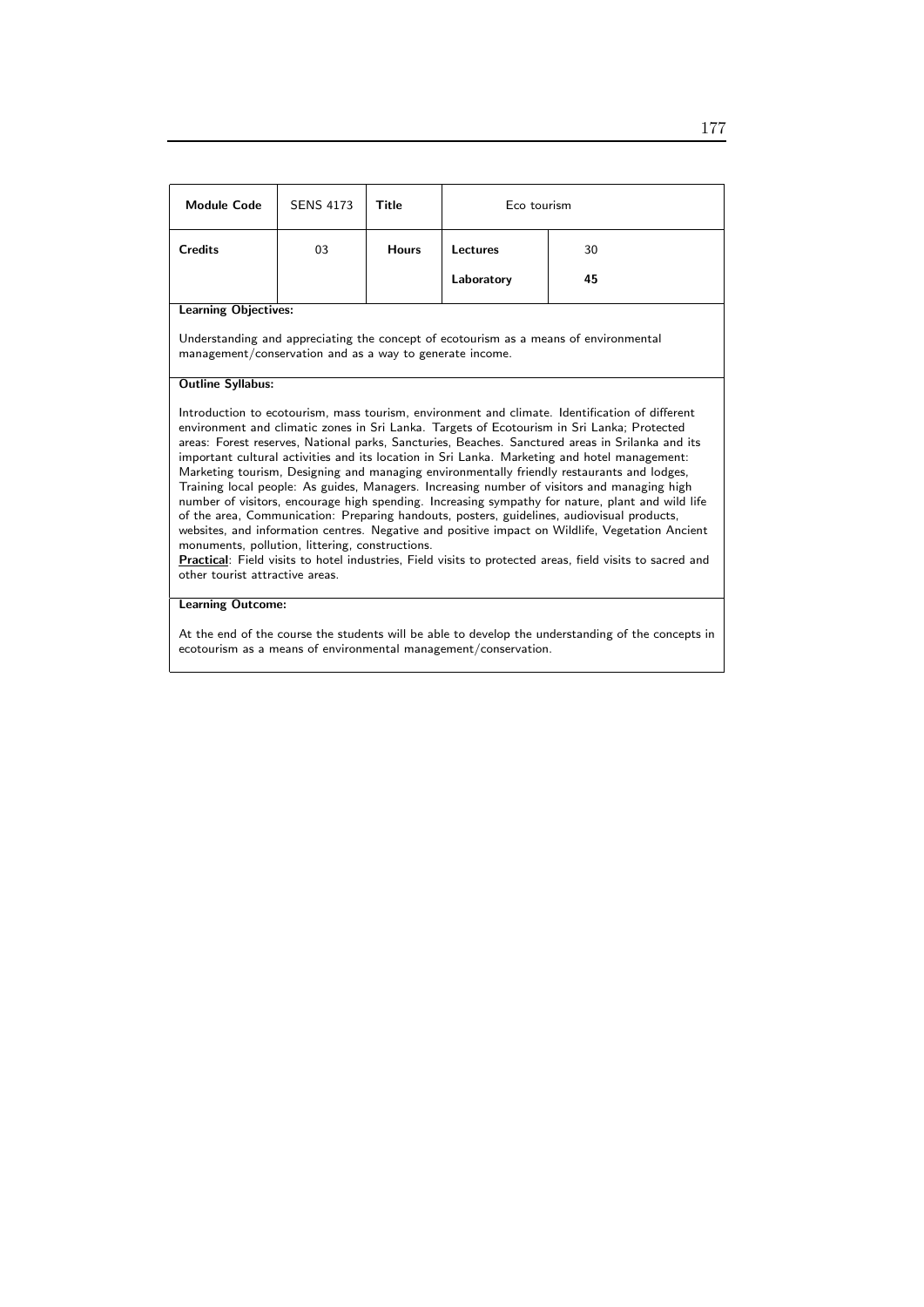| <b>Module Code</b>                                                                                                                                                                                                                                                                                                                                                                                                                                                                                                                                                                                                                                                                                                                                                                                                                                                                                                                                                                                                                                                                                                                                                                                                                                                                          | <b>SENS 4182</b>         | Title        | <b>Environmental Remote Sensing</b><br>(ERS) |    |  |  |
|---------------------------------------------------------------------------------------------------------------------------------------------------------------------------------------------------------------------------------------------------------------------------------------------------------------------------------------------------------------------------------------------------------------------------------------------------------------------------------------------------------------------------------------------------------------------------------------------------------------------------------------------------------------------------------------------------------------------------------------------------------------------------------------------------------------------------------------------------------------------------------------------------------------------------------------------------------------------------------------------------------------------------------------------------------------------------------------------------------------------------------------------------------------------------------------------------------------------------------------------------------------------------------------------|--------------------------|--------------|----------------------------------------------|----|--|--|
| <b>Credits</b>                                                                                                                                                                                                                                                                                                                                                                                                                                                                                                                                                                                                                                                                                                                                                                                                                                                                                                                                                                                                                                                                                                                                                                                                                                                                              | 02                       | <b>Hours</b> | Lectures<br>25                               |    |  |  |
|                                                                                                                                                                                                                                                                                                                                                                                                                                                                                                                                                                                                                                                                                                                                                                                                                                                                                                                                                                                                                                                                                                                                                                                                                                                                                             |                          |              | Laboratory                                   | 15 |  |  |
| <b>Learning Objectives:</b>                                                                                                                                                                                                                                                                                                                                                                                                                                                                                                                                                                                                                                                                                                                                                                                                                                                                                                                                                                                                                                                                                                                                                                                                                                                                 |                          |              |                                              |    |  |  |
| Developing understandings on the fundamentals of ERS<br>Development of skills to handle ERS software packages.<br>Development of basic skills to design, implement and manage ERS projects within the<br>confinements of the field of Environmental Science.                                                                                                                                                                                                                                                                                                                                                                                                                                                                                                                                                                                                                                                                                                                                                                                                                                                                                                                                                                                                                                |                          |              |                                              |    |  |  |
| <b>Outline Syllabus:</b>                                                                                                                                                                                                                                                                                                                                                                                                                                                                                                                                                                                                                                                                                                                                                                                                                                                                                                                                                                                                                                                                                                                                                                                                                                                                    |                          |              |                                              |    |  |  |
| Theory: Introduction to ERS, ERS in Geomatics, basic principles of remote sensing, remote<br>sensing system classification, image processing and image classification (including aspects of<br>extracting metric information and thematic information from remotely sensed images), digital<br>remote sensed data types and formats, aerial photographs, overview of remote sensing<br>applications in environmental science: (including disaster management, forest fire detection,<br>forestry applications, agricultural applications, urban planning and development e.g. water supply,<br>coastal zone management, fishery and marine applications, geological applications, archaeological<br>applications, applications in wildlife conservations/rangeland monitoring), types of sensors and<br>satellites, high resolution optical satellites, moderate low resolution satellites. ERS and GIS -<br>integration and the linkages, applications of RS in the EIA process. Practical/s: Learning to use<br>ERDAS Imagine <sup>TM</sup> for analyzing environmental (digital) datasets [this will include aspects of<br>data acquisition (and transformation of format/s), geometric correction, image processing,<br>classification, spatial modelling and the creation of reports]. |                          |              |                                              |    |  |  |
|                                                                                                                                                                                                                                                                                                                                                                                                                                                                                                                                                                                                                                                                                                                                                                                                                                                                                                                                                                                                                                                                                                                                                                                                                                                                                             | <b>Learning Outcome:</b> |              |                                              |    |  |  |
| At the end of the course the students will be able to develop the basic theoretical understanding<br>of RS. And to demonstrate the skills in handling RS software tools to design, implement and                                                                                                                                                                                                                                                                                                                                                                                                                                                                                                                                                                                                                                                                                                                                                                                                                                                                                                                                                                                                                                                                                            |                          |              |                                              |    |  |  |

manage ERS projects.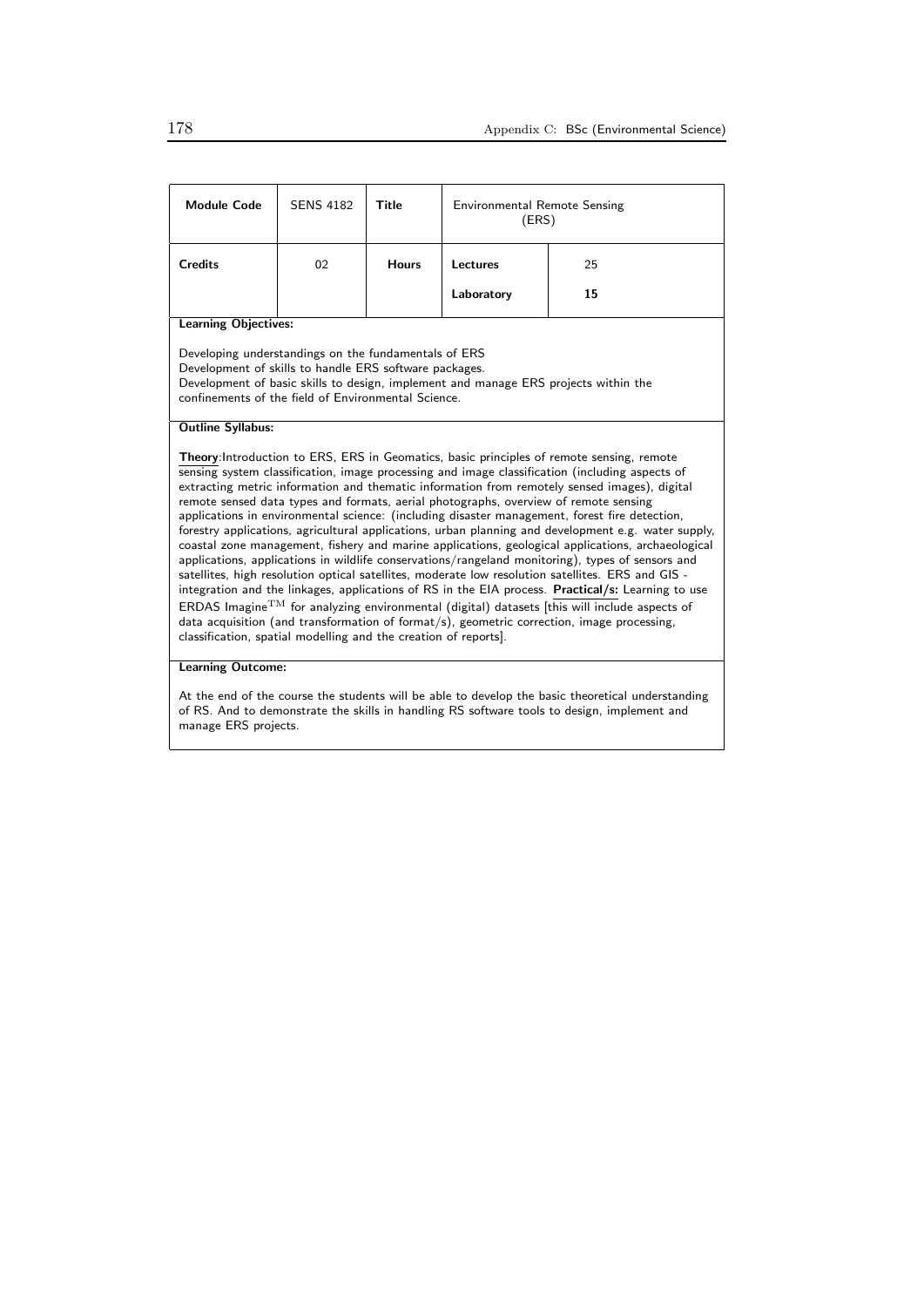| <b>Module Code</b>                                                                                                                                                                                                                                                                                                                                                                                                                                                                                                                                                                                                                                                                                                                                                                                                                                                                                            | <b>SENS 4193</b>                                                                                                                     | Title        | Advanced Spectroscopic<br>methods |    |  |
|---------------------------------------------------------------------------------------------------------------------------------------------------------------------------------------------------------------------------------------------------------------------------------------------------------------------------------------------------------------------------------------------------------------------------------------------------------------------------------------------------------------------------------------------------------------------------------------------------------------------------------------------------------------------------------------------------------------------------------------------------------------------------------------------------------------------------------------------------------------------------------------------------------------|--------------------------------------------------------------------------------------------------------------------------------------|--------------|-----------------------------------|----|--|
| <b>Credits</b>                                                                                                                                                                                                                                                                                                                                                                                                                                                                                                                                                                                                                                                                                                                                                                                                                                                                                                | 03                                                                                                                                   | <b>Hours</b> | Lectures                          | 40 |  |
|                                                                                                                                                                                                                                                                                                                                                                                                                                                                                                                                                                                                                                                                                                                                                                                                                                                                                                               |                                                                                                                                      |              | Laboratory                        | 15 |  |
| <b>Learning Objectives:</b>                                                                                                                                                                                                                                                                                                                                                                                                                                                                                                                                                                                                                                                                                                                                                                                                                                                                                   |                                                                                                                                      |              |                                   |    |  |
|                                                                                                                                                                                                                                                                                                                                                                                                                                                                                                                                                                                                                                                                                                                                                                                                                                                                                                               | Development of analytical skills using advanced spectroscopy methods for conducting research<br>projects in environmental scieneces. |              |                                   |    |  |
| <b>Outline Syllabus:</b>                                                                                                                                                                                                                                                                                                                                                                                                                                                                                                                                                                                                                                                                                                                                                                                                                                                                                      |                                                                                                                                      |              |                                   |    |  |
| Ultraviolet and Visible Spectra: Introduction continued from ENS2213, Absorption laws,<br>Chromophores, Solvent effects; Infra red Spectroscopy: Preparation of Samples, Selection rules,<br>Use of tables of characteristic group frequencies, Absorption frequencies for functional groups;<br>$^{1}$ H- NMR Spectroscopy and $^{13}$ C NMR spectroscopy: Pulse and Fourier transform NMR, Spin<br>systems of nuclei, <sup>1</sup> H chemical shifts, Spin-spin coupling, Shift reagents, spin decoupling, The<br>Nuclear Overhauser Effect, $^{13}$ C-NMR, NOESY spectra, $(^{13}C - ^{13}C)$ , 2 D NMR spectroscopy-<br>DEPT, COSY (H-H), HMQC ( $1H^{13}C$ COSY), interpreting NMR spectrum; Mass spectroscopy:<br>mass spectrometer, Factors controlling fragmentation modes, Interpreting the Mass spectra.<br>Practical: Structure elucidation of Organic compound using these spectroscopic details. |                                                                                                                                      |              |                                   |    |  |
| <b>Learning Outcome:</b>                                                                                                                                                                                                                                                                                                                                                                                                                                                                                                                                                                                                                                                                                                                                                                                                                                                                                      |                                                                                                                                      |              |                                   |    |  |
|                                                                                                                                                                                                                                                                                                                                                                                                                                                                                                                                                                                                                                                                                                                                                                                                                                                                                                               |                                                                                                                                      |              |                                   |    |  |

At the end of the course the students will be able to develop the analytical skills in spectroscopy techniques to conduct research projects.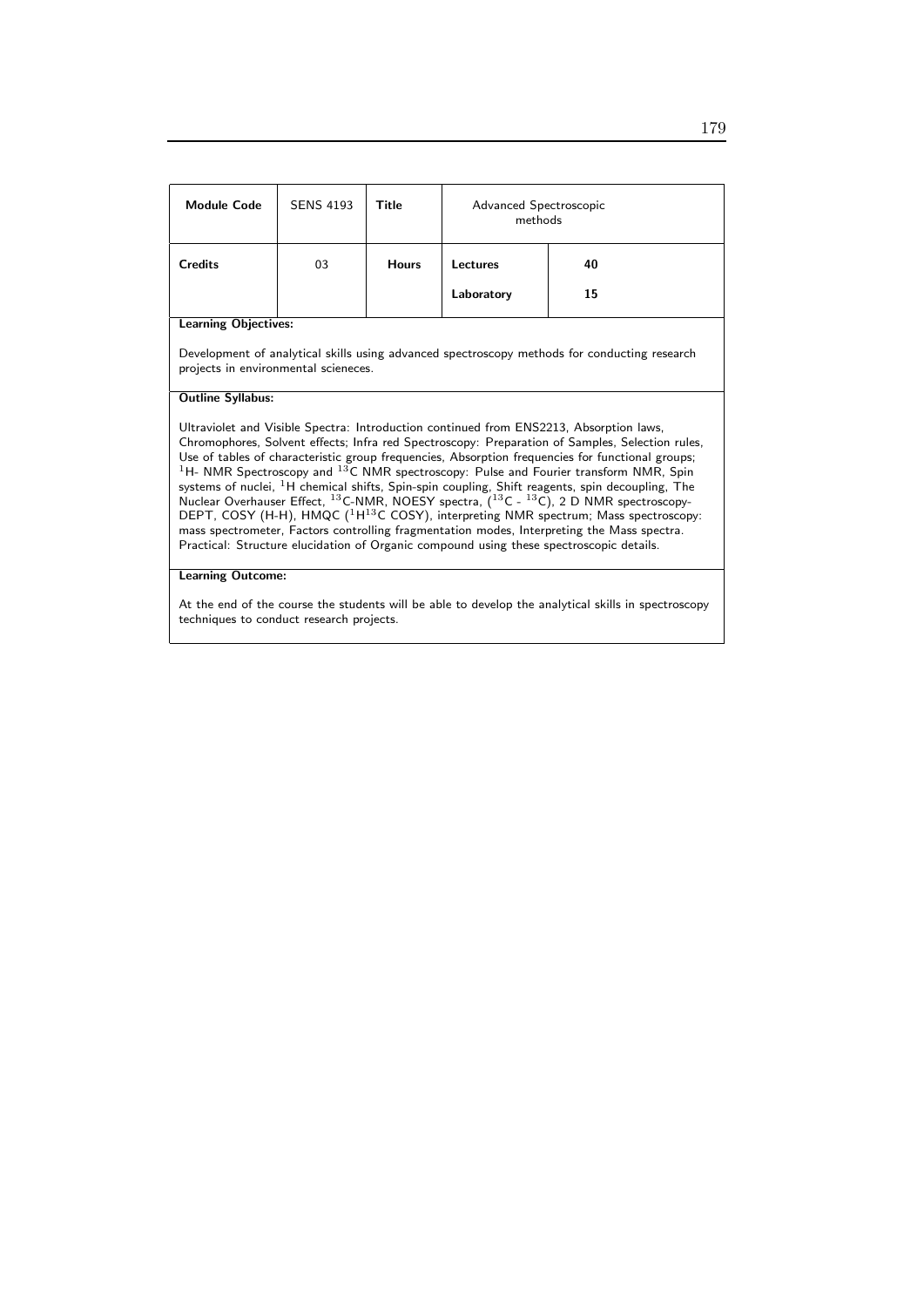| <b>Module Code</b>                                                                                                                                                                                                                                                                                                                                                                                                                                                  | <b>SENS</b><br>41(10)2 | Title        | Plantation Forestry and<br><b>Environment</b> |    |  |
|---------------------------------------------------------------------------------------------------------------------------------------------------------------------------------------------------------------------------------------------------------------------------------------------------------------------------------------------------------------------------------------------------------------------------------------------------------------------|------------------------|--------------|-----------------------------------------------|----|--|
| <b>Credits</b>                                                                                                                                                                                                                                                                                                                                                                                                                                                      | 02                     | <b>Hours</b> | Lectures                                      | 30 |  |
|                                                                                                                                                                                                                                                                                                                                                                                                                                                                     |                        |              | Laboratory                                    |    |  |
| <b>Learning Objectives:</b>                                                                                                                                                                                                                                                                                                                                                                                                                                         |                        |              |                                               |    |  |
| Understanding the importance of plantation forestry as an effective means of environmental<br>management/conservation.                                                                                                                                                                                                                                                                                                                                              |                        |              |                                               |    |  |
| <b>Outline Syllabus:</b>                                                                                                                                                                                                                                                                                                                                                                                                                                            |                        |              |                                               |    |  |
| Role of plantation forestry on environment. Reforestation / Aforestation. Choice of tree species<br>for different climatic zone. Nursery techniques, field planting, fertilizer application. Silvicultural<br>treatment- clearing, pruning, thinning. Timber stand improvement, silvicultural System, growth<br>and dynamics of stand, forest mensuration - age, diameter, height stem form Bark thickness, etc.<br>Introduction to social forest and urban forest. |                        |              |                                               |    |  |
| <b>Learning Outcome:</b>                                                                                                                                                                                                                                                                                                                                                                                                                                            |                        |              |                                               |    |  |
| At the end of the course the students will be able to identify the importance of forestry and to<br>develop the basic theoretical understanding of silviculture systems.                                                                                                                                                                                                                                                                                            |                        |              |                                               |    |  |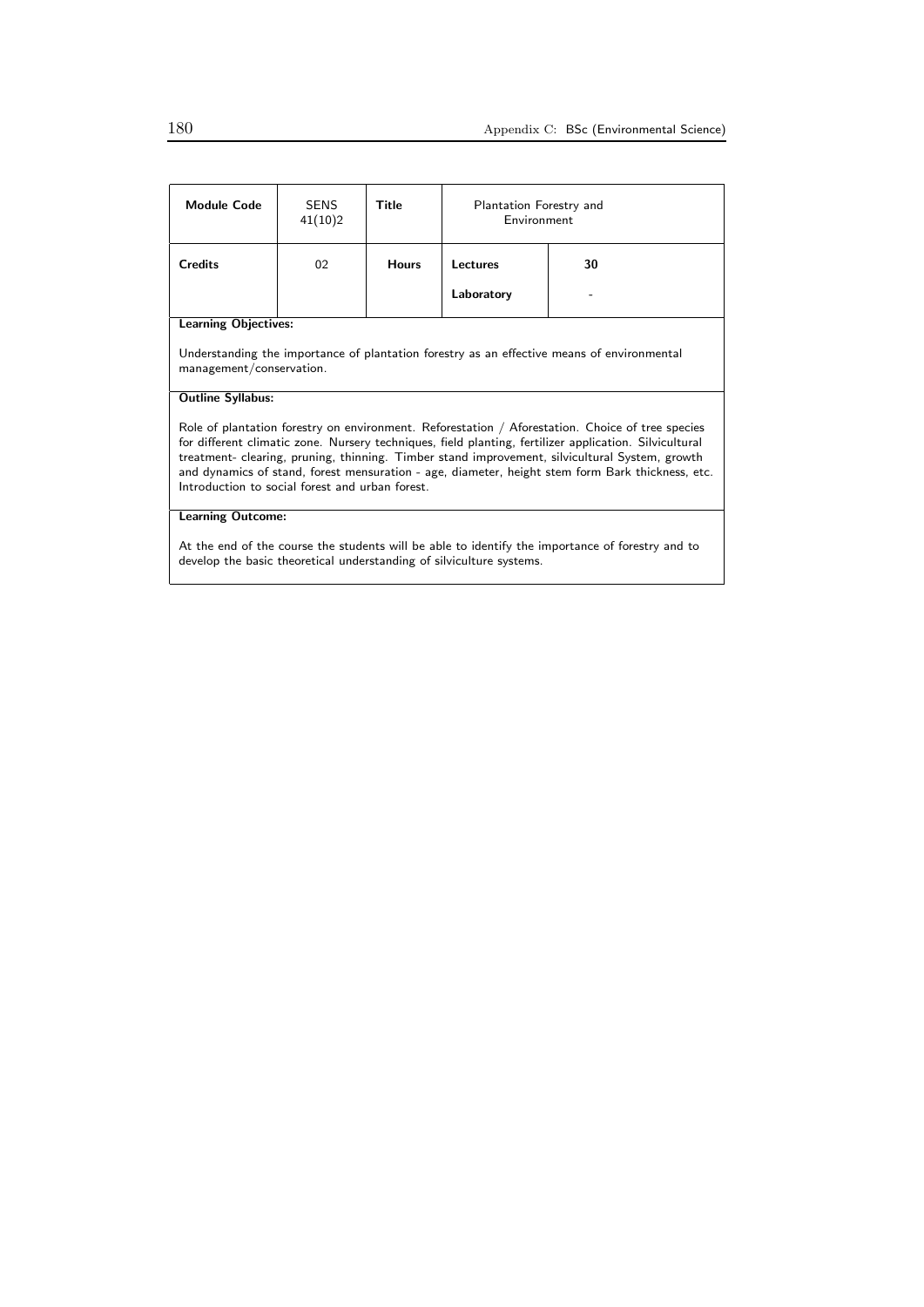| Module Code                                                                                                                                                                                                                                                                                                                                                                                                                                                                                                                                                                                                                                                                                                                                              | <b>SENS</b><br>41(11)2 | <b>Title</b> | Integrated Approaches in Pest<br>and Weed Management |    |  |
|----------------------------------------------------------------------------------------------------------------------------------------------------------------------------------------------------------------------------------------------------------------------------------------------------------------------------------------------------------------------------------------------------------------------------------------------------------------------------------------------------------------------------------------------------------------------------------------------------------------------------------------------------------------------------------------------------------------------------------------------------------|------------------------|--------------|------------------------------------------------------|----|--|
| <b>Credits</b>                                                                                                                                                                                                                                                                                                                                                                                                                                                                                                                                                                                                                                                                                                                                           | 02                     | <b>Hours</b> | Lectures                                             | 25 |  |
|                                                                                                                                                                                                                                                                                                                                                                                                                                                                                                                                                                                                                                                                                                                                                          |                        |              | Laboratory                                           | 15 |  |
| <b>Learning Objectives:</b>                                                                                                                                                                                                                                                                                                                                                                                                                                                                                                                                                                                                                                                                                                                              |                        |              |                                                      |    |  |
| Understanding the <i>integrated</i> approaches to pest and weed management as an environmentally<br>sustainable measure <i>in-par</i> with sustainable environmental management and industrial<br>metabolism concepts.                                                                                                                                                                                                                                                                                                                                                                                                                                                                                                                                   |                        |              |                                                      |    |  |
| <b>Outline Syllabus:</b>                                                                                                                                                                                                                                                                                                                                                                                                                                                                                                                                                                                                                                                                                                                                 |                        |              |                                                      |    |  |
| Roles and effect of entomological venture to the environment. Entomological operations<br>threatening to environmental deterioration. Their improvement and other disciplines relating to<br>conservation of the environment. Definition of weed. Weed nomenclature and classification.<br>Reproduction of weeds. Effect of environment on weed and crop physiology. Competitiveness of<br>weeds and nature of weeds competition. allelopathy in weed problems. Special weed problems<br>and its effect on environment. Aquatic weeds, poisonous, parasitic and invasive weeds. Weed<br>control- Chemical weed control, Integrated weed control. Biological interventions, Field visits,<br>Assessment of pest populations, Report writing, Assignments. |                        |              |                                                      |    |  |
| <b>Learning Outcome:</b>                                                                                                                                                                                                                                                                                                                                                                                                                                                                                                                                                                                                                                                                                                                                 |                        |              |                                                      |    |  |

At the end of the course the students will be able to identify various types of pests & weeds in agriculture fields and to demonstrate the skills in integrated pest and weed management approaches as an environmentally sustainable measure to reduce the risk.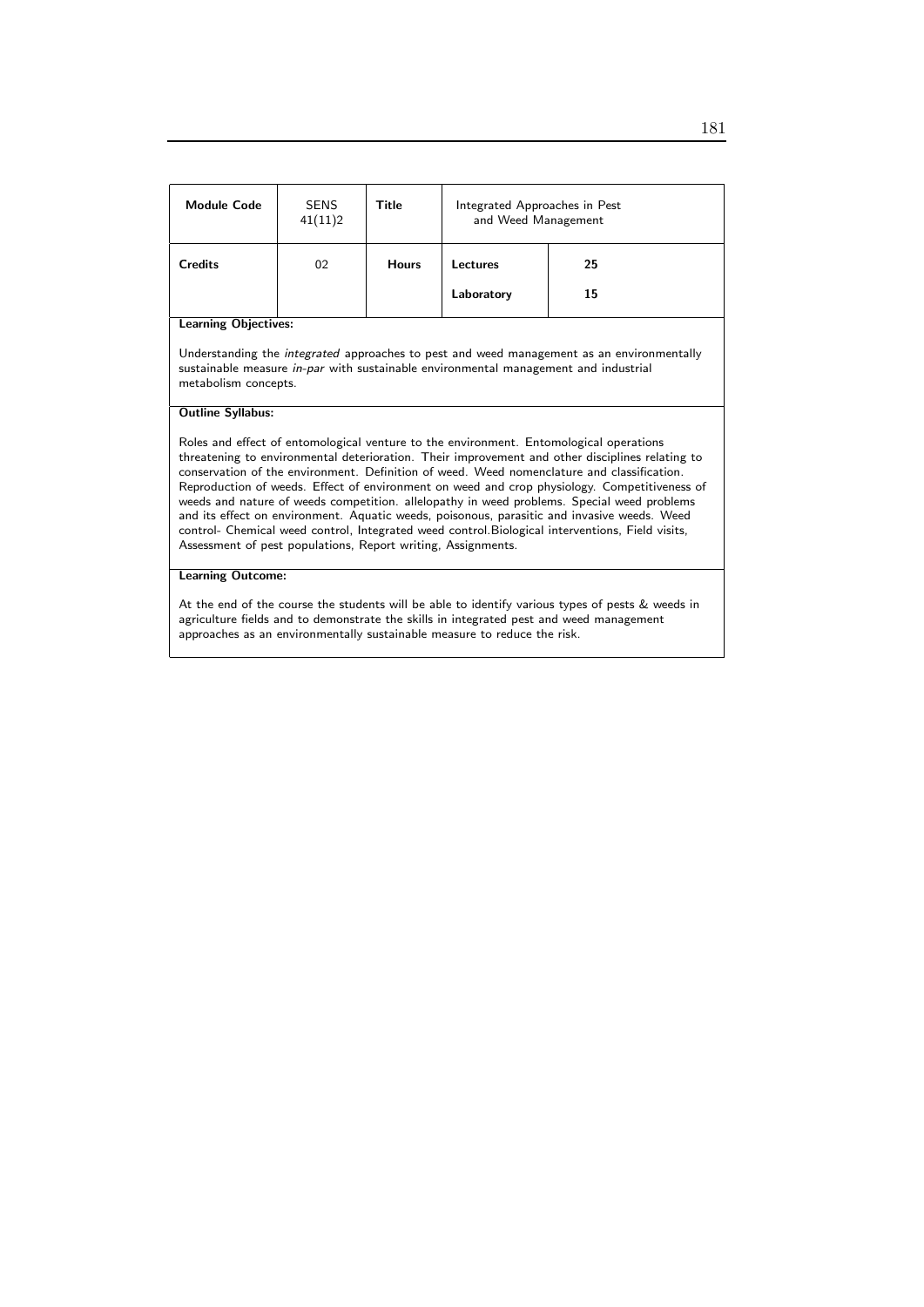| <b>Module Code</b>                                                                                                                                                                                                                                                                                                                                                                                                                                                                                                                                                                                                                                                                                                                                                                                                                                                                                                                                                                                                                                                                                                                                                                                                    | <b>SENS</b><br>41(12)3 | <b>Title</b> | Introduction to<br>Science/Environment<br>Communication |    |  |
|-----------------------------------------------------------------------------------------------------------------------------------------------------------------------------------------------------------------------------------------------------------------------------------------------------------------------------------------------------------------------------------------------------------------------------------------------------------------------------------------------------------------------------------------------------------------------------------------------------------------------------------------------------------------------------------------------------------------------------------------------------------------------------------------------------------------------------------------------------------------------------------------------------------------------------------------------------------------------------------------------------------------------------------------------------------------------------------------------------------------------------------------------------------------------------------------------------------------------|------------------------|--------------|---------------------------------------------------------|----|--|
| <b>Credits</b>                                                                                                                                                                                                                                                                                                                                                                                                                                                                                                                                                                                                                                                                                                                                                                                                                                                                                                                                                                                                                                                                                                                                                                                                        | 03                     | <b>Hours</b> | Lectures                                                | 30 |  |
|                                                                                                                                                                                                                                                                                                                                                                                                                                                                                                                                                                                                                                                                                                                                                                                                                                                                                                                                                                                                                                                                                                                                                                                                                       |                        |              | Laboratory                                              | 45 |  |
| <b>Learning Objectives:</b>                                                                                                                                                                                                                                                                                                                                                                                                                                                                                                                                                                                                                                                                                                                                                                                                                                                                                                                                                                                                                                                                                                                                                                                           |                        |              |                                                         |    |  |
| On completion of this course the students will have developed understandings/skills on: 'The<br>effective application of theories and communication methodologies so as to effectively produce<br>pieces of journalistic work on critical (socio-) environmental issues in the local and global contexts<br>that need the effective application of (applied) sciences, and, socio-administrative attention'                                                                                                                                                                                                                                                                                                                                                                                                                                                                                                                                                                                                                                                                                                                                                                                                           |                        |              |                                                         |    |  |
| <b>Outline Syllabus:</b>                                                                                                                                                                                                                                                                                                                                                                                                                                                                                                                                                                                                                                                                                                                                                                                                                                                                                                                                                                                                                                                                                                                                                                                              |                        |              |                                                         |    |  |
| <b>Theory:</b> (i). Introduction to communication and communication theories (including research<br>methodologies in communication), (ii). Modern trends in journalism, (iii). Reporting, writing and<br>editing, (iv) Media Laws and ethics, (v) Media planning tools and media playing, (vi) Print<br>journalism (including newspaper organization and printing), (vii) E-journalism (radio, television<br>and web), (viii) Advertising and public relations (principles of public relations, process of public<br>relations, creating advertisements including advertisement campaigns), (ix) Communication for<br>development, and, $(x)$ . Writing and publication targeted to the scientific community (i.e.<br>producing journal articles, peer reviews, conference presentations, developing book chapters etc.<br>and, aspects of plagiarism).<br>Practical/s: (i). Writing skills, (ii). Photo journalism, (iii). Videography and documentary<br>$\overline{\text{making}}$ , (iv). e-Blogging as an effective way of disseminating scientific information, and, (v).<br>Presenting skills (the art of presentation) for writing, photo journalism, videography (and<br>documentary making) and e-blogging. |                        |              |                                                         |    |  |
| <b>Learning Outcome:</b>                                                                                                                                                                                                                                                                                                                                                                                                                                                                                                                                                                                                                                                                                                                                                                                                                                                                                                                                                                                                                                                                                                                                                                                              |                        |              |                                                         |    |  |
| At the end of the course the students will be able to produce pieces of journalistic work on critical                                                                                                                                                                                                                                                                                                                                                                                                                                                                                                                                                                                                                                                                                                                                                                                                                                                                                                                                                                                                                                                                                                                 |                        |              |                                                         |    |  |

socio environmental issues in the local and global contexts.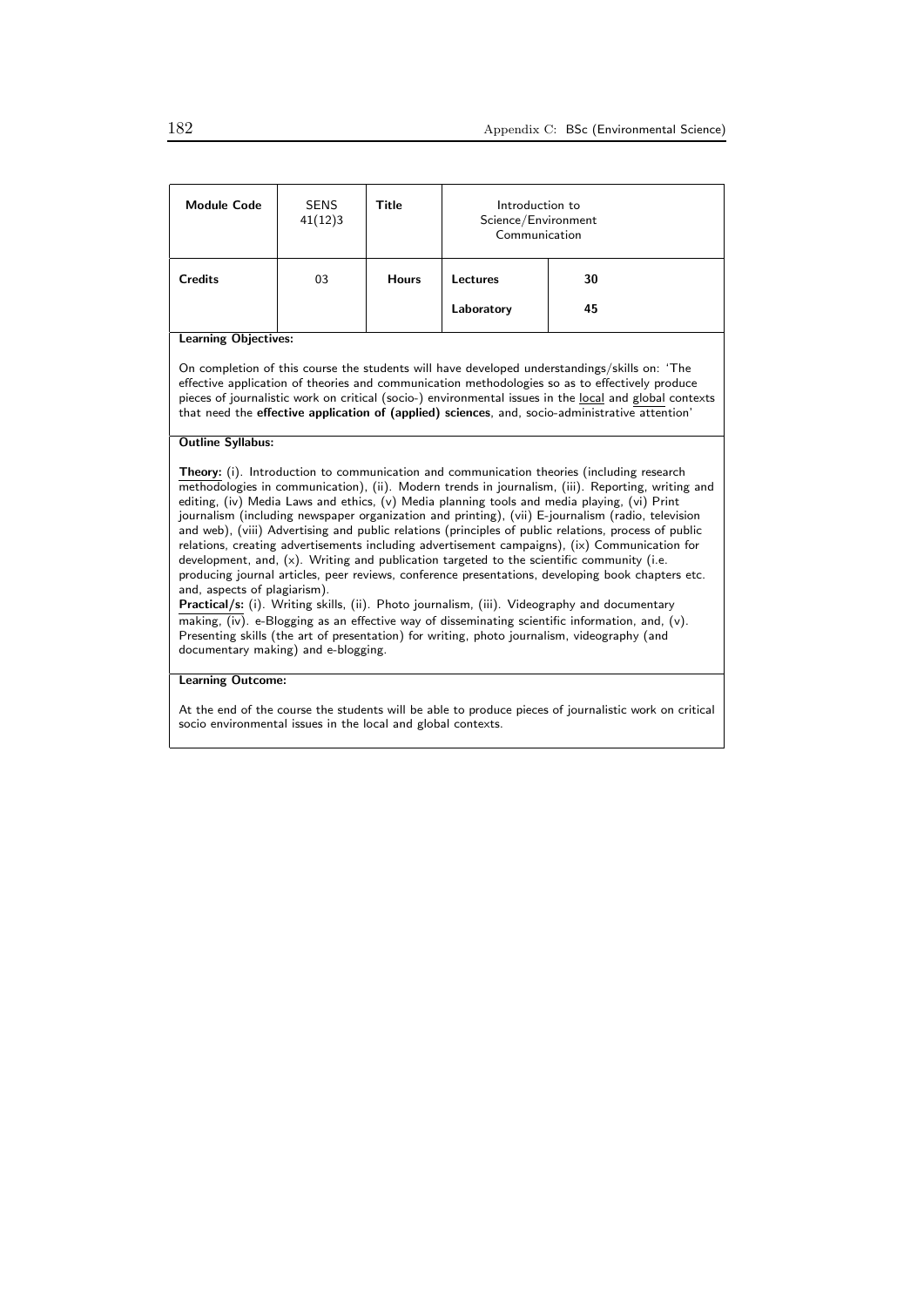| <b>Module Code</b>                                                                                                                                                                                                                                                                                                                                                                                        | SENS<br>41(13)2 | Title        | Global Environmental Changes<br>(GEC) |    |
|-----------------------------------------------------------------------------------------------------------------------------------------------------------------------------------------------------------------------------------------------------------------------------------------------------------------------------------------------------------------------------------------------------------|-----------------|--------------|---------------------------------------|----|
| <b>Credits</b>                                                                                                                                                                                                                                                                                                                                                                                            | 02              | <b>Hours</b> | Lectures                              | 30 |
|                                                                                                                                                                                                                                                                                                                                                                                                           |                 |              | Laboratory                            |    |
| <b>Learning Objectives:</b>                                                                                                                                                                                                                                                                                                                                                                               |                 |              |                                       |    |
| Developing understandings on GEC and its environmental consequences.<br>Understanding the concept of geophysiology as an effective means for Earth System management.                                                                                                                                                                                                                                     |                 |              |                                       |    |
| <b>Outline Syllabus:</b>                                                                                                                                                                                                                                                                                                                                                                                  |                 |              |                                       |    |
| The Earth as a system: Justification for the study of Earth systems science. Time scales in Earth<br>Systems Science (geologic, biologic and anthropogenic). Introduction to GEC - the definitions<br>and the perspectives. Natural processes and GEC: i.e. in the geosphere, hydrosphere, biosphere<br>and atmosphere (this will include climate change, geological evolution, oceanographic aspects and |                 |              |                                       |    |

and atmosphere (this will include climate change, geological evolution, oceanographic aspects and biological consequences of GEC). Theories in the Earth Systems science - the Gaia theory, systems evolution and change, geophysiology, needs for comprehensive geophysiological approaches in science, geo-physiological limits, the life support system-towards Earth sense.

## Learning Outcome:

At the end of the course the students will be able to identify consequences of GEC and to develop understanding of the concepts in geophysiology as an effective means for Earth System management.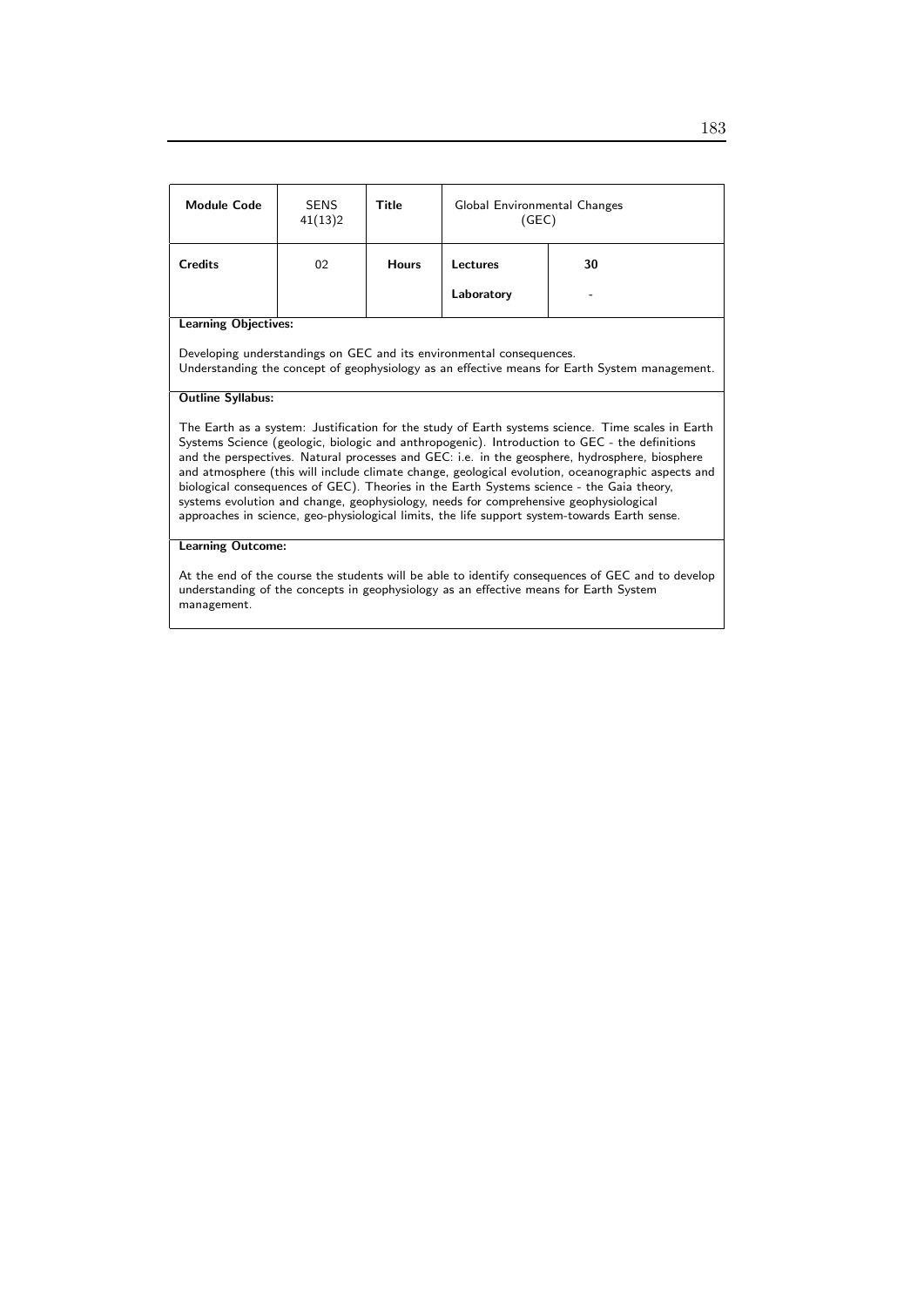| <b>Module Code</b>                                                                                                                                                                                                                                                                                                                                                                                                                                                                                                                                                                                                                                                                                      | <b>SENS</b><br>41(14)1 | Title        | <b>Cleaner Production</b> |    |  |
|---------------------------------------------------------------------------------------------------------------------------------------------------------------------------------------------------------------------------------------------------------------------------------------------------------------------------------------------------------------------------------------------------------------------------------------------------------------------------------------------------------------------------------------------------------------------------------------------------------------------------------------------------------------------------------------------------------|------------------------|--------------|---------------------------|----|--|
| <b>Credits</b>                                                                                                                                                                                                                                                                                                                                                                                                                                                                                                                                                                                                                                                                                          | 01                     | <b>Hours</b> | Lectures                  | 15 |  |
|                                                                                                                                                                                                                                                                                                                                                                                                                                                                                                                                                                                                                                                                                                         |                        |              | Laboratory                |    |  |
| <b>Learning Objectives:</b>                                                                                                                                                                                                                                                                                                                                                                                                                                                                                                                                                                                                                                                                             |                        |              |                           |    |  |
| Understanding the importance of Cleaner Production strategy in environmental management for<br>the sustainable development.                                                                                                                                                                                                                                                                                                                                                                                                                                                                                                                                                                             |                        |              |                           |    |  |
| <b>Outline Syllabus:</b>                                                                                                                                                                                                                                                                                                                                                                                                                                                                                                                                                                                                                                                                                |                        |              |                           |    |  |
| Definition of Cleaner production; Evolution of environmental strategies from reactive to proactive<br>CP techniques; Comparison of CP vs end-of-pipe method; CP practices - Good house keeping,<br>input substitution, better process control, onsite recycling etc.; Procedures for the implementation<br>of CP techniques to industries; benefits, and, barriers of CP; CP towards sustainable development<br>for the green industrial development; role of international organizations and stakeholders in<br>developing CP; materials balance; life cycle assessment; waste audit procedure etc. Students are<br>required to complete an assessment to produce CP strategy for a selected industry. |                        |              |                           |    |  |
| <b>Learning Outcome:</b>                                                                                                                                                                                                                                                                                                                                                                                                                                                                                                                                                                                                                                                                                |                        |              |                           |    |  |
| An above the fight common above the distribution of the actual distribution of the contract of $\epsilon$ D cameronics in                                                                                                                                                                                                                                                                                                                                                                                                                                                                                                                                                                               |                        |              |                           |    |  |

At the end of the course the students will be able to address the importance of CP strategies in industries as an environmental management term and to demonstrate skills in CP assessment and to show courage towards the implementation of CP techniques in industries.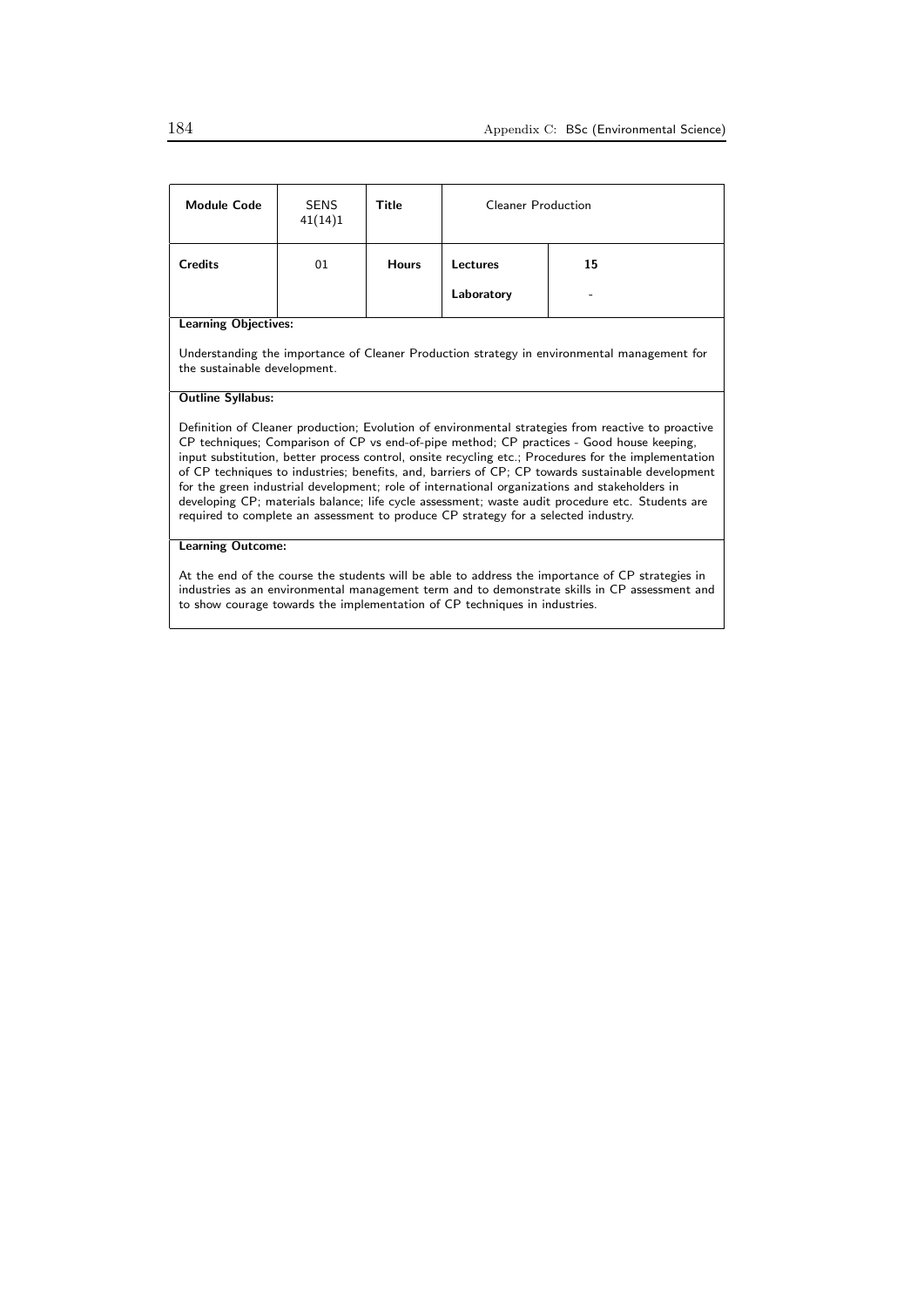| <b>Module Code</b>                                                                                                                                                                                                                                                                                                                                                                                                                                                                                                                                                                                                                                                                                                                                                                                                                                                                                    | <b>SENS 4211</b> | <b>Title</b> | Industrial Training |  |  |
|-------------------------------------------------------------------------------------------------------------------------------------------------------------------------------------------------------------------------------------------------------------------------------------------------------------------------------------------------------------------------------------------------------------------------------------------------------------------------------------------------------------------------------------------------------------------------------------------------------------------------------------------------------------------------------------------------------------------------------------------------------------------------------------------------------------------------------------------------------------------------------------------------------|------------------|--------------|---------------------|--|--|
| <b>Credits</b>                                                                                                                                                                                                                                                                                                                                                                                                                                                                                                                                                                                                                                                                                                                                                                                                                                                                                        | 01               | <b>Hours</b> | Lectures            |  |  |
|                                                                                                                                                                                                                                                                                                                                                                                                                                                                                                                                                                                                                                                                                                                                                                                                                                                                                                       |                  |              | Laboratory          |  |  |
| <b>Learning Objectives:</b>                                                                                                                                                                                                                                                                                                                                                                                                                                                                                                                                                                                                                                                                                                                                                                                                                                                                           |                  |              |                     |  |  |
| Developing hands-on skills and understanding the practicalities in relevant industries of<br>specialisation.                                                                                                                                                                                                                                                                                                                                                                                                                                                                                                                                                                                                                                                                                                                                                                                          |                  |              |                     |  |  |
| <b>Outline Syllabus:</b>                                                                                                                                                                                                                                                                                                                                                                                                                                                                                                                                                                                                                                                                                                                                                                                                                                                                              |                  |              |                     |  |  |
| Students have to follow two months industrial training during the fourth year second semester<br>vacation and submit a report and present their experience. The head of the department make the<br>arrangement to find the relevant industries for the students to obtain the training. The evaluation<br>of this unit will be done by the institution where the student obtains the training and a panel of<br>senior staff at the Dept. Of Bioscience and it is based on:<br>Attendance and punctuality during training period=10 marks, Output and the quality of the work<br>$done = 10$ marks, Reliability without supervision $= 05$ marks, Industriousness $= 05$ marks,<br>Enthusiasm = 05 marks, Personality = 05 marks, Leadership = 10 marks, Preparation of report<br>(Training report) = 30 marks, Presentation of report = 10 marks, Oral examination = 10 marks =<br>Total of 100marks |                  |              |                     |  |  |
| <b>Learning Outcome:</b>                                                                                                                                                                                                                                                                                                                                                                                                                                                                                                                                                                                                                                                                                                                                                                                                                                                                              |                  |              |                     |  |  |
| At the end of the training the students will be able to complete any given assignments with                                                                                                                                                                                                                                                                                                                                                                                                                                                                                                                                                                                                                                                                                                                                                                                                           |                  |              |                     |  |  |

At the end of the training the students will be able to complete any given assignments with limited guidance and adapt to the working environment.